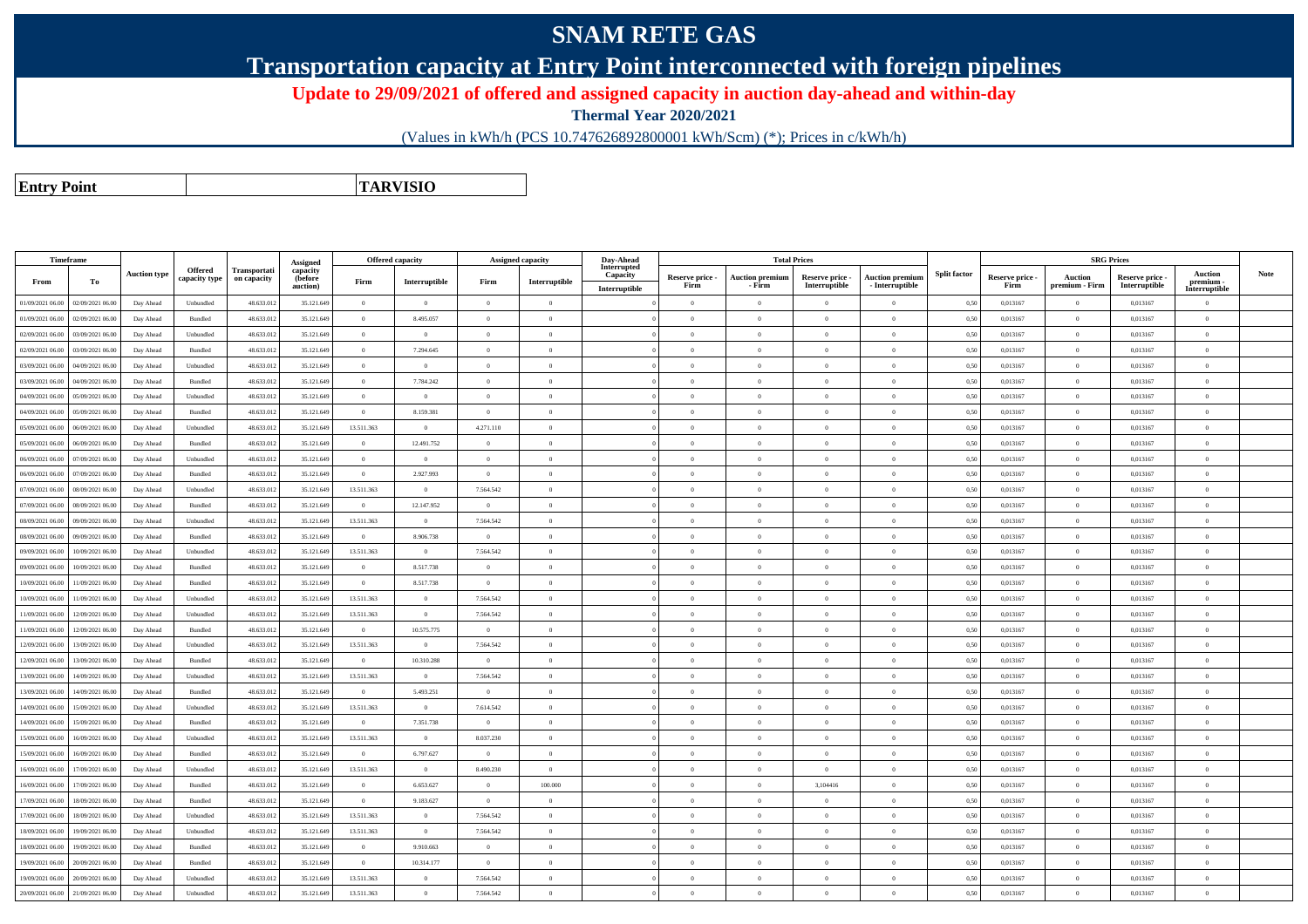| 20/09/2021 06:00 21/09/2021 06:00              | Day Ahead  | Bundled                     | 48.633.01  | 35.121.649 | $\overline{0}$ | 9.407.140      | $\overline{0}$ |                | $\overline{0}$ | $\bf{0}$       | $\overline{0}$ | $\theta$       | 0,50 | 0,013167 | $\mathbf{0}$   | 0,013167       | $\bf{0}$       |  |
|------------------------------------------------|------------|-----------------------------|------------|------------|----------------|----------------|----------------|----------------|----------------|----------------|----------------|----------------|------|----------|----------------|----------------|----------------|--|
|                                                |            |                             |            |            |                |                |                | $\overline{0}$ | $\overline{0}$ | $\,$ 0         |                | $\bf{0}$       |      |          | $\bf{0}$       |                | $\bf{0}$       |  |
| 21/09/2021 06:00<br>22/09/2021 06:00           | Day Ahead  | Unbundled                   | 48.633.01  | 35.121.649 | 13.511.363     | $\overline{0}$ | 7.564.542      |                |                |                | $\overline{0}$ |                | 0,50 | 0,013167 |                | 0,013167       |                |  |
| 21/09/2021 06:00<br>22/09/2021 06:00           | Day Ahead  | Bundled                     | 48.633.013 | 35.121.649 | $\overline{0}$ | 10.836.627     | $\overline{0}$ | $\overline{0}$ | $\overline{0}$ | $\bf{0}$       | $\overline{0}$ | $\overline{0}$ | 0.50 | 0.013167 | $\overline{0}$ | 0.013167       | $\bf{0}$       |  |
| 22/09/2021 06:00<br>23/09/2021 06:00           | Day Ahead  | Bundled                     | 48.633.01  | 35.121.649 | $\overline{0}$ | 10.002.172     | $\overline{0}$ | $\overline{0}$ | $\overline{0}$ | $\bf{0}$       | $\overline{0}$ | $\theta$       | 0,50 | 0,013167 | $\overline{0}$ | 0,013167       | $\overline{0}$ |  |
| 22/09/2021 06:00<br>23/09/2021 06.00           | Day Ahead  | Unbundled                   | 48.633.01  | 35.121.649 | 13.511.363     | $\bf{0}$       | 7.564.542      | $\overline{0}$ |                | $\,$ 0         | $\overline{0}$ | $\bf{0}$       | 0,50 | 0,013167 | $\bf{0}$       | 0,013167       | $\bf{0}$       |  |
| 23/09/2021 06:00<br>24/09/2021 06:00           | Day Ahead  | Bundled                     | 48.633.013 | 35.121.649 | $\overline{0}$ | 10.824.184     | $\mathbf{0}$   | $\overline{0}$ | $\overline{0}$ | $\bf{0}$       | $\overline{0}$ | $\overline{0}$ | 0.50 | 0.013167 | $\bf{0}$       | 0.013167       | $\bf{0}$       |  |
| 23/09/2021 06:00<br>24/09/2021 06:00           | Day Ahead  | Unbundled                   | 48.633.013 | 35.121.649 | 13.511.363     | $\overline{0}$ | 7.564.542      | $\overline{0}$ | $\overline{0}$ | $\bf{0}$       | $\overline{0}$ | $\overline{0}$ | 0,50 | 0,013167 | $\overline{0}$ | 0,013167       | $\overline{0}$ |  |
| 24/09/2021 06:00<br>25/09/2021 06.00           | Day Ahead  | Unbundled                   | 48.633.01  | 35.121.649 | 13.511.363     | $\bf{0}$       | 7.564.542      | $\overline{0}$ |                | $\,$ 0         | $\overline{0}$ | $\bf{0}$       | 0,50 | 0,013167 | $\bf{0}$       | 0,013167       | $\bf{0}$       |  |
| 24/09/2021 06:00<br>25/09/2021 06:00           | Day Ahead  | Bundled                     | 48.633.013 | 35.121.649 | $\overline{0}$ | 9.985.546      | $\mathbf{0}$   | $\overline{0}$ | $\overline{0}$ | $\bf{0}$       | $\overline{0}$ | $\overline{0}$ | 0.50 | 0.013167 | $\overline{0}$ | 0.013167       | $\bf{0}$       |  |
| 25/09/2021 06:00<br>26/09/2021 06:00           | Day Ahead  | Unbundled                   | 48.633.013 | 35.121.649 | 13.511.363     | $\overline{0}$ | 7.564.542      | $\overline{0}$ | $\overline{0}$ | $\bf{0}$       | $\overline{0}$ | $\overline{0}$ | 0,50 | 0,013167 | $\overline{0}$ | 0,013167       | $\overline{0}$ |  |
| 25/09/2021 06:00<br>26/09/2021 06.00           | Day Ahead  | Bundled                     | 48.633.01  | 35.121.649 | $\bf{0}$       | 10.731.627     | $\overline{0}$ | $\overline{0}$ |                | $\,$ 0         | $\overline{0}$ | $\bf{0}$       | 0,50 | 0,013167 | $\bf{0}$       | 0,013167       | $\bf{0}$       |  |
| 26/09/2021 06:00<br>27/09/2021 06:00           | Day Ahead  | Unbundled                   | 48.633.013 | 35.121.649 | 13.511.363     | 14.240.640     | 7.567.542      | $\overline{0}$ | $\overline{0}$ | $\,$ 0 $\,$    | $\overline{0}$ | $\overline{0}$ | 0.50 | 0.013167 | $\,$ 0 $\,$    | 0.013167       | $\bf{0}$       |  |
|                                                |            |                             |            |            | $\overline{0}$ |                | $\overline{0}$ | $\overline{0}$ | $\overline{0}$ | $\bf{0}$       | $\overline{0}$ | $\theta$       |      |          | $\,$ 0 $\,$    |                | $\overline{0}$ |  |
| 26/09/2021 06:00<br>27/09/2021 06:00           | Day Ahead  | Bundled                     | 48.633.01  | 35.121.649 |                | 20.881.008     |                |                |                |                |                |                | 0,50 | 0,013167 |                | 0,013167       |                |  |
| 27/09/2021 06:00<br>28/09/2021 06:00           | Day Ahead  | Unbundled                   | 48.633.01  | 35.121.649 | 13.511.363     | $\bf{0}$       | 7.617.542      | $\overline{0}$ |                | $\,$ 0         | $\overline{0}$ | $\bf{0}$       | 0,50 | 0,013167 | $\bf{0}$       | 0,013167       | $\bf{0}$       |  |
| 27/09/2021 06:00<br>28/09/2021 06:00           | Day Ahead  | Bundled                     | 48.633.013 | 35.121.649 | $\overline{0}$ | 32.862.370     | $\overline{0}$ | $\overline{0}$ | $\overline{0}$ | $\,$ 0         | $\overline{0}$ | $\overline{0}$ | 0.50 | 0.013167 | $\bf{0}$       | 0.013167       | $\bf{0}$       |  |
| 28/09/2021 06:00<br>29/09/2021 06:00           | Day Ahead  | Unbundled                   | 48.633.013 | 35.121.649 | 13.511.363     | $\overline{0}$ | 7.731.230      | $\overline{0}$ | $\overline{0}$ | $\bf{0}$       | $\overline{0}$ | $\overline{0}$ | 0,50 | 0,013167 | $\overline{0}$ | 0,013167       | $\overline{0}$ |  |
| 28/09/2021 06:00<br>29/09/2021 06.00           | Day Ahead  | Bundled                     | 48.633.01  | 35.121.649 | $\bf{0}$       | 6.182.963      | $\overline{0}$ | $\overline{0}$ |                | $\,$ 0         | $\overline{0}$ | $\bf{0}$       | 0,50 | 0,013167 | $\bf{0}$       | 0,013167       | $\bf{0}$       |  |
| 29/09/2021 06:00<br>30/09/2021 06:00           | Day Ahead  | Unbundled                   | 48.633.013 | 35.121.649 | 13.511.363     | $\overline{0}$ | 7.564.542      | $\overline{0}$ | $\overline{0}$ | $\bf{0}$       | $\overline{0}$ | $\overline{0}$ | 0.50 | 0.013167 | $\overline{0}$ | 0.013167       | $\bf{0}$       |  |
| 29/09/2021 06:00<br>30/09/2021 06:00           | Day Ahead  | Bundled                     | 48.633.01  | 35.121.649 | $\overline{0}$ | 10.179.738     | $\overline{0}$ | $\overline{0}$ | $\overline{0}$ | $\,$ 0         | $\overline{0}$ | $\overline{0}$ | 0,50 | 0,013167 | $\,$ 0 $\,$    | 0,013167       | $\overline{0}$ |  |
| 30/09/2021 06:00<br>01/10/2021 06.00           | Day Ahead  | Bundled                     | 48.633.01  | 35.121.649 | $\bf{0}$       | 10.236.627     | $\bf{0}$       | $\overline{0}$ | $\overline{0}$ | $\,$ 0         | $\overline{0}$ | $\bf{0}$       | 0,50 | 0,013167 | $\bf{0}$       | 0,013167       | $\bf{0}$       |  |
| 30/09/2021 06:00<br>01/10/2021 06:00           | Day Ahead  | Unbundled                   | 48.633.013 | 35.121.649 | 13.511.363     | $\overline{0}$ | 7.564.543      | $\overline{0}$ | $\overline{0}$ | $\bf{0}$       | $\overline{0}$ | $\overline{0}$ | 0.50 | 0.013167 | $\overline{0}$ | 0.013167       | $\bf{0}$       |  |
| 05/09/2021 06:00<br>06/09/2021 06:00           | Within Day | Unbundled                   | 48.633.01  | 39.392.758 | 9.240.253      | $\overline{0}$ | $\overline{0}$ | $\overline{0}$ | $\overline{0}$ | $\bf{0}$       | $\overline{0}$ | $\overline{0}$ | 0,50 | 1,316716 | $\,$ 0 $\,$    | $\overline{0}$ | $\overline{0}$ |  |
| 05/09/2021 07:00<br>06/09/2021 06.00           | Within Day | Unbundled                   | 48.633.01  | 39.392.758 | 9.240.253      | $\overline{0}$ | $\theta$       | $\overline{0}$ |                | $\,$ 0         | $\overline{0}$ | $\bf{0}$       | 0,50 | 1,261853 | $\bf{0}$       | $\overline{0}$ | $\bf{0}$       |  |
| 05/09/2021 08:00<br>06/09/2021 06:00           | Within Day | Unbundled                   | 48.633.013 | 39.392.758 | 9.240.253      | $\overline{0}$ | $\overline{0}$ | $\overline{0}$ | $\overline{0}$ | $\bf{0}$       | $\overline{0}$ | $\overline{0}$ | 0.50 | 1.206990 | $\bf{0}$       | $\overline{0}$ | $\bf{0}$       |  |
| 05/09/2021 09:00                               |            |                             |            |            |                | $\overline{0}$ | $\overline{0}$ | $\overline{0}$ | $\overline{0}$ | $\bf{0}$       | $\overline{0}$ | $\overline{0}$ |      |          | $\,$ 0 $\,$    | $\overline{0}$ | $\overline{0}$ |  |
| 06/09/2021 06:00                               | Within Day | Unbundled                   | 48.633.013 | 39.392.758 | 9.240.253      |                |                |                |                |                |                |                | 0,50 | 1,152127 |                |                |                |  |
| 05/09/2021 10:00<br>06/09/2021 06.00           | Within Day | Unbundled                   | 48.633.01  | 39.392.758 | 9.240.253      | $\overline{0}$ | $\theta$       | $\overline{0}$ |                | $\,$ 0         | $\overline{0}$ | $\bf{0}$       | 0,50 | 1,097263 | $\bf{0}$       | $\overline{0}$ | $\,$ 0         |  |
| 05/09/2021 11:00<br>06/09/2021 06:00           | Within Day | Unbundled                   | 48.633.013 | 39.392.758 | 9.240.253      | $\overline{0}$ | $\overline{0}$ | $\overline{0}$ | $\overline{0}$ | $\bf{0}$       | $\overline{0}$ | $\overline{0}$ | 0.50 | 1.042400 | $\bf{0}$       | $\overline{0}$ | $\bf{0}$       |  |
| 05/09/2021 12:00<br>06/09/2021 06:00           | Within Day | Unbundled                   | 48.633.01  | 39.392.758 | 9.240.253      | $\overline{0}$ | $\overline{0}$ | $\overline{0}$ | $\overline{0}$ | $\bf{0}$       | $\overline{0}$ | $\overline{0}$ | 0,50 | 0,987537 | $\,$ 0 $\,$    | $\overline{0}$ | $\overline{0}$ |  |
| 05/09/2021 13:00<br>06/09/2021 06.00           | Within Day | Unbundled                   | 48.633.01  | 39.392.758 | 9.240.253      | $\bf{0}$       | $\overline{0}$ | $\overline{0}$ | $\overline{0}$ | $\bf{0}$       | $\overline{0}$ | $\bf{0}$       | 0,50 | 0,932674 | $\bf{0}$       | $\overline{0}$ | $\bf{0}$       |  |
| 05/09/2021 14:00<br>06/09/2021 06:00           | Within Day | Unbundled                   | 48.633.013 | 39.392.758 | 9.240.253      | $\overline{0}$ | $\overline{0}$ | $\overline{0}$ | $\overline{0}$ | $\,$ 0 $\,$    | $\overline{0}$ | $\overline{0}$ | 0.50 | 0.877811 | $\overline{0}$ | $\overline{0}$ | $\bf{0}$       |  |
| 05/09/2021 15:00<br>06/09/2021 06:00           | Within Day | Unbundled                   | 48.633.013 | 39.392.758 | 9.240.253      | $\overline{0}$ | $\overline{0}$ | $\theta$       | $\Omega$       | $\overline{0}$ | $\overline{0}$ | $\overline{0}$ | 0.50 | 0,822948 | $\mathbf{0}$   | $\overline{0}$ | $\overline{0}$ |  |
| 05/09/2021 16:00<br>06/09/2021 06.00           | Within Day | Unbundled                   | 48.633.01  | 39.392.758 | 9.240.253      | $\overline{0}$ | $\theta$       | $\overline{0}$ |                | $\,$ 0         | $\overline{0}$ | $\bf{0}$       | 0,50 | 0,768084 | $\bf{0}$       | $\overline{0}$ | $\bf{0}$       |  |
| 05/09/2021 17:00<br>06/09/2021 06:00           | Within Day | Unbundled                   | 48.633.013 | 39.392.758 | 9.240.253      | $\overline{0}$ | $\overline{0}$ | $\overline{0}$ | $\overline{0}$ | $\bf{0}$       | $\overline{0}$ | $\overline{0}$ | 0.50 | 0,713221 | $\bf{0}$       | $\overline{0}$ | $\bf{0}$       |  |
| 05/09/2021 18:00<br>06/09/2021 06:00           | Within Day | Unbundled                   | 48.633.013 | 39.392.758 | 9.240.253      | $\overline{0}$ | $\overline{0}$ | $\Omega$       | $\Omega$       | $\mathbf{0}$   | $\overline{0}$ | $\overline{0}$ | 0.50 | 0,658358 | $\mathbf{0}$   | $\overline{0}$ | $\overline{0}$ |  |
| 05/09/2021 19:00<br>06/09/2021 06.00           | Within Day | Unbundled                   | 48.633.013 | 39.392.758 | 9.240.253      | $\overline{0}$ | $\theta$       | $\overline{0}$ |                | $\,$ 0         | $\overline{0}$ | $\bf{0}$       | 0,50 | 0,603495 | $\bf{0}$       | $\overline{0}$ | $\bf{0}$       |  |
| 05/09/2021 20:00<br>06/09/2021 06:00           | Within Day | Unbundled                   | 48.633.013 | 39.392.758 | 9.240.253      | $\overline{0}$ | $\overline{0}$ | $\overline{0}$ | $\overline{0}$ | $\bf{0}$       | $\overline{0}$ | $\overline{0}$ | 0.50 | 0.548632 | $\bf{0}$       | $\overline{0}$ | $\bf{0}$       |  |
| 05/09/2021 21:00<br>06/09/2021 06:00           | Within Day | Unbundled                   | 48.633.013 | 39.392.758 | 9.240.253      | $\overline{0}$ | $\overline{0}$ | $\overline{0}$ | $\Omega$       | $\overline{0}$ | $\overline{0}$ | $\overline{0}$ | 0.50 | 0,493769 | $\mathbf{0}$   | $\overline{0}$ | $\overline{0}$ |  |
| 06/09/2021 06.00                               | Within Day | Unbundled                   | 48.633.01  | 39.392.758 | 9.240.253      | $\bf{0}$       | $\overline{0}$ | $\overline{0}$ | $\overline{0}$ | $\bf{0}$       | $\overline{0}$ | $\bf{0}$       | 0,50 | 0,438905 | $\bf{0}$       | $\overline{0}$ | $\bf{0}$       |  |
| 05/09/2021 22.00                               |            |                             |            |            |                |                |                |                |                |                |                |                |      |          |                |                |                |  |
| 05/09/2021 23:00<br>06/09/2021 06:00           | Within Day | Unbundled                   | 48.633.013 | 39.392.758 | 9.240.253      | $\overline{0}$ | $\overline{0}$ | $\overline{0}$ | $\overline{0}$ | $\bf{0}$       | $\overline{0}$ | $\overline{0}$ | 0.50 | 0.384042 | $\overline{0}$ | $\overline{0}$ | $\bf{0}$       |  |
| 06/09/2021 00:00<br>06/09/2021 06:00           | Within Day | Unbundled                   | 48.633.013 | 39.392.758 | 9.240.253      | $\overline{0}$ | $\overline{0}$ | $\Omega$       | $\Omega$       | $\mathbf{0}$   | $\overline{0}$ | $\overline{0}$ | 0.50 | 0,329179 | $\mathbf{0}$   | $\overline{0}$ | $\overline{0}$ |  |
| 06/09/2021 01:00<br>06/09/2021 06.00           | Within Day | Unbundled                   | 48.633.01  | 39.392.758 | 9.240.253      | $\bf{0}$       | $\overline{0}$ | $\overline{0}$ | $\overline{0}$ | $\,$ 0         | $\overline{0}$ | $\bf{0}$       | 0,50 | 0,274316 | $\bf{0}$       | $\overline{0}$ | $\bf{0}$       |  |
| 06/09/2021 02:00<br>06/09/2021 06:00           | Within Day | Unbundled                   | 48.633.013 | 39.392.758 | 9.240.253      | $\overline{0}$ | $\theta$       | $\overline{0}$ | $\overline{0}$ | $\bf{0}$       | $\overline{0}$ | $\overline{0}$ | 0.50 | 0.219453 | $\bf{0}$       | $\overline{0}$ | $\bf{0}$       |  |
| 06/09/2021 03:00<br>06/09/2021 06:00           | Within Day | Unbundled                   | 48.633.013 | 39.392.758 | 9.240.253      | $\overline{0}$ | $\Omega$       | $\Omega$       | $\Omega$       | $\bf{0}$       | $\overline{0}$ | $\Omega$       | 0.50 | 0,164590 | $\mathbf{0}$   | $\overline{0}$ | $\overline{0}$ |  |
| 06/09/2021 04:00<br>06/09/2021 06:00           | Within Day | Unbundled                   | 48.633.01  | 39.392.758 | 9.240.253      | $\bf{0}$       | $\,$ 0 $\,$    | $\overline{0}$ | $\overline{0}$ | $\,$ 0         | $\overline{0}$ | $\bf{0}$       | 0,50 | 0,109726 | $\bf{0}$       | $\overline{0}$ | $\,$ 0         |  |
| $06/09/2021\; 05.00 \qquad 06/09/2021\; 06.00$ | Within Day | $\ensuremath{\mathsf{Unb}}$ | 48.633.012 | 39.392.758 | 9.240.253      | $\bf{0}$       | $\Omega$       |                |                |                |                |                | 0,50 | 0.054863 | $\overline{0}$ | $\Omega$       |                |  |
| 07/09/2021 06:00 08/09/2021 06:00              | Within Day | Unbundled                   | 48.633.012 | 42.686.190 | 5.946.821      | $\theta$       | $\overline{0}$ | $\Omega$       | $\Omega$       | $\overline{0}$ | $\overline{0}$ | $\overline{0}$ | 0,50 | 1,316716 | $\theta$       | $\overline{0}$ | $\bf{0}$       |  |
| 07/09/2021 07:00<br>08/09/2021 06:00           | Within Day | Unbundled                   | 48.633.013 | 42.686.190 | 5.946.821      | $\bf{0}$       | $\bf{0}$       | $\overline{0}$ | $\bf{0}$       | $\overline{0}$ | $\overline{0}$ | $\mathbf{0}$   | 0,50 | 1,261853 | $\overline{0}$ | $\bf{0}$       | $\bf{0}$       |  |
| 07/09/2021 08:00 08/09/2021 06:00              | Within Day | Unbundled                   | 48.633.012 | 42.686.190 | 5.946.821      | $\overline{0}$ | $\overline{0}$ | $\overline{0}$ | $\overline{0}$ | $\overline{0}$ | $\overline{0}$ | $\mathbf{0}$   | 0.50 | 1.206990 | $\overline{0}$ | $\,$ 0 $\,$    | $\,$ 0 $\,$    |  |
| 07/09/2021 09:00  08/09/2021 06:00             | Within Day | Unbundled                   | 48.633.012 | 42.686.190 | 5.946.821      | $\overline{0}$ | $\overline{0}$ | $\overline{0}$ | $\overline{0}$ | $\overline{0}$ | $\overline{0}$ | $\overline{0}$ | 0,50 | 1,152127 | $\theta$       | $\overline{0}$ | $\bf{0}$       |  |
| 07/09/2021 10:00<br>08/09/2021 06:00           | Within Day | Unbundled                   | 48.633.012 | 42.686.190 | 5.946.821      | $\bf{0}$       | $\overline{0}$ | $\overline{0}$ | $\overline{0}$ | $\bf{0}$       | $\overline{0}$ | $\bf{0}$       | 0,50 | 1,097263 | $\overline{0}$ | $\overline{0}$ | $\bf{0}$       |  |
| 07/09/2021 11:00 08/09/2021 06:00              |            |                             | 48.633.013 |            |                |                | $\overline{0}$ | $\overline{0}$ | $\overline{0}$ | $\,$ 0 $\,$    | $\overline{0}$ | $\overline{0}$ | 0.50 | 1.042400 | $\overline{0}$ | $\overline{0}$ |                |  |
|                                                | Within Day | Unbundled                   |            | 42.686.190 | 5.946.821      | $\overline{0}$ |                |                |                |                |                |                |      |          |                |                | $\bf{0}$       |  |
| 07/09/2021 12:00<br>08/09/2021 06:00           | Within Dav | Unbundled                   | 48.633.012 | 42.686.190 | 5.946.821      | $\overline{0}$ | $\overline{0}$ | $\overline{0}$ | $\overline{0}$ | $\overline{0}$ | $\overline{0}$ | $\overline{0}$ | 0,50 | 0,987537 | $\overline{0}$ | $\overline{0}$ | $\bf{0}$       |  |
| 07/09/2021 13:00<br>08/09/2021 06:00           | Within Day | Unbundled                   | 48.633.013 | 42.686.190 | 5.946.821      | $\bf{0}$       | $\,$ 0         | $\overline{0}$ | $\bf{0}$       | $\,$ 0 $\,$    | $\overline{0}$ | $\mathbf{0}$   | 0,50 | 0,932674 | $\overline{0}$ | $\,$ 0 $\,$    | $\bf{0}$       |  |
| 07/09/2021 14:00  08/09/2021 06:00             | Within Day | Unbundled                   | 48.633.013 | 42.686.190 | 5.946.821      | $\overline{0}$ | $\overline{0}$ | $\overline{0}$ | $\overline{0}$ | $\,$ 0 $\,$    | $\overline{0}$ | $\mathbf{0}$   | 0.50 | 0.877811 | $\overline{0}$ | $\,$ 0 $\,$    | $\bf{0}$       |  |
| 07/09/2021 15:00  08/09/2021 06:00             | Within Dav | Unbundled                   | 48.633.013 | 42.686.190 | 5.946.821      | $\overline{0}$ | $\overline{0}$ | $\overline{0}$ | $\overline{0}$ | $\overline{0}$ | $\overline{0}$ | $\overline{0}$ | 0,50 | 0,822948 | $\overline{0}$ | $\overline{0}$ | $\bf{0}$       |  |
| 07/09/2021 16:00<br>08/09/2021 06:00           | Within Day | Unbundled                   | 48.633.013 | 42.686.190 | 5.946.821      | $\bf{0}$       | $\overline{0}$ | $\overline{0}$ | $\bf{0}$       | $\bf{0}$       | $\overline{0}$ | $\bf{0}$       | 0,50 | 0,768084 | $\overline{0}$ | $\overline{0}$ | $\bf{0}$       |  |
| 07/09/2021 17:00 08/09/2021 06:00              | Within Day | Unbundled                   | 48.633.012 | 42.686.190 | 5.946.821      | $\overline{0}$ | $\bf{0}$       | $\overline{0}$ | $\overline{0}$ | $\,$ 0 $\,$    | $\overline{0}$ | $\overline{0}$ | 0,50 | 0,713221 | $\,$ 0 $\,$    | $\,$ 0 $\,$    | $\bf{0}$       |  |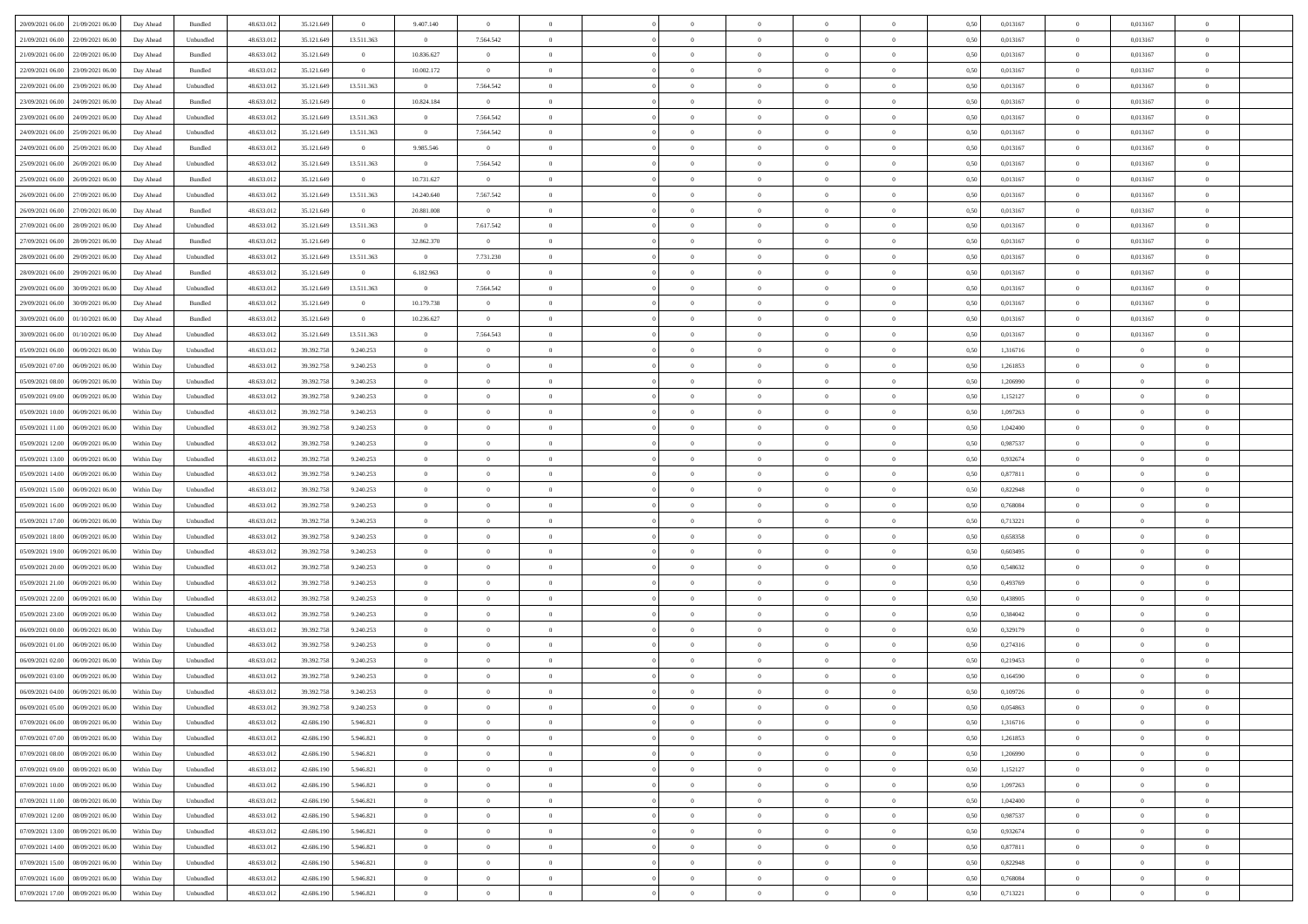| 07/09/2021 18:00  08/09/2021 06:00           | Within Day | Unbundled         | 48.633.01  | 42.686.190 | 5.946.821 | $\overline{0}$ | $\theta$       |                | $\overline{0}$ | $\bf{0}$       |                | $\bf{0}$       | 0,50 | 0,658358 | $\theta$       | $\theta$       | $\overline{0}$ |  |
|----------------------------------------------|------------|-------------------|------------|------------|-----------|----------------|----------------|----------------|----------------|----------------|----------------|----------------|------|----------|----------------|----------------|----------------|--|
| 07/09/2021 19:00<br>08/09/2021 06:00         | Within Day | Unbundled         | 48.633.01  | 42.686.19  | 5.946.821 | $\bf{0}$       | $\overline{0}$ | $\bf{0}$       | $\overline{0}$ | $\bf{0}$       | $\overline{0}$ | $\bf{0}$       | 0,50 | 0,603495 | $\,$ 0 $\,$    | $\bf{0}$       | $\overline{0}$ |  |
| 07/09/2021 20:00<br>08/09/2021 06:00         | Within Day | Unbundled         | 48.633.013 | 42.686.190 | 5.946.821 | $\overline{0}$ | $\bf{0}$       | $\overline{0}$ | $\bf{0}$       | $\bf{0}$       | $\overline{0}$ | $\bf{0}$       | 0.50 | 0.548632 | $\bf{0}$       | $\overline{0}$ | $\overline{0}$ |  |
| 07/09/2021 21:00<br>08/09/2021 06:00         |            |                   | 48.633.01  |            |           | $\overline{0}$ | $\overline{0}$ | $\overline{0}$ | $\theta$       | $\theta$       | $\overline{0}$ |                |      | 0,493769 | $\theta$       | $\theta$       | $\overline{0}$ |  |
|                                              | Within Day | Unbundled         |            | 42.686.190 | 5.946.821 |                |                |                |                |                |                | $\bf{0}$       | 0,50 |          |                |                |                |  |
| 07/09/2021 22.00<br>08/09/2021 06:00         | Within Day | Unbundled         | 48.633.01  | 42.686.190 | 5.946.821 | $\overline{0}$ | $\overline{0}$ | $\bf{0}$       | $\overline{0}$ | $\theta$       | $\overline{0}$ | $\bf{0}$       | 0,50 | 0,438905 | $\,$ 0 $\,$    | $\bf{0}$       | $\overline{0}$ |  |
| 07/09/2021 23:00<br>08/09/2021 06:00         | Within Day | Unbundled         | 48.633.013 | 42.686.190 | 5.946.821 | $\overline{0}$ | $\overline{0}$ | $\overline{0}$ | $\bf{0}$       | $\overline{0}$ | $\theta$       | $\bf{0}$       | 0.50 | 0.384042 | $\,$ 0 $\,$    | $\theta$       | $\overline{0}$ |  |
| 08/09/2021 00:00<br>08/09/2021 06:00         | Within Day | Unbundled         | 48.633.013 | 42.686.190 | 5.946.821 | $\overline{0}$ | $\overline{0}$ | $\overline{0}$ | $\overline{0}$ | $\overline{0}$ | $\overline{0}$ | $\bf{0}$       | 0,50 | 0,329179 | $\theta$       | $\theta$       | $\overline{0}$ |  |
|                                              |            |                   |            |            |           |                |                |                |                |                |                |                |      |          |                |                |                |  |
| 08/09/2021 01:00<br>08/09/2021 06:00         | Within Day | Unbundled         | 48.633.01  | 42.686.190 | 5.946.821 | $\overline{0}$ | $\overline{0}$ | $\bf{0}$       | $\overline{0}$ | $\theta$       | $\overline{0}$ | $\bf{0}$       | 0,50 | 0,274316 | $\,$ 0 $\,$    | $\bf{0}$       | $\overline{0}$ |  |
| 08/09/2021 02:00<br>08/09/2021 06:00         | Within Day | Unbundled         | 48.633.013 | 42.686.190 | 5.946.821 | $\overline{0}$ | $\bf{0}$       | $\overline{0}$ | $\bf{0}$       | $\overline{0}$ | $\overline{0}$ | $\bf{0}$       | 0.50 | 0.219453 | $\bf{0}$       | $\overline{0}$ | $\overline{0}$ |  |
| 08/09/2021 03:00<br>08/09/2021 06:00         | Within Day | Unbundled         | 48.633.013 | 42.686.190 | 5.946.821 | $\overline{0}$ | $\bf{0}$       | $\overline{0}$ | $\overline{0}$ | $\overline{0}$ | $\overline{0}$ | $\bf{0}$       | 0,50 | 0,164590 | $\,$ 0 $\,$    | $\theta$       | $\overline{0}$ |  |
| 08/09/2021 04:00<br>08/09/2021 06:00         | Within Day | Unbundled         | 48.633.01  | 42.686.190 | 5.946.821 | $\bf{0}$       | $\overline{0}$ | $\bf{0}$       | $\overline{0}$ | $\bf{0}$       | $\overline{0}$ | $\bf{0}$       | 0,50 | 0,109726 | $\,$ 0 $\,$    | $\bf{0}$       | $\overline{0}$ |  |
|                                              |            |                   |            |            |           |                |                |                |                |                |                |                |      |          |                |                |                |  |
| 08/09/2021 05:00<br>08/09/2021 06:00         | Within Day | Unbundled         | 48.633.013 | 42.686.190 | 5.946.821 | $\overline{0}$ | $\bf{0}$       | $\overline{0}$ | $\bf{0}$       | $\bf{0}$       | $\overline{0}$ | $\bf{0}$       | 0.50 | 0.054863 | $\bf{0}$       | $\overline{0}$ | $\overline{0}$ |  |
| 08/09/2021 06:00<br>09/09/2021 06:00         | Within Day | Unbundled         | 48.633.01  | 42.686.190 | 5.946.821 | $\overline{0}$ | $\overline{0}$ | $\overline{0}$ | $\theta$       | $\theta$       | $\overline{0}$ | $\bf{0}$       | 0,50 | 1,316716 | $\,$ 0 $\,$    | $\theta$       | $\overline{0}$ |  |
| 08/09/2021 07:00<br>09/09/2021 06.00         | Within Day | Unbundled         | 48.633.01  | 42.686.190 | 5.946.821 | $\bf{0}$       | $\theta$       | $\bf{0}$       | $\overline{0}$ | $\theta$       | $\overline{0}$ | $\bf{0}$       | 0,50 | 1,261853 | $\,$ 0 $\,$    | $\bf{0}$       | $\overline{0}$ |  |
|                                              |            |                   |            |            |           |                |                |                |                |                |                |                |      |          |                |                |                |  |
| 08/09/2021 08:00<br>09/09/2021 06:00         | Within Day | Unbundled         | 48.633.013 | 42.686.190 | 5.946.821 | $\overline{0}$ | $\overline{0}$ | $\overline{0}$ | $\bf{0}$       | $\overline{0}$ | $\Omega$       | $\bf{0}$       | 0.50 | 1.206990 | $\,$ 0 $\,$    | $\theta$       | $\overline{0}$ |  |
| 08/09/2021 09:00<br>09/09/2021 06:00         | Within Day | Unbundled         | 48.633.013 | 42.686.190 | 5.946.821 | $\overline{0}$ | $\overline{0}$ | $\overline{0}$ | $\overline{0}$ | $\theta$       | $\overline{0}$ | $\bf{0}$       | 0,50 | 1,152127 | $\theta$       | $\theta$       | $\overline{0}$ |  |
| 08/09/2021 10:00<br>09/09/2021 06.00         | Within Day | Unbundled         | 48.633.01  | 42.686.190 | 5.946.821 | $\bf{0}$       | $\overline{0}$ | $\bf{0}$       | $\overline{0}$ | $\theta$       | $\overline{0}$ | $\bf{0}$       | 0,50 | 1,097263 | $\,$ 0 $\,$    | $\bf{0}$       | $\overline{0}$ |  |
| 08/09/2021 11:00<br>09/09/2021 06:00         | Within Day | Unbundled         | 48.633.013 | 42.686.190 | 5.946.821 | $\overline{0}$ | $\bf{0}$       | $\overline{0}$ | $\bf{0}$       | $\overline{0}$ | $\overline{0}$ | $\bf{0}$       | 0.50 | 1.042400 | $\bf{0}$       | $\overline{0}$ | $\overline{0}$ |  |
|                                              |            |                   |            |            |           | $\overline{0}$ | $\overline{0}$ | $\overline{0}$ | $\overline{0}$ | $\overline{0}$ | $\overline{0}$ |                |      |          | $\,$ 0 $\,$    | $\theta$       | $\overline{0}$ |  |
| 08/09/2021 12:00<br>09/09/2021 06:00         | Within Day | Unbundled         | 48.633.013 | 42.686.190 | 5.946.821 |                |                |                |                |                |                | $\bf{0}$       | 0,50 | 0,987537 |                |                |                |  |
| 08/09/2021 13:00<br>09/09/2021 06.00         | Within Day | Unbundled         | 48.633.01  | 42.686.190 | 5.946.821 | $\bf{0}$       | $\bf{0}$       | $\bf{0}$       | $\bf{0}$       | $\overline{0}$ | $\overline{0}$ | $\bf{0}$       | 0,50 | 0,932674 | $\,$ 0 $\,$    | $\bf{0}$       | $\overline{0}$ |  |
| 08/09/2021 14:00<br>09/09/2021 06:00         | Within Day | Unbundled         | 48.633.013 | 42.686.190 | 5.946.821 | $\overline{0}$ | $\overline{0}$ | $\overline{0}$ | $\bf{0}$       | $\bf{0}$       | $\overline{0}$ | $\bf{0}$       | 0.50 | 0.877811 | $\bf{0}$       | $\overline{0}$ | $\overline{0}$ |  |
| 08/09/2021 15:00<br>09/09/2021 06:00         | Within Day | Unbundled         | 48.633.01  | 42.686.190 | 5.946.821 | $\overline{0}$ | 46.688         | $\overline{0}$ | $\theta$       | $\theta$       | $\overline{0}$ | $\bf{0}$       | 0,50 | 0,822948 | $\theta$       | $\theta$       | $\overline{0}$ |  |
|                                              |            |                   |            |            |           |                | $\theta$       |                | $\overline{0}$ | $\theta$       | $\overline{0}$ |                |      |          | $\,$ 0 $\,$    | $\bf{0}$       | $\overline{0}$ |  |
| 08/09/2021 16:00<br>09/09/2021 06.00         | Within Day | Unbundled         | 48.633.01  | 42.732.878 | 5.900.133 | $\bf{0}$       |                | $\bf{0}$       |                |                |                | $\bf{0}$       | 0,50 | 0,768084 |                |                |                |  |
| 08/09/2021 17:00<br>09/09/2021 06:00         | Within Day | Unbundled         | 48.633.013 | 42.732.878 | 5.900.133 | $\overline{0}$ | $\overline{0}$ | $\overline{0}$ | $\overline{0}$ | $\overline{0}$ | $\Omega$       | $\bf{0}$       | 0.50 | 0,713221 | $\,$ 0 $\,$    | $\theta$       | $\overline{0}$ |  |
| 08/09/2021 18:00<br>09/09/2021 06:00         | Within Day | Unbundled         | 48.633.013 | 42.732.878 | 5.900.133 | $\overline{0}$ | $\overline{0}$ | $\overline{0}$ | $\overline{0}$ | $\theta$       | $\overline{0}$ | $\bf{0}$       | 0,50 | 0,658358 | $\theta$       | $\theta$       | $\overline{0}$ |  |
| 08/09/2021 19:00<br>09/09/2021 06.00         | Within Day | Unbundled         | 48.633.01  | 42.732.878 | 5.900.133 | $\bf{0}$       | $\theta$       | $\bf{0}$       | $\overline{0}$ | $\theta$       | $\overline{0}$ | $\bf{0}$       | 0,50 | 0,603495 | $\,$ 0 $\,$    | $\bf{0}$       | $\overline{0}$ |  |
| 08/09/2021 20:00<br>09/09/2021 06:00         | Within Day | Unbundled         | 48.633.013 | 42.732.878 | 5.900.133 | $\overline{0}$ | $\bf{0}$       | $\overline{0}$ | $\bf{0}$       | $\overline{0}$ | $\overline{0}$ | $\bf{0}$       | 0.50 | 0.548632 | $\bf{0}$       | $\overline{0}$ | $\overline{0}$ |  |
|                                              |            |                   |            |            |           |                |                |                |                |                |                |                |      |          |                |                |                |  |
| 08/09/2021 21:00<br>09/09/2021 06:00         | Within Day | Unbundled         | 48.633.01  | 42.732.878 | 5.900.133 | $\overline{0}$ | $\overline{0}$ | $\overline{0}$ | $\overline{0}$ | $\overline{0}$ | $\overline{0}$ | $\bf{0}$       | 0,50 | 0,493769 | $\theta$       | $\theta$       | $\overline{0}$ |  |
| 08/09/2021 22:00<br>09/09/2021 06.00         | Within Day | Unbundled         | 48.633.01  | 42.732.878 | 5.900.133 | $\bf{0}$       | $\bf{0}$       | $\bf{0}$       | $\bf{0}$       | $\overline{0}$ | $\overline{0}$ | $\bf{0}$       | 0,50 | 0,438905 | $\,$ 0 $\,$    | $\bf{0}$       | $\overline{0}$ |  |
| 08/09/2021 23:00<br>09/09/2021 06:00         | Within Day | Unbundled         | 48.633.013 | 42.732.878 | 5.900.133 | $\overline{0}$ | $\bf{0}$       | $\overline{0}$ | $\bf{0}$       | $\bf{0}$       | $\overline{0}$ | $\bf{0}$       | 0.50 | 0.384042 | $\bf{0}$       | $\overline{0}$ | $\overline{0}$ |  |
| 09/09/2021 00:00<br>09/09/2021 06:00         | Within Day | Unbundled         | 48.633.013 | 42.732.878 | 5.900.133 | $\overline{0}$ | $\overline{0}$ | $\overline{0}$ | $\overline{0}$ | $\overline{0}$ | $\overline{0}$ | $\bf{0}$       | 0.5( | 0,329179 | $\theta$       | $\theta$       | $\overline{0}$ |  |
|                                              |            |                   |            |            |           |                |                |                |                |                |                |                |      |          |                |                |                |  |
| 09/09/2021 01:00<br>09/09/2021 06.00         | Within Day | Unbundled         | 48.633.01  | 42.732.878 | 5.900.133 | $\bf{0}$       | $\overline{0}$ | $\bf{0}$       | $\overline{0}$ | $\overline{0}$ | $\overline{0}$ | $\bf{0}$       | 0,50 | 0,274316 | $\,$ 0 $\,$    | $\bf{0}$       | $\overline{0}$ |  |
| 09/09/2021 02:00<br>09/09/2021 06:00         | Within Day | Unbundled         | 48.633.013 | 42.732.878 | 5.900.133 | $\overline{0}$ | $\overline{0}$ | $\overline{0}$ | $\bf{0}$       | $\overline{0}$ | $\Omega$       | $\bf{0}$       | 0.50 | 0,219453 | $\,$ 0 $\,$    | $\theta$       | $\overline{0}$ |  |
| 09/09/2021 03:00<br>09/09/2021 06:00         | Within Dav | Unbundled         | 48.633.013 | 42.732.878 | 5.900.133 | $\overline{0}$ | $\overline{0}$ | $\overline{0}$ | $\overline{0}$ | $\theta$       | $\overline{0}$ | $\overline{0}$ | 0.50 | 0,164590 | $\theta$       | $\theta$       | $\overline{0}$ |  |
| 09/09/2021 04:00<br>09/09/2021 06.00         | Within Day | Unbundled         | 48.633.01  | 42.732.878 | 5.900.133 | $\bf{0}$       | $\bf{0}$       | $\bf{0}$       | $\overline{0}$ | $\bf{0}$       | $\overline{0}$ | $\bf{0}$       | 0,50 | 0,109726 | $\,$ 0 $\,$    | $\bf{0}$       | $\overline{0}$ |  |
| 09/09/2021 05:00<br>09/09/2021 06:00         | Within Day | Unbundled         | 48.633.013 | 42.732.878 | 5.900.133 | $\overline{0}$ | $\bf{0}$       | $\overline{0}$ | $\bf{0}$       | $\overline{0}$ | $\overline{0}$ | $\bf{0}$       | 0.50 | 0.054863 | $\bf{0}$       | $\overline{0}$ | $\overline{0}$ |  |
|                                              |            |                   |            |            |           |                |                |                |                |                |                |                |      |          |                |                |                |  |
| 09/09/2021 06:00<br>10/09/2021 06:00         | Within Dav | Unbundled         | 48.633.013 | 42.686.190 | 5.946.821 | $\overline{0}$ | $\overline{0}$ | $\overline{0}$ | $\overline{0}$ | $\overline{0}$ | $\overline{0}$ | $\overline{0}$ | 0.50 | 1,316716 | $\theta$       | $\theta$       | $\overline{0}$ |  |
| 09/09/2021 07:00<br>10/09/2021 06:00         | Within Day | Unbundled         | 48.633.01  | 42.686.19  | 5.946.821 | $\bf{0}$       | $\bf{0}$       | $\bf{0}$       | $\bf{0}$       | $\overline{0}$ | $\overline{0}$ | $\bf{0}$       | 0,50 | 1,261853 | $\,$ 0 $\,$    | $\bf{0}$       | $\overline{0}$ |  |
| 09/09/2021 08:00<br>10/09/2021 06:00         | Within Day | Unbundled         | 48.633.013 | 42.686.190 | 5.946.821 | $\overline{0}$ | $\bf{0}$       | $\overline{0}$ | $\bf{0}$       | $\bf{0}$       | $\overline{0}$ | $\bf{0}$       | 0.50 | 1.206990 | $\bf{0}$       | $\overline{0}$ | $\overline{0}$ |  |
| 09/09/2021 09:00<br>10/09/2021 06:00         | Within Dav | Unbundled         | 48.633.013 | 42.686.190 | 5.946.821 | $\overline{0}$ | $\overline{0}$ | $\overline{0}$ | $\overline{0}$ | $\theta$       | $\overline{0}$ | $\bf{0}$       | 0.5( | 1,152127 | $\theta$       | $\theta$       | $\overline{0}$ |  |
|                                              |            |                   |            |            |           |                |                |                |                |                |                |                |      |          |                |                |                |  |
| 09/09/2021 10:00<br>10/09/2021 06:00         | Within Day | Unbundled         | 48.633.01  | 42.686.190 | 5.946.821 | $\bf{0}$       | $\bf{0}$       | $\bf{0}$       | $\bf{0}$       | $\overline{0}$ | $\overline{0}$ | $\bf{0}$       | 0,50 | 1,097263 | $\,$ 0 $\,$    | $\bf{0}$       | $\overline{0}$ |  |
| 09/09/2021 11:00<br>10/09/2021 06:00         | Within Day | Unbundled         | 48.633.013 | 42.686.190 | 5.946.821 | $\overline{0}$ | $\overline{0}$ | $\overline{0}$ | $\overline{0}$ | $\theta$       | $\Omega$       | $\bf{0}$       | 0.50 | 1.042400 | $\,$ 0 $\,$    | $\theta$       | $\overline{0}$ |  |
| 09/09/2021 12:00<br>10/09/2021 06:00         | Within Dav | Unbundled         | 48.633.013 | 42.686.190 | 5.946.821 | $\overline{0}$ | $\overline{0}$ | $\Omega$       | $\overline{0}$ | $\theta$       | $\Omega$       | $\overline{0}$ | 0.5( | 0,987537 | $\theta$       | $\theta$       | $\overline{0}$ |  |
| 09/09/2021 13:00<br>10/09/2021 06:00         | Within Day | Unbundled         | 48.633.01  | 42.686.190 | 5.946.821 | $\bf{0}$       | $\,$ 0 $\,$    | $\overline{0}$ | $\bf{0}$       | $\bf{0}$       | $\overline{0}$ | $\bf{0}$       | 0,50 | 0,932674 | $\,$ 0 $\,$    | $\bf{0}$       | $\overline{0}$ |  |
| $09/09/2021\ 14.00 \qquad 10/09/2021\ 06.00$ | Within Day | ${\sf Unbundred}$ | 48.633.012 | 42.686.190 | 5 946 821 | $\overline{0}$ |                |                | $\Omega$       |                |                |                | 0,50 | 0,877811 | $\theta$       | $\overline{0}$ |                |  |
|                                              |            |                   |            |            |           |                |                |                |                |                |                |                |      |          |                |                |                |  |
| 09/09/2021 15:00 10/09/2021 06:00            | Within Day | Unbundled         | 48.633.012 | 42.686.190 | 5.946.821 | $\overline{0}$ | $\overline{0}$ | $\Omega$       | $\theta$       | $\overline{0}$ | $\overline{0}$ | $\bf{0}$       | 0,50 | 0,822948 | $\theta$       | $\overline{0}$ | $\overline{0}$ |  |
| 09/09/2021 16:00<br>10/09/2021 06:00         | Within Day | Unbundled         | 48.633.013 | 42.686.190 | 5.946.821 | $\overline{0}$ | $\bf{0}$       | $\overline{0}$ | $\overline{0}$ | $\bf{0}$       | $\overline{0}$ | $\bf{0}$       | 0,50 | 0,768084 | $\bf{0}$       | $\overline{0}$ | $\bf{0}$       |  |
| 09/09/2021 17:00 10/09/2021 06:00            | Within Day | Unbundled         | 48.633.012 | 42.686.190 | 5.946.821 | $\overline{0}$ | $\bf{0}$       | $\overline{0}$ | $\overline{0}$ | $\mathbf{0}$   | $\overline{0}$ | $\,$ 0 $\,$    | 0.50 | 0,713221 | $\overline{0}$ | $\bf{0}$       | $\,$ 0 $\,$    |  |
|                                              |            |                   |            |            |           |                | $\overline{0}$ |                |                | $\overline{0}$ |                |                |      |          | $\overline{0}$ | $\theta$       | $\overline{0}$ |  |
| 09/09/2021 18:00 10/09/2021 06:00            | Within Day | Unbundled         | 48.633.012 | 42.686.190 | 5.946.821 | $\overline{0}$ |                | $\overline{0}$ | $\overline{0}$ |                | $\overline{0}$ | $\bf{0}$       | 0,50 | 0,658358 |                |                |                |  |
| 09/09/2021 19:00<br>10/09/2021 06:00         | Within Day | Unbundled         | 48.633.012 | 42.686.190 | 5.946.821 | $\overline{0}$ | $\bf{0}$       | $\overline{0}$ | $\overline{0}$ | $\overline{0}$ | $\overline{0}$ | $\bf{0}$       | 0,50 | 0,603495 | $\bf{0}$       | $\overline{0}$ | $\overline{0}$ |  |
| 09/09/2021 20:00<br>10/09/2021 06:00         | Within Day | Unbundled         | 48.633.012 | 42.686.190 | 5.946.821 | $\overline{0}$ | $\bf{0}$       | $\overline{0}$ | $\overline{0}$ | $\overline{0}$ | $\overline{0}$ | $\bf{0}$       | 0.50 | 0.548632 | $\,$ 0 $\,$    | $\theta$       | $\,$ 0         |  |
| 09/09/2021 21:00<br>10/09/2021 06:00         | Within Dav | Unbundled         | 48.633.012 | 42.686.190 | 5.946.821 | $\overline{0}$ | $\overline{0}$ | $\overline{0}$ | $\overline{0}$ | $\overline{0}$ | $\overline{0}$ | $\bf{0}$       | 0.50 | 0,493769 | $\overline{0}$ | $\theta$       | $\overline{0}$ |  |
|                                              |            |                   |            |            |           |                | $\overline{0}$ |                |                | $\overline{0}$ |                |                |      |          | $\bf{0}$       | $\overline{0}$ | $\overline{0}$ |  |
| 09/09/2021 22:00<br>10/09/2021 06:00         | Within Day | Unbundled         | 48.633.013 | 42.686.190 | 5.946.821 | $\overline{0}$ |                | $\overline{0}$ | $\overline{0}$ |                | $\overline{0}$ | $\bf{0}$       | 0,50 | 0,438905 |                |                |                |  |
| 09/09/2021 23:00<br>10/09/2021 06:00         | Within Day | Unbundled         | 48.633.012 | 42.686.190 | 5.946.821 | $\overline{0}$ | $\overline{0}$ | $\overline{0}$ | $\overline{0}$ | $\overline{0}$ | $\overline{0}$ | $\bf{0}$       | 0.50 | 0.384042 | $\overline{0}$ | $\bf{0}$       | $\,$ 0         |  |
| 10/09/2021 00:00<br>10/09/2021 06:00         | Within Dav | Unbundled         | 48.633.012 | 42.686.190 | 5.946.821 | $\overline{0}$ | $\overline{0}$ | $\overline{0}$ | $\overline{0}$ | $\overline{0}$ | $\overline{0}$ | $\bf{0}$       | 0,50 | 0,329179 | $\overline{0}$ | $\theta$       | $\overline{0}$ |  |
| 10/09/2021 01:00<br>10/09/2021 06:00         | Within Day | Unbundled         | 48.633.013 | 42.686.190 | 5.946.821 | $\overline{0}$ | $\bf{0}$       | $\overline{0}$ | $\bf{0}$       | $\overline{0}$ | $\bf{0}$       | $\bf{0}$       | 0,50 | 0,274316 | $\bf{0}$       | $\bf{0}$       | $\bf{0}$       |  |
|                                              |            |                   |            |            |           |                |                |                |                |                |                |                |      |          |                |                |                |  |
| 10/09/2021 02:00 10/09/2021 06:00            | Within Day | Unbundled         | 48.633.012 | 42.686.190 | 5.946.821 | $\,$ 0 $\,$    | $\bf{0}$       | $\overline{0}$ | $\overline{0}$ | $\,$ 0 $\,$    | $\overline{0}$ | $\bf{0}$       | 0,50 | 0,219453 | $\overline{0}$ | $\,$ 0 $\,$    | $\,$ 0 $\,$    |  |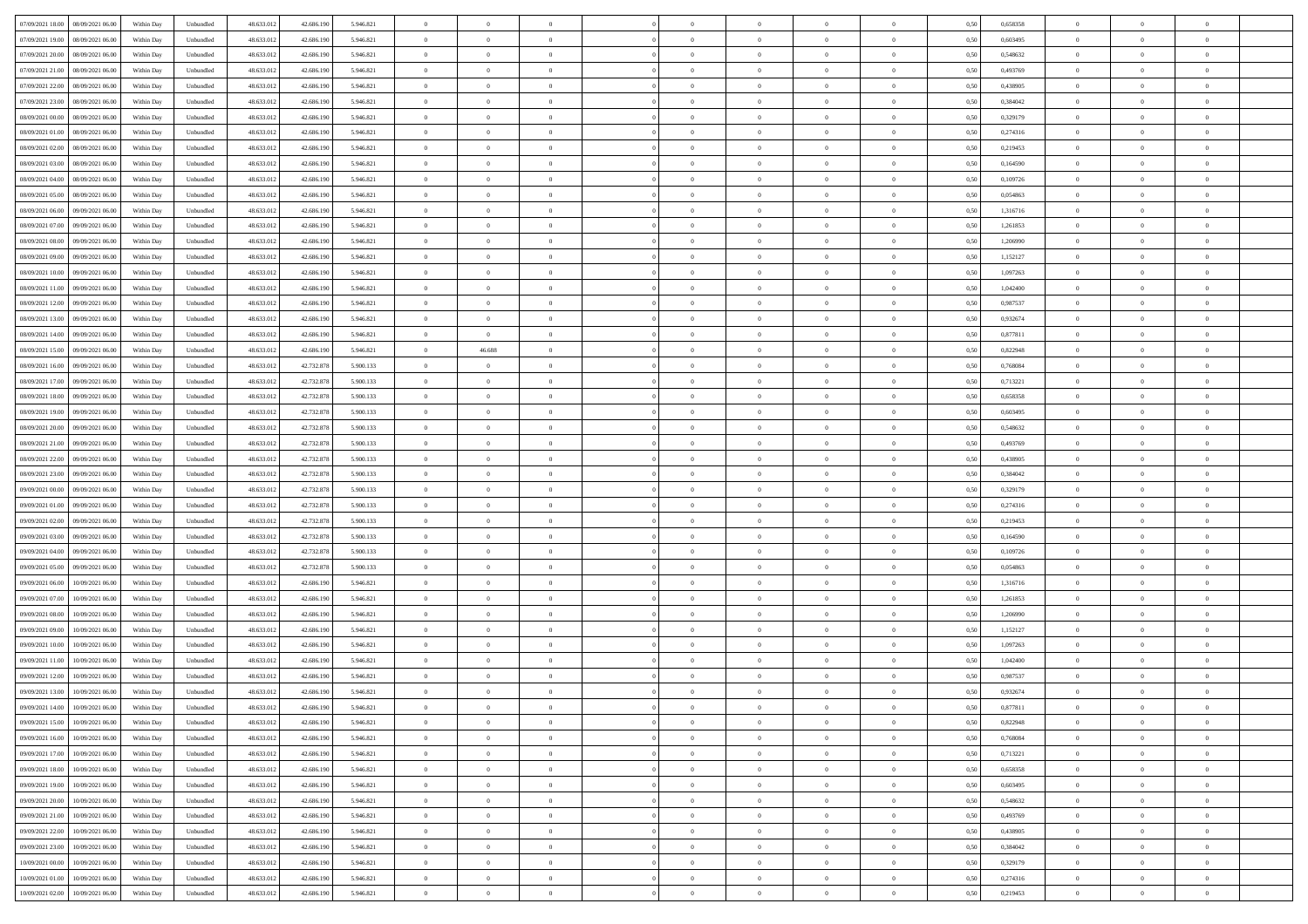| 10/09/2021 03:00<br>10/09/2021 06:00         | Within Day | Unbundled                   | 48.633.01  | 42.686.190 | 5.946.821 | $\overline{0}$ | $\theta$       |                | $\overline{0}$ | $\theta$       |                | $\theta$       | 0,50 | 0,164590 | $\theta$       | $\theta$       | $\theta$       |  |
|----------------------------------------------|------------|-----------------------------|------------|------------|-----------|----------------|----------------|----------------|----------------|----------------|----------------|----------------|------|----------|----------------|----------------|----------------|--|
| 10/09/2021 04:00<br>10/09/2021 06:00         | Within Day | Unbundled                   | 48.633.01  | 42.686.19  | 5.946.821 | $\bf{0}$       | $\bf{0}$       | $\bf{0}$       | $\bf{0}$       | $\overline{0}$ | $\overline{0}$ | $\bf{0}$       | 0,50 | 0,109726 | $\,$ 0 $\,$    | $\bf{0}$       | $\overline{0}$ |  |
| 10/09/2021 05:00<br>10/09/2021 06:00         | Within Day | Unbundled                   | 48.633.013 | 42.686.190 | 5.946.821 | $\overline{0}$ | $\bf{0}$       | $\overline{0}$ | $\bf{0}$       | $\bf{0}$       | $\overline{0}$ | $\bf{0}$       | 0.50 | 0.054863 | $\bf{0}$       | $\overline{0}$ | $\bf{0}$       |  |
|                                              |            |                             |            |            |           | $\overline{0}$ | $\overline{0}$ | $\overline{0}$ | $\overline{0}$ | $\theta$       | $\overline{0}$ |                |      |          | $\theta$       | $\theta$       | $\overline{0}$ |  |
| 10/09/2021 06:00<br>11/09/2021 06:00         | Within Day | Unbundled                   | 48.633.013 | 42.686.190 | 5.946.821 |                |                |                |                |                |                | $\bf{0}$       | 0,50 | 1,316716 |                |                |                |  |
| 10/09/2021 07:00<br>11/09/2021 06:00         | Within Day | Unbundled                   | 48.633.01  | 42.686.190 | 5.946.821 | $\overline{0}$ | $\overline{0}$ | $\bf{0}$       | $\overline{0}$ | $\theta$       | $\overline{0}$ | $\bf{0}$       | 0,50 | 1,261853 | $\,$ 0 $\,$    | $\bf{0}$       | $\overline{0}$ |  |
| 10/09/2021 08:00<br>11/09/2021 06:00         | Within Day | Unbundled                   | 48.633.013 | 42.686.190 | 5.946.821 | $\overline{0}$ | $\overline{0}$ | $\overline{0}$ | $\bf{0}$       | $\overline{0}$ | $\theta$       | $\bf{0}$       | 0.50 | 1.206990 | $\,$ 0 $\,$    | $\theta$       | $\overline{0}$ |  |
| 10/09/2021 09:00<br>11/09/2021 06:00         | Within Day | Unbundled                   | 48.633.013 | 42.686.190 | 5.946.821 | $\overline{0}$ | $\overline{0}$ | $\overline{0}$ | $\overline{0}$ | $\overline{0}$ | $\overline{0}$ | $\bf{0}$       | 0,50 | 1,152127 | $\,$ 0 $\,$    | $\theta$       | $\overline{0}$ |  |
|                                              |            |                             |            |            |           |                |                |                |                |                |                |                |      |          |                |                |                |  |
| 10/09/2021 10:00<br>11/09/2021 06:00         | Within Day | Unbundled                   | 48.633.01  | 42.686.190 | 5.946.821 | $\bf{0}$       | $\bf{0}$       | $\bf{0}$       | $\overline{0}$ | $\overline{0}$ | $\overline{0}$ | $\bf{0}$       | 0,50 | 1,097263 | $\,$ 0 $\,$    | $\bf{0}$       | $\overline{0}$ |  |
| 10/09/2021 11:00<br>11/09/2021 06:00         | Within Day | Unbundled                   | 48.633.013 | 42.686.190 | 5.946.821 | $\overline{0}$ | $\bf{0}$       | $\overline{0}$ | $\bf{0}$       | $\overline{0}$ | $\overline{0}$ | $\bf{0}$       | 0.50 | 1.042400 | $\bf{0}$       | $\overline{0}$ | $\overline{0}$ |  |
| 10/09/2021 12:00<br>11/09/2021 06:00         | Within Day | Unbundled                   | 48.633.013 | 42.686.190 | 5.946.821 | $\overline{0}$ | $\bf{0}$       | $\overline{0}$ | $\overline{0}$ | $\overline{0}$ | $\overline{0}$ | $\bf{0}$       | 0,50 | 0,987537 | $\,$ 0 $\,$    | $\bf{0}$       | $\overline{0}$ |  |
| 10/09/2021 13:00<br>11/09/2021 06:00         | Within Day | Unbundled                   | 48.633.01  | 42.686.190 | 5.946.821 | $\bf{0}$       | $\overline{0}$ | $\bf{0}$       | $\bf{0}$       | $\overline{0}$ | $\overline{0}$ | $\bf{0}$       | 0,50 | 0,932674 | $\,$ 0 $\,$    | $\bf{0}$       | $\overline{0}$ |  |
|                                              |            |                             |            |            |           |                |                |                |                |                |                |                |      |          |                |                |                |  |
| 10/09/2021 14:00<br>11/09/2021 06:00         | Within Day | Unbundled                   | 48.633.013 | 42.686.190 | 5.946.821 | $\overline{0}$ | $\bf{0}$       | $\overline{0}$ | $\overline{0}$ | $\bf{0}$       | $\overline{0}$ | $\bf{0}$       | 0.50 | 0.877811 | $\bf{0}$       | $\overline{0}$ | $\,$ 0         |  |
| 10/09/2021 15:00<br>11/09/2021 06:00         | Within Day | Unbundled                   | 48.633.01  | 42.686.190 | 5.946.821 | $\overline{0}$ | $\overline{0}$ | $\overline{0}$ | $\theta$       | $\theta$       | $\overline{0}$ | $\bf{0}$       | 0,50 | 0,822948 | $\,$ 0 $\,$    | $\theta$       | $\overline{0}$ |  |
| 10/09/2021 16:00<br>11/09/2021 06:00         | Within Day | Unbundled                   | 48.633.01  | 42.686.190 | 5.946.821 | $\bf{0}$       | $\overline{0}$ | $\bf{0}$       | $\overline{0}$ | $\bf{0}$       | $\overline{0}$ | $\bf{0}$       | 0,50 | 0,768084 | $\,$ 0 $\,$    | $\bf{0}$       | $\overline{0}$ |  |
| 10/09/2021 17:00<br>11/09/2021 06:00         | Within Day | Unbundled                   | 48.633.013 | 42.686.190 | 5.946.821 | $\overline{0}$ | $\overline{0}$ | $\overline{0}$ | $\bf{0}$       | $\overline{0}$ | $\theta$       | $\bf{0}$       | 0.50 | 0,713221 | $\,$ 0 $\,$    | $\theta$       | $\overline{0}$ |  |
|                                              |            |                             |            |            |           |                |                |                |                |                |                |                |      |          |                |                |                |  |
| 10/09/2021 18:00<br>11/09/2021 06:00         | Within Day | Unbundled                   | 48.633.013 | 42.686.190 | 5.946.821 | $\overline{0}$ | $\overline{0}$ | $\overline{0}$ | $\overline{0}$ | $\overline{0}$ | $\overline{0}$ | $\bf{0}$       | 0,50 | 0,658358 | $\theta$       | $\theta$       | $\overline{0}$ |  |
| 10/09/2021 19:00<br>11/09/2021 06:00         | Within Day | Unbundled                   | 48.633.01  | 42.686.190 | 5.946.821 | $\bf{0}$       | $\bf{0}$       | $\bf{0}$       | $\overline{0}$ | $\overline{0}$ | $\overline{0}$ | $\bf{0}$       | 0,50 | 0,603495 | $\,$ 0 $\,$    | $\bf{0}$       | $\overline{0}$ |  |
| 10/09/2021 20:00<br>11/09/2021 06:00         | Within Day | Unbundled                   | 48.633.013 | 42.686.190 | 5.946.821 | $\overline{0}$ | $\bf{0}$       | $\overline{0}$ | $\bf{0}$       | $\overline{0}$ | $\overline{0}$ | $\bf{0}$       | 0.50 | 0.548632 | $\bf{0}$       | $\overline{0}$ | $\bf{0}$       |  |
| 10/09/2021 21:00<br>11/09/2021 06:00         | Within Day | Unbundled                   | 48.633.013 | 42.686.190 | 5.946.821 | $\overline{0}$ | $\bf{0}$       | $\overline{0}$ | $\overline{0}$ | $\overline{0}$ | $\overline{0}$ | $\bf{0}$       | 0,50 | 0,493769 | $\,$ 0 $\,$    | $\bf{0}$       | $\overline{0}$ |  |
|                                              |            |                             |            |            |           |                |                |                |                |                |                |                |      |          |                |                |                |  |
| 10/09/2021 22:00<br>11/09/2021 06:00         | Within Day | Unbundled                   | 48.633.01  | 42.686.190 | 5.946.821 | $\bf{0}$       | $\bf{0}$       | $\bf{0}$       | $\bf{0}$       | $\overline{0}$ | $\overline{0}$ | $\bf{0}$       | 0,50 | 0,438905 | $\,$ 0 $\,$    | $\bf{0}$       | $\overline{0}$ |  |
| 10/09/2021 23:00<br>11/09/2021 06:00         | Within Day | Unbundled                   | 48.633.013 | 42.686.190 | 5.946.821 | $\overline{0}$ | $\bf{0}$       | $\overline{0}$ | $\overline{0}$ | $\bf{0}$       | $\overline{0}$ | $\bf{0}$       | 0.50 | 0.384042 | $\bf{0}$       | $\overline{0}$ | $\,$ 0         |  |
| 11/09/2021 00:00<br>11/09/2021 06:00         | Within Day | Unbundled                   | 48.633.01  | 42.686.190 | 5.946.821 | $\overline{0}$ | $\overline{0}$ | $\overline{0}$ | $\overline{0}$ | $\theta$       | $\overline{0}$ | $\bf{0}$       | 0,50 | 0,329179 | $\theta$       | $\theta$       | $\overline{0}$ |  |
| 11/09/2021 01:00<br>11/09/2021 06:00         | Within Day | Unbundled                   | 48.633.01  | 42.686.190 | 5.946.821 | $\bf{0}$       | $\bf{0}$       | $\bf{0}$       | $\bf{0}$       | $\overline{0}$ | $\overline{0}$ | $\bf{0}$       | 0,50 | 0,274316 | $\,$ 0 $\,$    | $\bf{0}$       | $\overline{0}$ |  |
|                                              |            |                             |            |            |           |                |                |                |                |                | $\theta$       |                |      |          |                |                |                |  |
| 11/09/2021 02:00<br>11/09/2021 06:00         | Within Day | Unbundled                   | 48.633.013 | 42.686.190 | 5.946.821 | $\overline{0}$ | $\overline{0}$ | $\overline{0}$ | $\bf{0}$       | $\overline{0}$ |                | $\bf{0}$       | 0.50 | 0.219453 | $\,$ 0 $\,$    | $\theta$       | $\overline{0}$ |  |
| 11/09/2021 03:00<br>11/09/2021 06:00         | Within Day | Unbundled                   | 48.633.013 | 42.686.190 | 5.946.821 | $\overline{0}$ | $\overline{0}$ | $\overline{0}$ | $\overline{0}$ | $\overline{0}$ | $\overline{0}$ | $\bf{0}$       | 0,50 | 0,164590 | $\,$ 0 $\,$    | $\theta$       | $\overline{0}$ |  |
| 11/09/2021 04:00<br>11/09/2021 06:00         | Within Day | Unbundled                   | 48.633.01  | 42.686.190 | 5.946.821 | $\bf{0}$       | $\overline{0}$ | $\bf{0}$       | $\overline{0}$ | $\bf{0}$       | $\overline{0}$ | $\bf{0}$       | 0,50 | 0,109726 | $\,$ 0 $\,$    | $\bf{0}$       | $\overline{0}$ |  |
| 11/09/2021 05:00<br>11/09/2021 06:00         | Within Day | Unbundled                   | 48.633.013 | 42.686.190 | 5.946.821 | $\overline{0}$ | $\bf{0}$       | $\overline{0}$ | $\bf{0}$       | $\overline{0}$ | $\overline{0}$ | $\bf{0}$       | 0.50 | 0.054863 | $\bf{0}$       | $\overline{0}$ | $\overline{0}$ |  |
| 11/09/2021 06:00<br>12/09/2021 06:00         | Within Day | Unbundled                   | 48.633.01  | 42.686.190 | 5.946.821 | $\overline{0}$ | $\bf{0}$       | $\overline{0}$ | $\overline{0}$ | $\overline{0}$ | $\overline{0}$ | $\bf{0}$       | 0,50 | 1,316716 | $\theta$       | $\theta$       | $\overline{0}$ |  |
|                                              |            |                             |            |            |           |                |                |                |                |                |                |                |      |          |                |                |                |  |
| 11/09/2021 07:00<br>12/09/2021 06:00         | Within Day | Unbundled                   | 48.633.01  | 42.686.190 | 5.946.821 | $\bf{0}$       | $\bf{0}$       | $\bf{0}$       | $\bf{0}$       | $\overline{0}$ | $\overline{0}$ | $\bf{0}$       | 0,50 | 1,261853 | $\,$ 0 $\,$    | $\bf{0}$       | $\overline{0}$ |  |
| 11/09/2021 08:00<br>12/09/2021 06:00         | Within Day | Unbundled                   | 48.633.013 | 42.686.190 | 5.946.821 | $\overline{0}$ | $\bf{0}$       | $\overline{0}$ | $\overline{0}$ | $\bf{0}$       | $\overline{0}$ | $\bf{0}$       | 0.50 | 1.206990 | $\bf{0}$       | $\overline{0}$ | $\bf{0}$       |  |
| 11/09/2021 09:00<br>12/09/2021 06:00         | Within Day | Unbundled                   | 48.633.013 | 42.686.190 | 5.946.821 | $\overline{0}$ | $\overline{0}$ | $\overline{0}$ | $\overline{0}$ | $\overline{0}$ | $\overline{0}$ | $\bf{0}$       | 0.5( | 1,152127 | $\theta$       | $\theta$       | $\overline{0}$ |  |
| 11/09/2021 10:00<br>12/09/2021 06:00         | Within Day | Unbundled                   | 48.633.01  | 42.686.190 | 5.946.821 | $\bf{0}$       | $\bf{0}$       | $\bf{0}$       | $\bf{0}$       | $\overline{0}$ | $\overline{0}$ | $\bf{0}$       | 0,50 | 1,097263 | $\,$ 0 $\,$    | $\bf{0}$       | $\overline{0}$ |  |
|                                              |            |                             |            |            |           |                |                |                |                |                |                |                |      |          |                |                |                |  |
| 11/09/2021 11:00<br>12/09/2021 06:00         | Within Day | Unbundled                   | 48.633.013 | 42.686.190 | 5.946.821 | $\overline{0}$ | $\bf{0}$       | $\overline{0}$ | $\bf{0}$       | $\overline{0}$ | $\overline{0}$ | $\bf{0}$       | 0.50 | 1.042400 | $\,$ 0 $\,$    | $\theta$       | $\overline{0}$ |  |
| 11/09/2021 12:00<br>12/09/2021 06:00         | Within Dav | Unbundled                   | 48.633.013 | 42.686.190 | 5.946.821 | $\overline{0}$ | $\overline{0}$ | $\overline{0}$ | $\overline{0}$ | $\overline{0}$ | $\overline{0}$ | $\overline{0}$ | 0.5( | 0,987537 | $\theta$       | $\theta$       | $\overline{0}$ |  |
| 11/09/2021 13:00<br>12/09/2021 06:00         | Within Day | Unbundled                   | 48.633.01  | 42.686.190 | 5.946.821 | $\bf{0}$       | $\bf{0}$       | $\bf{0}$       | $\bf{0}$       | $\overline{0}$ | $\overline{0}$ | $\bf{0}$       | 0,50 | 0,932674 | $\,$ 0 $\,$    | $\bf{0}$       | $\overline{0}$ |  |
| 11/09/2021 14:00<br>12/09/2021 06:00         | Within Day | Unbundled                   | 48.633.013 | 42.686.190 | 5.946.821 | $\overline{0}$ | $\bf{0}$       | $\overline{0}$ | $\bf{0}$       | $\overline{0}$ | $\overline{0}$ | $\bf{0}$       | 0.50 | 0.877811 | $\bf{0}$       | $\overline{0}$ | $\overline{0}$ |  |
| 11/09/2021 15:00<br>12/09/2021 06:00         | Within Dav | Unbundled                   | 48.633.013 | 42.686.190 | 5.946.821 | $\overline{0}$ | $\overline{0}$ | $\overline{0}$ | $\overline{0}$ | $\overline{0}$ | $\overline{0}$ | $\bf{0}$       | 0.50 | 0,822948 | $\theta$       | $\theta$       | $\overline{0}$ |  |
|                                              |            |                             |            |            |           |                |                |                |                |                |                |                |      |          |                |                |                |  |
| 11/09/2021 16:00<br>12/09/2021 06:00         | Within Day | Unbundled                   | 48.633.01  | 42.686.190 | 5.946.821 | $\bf{0}$       | $\bf{0}$       | $\bf{0}$       | $\bf{0}$       | $\overline{0}$ | $\overline{0}$ | $\bf{0}$       | 0,50 | 0,768084 | $\,$ 0 $\,$    | $\bf{0}$       | $\overline{0}$ |  |
| 11/09/2021 17:00<br>12/09/2021 06:00         | Within Day | Unbundled                   | 48.633.013 | 42.686.190 | 5.946.821 | $\overline{0}$ | $\bf{0}$       | $\overline{0}$ | $\overline{0}$ | $\bf{0}$       | $\overline{0}$ | $\bf{0}$       | 0.50 | 0,713221 | $\bf{0}$       | $\overline{0}$ | $\,$ 0         |  |
| 11/09/2021 18:00<br>12/09/2021 06:00         | Within Dav | Unbundled                   | 48.633.013 | 42.686.190 | 5.946.821 | $\overline{0}$ | $\overline{0}$ | $\overline{0}$ | $\overline{0}$ | $\overline{0}$ | $\overline{0}$ | $\bf{0}$       | 0.5( | 0,658358 | $\theta$       | $\theta$       | $\overline{0}$ |  |
| 11/09/2021 19:00<br>12/09/2021 06:00         | Within Day | Unbundled                   | 48.633.01  | 42.686.190 | 5.946.821 | $\bf{0}$       | $\bf{0}$       | $\bf{0}$       | $\bf{0}$       | $\overline{0}$ | $\overline{0}$ | $\bf{0}$       | 0,50 | 0,603495 | $\,$ 0 $\,$    | $\bf{0}$       | $\overline{0}$ |  |
|                                              |            |                             |            |            |           |                |                |                |                |                |                |                |      |          |                |                |                |  |
| 11/09/2021 20:00<br>12/09/2021 06:00         | Within Day | Unbundled                   | 48.633.013 | 42.686.190 | 5.946.821 | $\overline{0}$ | $\overline{0}$ | $\overline{0}$ | $\overline{0}$ | $\overline{0}$ | $\Omega$       | $\bf{0}$       | 0.50 | 0.548632 | $\bf{0}$       | $\theta$       | $\overline{0}$ |  |
| 11/09/2021 21:00<br>12/09/2021 06:00         | Within Dav | Unbundled                   | 48.633.013 | 42.686.190 | 5.946.821 | $\overline{0}$ | $\overline{0}$ | $\Omega$       | $\overline{0}$ | $\theta$       | $\overline{0}$ | $\overline{0}$ | 0.5( | 0,493769 | $\theta$       | $\theta$       | $\overline{0}$ |  |
| 11/09/2021 22:00<br>12/09/2021 06:00         | Within Day | Unbundled                   | 48.633.01  | 42.686.190 | 5.946.821 | $\bf{0}$       | $\bf{0}$       | $\overline{0}$ | $\bf{0}$       | $\bf{0}$       | $\overline{0}$ | $\bf{0}$       | 0,50 | 0,438905 | $\overline{0}$ | $\bf{0}$       | $\overline{0}$ |  |
| $11/09/2021\ 23.00 \qquad 12/09/2021\ 06.00$ | Within Day | $\ensuremath{\mathsf{Unb}}$ | 48.633.012 | 42.686.190 | 5 946 821 | $\bf{0}$       | $\Omega$       |                | $\Omega$       |                |                |                | 0,50 | 0,384042 | $\bf{0}$       | $\overline{0}$ |                |  |
|                                              |            |                             |            |            |           |                |                |                |                |                |                |                |      |          |                |                |                |  |
| 12/09/2021 00:00 12/09/2021 06:00            | Within Day | Unbundled                   | 48.633.012 | 42.686.190 | 5.946.821 | $\overline{0}$ | $\overline{0}$ | $\Omega$       | $\theta$       | $\overline{0}$ | $\overline{0}$ | $\bf{0}$       | 0,50 | 0,329179 | $\theta$       | $\theta$       | $\overline{0}$ |  |
| 12/09/2021 01:00<br>12/09/2021 06:00         | Within Day | Unbundled                   | 48.633.013 | 42.686.190 | 5.946.821 | $\overline{0}$ | $\bf{0}$       | $\overline{0}$ | $\overline{0}$ | $\bf{0}$       | $\overline{0}$ | $\bf{0}$       | 0,50 | 0,274316 | $\bf{0}$       | $\overline{0}$ | $\bf{0}$       |  |
| 12/09/2021 02:00 12/09/2021 06:00            | Within Day | Unbundled                   | 48.633.012 | 42.686.190 | 5.946.821 | $\overline{0}$ | $\bf{0}$       | $\overline{0}$ | $\overline{0}$ | $\mathbf{0}$   | $\overline{0}$ | $\,$ 0 $\,$    | 0.50 | 0,219453 | $\overline{0}$ | $\bf{0}$       | $\,$ 0 $\,$    |  |
| 12/09/2021 03:00 12/09/2021 06:00            | Within Day | Unbundled                   | 48.633.012 | 42.686.190 | 5.946.821 | $\overline{0}$ | $\overline{0}$ | $\overline{0}$ | $\overline{0}$ | $\overline{0}$ | $\overline{0}$ | $\bf{0}$       | 0,50 | 0,164590 | $\overline{0}$ | $\theta$       | $\overline{0}$ |  |
|                                              |            |                             |            |            |           |                |                |                |                |                |                |                |      |          | $\bf{0}$       |                |                |  |
| 12/09/2021 04:00<br>12/09/2021 06:00         | Within Day | Unbundled                   | 48.633.012 | 42.686.190 | 5.946.821 | $\overline{0}$ | $\bf{0}$       | $\overline{0}$ | $\overline{0}$ | $\overline{0}$ | $\overline{0}$ | $\bf{0}$       | 0,50 | 0,109726 |                | $\overline{0}$ | $\overline{0}$ |  |
| 12/09/2021 05:00<br>12/09/2021 06:00         | Within Day | Unbundled                   | 48.633.012 | 42.686.190 | 5.946.821 | $\overline{0}$ | $\bf{0}$       | $\overline{0}$ | $\overline{0}$ | $\bf{0}$       | $\overline{0}$ | $\bf{0}$       | 0.50 | 0.054863 | $\,$ 0 $\,$    | $\overline{0}$ | $\,$ 0         |  |
| 12/09/2021 06:00<br>13/09/2021 06:00         | Within Dav | Unbundled                   | 48.633.012 | 42.686.190 | 5.946.821 | $\overline{0}$ | $\overline{0}$ | $\overline{0}$ | $\overline{0}$ | $\overline{0}$ | $\overline{0}$ | $\bf{0}$       | 0.50 | 1,316716 | $\overline{0}$ | $\theta$       | $\overline{0}$ |  |
| 12/09/2021 07:00<br>13/09/2021 06:00         | Within Day | Unbundled                   | 48.633.013 | 42.686.190 | 5.946.821 | $\overline{0}$ | $\overline{0}$ | $\overline{0}$ | $\overline{0}$ | $\overline{0}$ | $\overline{0}$ | $\bf{0}$       | 0,50 | 1,261853 | $\bf{0}$       | $\overline{0}$ | $\overline{0}$ |  |
| 13/09/2021 06:00                             |            | Unbundled                   | 48.633.012 | 42.686.190 | 5.946.821 | $\overline{0}$ | $\overline{0}$ |                |                |                | $\overline{0}$ |                | 0.50 | 1.206990 | $\mathbf{0}$   | $\bf{0}$       | $\,$ 0         |  |
| 12/09/2021 08:00                             | Within Day |                             |            |            |           |                |                | $\overline{0}$ | $\overline{0}$ | $\overline{0}$ |                | $\bf{0}$       |      |          |                |                |                |  |
| 12/09/2021 09:00 13/09/2021 06:00            | Within Dav | Unbundled                   | 48.633.012 | 42.686.190 | 5.946.821 | $\overline{0}$ | $\overline{0}$ | $\overline{0}$ | $\overline{0}$ | $\overline{0}$ | $\overline{0}$ | $\bf{0}$       | 0,50 | 1,152127 | $\overline{0}$ | $\theta$       | $\overline{0}$ |  |
| 12/09/2021 10:00<br>13/09/2021 06:00         | Within Day | Unbundled                   | 48.633.013 | 42.686.190 | 5.946.821 | $\overline{0}$ | $\bf{0}$       | $\overline{0}$ | $\bf{0}$       | $\overline{0}$ | $\overline{0}$ | $\bf{0}$       | 0,50 | 1,097263 | $\bf{0}$       | $\,$ 0 $\,$    | $\bf{0}$       |  |
| 12/09/2021 11:00 13/09/2021 06:00            | Within Day | Unbundled                   | 48.633.012 | 42.686.190 | 5.946.821 | $\,$ 0 $\,$    | $\bf{0}$       | $\overline{0}$ | $\overline{0}$ | $\,$ 0 $\,$    | $\overline{0}$ | $\bf{0}$       | 0,50 | 1,042400 | $\overline{0}$ | $\,$ 0 $\,$    | $\,$ 0 $\,$    |  |
|                                              |            |                             |            |            |           |                |                |                |                |                |                |                |      |          |                |                |                |  |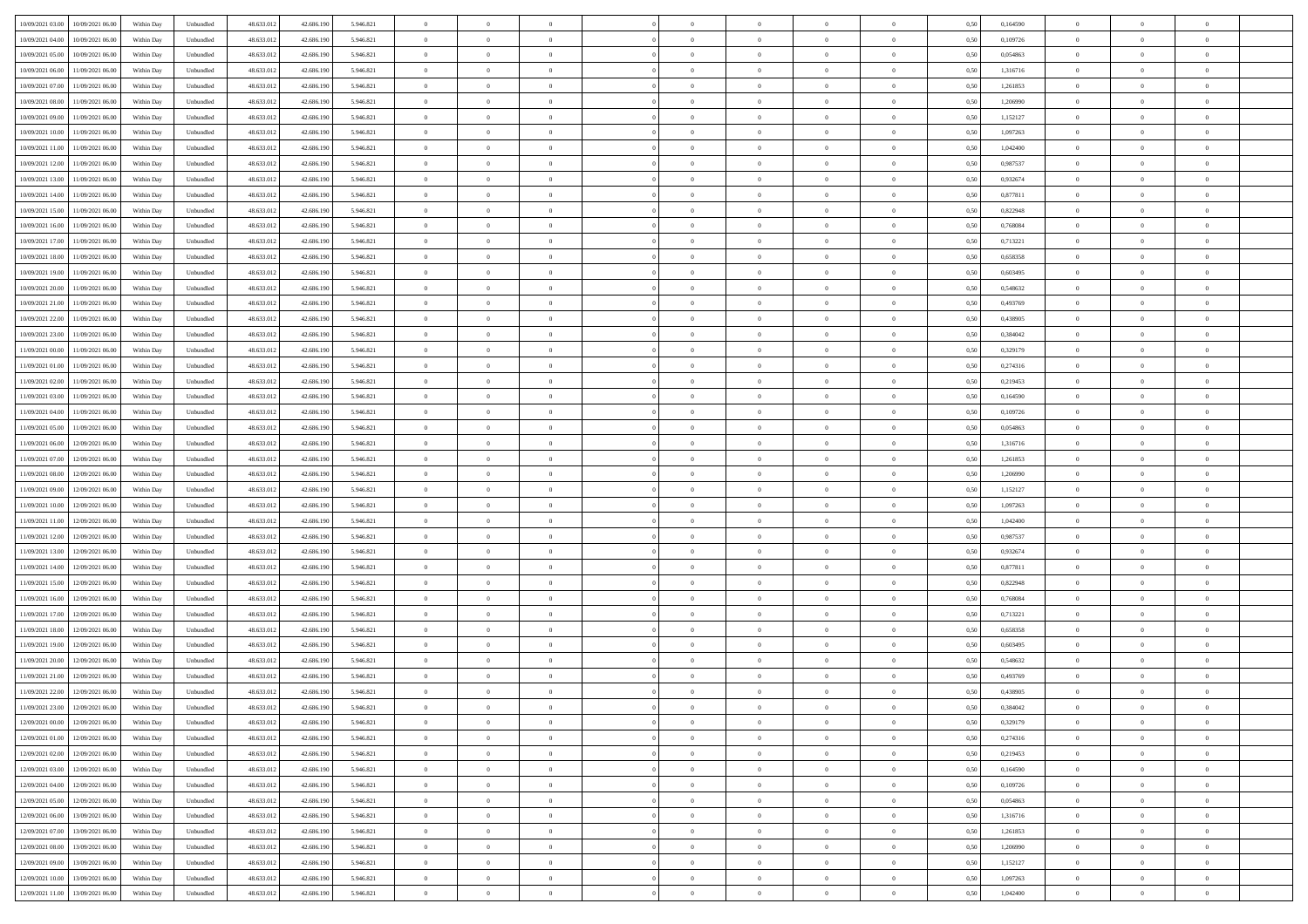|                                              |            |                   |            |            |           | $\overline{0}$ | $\theta$       |                | $\overline{0}$ | $\theta$       |                | $\theta$       |      |          | $\theta$       | $\theta$       | $\theta$       |  |
|----------------------------------------------|------------|-------------------|------------|------------|-----------|----------------|----------------|----------------|----------------|----------------|----------------|----------------|------|----------|----------------|----------------|----------------|--|
| 12/09/2021 12:00 13/09/2021 06:00            | Within Day | Unbundled         | 48.633.01  | 42.686.190 | 5.946.821 |                |                |                |                |                |                |                | 0,50 | 0,987537 |                |                |                |  |
| 12/09/2021 13:00<br>13/09/2021 06:00         | Within Day | Unbundled         | 48.633.01  | 42.686.19  | 5.946.821 | $\bf{0}$       | $\bf{0}$       | $\bf{0}$       | $\bf{0}$       | $\overline{0}$ | $\overline{0}$ | $\bf{0}$       | 0,50 | 0,932674 | $\,$ 0 $\,$    | $\bf{0}$       | $\overline{0}$ |  |
| 12/09/2021 14:00<br>13/09/2021 06:00         | Within Day | Unbundled         | 48.633.013 | 42.686.190 | 5.946.821 | $\overline{0}$ | $\bf{0}$       | $\overline{0}$ | $\bf{0}$       | $\bf{0}$       | $\overline{0}$ | $\bf{0}$       | 0.50 | 0.877811 | $\bf{0}$       | $\overline{0}$ | $\overline{0}$ |  |
| 12/09/2021 15:00<br>13/09/2021 06:00         | Within Day | Unbundled         | 48.633.013 | 42.686.190 | 5.946.821 | $\overline{0}$ | $\overline{0}$ | $\overline{0}$ | $\theta$       | $\theta$       | $\overline{0}$ | $\bf{0}$       | 0,50 | 0,822948 | $\theta$       | $\theta$       | $\overline{0}$ |  |
| 12/09/2021 16:00<br>13/09/2021 06:00         | Within Day | Unbundled         | 48.633.01  | 42.686.190 | 5.946.821 | $\bf{0}$       | $\overline{0}$ | $\bf{0}$       | $\overline{0}$ | $\theta$       | $\overline{0}$ | $\bf{0}$       | 0,50 | 0,768084 | $\,$ 0 $\,$    | $\bf{0}$       | $\overline{0}$ |  |
|                                              |            |                   |            |            |           |                |                |                |                |                |                |                |      |          |                |                |                |  |
| 12/09/2021 17:00<br>13/09/2021 06:00         | Within Day | Unbundled         | 48.633.013 | 42.686.190 | 5.946.821 | $\overline{0}$ | $\overline{0}$ | $\overline{0}$ | $\bf{0}$       | $\overline{0}$ | $\theta$       | $\bf{0}$       | 0.50 | 0,713221 | $\,$ 0 $\,$    | $\theta$       | $\overline{0}$ |  |
| 12/09/2021 18:00<br>13/09/2021 06:00         | Within Day | Unbundled         | 48.633.013 | 42.686.190 | 5.946.821 | $\overline{0}$ | $\overline{0}$ | $\overline{0}$ | $\overline{0}$ | $\overline{0}$ | $\overline{0}$ | $\bf{0}$       | 0,50 | 0,658358 | $\theta$       | $\theta$       | $\overline{0}$ |  |
| 12/09/2021 19:00<br>13/09/2021 06:00         | Within Day | Unbundled         | 48.633.01  | 42.686.190 | 5.946.821 | $\bf{0}$       | $\overline{0}$ | $\bf{0}$       | $\overline{0}$ | $\overline{0}$ | $\overline{0}$ | $\bf{0}$       | 0,50 | 0,603495 | $\,$ 0 $\,$    | $\bf{0}$       | $\overline{0}$ |  |
| 12/09/2021 20:00<br>13/09/2021 06:00         | Within Day | Unbundled         | 48.633.013 | 42.686.190 | 5.946.821 | $\overline{0}$ | $\bf{0}$       | $\overline{0}$ | $\bf{0}$       | $\overline{0}$ | $\overline{0}$ | $\bf{0}$       | 0.50 | 0.548632 | $\bf{0}$       | $\overline{0}$ | $\overline{0}$ |  |
| 12/09/2021 21:00<br>13/09/2021 06:00         | Within Day | Unbundled         | 48.633.013 | 42.686.190 | 5.946.821 | $\overline{0}$ | $\bf{0}$       | $\overline{0}$ | $\overline{0}$ | $\overline{0}$ | $\overline{0}$ | $\bf{0}$       | 0,50 | 0,493769 | $\,$ 0 $\,$    | $\bf{0}$       | $\overline{0}$ |  |
| 12/09/2021 22:00<br>13/09/2021 06:00         | Within Day | Unbundled         | 48.633.01  | 42.686.190 | 5.946.821 | $\bf{0}$       | $\overline{0}$ | $\bf{0}$       | $\bf{0}$       | $\overline{0}$ | $\overline{0}$ | $\bf{0}$       | 0,50 | 0,438905 | $\,$ 0 $\,$    | $\bf{0}$       | $\overline{0}$ |  |
| 12/09/2021 23:00<br>13/09/2021 06:00         | Within Day | Unbundled         | 48.633.013 | 42.686.190 | 5.946.821 | $\overline{0}$ | $\bf{0}$       | $\overline{0}$ | $\overline{0}$ | $\bf{0}$       | $\overline{0}$ | $\bf{0}$       | 0.50 | 0.384042 | $\bf{0}$       | $\overline{0}$ | $\,$ 0         |  |
|                                              |            |                   |            |            |           | $\overline{0}$ | $\overline{0}$ | $\overline{0}$ | $\theta$       | $\theta$       | $\overline{0}$ |                |      |          | $\,$ 0 $\,$    | $\theta$       | $\overline{0}$ |  |
| 13/09/2021 00:00<br>13/09/2021 06:00         | Within Day | Unbundled         | 48.633.01  | 42.686.190 | 5.946.821 |                |                |                |                |                |                | $\bf{0}$       | 0,50 | 0,329179 |                |                |                |  |
| 13/09/2021 01:00<br>13/09/2021 06:00         | Within Day | Unbundled         | 48.633.01  | 42.686.190 | 5.946.821 | $\bf{0}$       | $\overline{0}$ | $\bf{0}$       | $\overline{0}$ | $\bf{0}$       | $\overline{0}$ | $\bf{0}$       | 0,50 | 0,274316 | $\,$ 0 $\,$    | $\bf{0}$       | $\overline{0}$ |  |
| 13/09/2021 02:00<br>13/09/2021 06:00         | Within Day | Unbundled         | 48.633.013 | 42.686.190 | 5.946.821 | $\overline{0}$ | $\overline{0}$ | $\overline{0}$ | $\bf{0}$       | $\overline{0}$ | $\theta$       | $\bf{0}$       | 0.50 | 0,219453 | $\,$ 0 $\,$    | $\theta$       | $\overline{0}$ |  |
| 13/09/2021 03:00<br>13/09/2021 06:00         | Within Day | Unbundled         | 48.633.013 | 42.686.190 | 5.946.821 | $\overline{0}$ | $\overline{0}$ | $\overline{0}$ | $\overline{0}$ | $\overline{0}$ | $\overline{0}$ | $\bf{0}$       | 0,50 | 0,164590 | $\theta$       | $\theta$       | $\overline{0}$ |  |
| 13/09/2021 04:00<br>13/09/2021 06:00         | Within Day | Unbundled         | 48.633.01  | 42.686.190 | 5.946.821 | $\bf{0}$       | $\bf{0}$       | $\bf{0}$       | $\overline{0}$ | $\bf{0}$       | $\overline{0}$ | $\bf{0}$       | 0,50 | 0,109726 | $\,$ 0 $\,$    | $\bf{0}$       | $\overline{0}$ |  |
| 13/09/2021 05:00<br>13/09/2021 06:00         | Within Day | Unbundled         | 48.633.013 | 42.686.190 | 5.946.821 | $\overline{0}$ | $\bf{0}$       | $\overline{0}$ | $\bf{0}$       | $\overline{0}$ | $\overline{0}$ | $\bf{0}$       | 0.50 | 0.054863 | $\bf{0}$       | $\overline{0}$ | $\overline{0}$ |  |
| 13/09/2021 06:00<br>14/09/2021 06:00         | Within Day | Unbundled         | 48.633.013 | 42.686.190 | 5.946.821 | $\overline{0}$ | $\bf{0}$       | $\overline{0}$ | $\overline{0}$ | $\overline{0}$ | $\overline{0}$ | $\bf{0}$       | 0,50 | 1,316716 | $\,$ 0 $\,$    | $\bf{0}$       | $\overline{0}$ |  |
| 13/09/2021 07:00<br>14/09/2021 06:00         | Within Day | Unbundled         | 48.633.01  | 42.686.190 | 5.946.821 | $\bf{0}$       | $\bf{0}$       | $\bf{0}$       | $\bf{0}$       | $\overline{0}$ | $\overline{0}$ | $\bf{0}$       | 0,50 | 1,261853 | $\,$ 0 $\,$    | $\bf{0}$       | $\overline{0}$ |  |
|                                              |            |                   |            |            |           |                |                |                |                |                |                |                |      |          |                |                |                |  |
| 13/09/2021 08:00<br>14/09/2021 06:00         | Within Day | Unbundled         | 48.633.013 | 42.686.190 | 5.946.821 | $\overline{0}$ | $\bf{0}$       | $\overline{0}$ | $\overline{0}$ | $\bf{0}$       | $\overline{0}$ | $\bf{0}$       | 0.50 | 1.206990 | $\bf{0}$       | $\overline{0}$ | $\,$ 0         |  |
| 13/09/2021 09:00<br>14/09/2021 06:00         | Within Day | Unbundled         | 48.633.01  | 42.686.190 | 5.946.821 | $\overline{0}$ | $\overline{0}$ | $\overline{0}$ | $\theta$       | $\theta$       | $\overline{0}$ | $\bf{0}$       | 0,50 | 1,152127 | $\theta$       | $\theta$       | $\overline{0}$ |  |
| 13/09/2021 10:00<br>14/09/2021 06:00         | Within Day | Unbundled         | 48.633.01  | 42.686.190 | 5.946.821 | $\bf{0}$       | $\overline{0}$ | $\bf{0}$       | $\bf{0}$       | $\overline{0}$ | $\overline{0}$ | $\bf{0}$       | 0,50 | 1,097263 | $\,$ 0 $\,$    | $\bf{0}$       | $\overline{0}$ |  |
| 13/09/2021 11:00<br>14/09/2021 06:00         | Within Day | Unbundled         | 48.633.013 | 42.686.190 | 5.946.821 | $\overline{0}$ | $\overline{0}$ | $\overline{0}$ | $\bf{0}$       | $\overline{0}$ | $\theta$       | $\bf{0}$       | 0.50 | 1.042400 | $\,$ 0 $\,$    | $\theta$       | $\overline{0}$ |  |
| 13/09/2021 12:00<br>14/09/2021 06.00         | Within Day | Unbundled         | 48.633.013 | 42.686.190 | 5.946.821 | $\overline{0}$ | $\overline{0}$ | $\overline{0}$ | $\overline{0}$ | $\overline{0}$ | $\overline{0}$ | $\bf{0}$       | 0,50 | 0,987537 | $\,$ 0 $\,$    | $\theta$       | $\overline{0}$ |  |
| 13/09/2021 13:00<br>14/09/2021 06.00         | Within Day | Unbundled         | 48.633.01  | 42.686.190 | 5.946.821 | $\bf{0}$       | $\overline{0}$ | $\bf{0}$       | $\overline{0}$ | $\bf{0}$       | $\overline{0}$ | $\bf{0}$       | 0,50 | 0,932674 | $\,$ 0 $\,$    | $\bf{0}$       | $\overline{0}$ |  |
| 13/09/2021 14:00<br>14/09/2021 06:00         | Within Day | Unbundled         | 48.633.013 | 42.686.190 | 5.946.821 | $\overline{0}$ | $\overline{0}$ | $\overline{0}$ | $\bf{0}$       | $\overline{0}$ | $\overline{0}$ | $\bf{0}$       | 0.50 | 0.877811 | $\bf{0}$       | $\overline{0}$ | $\overline{0}$ |  |
| 13/09/2021 15:00<br>14/09/2021 06:00         | Within Day | Unbundled         | 48.633.01  | 42.686.190 | 5.946.821 | $\overline{0}$ | 494.000        | $\overline{0}$ | $\overline{0}$ | $\overline{0}$ | $\overline{0}$ | $\bf{0}$       | 0,50 | 0,822948 | $\theta$       | $\theta$       | $\overline{0}$ |  |
| 13/09/2021 16:00<br>14/09/2021 06:00         | Within Day | Unbundled         | 48.633.01  | 43.180.190 | 5.452.821 | $\bf{0}$       | 46.688         | $\bf{0}$       | $\bf{0}$       | $\overline{0}$ | $\overline{0}$ | $\bf{0}$       | 0,50 | 0,768084 | $\,$ 0 $\,$    | $\bf{0}$       | $\overline{0}$ |  |
| 13/09/2021 17:00<br>14/09/2021 06:00         | Within Day | Unbundled         | 48.633.013 | 43.226.878 | 5.406.133 | $\overline{0}$ | $\overline{0}$ | $\overline{0}$ | $\bf{0}$       | $\bf{0}$       | $\overline{0}$ | $\bf{0}$       | 0.50 | 0,713221 | $\bf{0}$       | $\overline{0}$ | $\bf{0}$       |  |
|                                              |            |                   |            |            |           |                |                |                |                |                |                |                |      |          |                |                |                |  |
| 13/09/2021 18:00<br>14/09/2021 06:00         | Within Day | Unbundled         | 48.633.013 | 43.226.878 | 5.406.133 | $\overline{0}$ | 52.000         | $\overline{0}$ | $\overline{0}$ | $\overline{0}$ | $\overline{0}$ | $\bf{0}$       | 0.5( | 0,658358 | $\theta$       | $\theta$       | $\overline{0}$ |  |
| 13/09/2021 19:00<br>14/09/2021 06.00         | Within Day | Unbundled         | 48.633.01  | 43.278.878 | 5.354.133 | $\bf{0}$       | $\theta$       | $\bf{0}$       | $\bf{0}$       | $\overline{0}$ | $\overline{0}$ | $\bf{0}$       | 0,50 | 0,603495 | $\,$ 0 $\,$    | $\bf{0}$       | $\overline{0}$ |  |
| 13/09/2021 20:00<br>14/09/2021 06:00         | Within Day | Unbundled         | 48.633.013 | 43.278.878 | 5.354.133 | $\overline{0}$ | $\bf{0}$       | $\overline{0}$ | $\bf{0}$       | $\overline{0}$ | $\overline{0}$ | $\bf{0}$       | 0.50 | 0.548632 | $\,$ 0 $\,$    | $\bf{0}$       | $\overline{0}$ |  |
| 13/09/2021 21:00<br>14/09/2021 06:00         | Within Dav | Unbundled         | 48.633.013 | 43.278.878 | 5.354.133 | $\overline{0}$ | $\overline{0}$ | $\overline{0}$ | $\overline{0}$ | $\theta$       | $\overline{0}$ | $\bf{0}$       | 0.5( | 0,493769 | $\theta$       | $\theta$       | $\overline{0}$ |  |
| 13/09/2021 22:00<br>14/09/2021 06.00         | Within Day | Unbundled         | 48.633.01  | 43.278.878 | 5.354.133 | $\bf{0}$       | $\bf{0}$       | $\bf{0}$       | $\bf{0}$       | $\overline{0}$ | $\overline{0}$ | $\bf{0}$       | 0,50 | 0,438905 | $\,$ 0 $\,$    | $\bf{0}$       | $\overline{0}$ |  |
| 13/09/2021 23:00<br>14/09/2021 06:00         | Within Day | Unbundled         | 48.633.013 | 43.278.878 | 5.354.133 | $\overline{0}$ | $\bf{0}$       | $\overline{0}$ | $\bf{0}$       | $\overline{0}$ | $\overline{0}$ | $\bf{0}$       | 0.50 | 0.384042 | $\bf{0}$       | $\overline{0}$ | $\overline{0}$ |  |
| 14/09/2021 00:00<br>14/09/2021 06:00         | Within Dav | Unbundled         | 48.633.013 | 43.278.878 | 5.354.133 | $\overline{0}$ | $\overline{0}$ | $\overline{0}$ | $\overline{0}$ | $\overline{0}$ | $\overline{0}$ | $\bf{0}$       | 0.50 | 0,329179 | $\theta$       | $\theta$       | $\overline{0}$ |  |
| 14/09/2021 01:00<br>14/09/2021 06.00         | Within Day | Unbundled         | 48.633.01  | 43.278.878 | 5.354.133 | $\bf{0}$       | $\bf{0}$       | $\bf{0}$       | $\bf{0}$       | $\overline{0}$ | $\overline{0}$ | $\bf{0}$       | 0,50 | 0,274316 | $\,$ 0 $\,$    | $\bf{0}$       | $\overline{0}$ |  |
| 14/09/2021 06:00                             |            |                   | 48.633.013 |            |           |                |                | $\overline{0}$ |                |                | $\overline{0}$ |                | 0.50 |          | $\,$ 0 $\,$    |                |                |  |
| 14/09/2021 02:00                             | Within Day | Unbundled         |            | 43.278.878 | 5.354.133 | $\overline{0}$ | $\bf{0}$       |                | $\overline{0}$ | $\bf{0}$       |                | $\bf{0}$       |      | 0,219453 |                | $\overline{0}$ | $\bf{0}$       |  |
| 14/09/2021 03:00<br>14/09/2021 06:00         | Within Dav | Unbundled         | 48.633.013 | 43.278.878 | 5.354.133 | $\overline{0}$ | $\overline{0}$ | $\overline{0}$ | $\overline{0}$ | $\overline{0}$ | $\overline{0}$ | $\bf{0}$       | 0.50 | 0.164590 | $\theta$       | $\theta$       | $\overline{0}$ |  |
| 14/09/2021 04:00<br>14/09/2021 06.00         | Within Day | Unbundled         | 48.633.01  | 43.278.878 | 5.354.133 | $\bf{0}$       | $\bf{0}$       | $\bf{0}$       | $\bf{0}$       | $\overline{0}$ | $\overline{0}$ | $\bf{0}$       | 0,50 | 0,109726 | $\,$ 0 $\,$    | $\bf{0}$       | $\overline{0}$ |  |
| 14/09/2021 05:00<br>14/09/2021 06:00         | Within Day | Unbundled         | 48.633.013 | 43.278.878 | 5.354.133 | $\overline{0}$ | $\overline{0}$ | $\overline{0}$ | $\bf{0}$       | $\overline{0}$ | $\Omega$       | $\bf{0}$       | 0.50 | 0.054863 | $\bf{0}$       | $\theta$       | $\overline{0}$ |  |
| 14/09/2021 06:00<br>15/09/2021 06:00         | Within Dav | Unbundled         | 48.633.013 | 42.736.190 | 5.896.821 | $\overline{0}$ | 234.688        | $\Omega$       | $\overline{0}$ | $\theta$       | $\overline{0}$ | $\overline{0}$ | 0.5( | 1,316716 | $\theta$       | $\theta$       | $\overline{0}$ |  |
| 14/09/2021 07:00<br>15/09/2021 06:00         | Within Day | Unbundled         | 48.633.01  | 42.970.878 | 5.662.133 | $\bf{0}$       | $\,$ 0 $\,$    | $\bf{0}$       | $\bf{0}$       | $\bf{0}$       | $\overline{0}$ | $\bf{0}$       | 0,50 | 1,261853 | $\,$ 0 $\,$    | $\bf{0}$       | $\overline{0}$ |  |
| $14/09/2021\;08.00 \qquad 15/09/2021\;06.00$ | Within Day | ${\sf Unbundred}$ | 48.633.012 | 42.970.878 | 5.662.133 | $\bf{0}$       | $\Omega$       |                | $\Omega$       |                |                |                | 0,50 | 1.206990 | $\theta$       | $\overline{0}$ |                |  |
| 14/09/2021 09:00 15/09/2021 06:00            | Within Day | Unbundled         | 48.633.012 | 42.970.878 | 5.662.133 | $\overline{0}$ | $\overline{0}$ | $\Omega$       | $\theta$       | $\overline{0}$ | $\overline{0}$ | $\bf{0}$       | 0,50 | 1,152127 | $\theta$       | $\overline{0}$ | $\overline{0}$ |  |
| 14/09/2021 10:00<br>15/09/2021 06:00         | Within Day | Unbundled         | 48.633.013 | 42.970.878 | 5.662.133 | $\overline{0}$ | $\bf{0}$       | $\overline{0}$ | $\overline{0}$ | $\bf{0}$       | $\overline{0}$ | $\bf{0}$       | 0,50 | 1,097263 | $\bf{0}$       | $\overline{0}$ | $\bf{0}$       |  |
|                                              |            |                   |            |            |           |                |                |                |                |                |                |                |      |          |                |                |                |  |
| 14/09/2021 11:00 15/09/2021 06:00            | Within Day | Unbundled         | 48.633.012 | 42.970.878 | 5.662.133 | $\overline{0}$ | $\bf{0}$       | $\overline{0}$ | $\overline{0}$ | $\mathbf{0}$   | $\overline{0}$ | $\,$ 0 $\,$    | 0.50 | 1.042400 | $\overline{0}$ | $\bf{0}$       | $\,$ 0 $\,$    |  |
| 14/09/2021 12:00 15/09/2021 06:00            | Within Day | Unbundled         | 48.633.012 | 42.970.878 | 5.662.133 | $\overline{0}$ | $\overline{0}$ | $\overline{0}$ | $\overline{0}$ | $\overline{0}$ | $\overline{0}$ | $\bf{0}$       | 0,50 | 0,987537 | $\overline{0}$ | $\theta$       | $\overline{0}$ |  |
| 14/09/2021 13:00<br>15/09/2021 06:00         | Within Day | Unbundled         | 48.633.012 | 42.970.878 | 5.662.133 | $\overline{0}$ | $\bf{0}$       | $\overline{0}$ | $\overline{0}$ | $\overline{0}$ | $\overline{0}$ | $\bf{0}$       | 0,50 | 0,932674 | $\bf{0}$       | $\overline{0}$ | $\overline{0}$ |  |
| 14/09/2021 14:00<br>15/09/2021 06:00         | Within Day | Unbundled         | 48.633.012 | 42.970.878 | 5.662.133 | $\overline{0}$ | $\bf{0}$       | $\overline{0}$ | $\overline{0}$ | $\bf{0}$       | $\overline{0}$ | $\bf{0}$       | 0.50 | 0.877811 | $\,$ 0 $\,$    | $\overline{0}$ | $\,$ 0         |  |
| 14/09/2021 15:00<br>15/09/2021 06:00         | Within Dav | Unbundled         | 48.633.012 | 42.970.878 | 5.662.133 | $\overline{0}$ | $\overline{0}$ | $\overline{0}$ | $\overline{0}$ | $\overline{0}$ | $\overline{0}$ | $\bf{0}$       | 0.50 | 0,822948 | $\overline{0}$ | $\theta$       | $\overline{0}$ |  |
| 14/09/2021 16:00<br>15/09/2021 06:00         | Within Day | Unbundled         | 48.633.013 | 42.970.878 | 5.662.133 | $\overline{0}$ | $\overline{0}$ | $\overline{0}$ | $\overline{0}$ | $\overline{0}$ | $\overline{0}$ | $\bf{0}$       | 0,50 | 0,768084 | $\bf{0}$       | $\overline{0}$ | $\overline{0}$ |  |
| 14/09/2021 17:00 15/09/2021 06:00            | Within Day | Unbundled         | 48.633.012 | 42.970.878 | 5.662.133 | $\overline{0}$ | $\overline{0}$ | $\overline{0}$ | $\overline{0}$ | $\overline{0}$ | $\overline{0}$ | $\bf{0}$       | 0.50 | 0.713221 | $\mathbf{0}$   | $\bf{0}$       | $\,$ 0         |  |
| 14/09/2021 18:00 15/09/2021 06:00            | Within Dav | Unbundled         | 48.633.012 | 42.970.878 | 5.662.133 | $\overline{0}$ | $\overline{0}$ | $\overline{0}$ | $\overline{0}$ | $\overline{0}$ | $\overline{0}$ | $\bf{0}$       | 0,50 | 0,658358 | $\overline{0}$ | $\theta$       | $\overline{0}$ |  |
|                                              |            |                   |            |            |           |                |                |                |                |                |                |                |      |          |                |                |                |  |
| 14/09/2021 19:00<br>15/09/2021 06:00         | Within Day | Unbundled         | 48.633.013 | 42.970.878 | 5.662.133 | $\overline{0}$ | $\bf{0}$       | $\overline{0}$ | $\overline{0}$ | $\overline{0}$ | $\bf{0}$       | $\bf{0}$       | 0,50 | 0,603495 | $\bf{0}$       | $\,$ 0 $\,$    | $\bf{0}$       |  |
| 14/09/2021 20:00 15/09/2021 06:00            | Within Day | Unbundled         | 48.633.012 | 42.970.878 | 5.662.133 | $\,$ 0 $\,$    | $\bf{0}$       | $\overline{0}$ | $\overline{0}$ | $\,$ 0 $\,$    | $\overline{0}$ | $\bf{0}$       | 0,50 | 0,548632 | $\overline{0}$ | $\,$ 0 $\,$    | $\,$ 0 $\,$    |  |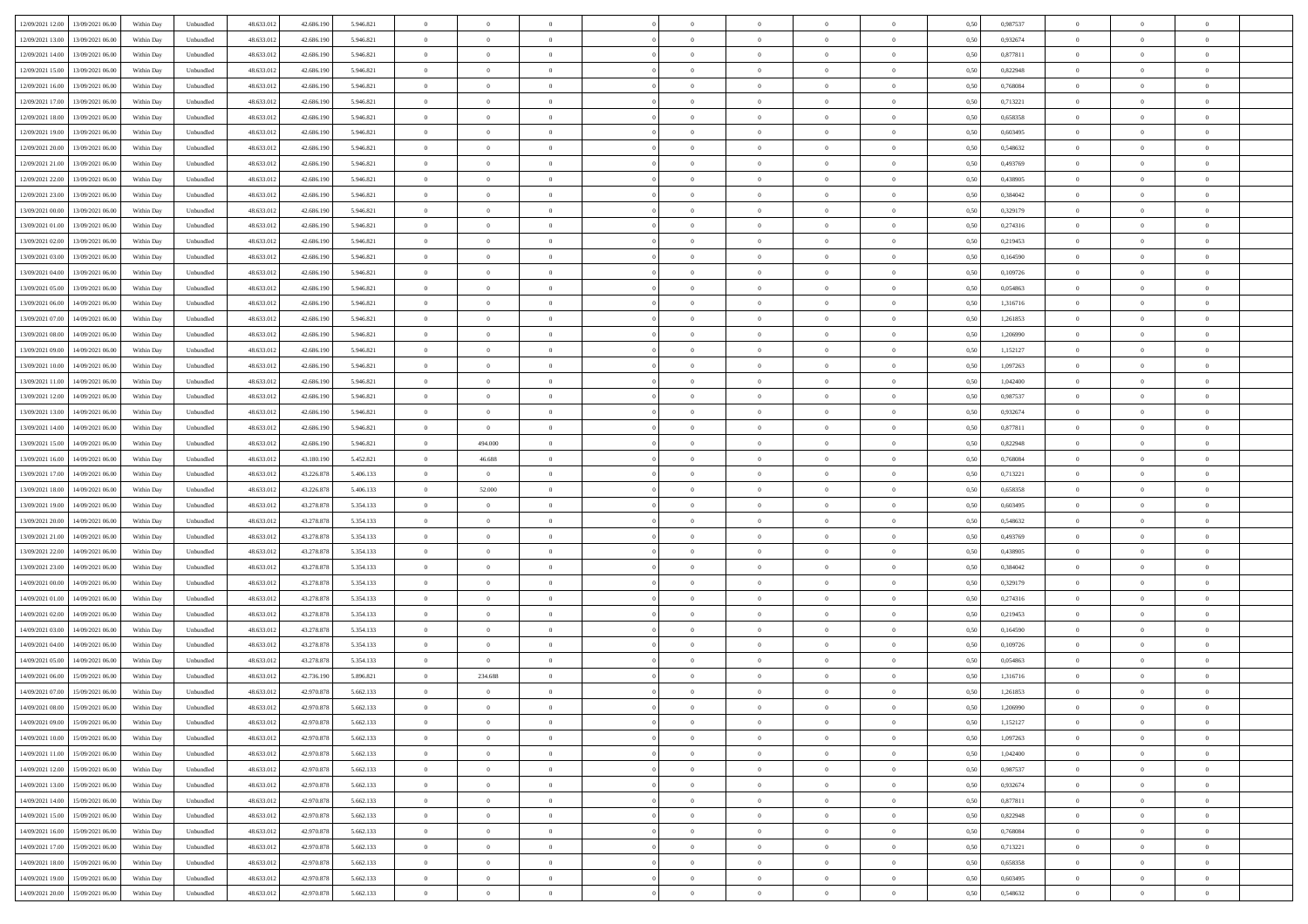| 14/09/2021 21:00 15/09/2021 06:00            | Within Day | Unbundled         | 48.633.01  | 42.970.878 | 5.662.133 | $\overline{0}$ | 100.000        |                | $\overline{0}$ | $\theta$       |                | $\theta$       | 0,50 | 0,493769 | $\theta$       | $\theta$       | $\theta$       |  |
|----------------------------------------------|------------|-------------------|------------|------------|-----------|----------------|----------------|----------------|----------------|----------------|----------------|----------------|------|----------|----------------|----------------|----------------|--|
| 14/09/2021 22:00<br>15/09/2021 06:00         | Within Day | Unbundled         | 48.633.01  | 43.070.878 | 5.562.133 | $\bf{0}$       | $\overline{0}$ | $\bf{0}$       | $\overline{0}$ | $\overline{0}$ | $\overline{0}$ | $\bf{0}$       | 0,50 | 0,438905 | $\,$ 0 $\,$    | $\bf{0}$       | $\overline{0}$ |  |
| 14/09/2021 23:00<br>15/09/2021 06:00         | Within Day | Unbundled         | 48.633.013 | 43,070,878 | 5.562.133 | $\overline{0}$ | $\overline{0}$ | $\overline{0}$ | $\bf{0}$       | $\bf{0}$       | $\overline{0}$ | $\bf{0}$       | 0.50 | 0.384042 | $\bf{0}$       | $\overline{0}$ | $\overline{0}$ |  |
| 15/09/2021 00:00<br>15/09/2021 06:00         |            |                   | 48.633.01  | 43.070.878 |           | $\overline{0}$ | $\bf{0}$       | $\overline{0}$ | $\theta$       | $\theta$       | $\overline{0}$ |                |      |          | $\theta$       | $\theta$       | $\overline{0}$ |  |
|                                              | Within Day | Unbundled         |            |            | 5.562.133 |                |                |                |                |                |                | $\bf{0}$       | 0,50 | 0,329179 |                |                |                |  |
| 15/09/2021 01:00<br>15/09/2021 06:00         | Within Day | Unbundled         | 48.633.01  | 43.070.878 | 5.562.133 | $\bf{0}$       | $\overline{0}$ | $\bf{0}$       | $\overline{0}$ | $\theta$       | $\overline{0}$ | $\bf{0}$       | 0,50 | 0,274316 | $\,$ 0 $\,$    | $\bf{0}$       | $\overline{0}$ |  |
| 15/09/2021 02:00<br>15/09/2021 06:00         | Within Day | Unbundled         | 48.633.013 | 43,070,878 | 5.562.133 | $\overline{0}$ | $\overline{0}$ | $\overline{0}$ | $\bf{0}$       | $\overline{0}$ | $\theta$       | $\bf{0}$       | 0.50 | 0.219453 | $\,$ 0 $\,$    | $\theta$       | $\overline{0}$ |  |
| 15/09/2021 03:00<br>15/09/2021 06:00         | Within Day | Unbundled         | 48.633.013 | 43.070.878 | 5.562.133 | $\overline{0}$ | $\overline{0}$ | $\overline{0}$ | $\overline{0}$ | $\overline{0}$ | $\overline{0}$ | $\bf{0}$       | 0,50 | 0,164590 | $\,$ 0 $\,$    | $\theta$       | $\overline{0}$ |  |
|                                              |            |                   |            |            |           |                |                |                |                |                |                |                |      |          |                |                |                |  |
| 15/09/2021 04:00<br>15/09/2021 06:00         | Within Day | Unbundled         | 48.633.01  | 43.070.878 | 5.562.133 | $\bf{0}$       | $\bf{0}$       | $\bf{0}$       | $\overline{0}$ | $\bf{0}$       | $\overline{0}$ | $\bf{0}$       | 0,50 | 0,109726 | $\,$ 0 $\,$    | $\bf{0}$       | $\overline{0}$ |  |
| 15/09/2021 05:00<br>15/09/2021 06:00         | Within Day | Unbundled         | 48.633.013 | 43,070,878 | 5.562.133 | $\overline{0}$ | $\overline{0}$ | $\overline{0}$ | $\bf{0}$       | $\overline{0}$ | $\overline{0}$ | $\bf{0}$       | 0.50 | 0.054863 | $\bf{0}$       | $\overline{0}$ | $\overline{0}$ |  |
| 15/09/2021 06:00<br>16/09/2021 06:00         | Within Day | Unbundled         | 48.633.013 | 43.158.878 | 5.474.133 | $\overline{0}$ | 188,000        | $\overline{0}$ | $\overline{0}$ | $\overline{0}$ | $\overline{0}$ | $\bf{0}$       | 0,50 | 1,316716 | $\,$ 0 $\,$    | $\bf{0}$       | $\overline{0}$ |  |
| 15/09/2021 07:00<br>16/09/2021 06:00         | Within Day | Unbundled         | 48.633.01  | 43.346.878 | 5.286.133 | $\bf{0}$       | $\theta$       | $\bf{0}$       | $\bf{0}$       | $\bf{0}$       | $\overline{0}$ | $\bf{0}$       | 0,50 | 1,261853 | $\,$ 0 $\,$    | $\bf{0}$       | $\overline{0}$ |  |
|                                              |            |                   |            |            |           |                |                |                |                |                |                |                |      |          |                |                |                |  |
| 15/09/2021 08:00<br>16/09/2021 06:00         | Within Day | Unbundled         | 48.633.013 | 43.346.878 | 5.286.133 | $\overline{0}$ | $\bf{0}$       | $\overline{0}$ | $\overline{0}$ | $\bf{0}$       | $\overline{0}$ | $\bf{0}$       | 0.50 | 1.206990 | $\bf{0}$       | $\overline{0}$ | $\overline{0}$ |  |
| 15/09/2021 09:00<br>16/09/2021 06:00         | Within Day | Unbundled         | 48.633.01  | 43.346.878 | 5.286.133 | $\overline{0}$ | $\overline{0}$ | $\overline{0}$ | $\theta$       | $\theta$       | $\overline{0}$ | $\bf{0}$       | 0,50 | 1,152127 | $\,$ 0 $\,$    | $\theta$       | $\overline{0}$ |  |
| 15/09/2021 10:00<br>16/09/2021 06:00         | Within Day | Unbundled         | 48.633.01  | 43.346.878 | 5.286.133 | $\bf{0}$       | $\overline{0}$ | $\bf{0}$       | $\overline{0}$ | $\theta$       | $\overline{0}$ | $\bf{0}$       | 0,50 | 1,097263 | $\,$ 0 $\,$    | $\bf{0}$       | $\overline{0}$ |  |
|                                              |            |                   |            |            |           |                |                |                |                |                | $\theta$       |                |      |          |                |                |                |  |
| 15/09/2021 11:00<br>16/09/2021 06:00         | Within Day | Unbundled         | 48.633.013 | 43.346.878 | 5.286.133 | $\overline{0}$ | $\overline{0}$ | $\overline{0}$ | $\bf{0}$       | $\overline{0}$ |                | $\bf{0}$       | 0.50 | 1.042400 | $\,$ 0 $\,$    | $\theta$       | $\overline{0}$ |  |
| 15/09/2021 12:00<br>16/09/2021 06:00         | Within Day | Unbundled         | 48.633.013 | 43.346.878 | 5.286.133 | $\overline{0}$ | $\overline{0}$ | $\overline{0}$ | $\overline{0}$ | $\overline{0}$ | $\overline{0}$ | $\bf{0}$       | 0,50 | 0,987537 | $\theta$       | $\theta$       | $\overline{0}$ |  |
| 15/09/2021 13:00<br>16/09/2021 06:00         | Within Day | Unbundled         | 48.633.01  | 43.346.878 | 5.286.133 | $\bf{0}$       | $\overline{0}$ | $\bf{0}$       | $\overline{0}$ | $\bf{0}$       | $\overline{0}$ | $\bf{0}$       | 0,50 | 0,932674 | $\,$ 0 $\,$    | $\bf{0}$       | $\overline{0}$ |  |
| 15/09/2021 14:00<br>16/09/2021 06:00         | Within Day | Unbundled         | 48.633.013 | 43.346.878 | 5.286.133 | $\overline{0}$ | $\bf{0}$       | $\overline{0}$ | $\bf{0}$       | $\overline{0}$ | $\overline{0}$ | $\bf{0}$       | 0.50 | 0.877811 | $\bf{0}$       | $\overline{0}$ | $\overline{0}$ |  |
|                                              |            |                   |            |            |           | $\overline{0}$ |                | $\overline{0}$ | $\overline{0}$ | $\overline{0}$ | $\overline{0}$ |                |      |          | $\,$ 0 $\,$    |                | $\overline{0}$ |  |
| 15/09/2021 15:00<br>16/09/2021 06:00         | Within Day | Unbundled         | 48.633.013 | 43.346.878 | 5.286.133 |                | $\bf{0}$       |                |                |                |                | $\bf{0}$       | 0,50 | 0,822948 |                | $\bf{0}$       |                |  |
| 15/09/2021 16:00<br>16/09/2021 06:00         | Within Day | Unbundled         | 48.633.01  | 43.346.878 | 5.286.133 | $\bf{0}$       | $\bf{0}$       | $\bf{0}$       | $\bf{0}$       | $\overline{0}$ | $\overline{0}$ | $\bf{0}$       | 0,50 | 0,768084 | $\,$ 0 $\,$    | $\bf{0}$       | $\overline{0}$ |  |
| 15/09/2021 17:00<br>16/09/2021 06:00         | Within Day | Unbundled         | 48.633.013 | 43.346.878 | 5.286.133 | $\overline{0}$ | $\bf{0}$       | $\overline{0}$ | $\overline{0}$ | $\bf{0}$       | $\overline{0}$ | $\bf{0}$       | 0.50 | 0,713221 | $\bf{0}$       | $\overline{0}$ | $\overline{0}$ |  |
| 15/09/2021 18:00<br>16/09/2021 06:00         | Within Day | Unbundled         | 48.633.01  | 43.346.878 | 5.286.133 | $\overline{0}$ | $\overline{0}$ | $\overline{0}$ | $\theta$       | $\theta$       | $\overline{0}$ | $\bf{0}$       | 0,50 | 0,658358 | $\theta$       | $\theta$       | $\overline{0}$ |  |
| 15/09/2021 19:00<br>16/09/2021 06:00         | Within Day | Unbundled         | 48.633.01  | 43.346.878 | 5.286.133 | $\bf{0}$       | 53.000         | $\bf{0}$       | $\bf{0}$       | $\,$ 0 $\,$    | $\overline{0}$ | $\bf{0}$       | 0,50 | 0,603495 | $\,$ 0 $\,$    | $\bf{0}$       | $\overline{0}$ |  |
|                                              |            |                   |            |            |           |                |                |                |                |                |                |                |      |          |                |                |                |  |
| 15/09/2021 20:00<br>16/09/2021 06:00         | Within Day | Unbundled         | 48.633.013 | 43.399.878 | 5.233.133 | $\overline{0}$ | $\overline{0}$ | $\overline{0}$ | $\bf{0}$       | $\overline{0}$ | $\theta$       | $\bf{0}$       | 0.50 | 0.548632 | $\,$ 0 $\,$    | $\theta$       | $\overline{0}$ |  |
| 15/09/2021 21:00<br>16/09/2021 06:00         | Within Day | Unbundled         | 48.633.013 | 43.399.878 | 5.233.133 | $\overline{0}$ | $\overline{0}$ | $\overline{0}$ | $\overline{0}$ | $\overline{0}$ | $\overline{0}$ | $\bf{0}$       | 0,50 | 0,493769 | $\,$ 0 $\,$    | $\theta$       | $\overline{0}$ |  |
| 15/09/2021 22:00<br>16/09/2021 06:00         | Within Day | Unbundled         | 48.633.01  | 43.399.878 | 5.233.133 | $\bf{0}$       | $\overline{0}$ | $\bf{0}$       | $\overline{0}$ | $\bf{0}$       | $\overline{0}$ | $\bf{0}$       | 0,50 | 0,438905 | $\,$ 0 $\,$    | $\bf{0}$       | $\overline{0}$ |  |
| 15/09/2021 23:00<br>16/09/2021 06:00         | Within Day | Unbundled         | 48.633.013 | 43.399.878 | 5.233.133 | $\overline{0}$ | $\bf{0}$       | $\overline{0}$ | $\bf{0}$       | $\overline{0}$ | $\overline{0}$ | $\bf{0}$       | 0.50 | 0.384042 | $\bf{0}$       | $\overline{0}$ | $\overline{0}$ |  |
|                                              |            |                   |            |            |           |                |                |                |                |                |                |                |      |          |                |                |                |  |
| 16/09/2021 00:00<br>16/09/2021 06:00         | Within Day | Unbundled         | 48.633.01  | 43.399.878 | 5.233.133 | $\overline{0}$ | $\overline{0}$ | $\overline{0}$ | $\overline{0}$ | $\overline{0}$ | $\overline{0}$ | $\bf{0}$       | 0,50 | 0,329179 | $\theta$       | $\theta$       | $\overline{0}$ |  |
| 16/09/2021 01:00<br>16/09/2021 06:00         | Within Day | Unbundled         | 48.633.01  | 43.399.878 | 5.233.133 | $\bf{0}$       | $\bf{0}$       | $\bf{0}$       | $\bf{0}$       | $\overline{0}$ | $\overline{0}$ | $\bf{0}$       | 0,50 | 0,274316 | $\,$ 0 $\,$    | $\bf{0}$       | $\overline{0}$ |  |
| 16/09/2021 02:00<br>16/09/2021 06:00         | Within Day | Unbundled         | 48.633.013 | 43.399.878 | 5.233.133 | $\overline{0}$ | $\bf{0}$       | $\overline{0}$ | $\overline{0}$ | $\bf{0}$       | $\overline{0}$ | $\bf{0}$       | 0.50 | 0,219453 | $\bf{0}$       | $\overline{0}$ | $\overline{0}$ |  |
| 16/09/2021 03:00<br>16/09/2021 06:00         | Within Day | Unbundled         | 48.633.013 | 43.399.878 | 5.233.133 | $\overline{0}$ | $\overline{0}$ | $\overline{0}$ | $\overline{0}$ | $\overline{0}$ | $\overline{0}$ | $\bf{0}$       | 0.5( | 0,164590 | $\theta$       | $\theta$       | $\overline{0}$ |  |
|                                              |            |                   |            |            |           |                |                |                |                |                |                |                |      |          |                |                |                |  |
| 16/09/2021 04:00<br>16/09/2021 06:00         | Within Day | Unbundled         | 48.633.01  | 43.399.878 | 5.233.133 | $\bf{0}$       | $\overline{0}$ | $\bf{0}$       | $\bf{0}$       | $\,$ 0 $\,$    | $\overline{0}$ | $\bf{0}$       | 0,50 | 0,109726 | $\,$ 0 $\,$    | $\bf{0}$       | $\overline{0}$ |  |
| 16/09/2021 05:00<br>16/09/2021 06:00         | Within Day | Unbundled         | 48.633.013 | 43.399.878 | 5.233.133 | $\overline{0}$ | $\bf{0}$       | $\overline{0}$ | $\bf{0}$       | $\overline{0}$ | $\overline{0}$ | $\bf{0}$       | 0.50 | 0.054863 | $\,$ 0 $\,$    | $\theta$       | $\overline{0}$ |  |
| 16/09/2021 06:00<br>17/09/2021 06:00         | Within Dav | Unbundled         | 48.633.013 | 43.711.878 | 5.021.133 | $\overline{0}$ | $\overline{0}$ | $\overline{0}$ | $\overline{0}$ | $\theta$       | $\overline{0}$ | $\bf{0}$       | 0.5( | 1,316716 | $\theta$       | $\theta$       | $\overline{0}$ |  |
| 16/09/2021 07:00<br>17/09/2021 06:00         | Within Day | Unbundled         | 48.633.01  | 43.711.878 | 5.021.133 | $\bf{0}$       | $\bf{0}$       | $\bf{0}$       | $\bf{0}$       | $\bf{0}$       | $\overline{0}$ | $\bf{0}$       | 0,50 | 1,261853 | $\,$ 0 $\,$    | $\bf{0}$       | $\overline{0}$ |  |
| 16/09/2021 08:00<br>17/09/2021 06:00         | Within Day | Unbundled         | 48.633.013 | 43.711.878 | 5.021.133 | $\overline{0}$ | $\bf{0}$       | $\overline{0}$ | $\bf{0}$       | $\overline{0}$ | $\overline{0}$ | $\bf{0}$       | 0.50 | 1.206990 | $\bf{0}$       | $\overline{0}$ | $\overline{0}$ |  |
|                                              |            |                   |            |            |           |                |                |                |                |                |                |                |      |          |                |                |                |  |
| 16/09/2021 09:00<br>17/09/2021 06:00         | Within Dav | Unbundled         | 48.633.013 | 43.711.878 | 5.021.133 | $\overline{0}$ | $\overline{0}$ | $\overline{0}$ | $\overline{0}$ | $\overline{0}$ | $\overline{0}$ | $\bf{0}$       | 0.50 | 1,152127 | $\theta$       | $\theta$       | $\overline{0}$ |  |
| 16/09/2021 10:00<br>17/09/2021 06:00         | Within Day | Unbundled         | 48.633.01  | 43.711.878 | 5.021.133 | $\bf{0}$       | $\bf{0}$       | $\bf{0}$       | $\bf{0}$       | $\overline{0}$ | $\overline{0}$ | $\bf{0}$       | 0,50 | 1,097263 | $\,$ 0 $\,$    | $\bf{0}$       | $\overline{0}$ |  |
| 16/09/2021 11:00<br>17/09/2021 06:00         | Within Day | Unbundled         | 48.633.013 | 43.711.878 | 5.021.133 | $\overline{0}$ | $\bf{0}$       | $\overline{0}$ | $\overline{0}$ | $\bf{0}$       | $\overline{0}$ | $\bf{0}$       | 0.50 | 1.042400 | $\bf{0}$       | $\overline{0}$ | $\overline{0}$ |  |
| 16/09/2021 12:00<br>17/09/2021 06:00         | Within Dav | Unbundled         | 48.633.013 | 43.711.878 | 5.021.133 | $\overline{0}$ | $\overline{0}$ | $\overline{0}$ | $\overline{0}$ | $\theta$       | $\overline{0}$ | $\bf{0}$       | 0.5( | 0,987537 | $\theta$       | $\theta$       | $\overline{0}$ |  |
|                                              |            |                   |            |            |           |                |                |                |                |                |                |                |      |          |                |                |                |  |
| 16/09/2021 13:00<br>17/09/2021 06:00         | Within Day | Unbundled         | 48.633.013 | 43.711.878 | 5.021.133 | $\bf{0}$       | $\bf{0}$       | $\bf{0}$       | $\bf{0}$       | $\overline{0}$ | $\overline{0}$ | $\bf{0}$       | 0,50 | 0,932674 | $\,$ 0 $\,$    | $\bf{0}$       | $\overline{0}$ |  |
| 16/09/2021 14:00<br>17/09/2021 06:00         | Within Day | Unbundled         | 48.633.013 | 43.711.878 | 5.021.133 | $\overline{0}$ | $\overline{0}$ | $\overline{0}$ | $\bf{0}$       | $\theta$       | $\Omega$       | $\bf{0}$       | 0.50 | 0.877811 | $\,$ 0 $\,$    | $\theta$       | $\overline{0}$ |  |
| 16/09/2021 15:00<br>17/09/2021 06:00         | Within Dav | Unbundled         | 48.633.013 | 43.711.878 | 5.021.133 | $\overline{0}$ | $\overline{0}$ | $\Omega$       | $\overline{0}$ | $\theta$       | $\Omega$       | $\overline{0}$ | 0.5( | 0,822948 | $\theta$       | $\theta$       | $\overline{0}$ |  |
| 16/09/2021 16:00<br>17/09/2021 06:00         | Within Day | Unbundled         | 48.633.01  | 43.711.878 | 5.021.133 | $\bf{0}$       | $\bf{0}$       | $\overline{0}$ | $\bf{0}$       | $\bf{0}$       | $\overline{0}$ | $\bf{0}$       | 0,50 | 0,768084 | $\,$ 0 $\,$    | $\bf{0}$       | $\overline{0}$ |  |
| $16/09/2021\ 17.00 \qquad 17/09/2021\ 06.00$ | Within Day |                   |            |            | 5.021.133 |                |                |                | $\Omega$       |                |                |                | 0,50 |          |                |                |                |  |
|                                              |            | ${\sf Unbundred}$ | 48.633.012 | 43.711.878 |           | $\bf{0}$       | $\Omega$       |                |                |                |                |                |      | 0,713221 | $\theta$       | $\overline{0}$ |                |  |
| 16/09/2021 18:00 17/09/2021 06:00            | Within Day | Unbundled         | 48.633.012 | 43.711.878 | 5.021.133 | $\overline{0}$ | $\overline{0}$ | $\Omega$       | $\theta$       | $\overline{0}$ | $\overline{0}$ | $\bf{0}$       | 0,50 | 0,658358 | $\theta$       | $\overline{0}$ | $\overline{0}$ |  |
| 16/09/2021 19:00<br>17/09/2021 06:00         | Within Day | Unbundled         | 48.633.013 | 43.711.878 | 5.021.133 | $\overline{0}$ | $\bf{0}$       | $\overline{0}$ | $\overline{0}$ | $\bf{0}$       | $\overline{0}$ | $\bf{0}$       | 0,50 | 0,603495 | $\bf{0}$       | $\overline{0}$ | $\bf{0}$       |  |
| 16/09/2021 20:00 17/09/2021 06:00            | Within Day | Unbundled         | 48.633.012 | 43.711.878 | 5.021.133 | $\overline{0}$ | $\bf{0}$       | $\overline{0}$ | $\overline{0}$ | $\mathbf{0}$   | $\overline{0}$ | $\,$ 0 $\,$    | 0.50 | 0.548632 | $\overline{0}$ | $\bf{0}$       | $\,$ 0 $\,$    |  |
|                                              |            |                   |            |            |           |                | $\overline{0}$ |                |                | $\overline{0}$ |                |                |      |          | $\overline{0}$ | $\theta$       | $\overline{0}$ |  |
| 16/09/2021 21:00 17/09/2021 06:00            | Within Day | Unbundled         | 48.633.012 | 43.711.878 | 5.021.133 | $\overline{0}$ |                | $\overline{0}$ | $\overline{0}$ |                | $\overline{0}$ | $\bf{0}$       | 0,50 | 0,493769 |                |                |                |  |
| 16/09/2021 22:00<br>17/09/2021 06:00         | Within Day | Unbundled         | 48.633.012 | 43.711.878 | 5.021.133 | $\overline{0}$ | $\bf{0}$       | $\overline{0}$ | $\overline{0}$ | $\overline{0}$ | $\overline{0}$ | $\bf{0}$       | 0,50 | 0,438905 | $\bf{0}$       | $\overline{0}$ | $\overline{0}$ |  |
| 16/09/2021 23:00<br>17/09/2021 06:00         | Within Day | Unbundled         | 48.633.012 | 43.711.878 | 5.021.133 | $\overline{0}$ | $\bf{0}$       | $\overline{0}$ | $\overline{0}$ | $\overline{0}$ | $\overline{0}$ | $\bf{0}$       | 0.50 | 0.384042 | $\,$ 0 $\,$    | $\overline{0}$ | $\,$ 0         |  |
| 17/09/2021 00:00<br>17/09/2021 06:00         | Within Day | Unbundled         | 48.633.012 | 43.711.878 | 5.021.133 | $\overline{0}$ | $\overline{0}$ | $\overline{0}$ | $\overline{0}$ | $\overline{0}$ | $\overline{0}$ | $\bf{0}$       | 0.50 | 0,329179 | $\overline{0}$ | $\theta$       | $\overline{0}$ |  |
|                                              |            |                   |            |            |           |                | $\overline{0}$ |                |                | $\overline{0}$ |                |                |      |          | $\bf{0}$       | $\overline{0}$ | $\overline{0}$ |  |
| 17/09/2021 01:00<br>17/09/2021 06:00         | Within Day | Unbundled         | 48.633.013 | 43.711.878 | 5.021.133 | $\overline{0}$ |                | $\overline{0}$ | $\overline{0}$ |                | $\overline{0}$ | $\bf{0}$       | 0,50 | 0,274316 |                |                |                |  |
| 17/09/2021 02:00<br>17/09/2021 06:00         | Within Day | Unbundled         | 48.633.012 | 43.711.878 | 5.021.133 | $\overline{0}$ | $\overline{0}$ | $\overline{0}$ | $\overline{0}$ | $\overline{0}$ | $\overline{0}$ | $\bf{0}$       | 0.50 | 0.219453 | $\mathbf{0}$   | $\bf{0}$       | $\,$ 0         |  |
| 17/09/2021 03:00<br>17/09/2021 06:00         | Within Dav | Unbundled         | 48.633.012 | 43.711.878 | 5.021.133 | $\overline{0}$ | $\overline{0}$ | $\overline{0}$ | $\overline{0}$ | $\overline{0}$ | $\overline{0}$ | $\bf{0}$       | 0,50 | 0,164590 | $\overline{0}$ | $\theta$       | $\overline{0}$ |  |
| 17/09/2021 04:00<br>17/09/2021 06:00         | Within Day | Unbundled         | 48.633.013 | 43.711.878 | 5.021.133 | $\overline{0}$ | $\bf{0}$       | $\overline{0}$ | $\overline{0}$ | $\overline{0}$ | $\overline{0}$ | $\bf{0}$       | 0,50 | 0,109726 | $\bf{0}$       | $\,$ 0 $\,$    | $\bf{0}$       |  |
|                                              |            |                   |            |            |           |                |                |                |                |                |                |                |      |          |                |                |                |  |
| 17/09/2021 05:00 17/09/2021 06:00            | Within Day | Unbundled         | 48.633.012 | 43.711.878 | 5.021.133 | $\,$ 0 $\,$    | $\bf{0}$       | $\overline{0}$ | $\overline{0}$ | $\,$ 0 $\,$    | $\overline{0}$ | $\bf{0}$       | 0,50 | 0,054863 | $\overline{0}$ | $\,$ 0 $\,$    | $\,$ 0 $\,$    |  |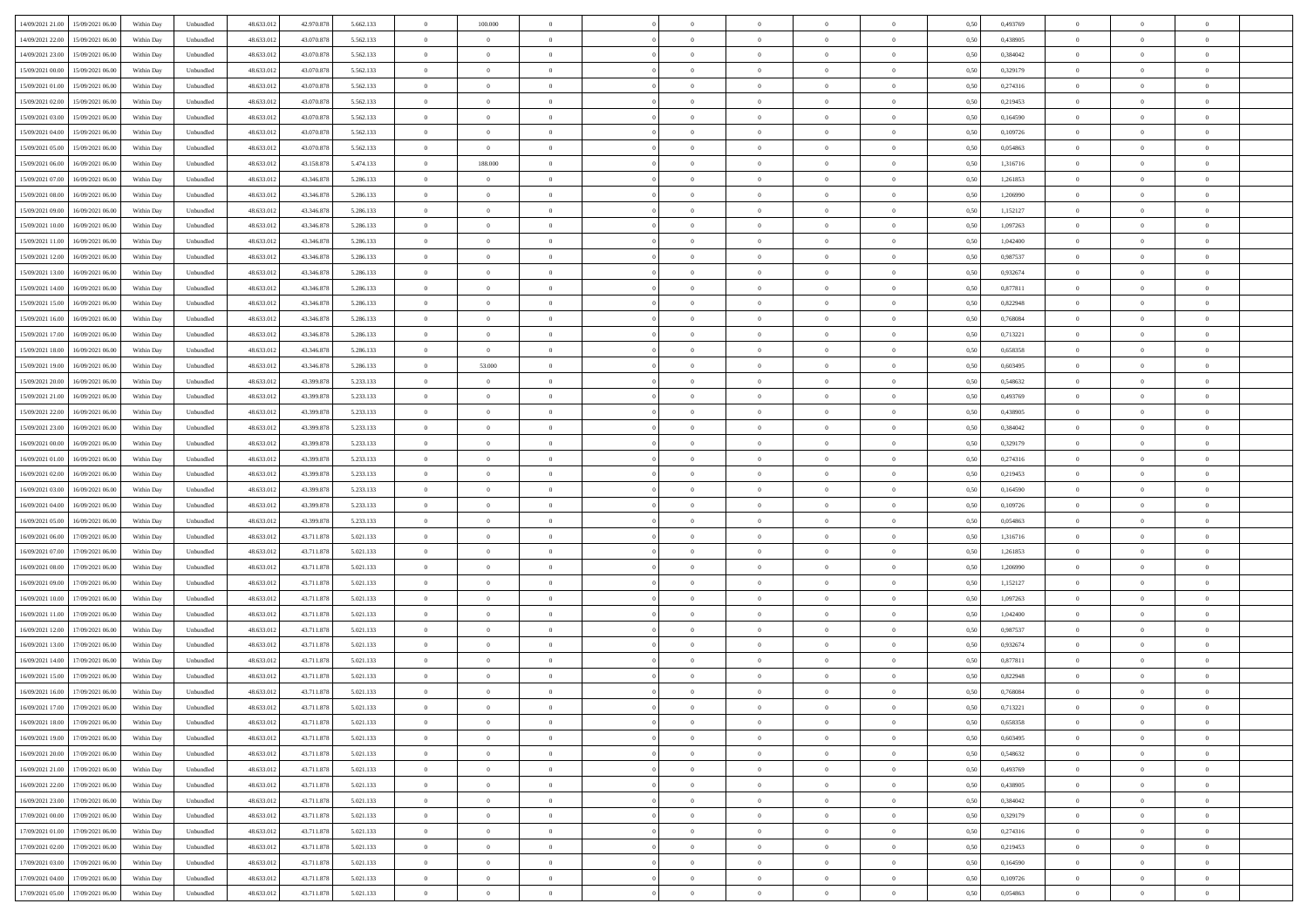| 17/09/2021 06:00<br>18/09/2021 06:00           | Within Day | Unbundled         | 48.633.01  | 42.686.190 | 5.946.821 | $\overline{0}$ | $\theta$       |                | $\overline{0}$ | $\theta$       |                | $\bf{0}$       | 0,50 | 1,316716 | $\theta$       | $\theta$       | $\theta$       |  |
|------------------------------------------------|------------|-------------------|------------|------------|-----------|----------------|----------------|----------------|----------------|----------------|----------------|----------------|------|----------|----------------|----------------|----------------|--|
| 17/09/2021 07:00<br>18/09/2021 06:00           | Within Day | Unbundled         | 48.633.01  | 42.686.19  | 5.946.821 | $\bf{0}$       | $\overline{0}$ | $\bf{0}$       | $\overline{0}$ | $\bf{0}$       | $\overline{0}$ | $\bf{0}$       | 0,50 | 1,261853 | $\,$ 0 $\,$    | $\bf{0}$       | $\overline{0}$ |  |
| 17/09/2021 08:00<br>18/09/2021 06:00           | Within Day | Unbundled         | 48.633.013 | 42.686.190 | 5.946.821 | $\overline{0}$ | $\bf{0}$       | $\overline{0}$ | $\bf{0}$       | $\bf{0}$       | $\overline{0}$ | $\bf{0}$       | 0.50 | 1,206990 | $\bf{0}$       | $\overline{0}$ | $\overline{0}$ |  |
| 17/09/2021 09:00<br>18/09/2021 06:00           |            |                   |            |            |           | $\overline{0}$ | $\overline{0}$ | $\overline{0}$ | $\theta$       | $\theta$       | $\overline{0}$ |                |      | 1,152127 | $\theta$       | $\theta$       | $\overline{0}$ |  |
|                                                | Within Day | Unbundled         | 48.633.013 | 42.686.190 | 5.946.821 |                |                |                |                |                |                | $\bf{0}$       | 0,50 |          |                |                |                |  |
| 17/09/2021 10:00<br>18/09/2021 06:00           | Within Day | Unbundled         | 48.633.01  | 42.686.190 | 5.946.821 | $\overline{0}$ | $\overline{0}$ | $\bf{0}$       | $\overline{0}$ | $\theta$       | $\overline{0}$ | $\bf{0}$       | 0,50 | 1,097263 | $\,$ 0 $\,$    | $\bf{0}$       | $\overline{0}$ |  |
| 17/09/2021 11:00<br>18/09/2021 06:00           | Within Day | Unbundled         | 48.633.013 | 42.686.190 | 5.946.821 | $\overline{0}$ | $\overline{0}$ | $\overline{0}$ | $\bf{0}$       | $\overline{0}$ | $\theta$       | $\bf{0}$       | 0.50 | 1.042400 | $\,$ 0 $\,$    | $\theta$       | $\overline{0}$ |  |
| 17/09/2021 12:00<br>18/09/2021 06:00           | Within Day | Unbundled         | 48.633.013 | 42.686.190 | 5.946.821 | $\overline{0}$ | $\overline{0}$ | $\overline{0}$ | $\overline{0}$ | $\overline{0}$ | $\overline{0}$ | $\bf{0}$       | 0,50 | 0,987537 | $\theta$       | $\theta$       | $\overline{0}$ |  |
|                                                |            |                   |            |            |           |                |                |                |                |                |                |                |      |          |                |                |                |  |
| 17/09/2021 13:00<br>18/09/2021 06:00           | Within Day | Unbundled         | 48.633.01  | 42.686.190 | 5.946.821 | $\overline{0}$ | $\overline{0}$ | $\bf{0}$       | $\overline{0}$ | $\bf{0}$       | $\overline{0}$ | $\bf{0}$       | 0,50 | 0,932674 | $\,$ 0 $\,$    | $\bf{0}$       | $\overline{0}$ |  |
| 17/09/2021 14:00<br>18/09/2021 06:00           | Within Day | Unbundled         | 48.633.013 | 42.686.190 | 5.946.821 | $\overline{0}$ | $\bf{0}$       | $\overline{0}$ | $\bf{0}$       | $\overline{0}$ | $\overline{0}$ | $\bf{0}$       | 0.50 | 0.877811 | $\bf{0}$       | $\overline{0}$ | $\overline{0}$ |  |
| 17/09/2021 15:00<br>18/09/2021 06:00           | Within Day | Unbundled         | 48.633.013 | 42.686.190 | 5.946.821 | $\overline{0}$ | $\bf{0}$       | $\overline{0}$ | $\overline{0}$ | $\overline{0}$ | $\overline{0}$ | $\bf{0}$       | 0,50 | 0,822948 | $\,$ 0 $\,$    | $\bf{0}$       | $\overline{0}$ |  |
| 17/09/2021 16:00<br>18/09/2021 06:00           | Within Day | Unbundled         | 48.633.01  | 42.686.190 | 5.946.821 | $\bf{0}$       | $\overline{0}$ | $\bf{0}$       | $\bf{0}$       | $\bf{0}$       | $\overline{0}$ | $\bf{0}$       | 0,50 | 0,768084 | $\,$ 0 $\,$    | $\bf{0}$       | $\overline{0}$ |  |
|                                                |            |                   |            |            |           |                |                |                |                |                |                |                |      |          |                |                |                |  |
| 17/09/2021 17:00<br>18/09/2021 06:00           | Within Day | Unbundled         | 48.633.013 | 42.686.190 | 5.946.821 | $\overline{0}$ | $\bf{0}$       | $\overline{0}$ | $\bf{0}$       | $\bf{0}$       | $\overline{0}$ | $\bf{0}$       | 0.50 | 0,713221 | $\bf{0}$       | $\overline{0}$ | $\overline{0}$ |  |
| 17/09/2021 18:00<br>18/09/2021 06:00           | Within Day | Unbundled         | 48.633.01  | 42.686.190 | 5.946.821 | $\overline{0}$ | $\overline{0}$ | $\overline{0}$ | $\theta$       | $\theta$       | $\overline{0}$ | $\bf{0}$       | 0,50 | 0,658358 | $\,$ 0 $\,$    | $\theta$       | $\overline{0}$ |  |
| 17/09/2021 19:00<br>18/09/2021 06:00           | Within Day | Unbundled         | 48.633.01  | 42.686.190 | 5.946.821 | $\bf{0}$       | $\theta$       | $\bf{0}$       | $\overline{0}$ | $\theta$       | $\overline{0}$ | $\bf{0}$       | 0,50 | 0,603495 | $\bf{0}$       | $\bf{0}$       | $\overline{0}$ |  |
|                                                |            |                   |            |            |           |                |                |                |                |                |                |                |      |          |                |                |                |  |
| 17/09/2021 20:00<br>18/09/2021 06:00           | Within Day | Unbundled         | 48.633.013 | 42.686.190 | 5.946.821 | $\overline{0}$ | $\overline{0}$ | $\overline{0}$ | $\bf{0}$       | $\overline{0}$ | $\Omega$       | $\bf{0}$       | 0.50 | 0.548632 | $\theta$       | $\theta$       | $\overline{0}$ |  |
| 17/09/2021 21:00<br>18/09/2021 06:00           | Within Day | Unbundled         | 48.633.013 | 42.686.190 | 5.946.821 | $\overline{0}$ | $\overline{0}$ | $\overline{0}$ | $\overline{0}$ | $\theta$       | $\overline{0}$ | $\bf{0}$       | 0,50 | 0,493769 | $\theta$       | $\theta$       | $\overline{0}$ |  |
| 17/09/2021 22:00<br>18/09/2021 06:00           | Within Day | Unbundled         | 48.633.01  | 42.686.190 | 5.946.821 | $\bf{0}$       | $\overline{0}$ | $\bf{0}$       | $\overline{0}$ | $\theta$       | $\overline{0}$ | $\bf{0}$       | 0,50 | 0,438905 | $\,$ 0 $\,$    | $\bf{0}$       | $\overline{0}$ |  |
| 17/09/2021 23:00<br>18/09/2021 06:00           | Within Day | Unbundled         | 48.633.013 | 42.686.190 | 5.946.821 | $\overline{0}$ | $\bf{0}$       | $\overline{0}$ | $\bf{0}$       | $\overline{0}$ | $\overline{0}$ | $\bf{0}$       | 0.50 | 0.384042 | $\bf{0}$       | $\overline{0}$ | $\overline{0}$ |  |
| 18/09/2021 00:00<br>18/09/2021 06:00           | Within Day | Unbundled         | 48.633.013 | 42.686.190 | 5.946.821 | $\overline{0}$ | $\bf{0}$       | $\overline{0}$ | $\overline{0}$ | $\overline{0}$ | $\overline{0}$ | $\bf{0}$       | 0,50 | 0,329179 | $\,$ 0 $\,$    | $\bf{0}$       | $\overline{0}$ |  |
|                                                |            |                   |            |            |           |                |                |                |                |                |                |                |      |          |                |                |                |  |
| 18/09/2021 01:00<br>18/09/2021 06:00           | Within Day | Unbundled         | 48.633.01  | 42.686.190 | 5.946.821 | $\bf{0}$       | $\bf{0}$       | $\bf{0}$       | $\bf{0}$       | $\overline{0}$ | $\overline{0}$ | $\bf{0}$       | 0,50 | 0,274316 | $\,$ 0 $\,$    | $\bf{0}$       | $\overline{0}$ |  |
| 18/09/2021 02:00<br>18/09/2021 06:00           | Within Day | Unbundled         | 48.633.013 | 42.686.190 | 5.946.821 | $\overline{0}$ | $\bf{0}$       | $\overline{0}$ | $\bf{0}$       | $\bf{0}$       | $\overline{0}$ | $\bf{0}$       | 0.50 | 0,219453 | $\bf{0}$       | $\overline{0}$ | $\overline{0}$ |  |
| 18/09/2021 03:00<br>18/09/2021 06:00           | Within Day | Unbundled         | 48.633.01  | 42.686.190 | 5.946.821 | $\overline{0}$ | $\overline{0}$ | $\overline{0}$ | $\theta$       | $\theta$       | $\overline{0}$ | $\bf{0}$       | 0,50 | 0,164590 | $\theta$       | $\theta$       | $\overline{0}$ |  |
| 18/09/2021 04:00<br>18/09/2021 06:00           | Within Day | Unbundled         | 48.633.01  | 42.686.190 | 5.946.821 | $\bf{0}$       | $\overline{0}$ | $\bf{0}$       | $\bf{0}$       | $\bf{0}$       | $\overline{0}$ | $\bf{0}$       | 0,50 | 0,109726 | $\,$ 0 $\,$    | $\bf{0}$       | $\overline{0}$ |  |
|                                                |            |                   |            |            |           |                |                |                |                |                |                |                |      |          |                |                |                |  |
| 18/09/2021 05:00<br>18/09/2021 06:00           | Within Day | Unbundled         | 48.633.013 | 42.686.190 | 5.946.821 | $\overline{0}$ | $\overline{0}$ | $\overline{0}$ | $\bf{0}$       | $\overline{0}$ | $\Omega$       | $\bf{0}$       | 0.50 | 0.054863 | $\,$ 0 $\,$    | $\theta$       | $\overline{0}$ |  |
| 18/09/2021 06:00<br>19/09/2021 06:00           | Within Day | Unbundled         | 48.633.013 | 42.686.190 | 5.946.821 | $\overline{0}$ | $\overline{0}$ | $\overline{0}$ | $\overline{0}$ | $\theta$       | $\overline{0}$ | $\bf{0}$       | 0,50 | 1,316716 | $\,$ 0 $\,$    | $\theta$       | $\overline{0}$ |  |
| 18/09/2021 07:00<br>19/09/2021 06:00           | Within Day | Unbundled         | 48.633.01  | 42.686.190 | 5.946.821 | $\bf{0}$       | $\theta$       | $\bf{0}$       | $\overline{0}$ | $\bf{0}$       | $\overline{0}$ | $\bf{0}$       | 0,50 | 1,261853 | $\,$ 0 $\,$    | $\bf{0}$       | $\overline{0}$ |  |
| 18/09/2021 08:00<br>19/09/2021 06:00           | Within Day | Unbundled         | 48.633.013 | 42.686.190 | 5.946.821 | $\overline{0}$ | $\bf{0}$       | $\overline{0}$ | $\bf{0}$       | $\overline{0}$ | $\overline{0}$ | $\bf{0}$       | 0.50 | 1.206990 | $\bf{0}$       | $\overline{0}$ | $\overline{0}$ |  |
|                                                |            |                   |            |            |           | $\overline{0}$ | $\overline{0}$ | $\overline{0}$ | $\overline{0}$ | $\overline{0}$ | $\overline{0}$ |                |      |          | $\theta$       | $\theta$       | $\overline{0}$ |  |
| 18/09/2021 09:00<br>19/09/2021 06:00           | Within Day | Unbundled         | 48.633.01  | 42.686.190 | 5.946.821 |                |                |                |                |                |                | $\bf{0}$       | 0,50 | 1,152127 |                |                |                |  |
| 18/09/2021 10:00<br>19/09/2021 06:00           | Within Day | Unbundled         | 48.633.01  | 42.686.190 | 5.946.821 | $\bf{0}$       | $\bf{0}$       | $\bf{0}$       | $\bf{0}$       | $\overline{0}$ | $\overline{0}$ | $\bf{0}$       | 0,50 | 1,097263 | $\,$ 0 $\,$    | $\bf{0}$       | $\overline{0}$ |  |
| 18/09/2021 11:00<br>19/09/2021 06:00           | Within Day | Unbundled         | 48.633.013 | 42.686.190 | 5.946.821 | $\overline{0}$ | $\bf{0}$       | $\overline{0}$ | $\bf{0}$       | $\bf{0}$       | $\overline{0}$ | $\bf{0}$       | 0.50 | 1.042400 | $\bf{0}$       | $\overline{0}$ | $\overline{0}$ |  |
| 18/09/2021 12:00<br>19/09/2021 06:00           | Within Day | Unbundled         | 48.633.013 | 42.686.190 | 5.946.821 | $\overline{0}$ | $\overline{0}$ | $\overline{0}$ | $\overline{0}$ | $\overline{0}$ | $\overline{0}$ | $\bf{0}$       | 0.50 | 0,987537 | $\theta$       | $\theta$       | $\overline{0}$ |  |
| 18/09/2021 13:00<br>19/09/2021 06:00           | Within Day | Unbundled         | 48.633.01  | 42.686.190 | 5.946.821 | $\bf{0}$       | $\overline{0}$ | $\bf{0}$       | $\bf{0}$       | $\,$ 0 $\,$    | $\overline{0}$ | $\bf{0}$       | 0,50 | 0,932674 | $\,$ 0 $\,$    | $\bf{0}$       | $\overline{0}$ |  |
|                                                |            |                   |            |            |           |                |                |                |                |                |                |                |      |          |                |                |                |  |
| 18/09/2021 14:00<br>19/09/2021 06:00           | Within Day | Unbundled         | 48.633.013 | 42.686.190 | 5.946.821 | $\overline{0}$ | $\bf{0}$       | $\overline{0}$ | $\bf{0}$       | $\bf{0}$       | $\Omega$       | $\bf{0}$       | 0.50 | 0.877811 | $\,$ 0 $\,$    | $\theta$       | $\overline{0}$ |  |
| 18/09/2021 15:00<br>19/09/2021 06:00           | Within Dav | Unbundled         | 48.633.013 | 42.686.190 | 5.946.821 | $\overline{0}$ | $\overline{0}$ | $\overline{0}$ | $\overline{0}$ | $\theta$       | $\overline{0}$ | $\overline{0}$ | 0.50 | 0,822948 | $\theta$       | $\theta$       | $\overline{0}$ |  |
| 18/09/2021 16:00<br>19/09/2021 06:00           | Within Day | Unbundled         | 48.633.01  | 42.686.190 | 5.946.821 | $\bf{0}$       | $\bf{0}$       | $\bf{0}$       | $\bf{0}$       | $\bf{0}$       | $\overline{0}$ | $\bf{0}$       | 0,50 | 0,768084 | $\,$ 0 $\,$    | $\bf{0}$       | $\overline{0}$ |  |
| 18/09/2021 17:00<br>19/09/2021 06:00           | Within Day | Unbundled         | 48.633.013 | 42.686.190 | 5.946.821 | $\overline{0}$ | $\bf{0}$       | $\overline{0}$ | $\bf{0}$       | $\overline{0}$ | $\overline{0}$ | $\bf{0}$       | 0.50 | 0.713221 | $\bf{0}$       | $\overline{0}$ | $\overline{0}$ |  |
|                                                |            |                   |            |            |           |                |                |                |                |                |                |                |      |          | $\theta$       | $\theta$       | $\overline{0}$ |  |
| 18/09/2021 18:00<br>19/09/2021 06:00           | Within Dav | Unbundled         | 48.633.013 | 42.686.190 | 5.946.821 | $\overline{0}$ | $\overline{0}$ | $\overline{0}$ | $\overline{0}$ | $\overline{0}$ | $\overline{0}$ | $\bf{0}$       | 0.50 | 0,658358 |                |                |                |  |
| 18/09/2021 19:00<br>19/09/2021 06:00           | Within Day | Unbundled         | 48.633.01  | 42.686.190 | 5.946.821 | $\bf{0}$       | $\bf{0}$       | $\bf{0}$       | $\bf{0}$       | $\overline{0}$ | $\overline{0}$ | $\bf{0}$       | 0,50 | 0,603495 | $\,$ 0 $\,$    | $\bf{0}$       | $\overline{0}$ |  |
| 18/09/2021 20:00<br>19/09/2021 06:00           | Within Day | Unbundled         | 48.633.013 | 42.686.190 | 5.946.821 | $\overline{0}$ | $\bf{0}$       | $\overline{0}$ | $\bf{0}$       | $\bf{0}$       | $\overline{0}$ | $\bf{0}$       | 0.50 | 0.548632 | $\bf{0}$       | $\overline{0}$ | $\overline{0}$ |  |
| 18/09/2021 21:00<br>19/09/2021 06:00           | Within Dav | Unbundled         | 48.633.013 | 42.686.190 | 5.946.821 | $\overline{0}$ | $\overline{0}$ | $\overline{0}$ | $\overline{0}$ | $\theta$       | $\overline{0}$ | $\bf{0}$       | 0.50 | 0,493769 | $\theta$       | $\theta$       | $\overline{0}$ |  |
| 18/09/2021 22:00<br>19/09/2021 06:00           | Within Day | Unbundled         | 48.633.01  | 42.686.190 | 5.946.821 | $\bf{0}$       | $\bf{0}$       | $\bf{0}$       | $\bf{0}$       | $\overline{0}$ | $\overline{0}$ | $\bf{0}$       | 0,50 | 0,438905 | $\,$ 0 $\,$    | $\bf{0}$       | $\overline{0}$ |  |
|                                                |            |                   |            |            |           |                |                |                |                |                |                |                |      |          |                |                |                |  |
| 18/09/2021 23:00<br>19/09/2021 06:00           | Within Day | Unbundled         | 48.633.013 | 42.686.190 | 5.946.821 | $\overline{0}$ | $\overline{0}$ | $\overline{0}$ | $\overline{0}$ | $\theta$       | $\Omega$       | $\bf{0}$       | 0.50 | 0.384042 | $\,$ 0 $\,$    | $\theta$       | $\overline{0}$ |  |
| 19/09/2021 00:00<br>19/09/2021 06:00           | Within Dav | Unbundled         | 48.633.013 | 42.686.190 | 5.946.821 | $\overline{0}$ | $\overline{0}$ | $\Omega$       | $\overline{0}$ | $\theta$       | $\Omega$       | $\overline{0}$ | 0.5( | 0,329179 | $\theta$       | $\theta$       | $\overline{0}$ |  |
| 19/09/2021 01:00<br>19/09/2021 06:00           | Within Day | Unbundled         | 48.633.01  | 42.686.190 | 5.946.821 | $\bf{0}$       | $\bf{0}$       | $\overline{0}$ | $\bf{0}$       | $\bf{0}$       | $\overline{0}$ | $\bf{0}$       | 0,50 | 0,274316 | $\overline{0}$ | $\bf{0}$       | $\overline{0}$ |  |
| $19/09/2021\; 02.00 \qquad 19/09/2021\; 06.00$ | Within Day | ${\sf Unbundred}$ | 48.633.012 | 42.686.190 | 5 946 821 | $\overline{0}$ |                |                | $\Omega$       |                |                |                | 0,50 | 0,219453 | $\theta$       | $\overline{0}$ |                |  |
| 19/09/2021 03:00 19/09/2021 06:00              | Within Day | Unbundled         | 48.633.012 | 42.686.190 | 5.946.821 | $\overline{0}$ | $\overline{0}$ | $\Omega$       | $\theta$       | $\overline{0}$ | $\overline{0}$ | $\bf{0}$       | 0,50 | 0,164590 | $\theta$       | $\overline{0}$ | $\overline{0}$ |  |
|                                                |            |                   |            |            |           |                |                |                |                |                |                |                |      |          |                |                |                |  |
| 19/09/2021 04:00<br>19/09/2021 06:00           | Within Day | Unbundled         | 48.633.013 | 42.686.190 | 5.946.821 | $\overline{0}$ | $\bf{0}$       | $\overline{0}$ | $\overline{0}$ | $\bf{0}$       | $\overline{0}$ | $\bf{0}$       | 0,50 | 0,109726 | $\bf{0}$       | $\overline{0}$ | $\bf{0}$       |  |
| 19/09/2021 05:00 19/09/2021 06:00              | Within Day | Unbundled         | 48.633.012 | 42.686.190 | 5.946.821 | $\overline{0}$ | $\bf{0}$       | $\overline{0}$ | $\overline{0}$ | $\mathbf{0}$   | $\overline{0}$ | $\,$ 0 $\,$    | 0.50 | 0.054863 | $\overline{0}$ | $\bf{0}$       | $\,$ 0 $\,$    |  |
| 19/09/2021 06:00 20/09/2021 06:00              | Within Day | Unbundled         | 48.633.012 | 42.686.190 | 5.946.821 | $\overline{0}$ | $\overline{0}$ | $\overline{0}$ | $\overline{0}$ | $\overline{0}$ | $\overline{0}$ | $\bf{0}$       | 0,50 | 1,316716 | $\overline{0}$ | $\theta$       | $\overline{0}$ |  |
|                                                |            |                   |            |            |           |                |                |                |                |                |                |                |      |          | $\bf{0}$       |                |                |  |
| 19/09/2021 07:00<br>20/09/2021 06:00           | Within Day | Unbundled         | 48.633.012 | 42.686.190 | 5.946.821 | $\overline{0}$ | $\bf{0}$       | $\overline{0}$ | $\overline{0}$ | $\bf{0}$       | $\overline{0}$ | $\bf{0}$       | 0,50 | 1,261853 |                | $\overline{0}$ | $\overline{0}$ |  |
| 19/09/2021 08:00<br>20/09/2021 06:00           | Within Day | Unbundled         | 48.633.012 | 42.686.190 | 5.946.821 | $\overline{0}$ | $\bf{0}$       | $\overline{0}$ | $\overline{0}$ | $\bf{0}$       | $\overline{0}$ | $\bf{0}$       | 0.50 | 1.206990 | $\,$ 0 $\,$    | $\overline{0}$ | $\,$ 0         |  |
| 19/09/2021 09:00<br>20/09/2021 06:00           | Within Dav | Unbundled         | 48.633.012 | 42.686.190 | 5.946.821 | $\overline{0}$ | $\overline{0}$ | $\overline{0}$ | $\overline{0}$ | $\overline{0}$ | $\overline{0}$ | $\bf{0}$       | 0.50 | 1,152127 | $\overline{0}$ | $\theta$       | $\overline{0}$ |  |
| 19/09/2021 10:00<br>20/09/2021 06:00           | Within Day | Unbundled         | 48.633.013 | 42.686.190 | 5.946.821 | $\overline{0}$ | $\overline{0}$ | $\overline{0}$ | $\overline{0}$ | $\overline{0}$ | $\overline{0}$ | $\bf{0}$       | 0,50 | 1,097263 | $\bf{0}$       | $\overline{0}$ | $\overline{0}$ |  |
| 19/09/2021 11:00 20/09/2021 06:00              |            | Unbundled         | 48.633.012 | 42.686.190 | 5.946.821 | $\overline{0}$ | $\overline{0}$ |                |                |                | $\overline{0}$ |                | 0.50 | 1.042400 | $\mathbf{0}$   | $\bf{0}$       | $\,$ 0         |  |
|                                                | Within Day |                   |            |            |           |                |                | $\overline{0}$ | $\overline{0}$ | $\overline{0}$ |                | $\bf{0}$       |      |          |                |                |                |  |
| 19/09/2021 12:00 20/09/2021 06:00              | Within Dav | Unbundled         | 48.633.012 | 42.686.190 | 5.946.821 | $\overline{0}$ | $\overline{0}$ | $\overline{0}$ | $\overline{0}$ | $\overline{0}$ | $\overline{0}$ | $\bf{0}$       | 0,50 | 0,987537 | $\overline{0}$ | $\theta$       | $\overline{0}$ |  |
| 19/09/2021 13:00<br>20/09/2021 06:00           | Within Day | Unbundled         | 48.633.013 | 42.686.190 | 5.946.821 | $\overline{0}$ | $\bf{0}$       | $\overline{0}$ | $\overline{0}$ | $\overline{0}$ | $\overline{0}$ | $\bf{0}$       | 0,50 | 0,932674 | $\bf{0}$       | $\,$ 0 $\,$    | $\bf{0}$       |  |
| 19/09/2021 14:00 20/09/2021 06:00              | Within Day | Unbundled         | 48.633.012 | 42.686.190 | 5.946.821 | $\,$ 0 $\,$    | $\bf{0}$       | $\overline{0}$ | $\overline{0}$ | $\,$ 0 $\,$    | $\overline{0}$ | $\,$ 0 $\,$    | 0,50 | 0,877811 | $\overline{0}$ | $\,$ 0 $\,$    | $\,$ 0 $\,$    |  |
|                                                |            |                   |            |            |           |                |                |                |                |                |                |                |      |          |                |                |                |  |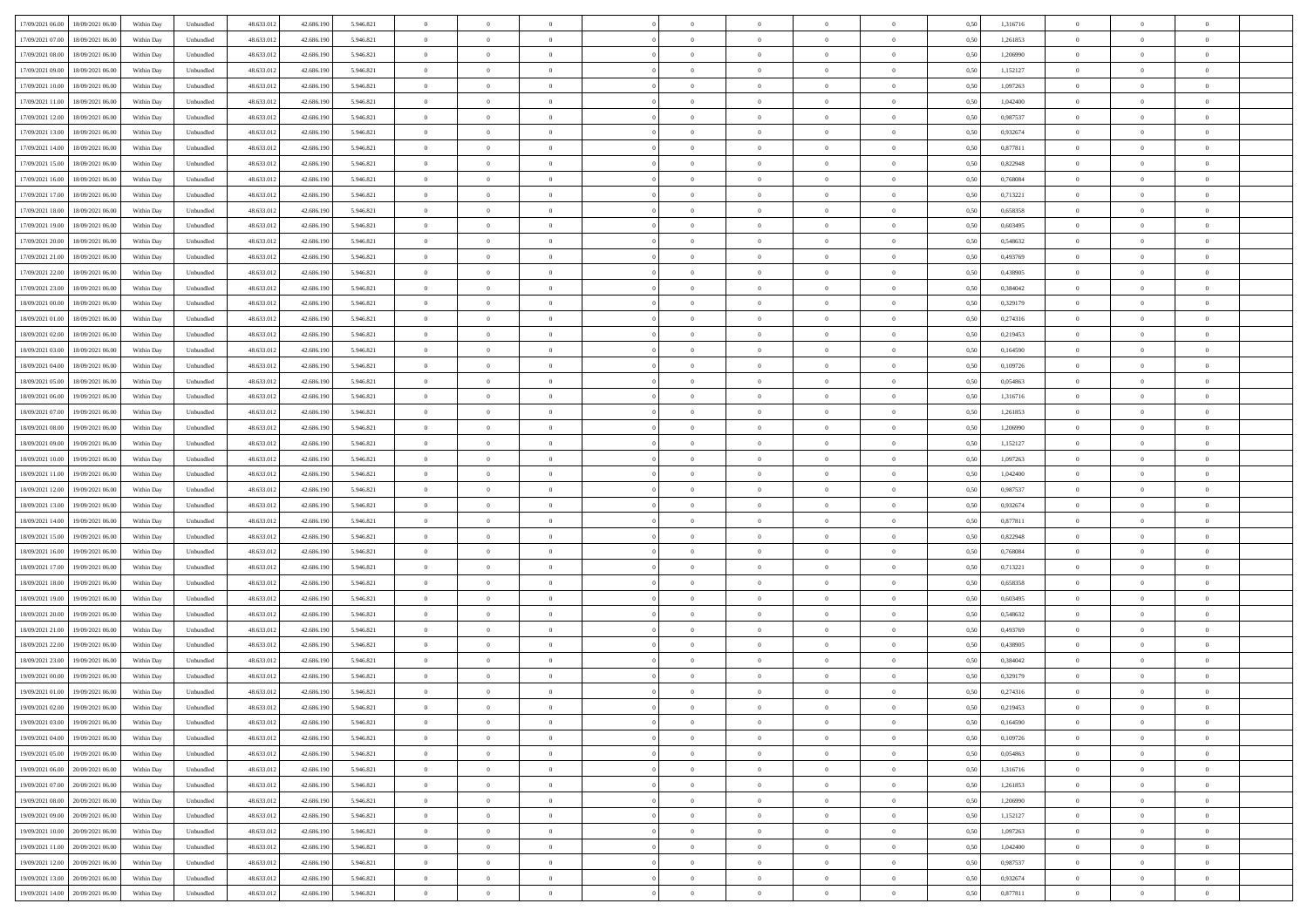|                                      |            |                                   |            |            |           | $\overline{0}$ | $\theta$       |                | $\overline{0}$ | $\theta$       |                | $\bf{0}$       |      |          | $\theta$       | $\theta$       | $\overline{0}$ |  |
|--------------------------------------|------------|-----------------------------------|------------|------------|-----------|----------------|----------------|----------------|----------------|----------------|----------------|----------------|------|----------|----------------|----------------|----------------|--|
| 19/09/2021 15:00 20/09/2021 06:00    | Within Day | Unbundled                         | 48.633.01  | 42.686.190 | 5.946.821 |                |                |                |                |                |                |                | 0,50 | 0,822948 |                |                |                |  |
| 19/09/2021 16:00<br>20/09/2021 06:00 | Within Day | Unbundled                         | 48.633.01  | 42.686.19  | 5.946.821 | $\bf{0}$       | $\bf{0}$       | $\bf{0}$       | $\bf{0}$       | $\overline{0}$ | $\overline{0}$ | $\bf{0}$       | 0,50 | 0,768084 | $\,$ 0 $\,$    | $\bf{0}$       | $\overline{0}$ |  |
| 19/09/2021 17:00<br>20/09/2021 06:00 | Within Day | Unbundled                         | 48.633.013 | 42.686.190 | 5.946.821 | $\overline{0}$ | $\bf{0}$       | $\overline{0}$ | $\bf{0}$       | $\bf{0}$       | $\overline{0}$ | $\bf{0}$       | 0.50 | 0,713221 | $\overline{0}$ | $\overline{0}$ | $\bf{0}$       |  |
| 19/09/2021 18:00<br>20/09/2021 06:00 | Within Day | Unbundled                         | 48.633.013 | 42.686.190 | 5.946.821 | $\overline{0}$ | $\overline{0}$ | $\overline{0}$ | $\theta$       | $\theta$       | $\overline{0}$ | $\bf{0}$       | 0,50 | 0,658358 | $\theta$       | $\theta$       | $\overline{0}$ |  |
| 19/09/2021 19:00<br>20/09/2021 06:00 | Within Day | Unbundled                         | 48.633.01  | 42.686.190 | 5.946.821 | $\overline{0}$ | $\overline{0}$ | $\bf{0}$       | $\overline{0}$ | $\theta$       | $\overline{0}$ | $\bf{0}$       | 0,50 | 0,603495 | $\,$ 0 $\,$    | $\bf{0}$       | $\overline{0}$ |  |
|                                      |            |                                   |            |            |           |                |                |                |                |                |                |                |      |          |                |                |                |  |
| 19/09/2021 20:00<br>20/09/2021 06:00 | Within Day | Unbundled                         | 48.633.013 | 42.686.190 | 5.946.821 | $\overline{0}$ | $\overline{0}$ | $\overline{0}$ | $\bf{0}$       | $\overline{0}$ | $\theta$       | $\bf{0}$       | 0.50 | 0.548632 | $\,$ 0 $\,$    | $\theta$       | $\overline{0}$ |  |
| 19/09/2021 21:00<br>20/09/2021 06:00 | Within Day | Unbundled                         | 48.633.013 | 42.686.190 | 5.946.821 | $\overline{0}$ | $\overline{0}$ | $\overline{0}$ | $\overline{0}$ | $\overline{0}$ | $\overline{0}$ | $\bf{0}$       | 0,50 | 0,493769 | $\theta$       | $\theta$       | $\overline{0}$ |  |
| 19/09/2021 22:00<br>20/09/2021 06:00 | Within Day | Unbundled                         | 48.633.01  | 42.686.190 | 5.946.821 | $\bf{0}$       | $\bf{0}$       | $\bf{0}$       | $\overline{0}$ | $\overline{0}$ | $\overline{0}$ | $\bf{0}$       | 0,50 | 0,438905 | $\,$ 0 $\,$    | $\bf{0}$       | $\overline{0}$ |  |
| 19/09/2021 23:00<br>20/09/2021 06:00 | Within Day | Unbundled                         | 48.633.013 | 42.686.190 | 5.946.821 | $\overline{0}$ | $\bf{0}$       | $\overline{0}$ | $\bf{0}$       | $\overline{0}$ | $\overline{0}$ | $\bf{0}$       | 0.50 | 0.384042 | $\bf{0}$       | $\overline{0}$ | $\overline{0}$ |  |
| 20/09/2021 00:00<br>20/09/2021 06:00 | Within Day | Unbundled                         | 48.633.013 | 42.686.190 | 5.946.821 | $\overline{0}$ | $\bf{0}$       | $\overline{0}$ | $\overline{0}$ | $\overline{0}$ | $\overline{0}$ | $\bf{0}$       | 0,50 | 0,329179 | $\,$ 0 $\,$    | $\bf{0}$       | $\overline{0}$ |  |
| 20/09/2021 01:00<br>20/09/2021 06:00 | Within Day | Unbundled                         | 48.633.01  | 42.686.190 | 5.946.821 | $\bf{0}$       | $\overline{0}$ | $\bf{0}$       | $\bf{0}$       | $\overline{0}$ | $\overline{0}$ | $\bf{0}$       | 0,50 | 0,274316 | $\,$ 0 $\,$    | $\bf{0}$       | $\overline{0}$ |  |
| 20/09/2021 02:00<br>20/09/2021 06:00 | Within Day | Unbundled                         | 48.633.013 | 42.686.190 | 5.946.821 | $\overline{0}$ | $\bf{0}$       | $\overline{0}$ | $\overline{0}$ | $\bf{0}$       | $\overline{0}$ | $\bf{0}$       | 0.50 | 0,219453 | $\bf{0}$       | $\overline{0}$ | $\,$ 0         |  |
|                                      |            |                                   |            |            |           | $\overline{0}$ | $\overline{0}$ | $\overline{0}$ | $\theta$       | $\theta$       | $\overline{0}$ |                |      |          | $\,$ 0 $\,$    | $\theta$       | $\overline{0}$ |  |
| 20/09/2021 03:00<br>20/09/2021 06:00 | Within Day | Unbundled                         | 48.633.01  | 42.686.190 | 5.946.821 |                |                |                |                |                |                | $\bf{0}$       | 0,50 | 0,164590 |                |                |                |  |
| 20/09/2021 04:00<br>20/09/2021 06:00 | Within Day | Unbundled                         | 48.633.01  | 42.686.190 | 5.946.821 | $\bf{0}$       | $\overline{0}$ | $\bf{0}$       | $\overline{0}$ | $\bf{0}$       | $\overline{0}$ | $\bf{0}$       | 0,50 | 0,109726 | $\,$ 0 $\,$    | $\bf{0}$       | $\overline{0}$ |  |
| 20/09/2021 05:00<br>20/09/2021 06:00 | Within Day | Unbundled                         | 48.633.013 | 42.686.190 | 5.946.821 | $\overline{0}$ | $\overline{0}$ | $\overline{0}$ | $\bf{0}$       | $\overline{0}$ | $\theta$       | $\bf{0}$       | 0.50 | 0.054863 | $\,$ 0 $\,$    | $\theta$       | $\overline{0}$ |  |
| 20/09/2021 06:00<br>21/09/2021 06:00 | Within Day | Unbundled                         | 48.633.013 | 42.686.190 | 5.946.821 | $\overline{0}$ | $\overline{0}$ | $\overline{0}$ | $\overline{0}$ | $\overline{0}$ | $\overline{0}$ | $\bf{0}$       | 0,50 | 1,316716 | $\theta$       | $\theta$       | $\overline{0}$ |  |
| 20/09/2021 07:00<br>21/09/2021 06.00 | Within Day | Unbundled                         | 48.633.01  | 42.686.190 | 5.946.821 | $\bf{0}$       | $\bf{0}$       | $\bf{0}$       | $\overline{0}$ | $\bf{0}$       | $\overline{0}$ | $\bf{0}$       | 0,50 | 1,261853 | $\,$ 0 $\,$    | $\bf{0}$       | $\overline{0}$ |  |
| 20/09/2021 08:00<br>21/09/2021 06:00 | Within Day | Unbundled                         | 48.633.013 | 42.686.190 | 5.946.821 | $\overline{0}$ | $\bf{0}$       | $\overline{0}$ | $\bf{0}$       | $\overline{0}$ | $\overline{0}$ | $\bf{0}$       | 0.50 | 1.206990 | $\bf{0}$       | $\overline{0}$ | $\bf{0}$       |  |
| 20/09/2021 09:00<br>21/09/2021 06:00 | Within Day | Unbundled                         | 48.633.013 | 42.686.190 | 5.946.821 | $\overline{0}$ | $\bf{0}$       | $\overline{0}$ | $\overline{0}$ | $\overline{0}$ | $\overline{0}$ | $\bf{0}$       | 0,50 | 1,152127 | $\,$ 0 $\,$    | $\bf{0}$       | $\overline{0}$ |  |
| 20/09/2021 10:00<br>21/09/2021 06.00 | Within Day | Unbundled                         | 48.633.01  | 42.686.190 | 5.946.821 | $\bf{0}$       | $\bf{0}$       | $\bf{0}$       | $\bf{0}$       | $\overline{0}$ | $\overline{0}$ | $\bf{0}$       | 0,50 | 1,097263 | $\,$ 0 $\,$    | $\bf{0}$       | $\overline{0}$ |  |
|                                      |            |                                   |            |            |           |                |                |                |                |                |                |                |      |          |                |                |                |  |
| 20/09/2021 11:00<br>21/09/2021 06:00 | Within Day | Unbundled                         | 48.633.013 | 42.686.190 | 5.946.821 | $\overline{0}$ | $\bf{0}$       | $\overline{0}$ | $\overline{0}$ | $\bf{0}$       | $\overline{0}$ | $\bf{0}$       | 0.50 | 1.042400 | $\bf{0}$       | $\overline{0}$ | $\,$ 0         |  |
| 20/09/2021 12:00<br>21/09/2021 06:00 | Within Day | Unbundled                         | 48.633.01  | 42.686.190 | 5.946.821 | $\overline{0}$ | $\overline{0}$ | $\overline{0}$ | $\overline{0}$ | $\theta$       | $\overline{0}$ | $\bf{0}$       | 0,50 | 0,987537 | $\theta$       | $\theta$       | $\overline{0}$ |  |
| 20/09/2021 13:00<br>21/09/2021 06.00 | Within Day | Unbundled                         | 48.633.01  | 42.686.190 | 5.946.821 | $\bf{0}$       | $\bf{0}$       | $\bf{0}$       | $\bf{0}$       | $\overline{0}$ | $\overline{0}$ | $\bf{0}$       | 0,50 | 0,932674 | $\,$ 0 $\,$    | $\bf{0}$       | $\overline{0}$ |  |
| 20/09/2021 14:00<br>21/09/2021 06:00 | Within Day | Unbundled                         | 48.633.013 | 42.686.190 | 5.946.821 | $\overline{0}$ | $\overline{0}$ | $\overline{0}$ | $\bf{0}$       | $\overline{0}$ | $\theta$       | $\bf{0}$       | 0.50 | 0.877811 | $\,$ 0 $\,$    | $\theta$       | $\overline{0}$ |  |
| 20/09/2021 15:00<br>21/09/2021 06:00 | Within Day | Unbundled                         | 48.633.013 | 42.686.190 | 5.946.821 | $\overline{0}$ | $\overline{0}$ | $\overline{0}$ | $\overline{0}$ | $\overline{0}$ | $\overline{0}$ | $\bf{0}$       | 0,50 | 0,822948 | $\theta$       | $\theta$       | $\overline{0}$ |  |
| 20/09/2021 16:00<br>21/09/2021 06.00 | Within Day | Unbundled                         | 48.633.01  | 42.686.190 | 5.946.821 | $\bf{0}$       | $\overline{0}$ | $\bf{0}$       | $\overline{0}$ | $\bf{0}$       | $\overline{0}$ | $\bf{0}$       | 0,50 | 0,768084 | $\,$ 0 $\,$    | $\bf{0}$       | $\overline{0}$ |  |
| 20/09/2021 17:00<br>21/09/2021 06:00 | Within Day | Unbundled                         | 48.633.013 | 42.686.190 | 5.946.821 | $\overline{0}$ | $\bf{0}$       | $\overline{0}$ | $\bf{0}$       | $\overline{0}$ | $\overline{0}$ | $\bf{0}$       | 0.50 | 0.713221 | $\bf{0}$       | $\overline{0}$ | $\overline{0}$ |  |
| 20/09/2021 18:00<br>21/09/2021 06:00 | Within Day | Unbundled                         | 48.633.01  | 42.686.190 | 5.946.821 | $\overline{0}$ | $\overline{0}$ | $\overline{0}$ | $\overline{0}$ | $\overline{0}$ | $\overline{0}$ | $\bf{0}$       | 0,50 | 0,658358 | $\theta$       | $\theta$       | $\overline{0}$ |  |
|                                      |            |                                   |            |            |           |                |                |                |                |                |                |                |      |          |                |                |                |  |
| 20/09/2021 19:00<br>21/09/2021 06.00 | Within Day | Unbundled                         | 48.633.01  | 42.686.190 | 5.946.821 | $\bf{0}$       | $\bf{0}$       | $\bf{0}$       | $\bf{0}$       | $\overline{0}$ | $\overline{0}$ | $\bf{0}$       | 0,50 | 0,603495 | $\,$ 0 $\,$    | $\bf{0}$       | $\overline{0}$ |  |
| 20/09/2021 20:00<br>21/09/2021 06:00 | Within Day | Unbundled                         | 48.633.013 | 42.686.190 | 5.946.821 | $\overline{0}$ | $\bf{0}$       | $\overline{0}$ | $\bf{0}$       | $\bf{0}$       | $\overline{0}$ | $\bf{0}$       | 0.50 | 0.548632 | $\bf{0}$       | $\overline{0}$ | $\bf{0}$       |  |
| 20/09/2021 21:00<br>21/09/2021 06:00 | Within Day | Unbundled                         | 48.633.013 | 42.686.190 | 5.946.821 | $\overline{0}$ | $\overline{0}$ | $\overline{0}$ | $\overline{0}$ | $\overline{0}$ | $\overline{0}$ | $\bf{0}$       | 0.50 | 0,493769 | $\theta$       | $\theta$       | $\overline{0}$ |  |
| 20/09/2021 22:00<br>21/09/2021 06.00 | Within Day | Unbundled                         | 48.633.01  | 42.686.190 | 5.946.821 | $\bf{0}$       | $\bf{0}$       | $\bf{0}$       | $\bf{0}$       | $\overline{0}$ | $\overline{0}$ | $\bf{0}$       | 0,50 | 0,438905 | $\,$ 0 $\,$    | $\bf{0}$       | $\overline{0}$ |  |
| 20/09/2021 23:00<br>21/09/2021 06:00 | Within Day | Unbundled                         | 48.633.013 | 42.686.190 | 5.946.821 | $\overline{0}$ | 46.688         | $\overline{0}$ | $\bf{0}$       | $\overline{0}$ | $\overline{0}$ | $\bf{0}$       | 0.50 | 0.384042 | $\,$ 0 $\,$    | $\theta$       | $\overline{0}$ |  |
| 21/09/2021 00:00<br>21/09/2021 06:00 | Within Dav | Unbundled                         | 48.633.013 | 42.732.878 | 5.900.133 | $\overline{0}$ | $\overline{0}$ | $\overline{0}$ | $\overline{0}$ | $\overline{0}$ | $\overline{0}$ | $\bf{0}$       | 0.5( | 0,329179 | $\theta$       | $\theta$       | $\overline{0}$ |  |
| 21/09/2021 01:00<br>21/09/2021 06:00 | Within Day | Unbundled                         | 48.633.01  | 42.732.878 | 5.900.133 | $\bf{0}$       | $\overline{0}$ | $\bf{0}$       | $\bf{0}$       | $\overline{0}$ | $\overline{0}$ | $\bf{0}$       | 0,50 | 0,274316 | $\,$ 0 $\,$    | $\bf{0}$       | $\overline{0}$ |  |
| 21/09/2021 02:00<br>21/09/2021 06:00 | Within Day | Unbundled                         | 48.633.013 | 42.732.878 | 5.900.133 | $\overline{0}$ | $\bf{0}$       | $\overline{0}$ | $\bf{0}$       | $\overline{0}$ | $\overline{0}$ | $\bf{0}$       | 0.50 | 0.219453 | $\bf{0}$       | $\overline{0}$ | $\overline{0}$ |  |
| 21/09/2021 03:00<br>21/09/2021 06:00 | Within Dav | Unbundled                         | 48.633.013 | 42.732.878 | 5.900.133 | $\overline{0}$ | $\overline{0}$ | $\overline{0}$ | $\overline{0}$ | $\overline{0}$ | $\overline{0}$ | $\bf{0}$       | 0.50 | 0,164590 | $\theta$       | $\theta$       | $\overline{0}$ |  |
|                                      |            |                                   |            |            |           |                |                |                |                |                |                |                |      |          |                |                |                |  |
| 21/09/2021 04:00<br>21/09/2021 06.00 | Within Day | Unbundled                         | 48.633.01  | 42.732.878 | 5.900.133 | $\bf{0}$       | $\bf{0}$       | $\bf{0}$       | $\bf{0}$       | $\overline{0}$ | $\overline{0}$ | $\bf{0}$       | 0,50 | 0,109726 | $\,$ 0 $\,$    | $\bf{0}$       | $\overline{0}$ |  |
| 21/09/2021 05:00<br>21/09/2021 06:00 | Within Day | Unbundled                         | 48.633.013 | 42.732.878 | 5.900.133 | $\overline{0}$ | $\bf{0}$       | $\overline{0}$ | $\overline{0}$ | $\bf{0}$       | $\overline{0}$ | $\bf{0}$       | 0.50 | 0.054863 | $\,$ 0 $\,$    | $\overline{0}$ | $\,$ 0         |  |
| 21/09/2021 06:00<br>22/09/2021 06:00 | Within Dav | Unbundled                         | 48.633.013 | 42.686.190 | 5.946.821 | $\overline{0}$ | $\overline{0}$ | $\overline{0}$ | $\overline{0}$ | $\overline{0}$ | $\overline{0}$ | $\bf{0}$       | 0.5( | 1,316716 | $\theta$       | $\theta$       | $\overline{0}$ |  |
| 21/09/2021 07:00<br>22/09/2021 06.00 | Within Day | Unbundled                         | 48.633.013 | 42.686.190 | 5.946.821 | $\bf{0}$       | $\bf{0}$       | $\bf{0}$       | $\bf{0}$       | $\overline{0}$ | $\overline{0}$ | $\bf{0}$       | 0,50 | 1,261853 | $\,$ 0 $\,$    | $\bf{0}$       | $\overline{0}$ |  |
| 21/09/2021 08:00<br>22/09/2021 06:00 | Within Day | Unbundled                         | 48.633.013 | 42.686.190 | 5.946.821 | $\overline{0}$ | $\overline{0}$ | $\overline{0}$ | $\bf{0}$       | $\overline{0}$ | $\Omega$       | $\bf{0}$       | 0.50 | 1.206990 | $\bf{0}$       | $\theta$       | $\overline{0}$ |  |
| 21/09/2021 09:00<br>22/09/2021 06:00 | Within Dav | Unbundled                         | 48.633.013 | 42.686.190 | 5.946.821 | $\overline{0}$ | $\overline{0}$ | $\Omega$       | $\overline{0}$ | $\theta$       | $\overline{0}$ | $\overline{0}$ | 0.5( | 1,152127 | $\theta$       | $\theta$       | $\overline{0}$ |  |
| 21/09/2021 10:00<br>22/09/2021 06:00 | Within Day | Unbundled                         | 48.633.01  | 42.686.190 | 5.946.821 | $\bf{0}$       | $\bf{0}$       | $\overline{0}$ | $\bf{0}$       | $\bf{0}$       | $\overline{0}$ | $\bf{0}$       | 0,50 | 1,097263 | $\overline{0}$ | $\bf{0}$       | $\overline{0}$ |  |
| 21/09/2021 11:00 22/09/2021 06:00    | Within Day | $\ensuremath{\mathsf{Unbundred}}$ | 48.633.012 | 42.686.190 | 5 946 821 | $\bf{0}$       | $\Omega$       |                | $\Omega$       |                |                |                | 0,50 | 1,042400 | $\bf{0}$       | $\overline{0}$ |                |  |
|                                      |            |                                   |            |            |           |                |                |                |                |                |                |                |      |          |                |                |                |  |
| 21/09/2021 12:00 22/09/2021 06:00    | Within Day | Unbundled                         | 48.633.012 | 42.686.190 | 5.946.821 | $\overline{0}$ | $\overline{0}$ | $\Omega$       | $\theta$       | $\overline{0}$ | $\overline{0}$ | $\bf{0}$       | 0,50 | 0,987537 | $\theta$       | $\theta$       | $\overline{0}$ |  |
| 21/09/2021 13:00<br>22/09/2021 06:00 | Within Day | Unbundled                         | 48.633.013 | 42.686.190 | 5.946.821 | $\overline{0}$ | $\bf{0}$       | $\overline{0}$ | $\overline{0}$ | $\bf{0}$       | $\overline{0}$ | $\bf{0}$       | 0,50 | 0,932674 | $\bf{0}$       | $\overline{0}$ | $\bf{0}$       |  |
| 21/09/2021 14:00 22/09/2021 06:00    | Within Day | Unbundled                         | 48.633.012 | 42.686.190 | 5.946.821 | $\overline{0}$ | $\bf{0}$       | $\overline{0}$ | $\overline{0}$ | $\mathbf{0}$   | $\overline{0}$ | $\,$ 0 $\,$    | 0.50 | 0.877811 | $\overline{0}$ | $\bf{0}$       | $\,$ 0 $\,$    |  |
| 21/09/2021 15:00 22/09/2021 06:00    | Within Day | Unbundled                         | 48.633.012 | 42.686.190 | 5.946.821 | $\overline{0}$ | $\overline{0}$ | $\overline{0}$ | $\overline{0}$ | $\overline{0}$ | $\overline{0}$ | $\bf{0}$       | 0,50 | 0,822948 | $\overline{0}$ | $\theta$       | $\overline{0}$ |  |
| 21/09/2021 16:00<br>22/09/2021 06:00 | Within Day | Unbundled                         | 48.633.012 | 42.686.190 | 5.946.821 | $\overline{0}$ | $\bf{0}$       | $\overline{0}$ | $\overline{0}$ | $\overline{0}$ | $\overline{0}$ | $\bf{0}$       | 0,50 | 0,768084 | $\bf{0}$       | $\overline{0}$ | $\overline{0}$ |  |
| 21/09/2021 17:00 22/09/2021 06:00    | Within Day | Unbundled                         | 48.633.012 | 42.686.190 | 5.946.821 | $\overline{0}$ | $\bf{0}$       | $\overline{0}$ | $\overline{0}$ | $\bf{0}$       | $\overline{0}$ | $\bf{0}$       | 0.50 | 0,713221 | $\,$ 0 $\,$    | $\overline{0}$ | $\,$ 0         |  |
| 21/09/2021 18:00 22/09/2021 06:00    | Within Day | Unbundled                         | 48.633.012 | 42.686.190 | 5.946.821 | $\overline{0}$ | $\overline{0}$ | $\overline{0}$ | $\overline{0}$ | $\overline{0}$ | $\overline{0}$ | $\bf{0}$       | 0.50 | 0,658358 | $\overline{0}$ | $\theta$       | $\overline{0}$ |  |
| 21/09/2021 19:00<br>22/09/2021 06:00 | Within Day | Unbundled                         | 48.633.013 | 42.686.190 | 5.946.821 | $\overline{0}$ | 306.000        | $\overline{0}$ | $\overline{0}$ | $\overline{0}$ | $\overline{0}$ | $\bf{0}$       | 0,50 | 0,603495 | $\bf{0}$       | $\overline{0}$ | $\overline{0}$ |  |
|                                      |            |                                   |            |            |           |                |                |                |                |                |                |                |      |          |                |                |                |  |
| 21/09/2021 20:00 22/09/2021 06:00    | Within Day | Unbundled                         | 48.633.012 | 42.992.190 | 5.640.821 | $\overline{0}$ | $\overline{0}$ | $\overline{0}$ | $\overline{0}$ | $\overline{0}$ | $\overline{0}$ | $\bf{0}$       | 0.50 | 0.548632 | $\mathbf{0}$   | $\bf{0}$       | $\,$ 0         |  |
| 21/09/2021 21:00 22/09/2021 06:00    | Within Dav | Unbundled                         | 48.633.012 | 42.992.190 | 5.640.821 | $\overline{0}$ | $\overline{0}$ | $\overline{0}$ | $\overline{0}$ | $\overline{0}$ | $\overline{0}$ | $\bf{0}$       | 0,50 | 0,493769 | $\overline{0}$ | $\theta$       | $\overline{0}$ |  |
| 21/09/2021 22:00<br>22/09/2021 06:00 | Within Day | Unbundled                         | 48.633.013 | 42.992.190 | 5.640.821 | $\overline{0}$ | $\bf{0}$       | $\overline{0}$ | $\bf{0}$       | $\overline{0}$ | $\overline{0}$ | $\bf{0}$       | 0,50 | 0,438905 | $\bf{0}$       | $\,$ 0 $\,$    | $\bf{0}$       |  |
| 21/09/2021 23:00 22/09/2021 06:00    | Within Day | Unbundled                         | 48.633.012 | 42.992.190 | 5.640.821 | $\,$ 0 $\,$    | $\bf{0}$       | $\overline{0}$ | $\overline{0}$ | $\,$ 0 $\,$    | $\overline{0}$ | $\bf{0}$       | 0,50 | 0,384042 | $\overline{0}$ | $\,$ 0 $\,$    | $\,$ 0 $\,$    |  |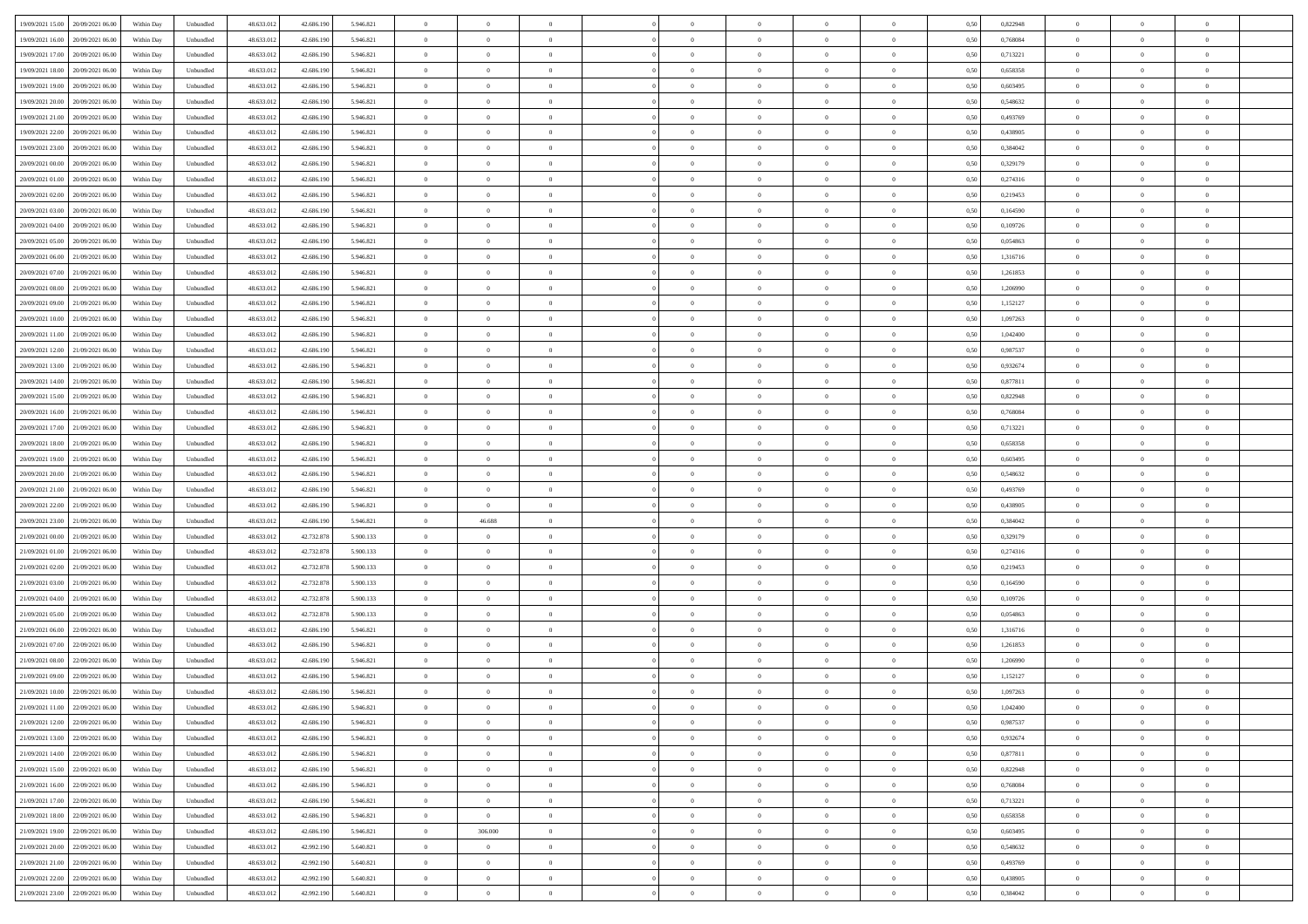| 22/09/2021 00:00 22/09/2021 06:00            | Within Day | Unbundled         | 48.633.01  | 42.992.190 | 5.640.821 | $\overline{0}$ | $\theta$       |                | $\overline{0}$ | $\theta$       |                | $\theta$       | 0,50 | 0,329179 | $\theta$       | $\theta$       | $\theta$       |  |
|----------------------------------------------|------------|-------------------|------------|------------|-----------|----------------|----------------|----------------|----------------|----------------|----------------|----------------|------|----------|----------------|----------------|----------------|--|
| 22/09/2021 01:00<br>22/09/2021 06.00         | Within Day | Unbundled         | 48.633.01  | 42.992.19  | 5.640.821 | $\bf{0}$       | $\bf{0}$       | $\bf{0}$       | $\bf{0}$       | $\overline{0}$ | $\overline{0}$ | $\bf{0}$       | 0,50 | 0,274316 | $\,$ 0 $\,$    | $\bf{0}$       | $\overline{0}$ |  |
| 22/09/2021 02:00<br>22/09/2021 06:00         | Within Day | Unbundled         | 48.633.013 | 42.992.190 | 5.640.821 | $\overline{0}$ | $\bf{0}$       | $\overline{0}$ | $\bf{0}$       | $\bf{0}$       | $\overline{0}$ | $\bf{0}$       | 0.50 | 0,219453 | $\bf{0}$       | $\overline{0}$ | $\overline{0}$ |  |
| 22/09/2021 03:00<br>22/09/2021 06:00         | Within Day | Unbundled         | 48.633.01  | 42.992.190 | 5.640.821 | $\overline{0}$ | $\overline{0}$ | $\overline{0}$ | $\theta$       | $\theta$       | $\overline{0}$ | $\bf{0}$       | 0,50 | 0,164590 | $\theta$       | $\theta$       | $\overline{0}$ |  |
| 22/09/2021 04:00<br>22/09/2021 06.00         | Within Day | Unbundled         | 48.633.01  | 42.992.19  | 5.640.821 | $\overline{0}$ | $\overline{0}$ | $\bf{0}$       | $\overline{0}$ | $\theta$       | $\overline{0}$ | $\bf{0}$       | 0,50 | 0,109726 | $\,$ 0 $\,$    | $\bf{0}$       | $\overline{0}$ |  |
| 22/09/2021 05:00<br>22/09/2021 06:00         | Within Day | Unbundled         | 48.633.013 | 42.992.190 | 5.640.821 | $\overline{0}$ | $\overline{0}$ | $\overline{0}$ | $\bf{0}$       | $\overline{0}$ | $\theta$       | $\bf{0}$       | 0.50 | 0.054863 | $\,$ 0 $\,$    | $\theta$       | $\overline{0}$ |  |
| 22/09/2021 06:00<br>23/09/2021 06:00         | Within Day | Unbundled         | 48.633.013 | 42.686.190 | 5.946.821 | $\overline{0}$ | $\overline{0}$ | $\overline{0}$ | $\overline{0}$ | $\overline{0}$ | $\overline{0}$ | $\bf{0}$       | 0,50 | 1,316716 | $\theta$       | $\theta$       | $\overline{0}$ |  |
|                                              |            |                   |            |            |           |                | $\overline{0}$ |                | $\overline{0}$ | $\overline{0}$ | $\overline{0}$ |                |      |          | $\,$ 0 $\,$    | $\bf{0}$       | $\overline{0}$ |  |
| 22/09/2021 07:00<br>23/09/2021 06.00         | Within Day | Unbundled         | 48.633.01  | 42.686.190 | 5.946.821 | $\bf{0}$       |                | $\bf{0}$       |                |                |                | $\bf{0}$       | 0,50 | 1,261853 |                |                |                |  |
| 22/09/2021 08:00<br>23/09/2021 06:00         | Within Day | Unbundled         | 48.633.013 | 42.686.190 | 5.946.821 | $\overline{0}$ | $\bf{0}$       | $\overline{0}$ | $\bf{0}$       | $\overline{0}$ | $\overline{0}$ | $\bf{0}$       | 0.50 | 1.206990 | $\bf{0}$       | $\overline{0}$ | $\overline{0}$ |  |
| 22/09/2021 09:00<br>23/09/2021 06:00         | Within Day | Unbundled         | 48.633.013 | 42.686.190 | 5.946.821 | $\overline{0}$ | $\bf{0}$       | $\overline{0}$ | $\overline{0}$ | $\overline{0}$ | $\overline{0}$ | $\bf{0}$       | 0,50 | 1,152127 | $\,$ 0 $\,$    | $\bf{0}$       | $\overline{0}$ |  |
| 22/09/2021 10:00<br>23/09/2021 06:00         | Within Day | Unbundled         | 48.633.01  | 42.686.190 | 5.946.821 | $\bf{0}$       | $\overline{0}$ | $\bf{0}$       | $\bf{0}$       | $\bf{0}$       | $\overline{0}$ | $\bf{0}$       | 0,50 | 1,097263 | $\,$ 0 $\,$    | $\bf{0}$       | $\overline{0}$ |  |
| 22/09/2021 11:00<br>23/09/2021 06:00         | Within Day | Unbundled         | 48.633.013 | 42.686.190 | 5.946.821 | $\overline{0}$ | $\bf{0}$       | $\overline{0}$ | $\overline{0}$ | $\bf{0}$       | $\overline{0}$ | $\bf{0}$       | 0.50 | 1.042400 | $\bf{0}$       | $\overline{0}$ | $\,$ 0         |  |
| 22/09/2021 12:00<br>23/09/2021 06:00         | Within Day | Unbundled         | 48.633.01  | 42.686.190 | 5.946.821 | $\overline{0}$ | $\overline{0}$ | $\overline{0}$ | $\theta$       | $\theta$       | $\overline{0}$ | $\bf{0}$       | 0,50 | 0,987537 | $\,$ 0 $\,$    | $\theta$       | $\overline{0}$ |  |
| 22/09/2021 13:00<br>23/09/2021 06:00         | Within Day | Unbundled         | 48.633.01  | 42.686.190 | 5.946.821 | $\bf{0}$       | $\overline{0}$ | $\bf{0}$       | $\overline{0}$ | $\bf{0}$       | $\overline{0}$ | $\bf{0}$       | 0,50 | 0,932674 | $\,$ 0 $\,$    | $\bf{0}$       | $\overline{0}$ |  |
| 22/09/2021 14:00<br>23/09/2021 06:00         | Within Day | Unbundled         | 48.633.013 | 42.686.190 | 5.946.821 | $\overline{0}$ | $\overline{0}$ | $\overline{0}$ | $\bf{0}$       | $\overline{0}$ | $\theta$       | $\bf{0}$       | 0.50 | 0.877811 | $\,$ 0 $\,$    | $\theta$       | $\overline{0}$ |  |
| 22/09/2021 15:00<br>23/09/2021 06:00         | Within Day | Unbundled         | 48.633.013 | 42.686.190 | 5.946.821 | $\overline{0}$ | $\overline{0}$ | $\overline{0}$ | $\overline{0}$ | $\overline{0}$ | $\overline{0}$ | $\bf{0}$       | 0,50 | 0,822948 | $\theta$       | $\theta$       | $\overline{0}$ |  |
| 22/09/2021 16:00<br>23/09/2021 06.00         | Within Day | Unbundled         | 48.633.01  | 42.686.190 | 5.946.821 | $\bf{0}$       | $\overline{0}$ | $\bf{0}$       | $\overline{0}$ | $\bf{0}$       | $\overline{0}$ | $\bf{0}$       | 0,50 | 0,768084 | $\,$ 0 $\,$    | $\bf{0}$       | $\overline{0}$ |  |
| 22/09/2021 17:00<br>23/09/2021 06:00         | Within Day | Unbundled         | 48.633.013 | 42.686.190 | 5.946.821 | $\overline{0}$ | $\bf{0}$       | $\overline{0}$ | $\bf{0}$       | $\overline{0}$ | $\overline{0}$ | $\bf{0}$       | 0.50 | 0.713221 | $\bf{0}$       | $\overline{0}$ | $\overline{0}$ |  |
| 22/09/2021 18:00<br>23/09/2021 06:00         | Within Day | Unbundled         | 48.633.013 | 42.686.190 | 5.946.821 | $\overline{0}$ | $\bf{0}$       | $\overline{0}$ | $\overline{0}$ | $\overline{0}$ | $\overline{0}$ | $\bf{0}$       | 0,50 | 0,658358 | $\,$ 0 $\,$    | $\bf{0}$       | $\overline{0}$ |  |
|                                              |            |                   |            |            |           |                |                |                |                |                |                |                |      |          |                |                |                |  |
| 22/09/2021 19:00<br>23/09/2021 06.00         | Within Day | Unbundled         | 48.633.01  | 42.686.190 | 5.946.821 | $\bf{0}$       | $\bf{0}$       | $\bf{0}$       | $\bf{0}$       | $\overline{0}$ | $\overline{0}$ | $\bf{0}$       | 0,50 | 0,603495 | $\,$ 0 $\,$    | $\bf{0}$       | $\overline{0}$ |  |
| 22/09/2021 20:00<br>23/09/2021 06:00         | Within Day | Unbundled         | 48.633.013 | 42.686.190 | 5.946.821 | $\overline{0}$ | $\bf{0}$       | $\overline{0}$ | $\overline{0}$ | $\bf{0}$       | $\overline{0}$ | $\bf{0}$       | 0.50 | 0.548632 | $\bf{0}$       | $\overline{0}$ | $\,$ 0         |  |
| 22/09/2021 21:00<br>23/09/2021 06:00         | Within Day | Unbundled         | 48.633.01  | 42.686.190 | 5.946.821 | $\overline{0}$ | $\overline{0}$ | $\overline{0}$ | $\theta$       | $\theta$       | $\overline{0}$ | $\bf{0}$       | 0,50 | 0,493769 | $\theta$       | $\theta$       | $\overline{0}$ |  |
| 22/09/2021 22:00<br>23/09/2021 06.00         | Within Day | Unbundled         | 48.633.01  | 42.686.190 | 5.946.821 | $\bf{0}$       | $\overline{0}$ | $\bf{0}$       | $\bf{0}$       | $\overline{0}$ | $\overline{0}$ | $\bf{0}$       | 0,50 | 0,438905 | $\,$ 0 $\,$    | $\bf{0}$       | $\overline{0}$ |  |
| 22/09/2021 23:00<br>23/09/2021 06:00         | Within Day | Unbundled         | 48.633.013 | 42.686.190 | 5.946.821 | $\overline{0}$ | $\overline{0}$ | $\overline{0}$ | $\bf{0}$       | $\overline{0}$ | $\theta$       | $\bf{0}$       | 0.50 | 0.384042 | $\,$ 0 $\,$    | $\theta$       | $\overline{0}$ |  |
| 23/09/2021 00:00<br>23/09/2021 06:00         | Within Day | Unbundled         | 48.633.013 | 42.686.190 | 5.946.821 | $\overline{0}$ | $\overline{0}$ | $\overline{0}$ | $\overline{0}$ | $\overline{0}$ | $\overline{0}$ | $\bf{0}$       | 0,50 | 0,329179 | $\,$ 0 $\,$    | $\theta$       | $\overline{0}$ |  |
| 23/09/2021 01:00<br>23/09/2021 06.00         | Within Day | Unbundled         | 48.633.01  | 42.686.190 | 5.946.821 | $\bf{0}$       | $\overline{0}$ | $\bf{0}$       | $\overline{0}$ | $\bf{0}$       | $\overline{0}$ | $\bf{0}$       | 0,50 | 0,274316 | $\,$ 0 $\,$    | $\bf{0}$       | $\overline{0}$ |  |
| 23/09/2021 02:00<br>23/09/2021 06:00         | Within Day | Unbundled         | 48.633.013 | 42.686.190 | 5.946.821 | $\overline{0}$ | $\bf{0}$       | $\overline{0}$ | $\bf{0}$       | $\overline{0}$ | $\overline{0}$ | $\bf{0}$       | 0.50 | 0.219453 | $\bf{0}$       | $\overline{0}$ | $\overline{0}$ |  |
| 23/09/2021 03:00<br>23/09/2021 06:00         | Within Day | Unbundled         | 48.633.01  | 42.686.190 | 5.946.821 | $\overline{0}$ | $\overline{0}$ | $\overline{0}$ | $\overline{0}$ | $\overline{0}$ | $\overline{0}$ | $\bf{0}$       | 0,50 | 0,164590 | $\theta$       | $\theta$       | $\overline{0}$ |  |
| 23/09/2021 04:00<br>23/09/2021 06.00         | Within Day | Unbundled         | 48.633.01  | 42.686.190 | 5.946.821 | $\bf{0}$       | $\bf{0}$       | $\bf{0}$       | $\bf{0}$       | $\overline{0}$ | $\overline{0}$ | $\bf{0}$       | 0,50 | 0,109726 | $\,$ 0 $\,$    | $\bf{0}$       | $\overline{0}$ |  |
| 23/09/2021 05:00<br>23/09/2021 06:00         | Within Day | Unbundled         | 48.633.013 | 42.686.190 | 5.946.821 | $\overline{0}$ | $\bf{0}$       | $\overline{0}$ | $\bf{0}$       | $\bf{0}$       | $\overline{0}$ | $\bf{0}$       | 0.50 | 0.054863 | $\bf{0}$       | $\overline{0}$ | $\,$ 0         |  |
| 23/09/2021 06:00<br>24/09/2021 06:00         | Within Day | Unbundled         | 48.633.013 | 42.686.190 | 5.946.821 | $\overline{0}$ | $\overline{0}$ | $\overline{0}$ | $\overline{0}$ | $\overline{0}$ | $\overline{0}$ | $\bf{0}$       | 0.5( | 1,316716 | $\theta$       | $\theta$       | $\overline{0}$ |  |
|                                              |            |                   |            |            |           |                | $\overline{0}$ |                |                | $\,$ 0 $\,$    | $\overline{0}$ |                |      |          | $\,$ 0 $\,$    | $\bf{0}$       | $\overline{0}$ |  |
| 23/09/2021 07:00<br>24/09/2021 06.00         | Within Day | Unbundled         | 48.633.01  | 42.686.190 | 5.946.821 | $\bf{0}$       |                | $\bf{0}$       | $\bf{0}$       |                |                | $\bf{0}$       | 0,50 | 1,261853 |                |                |                |  |
| 23/09/2021 08:00<br>24/09/2021 06:00         | Within Day | Unbundled         | 48.633.013 | 42.686.190 | 5.946.821 | $\overline{0}$ | $\bf{0}$       | $\overline{0}$ | $\bf{0}$       | $\overline{0}$ | $\overline{0}$ | $\bf{0}$       | 0.50 | 1.206990 | $\,$ 0 $\,$    | $\bf{0}$       | $\overline{0}$ |  |
| 23/09/2021 09:00<br>24/09/2021 06:00         | Within Dav | Unbundled         | 48.633.013 | 42.686.190 | 5.946.821 | $\overline{0}$ | $\overline{0}$ | $\overline{0}$ | $\overline{0}$ | $\overline{0}$ | $\overline{0}$ | $\bf{0}$       | 0.5( | 1,152127 | $\theta$       | $\theta$       | $\overline{0}$ |  |
| 23/09/2021 10:00<br>24/09/2021 06.00         | Within Day | Unbundled         | 48.633.01  | 42.686.190 | 5.946.821 | $\bf{0}$       | $\bf{0}$       | $\bf{0}$       | $\bf{0}$       | $\bf{0}$       | $\overline{0}$ | $\bf{0}$       | 0,50 | 1,097263 | $\,$ 0 $\,$    | $\bf{0}$       | $\overline{0}$ |  |
| 23/09/2021 11:00<br>24/09/2021 06:00         | Within Day | Unbundled         | 48.633.013 | 42.686.190 | 5.946.821 | $\overline{0}$ | $\bf{0}$       | $\overline{0}$ | $\bf{0}$       | $\overline{0}$ | $\overline{0}$ | $\bf{0}$       | 0.50 | 1.042400 | $\bf{0}$       | $\overline{0}$ | $\overline{0}$ |  |
| 23/09/2021 12:00<br>24/09/2021 06:00         | Within Dav | Unbundled         | 48.633.013 | 42.686.190 | 5.946.821 | $\overline{0}$ | $\overline{0}$ | $\overline{0}$ | $\overline{0}$ | $\overline{0}$ | $\overline{0}$ | $\bf{0}$       | 0.50 | 0,987537 | $\theta$       | $\theta$       | $\overline{0}$ |  |
| 23/09/2021 13:00<br>24/09/2021 06.00         | Within Day | Unbundled         | 48.633.01  | 42.686.190 | 5.946.821 | $\bf{0}$       | 46.688         | $\bf{0}$       | $\bf{0}$       | $\overline{0}$ | $\overline{0}$ | $\bf{0}$       | 0,50 | 0,932674 | $\,$ 0 $\,$    | $\bf{0}$       | $\overline{0}$ |  |
| 23/09/2021 14:00<br>24/09/2021 06:00         | Within Day | Unbundled         | 48.633.013 | 42.732.878 | 5.900.133 | $\overline{0}$ | $\bf{0}$       | $\overline{0}$ | $\overline{0}$ | $\bf{0}$       | $\overline{0}$ | $\bf{0}$       | 0.50 | 0.877811 | $\,$ 0 $\,$    | $\overline{0}$ | $\overline{0}$ |  |
| 23/09/2021 15:00<br>24/09/2021 06:00         | Within Day | Unbundled         | 48.633.013 | 42.732.878 | 5.900.133 | $\overline{0}$ | $\overline{0}$ | $\overline{0}$ | $\overline{0}$ | $\overline{0}$ | $\overline{0}$ | $\bf{0}$       | 0.5( | 0,822948 | $\theta$       | $\theta$       | $\overline{0}$ |  |
| 23/09/2021 16:00<br>24/09/2021 06.00         | Within Day | Unbundled         | 48.633.013 | 42.732.878 | 5.900.133 | $\bf{0}$       | $\bf{0}$       | $\bf{0}$       | $\bf{0}$       | $\overline{0}$ | $\overline{0}$ | $\bf{0}$       | 0,50 | 0,768084 | $\,$ 0 $\,$    | $\bf{0}$       | $\overline{0}$ |  |
| 23/09/2021 17:00<br>24/09/2021 06:00         | Within Day | Unbundled         | 48.633.013 | 42.732.878 | 5.900.133 | $\overline{0}$ | $\overline{0}$ | $\overline{0}$ | $\bf{0}$       | $\overline{0}$ | $\Omega$       | $\bf{0}$       | 0.50 | 0,713221 | $\bf{0}$       | $\theta$       | $\overline{0}$ |  |
| 23/09/2021 18:00<br>24/09/2021 06:00         | Within Dav | Unbundled         | 48.633.013 | 42.732.878 | 5.900.133 | $\overline{0}$ | $\overline{0}$ | $\Omega$       | $\overline{0}$ | $\theta$       | $\Omega$       | $\overline{0}$ | 0.5( | 0,658358 | $\theta$       | $\theta$       | $\overline{0}$ |  |
| 23/09/2021 19:00<br>24/09/2021 06:00         | Within Day | Unbundled         | 48.633.01  | 42.732.878 | 5.900.133 | $\bf{0}$       | $\bf{0}$       | $\bf{0}$       | $\bf{0}$       | $\bf{0}$       | $\overline{0}$ | $\bf{0}$       | 0,50 | 0,603495 | $\,$ 0 $\,$    | $\bf{0}$       | $\overline{0}$ |  |
| $23/09/2021\ 20.00 \qquad 24/09/2021\ 06.00$ | Within Day | ${\sf Unbundred}$ | 48.633.012 | 42.732.878 | 5.900.133 | $\bf{0}$       | 359,000        |                | $\Omega$       |                |                |                | 0,50 | 0,548632 | $\bf{0}$       | $\overline{0}$ |                |  |
|                                              |            |                   |            |            |           | $\overline{0}$ | $\overline{0}$ | $\Omega$       |                | $\overline{0}$ |                |                |      |          | $\theta$       | $\theta$       | $\overline{0}$ |  |
| 23/09/2021 21:00 24/09/2021 06:00            | Within Day | Unbundled         | 48.633.012 | 43.091.878 | 5.541.133 |                |                |                | $\theta$       |                | $\overline{0}$ | $\bf{0}$       | 0,50 | 0,493769 |                |                |                |  |
| 23/09/2021 22:00<br>24/09/2021 06:00         | Within Day | Unbundled         | 48.633.013 | 43.091.878 | 5.541.133 | $\overline{0}$ | $\bf{0}$       | $\overline{0}$ | $\overline{0}$ | $\bf{0}$       | $\overline{0}$ | $\bf{0}$       | 0,50 | 0,438905 | $\bf{0}$       | $\overline{0}$ | $\bf{0}$       |  |
| 23/09/2021 23:00 24/09/2021 06:00            | Within Day | Unbundled         | 48.633.012 | 43.091.878 | 5.541.133 | $\overline{0}$ | $\bf{0}$       | $\overline{0}$ | $\overline{0}$ | $\mathbf{0}$   | $\overline{0}$ | $\,$ 0 $\,$    | 0.50 | 0.384042 | $\overline{0}$ | $\bf{0}$       | $\,$ 0 $\,$    |  |
| 24/09/2021 00:00 24/09/2021 06:00            | Within Day | Unbundled         | 48.633.012 | 43.091.878 | 5.541.133 | $\overline{0}$ | $\overline{0}$ | $\overline{0}$ | $\overline{0}$ | $\overline{0}$ | $\overline{0}$ | $\bf{0}$       | 0,50 | 0,329179 | $\overline{0}$ | $\theta$       | $\overline{0}$ |  |
| 24/09/2021 01:00<br>24/09/2021 06:00         | Within Day | Unbundled         | 48.633.012 | 43.091.878 | 5.541.133 | $\overline{0}$ | $\bf{0}$       | $\overline{0}$ | $\overline{0}$ | $\overline{0}$ | $\overline{0}$ | $\bf{0}$       | 0,50 | 0,274316 | $\bf{0}$       | $\overline{0}$ | $\overline{0}$ |  |
| 24/09/2021 02:00<br>24/09/2021 06:00         | Within Day | Unbundled         | 48.633.012 | 43.091.878 | 5.541.133 | $\overline{0}$ | $\bf{0}$       | $\overline{0}$ | $\overline{0}$ | $\bf{0}$       | $\overline{0}$ | $\bf{0}$       | 0.50 | 0,219453 | $\,$ 0 $\,$    | $\overline{0}$ | $\,$ 0         |  |
| 24/09/2021 03:00 24/09/2021 06:00            | Within Day | Unbundled         | 48.633.012 | 43.091.878 | 5.541.133 | $\overline{0}$ | $\overline{0}$ | $\overline{0}$ | $\overline{0}$ | $\overline{0}$ | $\overline{0}$ | $\bf{0}$       | 0.50 | 0,164590 | $\overline{0}$ | $\theta$       | $\overline{0}$ |  |
| 24/09/2021 04:00<br>24/09/2021 06.00         | Within Day | Unbundled         | 48.633.013 | 43.091.878 | 5.541.133 | $\overline{0}$ | $\overline{0}$ | $\overline{0}$ | $\overline{0}$ | $\overline{0}$ | $\overline{0}$ | $\bf{0}$       | 0,50 | 0,109726 | $\bf{0}$       | $\overline{0}$ | $\overline{0}$ |  |
| 24/09/2021 05:00 24/09/2021 06:00            | Within Day | Unbundled         | 48.633.012 | 43.091.878 | 5.541.133 | $\overline{0}$ | $\overline{0}$ | $\overline{0}$ | $\overline{0}$ | $\overline{0}$ | $\overline{0}$ | $\bf{0}$       | 0.50 | 0.054863 | $\mathbf{0}$   | $\bf{0}$       | $\,$ 0         |  |
| 24/09/2021 06:00 25/09/2021 06:00            | Within Dav | Unbundled         | 48.633.012 | 42.686.190 | 5.946.821 | $\overline{0}$ | $\overline{0}$ | $\overline{0}$ | $\overline{0}$ | $\overline{0}$ | $\overline{0}$ | $\bf{0}$       | 0,50 | 1,316716 | $\overline{0}$ | $\theta$       | $\overline{0}$ |  |
| 24/09/2021 07:00<br>25/09/2021 06:00         | Within Day | Unbundled         | 48.633.013 | 42.686.190 | 5.946.821 | $\overline{0}$ | $\bf{0}$       | $\overline{0}$ | $\bf{0}$       | $\overline{0}$ | $\bf{0}$       | $\bf{0}$       | 0,50 | 1,261853 | $\bf{0}$       | $\,$ 0 $\,$    | $\overline{0}$ |  |
|                                              |            |                   |            |            |           |                |                |                |                |                |                |                |      |          |                |                |                |  |
| 24/09/2021 08:00 25/09/2021 06:00            | Within Day | Unbundled         | 48.633.012 | 42.686.190 | 5.946.821 | $\,$ 0 $\,$    | $\bf{0}$       | $\overline{0}$ | $\overline{0}$ | $\,$ 0 $\,$    | $\overline{0}$ | $\bf{0}$       | 0,50 | 1,206990 | $\overline{0}$ | $\,$ 0 $\,$    | $\,$ 0 $\,$    |  |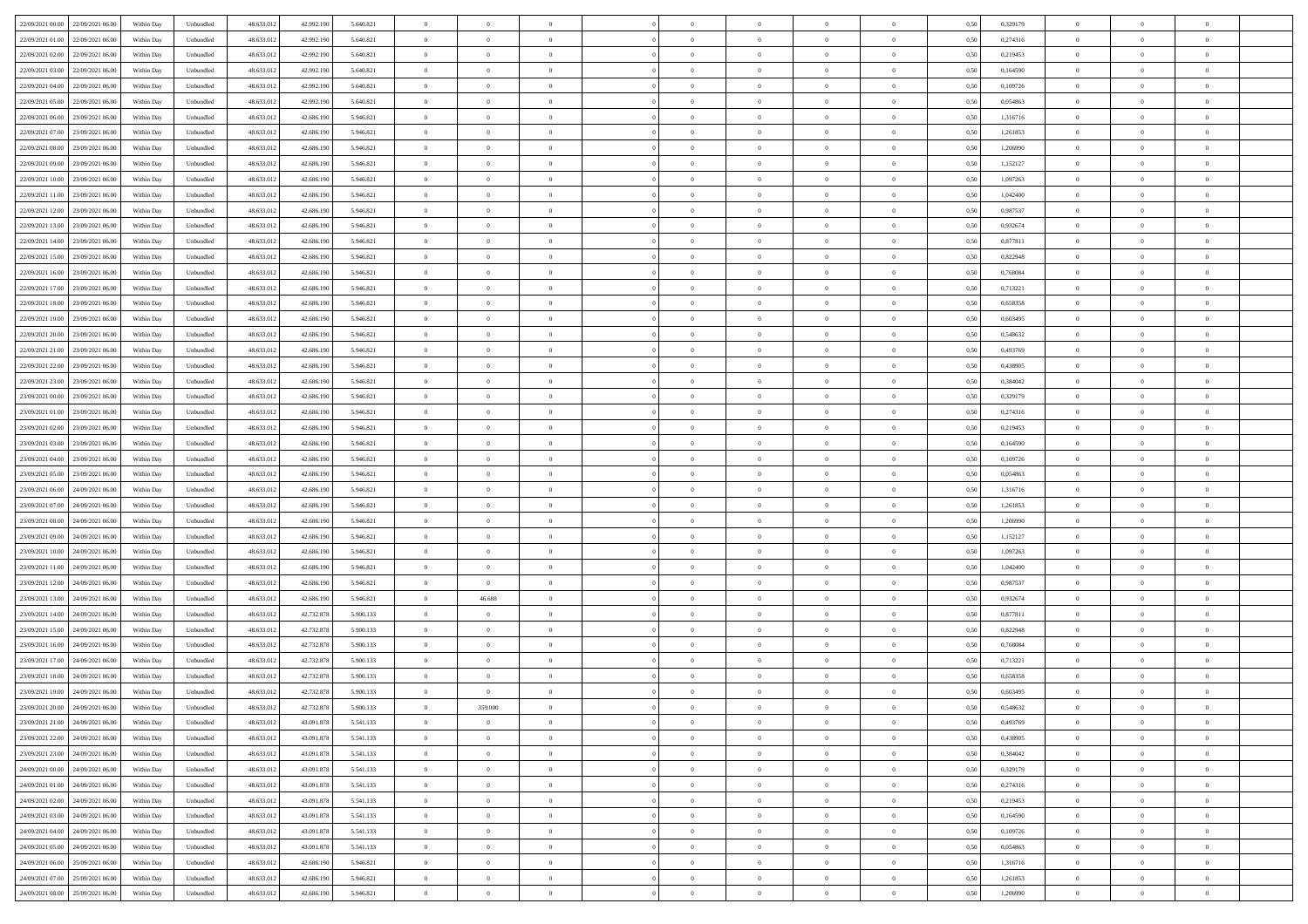| 24/09/2021 09:00 25/09/2021 06:00            | Within Day | Unbundled                         | 48.633.01  | 42.686.190 | 5.946.821 | $\overline{0}$ | $\theta$       |                | $\overline{0}$ | $\theta$       |                | $\bf{0}$       | 0,50 | 1,152127 | $\theta$       | $\theta$       | $\theta$       |  |
|----------------------------------------------|------------|-----------------------------------|------------|------------|-----------|----------------|----------------|----------------|----------------|----------------|----------------|----------------|------|----------|----------------|----------------|----------------|--|
| 24/09/2021 10:00<br>25/09/2021 06.00         | Within Day | Unbundled                         | 48.633.01  | 42.686.19  | 5.946.821 | $\bf{0}$       | $\overline{0}$ | $\bf{0}$       | $\bf{0}$       | $\overline{0}$ | $\overline{0}$ | $\bf{0}$       | 0,50 | 1,097263 | $\,$ 0 $\,$    | $\bf{0}$       | $\overline{0}$ |  |
| 24/09/2021 11:00<br>25/09/2021 06:00         | Within Day | Unbundled                         | 48.633.013 | 42.686.190 | 5.946.821 | $\overline{0}$ | $\bf{0}$       | $\overline{0}$ | $\bf{0}$       | $\bf{0}$       | $\overline{0}$ | $\bf{0}$       | 0.50 | 1.042400 | $\bf{0}$       | $\overline{0}$ | $\overline{0}$ |  |
| 24/09/2021 12:00<br>25/09/2021 06:00         |            |                                   | 48.633.01  |            |           | $\overline{0}$ | $\bf{0}$       | $\overline{0}$ | $\theta$       | $\theta$       | $\overline{0}$ |                |      | 0,987537 | $\theta$       | $\theta$       | $\overline{0}$ |  |
|                                              | Within Day | Unbundled                         |            | 42.686.190 | 5.946.821 |                |                |                |                |                |                | $\bf{0}$       | 0,50 |          |                |                |                |  |
| 24/09/2021 13:00<br>25/09/2021 06.00         | Within Day | Unbundled                         | 48.633.01  | 42.686.190 | 5.946.821 | $\overline{0}$ | $\overline{0}$ | $\bf{0}$       | $\overline{0}$ | $\theta$       | $\overline{0}$ | $\bf{0}$       | 0,50 | 0,932674 | $\,$ 0 $\,$    | $\bf{0}$       | $\overline{0}$ |  |
| 24/09/2021 14:00<br>25/09/2021 06:00         | Within Day | Unbundled                         | 48.633.013 | 42.686.190 | 5.946.821 | $\overline{0}$ | $\overline{0}$ | $\overline{0}$ | $\bf{0}$       | $\overline{0}$ | $\theta$       | $\bf{0}$       | 0.50 | 0.877811 | $\,$ 0 $\,$    | $\theta$       | $\overline{0}$ |  |
| 24/09/2021 15:00<br>25/09/2021 06:00         | Within Day | Unbundled                         | 48.633.013 | 42.686.190 | 5.946.821 | $\overline{0}$ | $\overline{0}$ | $\overline{0}$ | $\overline{0}$ | $\overline{0}$ | $\overline{0}$ | $\bf{0}$       | 0,50 | 0,822948 | $\theta$       | $\theta$       | $\overline{0}$ |  |
|                                              |            |                                   |            |            |           |                |                |                |                |                |                |                |      |          |                |                |                |  |
| 24/09/2021 16:00<br>25/09/2021 06.00         | Within Day | Unbundled                         | 48.633.01  | 42.686.190 | 5.946.821 | $\bf{0}$       | $\overline{0}$ | $\bf{0}$       | $\overline{0}$ | $\bf{0}$       | $\overline{0}$ | $\bf{0}$       | 0,50 | 0,768084 | $\,$ 0 $\,$    | $\bf{0}$       | $\overline{0}$ |  |
| 24/09/2021 17:00<br>25/09/2021 06:00         | Within Day | Unbundled                         | 48.633.013 | 42.686.190 | 5.946.821 | $\overline{0}$ | $\bf{0}$       | $\overline{0}$ | $\bf{0}$       | $\overline{0}$ | $\overline{0}$ | $\bf{0}$       | 0.50 | 0.713221 | $\bf{0}$       | $\overline{0}$ | $\overline{0}$ |  |
| 24/09/2021 18:00<br>25/09/2021 06:00         | Within Day | Unbundled                         | 48.633.013 | 42.686.190 | 5.946.821 | $\overline{0}$ | $\bf{0}$       | $\overline{0}$ | $\overline{0}$ | $\overline{0}$ | $\overline{0}$ | $\bf{0}$       | 0,50 | 0,658358 | $\,$ 0 $\,$    | $\bf{0}$       | $\overline{0}$ |  |
| 24/09/2021 19:00<br>25/09/2021 06.00         | Within Day | Unbundled                         | 48.633.01  | 42.686.190 | 5.946.821 | $\bf{0}$       | $\overline{0}$ | $\bf{0}$       | $\bf{0}$       | $\bf{0}$       | $\overline{0}$ | $\bf{0}$       | 0,50 | 0,603495 | $\,$ 0 $\,$    | $\bf{0}$       | $\overline{0}$ |  |
|                                              |            |                                   |            |            |           |                |                |                |                |                |                |                |      |          |                |                |                |  |
| 24/09/2021 20:00<br>25/09/2021 06:00         | Within Day | Unbundled                         | 48.633.013 | 42.686.190 | 5.946.821 | $\overline{0}$ | $\bf{0}$       | $\overline{0}$ | $\overline{0}$ | $\bf{0}$       | $\overline{0}$ | $\bf{0}$       | 0.50 | 0.548632 | $\bf{0}$       | $\overline{0}$ | $\bf{0}$       |  |
| 24/09/2021 21:00<br>25/09/2021 06:00         | Within Day | Unbundled                         | 48.633.01  | 42.686.190 | 5.946.821 | $\overline{0}$ | $\overline{0}$ | $\overline{0}$ | $\theta$       | $\theta$       | $\overline{0}$ | $\bf{0}$       | 0,50 | 0,493769 | $\,$ 0 $\,$    | $\theta$       | $\overline{0}$ |  |
| 24/09/2021 22.00<br>25/09/2021 06.00         | Within Day | Unbundled                         | 48.633.01  | 42.686.190 | 5.946.821 | $\bf{0}$       | $\overline{0}$ | $\bf{0}$       | $\overline{0}$ | $\bf{0}$       | $\overline{0}$ | $\bf{0}$       | 0,50 | 0,438905 | $\,$ 0 $\,$    | $\bf{0}$       | $\overline{0}$ |  |
|                                              |            |                                   |            |            |           |                |                |                |                |                | $\theta$       |                |      |          |                |                |                |  |
| 24/09/2021 23:00<br>25/09/2021 06:00         | Within Day | Unbundled                         | 48.633.013 | 42.686.190 | 5.946.821 | $\overline{0}$ | $\overline{0}$ | $\overline{0}$ | $\bf{0}$       | $\overline{0}$ |                | $\bf{0}$       | 0.50 | 0.384042 | $\,$ 0 $\,$    | $\theta$       | $\overline{0}$ |  |
| 25/09/2021 00:00<br>25/09/2021 06:00         | Within Day | Unbundled                         | 48.633.013 | 42.686.190 | 5.946.821 | $\overline{0}$ | $\overline{0}$ | $\overline{0}$ | $\overline{0}$ | $\overline{0}$ | $\overline{0}$ | $\bf{0}$       | 0,50 | 0,329179 | $\theta$       | $\theta$       | $\overline{0}$ |  |
| 25/09/2021 01:00<br>25/09/2021 06.00         | Within Day | Unbundled                         | 48.633.01  | 42.686.190 | 5.946.821 | $\bf{0}$       | $\overline{0}$ | $\bf{0}$       | $\overline{0}$ | $\bf{0}$       | $\overline{0}$ | $\bf{0}$       | 0,50 | 0,274316 | $\,$ 0 $\,$    | $\bf{0}$       | $\overline{0}$ |  |
| 25/09/2021 02:00<br>25/09/2021 06:00         | Within Day | Unbundled                         | 48.633.013 | 42.686.190 | 5.946.821 | $\overline{0}$ | $\bf{0}$       | $\overline{0}$ | $\bf{0}$       | $\overline{0}$ | $\overline{0}$ | $\bf{0}$       | 0.50 | 0.219453 | $\bf{0}$       | $\overline{0}$ | $\overline{0}$ |  |
| 25/09/2021 03:00<br>25/09/2021 06:00         | Within Day | Unbundled                         | 48.633.013 | 42.686.190 | 5.946.821 | $\overline{0}$ | $\bf{0}$       | $\overline{0}$ | $\overline{0}$ | $\overline{0}$ | $\overline{0}$ | $\bf{0}$       | 0,50 | 0,164590 | $\,$ 0 $\,$    | $\bf{0}$       | $\overline{0}$ |  |
|                                              |            |                                   |            |            |           |                |                |                |                |                |                |                |      |          |                |                |                |  |
| 25/09/2021 04:00<br>25/09/2021 06.00         | Within Day | Unbundled                         | 48.633.01  | 42.686.190 | 5.946.821 | $\bf{0}$       | $\bf{0}$       | $\bf{0}$       | $\bf{0}$       | $\overline{0}$ | $\overline{0}$ | $\bf{0}$       | 0,50 | 0,109726 | $\,$ 0 $\,$    | $\bf{0}$       | $\overline{0}$ |  |
| 25/09/2021 05:00<br>25/09/2021 06:00         | Within Day | Unbundled                         | 48.633.013 | 42.686.190 | 5.946.821 | $\overline{0}$ | $\bf{0}$       | $\overline{0}$ | $\overline{0}$ | $\bf{0}$       | $\overline{0}$ | $\bf{0}$       | 0.50 | 0.054863 | $\bf{0}$       | $\overline{0}$ | $\overline{0}$ |  |
| 25/09/2021 06:00<br>26/09/2021 06:00         | Within Day | Unbundled                         | 48.633.01  | 42.686.190 | 5.946.821 | $\overline{0}$ | $\overline{0}$ | $\overline{0}$ | $\theta$       | $\theta$       | $\overline{0}$ | $\bf{0}$       | 0,50 | 1,316716 | $\theta$       | $\theta$       | $\overline{0}$ |  |
| 25/09/2021 07:00<br>26/09/2021 06.00         | Within Day | Unbundled                         | 48.633.01  | 42.686.190 | 5.946.821 | $\bf{0}$       | $\overline{0}$ | $\bf{0}$       | $\bf{0}$       | $\,$ 0 $\,$    | $\overline{0}$ | $\bf{0}$       | 0,50 | 1,261853 | $\,$ 0 $\,$    | $\bf{0}$       | $\overline{0}$ |  |
|                                              |            |                                   |            |            |           |                |                |                |                |                |                |                |      |          |                |                |                |  |
| 25/09/2021 08:00<br>26/09/2021 06:00         | Within Day | Unbundled                         | 48.633.013 | 42.686.190 | 5.946.821 | $\overline{0}$ | $\overline{0}$ | $\overline{0}$ | $\bf{0}$       | $\overline{0}$ | $\theta$       | $\bf{0}$       | 0.50 | 1.206990 | $\,$ 0 $\,$    | $\theta$       | $\overline{0}$ |  |
| 25/09/2021 09:00<br>26/09/2021 06:00         | Within Day | Unbundled                         | 48.633.013 | 42.686.190 | 5.946.821 | $\overline{0}$ | $\overline{0}$ | $\overline{0}$ | $\overline{0}$ | $\overline{0}$ | $\overline{0}$ | $\bf{0}$       | 0,50 | 1,152127 | $\,$ 0 $\,$    | $\theta$       | $\overline{0}$ |  |
| 25/09/2021 10:00<br>26/09/2021 06.00         | Within Day | Unbundled                         | 48.633.01  | 42.686.190 | 5.946.821 | $\bf{0}$       | $\overline{0}$ | $\bf{0}$       | $\overline{0}$ | $\bf{0}$       | $\overline{0}$ | $\bf{0}$       | 0,50 | 1,097263 | $\,$ 0 $\,$    | $\bf{0}$       | $\overline{0}$ |  |
| 25/09/2021 11:00<br>26/09/2021 06:00         | Within Day | Unbundled                         | 48.633.013 | 42.686.190 | 5.946.821 | $\overline{0}$ | $\bf{0}$       | $\overline{0}$ | $\bf{0}$       | $\overline{0}$ | $\overline{0}$ | $\bf{0}$       | 0.50 | 1.042400 | $\bf{0}$       | $\overline{0}$ | $\overline{0}$ |  |
|                                              |            |                                   |            |            |           |                |                |                |                |                |                |                |      |          |                |                |                |  |
| 25/09/2021 12:00<br>26/09/2021 06:00         | Within Day | Unbundled                         | 48.633.01  | 42.686.190 | 5.946.821 | $\overline{0}$ | $\overline{0}$ | $\overline{0}$ | $\overline{0}$ | $\overline{0}$ | $\overline{0}$ | $\bf{0}$       | 0,50 | 0,987537 | $\theta$       | $\theta$       | $\overline{0}$ |  |
| 25/09/2021 13:00<br>26/09/2021 06.00         | Within Day | Unbundled                         | 48.633.01  | 42.686.190 | 5.946.821 | $\bf{0}$       | $\bf{0}$       | $\bf{0}$       | $\bf{0}$       | $\overline{0}$ | $\overline{0}$ | $\bf{0}$       | 0,50 | 0,932674 | $\,$ 0 $\,$    | $\bf{0}$       | $\overline{0}$ |  |
| 25/09/2021 14:00<br>26/09/2021 06:00         | Within Day | Unbundled                         | 48.633.013 | 42.686.190 | 5.946.821 | $\overline{0}$ | $\bf{0}$       | $\overline{0}$ | $\bf{0}$       | $\bf{0}$       | $\overline{0}$ | $\bf{0}$       | 0.50 | 0.877811 | $\bf{0}$       | $\overline{0}$ | $\overline{0}$ |  |
| 25/09/2021 15:00<br>26/09/2021 06:00         | Within Day | Unbundled                         | 48.633.013 | 42.686.190 | 5.946.821 | $\overline{0}$ | $\overline{0}$ | $\overline{0}$ | $\overline{0}$ | $\overline{0}$ | $\overline{0}$ | $\bf{0}$       | 0.5( | 0,822948 | $\theta$       | $\theta$       | $\overline{0}$ |  |
|                                              |            |                                   |            |            |           |                |                |                |                | $\,$ 0 $\,$    | $\overline{0}$ |                |      |          |                |                |                |  |
| 25/09/2021 16:00<br>26/09/2021 06.00         | Within Day | Unbundled                         | 48.633.01  | 42.686.190 | 5.946.821 | $\bf{0}$       | 53.000         | $\bf{0}$       | $\bf{0}$       |                |                | $\bf{0}$       | 0,50 | 0,768084 | $\,$ 0 $\,$    | $\bf{0}$       | $\overline{0}$ |  |
| 25/09/2021 17:00<br>26/09/2021 06:00         | Within Day | Unbundled                         | 48.633.013 | 42.739.190 | 5.893.821 | $\overline{0}$ | $\bf{0}$       | $\overline{0}$ | $\bf{0}$       | $\overline{0}$ | $\overline{0}$ | $\bf{0}$       | 0.50 | 0,713221 | $\,$ 0 $\,$    | $\theta$       | $\overline{0}$ |  |
| 25/09/2021 18:00<br>26/09/2021 06:00         | Within Dav | Unbundled                         | 48.633.013 | 42.739.190 | 5.893.821 | $\overline{0}$ | $\overline{0}$ | $\overline{0}$ | $\overline{0}$ | $\theta$       | $\overline{0}$ | $\bf{0}$       | 0.5( | 0,658358 | $\theta$       | $\theta$       | $\overline{0}$ |  |
| 25/09/2021 19:00<br>26/09/2021 06.00         | Within Day | Unbundled                         | 48.633.01  | 42.739.19  | 5.893.821 | $\bf{0}$       | $\bf{0}$       | $\bf{0}$       | $\bf{0}$       | $\bf{0}$       | $\overline{0}$ | $\bf{0}$       | 0,50 | 0,603495 | $\,$ 0 $\,$    | $\bf{0}$       | $\overline{0}$ |  |
| 25/09/2021 20:00<br>26/09/2021 06:00         | Within Day | Unbundled                         | 48.633.013 | 42.739.190 | 5.893.821 | $\overline{0}$ | $\bf{0}$       | $\overline{0}$ | $\bf{0}$       | $\overline{0}$ | $\overline{0}$ | $\bf{0}$       | 0.50 | 0.548632 | $\bf{0}$       | $\overline{0}$ | $\overline{0}$ |  |
|                                              |            |                                   |            |            |           |                |                |                |                |                |                |                |      |          |                |                |                |  |
| 25/09/2021 21:00<br>26/09/2021 06:00         | Within Dav | Unbundled                         | 48.633.013 | 42.739.190 | 5.893.821 | $\overline{0}$ | $\overline{0}$ | $\overline{0}$ | $\overline{0}$ | $\overline{0}$ | $\overline{0}$ | $\bf{0}$       | 0.50 | 0,493769 | $\theta$       | $\theta$       | $\overline{0}$ |  |
| 25/09/2021 22.00<br>26/09/2021 06.00         | Within Day | Unbundled                         | 48.633.01  | 42.739.19  | 5.893.821 | $\bf{0}$       | $\bf{0}$       | $\bf{0}$       | $\bf{0}$       | $\overline{0}$ | $\overline{0}$ | $\bf{0}$       | 0,50 | 0,438905 | $\,$ 0 $\,$    | $\bf{0}$       | $\overline{0}$ |  |
| 25/09/2021 23:00<br>26/09/2021 06:00         | Within Day | Unbundled                         | 48.633.013 | 42.739.190 | 5.893.821 | $\overline{0}$ | $\bf{0}$       | $\overline{0}$ | $\overline{0}$ | $\bf{0}$       | $\overline{0}$ | $\bf{0}$       | 0.50 | 0.384042 | $\,$ 0 $\,$    | $\overline{0}$ | $\overline{0}$ |  |
| 26/09/2021 00:00<br>26/09/2021 06:00         | Within Dav | Unbundled                         | 48.633.013 | 42.739.190 | 5.893.821 | $\overline{0}$ | $\overline{0}$ | $\overline{0}$ | $\overline{0}$ | $\overline{0}$ | $\overline{0}$ | $\bf{0}$       | 0.5( | 0,329179 | $\theta$       | $\theta$       | $\overline{0}$ |  |
|                                              |            |                                   |            |            |           |                |                |                |                |                |                |                |      |          |                |                |                |  |
| 26/09/2021 01:00<br>26/09/2021 06.00         | Within Day | Unbundled                         | 48.633.013 | 42.739.19  | 5.893.821 | $\bf{0}$       | $\bf{0}$       | $\bf{0}$       | $\bf{0}$       | $\overline{0}$ | $\overline{0}$ | $\bf{0}$       | 0,50 | 0,274316 | $\,$ 0 $\,$    | $\bf{0}$       | $\overline{0}$ |  |
| 26/09/2021 02:00<br>26/09/2021 06:00         | Within Day | Unbundled                         | 48.633.013 | 42.739.190 | 5.893.821 | $\overline{0}$ | $\overline{0}$ | $\overline{0}$ | $\bf{0}$       | $\bf{0}$       | $\Omega$       | $\bf{0}$       | 0.50 | 0,219453 | $\bf{0}$       | $\theta$       | $\overline{0}$ |  |
| 26/09/2021 03:00<br>26/09/2021 06:00         | Within Dav | Unbundled                         | 48.633.013 | 42.739.190 | 5.893.821 | $\overline{0}$ | $\overline{0}$ | $\Omega$       | $\overline{0}$ | $\theta$       | $\Omega$       | $\overline{0}$ | 0.5( | 0,164590 | $\theta$       | $\theta$       | $\overline{0}$ |  |
| 26/09/2021 04:00<br>26/09/2021 06:00         | Within Day | Unbundled                         | 48.633.01  | 42.739.190 | 5.893.821 | $\bf{0}$       | $\bf{0}$       | $\overline{0}$ | $\bf{0}$       | $\bf{0}$       | $\overline{0}$ | $\bf{0}$       | 0,50 | 0,109726 | $\overline{0}$ | $\bf{0}$       | $\overline{0}$ |  |
| $26/09/2021\ 05.00 \qquad 26/09/2021\ 06.00$ |            |                                   |            |            |           |                |                |                |                |                |                |                |      | 0.054863 |                |                |                |  |
|                                              | Within Day | $\ensuremath{\mathsf{Unbundred}}$ | 48.633.012 | 42.739.190 | 5.893.821 | $\bf{0}$       | $\Omega$       |                | $\Omega$       |                |                |                | 0,50 |          | $\theta$       | $\overline{0}$ |                |  |
| 26/09/2021 06:00 27/09/2021 06:00            | Within Day | Unbundled                         | 48.633.012 | 42.689.190 | 5.943.821 | $\overline{0}$ | $\overline{0}$ | $\Omega$       | $\theta$       | $\overline{0}$ | $\overline{0}$ | $\bf{0}$       | 0,50 | 1,316716 | $\theta$       | $\overline{0}$ | $\overline{0}$ |  |
| 26/09/2021 07:00<br>27/09/2021 06:00         | Within Day | Unbundled                         | 48.633.013 | 42.689.190 | 5.943.821 | $\overline{0}$ | $\bf{0}$       | $\overline{0}$ | $\overline{0}$ | $\bf{0}$       | $\overline{0}$ | $\bf{0}$       | 0,50 | 1,261853 | $\bf{0}$       | $\overline{0}$ | $\bf{0}$       |  |
| 26/09/2021 08:00 27/09/2021 06:00            | Within Day | Unbundled                         | 48.633.012 | 42.689.190 | 5.943.821 | $\overline{0}$ | $\bf{0}$       | $\overline{0}$ | $\overline{0}$ | $\mathbf{0}$   | $\overline{0}$ | $\,$ 0 $\,$    | 0.50 | 1.206990 | $\overline{0}$ | $\bf{0}$       | $\,$ 0 $\,$    |  |
| 26/09/2021 09:00 27/09/2021 06:00            | Within Day | Unbundled                         | 48.633.012 | 42.689.190 | 5.943.821 | $\overline{0}$ | $\overline{0}$ | $\overline{0}$ | $\overline{0}$ | $\overline{0}$ | $\overline{0}$ | $\bf{0}$       | 0,50 | 1,152127 | $\overline{0}$ | $\theta$       | $\overline{0}$ |  |
|                                              |            |                                   |            |            |           |                |                |                |                |                |                |                |      |          |                |                |                |  |
| 26/09/2021 10:00<br>27/09/2021 06:00         | Within Day | Unbundled                         | 48.633.012 | 42.689.190 | 5.943.821 | $\overline{0}$ | $\bf{0}$       | $\overline{0}$ | $\overline{0}$ | $\bf{0}$       | $\overline{0}$ | $\bf{0}$       | 0,50 | 1,097263 | $\bf{0}$       | $\overline{0}$ | $\overline{0}$ |  |
| 26/09/2021 11:00 27/09/2021 06:00            | Within Day | Unbundled                         | 48.633.012 | 42.689.190 | 5.943.821 | $\overline{0}$ | $\bf{0}$       | $\overline{0}$ | $\overline{0}$ | $\bf{0}$       | $\overline{0}$ | $\bf{0}$       | 0.50 | 1.042400 | $\,$ 0 $\,$    | $\overline{0}$ | $\,$ 0         |  |
| 26/09/2021 12:00<br>27/09/2021 06:00         | Within Dav | Unbundled                         | 48.633.012 | 42.689.190 | 5.943.821 | $\overline{0}$ | $\overline{0}$ | $\overline{0}$ | $\overline{0}$ | $\overline{0}$ | $\overline{0}$ | $\bf{0}$       | 0.50 | 0,987537 | $\overline{0}$ | $\theta$       | $\overline{0}$ |  |
|                                              |            |                                   |            |            |           |                |                |                |                | $\overline{0}$ |                |                |      |          | $\bf{0}$       | $\overline{0}$ | $\overline{0}$ |  |
| 26/09/2021 13:00<br>27/09/2021 06:00         | Within Day | Unbundled                         | 48.633.013 | 42.689.190 | 5.943.821 | $\overline{0}$ | 50.000         | $\overline{0}$ | $\overline{0}$ |                | $\overline{0}$ | $\bf{0}$       | 0,50 | 0,932674 |                |                |                |  |
| 26/09/2021 14:00 27/09/2021 06:00            | Within Day | Unbundled                         | 48.633.012 | 42.739.190 | 5.893.821 | $\overline{0}$ | $\overline{0}$ | $\overline{0}$ | $\overline{0}$ | $\overline{0}$ | $\overline{0}$ | $\bf{0}$       | 0.50 | 0.877811 | $\mathbf{0}$   | $\bf{0}$       | $\,$ 0         |  |
| 26/09/2021 15:00 27/09/2021 06:00            | Within Dav | Unbundled                         | 48.633.012 | 42.739.190 | 5.893.821 | $\overline{0}$ | $\overline{0}$ | $\overline{0}$ | $\overline{0}$ | $\overline{0}$ | $\overline{0}$ | $\bf{0}$       | 0,50 | 0,822948 | $\overline{0}$ | $\theta$       | $\overline{0}$ |  |
| 26/09/2021 16:00<br>27/09/2021 06:00         | Within Day | Unbundled                         | 48.633.013 | 42.739.190 | 5.893.821 | $\overline{0}$ | $\bf{0}$       | $\overline{0}$ | $\overline{0}$ | $\overline{0}$ | $\overline{0}$ | $\bf{0}$       | 0,50 | 0,768084 | $\bf{0}$       | $\,$ 0 $\,$    | $\bf{0}$       |  |
| 26/09/2021 17:00 27/09/2021 06:00            |            | Unbundled                         | 48.633.012 | 42.739.190 | 5.893.821 | $\,$ 0 $\,$    | $\bf{0}$       | $\overline{0}$ |                | $\,$ 0 $\,$    | $\overline{0}$ | $\bf{0}$       | 0,50 | 0,713221 | $\overline{0}$ | $\,$ 0 $\,$    | $\,$ 0 $\,$    |  |
|                                              | Within Day |                                   |            |            |           |                |                |                | $\overline{0}$ |                |                |                |      |          |                |                |                |  |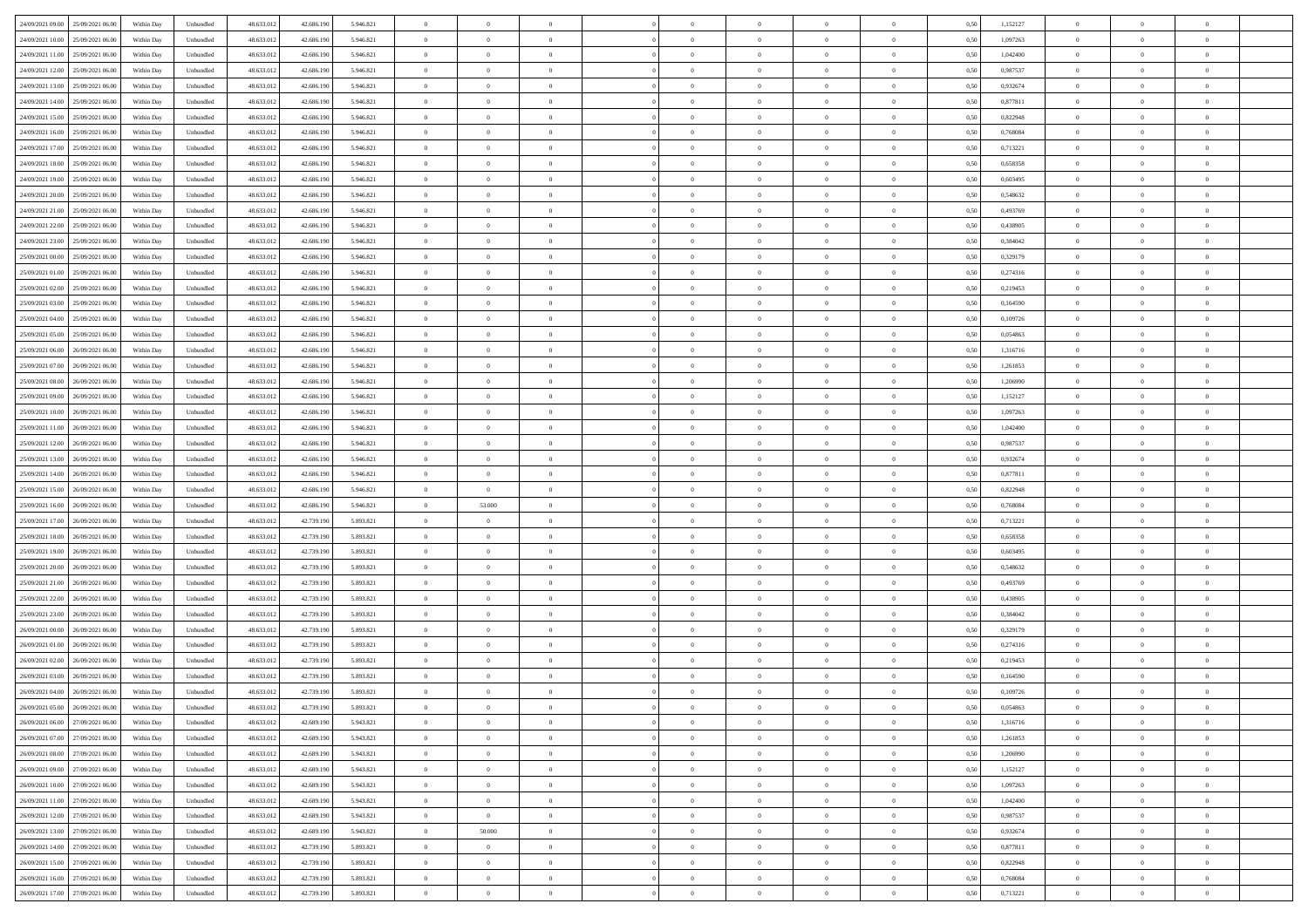| 26/09/2021 18:00 27/09/2021 06:00    | Within Day | Unbundled                         | 48.633.01  | 42.739.190 | 5.893.821 | $\overline{0}$ | $\theta$       |                | $\overline{0}$ | $\theta$       |                | $\bf{0}$       | 0,50 | 0,658358 | $\theta$       | $\theta$       | $\theta$       |  |
|--------------------------------------|------------|-----------------------------------|------------|------------|-----------|----------------|----------------|----------------|----------------|----------------|----------------|----------------|------|----------|----------------|----------------|----------------|--|
| 26/09/2021 19:00<br>27/09/2021 06:00 | Within Day | Unbundled                         | 48.633.01  | 42.739.19  | 5.893.821 | $\bf{0}$       | $\overline{0}$ | $\bf{0}$       | $\bf{0}$       | $\overline{0}$ | $\overline{0}$ | $\bf{0}$       | 0,50 | 0,603495 | $\,$ 0 $\,$    | $\bf{0}$       | $\overline{0}$ |  |
| 26/09/2021 20:00<br>27/09/2021 06:00 | Within Day | Unbundled                         | 48.633.013 | 42.739.190 | 5.893.821 | $\overline{0}$ | $\bf{0}$       | $\overline{0}$ | $\bf{0}$       | $\bf{0}$       | $\overline{0}$ | $\bf{0}$       | 0.50 | 0.548632 | $\bf{0}$       | $\overline{0}$ | $\overline{0}$ |  |
| 26/09/2021 21:00<br>27/09/2021 06:00 |            |                                   | 48.633.01  |            |           | $\overline{0}$ | $\bf{0}$       | $\overline{0}$ | $\theta$       | $\theta$       | $\overline{0}$ |                |      | 0,493769 | $\theta$       | $\theta$       | $\overline{0}$ |  |
|                                      | Within Day | Unbundled                         |            | 42.739.190 | 5.893.821 |                |                |                |                |                |                | $\bf{0}$       | 0,50 |          |                |                |                |  |
| 26/09/2021 22:00<br>27/09/2021 06.00 | Within Day | Unbundled                         | 48.633.01  | 42.739.19  | 5.893.821 | $\bf{0}$       | $\overline{0}$ | $\bf{0}$       | $\overline{0}$ | $\theta$       | $\overline{0}$ | $\bf{0}$       | 0,50 | 0,438905 | $\,$ 0 $\,$    | $\bf{0}$       | $\overline{0}$ |  |
| 26/09/2021 23:00<br>27/09/2021 06:00 | Within Day | Unbundled                         | 48.633.013 | 42.739.190 | 5.893.821 | $\overline{0}$ | $\overline{0}$ | $\overline{0}$ | $\bf{0}$       | $\overline{0}$ | $\theta$       | $\bf{0}$       | 0.50 | 0.384042 | $\,$ 0 $\,$    | $\theta$       | $\overline{0}$ |  |
| 27/09/2021 00:00<br>27/09/2021 06:00 | Within Day | Unbundled                         | 48.633.013 | 42.739.190 | 5.893.821 | $\overline{0}$ | $\overline{0}$ | $\overline{0}$ | $\overline{0}$ | $\overline{0}$ | $\overline{0}$ | $\bf{0}$       | 0,50 | 0,329179 | $\theta$       | $\theta$       | $\overline{0}$ |  |
|                                      |            |                                   |            |            |           |                |                |                |                |                |                |                |      |          |                |                |                |  |
| 27/09/2021 01:00<br>27/09/2021 06.00 | Within Day | Unbundled                         | 48.633.01  | 42.739.19  | 5.893.821 | $\bf{0}$       | $\overline{0}$ | $\bf{0}$       | $\overline{0}$ | $\bf{0}$       | $\overline{0}$ | $\bf{0}$       | 0,50 | 0,274316 | $\,$ 0 $\,$    | $\bf{0}$       | $\overline{0}$ |  |
| 27/09/2021 02:00<br>27/09/2021 06:00 | Within Day | Unbundled                         | 48.633.013 | 42.739.190 | 5.893.821 | $\overline{0}$ | $\bf{0}$       | $\overline{0}$ | $\bf{0}$       | $\overline{0}$ | $\overline{0}$ | $\bf{0}$       | 0.50 | 0.219453 | $\bf{0}$       | $\overline{0}$ | $\overline{0}$ |  |
| 27/09/2021 03:00<br>27/09/2021 06:00 | Within Day | Unbundled                         | 48.633.012 | 42.739.190 | 5.893.821 | $\bf{0}$       | $\bf{0}$       | $\overline{0}$ | $\overline{0}$ | $\overline{0}$ | $\overline{0}$ | $\bf{0}$       | 0,50 | 0,164590 | $\,$ 0 $\,$    | $\bf{0}$       | $\overline{0}$ |  |
| 27/09/2021 04:00<br>27/09/2021 06.00 | Within Day | Unbundled                         | 48.633.01  | 42.739.190 | 5.893.821 | $\bf{0}$       | $\overline{0}$ | $\bf{0}$       | $\bf{0}$       | $\bf{0}$       | $\overline{0}$ | $\bf{0}$       | 0,50 | 0,109726 | $\,$ 0 $\,$    | $\bf{0}$       | $\overline{0}$ |  |
|                                      |            |                                   |            |            |           |                |                |                |                |                |                |                |      |          |                |                |                |  |
| 27/09/2021 05:00<br>27/09/2021 06:00 | Within Day | Unbundled                         | 48.633.013 | 42.739.190 | 5.893.821 | $\overline{0}$ | $\bf{0}$       | $\overline{0}$ | $\bf{0}$       | $\bf{0}$       | $\overline{0}$ | $\bf{0}$       | 0.50 | 0.054863 | $\bf{0}$       | $\overline{0}$ | $\bf{0}$       |  |
| 27/09/2021 06:00<br>28/09/2021 06:00 | Within Day | Unbundled                         | 48.633.01  | 42.739.190 | 5.893.821 | $\overline{0}$ | $\overline{0}$ | $\overline{0}$ | $\theta$       | $\theta$       | $\overline{0}$ | $\bf{0}$       | 0,50 | 1,316716 | $\,$ 0 $\,$    | $\theta$       | $\overline{0}$ |  |
| 27/09/2021 07:00<br>28/09/2021 06:00 | Within Day | Unbundled                         | 48.633.01  | 42.739.19  | 5.893.821 | $\bf{0}$       | $\overline{0}$ | $\bf{0}$       | $\overline{0}$ | $\theta$       | $\overline{0}$ | $\bf{0}$       | 0,50 | 1,261853 | $\,$ 0 $\,$    | $\bf{0}$       | $\overline{0}$ |  |
|                                      |            |                                   |            |            |           |                |                |                |                |                | $\theta$       |                |      |          |                |                |                |  |
| 27/09/2021 08:00<br>28/09/2021 06:00 | Within Day | Unbundled                         | 48.633.013 | 42.739.190 | 5.893.821 | $\overline{0}$ | $\overline{0}$ | $\overline{0}$ | $\bf{0}$       | $\overline{0}$ |                | $\bf{0}$       | 0.50 | 1.206990 | $\,$ 0 $\,$    | $\theta$       | $\overline{0}$ |  |
| 27/09/2021 09:00<br>28/09/2021 06:00 | Within Day | Unbundled                         | 48.633.013 | 42.739.190 | 5.893.821 | $\overline{0}$ | $\overline{0}$ | $\overline{0}$ | $\overline{0}$ | $\overline{0}$ | $\overline{0}$ | $\bf{0}$       | 0,50 | 1,152127 | $\theta$       | $\theta$       | $\overline{0}$ |  |
| 27/09/2021 10:00<br>28/09/2021 06:00 | Within Day | Unbundled                         | 48.633.01  | 42.739.19  | 5.893.821 | $\bf{0}$       | $\overline{0}$ | $\bf{0}$       | $\overline{0}$ | $\bf{0}$       | $\overline{0}$ | $\bf{0}$       | 0,50 | 1,097263 | $\,$ 0 $\,$    | $\bf{0}$       | $\overline{0}$ |  |
| 27/09/2021 11:00<br>28/09/2021 06:00 | Within Day | Unbundled                         | 48.633.013 | 42.739.190 | 5.893.821 | $\overline{0}$ | $\bf{0}$       | $\overline{0}$ | $\bf{0}$       | $\overline{0}$ | $\overline{0}$ | $\bf{0}$       | 0.50 | 1.042400 | $\bf{0}$       | $\overline{0}$ | $\overline{0}$ |  |
|                                      |            |                                   |            |            |           | $\overline{0}$ |                | $\overline{0}$ | $\overline{0}$ | $\overline{0}$ | $\overline{0}$ |                |      |          | $\,$ 0 $\,$    | $\theta$       | $\overline{0}$ |  |
| 27/09/2021 12:00<br>28/09/2021 06:00 | Within Day | Unbundled                         | 48.633.013 | 42.739.190 | 5.893.821 |                | $\bf{0}$       |                |                |                |                | $\bf{0}$       | 0,50 | 0,987537 |                |                |                |  |
| 27/09/2021 13:00<br>28/09/2021 06:00 | Within Day | Unbundled                         | 48.633.01  | 42.739.19  | 5.893.821 | $\bf{0}$       | $\bf{0}$       | $\bf{0}$       | $\bf{0}$       | $\overline{0}$ | $\overline{0}$ | $\bf{0}$       | 0,50 | 0,932674 | $\,$ 0 $\,$    | $\bf{0}$       | $\overline{0}$ |  |
| 27/09/2021 14:00<br>28/09/2021 06:00 | Within Day | Unbundled                         | 48.633.013 | 42.739.190 | 5.893.821 | $\overline{0}$ | $\bf{0}$       | $\overline{0}$ | $\bf{0}$       | $\bf{0}$       | $\overline{0}$ | $\bf{0}$       | 0.50 | 0.877811 | $\bf{0}$       | $\overline{0}$ | $\bf{0}$       |  |
| 27/09/2021 15:00<br>28/09/2021 06:00 | Within Day | Unbundled                         | 48.633.01  | 42.739.190 | 5.893.821 | $\overline{0}$ | $\overline{0}$ | $\overline{0}$ | $\theta$       | $\theta$       | $\overline{0}$ | $\bf{0}$       | 0,50 | 0,822948 | $\theta$       | $\theta$       | $\overline{0}$ |  |
|                                      |            |                                   |            |            |           |                | $\overline{0}$ |                |                | $\,$ 0 $\,$    | $\overline{0}$ |                |      |          | $\,$ 0 $\,$    | $\bf{0}$       | $\overline{0}$ |  |
| 27/09/2021 16:00<br>28/09/2021 06:00 | Within Day | Unbundled                         | 48.633.01  | 42.739.190 | 5.893.821 | $\bf{0}$       |                | $\bf{0}$       | $\bf{0}$       |                |                | $\bf{0}$       | 0,50 | 0,768084 |                |                |                |  |
| 27/09/2021 17:00<br>28/09/2021 06:00 | Within Day | Unbundled                         | 48.633.013 | 42.739.190 | 5.893.821 | $\overline{0}$ | $\overline{0}$ | $\overline{0}$ | $\bf{0}$       | $\overline{0}$ | $\theta$       | $\bf{0}$       | 0.50 | 0,713221 | $\,$ 0 $\,$    | $\theta$       | $\overline{0}$ |  |
| 27/09/2021 18:00<br>28/09/2021 06:00 | Within Day | Unbundled                         | 48.633.013 | 42.739.190 | 5.893.821 | $\overline{0}$ | $\overline{0}$ | $\overline{0}$ | $\overline{0}$ | $\overline{0}$ | $\overline{0}$ | $\bf{0}$       | 0,50 | 0,658358 | $\theta$       | $\theta$       | $\overline{0}$ |  |
| 27/09/2021 19:00<br>28/09/2021 06:00 | Within Day | Unbundled                         | 48.633.01  | 42.739.19  | 5.893.821 | $\bf{0}$       | $\overline{0}$ | $\bf{0}$       | $\overline{0}$ | $\bf{0}$       | $\overline{0}$ | $\bf{0}$       | 0,50 | 0,603495 | $\,$ 0 $\,$    | $\bf{0}$       | $\overline{0}$ |  |
| 27/09/2021 20:00<br>28/09/2021 06:00 | Within Day | Unbundled                         | 48.633.013 | 42.739.190 | 5.893.821 | $\overline{0}$ | $\bf{0}$       | $\overline{0}$ | $\bf{0}$       | $\overline{0}$ | $\overline{0}$ | $\bf{0}$       | 0.50 | 0.548632 | $\bf{0}$       | $\overline{0}$ | $\overline{0}$ |  |
|                                      |            |                                   |            |            |           |                |                |                |                |                |                |                |      |          |                |                |                |  |
| 27/09/2021 21:00<br>28/09/2021 06:00 | Within Day | Unbundled                         | 48.633.01  | 42.739.190 | 5.893.821 | $\overline{0}$ | $\overline{0}$ | $\overline{0}$ | $\overline{0}$ | $\overline{0}$ | $\overline{0}$ | $\bf{0}$       | 0,50 | 0,493769 | $\theta$       | $\theta$       | $\overline{0}$ |  |
| 27/09/2021 22:00<br>28/09/2021 06:00 | Within Day | Unbundled                         | 48.633.01  | 42.739.190 | 5.893.821 | $\bf{0}$       | $\bf{0}$       | $\bf{0}$       | $\bf{0}$       | $\overline{0}$ | $\overline{0}$ | $\bf{0}$       | 0,50 | 0,438905 | $\,$ 0 $\,$    | $\bf{0}$       | $\overline{0}$ |  |
| 27/09/2021 23:00<br>28/09/2021 06:00 | Within Day | Unbundled                         | 48.633.013 | 42.739.190 | 5.893.821 | $\overline{0}$ | $\bf{0}$       | $\overline{0}$ | $\bf{0}$       | $\bf{0}$       | $\overline{0}$ | $\bf{0}$       | 0.50 | 0.384042 | $\bf{0}$       | $\overline{0}$ | $\bf{0}$       |  |
| 28/09/2021 00:00<br>28/09/2021 06:00 | Within Day | Unbundled                         | 48.633.013 | 42.739.190 | 5.893.821 | $\overline{0}$ | $\overline{0}$ | $\overline{0}$ | $\overline{0}$ | $\overline{0}$ | $\overline{0}$ | $\bf{0}$       | 0.5( | 0,329179 | $\theta$       | $\theta$       | $\overline{0}$ |  |
|                                      |            |                                   |            |            |           |                |                |                |                |                |                |                |      |          |                |                |                |  |
| 28/09/2021 01:00<br>28/09/2021 06:00 | Within Day | Unbundled                         | 48.633.01  | 42.739.19  | 5.893.821 | $\bf{0}$       | $\overline{0}$ | $\bf{0}$       | $\bf{0}$       | $\,$ 0 $\,$    | $\overline{0}$ | $\bf{0}$       | 0,50 | 0,274316 | $\,$ 0 $\,$    | $\bf{0}$       | $\overline{0}$ |  |
| 28/09/2021 02:00<br>28/09/2021 06:00 | Within Day | Unbundled                         | 48.633.013 | 42.739.190 | 5.893.821 | $\overline{0}$ | $\bf{0}$       | $\overline{0}$ | $\bf{0}$       | $\overline{0}$ | $\overline{0}$ | $\bf{0}$       | 0.50 | 0,219453 | $\,$ 0 $\,$    | $\theta$       | $\overline{0}$ |  |
| 28/09/2021 03:00<br>28/09/2021 06:00 | Within Dav | Unbundled                         | 48.633.013 | 42.739.190 | 5.893.821 | $\overline{0}$ | $\overline{0}$ | $\overline{0}$ | $\overline{0}$ | $\theta$       | $\overline{0}$ | $\overline{0}$ | 0.50 | 0,164590 | $\theta$       | $\theta$       | $\overline{0}$ |  |
| 28/09/2021 04:00<br>28/09/2021 06:00 | Within Day | Unbundled                         | 48.633.01  | 42.739.19  | 5.893.821 | $\bf{0}$       | $\bf{0}$       | $\bf{0}$       | $\bf{0}$       | $\bf{0}$       | $\overline{0}$ | $\bf{0}$       | 0,50 | 0,109726 | $\,$ 0 $\,$    | $\bf{0}$       | $\overline{0}$ |  |
| 28/09/2021 05:00<br>28/09/2021 06:00 | Within Day | Unbundled                         | 48.633.013 | 42.739.190 | 5.893.821 | $\overline{0}$ | $\bf{0}$       | $\overline{0}$ | $\bf{0}$       | $\overline{0}$ | $\overline{0}$ | $\bf{0}$       | 0.50 | 0.054863 | $\bf{0}$       | $\overline{0}$ | $\overline{0}$ |  |
|                                      |            |                                   |            |            |           |                |                |                |                |                |                |                |      |          |                |                |                |  |
| 28/09/2021 06:00<br>29/09/2021 06:00 | Within Dav | Unbundled                         | 48.633.013 | 42.852.878 | 5.780.133 | $\overline{0}$ | $\overline{0}$ | $\overline{0}$ | $\overline{0}$ | $\overline{0}$ | $\overline{0}$ | $\bf{0}$       | 0.50 | 1,316716 | $\theta$       | $\theta$       | $\overline{0}$ |  |
| 28/09/2021 07:00<br>29/09/2021 06.00 | Within Day | Unbundled                         | 48.633.01  | 42.852.878 | 5.780.133 | $\bf{0}$       | $\bf{0}$       | $\bf{0}$       | $\bf{0}$       | $\overline{0}$ | $\overline{0}$ | $\bf{0}$       | 0,50 | 1,261853 | $\,$ 0 $\,$    | $\bf{0}$       | $\overline{0}$ |  |
| 28/09/2021 08:00<br>29/09/2021 06:00 | Within Day | Unbundled                         | 48.633.013 | 42.852.878 | 5.780.133 | $\overline{0}$ | $\bf{0}$       | $\overline{0}$ | $\overline{0}$ | $\bf{0}$       | $\overline{0}$ | $\bf{0}$       | 0.50 | 1.206990 | $\bf{0}$       | $\overline{0}$ | $\overline{0}$ |  |
| 28/09/2021 09:00<br>29/09/2021 06:00 | Within Dav | Unbundled                         | 48.633.013 | 42.852.878 | 5.780.133 | $\overline{0}$ | $\overline{0}$ | $\overline{0}$ | $\overline{0}$ | $\overline{0}$ | $\overline{0}$ | $\bf{0}$       | 0.5( | 1,152127 | $\theta$       | $\theta$       | $\overline{0}$ |  |
|                                      |            |                                   |            |            |           |                |                |                |                |                |                |                |      |          |                |                |                |  |
| 28/09/2021 10:00<br>29/09/2021 06.00 | Within Day | Unbundled                         | 48.633.013 | 42.852.878 | 5.780.133 | $\bf{0}$       | $\bf{0}$       | $\bf{0}$       | $\bf{0}$       | $\overline{0}$ | $\overline{0}$ | $\bf{0}$       | 0,50 | 1,097263 | $\,$ 0 $\,$    | $\bf{0}$       | $\overline{0}$ |  |
| 28/09/2021 11:00<br>29/09/2021 06:00 | Within Day | Unbundled                         | 48.633.013 | 42.852.878 | 5.780.133 | $\overline{0}$ | $\overline{0}$ | $\overline{0}$ | $\bf{0}$       | $\overline{0}$ | $\Omega$       | $\bf{0}$       | 0.50 | 1.042400 | $\bf{0}$       | $\theta$       | $\overline{0}$ |  |
| 28/09/2021 12:00<br>29/09/2021 06:00 | Within Dav | Unbundled                         | 48.633.013 | 42.852.878 | 5.780.133 | $\overline{0}$ | 53.000         | $\Omega$       | $\overline{0}$ | $\theta$       | $\Omega$       | $\overline{0}$ | 0.5( | 0,987537 | $\theta$       | $\theta$       | $\overline{0}$ |  |
| 28/09/2021 13:00<br>29/09/2021 06:00 | Within Day | Unbundled                         | 48.633.01  | 42.905.878 | 5.727.133 | $\bf{0}$       | $\theta$       | $\bf{0}$       | $\bf{0}$       | $\bf{0}$       | $\overline{0}$ | $\bf{0}$       | 0,50 | 0,932674 | $\overline{0}$ | $\bf{0}$       | $\overline{0}$ |  |
| 28/09/2021 14:00 29/09/2021 06:00    | Within Day | $\ensuremath{\mathsf{Unbundred}}$ | 48.633.012 | 42.905.878 | 5.727.133 |                | $\Omega$       |                | $\Omega$       |                |                |                | 0,50 | 0,877811 | $\theta$       | $\overline{0}$ |                |  |
|                                      |            |                                   |            |            |           | $\bf{0}$       |                |                |                |                |                |                |      |          |                |                |                |  |
| 28/09/2021 15:00 29/09/2021 06:00    | Within Day | Unbundled                         | 48.633.012 | 42.905.878 | 5.727.133 | $\overline{0}$ | $\overline{0}$ | $\Omega$       | $\theta$       | $\overline{0}$ | $\overline{0}$ | $\bf{0}$       | 0,50 | 0,822948 | $\theta$       | $\overline{0}$ | $\overline{0}$ |  |
| 28/09/2021 16:00<br>29/09/2021 06.00 | Within Day | Unbundled                         | 48.633.013 | 42.905.878 | 5.727.133 | $\overline{0}$ | $\bf{0}$       | $\overline{0}$ | $\overline{0}$ | $\bf{0}$       | $\overline{0}$ | $\bf{0}$       | 0,50 | 0,768084 | $\bf{0}$       | $\overline{0}$ | $\bf{0}$       |  |
| 28/09/2021 17:00 29/09/2021 06:00    | Within Day | Unbundled                         | 48.633.012 | 42.905.878 | 5.727.133 | $\overline{0}$ | $\bf{0}$       | $\overline{0}$ | $\overline{0}$ | $\mathbf{0}$   | $\overline{0}$ | $\,$ 0 $\,$    | 0.50 | 0,713221 | $\overline{0}$ | $\bf{0}$       | $\,$ 0 $\,$    |  |
|                                      |            |                                   |            |            |           |                | $\overline{0}$ |                |                | $\overline{0}$ |                |                |      |          | $\overline{0}$ | $\theta$       | $\overline{0}$ |  |
| 28/09/2021 18:00 29/09/2021 06:00    | Within Day | Unbundled                         | 48.633.012 | 42.905.878 | 5.727.133 | $\overline{0}$ |                | $\overline{0}$ | $\overline{0}$ |                | $\overline{0}$ | $\bf{0}$       | 0,50 | 0,658358 |                |                |                |  |
| 28/09/2021 19:00<br>29/09/2021 06:00 | Within Day | Unbundled                         | 48.633.012 | 42.905.878 | 5.727.133 | $\overline{0}$ | $\bf{0}$       | $\overline{0}$ | $\overline{0}$ | $\overline{0}$ | $\overline{0}$ | $\bf{0}$       | 0,50 | 0,603495 | $\bf{0}$       | $\overline{0}$ | $\overline{0}$ |  |
| 28/09/2021 20:00<br>29/09/2021 06:00 | Within Day | Unbundled                         | 48.633.012 | 42.905.878 | 5.727.133 | $\overline{0}$ | $\bf{0}$       | $\overline{0}$ | $\overline{0}$ | $\bf{0}$       | $\overline{0}$ | $\bf{0}$       | 0.50 | 0.548632 | $\,$ 0 $\,$    | $\overline{0}$ | $\,$ 0         |  |
| 28/09/2021 21:00<br>29/09/2021 06:00 | Within Dav | Unbundled                         | 48.633.012 | 42.905.878 | 5.727.133 | $\overline{0}$ | $\overline{0}$ | $\overline{0}$ | $\overline{0}$ | $\overline{0}$ | $\overline{0}$ | $\bf{0}$       | 0,50 | 0,493769 | $\overline{0}$ | $\theta$       | $\overline{0}$ |  |
| 28/09/2021 22:00                     |            |                                   |            |            |           |                | $\overline{0}$ |                |                | $\overline{0}$ |                |                |      |          | $\bf{0}$       | $\overline{0}$ | $\overline{0}$ |  |
| 29/09/2021 06.00                     | Within Day | Unbundled                         | 48.633.013 | 42.905.878 | 5.727.133 | $\overline{0}$ |                | $\overline{0}$ | $\overline{0}$ |                | $\overline{0}$ | $\bf{0}$       | 0,50 | 0,438905 |                |                |                |  |
| 28/09/2021 23:00<br>29/09/2021 06:00 | Within Day | Unbundled                         | 48.633.012 | 42.905.878 | 5.727.133 | $\overline{0}$ | $\overline{0}$ | $\overline{0}$ | $\overline{0}$ | $\overline{0}$ | $\overline{0}$ | $\bf{0}$       | 0.50 | 0.384042 | $\mathbf{0}$   | $\bf{0}$       | $\,$ 0         |  |
| 29/09/2021 00:00 29/09/2021 06:00    | Within Dav | Unbundled                         | 48.633.012 | 42.905.878 | 5.727.133 | $\overline{0}$ | $\overline{0}$ | $\overline{0}$ | $\overline{0}$ | $\overline{0}$ | $\overline{0}$ | $\bf{0}$       | 0,50 | 0,329179 | $\overline{0}$ | $\theta$       | $\overline{0}$ |  |
| 29/09/2021 01:00<br>29/09/2021 06.00 | Within Day | Unbundled                         | 48.633.013 | 42.905.878 | 5.727.133 | $\overline{0}$ | $\bf{0}$       | $\overline{0}$ | $\bf{0}$       | $\overline{0}$ | $\bf{0}$       | $\bf{0}$       | 0,50 | 0,274316 | $\bf{0}$       | $\,$ 0 $\,$    | $\bf{0}$       |  |
| 29/09/2021 02:00 29/09/2021 06:00    |            | Unbundled                         | 48.633.012 |            |           | $\,$ 0 $\,$    | $\bf{0}$       | $\overline{0}$ |                | $\,$ 0 $\,$    | $\overline{0}$ | $\bf{0}$       | 0,50 | 0,219453 | $\overline{0}$ | $\,$ 0 $\,$    | $\,$ 0 $\,$    |  |
|                                      | Within Day |                                   |            | 42.905.878 | 5.727.133 |                |                |                | $\overline{0}$ |                |                |                |      |          |                |                |                |  |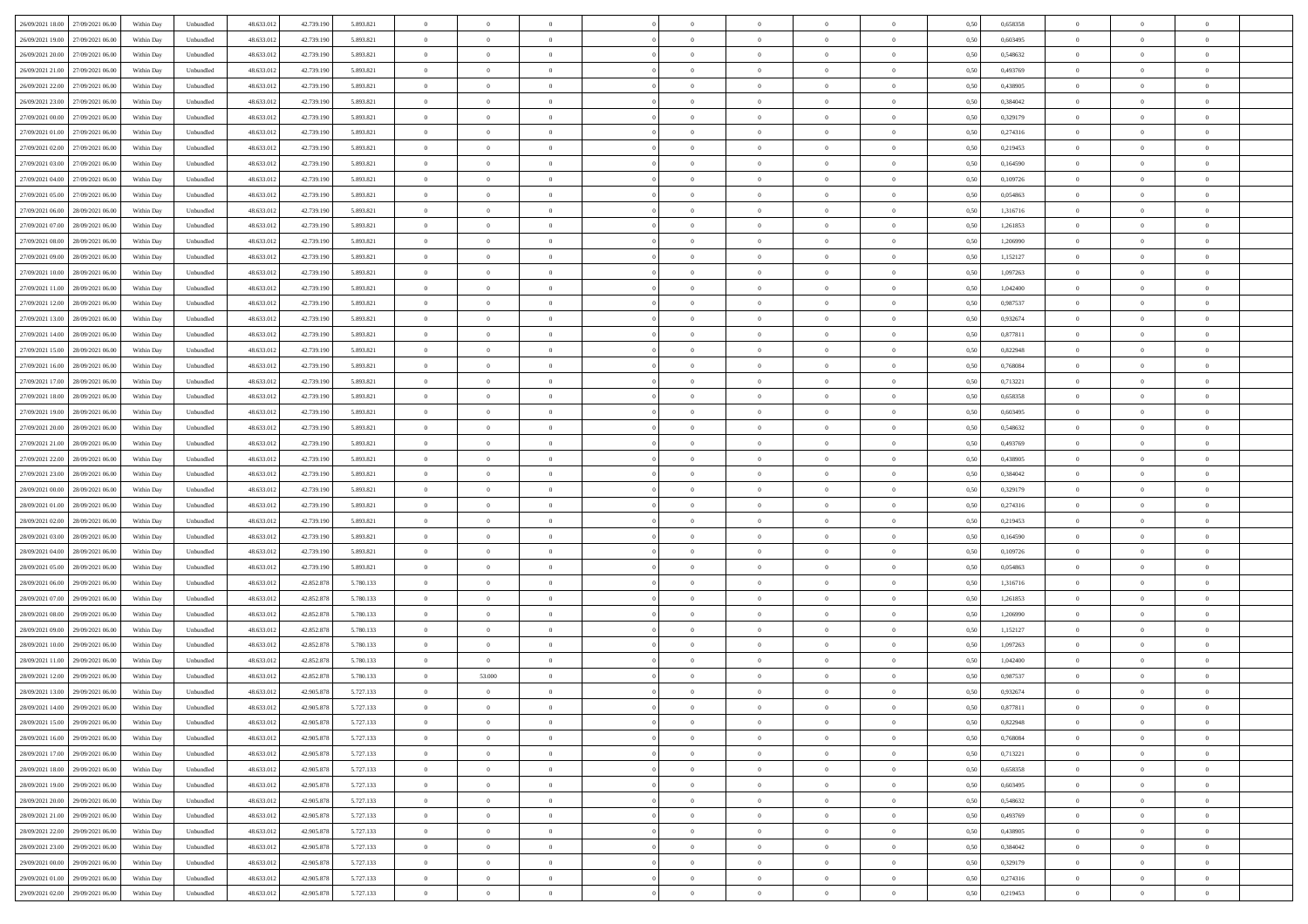| 29/09/2021 03:00<br>29/09/2021 06:00 | Within Day | Unbundled | 48.633.012 | 42.905.878 | 5.727.133 | $\theta$       | $\Omega$       | $\Omega$       | $\Omega$   | $\Omega$       | $\Omega$       | $\Omega$       | 0,50 | 0,164590 | $\Omega$ | $\Omega$ | $\Omega$     |
|--------------------------------------|------------|-----------|------------|------------|-----------|----------------|----------------|----------------|------------|----------------|----------------|----------------|------|----------|----------|----------|--------------|
| 29/09/2021 04:00<br>29/09/2021 06:00 | Within Day | Unbundled | 48.633.012 | 42,905.878 | 5.727.133 | $\overline{0}$ | $\overline{0}$ | $\Omega$       | $\sqrt{2}$ | $\theta$       | $\theta$       | $\theta$       | 0.50 | 0.109726 | $\Omega$ |          | $\mathbf{a}$ |
| 29/09/2021 05:00<br>29/09/2021 06:00 | Within Day | Unbundled | 48.633.013 | 42.905.878 | 5.727.133 | $\overline{0}$ | $\Omega$       | $\Omega$       |            |                | $\Omega$       | $\Omega$       | 0,50 | 0,054863 |          |          |              |
| 29/09/2021 06:00<br>30/09/2021 06:00 | Within Day | Unbundled | 48.633.013 | 42.686.190 | 5.946.821 | $\theta$       | $\theta$       | $\Omega$       | $\Omega$   | $\Omega$       | $\Omega$       | $\theta$       | 0,50 | 1,316716 | $\Omega$ |          | $\mathbf{a}$ |
| 29/09/2021 07:00<br>30/09/2021 06:00 | Within Day | Unbundled | 48.633.013 | 42.686.190 | 5.946.821 | $\theta$       | $\theta$       | $\Omega$       | $\Omega$   | $\Omega$       | $\Omega$       | $\theta$       | 0.50 | 1,261853 | $\Omega$ |          | $\Omega$     |
| 29/09/2021 08:00<br>30/09/2021 06:00 | Within Day | Unbundled | 48.633.013 | 42.686.190 | 5.946.821 | $\theta$       | $\theta$       | $\Omega$       | $\sqrt{2}$ | $\theta$       | $\Omega$       | $\Omega$       | 0.50 | 1,206990 | $\Omega$ |          | $\mathbf{a}$ |
| 29/09/2021 09:00<br>30/09/2021 06:00 | Within Day | Unbundled | 48.633.012 | 42.686.190 | 5.946.821 | $\overline{0}$ | $\overline{0}$ | $\overline{0}$ | $\sqrt{2}$ | $\overline{0}$ | $\theta$       | $\theta$       | 0.50 | 1,152127 | $\Omega$ |          | $\mathbf{a}$ |
| 29/09/2021 10:00<br>30/09/2021 06:00 | Within Day | Unbundled | 48.633.013 | 42.686.190 | 5.946.821 | $\overline{0}$ | $\Omega$       | $\Omega$       |            | $^{\circ}$     | $\overline{0}$ | $\Omega$       | 0,50 | 1,097263 |          |          | $\Omega$     |
| 29/09/2021 11:00<br>30/09/2021 06:00 | Within Day | Unbundled | 48.633.013 | 42.686.190 | 5.946.821 | $\theta$       | $\Omega$       | $\Omega$       | $\Omega$   | $\Omega$       | $\Omega$       | $\Omega$       | 0,50 | 1,042400 |          |          | $\Omega$     |
| 29/09/2021 12:00<br>30/09/2021 06:00 | Within Day | Unbundled | 48.633.013 | 42.686.190 | 5.946.821 | $\theta$       | $\theta$       | $\Omega$       | $\Omega$   | $\Omega$       | $\Omega$       | $\theta$       | 0.50 | 0.987537 | $\Omega$ |          | $\Omega$     |
| 29/09/2021 13:00<br>30/09/2021 06:00 | Within Day | Unbundled | 48.633.012 | 42.686.190 | 5.946.821 | $\overline{0}$ | $\theta$       | $\Omega$       | $\Omega$   | $\theta$       | $\Omega$       | $\theta$       | 0,50 | 0.932674 | $\Omega$ |          | $\Omega$     |
| 29/09/2021 14:00 30/09/2021 06:00    | Within Day | Unbundled | 48.633.013 | 42.686.190 | 5.946.821 | $\overline{0}$ | $\Omega$       | $\Omega$       | $\Omega$   | $\Omega$       | $\Omega$       | $\Omega$       | 0.50 | 0,877811 |          |          | $\Omega$     |
| 29/09/2021 15:00<br>30/09/2021 06:00 | Within Day | Unbundled | 48.633.013 | 42.686.190 | 5.946.821 | $\overline{0}$ | $\theta$       | $\Omega$       | $\Omega$   | $\theta$       | $\overline{0}$ | $\theta$       | 0.50 | 0,822948 |          |          | $\Omega$     |
| 29/09/2021 16:00<br>30/09/2021 06:00 | Within Day | Unbundled | 48.633.013 | 42.686.190 | 5.946.821 | $\Omega$       |                | $\Omega$       | $\Omega$   | $\Omega$       | $\Omega$       | $\Omega$       | 0,50 | 0.768084 |          |          | $\Omega$     |
| 29/09/2021 17:00<br>30/09/2021 06:00 | Within Day | Unbundled | 48.633.013 | 42.686.191 | 5.946.820 | $\theta$       | $\theta$       | $\Omega$       | $\sqrt{2}$ | $\Omega$       | $\Omega$       | $\theta$       | 0.50 | 0.713221 | $\Omega$ |          | $\theta$     |
| 29/09/2021 18:00<br>30/09/2021 06:00 | Within Day | Unbundled | 48.633.012 | 42.686.191 | 5.946.820 | $\overline{0}$ | $\theta$       | $\Omega$       | $\sqrt{2}$ | $\theta$       | $\Omega$       | $\overline{0}$ | 0,50 | 0.658358 | $\Omega$ |          | $\mathbf{a}$ |
| 29/09/2021 19:00 30/09/2021 06:00    | Within Day | Unbundled | 48.633.013 | 42.686.19  | 5.946.820 | $\overline{0}$ | $\Omega$       | $\Omega$       | $\Omega$   | $\Omega$       | $\Omega$       | $\Omega$       | 0.50 | 0.603495 |          |          | $\Omega$     |
| 29/09/2021 20:00<br>30/09/2021 06:00 | Within Day | Unbundled | 48.633.012 | 42.686.191 | 5.946.820 | $\Omega$       | $\theta$       | $\Omega$       | $\sqrt{2}$ | $\Omega$       | $\Omega$       | $\mathbf{a}$   | 0.50 | 0.548632 | $\Omega$ |          | $\mathbf{a}$ |
| 29/09/2021 21:00<br>30/09/2021 06:00 | Within Day | Unbundled | 48.633.013 | 42.686.191 | 5.946.820 | $\overline{0}$ | $\theta$       | $\Omega$       | $\Omega$   | $\Omega$       | $\Omega$       | $\Omega$       | 0,50 | 0,493769 | $\Omega$ |          | $\Omega$     |
| 29/09/2021 22:00<br>30/09/2021 06:00 | Within Day | Unbundled | 48.633.013 | 42.686.191 | 5.946.820 | $\theta$       | $\theta$       | $\Omega$       | $\Omega$   | $\Omega$       | $\Omega$       | $\theta$       | 0.50 | 0.438905 | $\Omega$ |          | $\theta$     |
| 29/09/2021 23:00<br>30/09/2021 06:00 | Within Day | Unbundled | 48.633.01  | 42.686.191 | 5.946.820 | $\Omega$       | $\theta$       | $\Omega$       | $\Omega$   | $\theta$       | $\Omega$       | $\theta$       | 0,50 | 0,384042 | $\Omega$ |          | $\Omega$     |
| 30/09/2021 00:00<br>30/09/2021 06:00 | Within Day | Unbundled | 48.633.013 | 42.686.19  | 5.946.820 | $\theta$       | $\Omega$       | $\Omega$       | $\Omega$   | $\theta$       | $\Omega$       | $\mathbf{a}$   | 0.50 | 0,329179 | $\Omega$ |          | $\mathbf{a}$ |
| 30/09/2021 01:00<br>30/09/2021 06:00 | Within Day | Unbundled | 48.633.012 | 42.686.191 | 5.946.820 | $\theta$       | $\theta$       | $\Omega$       | $\sqrt{2}$ | $\theta$       | $\Omega$       | $\Omega$       | 0.50 | 0,274316 | $\Omega$ |          | $\mathbf{a}$ |
| 30/09/2021 02:00<br>30/09/2021 06:00 | Within Day | Unbundled | 48.633.012 | 42.686.191 | 5.946.820 | $\overline{0}$ | $\Omega$       | $\Omega$       |            | $\Omega$       | $\Omega$       | $\Omega$       | 0,50 | 0,219453 |          |          | $\Omega$     |
| 30/09/2021 03:00<br>30/09/2021 06:00 | Within Day | Unbundled | 48.633.013 | 42.686.191 | 5.946.820 | $\overline{0}$ | $\Omega$       | $\Omega$       | $\Omega$   | $\Omega$       | $\Omega$       | $\Omega$       | 0,50 | 0,164590 | $\Omega$ |          | $\Omega$     |
| 30/09/2021 06:00<br>01/10/2021 06:00 | Within Day | Unbundled | 48.633.012 | 42.686.191 | 5.946.820 | $\overline{0}$ | $\Omega$       | $\Omega$       | $\Omega$   | $\Omega$       | $\Omega$       | $\Omega$       | 0.50 | 1.316716 | $\Omega$ |          |              |
|                                      |            |           |            |            |           |                |                |                |            |                |                |                |      |          |          |          |              |

(\*) GCV used for the purpose of the conversion does not corresponding to the actual GCV of the Gas Day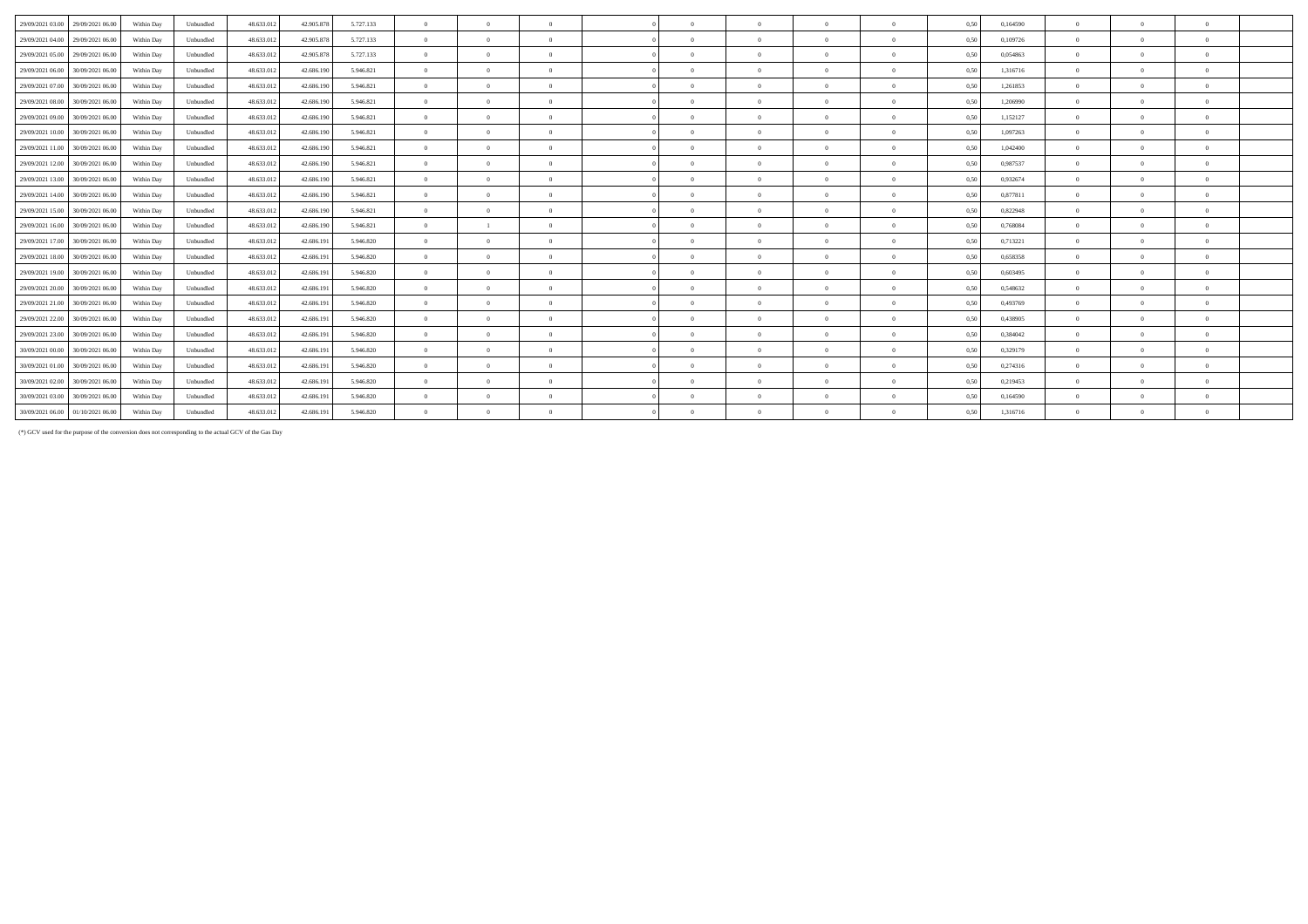## **SNAM RETE GAS**

**Transportation capacity at Entry Point interconnected with foreign pipelines**

**Update to 29/09/2021 of offered and assigned capacity in auction day-ahead and within-day**

**Thermal Year 2020/2021**

(Values in Scm/day (15° C; 1,01325 bar); Prices in c/Scm)

**Entry Point**

**TARVISIO**

|                  | Timeframe        |                     |                |                             |                                 | <b>Offered capacity</b> |                |                | <b>Assigned capacity</b> | Day-Ahead               |                 | <b>Total Prices</b>    |                 |                        |                     |                 | <b>SRG Prices</b> |                 |                            |      |
|------------------|------------------|---------------------|----------------|-----------------------------|---------------------------------|-------------------------|----------------|----------------|--------------------------|-------------------------|-----------------|------------------------|-----------------|------------------------|---------------------|-----------------|-------------------|-----------------|----------------------------|------|
|                  |                  | <b>Auction type</b> | <b>Offered</b> | Transportati<br>on capacity | Assigned<br>capacity<br>(before |                         |                |                |                          | Interrupted<br>Capacity | Reserve price - | <b>Auction premium</b> | Reserve price - | <b>Auction premium</b> | <b>Split factor</b> | Reserve price - | <b>Auction</b>    | Reserve price - | Auction                    | Note |
| From             | To               |                     | capacity type  |                             | auction)                        | Firm                    | Interruptible  | Firm           | Interruptible            | Interruptible           | Firm            | - Firm                 | Interruptible   | $-$ Interruptible      |                     | Firm            | premium - Firm    | Interruptible   | premium -<br>Interruptible |      |
| 01/09/2021 06:00 | 02/09/2021 06:00 | Day Ahead           | Unbundled      | 108.600.000                 | 78.428.436                      | $\overline{0}$          | $\overline{0}$ | $\overline{0}$ | $\overline{0}$           |                         | $\overline{0}$  | $\theta$               | $\overline{0}$  | $\Omega$               | 0,50                | 0,005896        | $\overline{0}$    | 0,005896        | $\bf{0}$                   |      |
| 01/09/2021 06:00 | 02/09/2021 06:00 | Day Ahead           | Bundled        | 108,600,000                 | 78,428,436                      | $\theta$                | 18,969,896     | $\Omega$       | $\Omega$                 |                         | $\Omega$        |                        | $\Omega$        | $\Omega$               | 0.50                | 0.005896        | $\Omega$          | 0.005896        | $\theta$                   |      |
| 02/09/2021 06:00 | 03/09/2021 06:00 | Day Ahead           | Unbundled      | 108.600.000                 | 78.428.436                      | $\overline{0}$          | $\overline{0}$ | $\overline{0}$ | $\Omega$                 |                         | $\Omega$        | $\theta$               | $\overline{0}$  | $\Omega$               | 0,50                | 0,005896        | $\overline{0}$    | 0,005896        | $\bf{0}$                   |      |
| 02/09/2021 06:00 | 03/09/2021 06:00 | Day Ahead           | Bundled        | 108.600.000                 | 78,428,436                      | $\overline{0}$          | 16.289.315     | $\overline{0}$ | $\overline{0}$           |                         | $\overline{0}$  | $\overline{0}$         | $\overline{0}$  | $\overline{0}$         | 0,50                | 0.005896        | $\overline{0}$    | 0.005896        | $\bf{0}$                   |      |
| 03/09/2021 06:00 | 04/09/2021 06:00 | Day Ahead           | Unbundled      | 108,600,000                 | 78.428.436                      | $\overline{0}$          | $\overline{0}$ | $\overline{0}$ | $\overline{0}$           |                         | $\overline{0}$  | $\theta$               | $\overline{0}$  | $\overline{0}$         | 0.50                | 0.005896        | $\overline{0}$    | 0.005896        | $\Omega$                   |      |
| 03/09/2021 06:00 | 04/09/2021 06.00 | Day Ahead           | Bundled        | 108.600.000                 | 78.428.436                      | $\overline{0}$          | 17.382.610     | $\overline{0}$ | $\overline{0}$           |                         | $\theta$        | $\theta$               | $\overline{0}$  | $\mathbf{0}$           | 0,50                | 0,005896        | $\overline{0}$    | 0,005896        | $\bf{0}$                   |      |
| 04/09/2021 06:00 | 05/09/2021 06:00 | Day Ahead           | Unbundled      | 108.600.000                 | 78.428.436                      | $\overline{0}$          | $\overline{0}$ | $\overline{0}$ | $\overline{0}$           |                         | $\Omega$        | $\theta$               | $\overline{0}$  | $\mathbf{0}$           | 0,50                | 0,005896        | $\overline{0}$    | 0,005896        | $\Omega$                   |      |
| 04/09/2021 06:00 | 05/09/2021 06:00 | Day Ahead           | Bundled        | 108,600,000                 | 78.428.436                      | $\theta$                | 18.220.315     | $\Omega$       | $\Omega$                 |                         | $\Omega$        | $\sqrt{2}$             | $\Omega$        | $\Omega$               | 0.50                | 0.005896        | $\overline{0}$    | 0.005896        | $\Omega$                   |      |
| 05/09/2021 06:00 | 06/09/2021 06:00 | Day Ahead           | Unbundled      | 108.600.000                 | 78.428.436                      | 30.171.564              | $\theta$       | 9.537.607      | $\theta$                 |                         | $\Omega$        |                        | $\theta$        | $\theta$               | 0.50                | 0,005896        | $\Omega$          | 0,005896        | $\Omega$                   |      |
| 05/09/2021 06:00 | 06/09/2021 06:00 | Day Ahead           | Bundled        | 108,600,000                 | 78,428,436                      | $\overline{0}$          | 27.894.720     | $\overline{0}$ | $\overline{0}$           |                         | $\overline{0}$  | $\theta$               | $\overline{0}$  | $\overline{0}$         | 0,50                | 0,005896        | $\overline{0}$    | 0.005896        | $\bf{0}$                   |      |
| 06/09/2021 06:00 | 07/09/2021 06:00 | Day Ahead           | Unbundled      | 108.600.000                 | 78.428.436                      | $\bf{0}$                | $\overline{0}$ | $\overline{0}$ | $\overline{0}$           |                         | $\overline{0}$  | $\theta$               | $\overline{0}$  | $\bf{0}$               | 0.50                | 0,005896        | $\overline{0}$    | 0,005896        | $\overline{0}$             |      |
| 06/09/2021 06:00 | 07/09/2021 06.00 | Day Ahead           | Bundled        | 108.600.000                 | 78.428.436                      | $\overline{0}$          | 6.538.358      | $\overline{0}$ | $\Omega$                 |                         | $\Omega$        |                        | $\overline{0}$  | $\Omega$               | 0,50                | 0,005896        | $\overline{0}$    | 0,005896        | $\theta$                   |      |
| 07/09/2021 06:00 | 08/09/2021 06:00 | Day Ahead           | Unbundled      | 108.600.000                 | 78.428.436                      | 30.171.564              | $\overline{0}$ | 16.892.009     | $\overline{0}$           |                         | $\Omega$        | $\theta$               | $\theta$        | $\overline{0}$         | 0.50                | 0,005896        | $\overline{0}$    | 0,005896        | $\Omega$                   |      |
| 07/09/2021 06:00 | 08/09/2021 06:00 | Day Ahead           | Bundled        | 108.600.000                 | 78.428.436                      | $\overline{0}$          | 27.126.998     | $\theta$       | $\Omega$                 |                         | $\Omega$        | $\theta$               | $\overline{0}$  | $\Omega$               | 0,50                | 0,005896        | $\overline{0}$    | 0,005896        | $\Omega$                   |      |
| 08/09/2021 06:00 | 09/09/2021 06:00 | Day Ahead           | Unbundled      | 108,600,000                 | 78,428,436                      | 30.171.564              | $\overline{0}$ | 16.892.009     | $\Omega$                 |                         | $\Omega$        | $\theta$               | $\Omega$        | $\theta$               | 0.50                | 0.005896        | $\overline{0}$    | 0.005896        | $\theta$                   |      |
| 08/09/2021 06:00 | 09/09/2021 06:00 | Day Ahead           | Bundled        | 108.600.000                 | 78.428.436                      | $\overline{0}$          | 19.889.201     | $\overline{0}$ | $\overline{0}$           |                         | $\overline{0}$  | $\theta$               | $\overline{0}$  | $\overline{0}$         | 0,50                | 0,005896        | $\overline{0}$    | 0,005896        | $\bf{0}$                   |      |
| 09/09/2021 06:00 | 10/09/2021 06:00 | Day Ahead           | Unbundled      | 108.600.000                 | 78.428.436                      | 30.171.564              | $\overline{0}$ | 16.892.009     | $\overline{0}$           |                         | $\overline{0}$  | $\overline{0}$         | $\overline{0}$  | $\overline{0}$         | 0,50                | 0,005896        | $\overline{0}$    | 0,005896        | $\bf{0}$                   |      |
| 09/09/2021 06:00 | 10/09/2021 06:00 | Day Ahead           | Bundled        | 108,600,000                 | 78.428.436                      | $\theta$                | 19.020.544     | $\theta$       | $\Omega$                 |                         | $\Omega$        | $\theta$               | $\overline{0}$  | $\theta$               | 0.50                | 0.005896        | $\overline{0}$    | 0.005896        | $\Omega$                   |      |
| 10/09/2021 06:00 | 11/09/2021 06.00 | Day Ahead           | Bundled        | 108.600.000                 | 78.428.436                      | $\overline{0}$          | 19.020.544     | $\overline{0}$ | $\overline{0}$           |                         | $\Omega$        |                        | $\overline{0}$  | $\mathbf{0}$           | 0,50                | 0,005896        | $\overline{0}$    | 0,005896        | $\Omega$                   |      |
| 10/09/2021 06:00 | 11/09/2021 06:00 | Day Ahead           | Unbundled      | 108.600.000                 | 78.428.436                      | 30.171.564              | $\theta$       | 16.892.009     | $\Omega$                 |                         | $\Omega$        | $\theta$               | $\theta$        | $\Omega$               | 0,50                | 0,005896        | $\overline{0}$    | 0,005896        | $\Omega$                   |      |
| 11/09/2021 06:00 | 12/09/2021 06:00 | Day Ahead           | Unbundled      | 108,600,000                 | 78,428,436                      | 30.171.564              | $\overline{0}$ | 16.892.009     | $\Omega$                 |                         | $\Omega$        | $\theta$               | $\theta$        | $\theta$               | 0.50                | 0.005896        | $\overline{0}$    | 0.005896        | $\theta$                   |      |
| 11/09/2021 06:00 | 12/09/2021 06:00 | Day Ahead           | Bundled        | 108.600.000                 | 78.428.436                      | $\overline{0}$          | 23.616.246     | $\overline{0}$ | $\overline{0}$           |                         | $\overline{0}$  | $\theta$               | $\overline{0}$  | $\mathbf{0}$           | 0.50                | 0,005896        | $\overline{0}$    | 0.005896        | $\bf{0}$                   |      |
| 12/09/2021 06:00 | 13/09/2021 06:00 | Day Ahead           | Unbundled      | 108.600.000                 | 78.428.436                      | 30.171.564              | $\overline{0}$ | 16.892.009     | $\overline{0}$           |                         | $\overline{0}$  | $\theta$               | $\overline{0}$  | $\overline{0}$         | 0,50                | 0,005896        | $\overline{0}$    | 0,005896        | $\bf{0}$                   |      |
| 12/09/2021 06:00 | 13/09/2021 06:00 | Day Ahead           | Bundled        | 108.600.000                 | 78.428.436                      | $\overline{0}$          | 23.023.400     | $\overline{0}$ | $\overline{0}$           |                         | $\overline{0}$  | $\theta$               | $\overline{0}$  | $\overline{0}$         | 0,50                | 0,005896        | $\,$ 0 $\,$       | 0,005896        | $\Omega$                   |      |
| 13/09/2021 06:00 | 14/09/2021 06:00 | Day Ahead           | Unbundled      | 108.600.000                 | 78.428.436                      | 30.171.564              | $\theta$       | 16.892.009     | $\Omega$                 |                         | $\Omega$        |                        | $\Omega$        | $\Omega$               | 0.50                | 0,005896        | $\overline{0}$    | 0,005896        | $\Omega$                   |      |
| 13/09/2021 06:00 | 14/09/2021 06:00 | Day Ahead           | Bundled        | 108,600,000                 | 78,428,436                      | $\theta$                | 12.266.710     | $\Omega$       | $\Omega$                 |                         | $\Omega$        | $\theta$               | $\theta$        | $\theta$               | 0,50                | 0.005896        | $\overline{0}$    | 0.005896        | $\theta$                   |      |
| 14/09/2021 06:00 | 15/09/2021 06:00 | Day Ahead           | Unbundled      | 108.600.000                 | 78.428.436                      | 30.171.564              | $\overline{0}$ | 17.003.661     | $\Omega$                 |                         | $\Omega$        | $\theta$               | $\overline{0}$  | $\Omega$               | 0,50                | 0,005896        | $\overline{0}$    | 0,005896        | $\Omega$                   |      |
| 14/09/2021 06:00 | 15/09/2021 06:00 | Day Ahead           | Bundled        | 108.600.000                 | 78.428.436                      | $\theta$                | 16.416.807     | $\theta$       | $\Omega$                 |                         | $\Omega$        |                        | $\overline{0}$  | $\theta$               | 0,50                | 0,005896        | $\overline{0}$    | 0,005896        | $\theta$                   |      |
| 15/09/2021 06:00 | 16/09/2021 06:00 | Day Ahead           | Unbundled      | 108,600,000                 | 78.428.436                      | 30.171.564              | $\overline{0}$ | 17.947.545     | $\overline{0}$           |                         | $\overline{0}$  | $\theta$               | $\overline{0}$  | $\overline{0}$         | 0,50                | 0,005896        | $\overline{0}$    | 0.005896        | $\theta$                   |      |
| 15/09/2021 06:00 | 16/09/2021 06:00 | Day Ahead           | Bundled        | 108.600.000                 | 78.428.436                      | $\overline{0}$          | 15.179.448     | $\overline{0}$ | $\overline{0}$           |                         | $\overline{0}$  | $\theta$               | $\overline{0}$  | $\mathbf{0}$           | 0,50                | 0,005896        | $\overline{0}$    | 0,005896        | $\bf{0}$                   |      |
| 16/09/2021 06:00 | 17/09/2021 06:00 | Day Ahead           | Unbundled      | 108,600,000                 | 78,428,436                      | 30.171.564              | $\overline{0}$ | 18.959.117     | $\overline{0}$           |                         | $\Omega$        | $\theta$               | $\theta$        | $\theta$               | 0.50                | 0.005896        | $\overline{0}$    | 0.005896        | $\theta$                   |      |
| 16/09/2021 06:00 | 17/09/2021 06:00 | Day Ahead           | Bundled        | 108,600,000                 | 78.428.436                      | $\theta$                | 14.857.889     | $\overline{0}$ | 223.305                  |                         | $\Omega$        | $\theta$               | 1,390213        | $\theta$               | 0.50                | 0.005896        | $\overline{0}$    | 0.005896        | $\Omega$                   |      |
| 17/09/2021 06:00 | 18/09/2021 06:00 | Day Ahead           | Unbundled      | 108.600.000                 | 78.428.436                      | 30.171.564              | $\overline{0}$ | 16.892.009     | $\overline{0}$           |                         | $\theta$        | $\theta$               | $\overline{0}$  | $\mathbf{0}$           | 0.50                | 0.005896        | $\overline{0}$    | 0.005896        | $\bf{0}$                   |      |
| 17/09/2021 06:00 | 18/09/2021 06:00 | Day Ahead           | <b>Bundled</b> | 108,600,000                 | 78.428.436                      | $\theta$                | 20,507.508     | $\theta$       | $\theta$                 |                         | $\Omega$        | $\theta$               | $\overline{0}$  | $\Omega$               | 0,50                | 0.005896        | $\overline{0}$    | 0.005896        | $\Omega$                   |      |
| 18/09/2021 06:00 | 19/09/2021 06:00 | Day Ahead           | Unbundled      | 108.600.000                 | 78.428.436                      | 30.171.564              | $\overline{0}$ | 16.892.009     | $\Omega$                 |                         | $\Omega$        | $\sqrt{2}$             | $\Omega$        | $\Omega$               | 0,50                | 0,005896        | $\overline{0}$    | 0,005896        | $\Omega$                   |      |
| 18/09/2021 06:00 | 19/09/2021 06:00 | Day Ahead           | Bundled        | 108.600.000                 | 78.428.436                      | $\overline{0}$          | 22.131.017     | $\Omega$       | $\Omega$                 |                         | $\Omega$        |                        | $\overline{0}$  | $\mathbf{0}$           | 0,50                | 0,005896        | $\overline{0}$    | 0,005896        | $\Omega$                   |      |
| 19/09/2021 06:00 | 20/09/2021 06:00 | Day Ahead           | Unbundled      | 108,600,000                 | 78.428.436                      | 30.171.564              | $\overline{0}$ | 16.892.009     | $\Omega$                 |                         | $\Omega$        |                        | $\Omega$        | $\Omega$               | 0.50                | 0.005896        | $\theta$          | 0.005896        | $\theta$                   |      |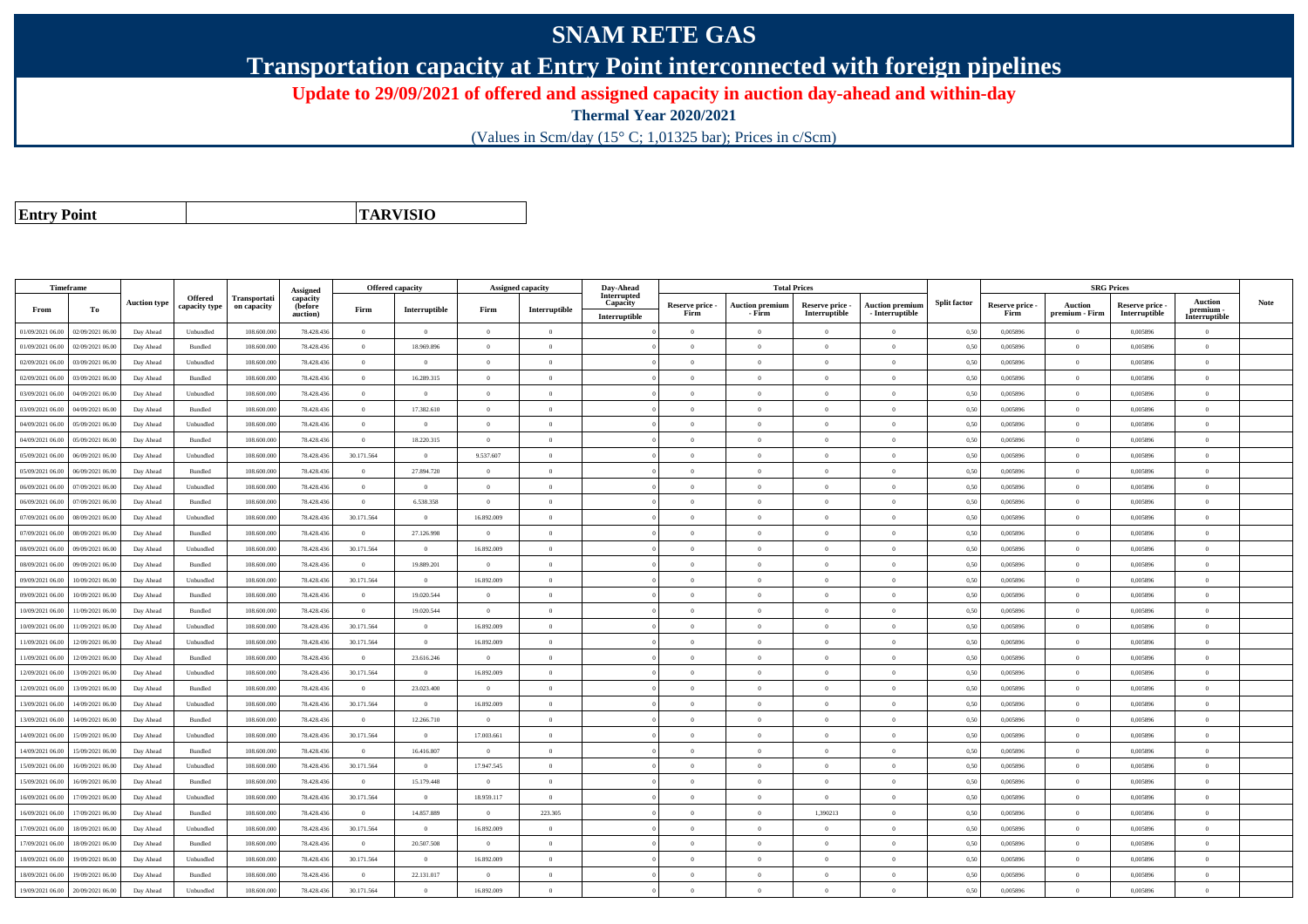| 19/09/2021 06:00<br>20/09/2021 06:00 | Day Ahead  | Bundled   | 108.600.000 | 78.428.436 | $\overline{0}$ | 23.032.084     |                |                |                | $\sqrt{a}$     |                |                | 0,50 | 0,005896 | $\overline{0}$ | 0,005896       |                |  |
|--------------------------------------|------------|-----------|-------------|------------|----------------|----------------|----------------|----------------|----------------|----------------|----------------|----------------|------|----------|----------------|----------------|----------------|--|
|                                      |            |           |             |            |                |                |                |                |                |                |                |                |      |          |                |                |                |  |
| 20/09/2021 06:00<br>21/09/2021 06.00 | Day Ahead  | Bundled   | 108.600.000 | 78.428.43  | $\bf{0}$       | 21.006.624     | $\overline{0}$ | $\overline{0}$ | $\Omega$       | $\overline{0}$ | $\overline{0}$ | $\overline{0}$ | 0,50 | 0,005896 | $\overline{0}$ | 0,005896       |                |  |
| 20/09/2021 06.00<br>21/09/2021 06:00 | Day Ahead  | Unbundled | 108,600,000 | 78.428.436 | 30.171.564     | $\overline{0}$ | 16.892.009     | $\overline{0}$ | $\Omega$       | $\bf{0}$       | $\overline{0}$ | $\overline{0}$ | 0.50 | 0.005896 | $\overline{0}$ | 0.005896       | $\Omega$       |  |
| 21/09/2021 06.00<br>22/09/2021 06:00 | Day Ahead  | Unbundled | 108.600.000 | 78.428.436 | 30.171.564     | $\overline{0}$ | 16.892.009     | $\overline{0}$ | $\overline{0}$ | $\overline{0}$ | $\overline{0}$ | $\overline{0}$ | 0,50 | 0,005896 | $\overline{0}$ | 0,005896       | $\overline{0}$ |  |
| 21/09/2021 06.00<br>22/09/2021 06.0  | Day Ahead  | Bundled   | 108.600.000 | 78.428.43  | $\bf{0}$       | 24.198.742     | $\overline{0}$ | $\overline{0}$ |                | $\overline{0}$ | $\overline{0}$ | $\overline{0}$ | 0,50 | 0,005896 | $\overline{0}$ | 0,005896       |                |  |
| 22/09/2021 06.00<br>23/09/2021 06:00 | Day Ahead  | Unbundled | 108 600 000 | 78.428.436 | 30.171.564     | $\overline{0}$ | 16.892.009     | $\Omega$       | $\Omega$       | $\overline{0}$ | $\overline{0}$ | $\Omega$       | 0.50 | 0.005896 | $\overline{0}$ | 0.005896       | $\Omega$       |  |
|                                      |            |           |             |            |                |                |                |                |                |                |                |                |      |          |                |                |                |  |
| 22/09/2021 06:00<br>23/09/2021 06:00 | Day Ahead  | Bundled   | 108.600.000 | 78.428.436 | $\overline{0}$ | 22.335.361     | $\overline{0}$ | $\overline{0}$ | $\overline{0}$ | $\overline{0}$ | $\overline{0}$ | $\overline{0}$ | 0,50 | 0,005896 | $\overline{0}$ | 0,005896       | $\overline{0}$ |  |
| 23/09/2021 06.00<br>24/09/2021 06.0  | Day Ahead  | Unbundled | 108.600.000 | 78.428.43  | 30.171.564     | $\bf{0}$       | 16.892.009     | $\overline{0}$ |                | $\overline{0}$ | $\overline{0}$ | $\overline{0}$ | 0,50 | 0,005896 | $\overline{0}$ | 0,005896       |                |  |
| 23/09/2021 06.00<br>24/09/2021 06:00 | Day Ahead  | Bundled   | 108,600,000 | 78,428,436 | $\overline{0}$ | 24.170.956     | $\overline{0}$ | $\overline{0}$ | $\overline{0}$ | $\bf{0}$       | $\overline{0}$ | $\overline{0}$ | 0.50 | 0.005896 | $\overline{0}$ | 0.005896       | $\Omega$       |  |
| 24/09/2021 06.00<br>25/09/2021 06:00 | Day Ahead  | Unbundled | 108.600.000 | 78.428.436 | 30.171.564     | $\overline{0}$ | 16.892.009     | $\overline{0}$ | $\overline{0}$ | $\overline{0}$ | $\overline{0}$ | $\overline{0}$ | 0,50 | 0,005896 | $\overline{0}$ | 0,005896       | $\overline{0}$ |  |
| 24/09/2021 06.00<br>25/09/2021 06.0  | Day Ahead  | Bundled   | 108.600.000 | 78.428.43  | $\bf{0}$       | 22.298.234     | $\overline{0}$ | $\overline{0}$ |                | $\overline{0}$ | $\overline{0}$ | $\overline{0}$ | 0,50 | 0,005896 | $\overline{0}$ | 0,005896       |                |  |
| 25/09/2021 06.00<br>26/09/2021 06:00 | Day Ahead  | Unbundled | 108 600 000 | 78,428,436 | 30.171.564     | $\overline{0}$ | 16.892.009     | $\overline{0}$ | $\Omega$       | $\overline{0}$ | $\overline{0}$ | $\overline{0}$ | 0.50 | 0.005896 | $\overline{0}$ | 0.005896       | $\Omega$       |  |
| 25/09/2021 06:00<br>26/09/2021 06.00 | Day Ahead  | Bundled   | 108.600.000 | 78.428.436 | $\overline{0}$ | 23.964.271     | $\overline{0}$ | $\overline{0}$ | $\overline{0}$ | $\overline{0}$ | $\overline{0}$ | $\overline{0}$ | 0,50 | 0,005896 | $\overline{0}$ | 0,005896       | $\overline{0}$ |  |
|                                      |            |           |             |            |                |                |                |                |                |                |                |                |      |          |                |                |                |  |
| 26/09/2021 06.00<br>27/09/2021 06.0  | Day Ahead  | Unbundled | 108.600.000 | 78.428.43  | 30.171.564     | 31.800.077     | 16.898.708     | $\overline{0}$ |                | $\overline{0}$ | $\overline{0}$ | $\overline{0}$ | 0,50 | 0,005896 | $\bf{0}$       | 0,005896       |                |  |
| 26/09/2021 06.00<br>27/09/2021 06:00 | Day Ahead  | Bundled   | 108 600 000 | 78,428,436 | $\overline{0}$ | 46.628.358     | $\mathbf{0}$   | $\overline{0}$ | $\overline{0}$ | $\overline{0}$ | $\overline{0}$ | $\overline{0}$ | 0.50 | 0.005896 | $\overline{0}$ | 0.005896       | $\Omega$       |  |
| 27/09/2021 06.00<br>28/09/2021 06:00 | Day Ahead  | Unbundled | 108.600.000 | 78.428.436 | 30.171.564     | $\overline{0}$ | 17.010.361     | $\overline{0}$ | $\overline{0}$ | $\overline{0}$ | $\overline{0}$ | $\overline{0}$ | 0,50 | 0,005896 | $\overline{0}$ | 0,005896       | $\overline{0}$ |  |
| 27/09/2021 06.00<br>28/09/2021 06.0  | Day Ahead  | Bundled   | 108.600.000 | 78.428.43  | $\bf{0}$       | 73.383.351     | $\bf{0}$       | $\overline{0}$ |                | $\overline{0}$ | $\overline{0}$ | $\bf{0}$       | 0,50 | 0,005896 | $\bf{0}$       | 0,005896       |                |  |
| 28/09/2021 06.00<br>29/09/2021 06:00 | Day Ahead  | Unbundled | 108 600 000 | 78,428,436 | 30.171.564     | $\overline{0}$ | 17.264.232     | $\overline{0}$ | $\overline{0}$ | $\bf{0}$       | $\overline{0}$ | $\overline{0}$ | 0.50 | 0.005896 | $\overline{0}$ | 0.005896       | $\Omega$       |  |
| 28/09/2021 06:00<br>29/09/2021 06.00 | Day Ahead  | Bundled   | 108.600.000 | 78.428.436 | $\overline{0}$ | 13.806.872     | $\overline{0}$ | $\overline{0}$ | $\overline{0}$ | $\overline{0}$ | $\overline{0}$ | $\overline{0}$ | 0,50 | 0,005896 | $\overline{0}$ | 0,005896       | $\overline{0}$ |  |
|                                      |            |           |             |            |                |                |                |                |                |                |                |                |      |          |                |                |                |  |
| 29/09/2021 06.00<br>30/09/2021 06.00 | Day Ahead  | Unbundled | 108.600.000 | 78.428.43  | 30.171.564     | $\overline{0}$ | 16.892.009     | $\overline{0}$ |                | $\overline{0}$ | $\overline{0}$ | $\overline{0}$ | 0,50 | 0,005896 | $\bf{0}$       | 0,005896       |                |  |
| 29/09/2021 06.00<br>30/09/2021 06:00 | Day Ahead  | Bundled   | 108 600 000 | 78.428.436 | $\overline{0}$ | 22.731.875     | $\overline{0}$ | $\Omega$       | $\Omega$       | $\overline{0}$ | $\overline{0}$ | $\Omega$       | 0.50 | 0.005896 | $\overline{0}$ | 0.005896       | $\Omega$       |  |
| 30/09/2021 06.00<br>01/10/2021 06:00 | Day Ahead  | Bundled   | 108.600.000 | 78.428.436 | $\overline{0}$ | 22.858.911     | $\overline{0}$ | $\overline{0}$ | $\overline{0}$ | $\overline{0}$ | $\overline{0}$ | $\overline{0}$ | 0,50 | 0,005896 | $\overline{0}$ | 0,005896       | $\overline{0}$ |  |
| 30/09/2021 06.00<br>01/10/2021 06.00 | Day Ahead  | Unbundled | 108.600.000 | 78.428.43  | 30.171.564     | $\overline{0}$ | 16.892.011     | $\overline{0}$ |                | $\overline{0}$ | $\overline{0}$ | $\bf{0}$       | 0,50 | 0,005896 | $\bf{0}$       | 0,005896       |                |  |
| 05/09/2021 06.00<br>06/09/2021 06:00 | Within Day | Unbundled | 108,600,000 | 87,966,043 | 20.633.957     | $\overline{0}$ | $\overline{0}$ | $\overline{0}$ | $\overline{0}$ | $\bf{0}$       | $\overline{0}$ | $\overline{0}$ | 0.50 | 0.589649 | $\overline{0}$ | $\overline{0}$ | $\overline{0}$ |  |
| 05/09/2021 07:00<br>06/09/2021 06:00 | Within Day | Unbundled | 108.600.000 | 87.966.043 | 19.774.208     | $\overline{0}$ | $\overline{0}$ | $\overline{0}$ | $\overline{0}$ | $\overline{0}$ | $\overline{0}$ | $\overline{0}$ | 0,50 | 0,589649 | $\overline{0}$ | $\theta$       | $\overline{0}$ |  |
|                                      |            |           |             |            |                | $\bf{0}$       | $\theta$       | $\overline{0}$ |                | $\overline{0}$ | $\overline{0}$ | $\overline{0}$ |      |          |                |                |                |  |
| 05/09/2021 08.00<br>06/09/2021 06.0  | Within Day | Unbundled | 108.600.000 | 87.966.04  | 18.914.460     |                |                |                |                |                |                |                | 0,50 | 0,589649 | $\bf{0}$       | $\bf{0}$       |                |  |
| 05/09/2021 09:00<br>06/09/2021 06:00 | Within Day | Unbundled | 108 600 000 | 87,966,043 | 18.054.712     | $\overline{0}$ | $\overline{0}$ | $\overline{0}$ | $\Omega$       | $\overline{0}$ | $\overline{0}$ | $\overline{0}$ | 0.50 | 0.589649 | $\overline{0}$ | $\Omega$       | $\Omega$       |  |
| 05/09/2021 10:00<br>06/09/2021 06:00 | Within Day | Unbundled | 108.600.000 | 87.966.043 | 17.194.964     | $\overline{0}$ | $\overline{0}$ | $\overline{0}$ | $\overline{0}$ | $\overline{0}$ | $\overline{0}$ | $\overline{0}$ | 0,50 | 0,589649 | $\overline{0}$ | $\theta$       | $\overline{0}$ |  |
| 05/09/2021 11:00<br>06/09/2021 06.0  | Within Day | Unbundled | 108.600.000 | 87.966.043 | 16.335.216     | $\overline{0}$ | $\theta$       | $\overline{0}$ |                | $\overline{0}$ | $\overline{0}$ | $\overline{0}$ | 0,50 | 0,589649 | $\bf{0}$       | $\bf{0}$       |                |  |
| 05/09/2021 12:00<br>06/09/2021 06:00 | Within Day | Unbundled | 108 600 000 | 87,966,043 | 15.475.467     | $\overline{0}$ | $\overline{0}$ | $\overline{0}$ | $\overline{0}$ | $\overline{0}$ | $\overline{0}$ | $\overline{0}$ | 0.50 | 0.589649 | $\overline{0}$ | $\Omega$       | $\overline{0}$ |  |
| 05/09/2021 13:00<br>06/09/2021 06:00 | Within Dav | Unbundled | 108.600.000 | 87.966.043 | 14.615.719     | $\overline{0}$ | $\overline{0}$ | $\overline{0}$ | $\Omega$       | $\overline{0}$ | $\overline{0}$ | $\overline{0}$ | 0,50 | 0.589649 | $\overline{0}$ | $\theta$       | $\Omega$       |  |
| 05/09/2021 14:00<br>06/09/2021 06.0  | Within Day | Unbundled | 108.600.000 | 87.966.04  | 13.755.971     | $\bf{0}$       | $\overline{0}$ | $\overline{0}$ |                | $\overline{0}$ | $\overline{0}$ | $\bf{0}$       | 0,50 | 0,589649 | $\bf{0}$       | $\bf{0}$       | $\Omega$       |  |
|                                      |            |           |             |            |                |                |                |                |                |                |                |                |      |          |                |                |                |  |
| 05/09/2021 15:00<br>06/09/2021 06:00 | Within Day | Unbundled | 108,600,000 | 87,966,043 | 12.896.223     | $\overline{0}$ | $\overline{0}$ | $\overline{0}$ | $\Omega$       | $\bf{0}$       | $\overline{0}$ | $\overline{0}$ | 0.50 | 0.589649 | $\overline{0}$ | $\Omega$       | $\Omega$       |  |
| 05/09/2021 16:00<br>06/09/2021 06:00 | Within Dav | Unbundled | 108.600.000 | 87.966.043 | 12.036.474     | $\overline{0}$ | $\overline{0}$ | $\theta$       | $\Omega$       | $\overline{0}$ | $\overline{0}$ | $\theta$       | 0.50 | 0,589649 | $\overline{0}$ | $\overline{0}$ | $\Omega$       |  |
| 05/09/2021 17:00<br>06/09/2021 06.0  | Within Day | Unbundled | 108.600.000 | 87.966.043 | 11.176.726     | $\overline{0}$ | $\theta$       | $\overline{0}$ |                | $\overline{0}$ | $\overline{0}$ | $\overline{0}$ | 0,50 | 0,589649 | $\bf{0}$       | $\bf{0}$       |                |  |
| 05/09/2021 18:00<br>06/09/2021 06:00 | Within Day | Unbundled | 108 600 000 | 87,966,043 | 10.316.978     | $\overline{0}$ | $\overline{0}$ | $\overline{0}$ | $\Omega$       | $\overline{0}$ | $\overline{0}$ | $\overline{0}$ | 0.50 | 0.589649 | $\bf{0}$       | $\Omega$       | $\Omega$       |  |
| 05/09/2021 19:00<br>06/09/2021 06:00 | Within Dav | Unbundled | 108.600.000 | 87.966.043 | 9.457.230      | $\overline{0}$ | $\overline{0}$ | $\theta$       | $\Omega$       | $\overline{0}$ | $\overline{0}$ | $\theta$       | 0,50 | 0,589649 | $\overline{0}$ | $\theta$       | $\Omega$       |  |
| 05/09/2021 20:00<br>06/09/2021 06.0  | Within Day | Unbundled | 108.600.000 | 87.966.043 | 8.597.482      | $\bf{0}$       | $\overline{0}$ | $\overline{0}$ |                | $\overline{0}$ | $\overline{0}$ | $\bf{0}$       | 0,50 | 0,589649 | $\bf{0}$       | $\bf{0}$       |                |  |
| 05/09/2021 21:00<br>06/09/2021 06:00 | Within Day | Unbundled | 108,600,000 | 87,966,043 | 7.737.733      | $\overline{0}$ | $\overline{0}$ | $\overline{0}$ | $\overline{0}$ | $\bf{0}$       | $\overline{0}$ | $\overline{0}$ | 0.50 | 0.589649 | $\overline{0}$ | $\overline{0}$ | $\overline{0}$ |  |
| 05/09/2021 22:00<br>06/09/2021 06:00 | Within Dav | Unbundled | 108.600.000 | 87.966.043 | 6.877.985      | $\overline{0}$ | $\overline{0}$ | $\theta$       | $\Omega$       | $\overline{0}$ | $\overline{0}$ | $\theta$       | 0.50 | 0,589648 | $\overline{0}$ | $\theta$       | $\Omega$       |  |
|                                      |            |           |             |            |                |                |                |                |                |                |                |                |      |          |                |                |                |  |
| 05/09/2021 23.00<br>06/09/2021 06.0  | Within Day | Unbundled | 108.600.000 | 87.966.043 | 6.018.237      | $\bf{0}$       | $\overline{0}$ | $\overline{0}$ | $\Omega$       | $\overline{0}$ | $\overline{0}$ | $\bf{0}$       | 0,50 | 0,589649 | $\bf{0}$       | $\bf{0}$       | $\Omega$       |  |
| 06/09/2021 00:00<br>06/09/2021 06:00 | Within Day | Unbundled | 108 600 000 | 87.966.043 | 5.158.489      | $\overline{0}$ | $\overline{0}$ | $\overline{0}$ | $\Omega$       | $\overline{0}$ | $\overline{0}$ | $\overline{0}$ | 0.50 | 0.589649 | $\overline{0}$ | $\Omega$       | $\Omega$       |  |
| 06/09/2021 01:00<br>06/09/2021 06:00 | Within Dav | Unbundled | 108.600.000 | 87.966.043 | 4.298.741      | $\overline{0}$ | $\Omega$       | $\theta$       | $\Omega$       | $\overline{0}$ | $\Omega$       | $\Omega$       | 0.50 | 0,589649 | $\overline{0}$ | $\Omega$       |                |  |
| 06/09/2021 02:00<br>06/09/2021 06.00 | Within Day | Unbundled | 108.600.000 | 87.966.043 | 3.438.992      | $\bf{0}$       | $\,$ 0 $\,$    | $\overline{0}$ |                | $\overline{0}$ | $\overline{0}$ | $\overline{0}$ | 0,50 | 0,589650 | $\overline{0}$ | $\bf{0}$       | $\overline{0}$ |  |
|                                      | Within Day | Unbundled | 108.600.000 | 87.966.043 | 2.579.244      | $\bf{0}$       | $\theta$       |                |                |                |                |                | 0,50 | 0.589651 | $\bf{0}$       |                |                |  |
|                                      | Within Day | Unbundled | 108.600.000 | 87.966.043 | 1.719.496      | $\overline{0}$ | $\overline{0}$ | $\overline{0}$ | $\Omega$       | $\overline{0}$ | $\overline{0}$ | $\theta$       | 0,50 | 0,589647 | $\overline{0}$ | $\overline{0}$ | $\theta$       |  |
| 06/09/2021 05:00<br>06/09/2021 06.00 | Within Day | Unbundled | 108.600.000 | 87.966.043 | 859.748        | $\overline{0}$ | $\overline{0}$ | $\overline{0}$ | $\overline{0}$ | $\bf{0}$       | $\overline{0}$ | $\overline{0}$ | 0,50 | 0,589647 | $\overline{0}$ | $\overline{0}$ | $\overline{0}$ |  |
|                                      |            |           |             |            |                |                |                |                |                |                |                |                |      |          |                |                |                |  |
| 07/09/2021 06:00<br>08/09/2021 06:00 | Within Day | Unbundled | 108,600,000 | 95.320.445 | 13.279.555     | $\overline{0}$ | $\overline{0}$ | $\overline{0}$ | $\overline{0}$ | $\bf{0}$       | $\overline{0}$ | $\overline{0}$ | 0.50 | 0.589649 | $\bf{0}$       | $\overline{0}$ | $\overline{0}$ |  |
| 07/09/2021 07:00<br>08/09/2021 06:00 | Within Day | Unbundled | 108.600.000 | 95.320.445 | 12.726.240     | $\overline{0}$ | $\overline{0}$ | $\overline{0}$ | $\Omega$       | $\overline{0}$ | $\overline{0}$ | $\mathbf{0}$   | 0,50 | 0.589649 | $\overline{0}$ | $\overline{0}$ | $\overline{0}$ |  |
| 07/09/2021 08:00<br>08/09/2021 06:00 | Within Day | Unbundled | 108.600.000 | 95.320.445 | 12.172.925     | $\overline{0}$ | $\overline{0}$ | $\overline{0}$ | $\overline{0}$ | $\bf{0}$       | $\overline{0}$ | $\overline{0}$ | 0,50 | 0,589649 | $\overline{0}$ | $\bf{0}$       | $\overline{0}$ |  |
| 07/09/2021 09:00<br>08/09/2021 06:00 | Within Day | Unbundled | 108,600,000 | 95.320.445 | 11.619.610     | $\overline{0}$ | $\overline{0}$ | $\overline{0}$ | $\overline{0}$ | $\overline{0}$ | $\overline{0}$ | $\overline{0}$ | 0.50 | 0.589649 | $\overline{0}$ | $\overline{0}$ | $\overline{0}$ |  |
| 07/09/2021 10:00<br>08/09/2021 06:00 | Within Day | Unbundled | 108.600.000 | 95.320.445 | 11.066.295     | $\overline{0}$ | $\overline{0}$ | $\overline{0}$ | $\overline{0}$ | $\overline{0}$ | $\overline{0}$ | $\overline{0}$ | 0,50 | 0,589649 | $\overline{0}$ | $\overline{0}$ | $\overline{0}$ |  |
| 07/09/2021 11:00<br>08/09/2021 06:00 | Within Day | Unbundled | 108.600.000 | 95.320.445 | 10.512.981     | $\bf{0}$       | $\overline{0}$ | $\overline{0}$ | $\overline{0}$ | $\bf{0}$       | $\overline{0}$ | $\overline{0}$ | 0,50 | 0,589649 | $\mathbf{0}$   | $\overline{0}$ | $\overline{0}$ |  |
|                                      |            |           |             |            |                |                |                |                |                |                |                |                |      |          |                |                |                |  |
| 07/09/2021 12:00<br>08/09/2021 06:00 | Within Day | Unbundled | 108,600,000 | 95.320.445 | 9.959.666      | $\overline{0}$ | $\overline{0}$ | $\overline{0}$ | $\overline{0}$ | $\bf{0}$       | $\overline{0}$ | $\overline{0}$ | 0.50 | 0.589649 | $\overline{0}$ | $\overline{0}$ | $\overline{0}$ |  |
| 07/09/2021 13:00<br>08/09/2021 06:00 | Within Day | Unbundled | 108.600.000 | 95.320.445 | 9.406.351      | $\overline{0}$ | $\overline{0}$ | $\overline{0}$ | $\Omega$       | $\overline{0}$ | $\overline{0}$ | $\overline{0}$ | 0,50 | 0.589649 | $\overline{0}$ | $\overline{0}$ | $\theta$       |  |
| 07/09/2021 14:00<br>08/09/2021 06:00 | Within Day | Unbundled | 108.600.000 | 95.320.445 | 8.853.036      | $\bf{0}$       | $\overline{0}$ | $\overline{0}$ | $\overline{0}$ | $\overline{0}$ | $\overline{0}$ | $\mathbf{0}$   | 0,50 | 0,589649 | $\bf{0}$       | $\overline{0}$ | $\overline{0}$ |  |
| 07/09/2021 15:00 08/09/2021 06:00    | Within Day | Unbundled | 108.600.000 | 95.320.445 | 8.299.721      | $\overline{0}$ | $\bf{0}$       | $\overline{0}$ | $\overline{0}$ | $\,$ 0         | $\overline{0}$ | $\overline{0}$ | 0,50 | 0,589649 | $\overline{0}$ | $\overline{0}$ | $\overline{0}$ |  |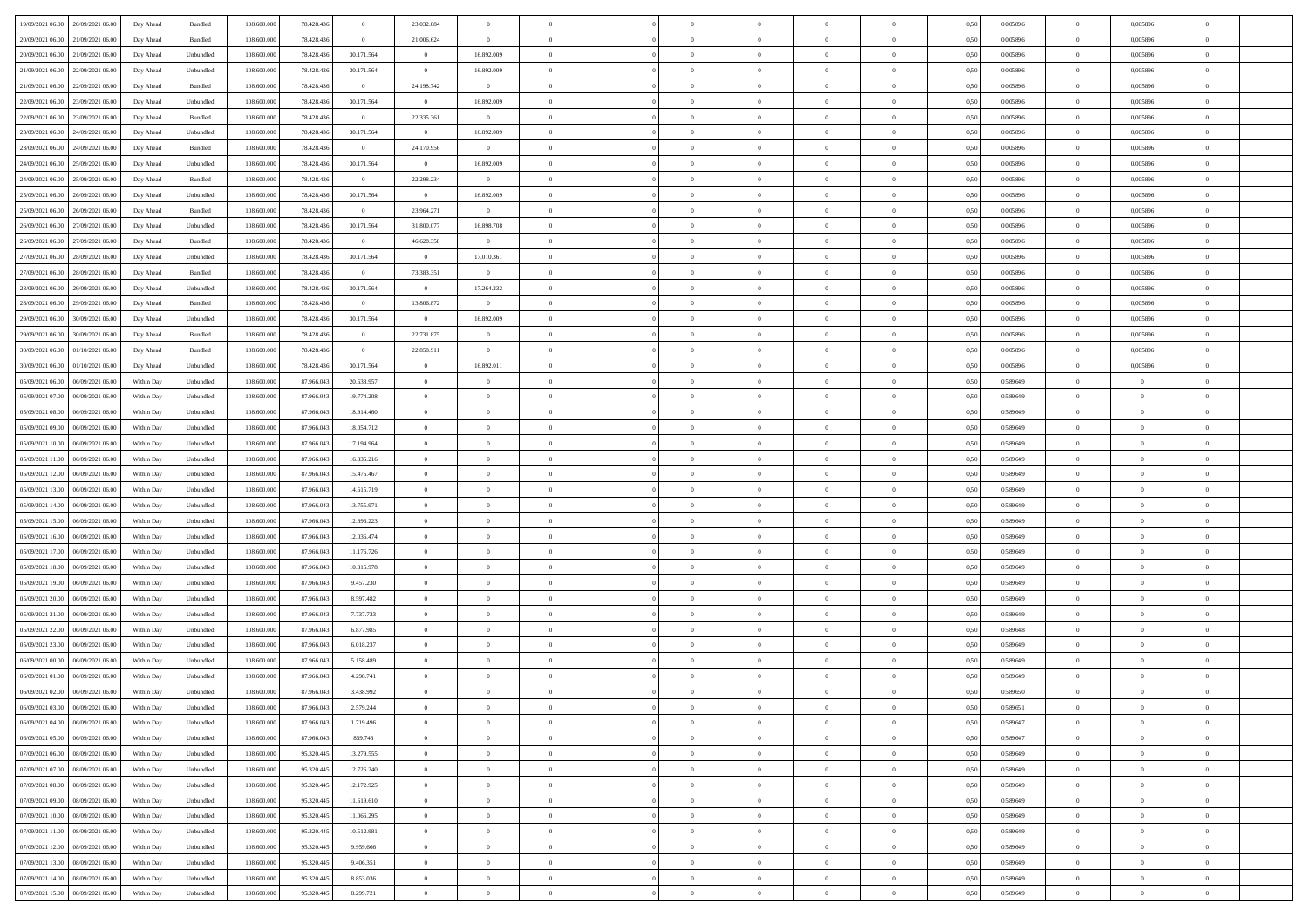| 07/09/2021 16:00  08/09/2021 06:00           | Within Day | Unbundled                   | 108.600.000 | 95.320.445 | 7.746.407  | $\overline{0}$ | $\theta$       |                | $\overline{0}$ | $\bf{0}$       | $\overline{0}$ | $\theta$       | 0,50 | 0,589649 | $\,$ 0 $\,$    | $\overline{0}$ | $\bf{0}$       |  |
|----------------------------------------------|------------|-----------------------------|-------------|------------|------------|----------------|----------------|----------------|----------------|----------------|----------------|----------------|------|----------|----------------|----------------|----------------|--|
|                                              |            |                             |             |            |            |                |                |                |                |                |                |                |      |          |                |                |                |  |
| 07/09/2021 17:00<br>08/09/2021 06:00         | Within Day | Unbundled                   | 108.600.00  | 95.320.445 | 7.193.092  | $\overline{0}$ | $\overline{0}$ | $\overline{0}$ | $\overline{0}$ | $\,$ 0         | $\overline{0}$ | $\bf{0}$       | 0,50 | 0,589649 | $\bf{0}$       | $\overline{0}$ | $\bf{0}$       |  |
| 07/09/2021 18:00<br>08/09/2021 06:00         | Within Day | Unbundled                   | 108,600,000 | 95.320.445 | 6.639.777  | $\overline{0}$ | $\overline{0}$ | $\overline{0}$ | $\overline{0}$ | $\bf{0}$       | $\overline{0}$ | $\overline{0}$ | 0.50 | 0.589649 | $\overline{0}$ | $\overline{0}$ | $\bf{0}$       |  |
| 07/09/2021 19:00<br>08/09/2021 06:00         | Within Day | Unbundled                   | 108.600.000 | 95.320.445 | 6.086.462  | $\overline{0}$ | $\overline{0}$ | $\overline{0}$ | $\overline{0}$ | $\,$ 0         | $\overline{0}$ | $\theta$       | 0,50 | 0,589649 | $\,$ 0 $\,$    | $\overline{0}$ | $\overline{0}$ |  |
| 07/09/2021 20:00<br>08/09/2021 06:00         | Within Day | Unbundled                   | 108.600.00  | 95.320.445 | 5.533.147  | $\overline{0}$ | $\theta$       | $\overline{0}$ |                | $\,$ 0         | $\overline{0}$ | $\bf{0}$       | 0,50 | 0,589649 | $\bf{0}$       | $\overline{0}$ | $\bf{0}$       |  |
| 07/09/2021 21:00<br>08/09/2021 06:00         | Within Day | Unbundled                   | 108,600,000 | 95.320.445 | 4.979.833  | $\overline{0}$ | $\overline{0}$ | $\overline{0}$ | $\overline{0}$ | $\bf{0}$       | $\overline{0}$ | $\overline{0}$ | 0.50 | 0.589649 | $\bf{0}$       | $\overline{0}$ | $\bf{0}$       |  |
| 07/09/2021 22:00<br>08/09/2021 06:00         | Within Day | Unbundled                   | 108.600.000 | 95.320.445 | 4.426.518  | $\overline{0}$ | $\overline{0}$ | $\overline{0}$ | $\overline{0}$ | $\bf{0}$       | $\overline{0}$ | $\overline{0}$ | 0,50 | 0,589648 | $\,$ 0 $\,$    | $\overline{0}$ | $\bf{0}$       |  |
| 07/09/2021 23:00<br>08/09/2021 06:00         | Within Day | Unbundled                   | 108.600.00  | 95.320.445 | 3.873.203  | $\overline{0}$ | $\theta$       | $\overline{0}$ |                | $\,$ 0         | $\overline{0}$ | $\bf{0}$       | 0,50 | 0,589649 | $\bf{0}$       | $\overline{0}$ | $\bf{0}$       |  |
| 08/09/2021 00:00<br>08/09/2021 06:00         |            | Unbundled                   | 108,600,000 | 95.320.445 | 3.319.888  |                | $\overline{0}$ |                |                |                | $\overline{0}$ |                | 0.50 |          |                | $\overline{0}$ |                |  |
|                                              | Within Day |                             |             |            |            | $\overline{0}$ |                | $\overline{0}$ | $\overline{0}$ | $\bf{0}$       |                | $\overline{0}$ |      | 0.589649 | $\bf{0}$       |                | $\bf{0}$       |  |
| 08/09/2021 01:00<br>08/09/2021 06:00         | Within Day | Unbundled                   | 108.600.000 | 95.320.445 | 2.766.573  | $\overline{0}$ | $\overline{0}$ | $\overline{0}$ | $\overline{0}$ | $\bf{0}$       | $\overline{0}$ | $\bf{0}$       | 0,50 | 0,589649 | $\,$ 0 $\,$    | $\overline{0}$ | $\bf{0}$       |  |
| 08/09/2021 02:00<br>08/09/2021 06:00         | Within Day | Unbundled                   | 108.600.00  | 95.320.445 | 2.213.259  | $\bf{0}$       | $\theta$       | $\overline{0}$ | $\overline{0}$ | $\,$ 0         | $\overline{0}$ | $\bf{0}$       | 0,50 | 0,589650 | $\bf{0}$       | $\overline{0}$ | $\bf{0}$       |  |
| 08/09/2021 03:00<br>08/09/2021 06:00         | Within Day | Unbundled                   | 108,600,000 | 95.320.445 | 1.659.944  | $\overline{0}$ | $\overline{0}$ | $\overline{0}$ | $\overline{0}$ | $\,$ 0 $\,$    | $\overline{0}$ | $\overline{0}$ | 0.50 | 0.589651 | $\overline{0}$ | $\bf{0}$       | $\bf{0}$       |  |
| 08/09/2021 04:00<br>08/09/2021 06:00         | Within Day | Unbundled                   | 108.600.000 | 95.320.445 | 1.106.629  | $\overline{0}$ | $\overline{0}$ | $\overline{0}$ | $\overline{0}$ | $\,$ 0         | $\overline{0}$ | $\theta$       | 0,50 | 0,589647 | $\,$ 0 $\,$    | $\overline{0}$ | $\,$ 0 $\,$    |  |
| 08/09/2021 05:00<br>08/09/2021 06:00         | Within Day | Unbundled                   | 108.600.00  | 95.320.445 | 553.314    | $\overline{0}$ | $\theta$       | $\overline{0}$ | $\overline{0}$ | $\,$ 0         | $\overline{0}$ | $\bf{0}$       | 0,50 | 0,589647 | $\bf{0}$       | $\overline{0}$ | $\bf{0}$       |  |
| 08/09/2021 06:00<br>09/09/2021 06:00         | Within Day | Unbundled                   | 108,600,000 | 95.320.445 | 13.279.555 | $\overline{0}$ | $\overline{0}$ | $\overline{0}$ | $\overline{0}$ | $\bf{0}$       | $\overline{0}$ | $\overline{0}$ | 0.50 | 0.589649 | $\bf{0}$       | $\overline{0}$ | $\bf{0}$       |  |
| 08/09/2021 07:00<br>09/09/2021 06:00         | Within Day | Unbundled                   | 108.600.000 | 95.320.445 | 12.726.240 | $\overline{0}$ | $\overline{0}$ | $\overline{0}$ | $\overline{0}$ | $\bf{0}$       | $\overline{0}$ | $\overline{0}$ | 0,50 | 0,589649 | $\,$ 0 $\,$    | $\overline{0}$ | $\overline{0}$ |  |
| 08/09/2021 08:00<br>09/09/2021 06.00         | Within Day | Unbundled                   | 108.600.00  | 95.320.445 | 12.172.925 | $\overline{0}$ | $\theta$       | $\overline{0}$ |                | $\,$ 0         | $\overline{0}$ | $\bf{0}$       | 0,50 | 0,589649 | $\bf{0}$       | $\overline{0}$ | $\bf{0}$       |  |
|                                              |            |                             |             |            |            |                |                |                |                |                |                |                |      |          |                |                |                |  |
| 08/09/2021 09:00<br>09/09/2021 06:00         | Within Day | Unbundled                   | 108,600,000 | 95.320.445 | 11.619.610 | $\overline{0}$ | $\overline{0}$ | $\overline{0}$ | $\overline{0}$ | $\bf{0}$       | $\overline{0}$ | $\overline{0}$ | 0.50 | 0.589649 | $\bf{0}$       | $\overline{0}$ | $\bf{0}$       |  |
| 08/09/2021 10:00<br>09/09/2021 06:00         | Within Day | Unbundled                   | 108.600.000 | 95.320.445 | 11.066.295 | $\overline{0}$ | $\overline{0}$ | $\overline{0}$ | $\overline{0}$ | $\bf{0}$       | $\overline{0}$ | $\overline{0}$ | 0,50 | 0,589649 | $\,$ 0 $\,$    | $\overline{0}$ | $\bf{0}$       |  |
| 08/09/2021 11:00<br>09/09/2021 06.00         | Within Day | Unbundled                   | 108.600.00  | 95.320.445 | 10.512.981 | $\bf{0}$       | $\overline{0}$ | $\overline{0}$ | $\overline{0}$ | $\,$ 0         | $\overline{0}$ | $\bf{0}$       | 0,50 | 0,589649 | $\bf{0}$       | $\overline{0}$ | $\bf{0}$       |  |
| 08/09/2021 12:00<br>09/09/2021 06:00         | Within Day | Unbundled                   | 108,600,000 | 95.320.445 | 9.959.666  | $\overline{0}$ | $\overline{0}$ | $\overline{0}$ | $\overline{0}$ | $\,$ 0 $\,$    | $\overline{0}$ | $\overline{0}$ | 0.50 | 0.589649 | $\overline{0}$ | $\bf{0}$       | $\bf{0}$       |  |
| 08/09/2021 13:00<br>09/09/2021 06:00         | Within Day | Unbundled                   | 108.600.000 | 95.320.445 | 9.406.351  | $\overline{0}$ | $\overline{0}$ | $\overline{0}$ | $\overline{0}$ | $\bf{0}$       | $\overline{0}$ | $\overline{0}$ | 0,50 | 0,589649 | $\,$ 0 $\,$    | $\overline{0}$ | $\overline{0}$ |  |
| 08/09/2021 14:00<br>09/09/2021 06.00         | Within Day | Unbundled                   | 108.600.00  | 95.320.445 | 8.853.036  | $\overline{0}$ | $\overline{0}$ | $\overline{0}$ | $\overline{0}$ | $\,$ 0         | $\overline{0}$ | $\bf{0}$       | 0,50 | 0,589649 | $\bf{0}$       | $\overline{0}$ | $\bf{0}$       |  |
| 08/09/2021 15:00<br>09/09/2021 06:00         | Within Day | Unbundled                   | 108,600,000 | 95.320.445 | 8.299.721  | $\overline{0}$ | 65.160         | $\overline{0}$ | $\overline{0}$ | $\bf{0}$       | $\overline{0}$ | $\overline{0}$ | 0.50 | 0.589649 | $\bf{0}$       | $\overline{0}$ | $\bf{0}$       |  |
| 08/09/2021 16:00<br>09/09/2021 06:00         | Within Day | Unbundled                   | 108.600.000 | 95.385.605 | 7.685.590  | $\overline{0}$ | $\overline{0}$ | $\overline{0}$ | $\overline{0}$ | $\,$ 0         | $\overline{0}$ | $\overline{0}$ | 0,50 | 0,589649 | $\,0\,$        | $\overline{0}$ | $\overline{0}$ |  |
| 08/09/2021 17:00<br>09/09/2021 06.00         | Within Day | Unbundled                   | 108.600.00  | 95.385.60  | 7.136.619  | $\overline{0}$ | $\theta$       | $\overline{0}$ |                | $\,$ 0         | $\overline{0}$ | $\bf{0}$       | 0,50 | 0,589649 | $\bf{0}$       | $\overline{0}$ | $\,$ 0         |  |
| 08/09/2021 18:00<br>09/09/2021 06:00         |            | Unbundled                   | 108,600,000 | 95.385.605 | 6.587.649  |                | $\overline{0}$ | $\overline{0}$ | $\overline{0}$ | $\bf{0}$       | $\overline{0}$ | $\overline{0}$ | 0.50 | 0.589649 | $\bf{0}$       | $\overline{0}$ |                |  |
|                                              | Within Day |                             |             |            |            | $\overline{0}$ |                |                |                |                |                |                |      |          |                |                | $\bf{0}$       |  |
| 08/09/2021 19:00<br>09/09/2021 06:00         | Within Day | Unbundled                   | 108.600.000 | 95.385.605 | 6.038.678  | $\overline{0}$ | $\overline{0}$ | $\overline{0}$ | $\overline{0}$ | $\bf{0}$       | $\overline{0}$ | $\overline{0}$ | 0,50 | 0,589649 | $\,0\,$        | $\overline{0}$ | $\bf{0}$       |  |
| 08/09/2021 20:00<br>09/09/2021 06.00         | Within Day | Unbundled                   | 108.600.00  | 95.385.605 | 5.489.707  | $\bf{0}$       | $\overline{0}$ | $\overline{0}$ | $\overline{0}$ | $\bf{0}$       | $\overline{0}$ | $\bf{0}$       | 0,50 | 0,589649 | $\bf{0}$       | $\overline{0}$ | $\bf{0}$       |  |
| 08/09/2021 21:00<br>09/09/2021 06:00         | Within Day | Unbundled                   | 108,600,000 | 95.385.605 | 4.940.736  | $\overline{0}$ | $\overline{0}$ | $\overline{0}$ | $\overline{0}$ | $\,$ 0 $\,$    | $\overline{0}$ | $\overline{0}$ | 0.50 | 0.589649 | $\,$ 0 $\,$    | $\bf{0}$       | $\bf{0}$       |  |
| 08/09/2021 22:00<br>09/09/2021 06:00         | Within Day | Unbundled                   | 108.600.000 | 95.385.605 | 4.391.766  | $\overline{0}$ | $\overline{0}$ | $\overline{0}$ | $\Omega$       | $\mathbf{0}$   | $\overline{0}$ | $\overline{0}$ | 0.50 | 0.589648 | $\mathbf{0}$   | $\overline{0}$ | $\overline{0}$ |  |
| 08/09/2021 23:00<br>09/09/2021 06.00         | Within Day | Unbundled                   | 108.600.00  | 95.385.605 | 3.842.795  | $\overline{0}$ | $\theta$       | $\overline{0}$ | $\overline{0}$ | $\,$ 0         | $\overline{0}$ | $\bf{0}$       | 0,50 | 0,589649 | $\bf{0}$       | $\overline{0}$ | $\bf{0}$       |  |
| 09/09/2021 00:00<br>09/09/2021 06:00         | Within Day | Unbundled                   | 108,600,000 | 95.385.605 | 3.293.824  | $\overline{0}$ | $\overline{0}$ | $\overline{0}$ | $\overline{0}$ | $\bf{0}$       | $\overline{0}$ | $\overline{0}$ | 0.50 | 0.589649 | $\bf{0}$       | $\overline{0}$ | $\bf{0}$       |  |
| 09/09/2021 01:00<br>09/09/2021 06:00         | Within Day | Unbundled                   | 108.600.000 | 95.385.605 | 2.744.853  | $\overline{0}$ | $\overline{0}$ | $\Omega$       | $\Omega$       | $\mathbf{0}$   | $\overline{0}$ | $\overline{0}$ | 0.50 | 0.589649 | $\mathbf{0}$   | $\overline{0}$ | $\overline{0}$ |  |
| 09/09/2021 02:00<br>09/09/2021 06.00         | Within Day | Unbundled                   | 108.600.00  | 95.385.605 | 2.195.883  | $\bf{0}$       | $\overline{0}$ | $\overline{0}$ |                | $\,$ 0         | $\overline{0}$ | $\bf{0}$       | 0,50 | 0,589650 | $\bf{0}$       | $\overline{0}$ | $\bf{0}$       |  |
| 09/09/2021 03:00<br>09/09/2021 06:00         | Within Day | Unbundled                   | 108,600,000 | 95.385.605 | 1.646.912  | $\overline{0}$ | $\overline{0}$ | $\overline{0}$ | $\overline{0}$ | $\bf{0}$       | $\overline{0}$ | $\overline{0}$ | 0.50 | 0.589651 | $\bf{0}$       | $\overline{0}$ | $\bf{0}$       |  |
| 09/09/2021 04:00<br>09/09/2021 06:00         | Within Day | Unbundled                   | 108.600.000 | 95.385.605 | 1.097.941  | $\overline{0}$ | $\overline{0}$ | $\overline{0}$ | $\Omega$       | $\overline{0}$ | $\overline{0}$ | $\overline{0}$ | 0.50 | 0.589647 | $\mathbf{0}$   | $\overline{0}$ | $\overline{0}$ |  |
|                                              |            |                             |             |            |            |                |                |                |                |                |                |                |      |          |                |                |                |  |
| 09/09/2021 05:00<br>09/09/2021 06.00         | Within Day | Unbundled                   | 108.600.00  | 95.385.605 | 548.970    | $\bf{0}$       | $\overline{0}$ | $\overline{0}$ | $\overline{0}$ | $\bf{0}$       | $\overline{0}$ | $\bf{0}$       | 0,50 | 0,589647 | $\bf{0}$       | $\overline{0}$ | $\bf{0}$       |  |
| 09/09/2021 06:00<br>10/09/2021 06:00         | Within Day | Unbundled                   | 108,600,000 | 95.320.445 | 13.279.555 | $\overline{0}$ | $\overline{0}$ | $\overline{0}$ | $\overline{0}$ | $\,$ 0 $\,$    | $\overline{0}$ | $\overline{0}$ | 0.50 | 0.589649 | $\overline{0}$ | $\bf{0}$       | $\bf{0}$       |  |
| 09/09/2021 07:00<br>10/09/2021 06:00         | Within Day | Unbundled                   | 108.600.000 | 95.320.445 | 12.726.240 | $\overline{0}$ | $\overline{0}$ | $\Omega$       | $\Omega$       | $\overline{0}$ | $\overline{0}$ | $\overline{0}$ | 0,50 | 0.589649 | $\mathbf{0}$   | $\overline{0}$ | $\overline{0}$ |  |
| 09/09/2021 08:00<br>10/09/2021 06:00         | Within Day | Unbundled                   | 108.600.00  | 95.320.445 | 12.172.925 | $\bf{0}$       | $\overline{0}$ | $\overline{0}$ | $\overline{0}$ | $\,$ 0         | $\overline{0}$ | $\bf{0}$       | 0,50 | 0,589649 | $\bf{0}$       | $\overline{0}$ | $\bf{0}$       |  |
| 09/09/2021 09:00<br>10/09/2021 06:00         | Within Day | Unbundled                   | 108,600,000 | 95.320.445 | 11.619.610 | $\overline{0}$ | $\theta$       | $\overline{0}$ | $\overline{0}$ | $\bf{0}$       | $\overline{0}$ | $\overline{0}$ | 0.50 | 0.589649 | $\bf{0}$       | $\overline{0}$ | $\bf{0}$       |  |
| 09/09/2021 10:00<br>10/09/2021 06:00         | Within Day | Unbundled                   | 108.600.000 | 95.320.445 | 11.066.295 | $\overline{0}$ | $\theta$       | $\Omega$       | $\Omega$       | $\bf{0}$       | $\overline{0}$ | $\Omega$       | 0.50 | 0.589649 | $\mathbf{0}$   | $\overline{0}$ | $\overline{0}$ |  |
| 09/09/2021 11:00<br>10/09/2021 06:00         | Within Day | Unbundled                   | 108.600.00  | 95.320.445 | 10.512.981 | $\bf{0}$       | $\overline{0}$ | $\overline{0}$ | $\bf{0}$       | $\,$ 0         | $\overline{0}$ | $\bf{0}$       | 0,50 | 0,589649 | $\bf{0}$       | $\overline{0}$ | $\,$ 0         |  |
| $09/09/2021\ 12.00 \qquad 10/09/2021\ 06.00$ | Within Day | $\ensuremath{\mathsf{Unb}}$ | 108.600.000 | 95.320.445 | 9.959.666  | $\bf{0}$       | $\Omega$       |                |                |                |                |                | 0,50 | 0.589649 | $\overline{0}$ | $\Omega$       |                |  |
| 09/09/2021 13:00 10/09/2021 06:00            | Within Day | Unbundled                   | 108.600.000 | 95.320.445 | 9.406.351  | $\overline{0}$ | $\overline{0}$ | $\overline{0}$ | $\Omega$       | $\overline{0}$ | $\overline{0}$ | $\mathbf{0}$   | 0,50 | 0,589649 | $\theta$       | $\overline{0}$ | $\bf{0}$       |  |
|                                              |            |                             |             |            |            |                |                |                |                |                |                |                |      |          |                |                |                |  |
| 09/09/2021 14:00<br>10/09/2021 06:00         | Within Day | Unbundled                   | 108.600.00  | 95.320.445 | 8.853.036  | $\bf{0}$       | $\bf{0}$       | $\overline{0}$ | $\bf{0}$       | $\overline{0}$ | $\overline{0}$ | $\mathbf{0}$   | 0,50 | 0,589649 | $\overline{0}$ | $\bf{0}$       | $\bf{0}$       |  |
| 09/09/2021 15:00 10/09/2021 06:00            | Within Day | Unbundled                   | 108,600,000 | 95.320.445 | 8.299.721  | $\overline{0}$ | $\overline{0}$ | $\overline{0}$ | $\overline{0}$ | $\overline{0}$ | $\overline{0}$ | $\mathbf{0}$   | 0.50 | 0.589649 | $\overline{0}$ | $\,$ 0 $\,$    | $\,$ 0 $\,$    |  |
| 09/09/2021 16:00 10/09/2021 06:00            | Within Day | Unbundled                   | 108.600.000 | 95.320.445 | 7.746.407  | $\overline{0}$ | $\overline{0}$ | $\overline{0}$ | $\overline{0}$ | $\overline{0}$ | $\overline{0}$ | $\overline{0}$ | 0,50 | 0,589649 | $\theta$       | $\overline{0}$ | $\bf{0}$       |  |
| 09/09/2021 17:00<br>10/09/2021 06:00         | Within Day | Unbundled                   | 108.600.00  | 95.320.445 | 7.193.092  | $\bf{0}$       | $\overline{0}$ | $\overline{0}$ | $\overline{0}$ | $\bf{0}$       | $\overline{0}$ | $\bf{0}$       | 0,50 | 0,589649 | $\overline{0}$ | $\bf{0}$       | $\bf{0}$       |  |
| 09/09/2021 18:00<br>10/09/2021 06:00         | Within Day | Unbundled                   | 108,600,000 | 95.320.445 | 6.639.777  | $\overline{0}$ | $\overline{0}$ | $\overline{0}$ | $\overline{0}$ | $\,$ 0 $\,$    | $\overline{0}$ | $\overline{0}$ | 0.50 | 0.589649 | $\overline{0}$ | $\overline{0}$ | $\bf{0}$       |  |
| 09/09/2021 19:00<br>10/09/2021 06:00         | Within Dav | Unbundled                   | 108.600.000 | 95.320.445 | 6.086.462  | $\overline{0}$ | $\overline{0}$ | $\overline{0}$ | $\overline{0}$ | $\mathbf{0}$   | $\overline{0}$ | $\overline{0}$ | 0,50 | 0,589649 | $\overline{0}$ | $\overline{0}$ | $\bf{0}$       |  |
| 09/09/2021 20:00<br>10/09/2021 06:00         | Within Day | Unbundled                   | 108.600.00  | 95.320.445 | 5.533.147  | $\bf{0}$       | $\,$ 0         | $\overline{0}$ | $\bf{0}$       | $\,$ 0 $\,$    | $\overline{0}$ | $\mathbf{0}$   | 0,50 | 0,589649 | $\overline{0}$ | $\,$ 0 $\,$    | $\bf{0}$       |  |
| 09/09/2021 21:00<br>10/09/2021 06:00         | Within Day | Unbundled                   | 108,600,000 | 95.320.445 | 4.979.833  | $\overline{0}$ | $\overline{0}$ | $\overline{0}$ | $\overline{0}$ | $\,$ 0 $\,$    | $\overline{0}$ | $\mathbf{0}$   | 0.50 | 0.589649 | $\overline{0}$ | $\,$ 0 $\,$    | $\bf{0}$       |  |
| 09/09/2021 22:00<br>10/09/2021 06:00         | Within Dav | Unbundled                   | 108.600.000 | 95.320.445 | 4.426.518  | $\overline{0}$ | $\overline{0}$ | $\overline{0}$ | $\overline{0}$ | $\overline{0}$ | $\overline{0}$ | $\overline{0}$ | 0,50 | 0,589648 | $\overline{0}$ | $\overline{0}$ | $\bf{0}$       |  |
|                                              |            |                             |             |            |            |                |                |                |                |                |                |                |      |          |                |                |                |  |
| 09/09/2021 23:00<br>10/09/2021 06:00         | Within Day | Unbundled                   | 108.600.00  | 95.320.445 | 3.873.203  | $\overline{0}$ | $\overline{0}$ | $\overline{0}$ | $\bf{0}$       | $\bf{0}$       | $\overline{0}$ | $\bf{0}$       | 0,50 | 0,589649 | $\overline{0}$ | $\overline{0}$ | $\bf{0}$       |  |
| 10/09/2021 00:00 10/09/2021 06:00            | Within Day | Unbundled                   | 108.600.000 | 95.320.445 | 3.319.888  | $\overline{0}$ | $\overline{0}$ | $\overline{0}$ | $\overline{0}$ | $\,$ 0 $\,$    | $\overline{0}$ | $\overline{0}$ | 0,50 | 0,589649 | $\,$ 0 $\,$    | $\,$ 0 $\,$    | $\bf{0}$       |  |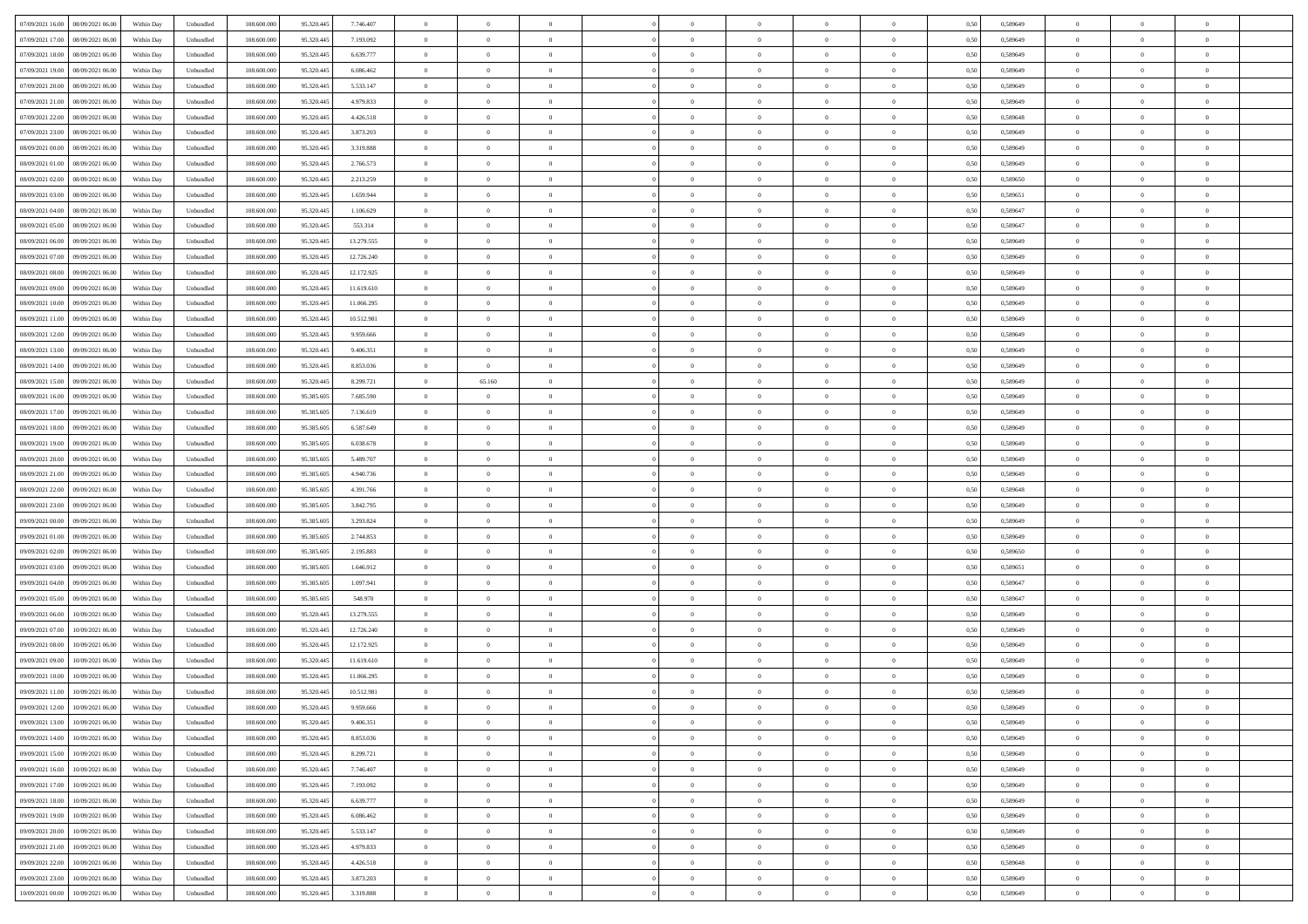| 10/09/2021 01:00<br>10/09/2021 06:00             | Within Day | Unbundled | 108.600.000 | 95.320.445 | 2.766.573  | $\overline{0}$ | $\overline{0}$ |                | $\overline{0}$ | $\theta$       |                | $\theta$       | 0,50 | 0,589649 | $\theta$       | $\theta$       | $\overline{0}$ |  |
|--------------------------------------------------|------------|-----------|-------------|------------|------------|----------------|----------------|----------------|----------------|----------------|----------------|----------------|------|----------|----------------|----------------|----------------|--|
| 10/09/2021 02:00<br>10/09/2021 06:00             | Within Day | Unbundled | 108.600.00  | 95.320.445 | 2.213.259  | $\bf{0}$       | $\bf{0}$       | $\bf{0}$       | $\bf{0}$       | $\overline{0}$ | $\overline{0}$ | $\bf{0}$       | 0,50 | 0,589650 | $\,$ 0 $\,$    | $\bf{0}$       | $\overline{0}$ |  |
| 10/09/2021 03:00<br>10/09/2021 06:00             | Within Day | Unbundled | 108,600,000 | 95.320.445 | 1.659.944  | $\overline{0}$ | $\bf{0}$       | $\overline{0}$ | $\bf{0}$       | $\bf{0}$       | $\overline{0}$ | $\bf{0}$       | 0.50 | 0.589651 | $\bf{0}$       | $\overline{0}$ | $\bf{0}$       |  |
|                                                  |            |           |             |            |            | $\overline{0}$ |                |                |                |                |                |                |      |          | $\theta$       | $\theta$       |                |  |
| 10/09/2021 04:00<br>10/09/2021 06:00             | Within Day | Unbundled | 108.600.000 | 95.320.445 | 1.106.629  |                | $\overline{0}$ | $\overline{0}$ | $\overline{0}$ | $\theta$       | $\overline{0}$ | $\bf{0}$       | 0,50 | 0,589647 |                |                | $\overline{0}$ |  |
| 10/09/2021 05:00<br>10/09/2021 06:00             | Within Day | Unbundled | 108.600.00  | 95.320.445 | 553.314    | $\bf{0}$       | $\overline{0}$ | $\bf{0}$       | $\overline{0}$ | $\theta$       | $\overline{0}$ | $\bf{0}$       | 0,50 | 0,589647 | $\,$ 0 $\,$    | $\bf{0}$       | $\overline{0}$ |  |
| 10/09/2021 06:00<br>11/09/2021 06:00             | Within Day | Unbundled | 108,600,000 | 95.320.44  | 13.279.555 | $\overline{0}$ | $\overline{0}$ | $\overline{0}$ | $\bf{0}$       | $\overline{0}$ | $\theta$       | $\bf{0}$       | 0.50 | 0.589649 | $\,$ 0 $\,$    | $\theta$       | $\overline{0}$ |  |
| 10/09/2021 07:00<br>11/09/2021 06:00             | Within Day | Unbundled | 108.600.000 | 95.320.445 | 12.726.240 | $\overline{0}$ | $\overline{0}$ | $\overline{0}$ | $\overline{0}$ | $\overline{0}$ | $\overline{0}$ | $\bf{0}$       | 0,50 | 0,589649 | $\theta$       | $\theta$       | $\overline{0}$ |  |
|                                                  |            |           |             |            |            |                | $\bf{0}$       | $\bf{0}$       | $\overline{0}$ | $\overline{0}$ | $\overline{0}$ |                |      |          | $\,$ 0 $\,$    | $\bf{0}$       | $\overline{0}$ |  |
| 10/09/2021 08:00<br>11/09/2021 06:00             | Within Day | Unbundled | 108.600.00  | 95.320.445 | 12.172.925 | $\bf{0}$       |                |                |                |                |                | $\bf{0}$       | 0,50 | 0,589649 |                |                |                |  |
| 10/09/2021 09:00<br>11/09/2021 06:00             | Within Day | Unbundled | 108,600,000 | 95.320.445 | 11.619.610 | $\overline{0}$ | $\bf{0}$       | $\overline{0}$ | $\bf{0}$       | $\overline{0}$ | $\overline{0}$ | $\bf{0}$       | 0.50 | 0.589649 | $\bf{0}$       | $\overline{0}$ | $\overline{0}$ |  |
| 10/09/2021 10:00<br>11/09/2021 06:00             | Within Day | Unbundled | 108.600.000 | 95.320.445 | 11.066.295 | $\overline{0}$ | $\bf{0}$       | $\overline{0}$ | $\overline{0}$ | $\overline{0}$ | $\overline{0}$ | $\bf{0}$       | 0,50 | 0,589649 | $\,$ 0 $\,$    | $\bf{0}$       | $\overline{0}$ |  |
| 10/09/2021 11:00<br>11/09/2021 06:00             | Within Day | Unbundled | 108.600.00  | 95.320.445 | 10.512.981 | $\bf{0}$       | $\bf{0}$       | $\bf{0}$       | $\bf{0}$       | $\bf{0}$       | $\overline{0}$ | $\bf{0}$       | 0,50 | 0,589649 | $\,$ 0 $\,$    | $\bf{0}$       | $\overline{0}$ |  |
| 10/09/2021 12:00<br>11/09/2021 06:00             | Within Day | Unbundled | 108,600,000 | 95.320.445 | 9.959.666  | $\overline{0}$ | $\bf{0}$       | $\overline{0}$ | $\overline{0}$ | $\bf{0}$       | $\overline{0}$ | $\bf{0}$       | 0.50 | 0.589649 | $\bf{0}$       | $\overline{0}$ | $\,$ 0         |  |
|                                                  |            |           |             |            |            |                |                |                |                |                |                |                |      |          |                |                |                |  |
| 10/09/2021 13:00<br>11/09/2021 06:00             | Within Day | Unbundled | 108.600.000 | 95.320.445 | 9.406.351  | $\overline{0}$ | $\overline{0}$ | $\overline{0}$ | $\theta$       | $\theta$       | $\overline{0}$ | $\bf{0}$       | 0,50 | 0,589649 | $\,$ 0 $\,$    | $\theta$       | $\overline{0}$ |  |
| 10/09/2021 14:00<br>11/09/2021 06:00             | Within Day | Unbundled | 108.600.00  | 95.320.445 | 8.853.036  | $\bf{0}$       | $\overline{0}$ | $\bf{0}$       | $\bf{0}$       | $\bf{0}$       | $\overline{0}$ | $\bf{0}$       | 0,50 | 0,589649 | $\,$ 0 $\,$    | $\bf{0}$       | $\overline{0}$ |  |
| 10/09/2021 15:00<br>11/09/2021 06:00             | Within Day | Unbundled | 108 600 000 | 95.320.44  | 8.299.721  | $\overline{0}$ | $\overline{0}$ | $\overline{0}$ | $\bf{0}$       | $\overline{0}$ | $\theta$       | $\bf{0}$       | 0.50 | 0.589649 | $\,$ 0 $\,$    | $\theta$       | $\overline{0}$ |  |
| 10/09/2021 16:00<br>11/09/2021 06:00             | Within Day | Unbundled | 108.600.000 | 95.320.445 | 7.746.407  | $\overline{0}$ | $\overline{0}$ | $\overline{0}$ | $\overline{0}$ | $\overline{0}$ | $\overline{0}$ | $\bf{0}$       | 0,50 | 0,589649 | $\theta$       | $\theta$       | $\overline{0}$ |  |
| 10/09/2021 17:00<br>11/09/2021 06:00             | Within Day | Unbundled | 108.600.00  | 95.320.445 | 7.193.092  | $\bf{0}$       | $\bf{0}$       | $\bf{0}$       | $\overline{0}$ | $\overline{0}$ | $\overline{0}$ | $\bf{0}$       | 0,50 | 0,589649 | $\,$ 0 $\,$    | $\bf{0}$       | $\overline{0}$ |  |
|                                                  |            |           |             |            |            |                |                |                |                |                |                |                |      |          |                |                |                |  |
| 10/09/2021 18:00<br>11/09/2021 06:00             | Within Day | Unbundled | 108,600,000 | 95.320.44  | 6.639.777  | $\overline{0}$ | $\bf{0}$       | $\overline{0}$ | $\bf{0}$       | $\overline{0}$ | $\overline{0}$ | $\bf{0}$       | 0.50 | 0.589649 | $\bf{0}$       | $\overline{0}$ | $\bf{0}$       |  |
| 10/09/2021 19:00<br>11/09/2021 06:00             | Within Day | Unbundled | 108.600.000 | 95.320.445 | 6.086.462  | $\overline{0}$ | $\bf{0}$       | $\overline{0}$ | $\overline{0}$ | $\overline{0}$ | $\overline{0}$ | $\bf{0}$       | 0,50 | 0,589649 | $\,$ 0 $\,$    | $\bf{0}$       | $\overline{0}$ |  |
| 10/09/2021 20:00<br>11/09/2021 06:00             | Within Day | Unbundled | 108.600.00  | 95.320.445 | 5.533.147  | $\bf{0}$       | $\bf{0}$       | $\bf{0}$       | $\bf{0}$       | $\overline{0}$ | $\overline{0}$ | $\bf{0}$       | 0,50 | 0,589649 | $\,$ 0 $\,$    | $\bf{0}$       | $\overline{0}$ |  |
| 10/09/2021 21:00<br>11/09/2021 06:00             | Within Day | Unbundled | 108,600,000 | 95.320.445 | 4.979.833  | $\overline{0}$ | $\bf{0}$       | $\overline{0}$ | $\overline{0}$ | $\bf{0}$       | $\overline{0}$ | $\bf{0}$       | 0.50 | 0.589649 | $\bf{0}$       | $\overline{0}$ | $\,$ 0         |  |
| 10/09/2021 22:00<br>11/09/2021 06:00             | Within Day | Unbundled | 108.600.000 | 95.320.445 | 4.426.518  | $\overline{0}$ | $\overline{0}$ | $\overline{0}$ | $\theta$       | $\theta$       | $\overline{0}$ | $\bf{0}$       | 0,50 | 0,589648 | $\theta$       | $\theta$       | $\overline{0}$ |  |
|                                                  |            |           |             |            |            |                | $\bf{0}$       |                |                | $\overline{0}$ | $\overline{0}$ |                |      |          | $\,$ 0 $\,$    | $\bf{0}$       | $\overline{0}$ |  |
| 10/09/2021 23:00<br>11/09/2021 06:00             | Within Day | Unbundled | 108.600.00  | 95.320.445 | 3.873.203  | $\bf{0}$       |                | $\bf{0}$       | $\bf{0}$       |                |                | $\bf{0}$       | 0,50 | 0,589649 |                |                |                |  |
| 11/09/2021 00:00<br>11/09/2021 06:00             | Within Day | Unbundled | 108,600,000 | 95.320.44  | 3.319.888  | $\overline{0}$ | $\overline{0}$ | $\overline{0}$ | $\bf{0}$       | $\overline{0}$ | $\theta$       | $\bf{0}$       | 0.50 | 0.589649 | $\,$ 0 $\,$    | $\theta$       | $\overline{0}$ |  |
| 11/09/2021 01:00<br>11/09/2021 06:00             | Within Day | Unbundled | 108.600.000 | 95.320.445 | 2.766.573  | $\overline{0}$ | $\overline{0}$ | $\overline{0}$ | $\overline{0}$ | $\overline{0}$ | $\overline{0}$ | $\bf{0}$       | 0,50 | 0,589649 | $\,$ 0 $\,$    | $\theta$       | $\overline{0}$ |  |
| 11/09/2021 02:00<br>11/09/2021 06:00             | Within Day | Unbundled | 108.600.00  | 95.320.445 | 2.213.259  | $\bf{0}$       | $\overline{0}$ | $\bf{0}$       | $\overline{0}$ | $\bf{0}$       | $\overline{0}$ | $\bf{0}$       | 0,50 | 0,589650 | $\,$ 0 $\,$    | $\bf{0}$       | $\overline{0}$ |  |
| 11/09/2021 03:00<br>11/09/2021 06:00             | Within Day | Unbundled | 108,600,000 | 95.320.445 | 1.659.944  | $\overline{0}$ | $\bf{0}$       | $\overline{0}$ | $\bf{0}$       | $\overline{0}$ | $\overline{0}$ | $\bf{0}$       | 0.50 | 0.589651 | $\bf{0}$       | $\overline{0}$ | $\overline{0}$ |  |
| 11/09/2021 04:00<br>11/09/2021 06:00             | Within Day | Unbundled | 108.600.000 | 95.320.445 | 1.106.629  | $\overline{0}$ | $\bf{0}$       | $\overline{0}$ | $\overline{0}$ | $\overline{0}$ | $\overline{0}$ | $\bf{0}$       | 0,50 | 0,589647 | $\theta$       | $\theta$       | $\overline{0}$ |  |
| 11/09/2021 06:00                                 | Within Day | Unbundled | 108.600.00  | 95.320.445 | 553.314    | $\bf{0}$       | $\bf{0}$       | $\bf{0}$       | $\bf{0}$       | $\overline{0}$ | $\overline{0}$ | $\bf{0}$       | 0,50 | 0,589647 | $\,$ 0 $\,$    | $\bf{0}$       | $\overline{0}$ |  |
| 11/09/2021 05:00                                 |            |           |             |            |            |                |                |                |                |                |                |                |      |          |                |                |                |  |
| 11/09/2021 06:00<br>12/09/2021 06:00             | Within Day | Unbundled | 108,600,000 | 95.320.445 | 13.279.555 | $\overline{0}$ | $\bf{0}$       | $\overline{0}$ | $\overline{0}$ | $\bf{0}$       | $\overline{0}$ | $\bf{0}$       | 0.50 | 0.589649 | $\bf{0}$       | $\overline{0}$ | $\,$ 0         |  |
| 11/09/2021 07:00<br>12/09/2021 06:00             | Within Day | Unbundled | 108.600.000 | 95.320.445 | 12.726.240 | $\overline{0}$ | $\overline{0}$ | $\overline{0}$ | $\overline{0}$ | $\overline{0}$ | $\overline{0}$ | $\bf{0}$       | 0.50 | 0.589649 | $\theta$       | $\theta$       | $\overline{0}$ |  |
| 11/09/2021 08:00<br>12/09/2021 06:00             | Within Day | Unbundled | 108.600.00  | 95.320.44  | 12.172.925 | $\bf{0}$       | $\bf{0}$       | $\bf{0}$       | $\bf{0}$       | $\overline{0}$ | $\overline{0}$ | $\bf{0}$       | 0,50 | 0,589649 | $\,$ 0 $\,$    | $\bf{0}$       | $\overline{0}$ |  |
| 11/09/2021 09:00<br>12/09/2021 06:00             | Within Day | Unbundled | 108,600,000 | 95.320.445 | 11.619.610 | $\overline{0}$ | $\bf{0}$       | $\overline{0}$ | $\bf{0}$       | $\overline{0}$ | $\overline{0}$ | $\bf{0}$       | 0.50 | 0.589649 | $\,$ 0 $\,$    | $\theta$       | $\overline{0}$ |  |
| 11/09/2021 10:00<br>12/09/2021 06:00             | Within Dav | Unbundled | 108.600.000 | 95.320.445 | 11.066.295 | $\overline{0}$ | $\overline{0}$ | $\overline{0}$ | $\overline{0}$ | $\overline{0}$ | $\overline{0}$ | $\bf{0}$       | 0.5( | 0.589649 | $\theta$       | $\theta$       | $\overline{0}$ |  |
| 12/09/2021 06:00                                 | Within Day | Unbundled | 108.600.00  | 95.320.445 | 10.512.981 | $\bf{0}$       | $\bf{0}$       | $\bf{0}$       | $\bf{0}$       | $\overline{0}$ | $\overline{0}$ | $\bf{0}$       | 0,50 | 0,589649 | $\,$ 0 $\,$    | $\bf{0}$       | $\overline{0}$ |  |
| 11/09/2021 11:00                                 |            |           |             |            |            |                |                |                |                |                |                |                |      |          |                |                |                |  |
| 11/09/2021 12:00<br>12/09/2021 06:00             | Within Day | Unbundled | 108,600,000 | 95.320.44  | 9.959.666  | $\overline{0}$ | $\bf{0}$       | $\overline{0}$ | $\bf{0}$       | $\overline{0}$ | $\overline{0}$ | $\bf{0}$       | 0.50 | 0.589649 | $\bf{0}$       | $\overline{0}$ | $\overline{0}$ |  |
| 11/09/2021 13:00<br>12/09/2021 06:00             | Within Dav | Unbundled | 108.600.000 | 95.320.445 | 9.406.351  | $\overline{0}$ | $\overline{0}$ | $\overline{0}$ | $\overline{0}$ | $\overline{0}$ | $\overline{0}$ | $\bf{0}$       | 0.50 | 0.589649 | $\theta$       | $\theta$       | $\overline{0}$ |  |
| 11/09/2021 14:00<br>12/09/2021 06:00             | Within Day | Unbundled | 108.600.00  | 95.320.445 | 8.853.036  | $\bf{0}$       | $\bf{0}$       | $\bf{0}$       | $\bf{0}$       | $\overline{0}$ | $\overline{0}$ | $\bf{0}$       | 0,50 | 0,589649 | $\,$ 0 $\,$    | $\bf{0}$       | $\overline{0}$ |  |
| 11/09/2021 15:00<br>12/09/2021 06:00             | Within Day | Unbundled | 108,600,000 | 95.320.445 | 8.299.721  | $\overline{0}$ | $\bf{0}$       | $\overline{0}$ | $\overline{0}$ | $\bf{0}$       | $\overline{0}$ | $\bf{0}$       | 0.50 | 0.589649 | $\bf{0}$       | $\overline{0}$ | $\,$ 0         |  |
| 11/09/2021 16:00<br>12/09/2021 06:00             | Within Dav | Unbundled | 108.600.000 | 95.320.445 | 7.746.407  | $\overline{0}$ | $\overline{0}$ | $\overline{0}$ | $\overline{0}$ | $\overline{0}$ | $\overline{0}$ | $\bf{0}$       | 0.50 | 0.589649 | $\theta$       | $\theta$       | $\overline{0}$ |  |
|                                                  |            |           |             |            |            |                |                |                |                |                |                |                |      |          |                |                |                |  |
| 11/09/2021 17:00<br>12/09/2021 06:00             | Within Day | Unbundled | 108.600.00  | 95.320.445 | 7.193.092  | $\bf{0}$       | $\bf{0}$       | $\bf{0}$       | $\bf{0}$       | $\overline{0}$ | $\overline{0}$ | $\bf{0}$       | 0,50 | 0,589649 | $\,$ 0 $\,$    | $\bf{0}$       | $\overline{0}$ |  |
| 11/09/2021 18:00<br>12/09/2021 06:00             | Within Day | Unbundled | 108,600,000 | 95.320.44  | 6.639.777  | $\overline{0}$ | $\overline{0}$ | $\overline{0}$ | $\bf{0}$       | $\overline{0}$ | $\Omega$       | $\bf{0}$       | 0.50 | 0.589649 | $\bf{0}$       | $\theta$       | $\overline{0}$ |  |
| 11/09/2021 19:00<br>12/09/2021 06:00             | Within Dav | Unbundled | 108.600.000 | 95.320.445 | 6.086.462  | $\overline{0}$ | $\overline{0}$ | $\Omega$       | $\theta$       | $\theta$       | $\overline{0}$ | $\overline{0}$ | 0.5( | 0.589649 | $\theta$       | $\theta$       | $\overline{0}$ |  |
| 11/09/2021 20:00<br>12/09/2021 06:00             | Within Day | Unbundled | 108.600.00  | 95.320.445 | 5.533.147  | $\bf{0}$       | $\bf{0}$       | $\bf{0}$       | $\bf{0}$       | $\bf{0}$       | $\overline{0}$ | $\bf{0}$       | 0,50 | 0,589649 | $\,$ 0 $\,$    | $\bf{0}$       | $\overline{0}$ |  |
| $11/09/2021\; 21.00 \quad \  12/09/2021\; 06.00$ | Within Day | Unbundled | 108.600.000 | 95.320.445 | 4.979.833  | $\bf{0}$       | $\theta$       |                | $\overline{0}$ |                |                |                | 0,50 | 0.589649 | $\bf{0}$       | $\bf{0}$       |                |  |
| 11/09/2021 22:00 12/09/2021 06:00                | Within Day | Unbundled | 108.600.000 | 95.320.445 | 4.426.518  | $\overline{0}$ | $\theta$       | $\Omega$       | $\theta$       | $\overline{0}$ | $\overline{0}$ | $\bf{0}$       | 0,50 | 0,589648 | $\theta$       | $\theta$       | $\overline{0}$ |  |
|                                                  |            |           |             |            |            |                |                |                |                |                |                |                |      |          |                |                |                |  |
| 11/09/2021 23:00<br>12/09/2021 06:00             | Within Day | Unbundled | 108.600.00  | 95.320.445 | 3.873.203  | $\overline{0}$ | $\bf{0}$       | $\overline{0}$ | $\overline{0}$ | $\bf{0}$       | $\overline{0}$ | $\bf{0}$       | 0,50 | 0,589649 | $\bf{0}$       | $\overline{0}$ | $\bf{0}$       |  |
| 12/09/2021 00:00 12/09/2021 06:00                | Within Day | Unbundled | 108,600,000 | 95.320.445 | 3.319.888  | $\overline{0}$ | $\bf{0}$       | $\overline{0}$ | $\overline{0}$ | $\mathbf{0}$   | $\overline{0}$ | $\,$ 0 $\,$    | 0.50 | 0.589649 | $\overline{0}$ | $\bf{0}$       | $\,$ 0 $\,$    |  |
| 12/09/2021 01:00 12/09/2021 06:00                | Within Day | Unbundled | 108.600.000 | 95.320.445 | 2.766.573  | $\overline{0}$ | $\overline{0}$ | $\overline{0}$ | $\overline{0}$ | $\overline{0}$ | $\overline{0}$ | $\bf{0}$       | 0,50 | 0.589649 | $\overline{0}$ | $\theta$       | $\overline{0}$ |  |
| 12/09/2021 02:00<br>12/09/2021 06:00             | Within Day | Unbundled | 108.600.000 | 95.320.445 | 2.213.259  | $\overline{0}$ | $\bf{0}$       | $\overline{0}$ | $\overline{0}$ | $\overline{0}$ | $\overline{0}$ | $\bf{0}$       | 0,50 | 0,589650 | $\bf{0}$       | $\overline{0}$ | $\overline{0}$ |  |
| 12/09/2021 03:00<br>12/09/2021 06:00             | Within Day | Unbundled | 108,600,000 | 95.320.445 | 1.659.944  | $\overline{0}$ | $\bf{0}$       | $\overline{0}$ | $\overline{0}$ | $\overline{0}$ | $\overline{0}$ | $\bf{0}$       | 0.50 | 0.589651 | $\,$ 0 $\,$    | $\theta$       | $\,$ 0         |  |
|                                                  |            |           |             |            |            |                |                |                |                |                |                |                |      |          |                |                |                |  |
| 12/09/2021 04:00<br>12/09/2021 06:00             | Within Dav | Unbundled | 108.600.000 | 95.320.445 | 1.106.629  | $\overline{0}$ | $\overline{0}$ | $\overline{0}$ | $\overline{0}$ | $\overline{0}$ | $\overline{0}$ | $\bf{0}$       | 0.50 | 0,589647 | $\overline{0}$ | $\theta$       | $\overline{0}$ |  |
| 12/09/2021 05:00<br>12/09/2021 06:00             | Within Day | Unbundled | 108.600.00  | 95.320.445 | 553.314    | $\overline{0}$ | $\overline{0}$ | $\overline{0}$ | $\overline{0}$ | $\overline{0}$ | $\overline{0}$ | $\bf{0}$       | 0,50 | 0,589647 | $\bf{0}$       | $\overline{0}$ | $\overline{0}$ |  |
| 13/09/2021 06:00<br>12/09/2021 06:00             | Within Day | Unbundled | 108,600,000 | 95.320.445 | 13.279.555 | $\overline{0}$ | $\overline{0}$ | $\overline{0}$ | $\overline{0}$ | $\bf{0}$       | $\overline{0}$ | $\bf{0}$       | 0.50 | 0.589649 | $\mathbf{0}$   | $\bf{0}$       | $\,$ 0         |  |
| 12/09/2021 07:00 13/09/2021 06:00                | Within Dav | Unbundled | 108.600.000 | 95.320.445 | 12.726.240 | $\overline{0}$ | $\overline{0}$ | $\overline{0}$ | $\overline{0}$ | $\overline{0}$ | $\overline{0}$ | $\bf{0}$       | 0,50 | 0.589649 | $\overline{0}$ | $\theta$       | $\overline{0}$ |  |
| 12/09/2021 08:00<br>13/09/2021 06:00             | Within Day | Unbundled | 108.600.00  | 95.320.445 | 12.172.925 | $\overline{0}$ | $\bf{0}$       | $\overline{0}$ | $\bf{0}$       | $\overline{0}$ | $\overline{0}$ | $\bf{0}$       | 0,50 | 0,589649 | $\bf{0}$       | $\bf{0}$       | $\bf{0}$       |  |
|                                                  |            |           |             |            |            |                |                |                |                |                |                |                |      |          |                |                |                |  |
| 12/09/2021 09:00 13/09/2021 06:00                | Within Day | Unbundled | 108.600.000 | 95.320.445 | 11.619.610 | $\overline{0}$ | $\bf{0}$       | $\overline{0}$ | $\overline{0}$ | $\,$ 0 $\,$    | $\overline{0}$ | $\bf{0}$       | 0,50 | 0,589649 | $\overline{0}$ | $\,$ 0 $\,$    | $\,$ 0 $\,$    |  |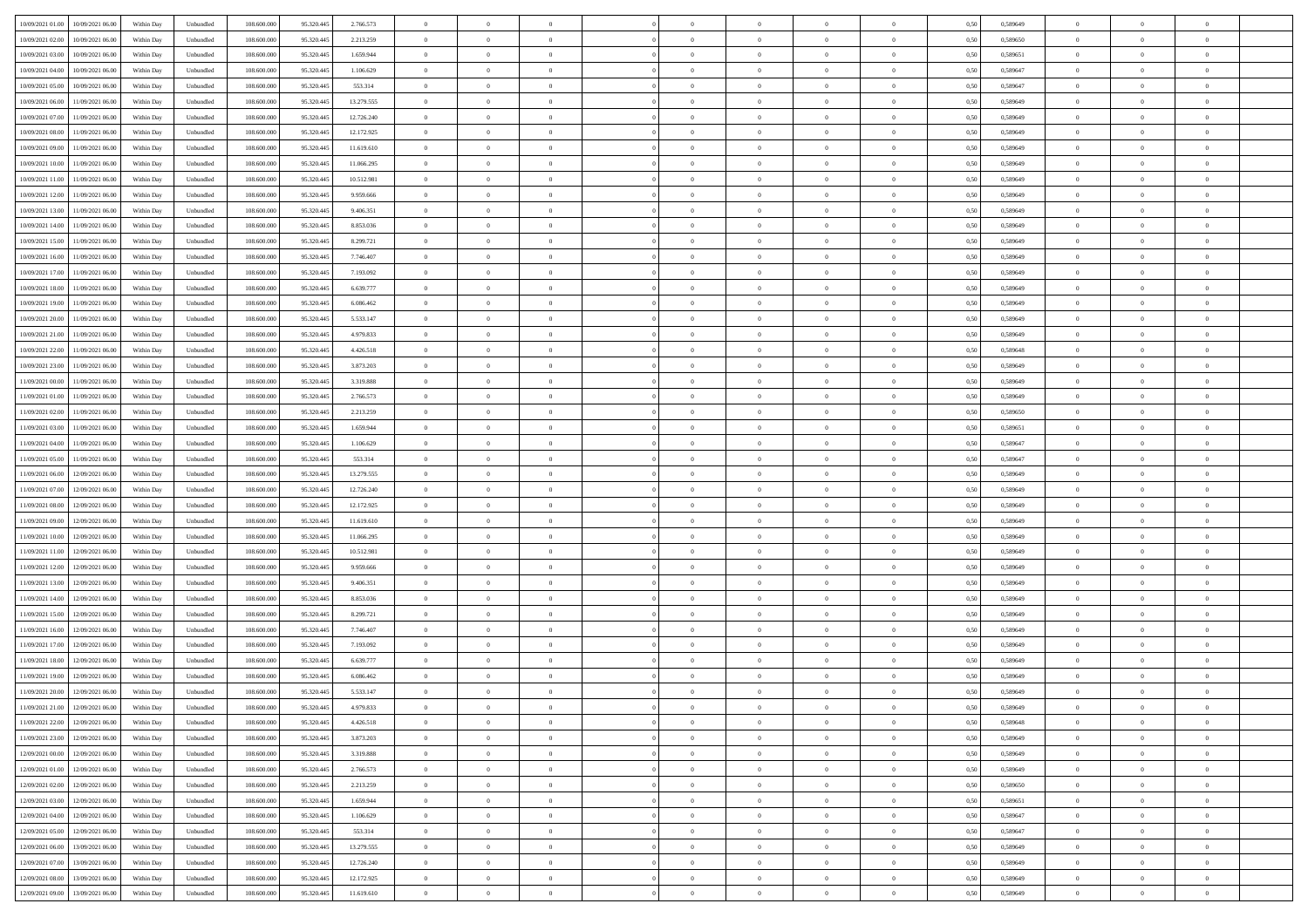| 12/09/2021 10:00 13/09/2021 06:00            | Within Day | Unbundled                   | 108.600.000 | 95.320.445 | 11.066.295 | $\overline{0}$ | $\theta$       |                | $\overline{0}$ | $\theta$       |                | $\theta$       | 0,50 | 0,589649 | $\theta$       | $\theta$       | $\overline{0}$ |  |
|----------------------------------------------|------------|-----------------------------|-------------|------------|------------|----------------|----------------|----------------|----------------|----------------|----------------|----------------|------|----------|----------------|----------------|----------------|--|
| 12/09/2021 11:00<br>13/09/2021 06:00         | Within Day | Unbundled                   | 108.600.00  | 95.320.445 | 10.512.981 | $\bf{0}$       | $\bf{0}$       | $\bf{0}$       | $\bf{0}$       | $\overline{0}$ | $\overline{0}$ | $\bf{0}$       | 0,50 | 0,589649 | $\,$ 0 $\,$    | $\bf{0}$       | $\overline{0}$ |  |
| 12/09/2021 12:00<br>13/09/2021 06:00         | Within Day | Unbundled                   | 108,600,000 | 95.320.445 | 9.959.666  | $\overline{0}$ | $\bf{0}$       | $\overline{0}$ | $\bf{0}$       | $\bf{0}$       | $\overline{0}$ | $\bf{0}$       | 0.50 | 0.589649 | $\bf{0}$       | $\overline{0}$ | $\overline{0}$ |  |
| 12/09/2021 13:00<br>13/09/2021 06:00         | Within Day | Unbundled                   | 108.600.000 | 95.320.445 | 9.406.351  | $\overline{0}$ | $\overline{0}$ | $\overline{0}$ | $\theta$       | $\theta$       | $\overline{0}$ | $\bf{0}$       | 0,50 | 0,589649 | $\theta$       | $\theta$       | $\overline{0}$ |  |
|                                              |            |                             |             |            |            |                |                |                |                |                |                |                |      |          |                |                |                |  |
| 12/09/2021 14:00<br>13/09/2021 06:00         | Within Day | Unbundled                   | 108.600.00  | 95.320.445 | 8.853.036  | $\bf{0}$       | $\overline{0}$ | $\bf{0}$       | $\overline{0}$ | $\theta$       | $\overline{0}$ | $\bf{0}$       | 0,50 | 0,589649 | $\,$ 0 $\,$    | $\bf{0}$       | $\overline{0}$ |  |
| 12/09/2021 15:00<br>13/09/2021 06:00         | Within Day | Unbundled                   | 108,600,000 | 95.320.44  | 8.299.721  | $\overline{0}$ | $\overline{0}$ | $\overline{0}$ | $\bf{0}$       | $\overline{0}$ | $\theta$       | $\bf{0}$       | 0.50 | 0.589649 | $\,$ 0 $\,$    | $\theta$       | $\overline{0}$ |  |
| 12/09/2021 16:00<br>13/09/2021 06:00         | Within Day | Unbundled                   | 108.600.000 | 95.320.445 | 7.746.407  | $\overline{0}$ | $\overline{0}$ | $\overline{0}$ | $\overline{0}$ | $\overline{0}$ | $\overline{0}$ | $\bf{0}$       | 0,50 | 0,589649 | $\theta$       | $\theta$       | $\overline{0}$ |  |
|                                              |            |                             |             |            |            |                |                |                |                |                |                |                |      |          |                |                |                |  |
| 12/09/2021 17:00<br>13/09/2021 06:00         | Within Day | Unbundled                   | 108.600.00  | 95.320.445 | 7.193.092  | $\bf{0}$       | $\bf{0}$       | $\bf{0}$       | $\overline{0}$ | $\overline{0}$ | $\overline{0}$ | $\bf{0}$       | 0,50 | 0,589649 | $\,$ 0 $\,$    | $\bf{0}$       | $\overline{0}$ |  |
| 12/09/2021 18:00<br>13/09/2021 06:00         | Within Day | Unbundled                   | 108,600,000 | 95.320.44  | 6.639.777  | $\overline{0}$ | $\bf{0}$       | $\overline{0}$ | $\bf{0}$       | $\overline{0}$ | $\overline{0}$ | $\bf{0}$       | 0.50 | 0.589649 | $\bf{0}$       | $\overline{0}$ | $\overline{0}$ |  |
| 12/09/2021 19:00<br>13/09/2021 06:00         | Within Day | Unbundled                   | 108.600.000 | 95.320.445 | 6.086.462  | $\overline{0}$ | $\bf{0}$       | $\overline{0}$ | $\overline{0}$ | $\overline{0}$ | $\overline{0}$ | $\bf{0}$       | 0,50 | 0,589649 | $\,$ 0 $\,$    | $\bf{0}$       | $\overline{0}$ |  |
| 12/09/2021 20:00<br>13/09/2021 06:00         | Within Day | Unbundled                   | 108.600.00  | 95.320.445 | 5.533.147  | $\bf{0}$       | $\bf{0}$       | $\bf{0}$       | $\bf{0}$       | $\bf{0}$       | $\overline{0}$ | $\bf{0}$       | 0,50 | 0,589649 | $\,$ 0 $\,$    | $\bf{0}$       | $\overline{0}$ |  |
|                                              |            |                             | 108,600,000 | 95.320.445 | 4.979.833  |                |                |                |                |                | $\overline{0}$ |                |      |          |                |                | $\,$ 0         |  |
| 12/09/2021 21:00<br>13/09/2021 06:00         | Within Day | Unbundled                   |             |            |            | $\overline{0}$ | $\bf{0}$       | $\overline{0}$ | $\overline{0}$ | $\bf{0}$       |                | $\bf{0}$       | 0.50 | 0.589649 | $\bf{0}$       | $\overline{0}$ |                |  |
| 12/09/2021 22:00<br>13/09/2021 06:00         | Within Day | Unbundled                   | 108.600.000 | 95.320.445 | 4.426.518  | $\overline{0}$ | $\overline{0}$ | $\overline{0}$ | $\theta$       | $\theta$       | $\overline{0}$ | $\bf{0}$       | 0,50 | 0,589648 | $\,$ 0 $\,$    | $\theta$       | $\overline{0}$ |  |
| 12/09/2021 23:00<br>13/09/2021 06:00         | Within Day | Unbundled                   | 108.600.00  | 95.320.44  | 3.873.203  | $\bf{0}$       | $\overline{0}$ | $\bf{0}$       | $\overline{0}$ | $\bf{0}$       | $\overline{0}$ | $\bf{0}$       | 0,50 | 0,589649 | $\,$ 0 $\,$    | $\bf{0}$       | $\overline{0}$ |  |
| 13/09/2021 00:00<br>13/09/2021 06:00         | Within Day | Unbundled                   | 108 600 000 | 95.320.445 | 3.319.888  | $\overline{0}$ | $\overline{0}$ | $\overline{0}$ | $\bf{0}$       | $\overline{0}$ | $\theta$       | $\bf{0}$       | 0.50 | 0.589649 | $\theta$       | $\theta$       | $\overline{0}$ |  |
| 13/09/2021 01:00<br>13/09/2021 06:00         | Within Day | Unbundled                   | 108.600.000 | 95.320.445 | 2.766.573  | $\overline{0}$ | $\overline{0}$ | $\overline{0}$ | $\overline{0}$ | $\overline{0}$ | $\overline{0}$ | $\bf{0}$       | 0,50 | 0,589649 | $\theta$       | $\theta$       | $\overline{0}$ |  |
|                                              |            |                             |             |            |            |                |                |                |                |                |                |                |      |          |                |                |                |  |
| 13/09/2021 02:00<br>13/09/2021 06:00         | Within Day | Unbundled                   | 108.600.00  | 95.320.445 | 2.213.259  | $\bf{0}$       | $\bf{0}$       | $\bf{0}$       | $\overline{0}$ | $\bf{0}$       | $\overline{0}$ | $\bf{0}$       | 0,50 | 0,589650 | $\,$ 0 $\,$    | $\bf{0}$       | $\overline{0}$ |  |
| 13/09/2021 03:00<br>13/09/2021 06:00         | Within Day | Unbundled                   | 108,600,000 | 95.320.44  | 1.659.944  | $\overline{0}$ | $\bf{0}$       | $\overline{0}$ | $\bf{0}$       | $\overline{0}$ | $\overline{0}$ | $\bf{0}$       | 0.50 | 0.589651 | $\bf{0}$       | $\overline{0}$ | $\bf{0}$       |  |
| 13/09/2021 04:00<br>13/09/2021 06:00         | Within Day | Unbundled                   | 108.600.000 | 95.320.445 | 1.106.629  | $\overline{0}$ | $\bf{0}$       | $\overline{0}$ | $\overline{0}$ | $\overline{0}$ | $\overline{0}$ | $\bf{0}$       | 0,50 | 0,589647 | $\,$ 0 $\,$    | $\bf{0}$       | $\overline{0}$ |  |
| 13/09/2021 05:00<br>13/09/2021 06:00         | Within Day | Unbundled                   | 108.600.00  | 95.320.445 | 553.314    | $\bf{0}$       | $\bf{0}$       | $\bf{0}$       | $\bf{0}$       | $\overline{0}$ | $\overline{0}$ | $\bf{0}$       | 0,50 | 0,589647 | $\,$ 0 $\,$    | $\bf{0}$       | $\overline{0}$ |  |
|                                              |            |                             |             |            |            |                |                |                |                |                |                |                |      |          |                |                |                |  |
| 13/09/2021 06:00<br>14/09/2021 06:00         | Within Day | Unbundled                   | 108,600,000 | 95.320.445 | 13.279.555 | $\overline{0}$ | $\bf{0}$       | $\overline{0}$ | $\overline{0}$ | $\bf{0}$       | $\overline{0}$ | $\bf{0}$       | 0.50 | 0.589649 | $\bf{0}$       | $\overline{0}$ | $\,$ 0         |  |
| 13/09/2021 07:00<br>14/09/2021 06:00         | Within Day | Unbundled                   | 108.600.000 | 95.320.445 | 12.726.240 | $\overline{0}$ | $\overline{0}$ | $\overline{0}$ | $\theta$       | $\theta$       | $\overline{0}$ | $\bf{0}$       | 0,50 | 0,589649 | $\theta$       | $\theta$       | $\overline{0}$ |  |
| 13/09/2021 08:00<br>14/09/2021 06.00         | Within Day | Unbundled                   | 108.600.00  | 95.320.445 | 12.172.925 | $\bf{0}$       | $\overline{0}$ | $\bf{0}$       | $\bf{0}$       | $\overline{0}$ | $\overline{0}$ | $\bf{0}$       | 0,50 | 0,589649 | $\,$ 0 $\,$    | $\bf{0}$       | $\overline{0}$ |  |
| 13/09/2021 09:00<br>14/09/2021 06:00         | Within Day | Unbundled                   | 108,600,000 | 95.320.44  | 11.619.610 | $\overline{0}$ | $\overline{0}$ | $\overline{0}$ | $\bf{0}$       | $\overline{0}$ | $\theta$       | $\bf{0}$       | 0.50 | 0.589649 | $\,$ 0 $\,$    | $\theta$       | $\overline{0}$ |  |
| 13/09/2021 10:00<br>14/09/2021 06.00         | Within Day | Unbundled                   | 108.600.000 | 95.320.445 | 11.066.295 | $\overline{0}$ | $\overline{0}$ | $\overline{0}$ | $\overline{0}$ | $\overline{0}$ | $\overline{0}$ | $\bf{0}$       | 0,50 | 0,589649 | $\,$ 0 $\,$    | $\theta$       | $\overline{0}$ |  |
|                                              |            |                             |             |            |            |                |                |                |                |                |                |                |      |          |                |                |                |  |
| 13/09/2021 11:00<br>14/09/2021 06.00         | Within Day | Unbundled                   | 108.600.00  | 95.320.445 | 10.512.981 | $\bf{0}$       | $\overline{0}$ | $\bf{0}$       | $\overline{0}$ | $\bf{0}$       | $\overline{0}$ | $\bf{0}$       | 0,50 | 0,589649 | $\,$ 0 $\,$    | $\bf{0}$       | $\overline{0}$ |  |
| 13/09/2021 12:00<br>14/09/2021 06:00         | Within Day | Unbundled                   | 108,600,000 | 95.320.44  | 9.959.666  | $\overline{0}$ | $\bf{0}$       | $\overline{0}$ | $\bf{0}$       | $\overline{0}$ | $\overline{0}$ | $\bf{0}$       | 0.50 | 0.589649 | $\bf{0}$       | $\overline{0}$ | $\overline{0}$ |  |
| 13/09/2021 13:00<br>14/09/2021 06:00         | Within Day | Unbundled                   | 108.600.000 | 95.320.445 | 9.406.351  | $\overline{0}$ | $\bf{0}$       | $\overline{0}$ | $\overline{0}$ | $\overline{0}$ | $\overline{0}$ | $\bf{0}$       | 0,50 | 0,589649 | $\theta$       | $\theta$       | $\overline{0}$ |  |
| 13/09/2021 14:00<br>14/09/2021 06.00         | Within Day | Unbundled                   | 108.600.00  | 95.320.445 | 8.853.036  | $\bf{0}$       | $\bf{0}$       | $\bf{0}$       | $\bf{0}$       | $\overline{0}$ | $\overline{0}$ | $\bf{0}$       | 0,50 | 0,589649 | $\,$ 0 $\,$    | $\bf{0}$       | $\overline{0}$ |  |
|                                              |            |                             |             |            |            |                |                |                |                |                |                |                |      |          |                |                |                |  |
| 13/09/2021 15:00<br>14/09/2021 06:00         | Within Day | Unbundled                   | 108,600,000 | 95.320.445 | 8.299.721  | $\overline{0}$ | 689.455        | $\overline{0}$ | $\bf{0}$       | $\bf{0}$       | $\overline{0}$ | $\bf{0}$       | 0.50 | 0.589649 | $\bf{0}$       | $\overline{0}$ | $\,$ 0         |  |
| 13/09/2021 16:00<br>14/09/2021 06:00         | Within Day | Unbundled                   | 108.600.000 | 96,009.899 | 7.102.916  | $\overline{0}$ | 60.816         | $\overline{0}$ | $\overline{0}$ | $\overline{0}$ | $\overline{0}$ | $\bf{0}$       | 0.50 | 0.589649 | $\theta$       | $\theta$       | $\overline{0}$ |  |
| 13/09/2021 17:00<br>14/09/2021 06.00         | Within Day | Unbundled                   | 108.600.00  | 96.070.71: | 6.539.092  | $\bf{0}$       | $\bf{0}$       | $\bf{0}$       | $\bf{0}$       | $\,$ 0 $\,$    | $\overline{0}$ | $\bf{0}$       | 0,50 | 0,589649 | $\,$ 0 $\,$    | $\bf{0}$       | $\overline{0}$ |  |
| 13/09/2021 18:00<br>14/09/2021 06:00         | Within Day | Unbundled                   | 108,600,000 | 96.070.71  | 6.036.085  | $\overline{0}$ | 58,059         | $\overline{0}$ | $\bf{0}$       | $\overline{0}$ | $\Omega$       | $\bf{0}$       | 0.50 | 0.589649 | $\,$ 0 $\,$    | $\theta$       | $\overline{0}$ |  |
| 13/09/2021 19:00<br>14/09/2021 06:00         | Within Dav | Unbundled                   | 108.600.000 | 96.128.77  | 5.479.857  | $\overline{0}$ | $\overline{0}$ | $\overline{0}$ | $\overline{0}$ | $\theta$       | $\overline{0}$ | $\bf{0}$       | 0.50 | 0.589649 | $\theta$       | $\theta$       | $\overline{0}$ |  |
|                                              |            |                             |             |            |            |                |                |                |                |                |                |                |      |          |                |                |                |  |
| 13/09/2021 20:00<br>14/09/2021 06.00         | Within Day | Unbundled                   | 108.600.00  | 96.128.77  | 4.981.688  | $\bf{0}$       | $\bf{0}$       | $\bf{0}$       | $\bf{0}$       | $\overline{0}$ | $\overline{0}$ | $\bf{0}$       | 0,50 | 0,589649 | $\,$ 0 $\,$    | $\bf{0}$       | $\overline{0}$ |  |
| 13/09/2021 21:00<br>14/09/2021 06:00         | Within Day | Unbundled                   | 108,600,000 | 96.128.775 | 4.483.519  | $\overline{0}$ | $\bf{0}$       | $\overline{0}$ | $\bf{0}$       | $\overline{0}$ | $\overline{0}$ | $\bf{0}$       | 0.50 | 0.589649 | $\bf{0}$       | $\overline{0}$ | $\overline{0}$ |  |
| 13/09/2021 22:00<br>14/09/2021 06:00         | Within Dav | Unbundled                   | 108.600.000 | 96.128.77  | 3.985.350  | $\overline{0}$ | $\overline{0}$ | $\overline{0}$ | $\overline{0}$ | $\overline{0}$ | $\overline{0}$ | $\bf{0}$       | 0.50 | 0.589648 | $\theta$       | $\theta$       | $\overline{0}$ |  |
| 13/09/2021 23:00<br>14/09/2021 06.00         | Within Day | Unbundled                   | 108.600.00  | 96.128.77  | 3.487.181  | $\bf{0}$       | $\bf{0}$       | $\bf{0}$       | $\bf{0}$       | $\overline{0}$ | $\overline{0}$ | $\bf{0}$       | 0,50 | 0,589649 | $\,$ 0 $\,$    | $\bf{0}$       | $\overline{0}$ |  |
| 14/09/2021 06:00                             |            |                             | 108,600,000 |            | 2.989.013  |                |                |                |                |                | $\overline{0}$ |                |      |          |                |                | $\,$ 0         |  |
| 14/09/2021 00:00                             | Within Day | Unbundled                   |             | 96.128.775 |            | $\overline{0}$ | $\bf{0}$       | $\overline{0}$ | $\overline{0}$ | $\bf{0}$       |                | $\bf{0}$       | 0.50 | 0.589649 | $\bf{0}$       | $\overline{0}$ |                |  |
| 14/09/2021 01:00<br>14/09/2021 06:00         | Within Dav | Unbundled                   | 108.600.000 | 96.128.77  | 2.490.844  | $\overline{0}$ | $\overline{0}$ | $\overline{0}$ | $\overline{0}$ | $\overline{0}$ | $\overline{0}$ | $\bf{0}$       | 0.50 | 0.589649 | $\theta$       | $\theta$       | $\overline{0}$ |  |
| 14/09/2021 02:00<br>14/09/2021 06.00         | Within Day | Unbundled                   | 108.600.00  | 96.128.77  | 1.992.675  | $\bf{0}$       | $\bf{0}$       | $\bf{0}$       | $\bf{0}$       | $\overline{0}$ | $\overline{0}$ | $\bf{0}$       | 0,50 | 0,589650 | $\,$ 0 $\,$    | $\bf{0}$       | $\overline{0}$ |  |
| 14/09/2021 03:00<br>14/09/2021 06:00         | Within Day | Unbundled                   | 108,600,000 | 96.128.77  | 1.494.506  | $\overline{0}$ | $\overline{0}$ | $\overline{0}$ | $\bf{0}$       | $\overline{0}$ | $\Omega$       | $\bf{0}$       | 0.50 | 0.589651 | $\bf{0}$       | $\theta$       | $\overline{0}$ |  |
| 14/09/2021 04:00<br>14/09/2021 06:00         | Within Dav | Unbundled                   | 108.600.000 | 96.128.77  | 996.337    | $\overline{0}$ | $\overline{0}$ | $\Omega$       | $\overline{0}$ | $\theta$       | $\overline{0}$ | $\overline{0}$ | 0.5( | 0.589647 | $\theta$       | $\theta$       | $\overline{0}$ |  |
|                                              |            |                             |             |            |            |                |                |                |                |                |                |                |      |          |                |                |                |  |
| 14/09/2021 05:00<br>14/09/2021 06.00         | Within Day | Unbundled                   | 108.600.00  | 96.128.77  | 498.168    | $\bf{0}$       | $\bf{0}$       | $\bf{0}$       | $\bf{0}$       | $\bf{0}$       | $\overline{0}$ | $\bf{0}$       | 0,50 | 0,589647 | $\,$ 0 $\,$    | $\bf{0}$       | $\overline{0}$ |  |
| $14/09/2021\;06.00 \qquad 15/09/2021\;06.00$ | Within Day | $\ensuremath{\mathsf{Unb}}$ | 108.600.000 | 95.432.097 | 13.167.902 | $\bf{0}$       | 524.070        |                | $\overline{0}$ |                |                |                | 0,50 | 0.589649 | $\bf{0}$       | $\overline{0}$ |                |  |
| 14/09/2021 07:00 15/09/2021 06:00            | Within Day | Unbundled                   | 108.600.000 | 95.956.167 | 12.117.005 | $\overline{0}$ | $\overline{0}$ | $\Omega$       | $\theta$       | $\overline{0}$ | $\overline{0}$ | $\bf{0}$       | 0,50 | 0,589649 | $\theta$       | $\theta$       | $\overline{0}$ |  |
| 14/09/2021 08:00<br>15/09/2021 06:00         | Within Day | Unbundled                   | 108.600.00  | 95.956.16  | 11.590.179 | $\overline{0}$ | $\bf{0}$       | $\overline{0}$ | $\overline{0}$ | $\bf{0}$       | $\overline{0}$ | $\bf{0}$       | 0,50 | 0,589649 | $\bf{0}$       | $\overline{0}$ | $\bf{0}$       |  |
|                                              |            |                             | 108,600,000 |            | 11.063.353 |                |                |                |                |                | $\overline{0}$ |                | 0.50 | 0.589649 | $\overline{0}$ |                |                |  |
| 14/09/2021 09:00 15/09/2021 06:00            | Within Day | Unbundled                   |             | 95.956.167 |            | $\overline{0}$ | $\bf{0}$       | $\overline{0}$ | $\overline{0}$ | $\mathbf{0}$   |                | $\,$ 0 $\,$    |      |          |                | $\bf{0}$       | $\,$ 0 $\,$    |  |
| 14/09/2021 10:00 15/09/2021 06:00            | Within Dav | Unbundled                   | 108.600.000 | 95.956.167 | 10.536.526 | $\overline{0}$ | $\overline{0}$ | $\overline{0}$ | $\overline{0}$ | $\overline{0}$ | $\overline{0}$ | $\bf{0}$       | 0,50 | 0.589649 | $\theta$       | $\theta$       | $\overline{0}$ |  |
| 14/09/2021 11:00<br>15/09/2021 06:00         | Within Day | Unbundled                   | 108.600.000 | 95.956.167 | 10.009.700 | $\overline{0}$ | $\bf{0}$       | $\overline{0}$ | $\overline{0}$ | $\bf{0}$       | $\overline{0}$ | $\bf{0}$       | 0,50 | 0,589649 | $\bf{0}$       | $\overline{0}$ | $\overline{0}$ |  |
| 14/09/2021 12:00<br>15/09/2021 06:00         | Within Day | Unbundled                   | 108,600,000 | 95.956.167 | 9.482.874  | $\overline{0}$ | $\bf{0}$       | $\overline{0}$ | $\overline{0}$ | $\overline{0}$ | $\overline{0}$ | $\bf{0}$       | 0.50 | 0.589649 | $\,$ 0 $\,$    | $\overline{0}$ | $\overline{0}$ |  |
| 14/09/2021 13:00<br>15/09/2021 06:00         | Within Dav | Unbundled                   | 108.600.000 | 95.956.167 | 8.956.047  | $\overline{0}$ | $\overline{0}$ | $\overline{0}$ | $\overline{0}$ | $\overline{0}$ | $\overline{0}$ | $\bf{0}$       | 0,50 | 0.589649 | $\overline{0}$ | $\theta$       | $\overline{0}$ |  |
|                                              |            |                             |             |            |            |                |                |                |                |                |                |                |      |          |                |                |                |  |
| 14/09/2021 14:00<br>15/09/2021 06:00         | Within Day | Unbundled                   | 108.600.00  | 95.956.167 | 8.429.221  | $\overline{0}$ | $\overline{0}$ | $\overline{0}$ | $\overline{0}$ | $\overline{0}$ | $\overline{0}$ | $\bf{0}$       | 0,50 | 0,589649 | $\bf{0}$       | $\overline{0}$ | $\overline{0}$ |  |
| 14/09/2021 15:00<br>15/09/2021 06:00         | Within Day | Unbundled                   | 108,600,000 | 95.956.167 | 7.902.395  | $\overline{0}$ | $\overline{0}$ | $\overline{0}$ | $\overline{0}$ | $\overline{0}$ | $\overline{0}$ | $\bf{0}$       | 0.50 | 0.589649 | $\mathbf{0}$   | $\bf{0}$       | $\,$ 0         |  |
| 14/09/2021 16:00 15/09/2021 06:00            | Within Dav | Unbundled                   | 108.600.000 | 95.956.167 | 7.375.568  | $\overline{0}$ | $\overline{0}$ | $\overline{0}$ | $\overline{0}$ | $\overline{0}$ | $\overline{0}$ | $\bf{0}$       | 0,50 | 0.589649 | $\overline{0}$ | $\theta$       | $\overline{0}$ |  |
| 14/09/2021 17:00<br>15/09/2021 06:00         | Within Day | Unbundled                   | 108.600.00  | 95.956.16  | 6.848.742  | $\overline{0}$ | $\bf{0}$       | $\overline{0}$ | $\bf{0}$       | $\overline{0}$ | $\bf{0}$       | $\bf{0}$       | 0,50 | 0,589649 | $\bf{0}$       | $\bf{0}$       | $\bf{0}$       |  |
|                                              |            |                             |             |            |            |                |                |                |                |                |                |                |      |          |                |                |                |  |
| 14/09/2021 18:00 15/09/2021 06:00            | Within Day | Unbundled                   | 108.600.000 | 95.956.167 | 6.321.916  | $\overline{0}$ | $\bf{0}$       | $\overline{0}$ | $\overline{0}$ | $\,$ 0 $\,$    | $\overline{0}$ | $\bf{0}$       | 0,50 | 0,589649 | $\overline{0}$ | $\,$ 0 $\,$    | $\,$ 0 $\,$    |  |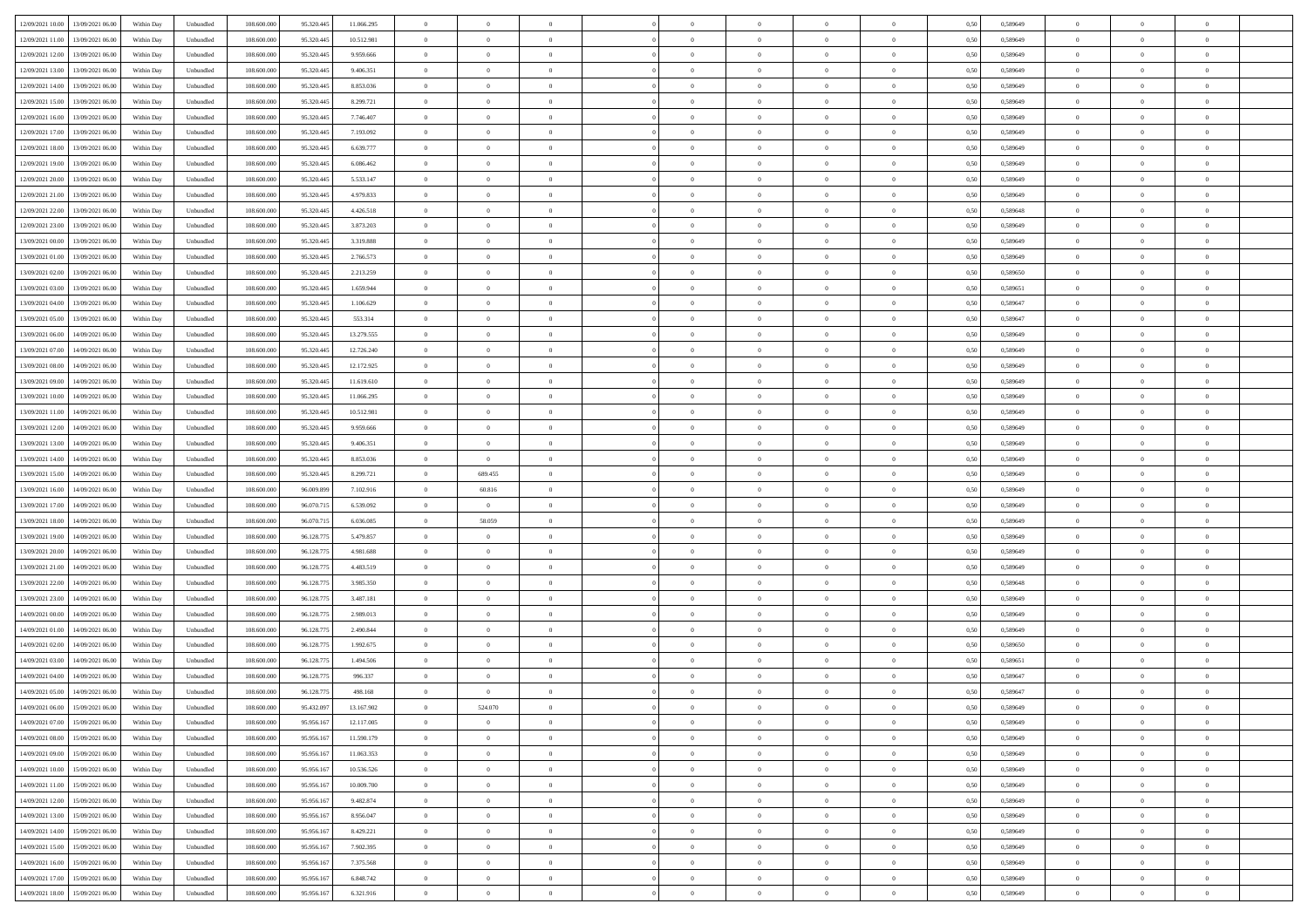| 14/09/2021 19:00 15/09/2021 06:00         | Within Day | Unbundled | 108.600.000 | 95.956.167 | 5.795.089  | $\overline{0}$ | $\overline{0}$ |                | $\overline{0}$ | $\theta$       |                | $\theta$       | 0,50 | 0,589649 | $\theta$       | $\theta$       | $\overline{0}$ |  |
|-------------------------------------------|------------|-----------|-------------|------------|------------|----------------|----------------|----------------|----------------|----------------|----------------|----------------|------|----------|----------------|----------------|----------------|--|
| 14/09/2021 20:00<br>15/09/2021 06:00      | Within Day | Unbundled | 108.600.00  | 95.956.16  | 5.268.263  | $\bf{0}$       | $\bf{0}$       | $\bf{0}$       | $\bf{0}$       | $\overline{0}$ | $\overline{0}$ | $\bf{0}$       | 0,50 | 0,589649 | $\,$ 0 $\,$    | $\bf{0}$       | $\overline{0}$ |  |
| 14/09/2021 21:00<br>15/09/2021 06:00      | Within Day | Unbundled | 108,600,000 | 95.956.167 | 4.741.437  | $\overline{0}$ | 83.739         | $\overline{0}$ | $\bf{0}$       | $\bf{0}$       | $\overline{0}$ | $\bf{0}$       | 0.50 | 0.589649 | $\bf{0}$       | $\overline{0}$ | $\overline{0}$ |  |
| 14/09/2021 22:00<br>15/09/2021 06:00      |            |           | 108.600.000 |            |            | $\overline{0}$ | $\overline{0}$ | $\overline{0}$ | $\theta$       | $\theta$       | $\overline{0}$ |                |      |          | $\theta$       | $\theta$       | $\overline{0}$ |  |
|                                           | Within Day | Unbundled |             | 96.039.906 | 4.140.175  |                |                |                |                |                |                | $\bf{0}$       | 0,50 | 0,589648 |                |                |                |  |
| 14/09/2021 23:00<br>15/09/2021 06:00      | Within Day | Unbundled | 108.600.00  | 96.039.90  | 3.622.653  | $\bf{0}$       | $\overline{0}$ | $\bf{0}$       | $\overline{0}$ | $\theta$       | $\overline{0}$ | $\bf{0}$       | 0,50 | 0,589649 | $\,$ 0 $\,$    | $\bf{0}$       | $\overline{0}$ |  |
| 15/09/2021 00:00<br>15/09/2021 06:00      | Within Day | Unbundled | 108,600,000 | 96.039.906 | 3.105.131  | $\overline{0}$ | $\overline{0}$ | $\overline{0}$ | $\bf{0}$       | $\overline{0}$ | $\theta$       | $\bf{0}$       | 0.50 | 0.589649 | $\,$ 0 $\,$    | $\theta$       | $\overline{0}$ |  |
| 15/09/2021 01:00<br>15/09/2021 06:00      | Within Day | Unbundled | 108.600.000 | 96.039.906 | 2.587.609  | $\overline{0}$ | $\overline{0}$ | $\overline{0}$ | $\overline{0}$ | $\overline{0}$ | $\overline{0}$ | $\bf{0}$       | 0,50 | 0,589649 | $\theta$       | $\theta$       | $\overline{0}$ |  |
|                                           |            |           |             |            |            |                |                |                |                |                |                |                |      |          |                |                |                |  |
| 15/09/2021 02:00<br>15/09/2021 06:00      | Within Day | Unbundled | 108.600.00  | 96.039.90  | 2.070.087  | $\bf{0}$       | $\overline{0}$ | $\bf{0}$       | $\overline{0}$ | $\overline{0}$ | $\overline{0}$ | $\bf{0}$       | 0,50 | 0,589650 | $\,$ 0 $\,$    | $\bf{0}$       | $\overline{0}$ |  |
| 15/09/2021 03:00<br>15/09/2021 06:00      | Within Day | Unbundled | 108,600,000 | 96.039.90  | 1.552.565  | $\overline{0}$ | $\bf{0}$       | $\overline{0}$ | $\bf{0}$       | $\overline{0}$ | $\overline{0}$ | $\bf{0}$       | 0.50 | 0.589651 | $\bf{0}$       | $\overline{0}$ | $\overline{0}$ |  |
| 15/09/2021 04:00<br>15/09/2021 06:00      | Within Day | Unbundled | 108.600.000 | 96.039.906 | 1.035.043  | $\bf{0}$       | $\bf{0}$       | $\overline{0}$ | $\overline{0}$ | $\overline{0}$ | $\overline{0}$ | $\bf{0}$       | 0,50 | 0,589647 | $\,$ 0 $\,$    | $\bf{0}$       | $\overline{0}$ |  |
| 15/09/2021 05:00<br>15/09/2021 06:00      | Within Day | Unbundled | 108.600.00  | 96.039.90  | 517.521    | $\bf{0}$       | $\bf{0}$       | $\bf{0}$       | $\bf{0}$       | $\bf{0}$       | $\overline{0}$ | $\bf{0}$       | 0,50 | 0,589647 | $\,$ 0 $\,$    | $\bf{0}$       | $\overline{0}$ |  |
| 16/09/2021 06:00                          |            |           | 108,600,000 | 96.375.981 |            |                |                |                |                |                | $\overline{0}$ |                |      |          |                |                |                |  |
| 15/09/2021 06:00                          | Within Day | Unbundled |             |            | 12.224.018 | $\overline{0}$ | 419.814        | $\overline{0}$ | $\overline{0}$ | $\bf{0}$       |                | $\bf{0}$       | 0.50 | 0.589649 | $\bf{0}$       | $\overline{0}$ | $\bf{0}$       |  |
| 15/09/2021 07:00<br>16/09/2021 06:00      | Within Day | Unbundled | 108.600.000 | 96.795.794 | 11.312.363 | $\overline{0}$ | $\overline{0}$ | $\overline{0}$ | $\theta$       | $\theta$       | $\overline{0}$ | $\bf{0}$       | 0,50 | 0,589649 | $\,$ 0 $\,$    | $\theta$       | $\overline{0}$ |  |
| 15/09/2021 08:00<br>16/09/2021 06:00      | Within Day | Unbundled | 108.600.00  | 96.795.79  | 10.820.521 | $\bf{0}$       | $\theta$       | $\bf{0}$       | $\overline{0}$ | $\theta$       | $\overline{0}$ | $\bf{0}$       | 0,50 | 0,589649 | $\bf{0}$       | $\bf{0}$       | $\overline{0}$ |  |
| 15/09/2021 09:00<br>16/09/2021 06:00      | Within Day | Unbundled | 108,600,000 | 96.795.79  | 10.328.679 | $\overline{0}$ | $\overline{0}$ | $\overline{0}$ | $\bf{0}$       | $\overline{0}$ | $\theta$       | $\bf{0}$       | 0.50 | 0.589649 | $\theta$       | $\theta$       | $\overline{0}$ |  |
| 15/09/2021 10:00<br>16/09/2021 06:00      | Within Day | Unbundled | 108.600.000 | 96.795.794 | 9.836.837  | $\overline{0}$ | $\overline{0}$ | $\overline{0}$ | $\overline{0}$ | $\overline{0}$ | $\overline{0}$ | $\bf{0}$       | 0,50 | 0,589649 | $\theta$       | $\theta$       | $\overline{0}$ |  |
|                                           |            |           |             |            |            |                |                |                |                |                |                |                |      |          |                |                |                |  |
| 15/09/2021 11:00<br>16/09/2021 06:00      | Within Day | Unbundled | 108.600.00  | 96.795.79  | 9.344.995  | $\bf{0}$       | $\overline{0}$ | $\bf{0}$       | $\overline{0}$ | $\bf{0}$       | $\overline{0}$ | $\bf{0}$       | 0,50 | 0,589649 | $\,$ 0 $\,$    | $\bf{0}$       | $\overline{0}$ |  |
| 15/09/2021 12:00<br>16/09/2021 06:00      | Within Day | Unbundled | 108,600,000 | 96.795.79  | 8.853.153  | $\overline{0}$ | $\bf{0}$       | $\overline{0}$ | $\bf{0}$       | $\overline{0}$ | $\overline{0}$ | $\bf{0}$       | 0.50 | 0.589649 | $\bf{0}$       | $\overline{0}$ | $\overline{0}$ |  |
| 15/09/2021 13:00<br>16/09/2021 06:00      | Within Day | Unbundled | 108.600.000 | 96.795.794 | 8.361.311  | $\overline{0}$ | $\bf{0}$       | $\overline{0}$ | $\overline{0}$ | $\overline{0}$ | $\overline{0}$ | $\bf{0}$       | 0,50 | 0,589649 | $\,$ 0 $\,$    | $\bf{0}$       | $\overline{0}$ |  |
| 15/09/2021 14:00<br>16/09/2021 06:00      | Within Day | Unbundled | 108.600.00  | 96.795.79  | 7.869.470  | $\bf{0}$       | $\bf{0}$       | $\bf{0}$       | $\bf{0}$       | $\overline{0}$ | $\overline{0}$ | $\bf{0}$       | 0,50 | 0,589649 | $\,$ 0 $\,$    | $\bf{0}$       | $\overline{0}$ |  |
| 15/09/2021 15:00<br>16/09/2021 06:00      | Within Day | Unbundled | 108,600,000 | 96.795.794 | 7.377.628  | $\overline{0}$ | $\bf{0}$       | $\overline{0}$ | $\overline{0}$ | $\bf{0}$       | $\overline{0}$ | $\bf{0}$       | 0.50 | 0.589649 | $\bf{0}$       | $\overline{0}$ | $\,$ 0         |  |
|                                           |            |           |             |            |            |                |                |                |                |                |                |                |      |          |                |                |                |  |
| 15/09/2021 16:00<br>16/09/2021 06:00      | Within Day | Unbundled | 108.600.000 | 96.795.794 | 6.885.786  | $\overline{0}$ | $\overline{0}$ | $\overline{0}$ | $\theta$       | $\theta$       | $\overline{0}$ | $\bf{0}$       | 0,50 | 0,589649 | $\theta$       | $\theta$       | $\overline{0}$ |  |
| 15/09/2021 17:00<br>16/09/2021 06:00      | Within Day | Unbundled | 108.600.00  | 96.795.79  | 6.393.944  | $\bf{0}$       | $\overline{0}$ | $\bf{0}$       | $\bf{0}$       | $\,$ 0 $\,$    | $\overline{0}$ | $\bf{0}$       | 0,50 | 0,589649 | $\,$ 0 $\,$    | $\bf{0}$       | $\overline{0}$ |  |
| 15/09/2021 18:00<br>16/09/2021 06:00      | Within Day | Unbundled | 108,600,000 | 96.795.79  | 5.902.102  | $\overline{0}$ | $\overline{0}$ | $\overline{0}$ | $\bf{0}$       | $\overline{0}$ | $\theta$       | $\bf{0}$       | 0.50 | 0.589649 | $\,$ 0 $\,$    | $\theta$       | $\overline{0}$ |  |
| 15/09/2021 19:00<br>16/09/2021 06:00      | Within Day | Unbundled | 108.600.000 | 96.795.794 | 5.410.260  | $\overline{0}$ | 54.245         | $\overline{0}$ | $\overline{0}$ | $\overline{0}$ | $\overline{0}$ | $\bf{0}$       | 0,50 | 0,589649 | $\,$ 0 $\,$    | $\theta$       | $\overline{0}$ |  |
|                                           |            |           |             |            |            | $\bf{0}$       | $\theta$       | $\bf{0}$       | $\overline{0}$ | $\bf{0}$       | $\overline{0}$ |                |      |          | $\,$ 0 $\,$    | $\bf{0}$       | $\overline{0}$ |  |
| 15/09/2021 20:00<br>16/09/2021 06:00      | Within Day | Unbundled | 108.600.00  | 96.850.039 | 4.869.105  |                |                |                |                |                |                | $\bf{0}$       | 0,50 | 0,589649 |                |                |                |  |
| 15/09/2021 21:00<br>16/09/2021 06:00      | Within Day | Unbundled | 108,600,000 | 96.850.039 | 4.382.195  | $\overline{0}$ | $\bf{0}$       | $\overline{0}$ | $\bf{0}$       | $\overline{0}$ | $\overline{0}$ | $\bf{0}$       | 0.50 | 0.589649 | $\bf{0}$       | $\overline{0}$ | $\overline{0}$ |  |
| 15/09/2021 22:00<br>16/09/2021 06:00      | Within Day | Unbundled | 108.600.000 | 96.850.039 | 3.895.284  | $\overline{0}$ | $\bf{0}$       | $\overline{0}$ | $\overline{0}$ | $\overline{0}$ | $\overline{0}$ | $\bf{0}$       | 0,50 | 0,589648 | $\theta$       | $\theta$       | $\overline{0}$ |  |
| 15/09/2021 23:00<br>16/09/2021 06:00      | Within Day | Unbundled | 108.600.00  | 96.850.039 | 3.408.373  | $\bf{0}$       | $\bf{0}$       | $\bf{0}$       | $\bf{0}$       | $\overline{0}$ | $\overline{0}$ | $\bf{0}$       | 0,50 | 0,589649 | $\,$ 0 $\,$    | $\bf{0}$       | $\overline{0}$ |  |
| 16/09/2021 00:00<br>16/09/2021 06:00      | Within Day | Unbundled | 108,600,000 | 96.850.039 | 2.921.463  | $\overline{0}$ | $\bf{0}$       | $\overline{0}$ | $\bf{0}$       | $\bf{0}$       | $\overline{0}$ | $\bf{0}$       | 0.50 | 0.589649 | $\bf{0}$       | $\overline{0}$ | $\bf{0}$       |  |
|                                           |            |           |             |            |            |                |                |                |                |                |                |                |      |          |                |                |                |  |
| 16/09/2021 01:00<br>16/09/2021 06:00      | Within Day | Unbundled | 108.600.000 | 96.850.039 | 2.434.552  | $\overline{0}$ | $\overline{0}$ | $\overline{0}$ | $\overline{0}$ | $\overline{0}$ | $\overline{0}$ | $\bf{0}$       | 0.50 | 0.589649 | $\theta$       | $\theta$       | $\overline{0}$ |  |
| 16/09/2021 02:00<br>16/09/2021 06:00      | Within Day | Unbundled | 108.600.00  | 96.850.039 | 1.947.642  | $\bf{0}$       | $\overline{0}$ | $\bf{0}$       | $\bf{0}$       | $\,$ 0 $\,$    | $\overline{0}$ | $\bf{0}$       | 0,50 | 0,589650 | $\,$ 0 $\,$    | $\bf{0}$       | $\overline{0}$ |  |
| 16/09/2021 03:00<br>16/09/2021 06:00      | Within Day | Unbundled | 108,600,000 | 96.850.039 | 1.460.731  | $\overline{0}$ | $\bf{0}$       | $\overline{0}$ | $\bf{0}$       | $\overline{0}$ | $\Omega$       | $\bf{0}$       | 0.50 | 0.589651 | $\,$ 0 $\,$    | $\theta$       | $\overline{0}$ |  |
| 16/09/2021 04:00<br>16/09/2021 06:00      | Within Dav | Unbundled | 108.600.000 | 96.850.039 | 973.821    | $\overline{0}$ | $\overline{0}$ | $\overline{0}$ | $\overline{0}$ | $\theta$       | $\overline{0}$ | $\bf{0}$       | 0.50 | 0.589647 | $\theta$       | $\theta$       | $\overline{0}$ |  |
| 16/09/2021 05:00<br>16/09/2021 06:00      | Within Day | Unbundled | 108.600.00  | 96.850.039 | 486.910    | $\bf{0}$       | $\bf{0}$       | $\bf{0}$       | $\bf{0}$       | $\bf{0}$       | $\overline{0}$ | $\bf{0}$       | 0,50 | 0,589647 | $\,$ 0 $\,$    | $\bf{0}$       | $\overline{0}$ |  |
|                                           |            |           |             |            |            |                |                |                |                |                |                |                |      |          |                |                |                |  |
| 16/09/2021 06:00<br>17/09/2021 06:00      | Within Day | Unbundled | 108,600,000 | 97.610.858 | 11.212.446 | $\overline{0}$ | $\bf{0}$       | $\overline{0}$ | $\bf{0}$       | $\overline{0}$ | $\overline{0}$ | $\bf{0}$       | 0.50 | 0.589649 | $\bf{0}$       | $\overline{0}$ | $\overline{0}$ |  |
| 16/09/2021 07:00<br>17/09/2021 06:00      | Within Dav | Unbundled | 108.600.000 | 97.610.858 | 10.745.261 | $\overline{0}$ | $\overline{0}$ | $\overline{0}$ | $\overline{0}$ | $\overline{0}$ | $\overline{0}$ | $\bf{0}$       | 0.50 | 0.589649 | $\theta$       | $\theta$       | $\overline{0}$ |  |
| 16/09/2021 08:00<br>17/09/2021 06:00      | Within Day | Unbundled | 108.600.00  | 97.610.858 | 10.278.075 | $\bf{0}$       | $\bf{0}$       | $\bf{0}$       | $\bf{0}$       | $\overline{0}$ | $\overline{0}$ | $\bf{0}$       | 0,50 | 0,589649 | $\,$ 0 $\,$    | $\bf{0}$       | $\overline{0}$ |  |
| 16/09/2021 09:00<br>17/09/2021 06:00      | Within Day | Unbundled | 108,600,000 | 97.610.858 | 9.810.890  | $\overline{0}$ | $\bf{0}$       | $\overline{0}$ | $\overline{0}$ | $\bf{0}$       | $\overline{0}$ | $\bf{0}$       | 0.50 | 0.589649 | $\bf{0}$       | $\overline{0}$ | $\overline{0}$ |  |
| 16/09/2021 10:00<br>17/09/2021 06:00      | Within Dav | Unbundled | 108.600.000 | 97.610.858 | 9.343.705  | $\overline{0}$ | $\overline{0}$ | $\overline{0}$ | $\overline{0}$ | $\overline{0}$ | $\overline{0}$ | $\bf{0}$       | 0.50 | 0.589649 | $\theta$       | $\theta$       | $\overline{0}$ |  |
|                                           |            |           |             |            |            |                |                |                |                |                |                |                |      |          |                |                |                |  |
| 16/09/2021 11:00<br>17/09/2021 06:00      | Within Day | Unbundled | 108.600.00  | 97.610.858 | 8.876.520  | $\bf{0}$       | $\bf{0}$       | $\bf{0}$       | $\bf{0}$       | $\overline{0}$ | $\overline{0}$ | $\bf{0}$       | 0,50 | 0,589649 | $\,$ 0 $\,$    | $\bf{0}$       | $\overline{0}$ |  |
| 16/09/2021 12:00<br>17/09/2021 06:00      | Within Day | Unbundled | 108,600,000 | 97.610.858 | 8.409.334  | $\overline{0}$ | $\overline{0}$ | $\overline{0}$ | $\bf{0}$       | $\overline{0}$ | $\Omega$       | $\bf{0}$       | 0.50 | 0.589649 | $\,$ 0 $\,$    | $\theta$       | $\overline{0}$ |  |
| 16/09/2021 13:00<br>17/09/2021 06:00      | Within Dav | Unbundled | 108.600.000 | 97.610.858 | 7.942.149  | $\overline{0}$ | $\overline{0}$ | $\Omega$       | $\overline{0}$ | $\theta$       | $\Omega$       | $\overline{0}$ | 0.5( | 0.589649 | $\theta$       | $\theta$       | $\overline{0}$ |  |
| 16/09/2021 14:00<br>17/09/2021 06:00      | Within Day | Unbundled | 108.600.00  | 97.610.858 | 7.474.964  | $\bf{0}$       | $\bf{0}$       | $\overline{0}$ | $\bf{0}$       | $\bf{0}$       | $\overline{0}$ | $\bf{0}$       | 0,50 | 0,589649 | $\,$ 0 $\,$    | $\bf{0}$       | $\overline{0}$ |  |
| $1609/2021\;15.00\qquad17/09/2021\;06.00$ | Within Day | Unbundled | 108.600.000 | 97.610.858 | 7.007.779  | $\bf{0}$       | $\Omega$       |                | $\Omega$       |                |                |                | 0,50 | 0.589649 | $\theta$       | $\overline{0}$ |                |  |
|                                           |            |           |             |            |            |                |                |                |                |                |                |                |      |          |                |                |                |  |
| 16/09/2021 16:00 17/09/2021 06:00         | Within Day | Unbundled | 108.600.000 | 97.610.858 | 6.540.593  | $\overline{0}$ | $\overline{0}$ | $\Omega$       | $\theta$       | $\overline{0}$ | $\overline{0}$ | $\bf{0}$       | 0,50 | 0,589649 | $\theta$       | $\theta$       | $\overline{0}$ |  |
| 16/09/2021 17:00<br>17/09/2021 06:00      | Within Day | Unbundled | 108.600.00  | 97.610.858 | 6.073.408  | $\overline{0}$ | $\bf{0}$       | $\overline{0}$ | $\overline{0}$ | $\bf{0}$       | $\overline{0}$ | $\bf{0}$       | 0,50 | 0,589649 | $\bf{0}$       | $\overline{0}$ | $\bf{0}$       |  |
| 16/09/2021 18:00 17/09/2021 06:00         | Within Day | Unbundled | 108,600,000 | 97.610.858 | 5.606.223  | $\overline{0}$ | $\bf{0}$       | $\overline{0}$ | $\overline{0}$ | $\mathbf{0}$   | $\overline{0}$ | $\,$ 0 $\,$    | 0.50 | 0.589649 | $\overline{0}$ | $\bf{0}$       | $\overline{0}$ |  |
| 16/09/2021 19:00 17/09/2021 06:00         | Within Day | Unbundled | 108.600.000 | 97.610.858 | 5.139.037  | $\overline{0}$ | $\overline{0}$ | $\overline{0}$ | $\overline{0}$ | $\overline{0}$ | $\overline{0}$ | $\bf{0}$       | 0,50 | 0.589649 | $\theta$       | $\theta$       | $\overline{0}$ |  |
| 16/09/2021 20:00<br>17/09/2021 06:00      | Within Day | Unbundled | 108.600.000 | 97.610.858 | 4.671.852  | $\overline{0}$ | $\bf{0}$       | $\overline{0}$ | $\overline{0}$ | $\bf{0}$       | $\overline{0}$ | $\bf{0}$       | 0,50 | 0,589649 | $\bf{0}$       | $\overline{0}$ | $\overline{0}$ |  |
|                                           |            |           |             |            |            |                |                |                |                |                |                |                |      |          |                |                |                |  |
| 17/09/2021 06:00<br>16/09/2021 21:00      | Within Day | Unbundled | 108,600,000 | 97.610.858 | 4.204.667  | $\overline{0}$ | $\bf{0}$       | $\overline{0}$ | $\overline{0}$ | $\overline{0}$ | $\overline{0}$ | $\bf{0}$       | 0.50 | 0.589649 | $\,$ 0 $\,$    | $\overline{0}$ | $\,$ 0         |  |
| 16/09/2021 22:00<br>17/09/2021 06:00      | Within Dav | Unbundled | 108.600.000 | 97.610.858 | 3.737.482  | $\overline{0}$ | $\overline{0}$ | $\overline{0}$ | $\overline{0}$ | $\overline{0}$ | $\overline{0}$ | $\bf{0}$       | 0,50 | 0.589648 | $\overline{0}$ | $\theta$       | $\overline{0}$ |  |
| 16/09/2021 23:00<br>17/09/2021 06:00      | Within Day | Unbundled | 108.600.00  | 97.610.858 | 3.270.296  | $\overline{0}$ | $\overline{0}$ | $\overline{0}$ | $\overline{0}$ | $\overline{0}$ | $\overline{0}$ | $\bf{0}$       | 0,50 | 0,589649 | $\bf{0}$       | $\overline{0}$ | $\overline{0}$ |  |
| 17/09/2021 06:00<br>17/09/2021 00:00      | Within Day | Unbundled | 108,600,000 | 97.610.858 | 2.803.111  | $\overline{0}$ | $\overline{0}$ | $\overline{0}$ | $\overline{0}$ | $\overline{0}$ | $\overline{0}$ | $\bf{0}$       | 0.50 | 0.589649 | $\mathbf{0}$   | $\bf{0}$       | $\,$ 0         |  |
|                                           |            |           |             |            |            |                |                |                |                |                |                |                |      |          |                |                |                |  |
| 17/09/2021 01:00<br>17/09/2021 06:00      | Within Dav | Unbundled | 108.600.000 | 97.610.858 | 2.335.926  | $\overline{0}$ | $\overline{0}$ | $\overline{0}$ | $\overline{0}$ | $\overline{0}$ | $\overline{0}$ | $\bf{0}$       | 0,50 | 0.589649 | $\overline{0}$ | $\theta$       | $\overline{0}$ |  |
| 17/09/2021 02:00<br>17/09/2021 06:00      | Within Day | Unbundled | 108.600.00  | 97.610.858 | 1.868.741  | $\overline{0}$ | $\bf{0}$       | $\overline{0}$ | $\bf{0}$       | $\overline{0}$ | $\overline{0}$ | $\bf{0}$       | 0,50 | 0,589650 | $\bf{0}$       | $\,$ 0 $\,$    | $\bf{0}$       |  |
| 17/09/2021 03:00 17/09/2021 06:00         | Within Day | Unbundled | 108.600.000 | 97.610.858 | 1.401.555  | $\overline{0}$ | $\bf{0}$       | $\overline{0}$ | $\overline{0}$ | $\,$ 0 $\,$    | $\overline{0}$ | $\bf{0}$       | 0,50 | 0,589651 | $\overline{0}$ | $\,$ 0 $\,$    | $\,$ 0 $\,$    |  |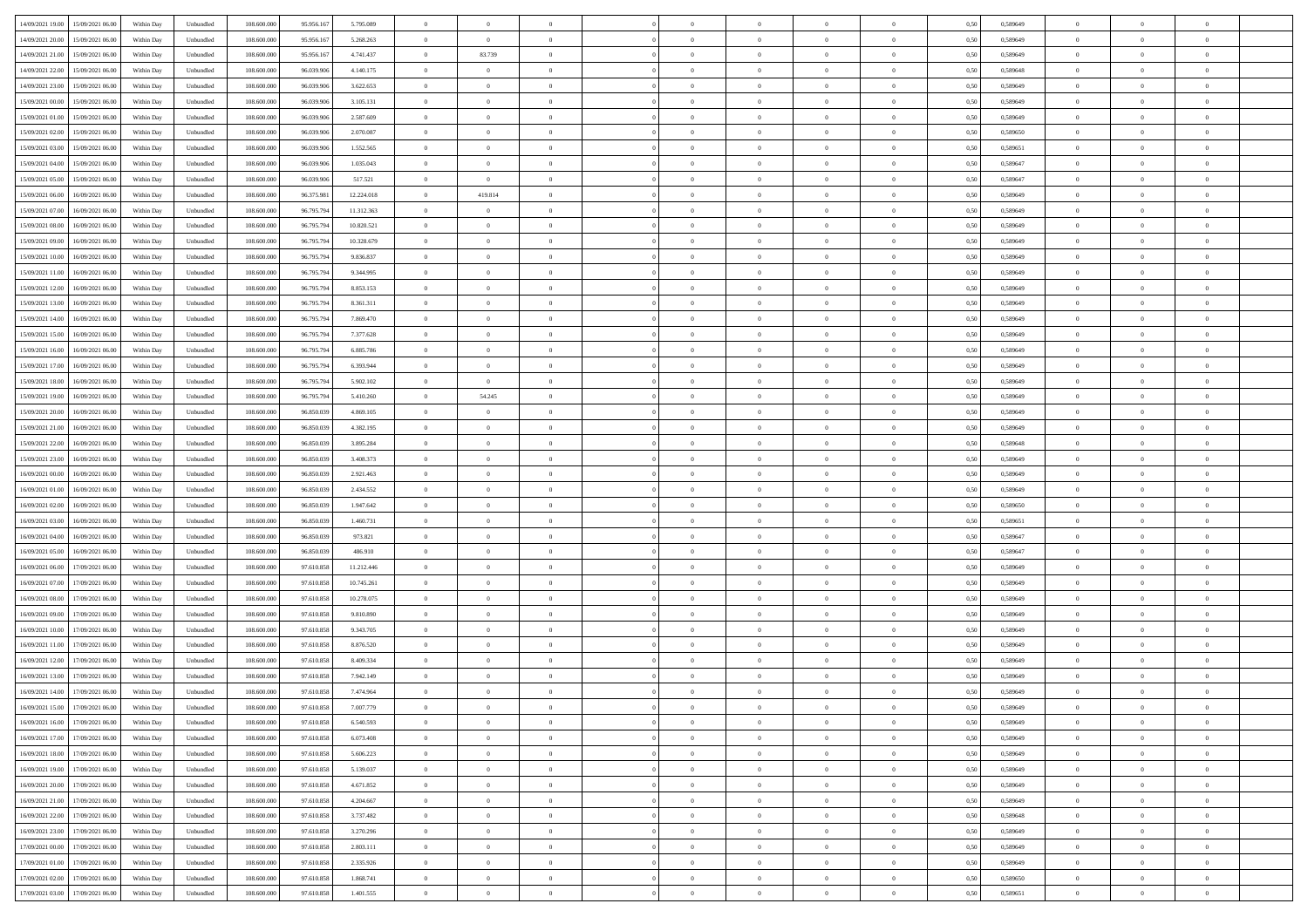| 17/09/2021 04:00 17/09/2021 06:00    | Within Day | Unbundled | 108.600.000 | 97.610.858 | 934.370    | $\overline{0}$ | $\theta$       |                | $\overline{0}$ | $\theta$       |                | $\theta$       | 0,50 | 0,589647 | $\theta$       | $\theta$       | $\overline{0}$ |  |
|--------------------------------------|------------|-----------|-------------|------------|------------|----------------|----------------|----------------|----------------|----------------|----------------|----------------|------|----------|----------------|----------------|----------------|--|
| 17/09/2021 05:00<br>17/09/2021 06:00 | Within Day | Unbundled | 108.600.00  | 97.610.858 | 467.185    | $\bf{0}$       | $\overline{0}$ | $\bf{0}$       | $\overline{0}$ | $\bf{0}$       | $\overline{0}$ | $\bf{0}$       | 0,50 | 0,589647 | $\,$ 0 $\,$    | $\bf{0}$       | $\overline{0}$ |  |
| 17/09/2021 06:00<br>18/09/2021 06:00 | Within Day | Unbundled | 108,600,000 | 95.320.445 | 13.279.555 | $\overline{0}$ | $\bf{0}$       | $\overline{0}$ | $\bf{0}$       | $\bf{0}$       | $\overline{0}$ | $\bf{0}$       | 0.50 | 0.589649 | $\bf{0}$       | $\overline{0}$ | $\overline{0}$ |  |
| 17/09/2021 07:00<br>18/09/2021 06:00 |            |           | 108.600.000 |            |            | $\overline{0}$ | $\overline{0}$ | $\overline{0}$ | $\theta$       | $\theta$       | $\overline{0}$ | $\bf{0}$       |      |          | $\theta$       | $\theta$       | $\overline{0}$ |  |
|                                      | Within Day | Unbundled |             | 95.320.445 | 12.726.240 |                |                |                |                |                |                |                | 0,50 | 0,589649 |                |                |                |  |
| 17/09/2021 08:00<br>18/09/2021 06:00 | Within Day | Unbundled | 108.600.00  | 95.320.445 | 12.172.925 | $\bf{0}$       | $\overline{0}$ | $\bf{0}$       | $\overline{0}$ | $\theta$       | $\overline{0}$ | $\bf{0}$       | 0,50 | 0,589649 | $\,$ 0 $\,$    | $\bf{0}$       | $\overline{0}$ |  |
| 17/09/2021 09:00<br>18/09/2021 06:00 | Within Day | Unbundled | 108,600,000 | 95.320.445 | 11.619.610 | $\overline{0}$ | $\overline{0}$ | $\overline{0}$ | $\bf{0}$       | $\overline{0}$ | $\Omega$       | $\bf{0}$       | 0.50 | 0.589649 | $\bf{0}$       | $\theta$       | $\overline{0}$ |  |
| 17/09/2021 10:00<br>18/09/2021 06:00 | Within Day | Unbundled | 108.600.000 | 95.320.445 | 11.066.295 | $\overline{0}$ | $\overline{0}$ | $\overline{0}$ | $\overline{0}$ | $\overline{0}$ | $\overline{0}$ | $\bf{0}$       | 0,50 | 0,589649 | $\theta$       | $\theta$       | $\overline{0}$ |  |
|                                      |            |           |             |            |            |                |                |                |                |                |                |                |      |          |                |                |                |  |
| 17/09/2021 11:00<br>18/09/2021 06:00 | Within Day | Unbundled | 108.600.00  | 95.320.445 | 10.512.981 | $\bf{0}$       | $\overline{0}$ | $\bf{0}$       | $\overline{0}$ | $\overline{0}$ | $\overline{0}$ | $\bf{0}$       | 0,50 | 0,589649 | $\,$ 0 $\,$    | $\bf{0}$       | $\overline{0}$ |  |
| 17/09/2021 12:00<br>18/09/2021 06:00 | Within Day | Unbundled | 108,600,000 | 95.320.445 | 9.959.666  | $\overline{0}$ | $\bf{0}$       | $\overline{0}$ | $\bf{0}$       | $\overline{0}$ | $\overline{0}$ | $\bf{0}$       | 0.50 | 0.589649 | $\bf{0}$       | $\overline{0}$ | $\overline{0}$ |  |
| 17/09/2021 13:00<br>18/09/2021 06:00 | Within Day | Unbundled | 108.600.000 | 95.320.445 | 9.406.351  | $\overline{0}$ | $\bf{0}$       | $\overline{0}$ | $\overline{0}$ | $\overline{0}$ | $\overline{0}$ | $\bf{0}$       | 0,50 | 0,589649 | $\,$ 0 $\,$    | $\bf{0}$       | $\overline{0}$ |  |
| 17/09/2021 14:00<br>18/09/2021 06:00 | Within Day | Unbundled | 108.600.00  | 95.320.445 | 8.853.036  | $\bf{0}$       | $\overline{0}$ | $\bf{0}$       | $\overline{0}$ | $\bf{0}$       | $\overline{0}$ | $\bf{0}$       | 0,50 | 0,589649 | $\,$ 0 $\,$    | $\bf{0}$       | $\overline{0}$ |  |
|                                      |            |           |             |            |            |                |                |                |                |                |                |                |      |          |                |                |                |  |
| 17/09/2021 15:00<br>18/09/2021 06:00 | Within Day | Unbundled | 108,600,000 | 95.320.445 | 8.299.721  | $\overline{0}$ | $\bf{0}$       | $\overline{0}$ | $\bf{0}$       | $\bf{0}$       | $\overline{0}$ | $\bf{0}$       | 0.50 | 0.589649 | $\bf{0}$       | $\overline{0}$ | $\bf{0}$       |  |
| 17/09/2021 16:00<br>18/09/2021 06:00 | Within Day | Unbundled | 108.600.000 | 95.320.445 | 7.746.407  | $\overline{0}$ | $\overline{0}$ | $\overline{0}$ | $\overline{0}$ | $\theta$       | $\overline{0}$ | $\bf{0}$       | 0,50 | 0,589649 | $\,$ 0 $\,$    | $\theta$       | $\overline{0}$ |  |
| 17/09/2021 17:00<br>18/09/2021 06:00 | Within Day | Unbundled | 108.600.00  | 95.320.44  | 7.193.092  | $\bf{0}$       | $\overline{0}$ | $\bf{0}$       | $\overline{0}$ | $\theta$       | $\overline{0}$ | $\bf{0}$       | 0,50 | 0,589649 | $\bf{0}$       | $\bf{0}$       | $\overline{0}$ |  |
| 17/09/2021 18:00<br>18/09/2021 06:00 | Within Day | Unbundled | 108,600,000 | 95.320.445 | 6.639.777  | $\overline{0}$ | $\overline{0}$ | $\overline{0}$ | $\bf{0}$       | $\overline{0}$ | $\Omega$       | $\bf{0}$       | 0.50 | 0.589649 | $\theta$       | $\theta$       | $\overline{0}$ |  |
| 17/09/2021 19:00<br>18/09/2021 06:00 | Within Day | Unbundled | 108.600.000 | 95.320.445 | 6.086.462  | $\overline{0}$ | $\overline{0}$ | $\overline{0}$ | $\overline{0}$ | $\theta$       | $\overline{0}$ | $\bf{0}$       | 0,50 | 0,589649 | $\theta$       | $\theta$       | $\overline{0}$ |  |
|                                      |            |           |             |            |            |                |                |                |                |                |                |                |      |          |                |                |                |  |
| 17/09/2021 20:00<br>18/09/2021 06:00 | Within Day | Unbundled | 108.600.00  | 95.320.445 | 5.533.147  | $\bf{0}$       | $\overline{0}$ | $\bf{0}$       | $\overline{0}$ | $\theta$       | $\overline{0}$ | $\bf{0}$       | 0,50 | 0,589649 | $\,$ 0 $\,$    | $\bf{0}$       | $\overline{0}$ |  |
| 17/09/2021 21:00<br>18/09/2021 06:00 | Within Day | Unbundled | 108,600,00  | 95.320.44  | 4.979.833  | $\overline{0}$ | $\bf{0}$       | $\overline{0}$ | $\bf{0}$       | $\overline{0}$ | $\overline{0}$ | $\bf{0}$       | 0.50 | 0.589649 | $\bf{0}$       | $\overline{0}$ | $\overline{0}$ |  |
| 17/09/2021 22.00<br>18/09/2021 06:00 | Within Day | Unbundled | 108.600.000 | 95.320.445 | 4.426.518  | $\overline{0}$ | $\bf{0}$       | $\overline{0}$ | $\overline{0}$ | $\overline{0}$ | $\overline{0}$ | $\bf{0}$       | 0,50 | 0,589648 | $\,$ 0 $\,$    | $\theta$       | $\overline{0}$ |  |
| 17/09/2021 23:00<br>18/09/2021 06:00 | Within Day | Unbundled | 108.600.00  | 95.320.445 | 3.873.203  | $\bf{0}$       | $\bf{0}$       | $\bf{0}$       | $\bf{0}$       | $\overline{0}$ | $\overline{0}$ | $\bf{0}$       | 0,50 | 0,589649 | $\,$ 0 $\,$    | $\bf{0}$       | $\overline{0}$ |  |
|                                      |            |           |             |            |            |                |                |                |                |                |                |                |      |          |                |                |                |  |
| 18/09/2021 00:00<br>18/09/2021 06:00 | Within Day | Unbundled | 108,600,000 | 95.320.445 | 3.319.888  | $\overline{0}$ | $\bf{0}$       | $\overline{0}$ | $\bf{0}$       | $\bf{0}$       | $\overline{0}$ | $\bf{0}$       | 0.50 | 0.589649 | $\bf{0}$       | $\overline{0}$ | $\overline{0}$ |  |
| 18/09/2021 01:00<br>18/09/2021 06:00 | Within Day | Unbundled | 108.600.000 | 95.320.445 | 2.766.573  | $\overline{0}$ | $\overline{0}$ | $\overline{0}$ | $\theta$       | $\theta$       | $\overline{0}$ | $\bf{0}$       | 0,50 | 0,589649 | $\theta$       | $\theta$       | $\overline{0}$ |  |
| 18/09/2021 02:00<br>18/09/2021 06:00 | Within Day | Unbundled | 108.600.00  | 95.320.445 | 2.213.259  | $\bf{0}$       | $\overline{0}$ | $\bf{0}$       | $\overline{0}$ | $\theta$       | $\overline{0}$ | $\bf{0}$       | 0,50 | 0,589650 | $\,$ 0 $\,$    | $\bf{0}$       | $\overline{0}$ |  |
| 18/09/2021 03:00<br>18/09/2021 06:00 | Within Day | Unbundled | 108,600,000 | 95.320.44  | 1.659.944  | $\overline{0}$ | $\overline{0}$ | $\overline{0}$ | $\overline{0}$ | $\overline{0}$ | $\Omega$       | $\bf{0}$       | 0.50 | 0.589651 | $\bf{0}$       | $\theta$       | $\overline{0}$ |  |
| 18/09/2021 04:00<br>18/09/2021 06:00 | Within Day | Unbundled | 108.600.000 | 95.320.445 | 1.106.629  | $\overline{0}$ | $\overline{0}$ | $\overline{0}$ | $\overline{0}$ | $\theta$       | $\overline{0}$ | $\bf{0}$       | 0,50 | 0,589647 | $\theta$       | $\theta$       | $\overline{0}$ |  |
|                                      |            |           |             |            |            |                |                |                |                |                |                |                |      |          |                |                |                |  |
| 18/09/2021 05:00<br>18/09/2021 06:00 | Within Day | Unbundled | 108.600.00  | 95.320.445 | 553.314    | $\bf{0}$       | $\theta$       | $\bf{0}$       | $\overline{0}$ | $\theta$       | $\overline{0}$ | $\bf{0}$       | 0,50 | 0,589647 | $\,$ 0 $\,$    | $\bf{0}$       | $\overline{0}$ |  |
| 18/09/2021 06:00<br>19/09/2021 06:00 | Within Day | Unbundled | 108,600,000 | 95.320.445 | 13.279.555 | $\overline{0}$ | $\bf{0}$       | $\overline{0}$ | $\bf{0}$       | $\overline{0}$ | $\overline{0}$ | $\bf{0}$       | 0.50 | 0.589649 | $\bf{0}$       | $\overline{0}$ | $\overline{0}$ |  |
| 18/09/2021 07:00<br>19/09/2021 06:00 | Within Day | Unbundled | 108.600.000 | 95.320.445 | 12.726.240 | $\overline{0}$ | $\overline{0}$ | $\overline{0}$ | $\overline{0}$ | $\overline{0}$ | $\overline{0}$ | $\bf{0}$       | 0,50 | 0,589649 | $\theta$       | $\theta$       | $\overline{0}$ |  |
| 18/09/2021 08:00<br>19/09/2021 06:00 | Within Day | Unbundled | 108.600.00  | 95.320.445 | 12.172.925 | $\bf{0}$       | $\bf{0}$       | $\bf{0}$       | $\bf{0}$       | $\overline{0}$ | $\overline{0}$ | $\bf{0}$       | 0,50 | 0,589649 | $\,$ 0 $\,$    | $\bf{0}$       | $\overline{0}$ |  |
|                                      |            |           |             |            |            |                |                |                |                |                |                |                |      |          |                |                |                |  |
| 18/09/2021 09:00<br>19/09/2021 06:00 | Within Day | Unbundled | 108,600,000 | 95.320.445 | 11.619.610 | $\overline{0}$ | $\bf{0}$       | $\overline{0}$ | $\bf{0}$       | $\bf{0}$       | $\overline{0}$ | $\bf{0}$       | 0.50 | 0.589649 | $\bf{0}$       | $\overline{0}$ | $\overline{0}$ |  |
| 18/09/2021 10:00<br>19/09/2021 06:00 | Within Day | Unbundled | 108.600.000 | 95.320.445 | 11.066.295 | $\overline{0}$ | $\overline{0}$ | $\overline{0}$ | $\overline{0}$ | $\overline{0}$ | $\overline{0}$ | $\bf{0}$       | 0.50 | 0.589649 | $\theta$       | $\theta$       | $\overline{0}$ |  |
| 18/09/2021 11:00<br>19/09/2021 06:00 | Within Day | Unbundled | 108.600.00  | 95.320.44  | 10.512.981 | $\bf{0}$       | $\overline{0}$ | $\bf{0}$       | $\overline{0}$ | $\overline{0}$ | $\overline{0}$ | $\bf{0}$       | 0,50 | 0,589649 | $\,$ 0 $\,$    | $\bf{0}$       | $\overline{0}$ |  |
| 18/09/2021 12:00<br>19/09/2021 06:00 | Within Day | Unbundled | 108,600,000 | 95.320.445 | 9.959.666  | $\overline{0}$ | $\bf{0}$       | $\overline{0}$ | $\bf{0}$       | $\bf{0}$       | $\Omega$       | $\bf{0}$       | 0.50 | 0.589649 | $\,$ 0 $\,$    | $\theta$       | $\overline{0}$ |  |
| 18/09/2021 13:00<br>19/09/2021 06:00 | Within Dav | Unbundled | 108.600.000 | 95.320.445 | 9.406.351  | $\overline{0}$ | $\overline{0}$ | $\overline{0}$ | $\overline{0}$ | $\theta$       | $\overline{0}$ | $\bf{0}$       | 0.50 | 0.589649 | $\theta$       | $\theta$       | $\overline{0}$ |  |
|                                      |            |           |             |            |            |                |                |                |                |                |                |                |      |          |                |                |                |  |
| 18/09/2021 14:00<br>19/09/2021 06:00 | Within Day | Unbundled | 108.600.00  | 95.320.445 | 8.853.036  | $\bf{0}$       | $\bf{0}$       | $\bf{0}$       | $\overline{0}$ | $\bf{0}$       | $\overline{0}$ | $\bf{0}$       | 0,50 | 0,589649 | $\,$ 0 $\,$    | $\bf{0}$       | $\overline{0}$ |  |
| 18/09/2021 15:00<br>19/09/2021 06:00 | Within Day | Unbundled | 108,600,00  | 95.320.44  | 8.299.721  | $\overline{0}$ | $\bf{0}$       | $\overline{0}$ | $\bf{0}$       | $\overline{0}$ | $\overline{0}$ | $\bf{0}$       | 0.50 | 0.589649 | $\bf{0}$       | $\overline{0}$ | $\overline{0}$ |  |
| 18/09/2021 16:00<br>19/09/2021 06:00 | Within Dav | Unbundled | 108.600.000 | 95.320.445 | 7.746.407  | $\overline{0}$ | $\overline{0}$ | $\overline{0}$ | $\overline{0}$ | $\overline{0}$ | $\overline{0}$ | $\overline{0}$ | 0.50 | 0.589649 | $\theta$       | $\theta$       | $\overline{0}$ |  |
| 18/09/2021 17:00<br>19/09/2021 06:00 | Within Day | Unbundled | 108.600.00  | 95.320.445 | 7.193.092  | $\bf{0}$       | $\bf{0}$       | $\bf{0}$       | $\bf{0}$       | $\overline{0}$ | $\overline{0}$ | $\bf{0}$       | 0,50 | 0,589649 | $\,$ 0 $\,$    | $\bf{0}$       | $\overline{0}$ |  |
| 18/09/2021 18:00<br>19/09/2021 06:00 | Within Day | Unbundled | 108,600,000 | 95.320.445 | 6.639.777  | $\overline{0}$ | $\bf{0}$       | $\overline{0}$ | $\bf{0}$       | $\bf{0}$       | $\overline{0}$ | $\bf{0}$       | 0.50 | 0.589649 | $\bf{0}$       | $\overline{0}$ | $\overline{0}$ |  |
|                                      |            |           |             |            |            |                |                |                |                |                |                |                |      |          |                |                |                |  |
| 18/09/2021 19:00<br>19/09/2021 06:00 | Within Dav | Unbundled | 108.600.000 | 95.320.445 | 6.086.462  | $\overline{0}$ | $\overline{0}$ | $\overline{0}$ | $\overline{0}$ | $\theta$       | $\overline{0}$ | $\bf{0}$       | 0.50 | 0.589649 | $\theta$       | $\theta$       | $\overline{0}$ |  |
| 18/09/2021 20:00<br>19/09/2021 06:00 | Within Day | Unbundled | 108.600.00  | 95.320.445 | 5.533.147  | $\bf{0}$       | $\bf{0}$       | $\bf{0}$       | $\bf{0}$       | $\overline{0}$ | $\overline{0}$ | $\bf{0}$       | 0,50 | 0,589649 | $\,$ 0 $\,$    | $\bf{0}$       | $\overline{0}$ |  |
| 18/09/2021 21:00<br>19/09/2021 06:00 | Within Day | Unbundled | 108,600,000 | 95.320.44  | 4.979.833  | $\overline{0}$ | $\overline{0}$ | $\overline{0}$ | $\bf{0}$       | $\theta$       | $\Omega$       | $\bf{0}$       | 0.50 | 0.589649 | $\,$ 0 $\,$    | $\theta$       | $\overline{0}$ |  |
| 18/09/2021 22:00<br>19/09/2021 06:00 | Within Dav | Unbundled | 108.600.000 | 95.320.445 | 4.426.518  | $\overline{0}$ | $\overline{0}$ | $\Omega$       | $\overline{0}$ | $\theta$       | $\Omega$       | $\overline{0}$ | 0.5( | 0.589648 | $\theta$       | $\theta$       | $\overline{0}$ |  |
| 18/09/2021 23:00<br>19/09/2021 06:00 | Within Day | Unbundled | 108.600.00  | 95.320.445 | 3.873.203  | $\bf{0}$       | $\bf{0}$       | $\overline{0}$ | $\bf{0}$       | $\bf{0}$       | $\overline{0}$ | $\bf{0}$       | 0,50 | 0,589649 | $\,$ 0 $\,$    | $\bf{0}$       | $\overline{0}$ |  |
|                                      |            |           |             |            |            |                |                |                |                |                |                |                |      |          |                |                |                |  |
| 19/09/2021 00:00 19/09/2021 06:00    | Within Day | Unbundled | 108.600.000 | 95.320.445 | 3.319.888  | $\overline{0}$ | $\Omega$       |                | $\Omega$       |                |                |                | 0,50 | 0.589649 | $\theta$       | $\overline{0}$ |                |  |
| 19/09/2021 01:00 19/09/2021 06:00    | Within Day | Unbundled | 108.600.000 | 95.320.445 | 2.766.573  | $\overline{0}$ | $\overline{0}$ | $\Omega$       | $\theta$       | $\overline{0}$ | $\overline{0}$ | $\bf{0}$       | 0,50 | 0,589649 | $\theta$       | $\theta$       | $\overline{0}$ |  |
| 19/09/2021 02:00<br>19/09/2021 06:00 | Within Day | Unbundled | 108.600.00  | 95.320.445 | 2.213.259  | $\overline{0}$ | $\bf{0}$       | $\overline{0}$ | $\overline{0}$ | $\bf{0}$       | $\overline{0}$ | $\bf{0}$       | 0,50 | 0,589650 | $\bf{0}$       | $\overline{0}$ | $\bf{0}$       |  |
| 19/09/2021 03:00 19/09/2021 06:00    | Within Day | Unbundled | 108,600,000 | 95.320.445 | 1.659.944  | $\overline{0}$ | $\bf{0}$       | $\overline{0}$ | $\overline{0}$ | $\mathbf{0}$   | $\overline{0}$ | $\,$ 0 $\,$    | 0.50 | 0.589651 | $\overline{0}$ | $\bf{0}$       | $\,$ 0 $\,$    |  |
|                                      |            |           |             |            |            |                |                |                |                |                |                |                |      |          |                |                |                |  |
| 19/09/2021 04:00 19/09/2021 06:00    | Within Dav | Unbundled | 108.600.000 | 95.320.445 | 1.106.629  | $\overline{0}$ | $\overline{0}$ | $\overline{0}$ | $\overline{0}$ | $\overline{0}$ | $\overline{0}$ | $\bf{0}$       | 0,50 | 0,589647 | $\theta$       | $\theta$       | $\overline{0}$ |  |
| 19/09/2021 05:00<br>19/09/2021 06:00 | Within Day | Unbundled | 108.600.000 | 95.320.445 | 553.314    | $\overline{0}$ | $\bf{0}$       | $\overline{0}$ | $\overline{0}$ | $\overline{0}$ | $\overline{0}$ | $\bf{0}$       | 0,50 | 0,589647 | $\bf{0}$       | $\overline{0}$ | $\overline{0}$ |  |
| 19/09/2021 06:00<br>20/09/2021 06:00 | Within Day | Unbundled | 108,600,000 | 95.320.445 | 13.279.555 | $\overline{0}$ | $\bf{0}$       | $\overline{0}$ | $\overline{0}$ | $\overline{0}$ | $\overline{0}$ | $\bf{0}$       | 0.50 | 0.589649 | $\,$ 0 $\,$    | $\theta$       | $\,$ 0         |  |
| 19/09/2021 07:00<br>20/09/2021 06:00 | Within Dav | Unbundled | 108.600.000 | 95.320.445 | 12.726.240 | $\overline{0}$ | $\overline{0}$ | $\overline{0}$ | $\overline{0}$ | $\overline{0}$ | $\overline{0}$ | $\bf{0}$       | 0.50 | 0.589649 | $\overline{0}$ | $\theta$       | $\overline{0}$ |  |
| 19/09/2021 08:00<br>20/09/2021 06:00 | Within Day | Unbundled | 108.600.00  | 95.320.445 | 12.172.925 | $\overline{0}$ | $\overline{0}$ | $\overline{0}$ | $\overline{0}$ | $\overline{0}$ | $\overline{0}$ | $\bf{0}$       | 0,50 | 0,589649 | $\bf{0}$       | $\overline{0}$ | $\,$ 0         |  |
|                                      |            |           |             |            |            |                |                |                |                |                |                |                |      |          |                |                |                |  |
| 19/09/2021 09:00 20/09/2021 06:00    | Within Day | Unbundled | 108,600,000 | 95.320.445 | 11.619.610 | $\overline{0}$ | $\overline{0}$ | $\overline{0}$ | $\overline{0}$ | $\overline{0}$ | $\overline{0}$ | $\bf{0}$       | 0.50 | 0.589649 | $\mathbf{0}$   | $\bf{0}$       | $\,$ 0         |  |
| 19/09/2021 10:00 20/09/2021 06:00    | Within Dav | Unbundled | 108.600.000 | 95.320.445 | 11.066.295 | $\overline{0}$ | $\overline{0}$ | $\overline{0}$ | $\overline{0}$ | $\overline{0}$ | $\overline{0}$ | $\bf{0}$       | 0,50 | 0.589649 | $\overline{0}$ | $\theta$       | $\overline{0}$ |  |
| 19/09/2021 11:00<br>20/09/2021 06:00 | Within Day | Unbundled | 108.600.00  | 95.320.445 | 10.512.981 | $\overline{0}$ | $\bf{0}$       | $\overline{0}$ | $\bf{0}$       | $\overline{0}$ | $\bf{0}$       | $\bf{0}$       | 0,50 | 0,589649 | $\bf{0}$       | $\bf{0}$       | $\bf{0}$       |  |
| 19/09/2021 12:00 20/09/2021 06:00    | Within Day | Unbundled | 108.600.000 | 95.320.445 | 9.959.666  | $\overline{0}$ | $\bf{0}$       | $\overline{0}$ | $\overline{0}$ | $\,$ 0 $\,$    | $\overline{0}$ | $\bf{0}$       | 0,50 | 0,589649 | $\overline{0}$ | $\,$ 0 $\,$    | $\,$ 0 $\,$    |  |
|                                      |            |           |             |            |            |                |                |                |                |                |                |                |      |          |                |                |                |  |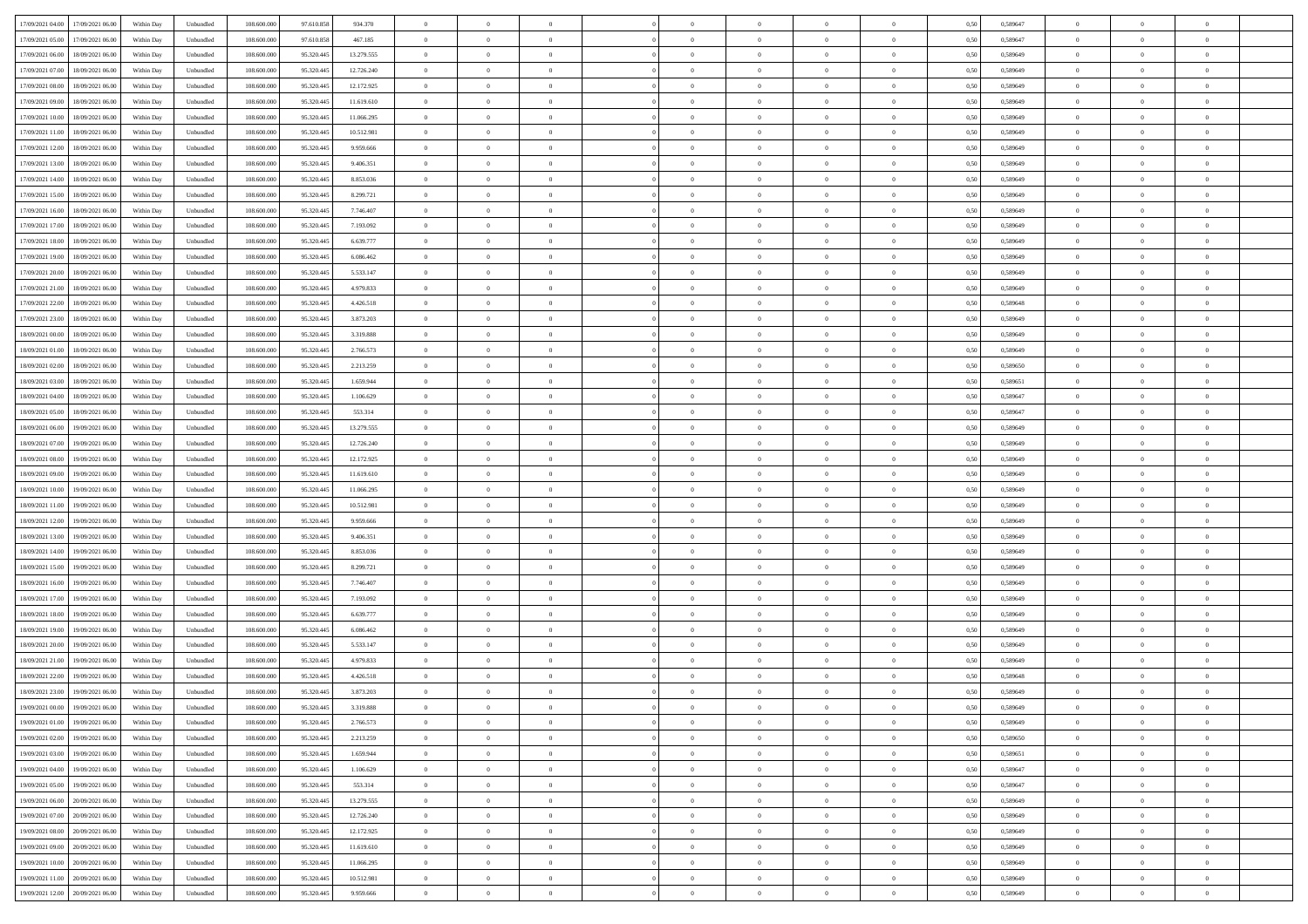| 19/09/2021 13:00 20/09/2021 06:00    | Within Day | Unbundled | 108.600.000 | 95.320.445 | 9.406.351  | $\overline{0}$ | $\theta$       |                | $\overline{0}$ | $\theta$       |                | $\theta$       | 0,50 | 0,589649 | $\theta$       | $\theta$       | $\theta$       |  |
|--------------------------------------|------------|-----------|-------------|------------|------------|----------------|----------------|----------------|----------------|----------------|----------------|----------------|------|----------|----------------|----------------|----------------|--|
| 19/09/2021 14:00<br>20/09/2021 06:00 | Within Day | Unbundled | 108.600.00  | 95.320.445 | 8.853.036  | $\bf{0}$       | $\bf{0}$       | $\bf{0}$       | $\overline{0}$ | $\overline{0}$ | $\overline{0}$ | $\bf{0}$       | 0,50 | 0,589649 | $\,$ 0 $\,$    | $\bf{0}$       | $\overline{0}$ |  |
| 19/09/2021 15:00<br>20/09/2021 06:00 | Within Day | Unbundled | 108,600,000 | 95.320.445 | 8.299.721  | $\overline{0}$ | $\bf{0}$       | $\overline{0}$ | $\bf{0}$       | $\bf{0}$       | $\overline{0}$ | $\bf{0}$       | 0.50 | 0.589649 | $\bf{0}$       | $\overline{0}$ | $\overline{0}$ |  |
| 19/09/2021 16:00<br>20/09/2021 06:00 |            |           | 108.600.000 |            |            | $\overline{0}$ | $\overline{0}$ | $\overline{0}$ | $\theta$       | $\theta$       | $\overline{0}$ |                |      |          | $\theta$       | $\theta$       | $\overline{0}$ |  |
|                                      | Within Day | Unbundled |             | 95.320.445 | 7.746.407  |                |                |                |                |                |                | $\bf{0}$       | 0,50 | 0,589649 |                |                |                |  |
| 19/09/2021 17:00<br>20/09/2021 06:00 | Within Day | Unbundled | 108.600.00  | 95.320.445 | 7.193.092  | $\bf{0}$       | $\overline{0}$ | $\bf{0}$       | $\overline{0}$ | $\theta$       | $\overline{0}$ | $\bf{0}$       | 0,50 | 0,589649 | $\,$ 0 $\,$    | $\bf{0}$       | $\overline{0}$ |  |
| 19/09/2021 18:00<br>20/09/2021 06:00 | Within Day | Unbundled | 108,600,000 | 95.320.44  | 6.639.777  | $\overline{0}$ | $\overline{0}$ | $\overline{0}$ | $\bf{0}$       | $\overline{0}$ | $\theta$       | $\bf{0}$       | 0.50 | 0.589649 | $\,$ 0 $\,$    | $\theta$       | $\overline{0}$ |  |
| 19/09/2021 19:00<br>20/09/2021 06:00 | Within Day | Unbundled | 108.600.000 | 95.320.445 | 6.086.462  | $\overline{0}$ | $\overline{0}$ | $\overline{0}$ | $\overline{0}$ | $\overline{0}$ | $\overline{0}$ | $\bf{0}$       | 0,50 | 0,589649 | $\theta$       | $\theta$       | $\overline{0}$ |  |
|                                      |            |           |             |            |            |                |                |                |                |                |                |                |      |          |                |                |                |  |
| 19/09/2021 20:00<br>20/09/2021 06:00 | Within Day | Unbundled | 108.600.00  | 95.320.445 | 5.533.147  | $\bf{0}$       | $\overline{0}$ | $\bf{0}$       | $\overline{0}$ | $\overline{0}$ | $\overline{0}$ | $\bf{0}$       | 0,50 | 0,589649 | $\,$ 0 $\,$    | $\bf{0}$       | $\overline{0}$ |  |
| 19/09/2021 21:00<br>20/09/2021 06:00 | Within Day | Unbundled | 108,600,000 | 95.320.44  | 4.979.833  | $\overline{0}$ | $\bf{0}$       | $\overline{0}$ | $\bf{0}$       | $\overline{0}$ | $\overline{0}$ | $\bf{0}$       | 0.50 | 0.589649 | $\bf{0}$       | $\overline{0}$ | $\overline{0}$ |  |
| 19/09/2021 22:00<br>20/09/2021 06:00 | Within Day | Unbundled | 108.600.000 | 95.320.445 | 4.426.518  | $\overline{0}$ | $\bf{0}$       | $\overline{0}$ | $\overline{0}$ | $\overline{0}$ | $\overline{0}$ | $\bf{0}$       | 0,50 | 0,589648 | $\,$ 0 $\,$    | $\bf{0}$       | $\overline{0}$ |  |
| 19/09/2021 23:00<br>20/09/2021 06:00 | Within Day | Unbundled | 108.600.00  | 95.320.445 | 3.873.203  | $\bf{0}$       | $\overline{0}$ | $\bf{0}$       | $\bf{0}$       | $\bf{0}$       | $\overline{0}$ | $\bf{0}$       | 0,50 | 0,589649 | $\,$ 0 $\,$    | $\bf{0}$       | $\overline{0}$ |  |
|                                      |            |           |             |            |            |                |                |                |                |                |                |                |      |          |                |                |                |  |
| 20/09/2021 00:00<br>20/09/2021 06:00 | Within Day | Unbundled | 108,600,000 | 95.320.445 | 3.319.888  | $\overline{0}$ | $\bf{0}$       | $\overline{0}$ | $\overline{0}$ | $\bf{0}$       | $\overline{0}$ | $\bf{0}$       | 0.50 | 0.589649 | $\bf{0}$       | $\overline{0}$ | $\,$ 0         |  |
| 20/09/2021 01:00<br>20/09/2021 06:00 | Within Day | Unbundled | 108.600.000 | 95.320.445 | 2.766.573  | $\overline{0}$ | $\overline{0}$ | $\overline{0}$ | $\theta$       | $\theta$       | $\overline{0}$ | $\bf{0}$       | 0,50 | 0,589649 | $\theta$       | $\theta$       | $\overline{0}$ |  |
| 20/09/2021 02:00<br>20/09/2021 06:00 | Within Day | Unbundled | 108.600.00  | 95.320.44  | 2.213.259  | $\bf{0}$       | $\overline{0}$ | $\bf{0}$       | $\overline{0}$ | $\theta$       | $\overline{0}$ | $\bf{0}$       | 0,50 | 0,589650 | $\,$ 0 $\,$    | $\bf{0}$       | $\overline{0}$ |  |
| 20/09/2021 03:00<br>20/09/2021 06:00 | Within Day | Unbundled | 108 600 000 | 95.320.445 | 1.659.944  | $\overline{0}$ | $\overline{0}$ | $\overline{0}$ | $\bf{0}$       | $\overline{0}$ | $\theta$       | $\bf{0}$       | 0.50 | 0.589651 | $\,$ 0 $\,$    | $\theta$       | $\overline{0}$ |  |
| 20/09/2021 04:00<br>20/09/2021 06:00 | Within Day | Unbundled | 108.600.000 | 95.320.445 | 1.106.629  | $\overline{0}$ | $\overline{0}$ | $\overline{0}$ | $\overline{0}$ | $\overline{0}$ | $\overline{0}$ | $\bf{0}$       | 0,50 | 0,589647 | $\theta$       | $\theta$       | $\overline{0}$ |  |
|                                      |            |           |             |            |            |                |                |                |                |                |                |                |      |          |                |                |                |  |
| 20/09/2021 05:00<br>20/09/2021 06:00 | Within Day | Unbundled | 108.600.00  | 95.320.445 | 553.314    | $\bf{0}$       | $\overline{0}$ | $\bf{0}$       | $\overline{0}$ | $\bf{0}$       | $\overline{0}$ | $\bf{0}$       | 0,50 | 0,589647 | $\,$ 0 $\,$    | $\bf{0}$       | $\overline{0}$ |  |
| 20/09/2021 06:00<br>21/09/2021 06:00 | Within Day | Unbundled | 108,600,000 | 95.320.44  | 13.279.555 | $\overline{0}$ | $\bf{0}$       | $\overline{0}$ | $\bf{0}$       | $\overline{0}$ | $\overline{0}$ | $\bf{0}$       | 0.50 | 0.589649 | $\bf{0}$       | $\overline{0}$ | $\overline{0}$ |  |
| 20/09/2021 07:00<br>21/09/2021 06:00 | Within Day | Unbundled | 108.600.000 | 95.320.445 | 12.726.240 | $\overline{0}$ | $\bf{0}$       | $\overline{0}$ | $\overline{0}$ | $\overline{0}$ | $\overline{0}$ | $\bf{0}$       | 0,50 | 0,589649 | $\,$ 0 $\,$    | $\theta$       | $\overline{0}$ |  |
| 20/09/2021 08:00<br>21/09/2021 06.00 | Within Day | Unbundled | 108.600.00  | 95.320.445 | 12.172.925 | $\bf{0}$       | $\bf{0}$       | $\bf{0}$       | $\bf{0}$       | $\overline{0}$ | $\overline{0}$ | $\bf{0}$       | 0,50 | 0,589649 | $\,$ 0 $\,$    | $\bf{0}$       | $\overline{0}$ |  |
|                                      |            |           |             |            |            |                |                |                |                |                |                |                |      |          |                |                |                |  |
| 20/09/2021 09:00<br>21/09/2021 06:00 | Within Day | Unbundled | 108,600,000 | 95.320.445 | 11.619.610 | $\overline{0}$ | $\bf{0}$       | $\overline{0}$ | $\overline{0}$ | $\bf{0}$       | $\overline{0}$ | $\bf{0}$       | 0.50 | 0.589649 | $\bf{0}$       | $\overline{0}$ | $\,$ 0         |  |
| 20/09/2021 10:00<br>21/09/2021 06:00 | Within Day | Unbundled | 108.600.000 | 95.320.445 | 11.066.295 | $\overline{0}$ | $\overline{0}$ | $\overline{0}$ | $\theta$       | $\theta$       | $\overline{0}$ | $\bf{0}$       | 0,50 | 0,589649 | $\theta$       | $\theta$       | $\overline{0}$ |  |
| 20/09/2021 11:00<br>21/09/2021 06.00 | Within Day | Unbundled | 108.600.00  | 95.320.445 | 10.512.981 | $\bf{0}$       | $\overline{0}$ | $\bf{0}$       | $\bf{0}$       | $\,$ 0 $\,$    | $\overline{0}$ | $\bf{0}$       | 0,50 | 0,589649 | $\,$ 0 $\,$    | $\bf{0}$       | $\overline{0}$ |  |
| 20/09/2021 12:00<br>21/09/2021 06:00 | Within Day | Unbundled | 108,600,000 | 95.320.44  | 9.959.666  | $\overline{0}$ | $\overline{0}$ | $\overline{0}$ | $\bf{0}$       | $\overline{0}$ | $\theta$       | $\bf{0}$       | 0.50 | 0.589649 | $\,$ 0 $\,$    | $\theta$       | $\overline{0}$ |  |
| 20/09/2021 13:00<br>21/09/2021 06:00 | Within Day | Unbundled | 108.600.000 | 95.320.445 | 9.406.351  | $\overline{0}$ | $\overline{0}$ | $\overline{0}$ | $\overline{0}$ | $\overline{0}$ | $\overline{0}$ | $\bf{0}$       | 0,50 | 0,589649 | $\theta$       | $\theta$       | $\overline{0}$ |  |
|                                      |            |           |             |            |            |                |                |                |                |                |                |                |      |          |                |                |                |  |
| 20/09/2021 14:00<br>21/09/2021 06.00 | Within Day | Unbundled | 108.600.00  | 95.320.445 | 8.853.036  | $\bf{0}$       | $\overline{0}$ | $\bf{0}$       | $\overline{0}$ | $\theta$       | $\overline{0}$ | $\bf{0}$       | 0,50 | 0,589649 | $\,$ 0 $\,$    | $\bf{0}$       | $\overline{0}$ |  |
| 20/09/2021 15:00<br>21/09/2021 06:00 | Within Day | Unbundled | 108,600,000 | 95.320.44  | 8.299.721  | $\overline{0}$ | $\bf{0}$       | $\overline{0}$ | $\bf{0}$       | $\overline{0}$ | $\overline{0}$ | $\bf{0}$       | 0.50 | 0.589649 | $\bf{0}$       | $\overline{0}$ | $\overline{0}$ |  |
| 20/09/2021 16:00<br>21/09/2021 06:00 | Within Day | Unbundled | 108.600.000 | 95.320.445 | 7.746.407  | $\overline{0}$ | $\overline{0}$ | $\overline{0}$ | $\overline{0}$ | $\overline{0}$ | $\overline{0}$ | $\bf{0}$       | 0,50 | 0,589649 | $\theta$       | $\theta$       | $\overline{0}$ |  |
| 20/09/2021 17:00<br>21/09/2021 06.00 | Within Day | Unbundled | 108.600.00  | 95.320.445 | 7.193.092  | $\bf{0}$       | $\bf{0}$       | $\bf{0}$       | $\bf{0}$       | $\overline{0}$ | $\overline{0}$ | $\bf{0}$       | 0,50 | 0,589649 | $\,$ 0 $\,$    | $\bf{0}$       | $\overline{0}$ |  |
|                                      |            |           |             |            |            |                |                |                |                |                |                |                |      |          |                |                |                |  |
| 20/09/2021 18:00<br>21/09/2021 06:00 | Within Day | Unbundled | 108,600,000 | 95.320.445 | 6.639.777  | $\overline{0}$ | $\bf{0}$       | $\overline{0}$ | $\bf{0}$       | $\bf{0}$       | $\overline{0}$ | $\bf{0}$       | 0.50 | 0.589649 | $\bf{0}$       | $\overline{0}$ | $\,$ 0         |  |
| 20/09/2021 19:00<br>21/09/2021 06:00 | Within Day | Unbundled | 108.600.000 | 95.320.445 | 6.086.462  | $\overline{0}$ | $\overline{0}$ | $\overline{0}$ | $\overline{0}$ | $\overline{0}$ | $\overline{0}$ | $\bf{0}$       | 0.50 | 0.589649 | $\theta$       | $\theta$       | $\overline{0}$ |  |
| 20/09/2021 20:00<br>21/09/2021 06.00 | Within Day | Unbundled | 108.600.00  | 95.320.445 | 5.533.147  | $\bf{0}$       | $\bf{0}$       | $\bf{0}$       | $\bf{0}$       | $\overline{0}$ | $\overline{0}$ | $\bf{0}$       | 0,50 | 0,589649 | $\,$ 0 $\,$    | $\bf{0}$       | $\overline{0}$ |  |
| 20/09/2021 21:00<br>21/09/2021 06:00 | Within Day | Unbundled | 108,600,000 | 95.320.445 | 4.979.833  | $\overline{0}$ | $\bf{0}$       | $\overline{0}$ | $\bf{0}$       | $\overline{0}$ | $\Omega$       | $\bf{0}$       | 0.50 | 0.589649 | $\,$ 0 $\,$    | $\theta$       | $\overline{0}$ |  |
| 20/09/2021 22:00<br>21/09/2021 06:00 | Within Dav | Unbundled | 108.600.000 | 95.320.445 | 4.426.518  | $\overline{0}$ | $\overline{0}$ | $\overline{0}$ | $\overline{0}$ | $\overline{0}$ | $\overline{0}$ | $\bf{0}$       | 0.50 | 0.589648 | $\theta$       | $\theta$       | $\overline{0}$ |  |
|                                      |            |           |             |            |            |                |                |                |                |                |                |                |      |          |                |                |                |  |
| 20/09/2021 23:00<br>21/09/2021 06:00 | Within Day | Unbundled | 108.600.00  | 95.320.445 | 3.873.203  | $\bf{0}$       | 30.408         | $\bf{0}$       | $\bf{0}$       | $\bf{0}$       | $\overline{0}$ | $\bf{0}$       | 0,50 | 0,589649 | $\,$ 0 $\,$    | $\bf{0}$       | $\overline{0}$ |  |
| 21/09/2021 00:00<br>21/09/2021 06:00 | Within Day | Unbundled | 108,600,000 | 95.350.853 | 3.293.824  | $\overline{0}$ | $\bf{0}$       | $\overline{0}$ | $\bf{0}$       | $\overline{0}$ | $\overline{0}$ | $\bf{0}$       | 0.50 | 0.589649 | $\bf{0}$       | $\overline{0}$ | $\overline{0}$ |  |
| 21/09/2021 01:00<br>21/09/2021 06:00 | Within Dav | Unbundled | 108.600.000 | 95.350.853 | 2.744.853  | $\overline{0}$ | $\overline{0}$ | $\overline{0}$ | $\overline{0}$ | $\overline{0}$ | $\overline{0}$ | $\overline{0}$ | 0.50 | 0.589649 | $\theta$       | $\theta$       | $\overline{0}$ |  |
| 21/09/2021 02:00<br>21/09/2021 06.00 | Within Day | Unbundled | 108.600.00  | 95.350.853 | 2.195.883  | $\bf{0}$       | $\bf{0}$       | $\bf{0}$       | $\bf{0}$       | $\overline{0}$ | $\overline{0}$ | $\bf{0}$       | 0,50 | 0,589650 | $\,$ 0 $\,$    | $\bf{0}$       | $\overline{0}$ |  |
| 21/09/2021 06:00                     |            |           | 108,600,000 | 95.350.853 | 1.646.912  |                |                | $\overline{0}$ |                |                | $\overline{0}$ |                |      |          |                |                | $\,$ 0         |  |
| 21/09/2021 03:00                     | Within Day | Unbundled |             |            |            | $\overline{0}$ | $\bf{0}$       |                | $\overline{0}$ | $\bf{0}$       |                | $\bf{0}$       | 0.50 | 0.589651 | $\bf{0}$       | $\overline{0}$ |                |  |
| 21/09/2021 04:00<br>21/09/2021 06:00 | Within Dav | Unbundled | 108.600.000 | 95.350.853 | 1.097.941  | $\overline{0}$ | $\overline{0}$ | $\overline{0}$ | $\overline{0}$ | $\overline{0}$ | $\overline{0}$ | $\bf{0}$       | 0.50 | 0.589647 | $\theta$       | $\theta$       | $\overline{0}$ |  |
| 21/09/2021 05:00<br>21/09/2021 06.00 | Within Day | Unbundled | 108.600.00  | 95.350.853 | 548.970    | $\bf{0}$       | $\bf{0}$       | $\bf{0}$       | $\bf{0}$       | $\overline{0}$ | $\overline{0}$ | $\bf{0}$       | 0,50 | 0,589647 | $\,$ 0 $\,$    | $\bf{0}$       | $\overline{0}$ |  |
| 21/09/2021 06:00<br>22/09/2021 06:00 | Within Day | Unbundled | 108,600,000 | 95.320.44  | 13.279.555 | $\overline{0}$ | $\overline{0}$ | $\overline{0}$ | $\overline{0}$ | $\overline{0}$ | $\Omega$       | $\bf{0}$       | 0.50 | 0.589649 | $\bf{0}$       | $\theta$       | $\overline{0}$ |  |
| 21/09/2021 07:00<br>22/09/2021 06:00 | Within Dav | Unbundled | 108.600.000 | 95.320.445 | 12.726.240 | $\overline{0}$ | $\overline{0}$ | $\Omega$       | $\overline{0}$ | $\theta$       | $\Omega$       | $\overline{0}$ | 0.5( | 0.589649 | $\theta$       | $\theta$       | $\overline{0}$ |  |
|                                      |            |           |             |            |            |                |                |                |                |                |                |                |      |          |                |                |                |  |
| 21/09/2021 08:00<br>22/09/2021 06:00 | Within Day | Unbundled | 108.600.000 | 95.320.445 | 12.172.925 | $\bf{0}$       | $\bf{0}$       | $\overline{0}$ | $\bf{0}$       | $\bf{0}$       | $\overline{0}$ | $\bf{0}$       | 0,50 | 0,589649 | $\,$ 0 $\,$    | $\bf{0}$       | $\overline{0}$ |  |
| 21/09/2021 09:00 22/09/2021 06:00    | Within Day | Unbundled | 108.600.000 | 95.320.445 | 11.619.610 | $\bf{0}$       | $\Omega$       |                | $\Omega$       |                |                |                | 0,50 | 0.589649 | $\bf{0}$       | $\overline{0}$ |                |  |
| 21/09/2021 10:00 22/09/2021 06:00    | Within Day | Unbundled | 108.600.000 | 95.320.445 | 11.066.295 | $\overline{0}$ | $\overline{0}$ | $\Omega$       | $\theta$       | $\overline{0}$ | $\overline{0}$ | $\bf{0}$       | 0,50 | 0,589649 | $\theta$       | $\theta$       | $\overline{0}$ |  |
| 21/09/2021 11:00<br>22/09/2021 06:00 | Within Day | Unbundled | 108.600.00  | 95.320.445 | 10.512.981 | $\overline{0}$ | $\bf{0}$       | $\overline{0}$ | $\overline{0}$ | $\bf{0}$       | $\overline{0}$ | $\bf{0}$       | 0,50 | 0,589649 | $\bf{0}$       | $\overline{0}$ | $\bf{0}$       |  |
| 21/09/2021 12:00 22/09/2021 06:00    | Within Day | Unbundled | 108,600,000 | 95.320.445 | 9.959.666  | $\overline{0}$ | $\bf{0}$       | $\overline{0}$ | $\overline{0}$ | $\mathbf{0}$   | $\overline{0}$ | $\,$ 0 $\,$    | 0.50 | 0.589649 | $\overline{0}$ | $\bf{0}$       | $\,$ 0 $\,$    |  |
|                                      |            |           |             |            |            |                |                |                |                |                |                |                |      |          |                |                |                |  |
| 21/09/2021 13:00 22/09/2021 06:00    | Within Day | Unbundled | 108.600.000 | 95.320.445 | 9.406.351  | $\overline{0}$ | $\overline{0}$ | $\overline{0}$ | $\overline{0}$ | $\overline{0}$ | $\overline{0}$ | $\bf{0}$       | 0,50 | 0.589649 | $\overline{0}$ | $\theta$       | $\overline{0}$ |  |
| 21/09/2021 14:00<br>22/09/2021 06:00 | Within Day | Unbundled | 108.600.000 | 95.320.445 | 8.853.036  | $\overline{0}$ | $\bf{0}$       | $\overline{0}$ | $\overline{0}$ | $\bf{0}$       | $\overline{0}$ | $\bf{0}$       | 0,50 | 0,589649 | $\bf{0}$       | $\overline{0}$ | $\overline{0}$ |  |
| 22/09/2021 06:00<br>21/09/2021 15:00 | Within Day | Unbundled | 108,600,000 | 95.320.445 | 8.299.721  | $\overline{0}$ | $\bf{0}$       | $\overline{0}$ | $\overline{0}$ | $\overline{0}$ | $\overline{0}$ | $\bf{0}$       | 0.50 | 0.589649 | $\,$ 0 $\,$    | $\overline{0}$ | $\,$ 0         |  |
| 21/09/2021 16:00 22/09/2021 06:00    | Within Dav | Unbundled | 108.600.000 | 95.320.445 | 7.746.407  | $\overline{0}$ | $\overline{0}$ | $\overline{0}$ | $\overline{0}$ | $\overline{0}$ | $\overline{0}$ | $\bf{0}$       | 0,50 | 0.589649 | $\overline{0}$ | $\theta$       | $\overline{0}$ |  |
|                                      |            |           |             |            |            |                |                |                |                |                |                |                |      |          |                |                |                |  |
| 21/09/2021 17:00<br>22/09/2021 06:00 | Within Day | Unbundled | 108.600.00  | 95.320.445 | 7.193.092  | $\overline{0}$ | $\overline{0}$ | $\overline{0}$ | $\overline{0}$ | $\overline{0}$ | $\overline{0}$ | $\bf{0}$       | 0,50 | 0,589649 | $\bf{0}$       | $\overline{0}$ | $\,$ 0         |  |
| 21/09/2021 18:00 22/09/2021 06:00    | Within Day | Unbundled | 108,600,000 | 95.320.445 | 6.639.777  | $\overline{0}$ | $\overline{0}$ | $\overline{0}$ | $\overline{0}$ | $\overline{0}$ | $\overline{0}$ | $\bf{0}$       | 0.50 | 0.589649 | $\mathbf{0}$   | $\bf{0}$       | $\,$ 0         |  |
| 21/09/2021 19:00 22/09/2021 06:00    | Within Dav | Unbundled | 108.600.000 | 95.320.445 | 6.086.462  | $\overline{0}$ | 313.185        | $\overline{0}$ | $\overline{0}$ | $\overline{0}$ | $\overline{0}$ | $\bf{0}$       | 0,50 | 0.589649 | $\overline{0}$ | $\theta$       | $\overline{0}$ |  |
| 21/09/2021 20:00<br>22/09/2021 06:00 | Within Day | Unbundled | 108.600.00  | 95.633.630 | 5.248.433  | $\overline{0}$ | $\bf{0}$       | $\overline{0}$ | $\bf{0}$       | $\overline{0}$ | $\overline{0}$ | $\bf{0}$       | 0,50 | 0,589649 | $\bf{0}$       | $\,0\,$        | $\bf{0}$       |  |
|                                      |            |           |             |            |            |                |                |                |                |                |                |                |      |          |                |                |                |  |
| 21/09/2021 21:00 22/09/2021 06:00    | Within Day | Unbundled | 108.600.000 | 95.633.630 | 4.723.590  | $\overline{0}$ | $\bf{0}$       | $\overline{0}$ | $\overline{0}$ | $\,$ 0 $\,$    | $\overline{0}$ | $\bf{0}$       | 0,50 | 0,589649 | $\overline{0}$ | $\,$ 0 $\,$    | $\,$ 0 $\,$    |  |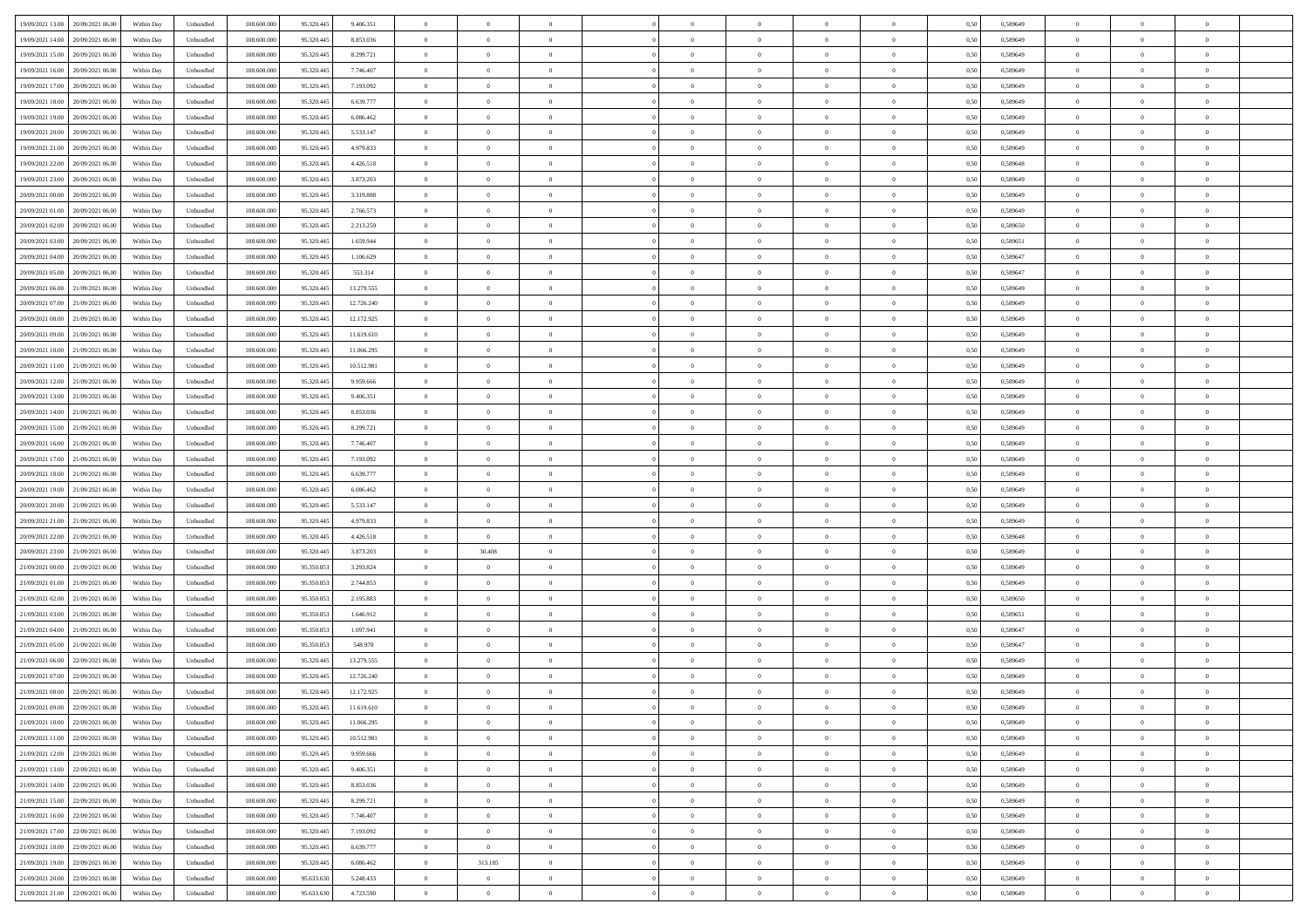| 21/09/2021 22:00 22/09/2021 06:00            | Within Day | Unbundled                   | 108.600.000 | 95.633.630 | 4.198.747  | $\overline{0}$ | $\theta$       |                | $\overline{0}$ | $\theta$       |                | $\theta$       | 0,50 | 0,589648 | $\theta$       | $\theta$       | $\overline{0}$ |  |
|----------------------------------------------|------------|-----------------------------|-------------|------------|------------|----------------|----------------|----------------|----------------|----------------|----------------|----------------|------|----------|----------------|----------------|----------------|--|
| 21/09/2021 23:00<br>22/09/2021 06.00         | Within Day | Unbundled                   | 108.600.00  | 95.633.63  | 3.673.903  | $\bf{0}$       | $\bf{0}$       | $\bf{0}$       | $\bf{0}$       | $\overline{0}$ | $\overline{0}$ | $\bf{0}$       | 0,50 | 0,589649 | $\,$ 0 $\,$    | $\bf{0}$       | $\overline{0}$ |  |
| 22/09/2021 00:00<br>22/09/2021 06:00         | Within Day | Unbundled                   | 108,600,000 | 95.633.630 | 3.149.060  | $\overline{0}$ | $\bf{0}$       | $\overline{0}$ | $\bf{0}$       | $\bf{0}$       | $\overline{0}$ | $\bf{0}$       | 0.50 | 0.589649 | $\bf{0}$       | $\overline{0}$ | $\overline{0}$ |  |
| 22/09/2021 01:00<br>22/09/2021 06:00         |            |                             | 108.600.000 |            |            | $\overline{0}$ | $\overline{0}$ | $\overline{0}$ | $\theta$       | $\theta$       | $\overline{0}$ |                |      |          | $\,$ 0 $\,$    | $\theta$       | $\overline{0}$ |  |
|                                              | Within Day | Unbundled                   |             | 95.633.630 | 2.624.216  |                |                |                |                |                |                | $\bf{0}$       | 0,50 | 0,589649 |                |                |                |  |
| 22/09/2021 02:00<br>22/09/2021 06.00         | Within Day | Unbundled                   | 108.600.00  | 95.633.630 | 2.099.373  | $\bf{0}$       | $\overline{0}$ | $\bf{0}$       | $\overline{0}$ | $\theta$       | $\overline{0}$ | $\bf{0}$       | 0,50 | 0,589650 | $\,$ 0 $\,$    | $\bf{0}$       | $\overline{0}$ |  |
| 22/09/2021 03:00<br>22/09/2021 06:00         | Within Day | Unbundled                   | 108,600,000 | 95.633.630 | 1.574.530  | $\overline{0}$ | $\bf{0}$       | $\overline{0}$ | $\bf{0}$       | $\overline{0}$ | $\theta$       | $\bf{0}$       | 0.50 | 0.589651 | $\,$ 0 $\,$    | $\theta$       | $\overline{0}$ |  |
| 22/09/2021 04:00<br>22/09/2021 06:00         | Within Day | Unbundled                   | 108.600.000 | 95.633.630 | 1.049.686  | $\overline{0}$ | $\overline{0}$ | $\overline{0}$ | $\overline{0}$ | $\overline{0}$ | $\overline{0}$ | $\bf{0}$       | 0,50 | 0,589647 | $\theta$       | $\theta$       | $\overline{0}$ |  |
|                                              |            |                             |             |            |            |                |                |                |                |                |                |                |      |          |                |                |                |  |
| 22/09/2021 05:00<br>22/09/2021 06.00         | Within Day | Unbundled                   | 108.600.00  | 95.633.63  | 524.843    | $\bf{0}$       | $\bf{0}$       | $\bf{0}$       | $\overline{0}$ | $\overline{0}$ | $\overline{0}$ | $\bf{0}$       | 0,50 | 0,589647 | $\,$ 0 $\,$    | $\bf{0}$       | $\overline{0}$ |  |
| 22/09/2021 06:00<br>23/09/2021 06:00         | Within Day | Unbundled                   | 108,600,000 | 95.320.445 | 13.279.555 | $\overline{0}$ | $\bf{0}$       | $\overline{0}$ | $\bf{0}$       | $\overline{0}$ | $\overline{0}$ | $\bf{0}$       | 0.50 | 0.589649 | $\bf{0}$       | $\overline{0}$ | $\overline{0}$ |  |
| 22/09/2021 07:00<br>23/09/2021 06:00         | Within Day | Unbundled                   | 108.600.000 | 95.320.445 | 12.726.240 | $\bf{0}$       | $\bf{0}$       | $\overline{0}$ | $\overline{0}$ | $\overline{0}$ | $\overline{0}$ | $\bf{0}$       | 0,50 | 0,589649 | $\,$ 0 $\,$    | $\bf{0}$       | $\overline{0}$ |  |
| 22/09/2021 08:00<br>23/09/2021 06:00         | Within Day | Unbundled                   | 108.600.00  | 95.320.445 | 12.172.925 | $\bf{0}$       | $\bf{0}$       | $\bf{0}$       | $\bf{0}$       | $\bf{0}$       | $\overline{0}$ | $\bf{0}$       | 0,50 | 0,589649 | $\,$ 0 $\,$    | $\bf{0}$       | $\overline{0}$ |  |
|                                              |            |                             |             |            |            |                |                |                |                |                |                |                |      |          |                |                |                |  |
| 22/09/2021 09:00<br>23/09/2021 06:00         | Within Day | Unbundled                   | 108,600,000 | 95.320.445 | 11.619.610 | $\overline{0}$ | $\bf{0}$       | $\overline{0}$ | $\overline{0}$ | $\bf{0}$       | $\overline{0}$ | $\bf{0}$       | 0.50 | 0.589649 | $\bf{0}$       | $\overline{0}$ | $\,$ 0         |  |
| 22/09/2021 10:00<br>23/09/2021 06:00         | Within Day | Unbundled                   | 108.600.000 | 95.320.445 | 11.066.295 | $\overline{0}$ | $\overline{0}$ | $\overline{0}$ | $\theta$       | $\theta$       | $\overline{0}$ | $\bf{0}$       | 0,50 | 0,589649 | $\,$ 0 $\,$    | $\theta$       | $\overline{0}$ |  |
| 22/09/2021 11:00<br>23/09/2021 06:00         | Within Day | Unbundled                   | 108.600.00  | 95.320.44  | 10.512.981 | $\bf{0}$       | $\overline{0}$ | $\bf{0}$       | $\overline{0}$ | $\bf{0}$       | $\overline{0}$ | $\bf{0}$       | 0,50 | 0,589649 | $\,$ 0 $\,$    | $\bf{0}$       | $\overline{0}$ |  |
| 22/09/2021 12:00<br>23/09/2021 06:00         | Within Day | Unbundled                   | 108,600,000 | 95.320.445 | 9.959.666  | $\overline{0}$ | $\bf{0}$       | $\overline{0}$ | $\bf{0}$       | $\overline{0}$ | $\theta$       | $\bf{0}$       | 0.50 | 0.589649 | $\,$ 0 $\,$    | $\theta$       | $\overline{0}$ |  |
|                                              |            |                             |             |            |            |                |                |                |                |                |                |                |      |          |                |                |                |  |
| 22/09/2021 13:00<br>23/09/2021 06:00         | Within Day | Unbundled                   | 108.600.000 | 95.320.445 | 9.406.351  | $\overline{0}$ | $\overline{0}$ | $\overline{0}$ | $\overline{0}$ | $\overline{0}$ | $\overline{0}$ | $\bf{0}$       | 0,50 | 0,589649 | $\theta$       | $\theta$       | $\overline{0}$ |  |
| 22/09/2021 14:00<br>23/09/2021 06.00         | Within Day | Unbundled                   | 108.600.00  | 95.320.445 | 8.853.036  | $\bf{0}$       | $\bf{0}$       | $\bf{0}$       | $\overline{0}$ | $\bf{0}$       | $\overline{0}$ | $\bf{0}$       | 0,50 | 0,589649 | $\,$ 0 $\,$    | $\bf{0}$       | $\overline{0}$ |  |
| 22/09/2021 15:00<br>23/09/2021 06:00         | Within Day | Unbundled                   | 108,600,000 | 95.320.44  | 8.299.721  | $\overline{0}$ | $\bf{0}$       | $\overline{0}$ | $\bf{0}$       | $\overline{0}$ | $\overline{0}$ | $\bf{0}$       | 0.50 | 0.589649 | $\bf{0}$       | $\overline{0}$ | $\bf{0}$       |  |
| 22/09/2021 16:00<br>23/09/2021 06:00         | Within Day | Unbundled                   | 108.600.000 | 95.320.445 | 7.746.407  | $\overline{0}$ | $\bf{0}$       | $\overline{0}$ | $\overline{0}$ | $\overline{0}$ | $\overline{0}$ | $\bf{0}$       | 0,50 | 0,589649 | $\,$ 0 $\,$    | $\bf{0}$       | $\overline{0}$ |  |
|                                              |            |                             |             |            |            |                |                |                |                |                |                |                |      |          |                |                |                |  |
| 22/09/2021 17:00<br>23/09/2021 06.00         | Within Day | Unbundled                   | 108.600.00  | 95.320.445 | 7.193.092  | $\bf{0}$       | $\bf{0}$       | $\bf{0}$       | $\bf{0}$       | $\overline{0}$ | $\overline{0}$ | $\bf{0}$       | 0,50 | 0,589649 | $\,$ 0 $\,$    | $\bf{0}$       | $\overline{0}$ |  |
| 22/09/2021 18:00<br>23/09/2021 06:00         | Within Day | Unbundled                   | 108,600,000 | 95.320.445 | 6.639.777  | $\overline{0}$ | $\bf{0}$       | $\overline{0}$ | $\overline{0}$ | $\bf{0}$       | $\overline{0}$ | $\bf{0}$       | 0.50 | 0.589649 | $\bf{0}$       | $\overline{0}$ | $\,$ 0         |  |
| 22/09/2021 19:00<br>23/09/2021 06:00         | Within Day | Unbundled                   | 108.600.000 | 95.320.445 | 6.086.462  | $\overline{0}$ | $\overline{0}$ | $\overline{0}$ | $\theta$       | $\theta$       | $\overline{0}$ | $\bf{0}$       | 0,50 | 0,589649 | $\theta$       | $\theta$       | $\overline{0}$ |  |
| 22/09/2021 20:00<br>23/09/2021 06.00         | Within Day | Unbundled                   | 108.600.00  | 95.320.445 | 5.533.147  | $\bf{0}$       | $\bf{0}$       | $\bf{0}$       | $\bf{0}$       | $\overline{0}$ | $\overline{0}$ | $\bf{0}$       | 0,50 | 0,589649 | $\,$ 0 $\,$    | $\bf{0}$       | $\overline{0}$ |  |
|                                              |            |                             |             |            |            |                |                |                |                |                |                |                |      |          |                |                |                |  |
| 22/09/2021 21:00<br>23/09/2021 06:00         | Within Day | Unbundled                   | 108,600,000 | 95.320.44  | 4.979.833  | $\overline{0}$ | $\bf{0}$       | $\overline{0}$ | $\bf{0}$       | $\overline{0}$ | $\theta$       | $\bf{0}$       | 0.50 | 0.589649 | $\,$ 0 $\,$    | $\theta$       | $\overline{0}$ |  |
| 22/09/2021 22:00<br>23/09/2021 06:00         | Within Day | Unbundled                   | 108.600.000 | 95.320.445 | 4.426.518  | $\overline{0}$ | $\overline{0}$ | $\overline{0}$ | $\overline{0}$ | $\overline{0}$ | $\overline{0}$ | $\bf{0}$       | 0,50 | 0,589648 | $\,$ 0 $\,$    | $\theta$       | $\overline{0}$ |  |
| 22/09/2021 23:00<br>23/09/2021 06.00         | Within Day | Unbundled                   | 108.600.00  | 95.320.445 | 3.873.203  | $\bf{0}$       | $\overline{0}$ | $\bf{0}$       | $\overline{0}$ | $\bf{0}$       | $\overline{0}$ | $\bf{0}$       | 0,50 | 0,589649 | $\,$ 0 $\,$    | $\bf{0}$       | $\overline{0}$ |  |
| 23/09/2021 00:00<br>23/09/2021 06:00         | Within Day | Unbundled                   | 108,600,000 | 95.320.445 | 3.319.888  | $\overline{0}$ | $\bf{0}$       | $\overline{0}$ | $\bf{0}$       | $\overline{0}$ | $\overline{0}$ | $\bf{0}$       | 0.50 | 0.589649 | $\bf{0}$       | $\overline{0}$ | $\overline{0}$ |  |
| 23/09/2021 01:00<br>23/09/2021 06:00         | Within Day | Unbundled                   | 108.600.000 | 95.320.445 | 2.766.573  | $\overline{0}$ | $\bf{0}$       | $\overline{0}$ | $\overline{0}$ | $\overline{0}$ | $\overline{0}$ | $\bf{0}$       | 0,50 | 0,589649 | $\theta$       | $\theta$       | $\overline{0}$ |  |
|                                              |            |                             |             |            |            |                |                |                |                |                |                |                |      |          |                |                |                |  |
| 23/09/2021 02:00<br>23/09/2021 06.00         | Within Day | Unbundled                   | 108.600.00  | 95.320.445 | 2.213.259  | $\bf{0}$       | $\bf{0}$       | $\bf{0}$       | $\bf{0}$       | $\overline{0}$ | $\overline{0}$ | $\bf{0}$       | 0,50 | 0,589650 | $\,$ 0 $\,$    | $\bf{0}$       | $\overline{0}$ |  |
| 23/09/2021 03:00<br>23/09/2021 06:00         | Within Day | Unbundled                   | 108,600,000 | 95.320.445 | 1.659.944  | $\overline{0}$ | $\bf{0}$       | $\overline{0}$ | $\bf{0}$       | $\bf{0}$       | $\overline{0}$ | $\bf{0}$       | 0.50 | 0.589651 | $\bf{0}$       | $\overline{0}$ | $\,$ 0         |  |
| 23/09/2021 04:00<br>23/09/2021 06:00         | Within Day | Unbundled                   | 108.600.000 | 95.320.445 | 1.106.629  | $\overline{0}$ | $\overline{0}$ | $\overline{0}$ | $\overline{0}$ | $\overline{0}$ | $\overline{0}$ | $\bf{0}$       | 0.50 | 0.589647 | $\theta$       | $\theta$       | $\overline{0}$ |  |
| 23/09/2021 05:00<br>23/09/2021 06.00         | Within Day | Unbundled                   | 108.600.00  | 95.320.445 | 553.314    | $\bf{0}$       | $\bf{0}$       | $\bf{0}$       | $\bf{0}$       | $\overline{0}$ | $\overline{0}$ | $\bf{0}$       | 0,50 | 0,589647 | $\,$ 0 $\,$    | $\bf{0}$       | $\overline{0}$ |  |
|                                              |            |                             |             |            |            |                |                |                |                |                |                |                |      |          |                |                |                |  |
| 23/09/2021 06:00<br>24/09/2021 06:00         | Within Day | Unbundled                   | 108,600,000 | 95.320.445 | 13.279.555 | $\overline{0}$ | $\bf{0}$       | $\overline{0}$ | $\bf{0}$       | $\overline{0}$ | $\overline{0}$ | $\bf{0}$       | 0.50 | 0.589649 | $\,$ 0 $\,$    | $\bf{0}$       | $\overline{0}$ |  |
| 23/09/2021 07:00<br>24/09/2021 06:00         | Within Dav | Unbundled                   | 108.600.000 | 95.320.445 | 12.726.240 | $\overline{0}$ | $\overline{0}$ | $\overline{0}$ | $\overline{0}$ | $\overline{0}$ | $\overline{0}$ | $\bf{0}$       | 0.50 | 0.589649 | $\theta$       | $\theta$       | $\overline{0}$ |  |
| 23/09/2021 08:00<br>24/09/2021 06.00         | Within Day | Unbundled                   | 108.600.00  | 95.320.445 | 12.172.925 | $\bf{0}$       | $\bf{0}$       | $\bf{0}$       | $\bf{0}$       | $\overline{0}$ | $\overline{0}$ | $\bf{0}$       | 0,50 | 0,589649 | $\,$ 0 $\,$    | $\bf{0}$       | $\overline{0}$ |  |
| 23/09/2021 09:00<br>24/09/2021 06:00         | Within Day | Unbundled                   | 108,600,000 | 95.320.44  | 11.619.610 | $\overline{0}$ | $\bf{0}$       | $\overline{0}$ | $\bf{0}$       | $\overline{0}$ | $\overline{0}$ | $\bf{0}$       | 0.50 | 0.589649 | $\bf{0}$       | $\overline{0}$ | $\overline{0}$ |  |
|                                              |            |                             |             |            |            |                |                |                |                |                |                |                |      |          |                |                |                |  |
| 23/09/2021 10:00<br>24/09/2021 06:00         | Within Dav | Unbundled                   | 108.600.000 | 95.320.445 | 11.066.295 | $\overline{0}$ | $\overline{0}$ | $\overline{0}$ | $\overline{0}$ | $\overline{0}$ | $\overline{0}$ | $\bf{0}$       | 0.50 | 0.589649 | $\theta$       | $\theta$       | $\overline{0}$ |  |
| 23/09/2021 11:00<br>24/09/2021 06.00         | Within Day | Unbundled                   | 108.600.00  | 95.320.445 | 10.512.981 | $\bf{0}$       | $\bf{0}$       | $\bf{0}$       | $\bf{0}$       | $\overline{0}$ | $\overline{0}$ | $\bf{0}$       | 0,50 | 0,589649 | $\,$ 0 $\,$    | $\bf{0}$       | $\overline{0}$ |  |
| 23/09/2021 12:00<br>24/09/2021 06:00         | Within Day | Unbundled                   | 108,600,000 | 95.320.445 | 9.959.666  | $\overline{0}$ | $\overline{0}$ | $\overline{0}$ | $\overline{0}$ | $\bf{0}$       | $\overline{0}$ | $\bf{0}$       | 0.50 | 0.589649 | $\bf{0}$       | $\overline{0}$ | $\,$ 0         |  |
| 23/09/2021 13:00<br>24/09/2021 06:00         | Within Day | Unbundled                   | 108.600.000 | 95.320.445 | 9.406.351  | $\overline{0}$ | 73.848         | $\overline{0}$ | $\overline{0}$ | $\overline{0}$ | $\overline{0}$ | $\bf{0}$       | 0.50 | 0.589649 | $\theta$       | $\theta$       | $\overline{0}$ |  |
| 23/09/2021 14:00<br>24/09/2021 06.00         | Within Day | Unbundled                   | 108.600.00  | 95.394.29  | 8.783.532  | $\bf{0}$       | $\overline{0}$ | $\bf{0}$       | $\bf{0}$       | $\overline{0}$ | $\overline{0}$ | $\bf{0}$       | 0,50 | 0,589649 | $\,$ 0 $\,$    | $\bf{0}$       | $\overline{0}$ |  |
|                                              |            |                             |             |            |            |                |                |                |                |                |                |                |      |          |                |                |                |  |
| 23/09/2021 15:00<br>24/09/2021 06:00         | Within Day | Unbundled                   | 108,600,000 | 95.394.29  | 8.234.561  | $\overline{0}$ | $\overline{0}$ | $\overline{0}$ | $\bf{0}$       | $\overline{0}$ | $\Omega$       | $\bf{0}$       | 0.50 | 0.589649 | $\bf{0}$       | $\theta$       | $\overline{0}$ |  |
| 23/09/2021 16:00<br>24/09/2021 06:00         | Within Dav | Unbundled                   | 108.600.000 | 95.394.29  | 7.685.590  | $\overline{0}$ | $\overline{0}$ | $\Omega$       | $\overline{0}$ | $\theta$       | $\overline{0}$ | $\overline{0}$ | 0.5( | 0.589649 | $\theta$       | $\theta$       | $\overline{0}$ |  |
| 23/09/2021 17:00<br>24/09/2021 06:00         | Within Day | Unbundled                   | 108.600.00  | 95.394.293 | 7.136.619  | $\bf{0}$       | $\bf{0}$       | $\bf{0}$       | $\bf{0}$       | $\bf{0}$       | $\overline{0}$ | $\bf{0}$       | 0,50 | 0,589649 | $\,$ 0 $\,$    | $\bf{0}$       | $\overline{0}$ |  |
| $23/09/2021\ 18.00 \qquad 24/09/2021\ 06.00$ | Within Day | $\ensuremath{\mathsf{Unb}}$ | 108.600.000 | 95.394.293 | 6.587.649  | $\bf{0}$       | $\theta$       |                | $\overline{0}$ |                |                |                | 0,50 | 0.589649 | $\bf{0}$       | $\bf{0}$       |                |  |
|                                              |            |                             |             |            |            |                |                |                |                |                |                |                |      |          |                |                |                |  |
| 23/09/2021 19:00 24/09/2021 06:00            | Within Day | Unbundled                   | 108.600.000 | 95.394.293 | 6.038.678  | $\overline{0}$ | $\overline{0}$ | $\Omega$       | $\theta$       | $\overline{0}$ | $\overline{0}$ | $\bf{0}$       | 0,50 | 0,589649 | $\theta$       | $\theta$       | $\overline{0}$ |  |
| 23/09/2021 20:00<br>24/09/2021 06:00         | Within Day | Unbundled                   | 108.600.00  | 95.394.293 | 5.489.707  | $\overline{0}$ | 334.027        | $\overline{0}$ | $\overline{0}$ | $\bf{0}$       | $\overline{0}$ | $\bf{0}$       | 0,50 | 0,589649 | $\bf{0}$       | $\overline{0}$ | $\bf{0}$       |  |
| 23/09/2021 21:00 24/09/2021 06:00            | Within Day | Unbundled                   | 108,600,000 | 95.728.320 | 4.640.112  | $\overline{0}$ | $\overline{0}$ | $\overline{0}$ | $\overline{0}$ | $\mathbf{0}$   | $\overline{0}$ | $\,$ 0 $\,$    | 0.50 | 0.589649 | $\overline{0}$ | $\bf{0}$       | $\,$ 0 $\,$    |  |
| 23/09/2021 22:00 24/09/2021 06:00            | Within Day | Unbundled                   | 108.600.000 | 95.728.320 | 4.124.544  | $\overline{0}$ | $\overline{0}$ | $\overline{0}$ | $\overline{0}$ | $\overline{0}$ | $\overline{0}$ | $\bf{0}$       | 0,50 | 0.589648 | $\theta$       | $\theta$       | $\overline{0}$ |  |
|                                              |            |                             |             |            |            |                |                |                |                |                |                |                |      |          |                |                |                |  |
| 23/09/2021 23:00<br>24/09/2021 06:00         | Within Day | Unbundled                   | 108.600.000 | 95.728.320 | 3.608.976  | $\overline{0}$ | $\bf{0}$       | $\overline{0}$ | $\overline{0}$ | $\overline{0}$ | $\overline{0}$ | $\bf{0}$       | 0,50 | 0,589649 | $\bf{0}$       | $\overline{0}$ | $\overline{0}$ |  |
| 24/09/2021 06:00<br>24/09/2021 00:00         | Within Day | Unbundled                   | 108,600,000 | 95.728.320 | 3.093.408  | $\overline{0}$ | $\bf{0}$       | $\overline{0}$ | $\overline{0}$ | $\overline{0}$ | $\overline{0}$ | $\bf{0}$       | 0.50 | 0.589649 | $\,$ 0 $\,$    | $\overline{0}$ | $\,$ 0         |  |
| 24/09/2021 01:00 24/09/2021 06:00            | Within Dav | Unbundled                   | 108.600.000 | 95.728.320 | 2.577.840  | $\overline{0}$ | $\overline{0}$ | $\overline{0}$ | $\overline{0}$ | $\overline{0}$ | $\overline{0}$ | $\bf{0}$       | 0,50 | 0.589649 | $\overline{0}$ | $\theta$       | $\overline{0}$ |  |
| 24/09/2021 02:00<br>24/09/2021 06:00         | Within Day | Unbundled                   | 108.600.00  | 95.728.320 | 2.062.272  | $\overline{0}$ | $\overline{0}$ | $\overline{0}$ | $\overline{0}$ | $\overline{0}$ | $\overline{0}$ | $\bf{0}$       | 0,50 | 0,589650 | $\bf{0}$       | $\overline{0}$ | $\overline{0}$ |  |
| 24/09/2021 03:00 24/09/2021 06:00            |            | Unbundled                   | 108,600,000 | 95.728.320 | 1.546.704  | $\overline{0}$ | $\overline{0}$ | $\overline{0}$ |                |                | $\overline{0}$ |                | 0.50 | 0.589651 | $\mathbf{0}$   | $\bf{0}$       | $\,$ 0         |  |
|                                              | Within Day |                             |             |            |            |                |                |                | $\overline{0}$ | $\overline{0}$ |                | $\bf{0}$       |      |          |                |                |                |  |
| 24/09/2021 04:00 24/09/2021 06:00            | Within Dav | Unbundled                   | 108.600.000 | 95.728.320 | 1.031.136  | $\overline{0}$ | $\overline{0}$ | $\overline{0}$ | $\overline{0}$ | $\overline{0}$ | $\overline{0}$ | $\bf{0}$       | 0,50 | 0,589647 | $\overline{0}$ | $\theta$       | $\overline{0}$ |  |
| 24/09/2021 05:00<br>24/09/2021 06.00         | Within Day | Unbundled                   | 108.600.00  | 95.728.320 | 515.568    | $\overline{0}$ | $\bf{0}$       | $\overline{0}$ | $\bf{0}$       | $\overline{0}$ | $\bf{0}$       | $\bf{0}$       | 0,50 | 0,589647 | $\bf{0}$       | $\,$ 0 $\,$    | $\bf{0}$       |  |
| 24/09/2021 06:00 25/09/2021 06:00            | Within Day | Unbundled                   | 108.600.000 | 95.320.445 | 13.279.555 | $\overline{0}$ | $\bf{0}$       | $\overline{0}$ | $\overline{0}$ | $\,$ 0 $\,$    | $\overline{0}$ | $\bf{0}$       | 0,50 | 0,589649 | $\overline{0}$ | $\,$ 0 $\,$    | $\,$ 0 $\,$    |  |
|                                              |            |                             |             |            |            |                |                |                |                |                |                |                |      |          |                |                |                |  |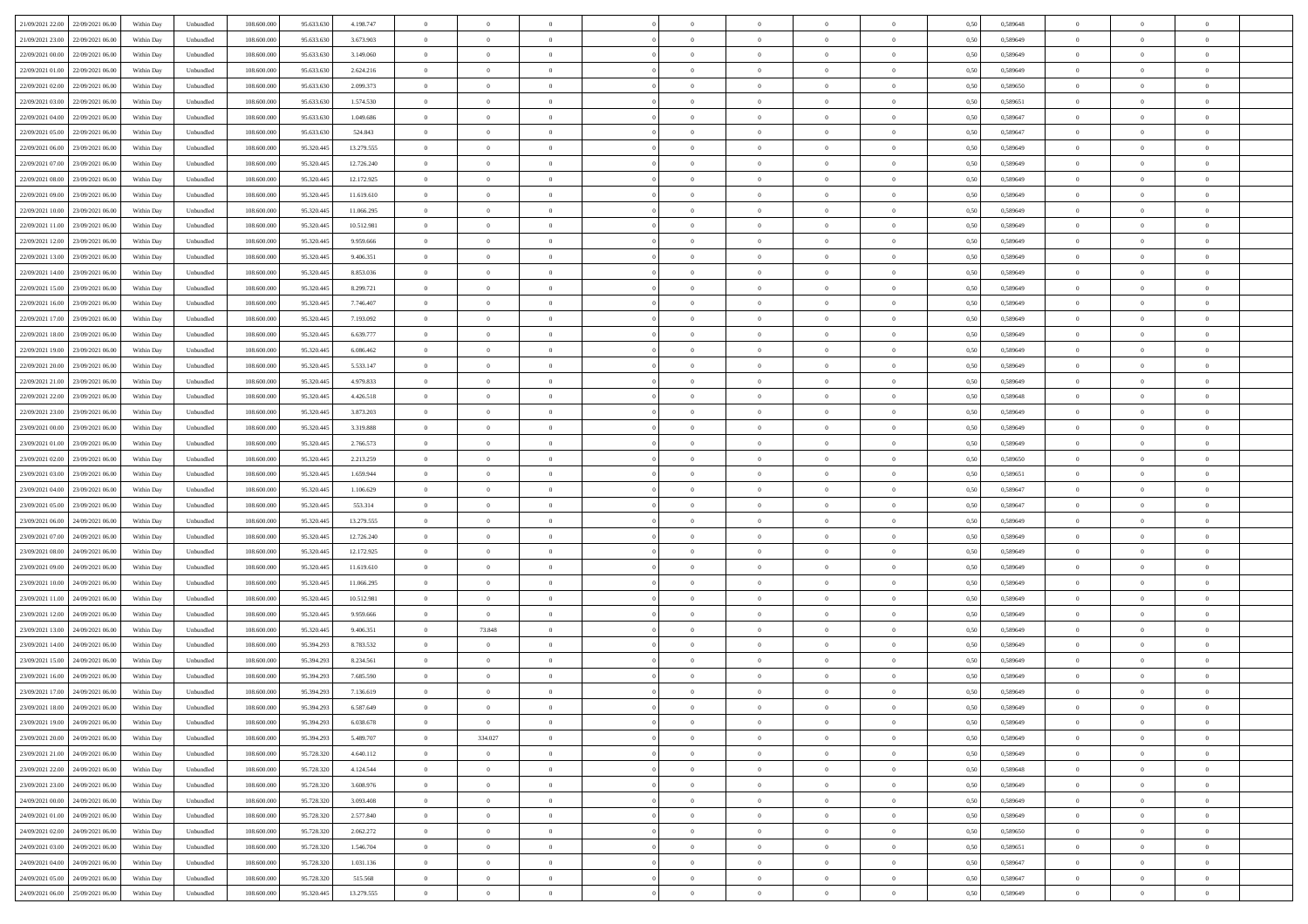| 24/09/2021 07:00 25/09/2021 06:00     | Within Day | Unbundled                   | 108.600.000 | 95.320.445 | 12.726.240 | $\overline{0}$ | $\theta$       |                | $\overline{0}$ | $\bf{0}$       | $\overline{0}$ | $\theta$       | 0,50 | 0,589649 | $\,0\,$        | $\overline{0}$ | $\bf{0}$       |  |
|---------------------------------------|------------|-----------------------------|-------------|------------|------------|----------------|----------------|----------------|----------------|----------------|----------------|----------------|------|----------|----------------|----------------|----------------|--|
|                                       |            |                             |             |            |            |                |                |                |                |                |                |                |      |          |                |                |                |  |
| 24/09/2021 08:00<br>25/09/2021 06.00  | Within Day | Unbundled                   | 108.600.00  | 95.320.445 | 12.172.925 | $\overline{0}$ | $\overline{0}$ | $\overline{0}$ | $\overline{0}$ | $\,$ 0         | $\overline{0}$ | $\bf{0}$       | 0,50 | 0,589649 | $\bf{0}$       | $\overline{0}$ | $\bf{0}$       |  |
| 24/09/2021 09:00<br>25/09/2021 06:00  | Within Day | Unbundled                   | 108,600,000 | 95.320.445 | 11.619.610 | $\overline{0}$ | $\overline{0}$ | $\overline{0}$ | $\overline{0}$ | $\bf{0}$       | $\overline{0}$ | $\overline{0}$ | 0.50 | 0.589649 | $\overline{0}$ | $\bf{0}$       | $\bf{0}$       |  |
| 24/09/2021 10:00<br>25/09/2021 06:00  | Within Day | Unbundled                   | 108.600.000 | 95.320.445 | 11.066.295 | $\overline{0}$ | $\overline{0}$ | $\overline{0}$ | $\overline{0}$ | $\,$ 0         | $\overline{0}$ | $\theta$       | 0,50 | 0,589649 | $\,0\,$        | $\overline{0}$ | $\overline{0}$ |  |
| 24/09/2021 11:00<br>25/09/2021 06.00  | Within Day | Unbundled                   | 108.600.00  | 95.320.445 | 10.512.981 | $\overline{0}$ | $\theta$       | $\overline{0}$ |                | $\,$ 0         | $\overline{0}$ | $\bf{0}$       | 0,50 | 0,589649 | $\bf{0}$       | $\overline{0}$ | $\bf{0}$       |  |
| 24/09/2021 12:00<br>25/09/2021 06:00  | Within Day | Unbundled                   | 108,600,000 | 95.320.445 | 9.959.666  | $\overline{0}$ | $\overline{0}$ | $\overline{0}$ | $\overline{0}$ | $\bf{0}$       | $\overline{0}$ | $\overline{0}$ | 0.50 | 0.589649 | $\bf{0}$       | $\overline{0}$ | $\bf{0}$       |  |
|                                       |            |                             |             |            |            |                |                |                |                |                |                |                |      |          |                |                |                |  |
| 24/09/2021 13:00<br>25/09/2021 06:00  | Within Day | Unbundled                   | 108.600.000 | 95.320.445 | 9.406.351  | $\overline{0}$ | $\overline{0}$ | $\overline{0}$ | $\overline{0}$ | $\bf{0}$       | $\overline{0}$ | $\overline{0}$ | 0,50 | 0,589649 | $\,0\,$        | $\overline{0}$ | $\bf{0}$       |  |
| 24/09/2021 14:00<br>25/09/2021 06.00  | Within Day | Unbundled                   | 108.600.00  | 95.320.445 | 8.853.036  | $\overline{0}$ | $\theta$       | $\overline{0}$ | $\overline{0}$ | $\,$ 0         | $\overline{0}$ | $\bf{0}$       | 0,50 | 0,589649 | $\bf{0}$       | $\overline{0}$ | $\bf{0}$       |  |
| 24/09/2021 15:00<br>25/09/2021 06:00  | Within Day | Unbundled                   | 108,600,000 | 95.320.445 | 8.299.721  | $\overline{0}$ | $\overline{0}$ | $\overline{0}$ | $\overline{0}$ | $\bf{0}$       | $\overline{0}$ | $\overline{0}$ | 0.50 | 0.589649 | $\bf{0}$       | $\overline{0}$ | $\bf{0}$       |  |
| 24/09/2021 16:00<br>25/09/2021 06:00  | Within Day | Unbundled                   | 108.600.000 | 95.320.445 | 7.746.407  | $\overline{0}$ | $\overline{0}$ | $\overline{0}$ | $\overline{0}$ | $\bf{0}$       | $\overline{0}$ | $\overline{0}$ | 0,50 | 0,589649 | $\,$ 0 $\,$    | $\overline{0}$ | $\bf{0}$       |  |
| 24/09/2021 17:00<br>25/09/2021 06.00  | Within Day | Unbundled                   | 108.600.00  | 95.320.445 | 7.193.092  | $\bf{0}$       | $\theta$       | $\overline{0}$ | $\overline{0}$ | $\,$ 0         | $\overline{0}$ | $\bf{0}$       | 0,50 | 0,589649 | $\bf{0}$       | $\overline{0}$ | $\bf{0}$       |  |
| 24/09/2021 18:00<br>25/09/2021 06:00  | Within Day | Unbundled                   | 108,600,000 | 95.320.445 | 6.639.777  | $\overline{0}$ | $\overline{0}$ | $\overline{0}$ | $\overline{0}$ | $\,$ 0 $\,$    | $\overline{0}$ | $\overline{0}$ | 0.50 | 0.589649 | $\,$ 0 $\,$    | $\overline{0}$ | $\bf{0}$       |  |
| 24/09/2021 19:00<br>25/09/2021 06:00  | Within Day | Unbundled                   | 108.600.000 | 95.320.445 | 6.086.462  | $\overline{0}$ | $\overline{0}$ | $\overline{0}$ | $\overline{0}$ | $\,$ 0         | $\overline{0}$ | $\theta$       | 0,50 | 0,589649 | $\,$ 0 $\,$    | $\overline{0}$ | $\,$ 0 $\,$    |  |
|                                       |            |                             |             |            |            |                |                |                |                |                |                |                |      |          |                |                |                |  |
| 24/09/2021 20:00<br>25/09/2021 06.00  | Within Day | Unbundled                   | 108.600.00  | 95.320.445 | 5.533.147  | $\overline{0}$ | $\theta$       | $\overline{0}$ |                | $\,$ 0         | $\overline{0}$ | $\bf{0}$       | 0,50 | 0,589649 | $\bf{0}$       | $\overline{0}$ | $\,$ 0         |  |
| 24/09/2021 21:00<br>25/09/2021 06:00  | Within Day | Unbundled                   | 108,600,000 | 95.320.445 | 4.979.833  | $\overline{0}$ | $\overline{0}$ | $\overline{0}$ | $\overline{0}$ | $\bf{0}$       | $\overline{0}$ | $\overline{0}$ | 0.50 | 0.589649 | $\bf{0}$       | $\overline{0}$ | $\bf{0}$       |  |
| 24/09/2021 22.00<br>25/09/2021 06:00  | Within Day | Unbundled                   | 108.600.000 | 95.320.445 | 4.426.518  | $\overline{0}$ | $\overline{0}$ | $\overline{0}$ | $\overline{0}$ | $\bf{0}$       | $\overline{0}$ | $\overline{0}$ | 0,50 | 0,589648 | $\,$ 0 $\,$    | $\overline{0}$ | $\overline{0}$ |  |
| 24/09/2021 23:00<br>25/09/2021 06.00  | Within Day | Unbundled                   | 108.600.00  | 95.320.445 | 3.873.203  | $\overline{0}$ | $\theta$       | $\overline{0}$ |                | $\,$ 0         | $\overline{0}$ | $\bf{0}$       | 0,50 | 0,589649 | $\bf{0}$       | $\overline{0}$ | $\bf{0}$       |  |
| 25/09/2021 00:00<br>25/09/2021 06:00  | Within Day | Unbundled                   | 108,600,000 | 95.320.445 | 3.319.888  | $\overline{0}$ | $\overline{0}$ | $\overline{0}$ | $\overline{0}$ | $\bf{0}$       | $\overline{0}$ | $\overline{0}$ | 0.50 | 0.589649 | $\bf{0}$       | $\overline{0}$ | $\bf{0}$       |  |
| 25/09/2021 01:00<br>25/09/2021 06:00  | Within Day | Unbundled                   | 108.600.000 | 95.320.445 | 2.766.573  | $\overline{0}$ | $\overline{0}$ | $\overline{0}$ | $\overline{0}$ | $\,$ 0         | $\overline{0}$ | $\overline{0}$ | 0,50 | 0,589649 | $\,$ 0 $\,$    | $\overline{0}$ | $\bf{0}$       |  |
| 25/09/2021 02:00<br>25/09/2021 06.00  | Within Day | Unbundled                   | 108.600.00  | 95.320.445 | 2.213.259  | $\bf{0}$       | $\overline{0}$ | $\overline{0}$ | $\overline{0}$ | $\,$ 0         | $\overline{0}$ | $\bf{0}$       | 0,50 | 0,589650 | $\bf{0}$       | $\overline{0}$ | $\bf{0}$       |  |
|                                       |            |                             |             |            |            |                |                |                |                |                |                |                |      |          |                |                |                |  |
| 25/09/2021 03:00<br>25/09/2021 06:00  | Within Day | Unbundled                   | 108,600,000 | 95.320.445 | 1.659.944  | $\overline{0}$ | $\overline{0}$ | $\overline{0}$ | $\overline{0}$ | $\,$ 0 $\,$    | $\overline{0}$ | $\overline{0}$ | 0.50 | 0.589651 | $\overline{0}$ | $\bf{0}$       | $\bf{0}$       |  |
| 25/09/2021 04:00<br>25/09/2021 06:00  | Within Day | Unbundled                   | 108.600.000 | 95.320.445 | 1.106.629  | $\overline{0}$ | $\overline{0}$ | $\overline{0}$ | $\overline{0}$ | $\bf{0}$       | $\overline{0}$ | $\overline{0}$ | 0,50 | 0,589647 | $\,0\,$        | $\overline{0}$ | $\,$ 0 $\,$    |  |
| 25/09/2021 05:00<br>25/09/2021 06.00  | Within Day | Unbundled                   | 108.600.00  | 95.320.445 | 553.314    | $\overline{0}$ | $\theta$       | $\overline{0}$ | $\overline{0}$ | $\,$ 0         | $\overline{0}$ | $\bf{0}$       | 0,50 | 0,589647 | $\bf{0}$       | $\overline{0}$ | $\bf{0}$       |  |
| 25/09/2021 06:00<br>26/09/2021 06:00  | Within Day | Unbundled                   | 108,600,000 | 95.320.445 | 13.279.555 | $\overline{0}$ | $\overline{0}$ | $\overline{0}$ | $\overline{0}$ | $\bf{0}$       | $\overline{0}$ | $\overline{0}$ | 0.50 | 0.589649 | $\bf{0}$       | $\overline{0}$ | $\bf{0}$       |  |
| 25/09/2021 07:00<br>26/09/2021 06:00  | Within Day | Unbundled                   | 108.600.000 | 95.320.445 | 12.726.240 | $\overline{0}$ | $\overline{0}$ | $\overline{0}$ | $\overline{0}$ | $\,$ 0         | $\overline{0}$ | $\overline{0}$ | 0,50 | 0,589649 | $\,0\,$        | $\overline{0}$ | $\overline{0}$ |  |
| 25/09/2021 08:00<br>26/09/2021 06.00  | Within Day | Unbundled                   | 108.600.00  | 95.320.445 | 12.172.925 | $\overline{0}$ | $\theta$       | $\overline{0}$ |                | $\,$ 0         | $\overline{0}$ | $\bf{0}$       | 0,50 | 0,589649 | $\bf{0}$       | $\overline{0}$ | $\,$ 0         |  |
| 25/09/2021 09:00<br>26/09/2021 06:00  | Within Day | Unbundled                   | 108,600,000 | 95.320.445 | 11.619.610 | $\overline{0}$ | $\overline{0}$ | $\overline{0}$ | $\overline{0}$ | $\bf{0}$       | $\overline{0}$ | $\overline{0}$ | 0.50 | 0.589649 | $\bf{0}$       | $\overline{0}$ | $\bf{0}$       |  |
|                                       |            |                             |             |            |            | $\overline{0}$ | $\overline{0}$ | $\overline{0}$ | $\overline{0}$ |                |                | $\overline{0}$ |      |          | $\,$ 0 $\,$    | $\overline{0}$ |                |  |
| 25/09/2021 10:00<br>26/09/2021 06:00  | Within Day | Unbundled                   | 108.600.000 | 95.320.445 | 11.066.295 |                |                |                |                | $\bf{0}$       | $\overline{0}$ |                | 0,50 | 0,589649 |                |                | $\bf{0}$       |  |
| 25/09/2021 11:00<br>26/09/2021 06.00  | Within Day | Unbundled                   | 108.600.00  | 95.320.445 | 10.512.981 | $\bf{0}$       | $\overline{0}$ | $\overline{0}$ | $\overline{0}$ | $\bf{0}$       | $\overline{0}$ | $\bf{0}$       | 0,50 | 0,589649 | $\bf{0}$       | $\overline{0}$ | $\bf{0}$       |  |
| 25/09/2021 12:00<br>26/09/2021 06:00  | Within Day | Unbundled                   | 108,600,000 | 95.320.445 | 9.959.666  | $\overline{0}$ | $\overline{0}$ | $\overline{0}$ | $\overline{0}$ | $\,$ 0 $\,$    | $\overline{0}$ | $\overline{0}$ | 0.50 | 0.589649 | $\,$ 0 $\,$    | $\overline{0}$ | $\bf{0}$       |  |
| 25/09/2021 13:00<br>26/09/2021 06:00  | Within Day | Unbundled                   | 108.600.000 | 95.320.445 | 9.406.351  | $\overline{0}$ | $\overline{0}$ | $\overline{0}$ | $\overline{0}$ | $\mathbf{0}$   | $\overline{0}$ | $\overline{0}$ | 0.50 | 0.589649 | $\mathbf{0}$   | $\overline{0}$ | $\overline{0}$ |  |
| 25/09/2021 14:00<br>26/09/2021 06.00  | Within Day | Unbundled                   | 108.600.00  | 95.320.445 | 8.853.036  | $\overline{0}$ | $\overline{0}$ | $\overline{0}$ | $\overline{0}$ | $\,$ 0         | $\overline{0}$ | $\bf{0}$       | 0,50 | 0,589649 | $\bf{0}$       | $\overline{0}$ | $\bf{0}$       |  |
| 25/09/2021 15:00<br>26/09/2021 06:00  | Within Day | Unbundled                   | 108,600,000 | 95.320.445 | 8.299.721  | $\overline{0}$ | $\overline{0}$ | $\overline{0}$ | $\overline{0}$ | $\bf{0}$       | $\overline{0}$ | $\overline{0}$ | 0.50 | 0.589649 | $\bf{0}$       | $\overline{0}$ | $\bf{0}$       |  |
| 25/09/2021 16:00<br>26/09/2021 06:00  | Within Day | Unbundled                   | 108.600.000 | 95.320.445 | 7.746.407  | $\overline{0}$ | 69.038         | $\Omega$       | $\Omega$       | $\mathbf{0}$   | $\overline{0}$ | $\overline{0}$ | 0.50 | 0.589649 | $\mathbf{0}$   | $\overline{0}$ | $\overline{0}$ |  |
| 25/09/2021 17:00<br>26/09/2021 06.00  | Within Day | Unbundled                   | 108.600.00  | 95.389.483 | 7.128.985  | $\overline{0}$ | $\theta$       | $\overline{0}$ |                | $\,$ 0         | $\overline{0}$ | $\bf{0}$       | 0,50 | 0,589649 | $\bf{0}$       | $\overline{0}$ | $\bf{0}$       |  |
|                                       |            |                             |             |            |            |                |                |                |                |                |                |                |      |          |                |                |                |  |
| 25/09/2021 18:00<br>26/09/2021 06:00  | Within Day | Unbundled                   | 108,600,000 | 95.389.483 | 6.580.601  | $\overline{0}$ | $\overline{0}$ | $\overline{0}$ | $\overline{0}$ | $\bf{0}$       | $\overline{0}$ | $\overline{0}$ | 0.50 | 0.589649 | $\bf{0}$       | $\overline{0}$ | $\bf{0}$       |  |
| 25/09/2021 19:00<br>26/09/2021 06:00  | Within Day | Unbundled                   | 108.600.000 | 95.389.483 | 6.032.218  | $\overline{0}$ | $\overline{0}$ | $\overline{0}$ | $\Omega$       | $\overline{0}$ | $\overline{0}$ | $\overline{0}$ | 0.50 | 0.589649 | $\mathbf{0}$   | $\overline{0}$ | $\overline{0}$ |  |
| 25/09/2021 20:00<br>26/09/2021 06.00  | Within Day | Unbundled                   | 108.600.00  | 95.389.483 | 5.483.834  | $\overline{0}$ | $\overline{0}$ | $\overline{0}$ | $\overline{0}$ | $\bf{0}$       | $\overline{0}$ | $\bf{0}$       | 0,50 | 0,589649 | $\bf{0}$       | $\overline{0}$ | $\bf{0}$       |  |
| 25/09/2021 21:00<br>26/09/2021 06:00  | Within Day | Unbundled                   | 108,600,000 | 95.389.483 | 4.935.451  | $\overline{0}$ | $\overline{0}$ | $\overline{0}$ | $\overline{0}$ | $\,$ 0 $\,$    | $\overline{0}$ | $\overline{0}$ | 0.50 | 0.589649 | $\overline{0}$ | $\bf{0}$       | $\bf{0}$       |  |
| 25/09/2021 22:00<br>26/09/2021 06:00  | Within Day | Unbundled                   | 108.600.000 | 95.389.483 | 4.387.067  | $\overline{0}$ | $\overline{0}$ | $\Omega$       | $\Omega$       | $\mathbf{0}$   | $\overline{0}$ | $\overline{0}$ | 0,50 | 0.589648 | $\mathbf{0}$   | $\overline{0}$ | $\overline{0}$ |  |
| 25/09/2021 23:00<br>26/09/2021 06.00  | Within Day | Unbundled                   | 108.600.00  | 95.389.483 | 3.838.684  | $\bf{0}$       | $\overline{0}$ | $\overline{0}$ | $\overline{0}$ | $\,$ 0         | $\overline{0}$ | $\bf{0}$       | 0,50 | 0,589649 | $\bf{0}$       | $\overline{0}$ | $\bf{0}$       |  |
| 26/09/2021 00:00<br>26/09/2021 06:00  | Within Day | Unbundled                   | 108,600,000 | 95.389.483 | 3.290.300  | $\overline{0}$ | $\theta$       | $\overline{0}$ | $\overline{0}$ | $\bf{0}$       | $\overline{0}$ | $\overline{0}$ | 0.50 | 0.589649 | $\bf{0}$       | $\overline{0}$ | $\bf{0}$       |  |
| 26/09/2021 01:00<br>26/09/2021 06:00  | Within Day | Unbundled                   | 108.600.000 | 95.389.483 | 2.741.917  | $\overline{0}$ | $\Omega$       | $\Omega$       | $\Omega$       | $\bf{0}$       | $\overline{0}$ | $\Omega$       | 0.50 | 0.589649 | $\mathbf{0}$   | $\overline{0}$ | $\overline{0}$ |  |
|                                       |            |                             |             |            |            |                |                |                |                |                |                |                |      |          |                |                |                |  |
| 26/09/2021 02:00<br>26/09/2021 06.00  | Within Day | Unbundled                   | 108.600.00  | 95.389.483 | 2.193.533  | $\overline{0}$ | $\,$ 0 $\,$    | $\overline{0}$ |                | $\,$ 0         | $\overline{0}$ | $\bf{0}$       | 0,50 | 0,589650 | $\bf{0}$       | $\overline{0}$ | $\,$ 0         |  |
| $26/09/2021$ 03.00 $26/09/2021$ 06.00 | Within Day | $\ensuremath{\mathsf{Unb}}$ | 108.600.000 | 95.389.483 | 1.645.150  | $\bf{0}$       | $\theta$       |                |                |                |                |                | 0,50 | 0.589651 | $\overline{0}$ | $\Omega$       |                |  |
| 26/09/2021 04:00 26/09/2021 06:00     | Within Day | Unbundled                   | 108.600.000 | 95.389.483 | 1.096.766  | $\theta$       | $\overline{0}$ | $\Omega$       | $\Omega$       | $\overline{0}$ | $\overline{0}$ | $\overline{0}$ | 0,50 | 0,589647 | $\theta$       | $\overline{0}$ | $\bf{0}$       |  |
| 26/09/2021 05:00<br>26/09/2021 06.00  | Within Day | Unbundled                   | 108.600.00  | 95.389.483 | 548.383    | $\overline{0}$ | $\bf{0}$       | $\overline{0}$ | $\bf{0}$       | $\overline{0}$ | $\overline{0}$ | $\mathbf{0}$   | 0,50 | 0,589647 | $\overline{0}$ | $\bf{0}$       | $\bf{0}$       |  |
| 26/09/2021 06:00 27/09/2021 06:00     | Within Day | Unbundled                   | 108,600,000 | 95.327.144 | 13.272.855 | $\overline{0}$ | $\overline{0}$ | $\overline{0}$ | $\overline{0}$ | $\overline{0}$ | $\overline{0}$ | $\mathbf{0}$   | 0.50 | 0.589649 | $\overline{0}$ | $\,$ 0 $\,$    | $\,$ 0 $\,$    |  |
| 26/09/2021 07:00 27/09/2021 06:00     | Within Dav | Unbundled                   | 108.600.000 | 95.327.144 | 12.719.820 | $\overline{0}$ | $\overline{0}$ | $\overline{0}$ | $\overline{0}$ | $\overline{0}$ | $\overline{0}$ | $\overline{0}$ | 0,50 | 0,589649 | $\theta$       | $\overline{0}$ | $\bf{0}$       |  |
| 26/09/2021 08:00<br>27/09/2021 06:00  | Within Day | Unbundled                   | 108.600.00  | 95.327.144 | 12.166.784 | $\overline{0}$ | $\overline{0}$ | $\overline{0}$ | $\overline{0}$ | $\bf{0}$       | $\overline{0}$ | $\bf{0}$       | 0,50 | 0,589649 | $\overline{0}$ | $\bf{0}$       | $\bf{0}$       |  |
|                                       |            |                             |             |            |            |                |                |                |                |                |                |                |      |          |                |                |                |  |
| 26/09/2021 09:00 27/09/2021 06:00     | Within Day | Unbundled                   | 108,600,000 | 95.327.144 | 11.613.748 | $\overline{0}$ | $\overline{0}$ | $\overline{0}$ | $\overline{0}$ | $\,$ 0 $\,$    | $\overline{0}$ | $\overline{0}$ | 0.50 | 0.589649 | $\overline{0}$ | $\overline{0}$ | $\bf{0}$       |  |
| 26/09/2021 10:00 27/09/2021 06:00     | Within Dav | Unbundled                   | 108.600.000 | 95.327.144 | 11.060.713 | $\overline{0}$ | $\overline{0}$ | $\overline{0}$ | $\overline{0}$ | $\overline{0}$ | $\overline{0}$ | $\overline{0}$ | 0,50 | 0,589649 | $\overline{0}$ | $\overline{0}$ | $\bf{0}$       |  |
| 26/09/2021 11:00<br>27/09/2021 06:00  | Within Day | Unbundled                   | 108.600.00  | 95.327.144 | 10.507.677 | $\overline{0}$ | $\overline{0}$ | $\overline{0}$ | $\bf{0}$       | $\,$ 0 $\,$    | $\overline{0}$ | $\mathbf{0}$   | 0,50 | 0,589649 | $\overline{0}$ | $\,$ 0 $\,$    | $\bf{0}$       |  |
| 26/09/2021 12:00 27/09/2021 06:00     | Within Day | Unbundled                   | 108,600,000 | 95.327.144 | 9.954.641  | $\overline{0}$ | $\overline{0}$ | $\overline{0}$ | $\overline{0}$ | $\,$ 0 $\,$    | $\overline{0}$ | $\overline{0}$ | 0.50 | 0.589649 | $\overline{0}$ | $\,$ 0 $\,$    | $\bf{0}$       |  |
| 26/09/2021 13:00 27/09/2021 06:00     | Within Dav | Unbundled                   | 108.600.000 | 95.327.144 | 9.401.606  | $\overline{0}$ | 79.087         | $\overline{0}$ | $\overline{0}$ | $\overline{0}$ | $\overline{0}$ | $\overline{0}$ | 0,50 | 0.589649 | $\overline{0}$ | $\overline{0}$ | $\bf{0}$       |  |
| 26/09/2021 14:00<br>27/09/2021 06:00  | Within Day | Unbundled                   | 108.600.00  | 95.406.231 | 8.774.135  | $\overline{0}$ | $\overline{0}$ | $\overline{0}$ | $\overline{0}$ | $\bf{0}$       | $\overline{0}$ | $\bf{0}$       | 0,50 | 0,589649 | $\overline{0}$ | $\bf{0}$       | $\bf{0}$       |  |
| 26/09/2021 15:00 27/09/2021 06:00     | Within Day | Unbundled                   | 108.600.000 | 95.406.231 | 8.225.752  | $\overline{0}$ | $\overline{0}$ | $\overline{0}$ | $\overline{0}$ | $\,$ 0 $\,$    | $\overline{0}$ | $\overline{0}$ | 0,50 | 0,589649 | $\,$ 0 $\,$    | $\,$ 0 $\,$    | $\bf{0}$       |  |
|                                       |            |                             |             |            |            |                |                |                |                |                |                |                |      |          |                |                |                |  |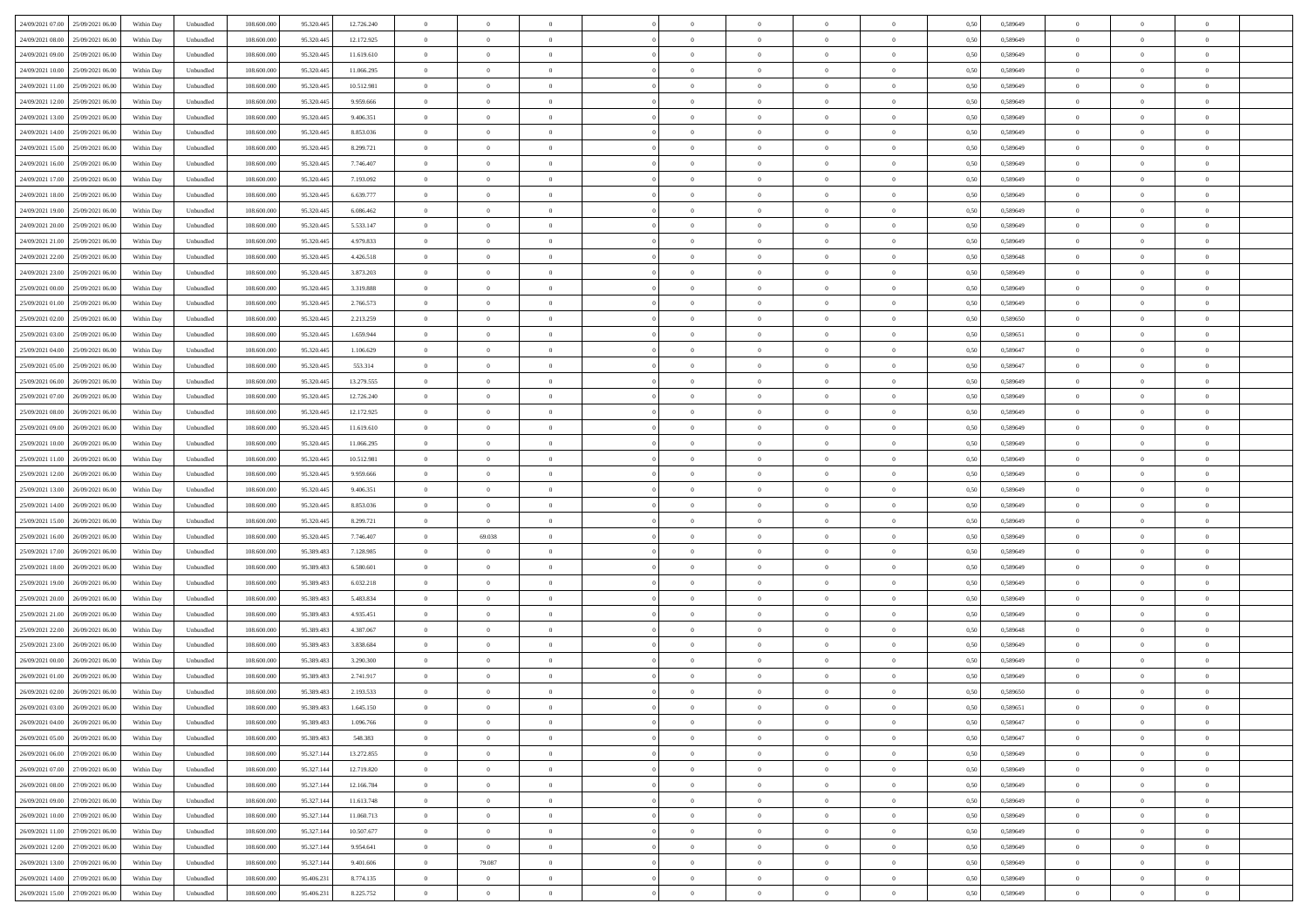| 26/09/2021 16:00 27/09/2021 06:00    | Within Day | Unbundled                   | 108.600.000 | 95.406.231 | 7.677.368  | $\overline{0}$ | $\theta$       |                | $\overline{0}$ | $\theta$       |                | $\theta$       | 0,50 | 0,589649 | $\theta$       | $\theta$       | $\overline{0}$ |  |
|--------------------------------------|------------|-----------------------------|-------------|------------|------------|----------------|----------------|----------------|----------------|----------------|----------------|----------------|------|----------|----------------|----------------|----------------|--|
| 26/09/2021 17:00<br>27/09/2021 06:00 | Within Day | Unbundled                   | 108.600.00  | 95.406.23  | 7.128.985  | $\bf{0}$       | $\bf{0}$       | $\bf{0}$       | $\bf{0}$       | $\overline{0}$ | $\overline{0}$ | $\bf{0}$       | 0,50 | 0,589649 | $\,$ 0 $\,$    | $\bf{0}$       | $\overline{0}$ |  |
| 26/09/2021 18:00<br>27/09/2021 06:00 | Within Day | Unbundled                   | 108,600,000 | 95.406.231 | 6.580.601  | $\overline{0}$ | $\bf{0}$       | $\overline{0}$ | $\bf{0}$       | $\bf{0}$       | $\overline{0}$ | $\bf{0}$       | 0.50 | 0.589649 | $\bf{0}$       | $\overline{0}$ | $\overline{0}$ |  |
| 26/09/2021 19:00<br>27/09/2021 06:00 |            |                             | 108.600.000 |            |            | $\overline{0}$ | $\overline{0}$ | $\overline{0}$ | $\theta$       | $\theta$       | $\overline{0}$ |                |      |          | $\theta$       | $\theta$       | $\overline{0}$ |  |
|                                      | Within Day | Unbundled                   |             | 95.406.231 | 6.032.218  |                |                |                |                |                |                | $\bf{0}$       | 0,50 | 0,589649 |                |                |                |  |
| 26/09/2021 20:00<br>27/09/2021 06.00 | Within Day | Unbundled                   | 108.600.00  | 95.406.23  | 5.483.834  | $\bf{0}$       | $\overline{0}$ | $\bf{0}$       | $\overline{0}$ | $\theta$       | $\overline{0}$ | $\bf{0}$       | 0,50 | 0,589649 | $\,$ 0 $\,$    | $\bf{0}$       | $\overline{0}$ |  |
| 26/09/2021 21:00<br>27/09/2021 06:00 | Within Day | Unbundled                   | 108,600,000 | 95.406.23  | 4.935.451  | $\overline{0}$ | $\overline{0}$ | $\overline{0}$ | $\bf{0}$       | $\overline{0}$ | $\theta$       | $\bf{0}$       | 0.50 | 0.589649 | $\,$ 0 $\,$    | $\theta$       | $\overline{0}$ |  |
| 26/09/2021 22:00<br>27/09/2021 06:00 | Within Day | Unbundled                   | 108.600.000 | 95.406.231 | 4.387.067  | $\overline{0}$ | $\overline{0}$ | $\overline{0}$ | $\overline{0}$ | $\overline{0}$ | $\overline{0}$ | $\bf{0}$       | 0,50 | 0,589648 | $\theta$       | $\theta$       | $\overline{0}$ |  |
|                                      |            |                             |             |            |            |                |                |                |                |                |                |                |      |          |                |                |                |  |
| 26/09/2021 23:00<br>27/09/2021 06.00 | Within Day | Unbundled                   | 108.600.00  | 95.406.23  | 3.838.684  | $\bf{0}$       | $\bf{0}$       | $\bf{0}$       | $\overline{0}$ | $\overline{0}$ | $\overline{0}$ | $\bf{0}$       | 0,50 | 0,589649 | $\,$ 0 $\,$    | $\bf{0}$       | $\overline{0}$ |  |
| 27/09/2021 00:00<br>27/09/2021 06:00 | Within Day | Unbundled                   | 108,600,000 | 95.406.23  | 3.290.300  | $\overline{0}$ | $\bf{0}$       | $\overline{0}$ | $\bf{0}$       | $\overline{0}$ | $\overline{0}$ | $\bf{0}$       | 0.50 | 0.589649 | $\bf{0}$       | $\overline{0}$ | $\overline{0}$ |  |
| 27/09/2021 01:00<br>27/09/2021 06:00 | Within Day | Unbundled                   | 108.600.000 | 95.406.231 | 2.741.917  | $\overline{0}$ | $\bf{0}$       | $\overline{0}$ | $\overline{0}$ | $\overline{0}$ | $\overline{0}$ | $\bf{0}$       | 0,50 | 0,589649 | $\,$ 0 $\,$    | $\bf{0}$       | $\overline{0}$ |  |
| 27/09/2021 02:00<br>27/09/2021 06.00 | Within Day | Unbundled                   | 108.600.00  | 95.406.23  | 2.193.533  | $\bf{0}$       | $\overline{0}$ | $\bf{0}$       | $\bf{0}$       | $\bf{0}$       | $\overline{0}$ | $\bf{0}$       | 0,50 | 0,589650 | $\,$ 0 $\,$    | $\bf{0}$       | $\overline{0}$ |  |
|                                      |            |                             |             |            |            |                |                |                |                |                |                |                |      |          |                |                |                |  |
| 27/09/2021 03:00<br>27/09/2021 06:00 | Within Day | Unbundled                   | 108,600,000 | 95.406.231 | 1.645.150  | $\overline{0}$ | $\bf{0}$       | $\overline{0}$ | $\overline{0}$ | $\bf{0}$       | $\overline{0}$ | $\bf{0}$       | 0.50 | 0.589651 | $\bf{0}$       | $\overline{0}$ | $\,$ 0         |  |
| 27/09/2021 04:00<br>27/09/2021 06:00 | Within Day | Unbundled                   | 108.600.000 | 95.406.231 | 1.096.766  | $\overline{0}$ | $\overline{0}$ | $\overline{0}$ | $\theta$       | $\theta$       | $\overline{0}$ | $\bf{0}$       | 0,50 | 0,589647 | $\,$ 0 $\,$    | $\theta$       | $\overline{0}$ |  |
| 27/09/2021 05:00<br>27/09/2021 06.00 | Within Day | Unbundled                   | 108.600.00  | 95.406.23  | 548.383    | $\bf{0}$       | $\overline{0}$ | $\bf{0}$       | $\overline{0}$ | $\bf{0}$       | $\overline{0}$ | $\bf{0}$       | 0,50 | 0,589647 | $\,$ 0 $\,$    | $\bf{0}$       | $\overline{0}$ |  |
|                                      |            |                             |             |            |            |                |                |                |                |                | $\theta$       |                |      |          |                |                |                |  |
| 27/09/2021 06:00<br>28/09/2021 06:00 | Within Day | Unbundled                   | 108,600,000 | 95.438.797 | 13.161.203 | $\overline{0}$ | $\overline{0}$ | $\overline{0}$ | $\bf{0}$       | $\overline{0}$ |                | $\bf{0}$       | 0.50 | 0.589649 | $\,$ 0 $\,$    | $\theta$       | $\overline{0}$ |  |
| 27/09/2021 07:00<br>28/09/2021 06:00 | Within Day | Unbundled                   | 108.600.000 | 95.438.797 | 12.612.819 | $\overline{0}$ | $\overline{0}$ | $\overline{0}$ | $\overline{0}$ | $\overline{0}$ | $\overline{0}$ | $\bf{0}$       | 0,50 | 0,589649 | $\theta$       | $\theta$       | $\overline{0}$ |  |
| 27/09/2021 08:00<br>28/09/2021 06:00 | Within Day | Unbundled                   | 108.600.00  | 95.438.79  | 12.064.436 | $\bf{0}$       | $\bf{0}$       | $\bf{0}$       | $\overline{0}$ | $\bf{0}$       | $\overline{0}$ | $\bf{0}$       | 0,50 | 0,589649 | $\,$ 0 $\,$    | $\bf{0}$       | $\overline{0}$ |  |
| 27/09/2021 09:00<br>28/09/2021 06:00 | Within Day | Unbundled                   | 108,600,000 | 95.438.79  | 11.516.053 | $\overline{0}$ | $\bf{0}$       | $\overline{0}$ | $\bf{0}$       | $\overline{0}$ | $\overline{0}$ | $\bf{0}$       | 0.50 | 0.589649 | $\bf{0}$       | $\overline{0}$ | $\overline{0}$ |  |
| 27/09/2021 10:00<br>28/09/2021 06:00 | Within Day | Unbundled                   | 108.600.000 | 95.438.797 | 10.967.669 | $\overline{0}$ | $\bf{0}$       | $\overline{0}$ | $\overline{0}$ | $\overline{0}$ | $\overline{0}$ | $\bf{0}$       | 0,50 | 0,589649 | $\,$ 0 $\,$    | $\bf{0}$       | $\overline{0}$ |  |
|                                      |            |                             |             |            |            |                |                |                |                |                |                |                |      |          |                |                |                |  |
| 27/09/2021 11:00<br>28/09/2021 06:00 | Within Day | Unbundled                   | 108.600.00  | 95.438.79  | 10.419.286 | $\bf{0}$       | $\bf{0}$       | $\bf{0}$       | $\bf{0}$       | $\overline{0}$ | $\overline{0}$ | $\bf{0}$       | 0,50 | 0,589649 | $\,$ 0 $\,$    | $\bf{0}$       | $\overline{0}$ |  |
| 27/09/2021 12:00<br>28/09/2021 06:00 | Within Day | Unbundled                   | 108,600,000 | 95.438.797 | 9.870.902  | $\overline{0}$ | $\bf{0}$       | $\overline{0}$ | $\overline{0}$ | $\bf{0}$       | $\overline{0}$ | $\bf{0}$       | 0.50 | 0.589649 | $\bf{0}$       | $\overline{0}$ | $\,$ 0         |  |
| 27/09/2021 13:00<br>28/09/2021 06:00 | Within Day | Unbundled                   | 108.600.000 | 95.438.797 | 9.322.519  | $\overline{0}$ | $\overline{0}$ | $\overline{0}$ | $\theta$       | $\theta$       | $\overline{0}$ | $\bf{0}$       | 0,50 | 0,589649 | $\theta$       | $\theta$       | $\overline{0}$ |  |
|                                      |            |                             |             |            |            |                | $\overline{0}$ |                |                | $\overline{0}$ | $\overline{0}$ |                |      |          | $\,$ 0 $\,$    | $\bf{0}$       | $\overline{0}$ |  |
| 27/09/2021 14:00<br>28/09/2021 06:00 | Within Day | Unbundled                   | 108.600.00  | 95.438.79  | 8.774.135  | $\bf{0}$       |                | $\bf{0}$       | $\bf{0}$       |                |                | $\bf{0}$       | 0,50 | 0,589649 |                |                |                |  |
| 27/09/2021 15:00<br>28/09/2021 06:00 | Within Day | Unbundled                   | 108,600,000 | 95.438.79  | 8.225.752  | $\overline{0}$ | $\overline{0}$ | $\overline{0}$ | $\bf{0}$       | $\overline{0}$ | $\theta$       | $\bf{0}$       | 0.50 | 0.589649 | $\,$ 0 $\,$    | $\theta$       | $\overline{0}$ |  |
| 27/09/2021 16:00<br>28/09/2021 06:00 | Within Day | Unbundled                   | 108.600.000 | 95.438.797 | 7.677.368  | $\overline{0}$ | $\overline{0}$ | $\overline{0}$ | $\overline{0}$ | $\overline{0}$ | $\overline{0}$ | $\bf{0}$       | 0,50 | 0,589649 | $\,$ 0 $\,$    | $\theta$       | $\overline{0}$ |  |
| 27/09/2021 17:00<br>28/09/2021 06:00 | Within Day | Unbundled                   | 108.600.00  | 95.438.79  | 7.128.985  | $\bf{0}$       | $\overline{0}$ | $\bf{0}$       | $\overline{0}$ | $\bf{0}$       | $\overline{0}$ | $\bf{0}$       | 0,50 | 0,589649 | $\,$ 0 $\,$    | $\bf{0}$       | $\overline{0}$ |  |
| 27/09/2021 18:00<br>28/09/2021 06:00 | Within Day | Unbundled                   | 108,600,000 | 95.438.797 | 6.580.601  | $\overline{0}$ | $\bf{0}$       | $\overline{0}$ | $\bf{0}$       | $\overline{0}$ | $\overline{0}$ | $\bf{0}$       | 0.50 | 0.589649 | $\bf{0}$       | $\overline{0}$ | $\overline{0}$ |  |
|                                      |            |                             |             |            |            |                |                |                |                |                |                |                |      |          |                |                |                |  |
| 27/09/2021 19:00<br>28/09/2021 06:00 | Within Day | Unbundled                   | 108.600.000 | 95.438.797 | 6.032.218  | $\overline{0}$ | $\bf{0}$       | $\overline{0}$ | $\overline{0}$ | $\overline{0}$ | $\overline{0}$ | $\bf{0}$       | 0,50 | 0,589649 | $\theta$       | $\theta$       | $\overline{0}$ |  |
| 27/09/2021 20:00<br>28/09/2021 06:00 | Within Day | Unbundled                   | 108.600.00  | 95.438.79  | 5.483.834  | $\bf{0}$       | $\bf{0}$       | $\bf{0}$       | $\bf{0}$       | $\overline{0}$ | $\overline{0}$ | $\bf{0}$       | 0,50 | 0,589649 | $\,$ 0 $\,$    | $\bf{0}$       | $\overline{0}$ |  |
| 27/09/2021 21:00<br>28/09/2021 06:00 | Within Day | Unbundled                   | 108,600,000 | 95.438.797 | 4.935.451  | $\overline{0}$ | $\bf{0}$       | $\overline{0}$ | $\bf{0}$       | $\bf{0}$       | $\overline{0}$ | $\bf{0}$       | 0.50 | 0.589649 | $\bf{0}$       | $\overline{0}$ | $\,$ 0         |  |
| 27/09/2021 22:00<br>28/09/2021 06:00 | Within Day | Unbundled                   | 108.600.000 | 95.438.797 | 4.387.067  | $\overline{0}$ | $\overline{0}$ | $\overline{0}$ | $\overline{0}$ | $\overline{0}$ | $\overline{0}$ | $\bf{0}$       | 0.50 | 0.589648 | $\theta$       | $\theta$       | $\overline{0}$ |  |
|                                      |            |                             |             |            |            |                |                |                |                |                |                |                |      |          |                |                |                |  |
| 27/09/2021 23:00<br>28/09/2021 06:00 | Within Day | Unbundled                   | 108.600.00  | 95.438.79  | 3.838.684  | $\bf{0}$       | $\overline{0}$ | $\bf{0}$       | $\bf{0}$       | $\overline{0}$ | $\overline{0}$ | $\bf{0}$       | 0,50 | 0,589649 | $\,$ 0 $\,$    | $\bf{0}$       | $\overline{0}$ |  |
| 28/09/2021 00:00<br>28/09/2021 06:00 | Within Day | Unbundled                   | 108,600,000 | 95.438.797 | 3.290.300  | $\overline{0}$ | $\bf{0}$       | $\overline{0}$ | $\bf{0}$       | $\overline{0}$ | $\overline{0}$ | $\bf{0}$       | 0.50 | 0.589649 | $\,$ 0 $\,$    | $\bf{0}$       | $\overline{0}$ |  |
| 28/09/2021 01:00<br>28/09/2021 06:00 | Within Dav | Unbundled                   | 108.600.000 | 95.438.797 | 2.741.917  | $\overline{0}$ | $\overline{0}$ | $\overline{0}$ | $\overline{0}$ | $\overline{0}$ | $\overline{0}$ | $\bf{0}$       | 0.50 | 0.589649 | $\theta$       | $\theta$       | $\overline{0}$ |  |
| 28/09/2021 02:00<br>28/09/2021 06:00 | Within Day | Unbundled                   | 108.600.00  | 95.438.79  | 2.193.533  | $\bf{0}$       | $\bf{0}$       | $\bf{0}$       | $\bf{0}$       | $\bf{0}$       | $\overline{0}$ | $\bf{0}$       | 0,50 | 0,589650 | $\,$ 0 $\,$    | $\bf{0}$       | $\overline{0}$ |  |
| 28/09/2021 03:00<br>28/09/2021 06:00 |            | Unbundled                   | 108,600,000 | 95.438.79  | 1.645.150  |                | $\bf{0}$       | $\overline{0}$ |                | $\overline{0}$ | $\overline{0}$ |                | 0.50 | 0.589651 | $\bf{0}$       | $\overline{0}$ | $\overline{0}$ |  |
|                                      | Within Day |                             |             |            |            | $\overline{0}$ |                |                | $\bf{0}$       |                |                | $\bf{0}$       |      |          |                |                |                |  |
| 28/09/2021 04:00<br>28/09/2021 06:00 | Within Dav | Unbundled                   | 108.600.000 | 95.438.797 | 1.096.766  | $\overline{0}$ | $\overline{0}$ | $\overline{0}$ | $\overline{0}$ | $\overline{0}$ | $\overline{0}$ | $\bf{0}$       | 0.50 | 0.589647 | $\theta$       | $\theta$       | $\overline{0}$ |  |
| 28/09/2021 05:00<br>28/09/2021 06:00 | Within Day | Unbundled                   | 108.600.00  | 95.438.79  | 548.383    | $\bf{0}$       | $\bf{0}$       | $\bf{0}$       | $\bf{0}$       | $\overline{0}$ | $\overline{0}$ | $\bf{0}$       | 0,50 | 0,589647 | $\,$ 0 $\,$    | $\bf{0}$       | $\overline{0}$ |  |
| 28/09/2021 06:00<br>29/09/2021 06:00 | Within Day | Unbundled                   | 108,600,000 | 95.692.668 | 12.907.332 | $\overline{0}$ | $\bf{0}$       | $\overline{0}$ | $\overline{0}$ | $\bf{0}$       | $\overline{0}$ | $\bf{0}$       | 0.50 | 0.589649 | $\bf{0}$       | $\overline{0}$ | $\overline{0}$ |  |
| 28/09/2021 07:00<br>29/09/2021 06:00 | Within Dav | Unbundled                   | 108.600.000 | 95.692.668 | 12.369.526 | $\overline{0}$ | $\overline{0}$ | $\overline{0}$ | $\overline{0}$ | $\overline{0}$ | $\overline{0}$ | $\bf{0}$       | 0.50 | 0.589649 | $\theta$       | $\theta$       | $\overline{0}$ |  |
|                                      |            |                             |             |            |            |                |                |                |                |                |                |                |      |          |                |                |                |  |
| 28/09/2021 08:00<br>29/09/2021 06.00 | Within Day | Unbundled                   | 108.600.00  | 95.692.66  | 11.831.721 | $\bf{0}$       | $\bf{0}$       | $\bf{0}$       | $\bf{0}$       | $\overline{0}$ | $\overline{0}$ | $\bf{0}$       | 0,50 | 0,589649 | $\,$ 0 $\,$    | $\bf{0}$       | $\overline{0}$ |  |
| 28/09/2021 09:00<br>29/09/2021 06:00 | Within Day | Unbundled                   | 108,600,000 | 95.692.668 | 11.293.915 | $\overline{0}$ | $\overline{0}$ | $\overline{0}$ | $\bf{0}$       | $\overline{0}$ | $\Omega$       | $\bf{0}$       | 0.50 | 0.589649 | $\bf{0}$       | $\theta$       | $\overline{0}$ |  |
| 28/09/2021 10:00<br>29/09/2021 06:00 | Within Dav | Unbundled                   | 108.600.000 | 95.692.66  | 10.756.110 | $\overline{0}$ | $\overline{0}$ | $\Omega$       | $\overline{0}$ | $\theta$       | $\overline{0}$ | $\overline{0}$ | 0.5( | 0.589649 | $\theta$       | $\theta$       | $\overline{0}$ |  |
| 28/09/2021 11:00<br>29/09/2021 06:00 | Within Day | Unbundled                   | 108.600.00  | 95.692.668 | 10.218.304 | $\bf{0}$       | $\bf{0}$       | $\bf{0}$       | $\bf{0}$       | $\bf{0}$       | $\overline{0}$ | $\bf{0}$       | 0,50 | 0,589649 | $\,$ 0 $\,$    | $\bf{0}$       | $\overline{0}$ |  |
| 28/09/2021 12:00 29/09/2021 06:00    |            |                             | 108.600.000 |            | 9.680.499  |                |                |                |                |                |                |                |      | 0.589649 |                |                |                |  |
|                                      | Within Day | $\ensuremath{\mathsf{Unb}}$ |             | 95.692.668 |            | $\bf{0}$       | 88.764         |                | $\overline{0}$ |                |                |                | 0,50 |          | $\bf{0}$       | $\overline{0}$ |                |  |
| 28/09/2021 13:00 29/09/2021 06:00    | Within Day | Unbundled                   | 108.600.000 | 95.781.431 | 9.058.861  | $\overline{0}$ | $\overline{0}$ | $\Omega$       | $\theta$       | $\overline{0}$ | $\overline{0}$ | $\bf{0}$       | 0,50 | 0,589649 | $\theta$       | $\theta$       | $\overline{0}$ |  |
| 28/09/2021 14:00<br>29/09/2021 06.00 | Within Day | Unbundled                   | 108.600.00  | 95.781.431 | 8.525.987  | $\overline{0}$ | $\bf{0}$       | $\overline{0}$ | $\overline{0}$ | $\bf{0}$       | $\overline{0}$ | $\bf{0}$       | 0,50 | 0,589649 | $\bf{0}$       | $\overline{0}$ | $\bf{0}$       |  |
| 28/09/2021 15:00 29/09/2021 06:00    | Within Day | Unbundled                   | 108,600,000 | 95.781.431 | 7.993.112  | $\overline{0}$ | $\bf{0}$       | $\overline{0}$ | $\overline{0}$ | $\mathbf{0}$   | $\overline{0}$ | $\,$ 0 $\,$    | 0.50 | 0.589649 | $\overline{0}$ | $\bf{0}$       | $\,$ 0 $\,$    |  |
| 28/09/2021 16:00 29/09/2021 06:00    | Within Day | Unbundled                   | 108.600.000 | 95.781.431 | 7.460.238  | $\overline{0}$ | $\overline{0}$ | $\overline{0}$ | $\overline{0}$ | $\overline{0}$ | $\overline{0}$ | $\bf{0}$       | 0,50 | 0.589649 | $\theta$       | $\theta$       | $\overline{0}$ |  |
|                                      |            |                             |             |            |            |                |                |                |                |                |                |                |      |          |                |                |                |  |
| 28/09/2021 17:00<br>29/09/2021 06:00 | Within Day | Unbundled                   | 108.600.000 | 95.781.431 | 6.927.364  | $\overline{0}$ | $\bf{0}$       | $\overline{0}$ | $\overline{0}$ | $\bf{0}$       | $\overline{0}$ | $\bf{0}$       | 0,50 | 0,589649 | $\bf{0}$       | $\overline{0}$ | $\overline{0}$ |  |
| 28/09/2021 18:00<br>29/09/2021 06:00 | Within Day | Unbundled                   | 108,600,000 | 95.781.431 | 6.394.490  | $\overline{0}$ | $\bf{0}$       | $\overline{0}$ | $\overline{0}$ | $\bf{0}$       | $\overline{0}$ | $\bf{0}$       | 0.50 | 0.589649 | $\,$ 0 $\,$    | $\overline{0}$ | $\,$ 0         |  |
| 28/09/2021 19:00<br>29/09/2021 06:00 | Within Dav | Unbundled                   | 108.600.000 | 95.781.431 | 5.861.616  | $\overline{0}$ | $\overline{0}$ | $\overline{0}$ | $\overline{0}$ | $\overline{0}$ | $\overline{0}$ | $\bf{0}$       | 0,50 | 0.589649 | $\overline{0}$ | $\theta$       | $\overline{0}$ |  |
| 28/09/2021 20:00                     |            |                             |             |            |            |                | $\overline{0}$ |                |                | $\overline{0}$ |                |                |      |          | $\bf{0}$       | $\overline{0}$ | $\,$ 0         |  |
| 29/09/2021 06.00                     | Within Day | Unbundled                   | 108.600.00  | 95.781.431 | 5.328.741  | $\overline{0}$ |                | $\overline{0}$ | $\overline{0}$ |                | $\overline{0}$ | $\bf{0}$       | 0,50 | 0,589649 |                |                |                |  |
| 28/09/2021 21:00 29/09/2021 06:00    | Within Day | Unbundled                   | 108,600,000 | 95.781.431 | 4.795.867  | $\overline{0}$ | $\overline{0}$ | $\overline{0}$ | $\overline{0}$ | $\overline{0}$ | $\overline{0}$ | $\bf{0}$       | 0.50 | 0.589649 | $\mathbf{0}$   | $\bf{0}$       | $\,$ 0         |  |
| 28/09/2021 22:00 29/09/2021 06:00    | Within Dav | Unbundled                   | 108.600.000 | 95.781.431 | 4.262.993  | $\overline{0}$ | $\overline{0}$ | $\overline{0}$ | $\overline{0}$ | $\overline{0}$ | $\overline{0}$ | $\bf{0}$       | 0,50 | 0.589648 | $\overline{0}$ | $\theta$       | $\overline{0}$ |  |
| 28/09/2021 23:00<br>29/09/2021 06.00 | Within Day | Unbundled                   | 108.600.00  | 95.781.431 | 3.730.119  | $\overline{0}$ | $\bf{0}$       | $\overline{0}$ | $\bf{0}$       | $\overline{0}$ | $\bf{0}$       | $\bf{0}$       | 0,50 | 0,589649 | $\bf{0}$       | $\,$ 0 $\,$    | $\bf{0}$       |  |
|                                      |            |                             |             |            |            |                |                |                |                |                |                |                |      |          |                |                |                |  |
| 29/09/2021 00:00 29/09/2021 06:00    | Within Day | Unbundled                   | 108.600.000 | 95.781.431 | 3.197.245  | $\,$ 0 $\,$    | $\bf{0}$       | $\overline{0}$ | $\overline{0}$ | $\,$ 0 $\,$    | $\overline{0}$ | $\bf{0}$       | 0,50 | 0,589649 | $\overline{0}$ | $\,$ 0 $\,$    | $\,$ 0 $\,$    |  |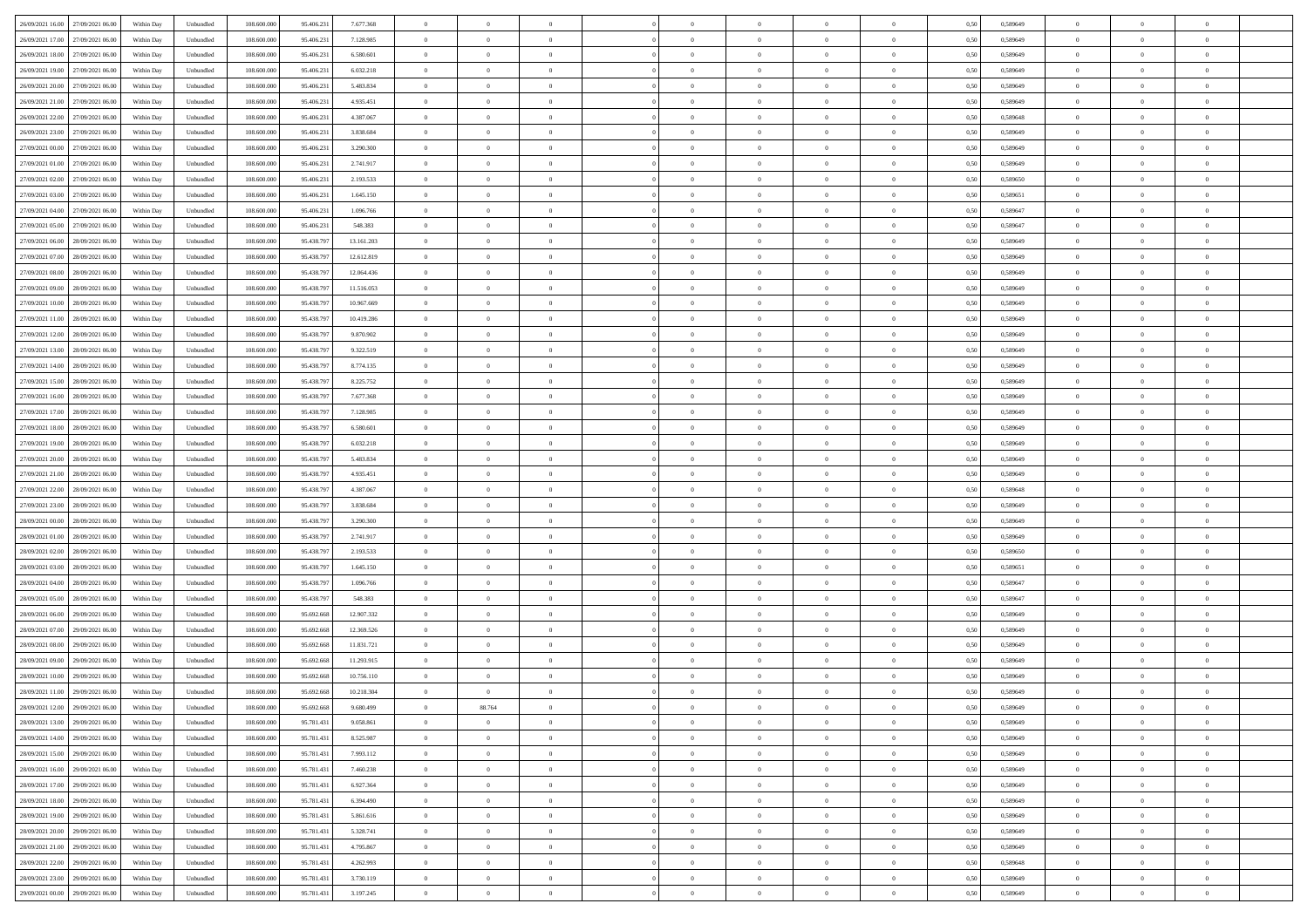| 29/09/2021 01:00<br>29/09/2021 06:00 | Within Day | Unbundled | 108,600,000<br>95.781.43  | 2.664.370  | $\theta$       | $\Omega$       | $\Omega$       |            | $\theta$       | $\Omega$       | $\theta$ | 0,50 | 0.589649 | $\Omega$       | $\Omega$       | $\theta$       |
|--------------------------------------|------------|-----------|---------------------------|------------|----------------|----------------|----------------|------------|----------------|----------------|----------|------|----------|----------------|----------------|----------------|
| 29/09/2021 02:00<br>29/09/2021 06:00 | Within Day | Unbundled | 108,600,000<br>95.781.43  | 2.131.496  | $\overline{0}$ | $\overline{0}$ | $\overline{0}$ | $\sqrt{2}$ | $\overline{0}$ | $\overline{0}$ | $\theta$ | 0.50 | 0.589650 | $\overline{0}$ | $\overline{0}$ | $\mathbf{0}$   |
| 29/09/2021 03:00 29/09/2021 06:00    | Within Day | Unbundled | 95.781.431<br>108.600.000 | 1.598.622  | $\overline{0}$ | $\Omega$       | $\Omega$       |            | $\theta$       | $\Omega$       | $\theta$ | 0,50 | 0,589651 | $\Omega$       | $\Omega$       | $\theta$       |
| 29/09/2021 04:00 29/09/2021 06:00    | Within Day | Unbundled | 95.781.43<br>108.600.000  | 1.065.748  | $\overline{0}$ | $\Omega$       | $\Omega$       |            | $\theta$       | $\Omega$       | $\Omega$ | 0,50 | 0,589647 | $\Omega$       | $\Omega$       | $\theta$       |
| 29/09/2021 05:00 29/09/2021 06:00    | Within Day | Unbundled | 95.781.43<br>108,600,000  | 532.874    | $\overline{0}$ | $\Omega$       | $\Omega$       | $\sqrt{2}$ | $\theta$       | $\overline{0}$ | $\theta$ | 0,50 | 0.589647 | $\overline{0}$ | $\Omega$       | $\bf{0}$       |
| 29/09/2021 06:00<br>30/09/2021 06:00 | Within Day | Unbundled | 108,600,000<br>95.320.445 | 13.279.555 | $\overline{0}$ | $\overline{0}$ | $\overline{0}$ | $\sqrt{2}$ | $\theta$       | $\overline{0}$ | $\theta$ | 0.50 | 0.589649 | $\overline{0}$ | $\overline{0}$ | $\mathbf{0}$   |
| 29/09/2021 07:00<br>30/09/2021 06:00 | Within Day | Unbundled | 108,600,000<br>95.320.445 | 12.726.240 | $\overline{0}$ | $\theta$       | $\Omega$       | $\Omega$   | $\theta$       | $\theta$       | $\theta$ | 0.50 | 0.589649 | $\Omega$       | $\Omega$       | $\mathbf{0}$   |
| 29/09/2021 08:00 30/09/2021 06:00    | Within Day | Unbundled | 108.600.000<br>95.320.445 | 12.172.925 | $\overline{0}$ | $\Omega$       | $\Omega$       | $\sqrt{2}$ | $\theta$       | $\theta$       | $\Omega$ | 0,50 | 0,589649 | $\Omega$       | $\Omega$       | $\theta$       |
| 29/09/2021 09:00<br>30/09/2021 06:00 | Within Day | Unbundled | 108,600,000<br>95.320.445 | 11.619.610 | $\overline{0}$ | $\overline{0}$ | $\overline{0}$ | $\Omega$   | $\overline{0}$ | $\overline{0}$ | $\bf{0}$ | 0.50 | 0,589649 | $\overline{0}$ | $\overline{0}$ | $\bf{0}$       |
| 29/09/2021 10:00<br>30/09/2021 06:00 | Within Day | Unbundled | 108.600.000<br>95.320.445 | 11.066.295 | $\overline{0}$ | $\overline{0}$ | $\overline{0}$ | $\sqrt{2}$ | $\overline{0}$ | $\overline{0}$ | $\theta$ | 0,50 | 0,589649 | $\overline{0}$ | $\overline{0}$ | $\overline{0}$ |
| 29/09/2021 11:00 30/09/2021 06:00    | Within Day | Unbundled | 108,600,000<br>95.320.445 | 10.512.981 | $\overline{0}$ | $\theta$       | $\Omega$       | $\sqrt{2}$ | $\theta$       | $\Omega$       | $\Omega$ | 0.50 | 0.589649 | $\Omega$       | $\Omega$       | $\bf{0}$       |
| 29/09/2021 12:00<br>30/09/2021 06:00 | Within Day | Unbundled | 95.320.445<br>108.600.000 | 9.959.666  | $\Omega$       | $\Omega$       | $\Omega$       |            | $\theta$       | $\Omega$       |          | 0,50 | 0,589649 | $\Omega$       | $\Omega$       | $\Omega$       |
| 29/09/2021 13:00<br>30/09/2021 06:00 | Within Day | Unbundled | 108.600.000<br>95.320.44  | 9.406.351  | $\overline{0}$ | $\theta$       | $\theta$       | $\Omega$   | $\theta$       | $\overline{0}$ | $\theta$ | 0.50 | 0,589649 | $\overline{0}$ | $\Omega$       | $\bf{0}$       |
| 29/09/2021 14:00<br>30/09/2021 06:00 | Within Day | Unbundled | 108,600,000<br>95.320.445 | 8.853.036  | $\overline{0}$ | $\theta$       | $\overline{0}$ | $\sqrt{2}$ | $\theta$       | $\overline{0}$ | $\Omega$ | 0.50 | 0.589649 | $\overline{0}$ | $\Omega$       | $\mathbf{0}$   |
| 29/09/2021 15:00<br>30/09/2021 06:00 | Within Day | Unbundled | 108,600,000<br>95.320.445 | 8.299.721  | $\overline{0}$ | $\theta$       | $\Omega$       | $\Omega$   | $\theta$       | $\overline{0}$ | $\theta$ | 0.50 | 0.589649 | $\Omega$       | $\Omega$       | $\theta$       |
| 29/09/2021 16:00<br>30/09/2021 06:00 | Within Day | Unbundled | 95.320.445<br>108,600,000 | 7.746.407  | $\overline{0}$ | $\overline{1}$ | $\Omega$       | $\sqrt{2}$ | $\theta$       | $\theta$       | $\theta$ | 0.50 | 0.589649 | $\theta$       | $\Omega$       | $\mathbf{0}$   |
| 29/09/2021 17:00<br>30/09/2021 06:00 | Within Day | Unbundled | 108.600.000<br>95.320.446 | 7.193.091  | $\overline{0}$ | $\overline{0}$ | $\overline{0}$ | $\Omega$   | $\overline{0}$ | $\overline{0}$ | $\theta$ | 0,50 | 0,589649 | $\overline{0}$ | $\overline{0}$ | $\bf{0}$       |
| 29/09/2021 18:00<br>30/09/2021 06:00 | Within Day | Unbundled | 108,600,000<br>95.320.446 | 6.639.776  | $\overline{0}$ | $\Omega$       | $\Omega$       | $\sqrt{2}$ | $\theta$       | $\Omega$       | $\Omega$ | 0.50 | 0.589649 | $\Omega$       | $\Omega$       | $\theta$       |
| 29/09/2021 19:00<br>30/09/2021 06:00 | Within Day | Unbundled | 108,600,000<br>95.320.446 | 6.086.461  | $\overline{0}$ | $\Omega$       | $\Omega$       | $\Omega$   | $\theta$       | $\overline{0}$ | $\Omega$ | 0.50 | 0.589649 | $\overline{0}$ | $\Omega$       | $\overline{0}$ |
| 29/09/2021 20:00<br>30/09/2021 06:00 | Within Day | Unbundled | 108,600,000<br>95.320.446 | 5.533.147  | $\overline{0}$ | $\Omega$       | $\Omega$       | $\sqrt{2}$ | $\theta$       | $\Omega$       | $\theta$ | 0.50 | 0.589649 | $\Omega$       | $\Omega$       | $\theta$       |
| 29/09/2021 21:00<br>30/09/2021 06:00 | Within Day | Unbundled | 108.600.000<br>95.320.446 | 4.979.832  | $\overline{0}$ | $\theta$       | $\theta$       | $\sqrt{2}$ | $\theta$       | $\theta$       | $\theta$ | 0,50 | 0,589649 | $\Omega$       | $\Omega$       | $\mathbf{0}$   |
| 29/09/2021 22:00<br>30/09/2021 06:00 | Within Day | Unbundled | 95.320.446<br>108,600,000 | 4.426.517  | $\overline{0}$ | $\overline{0}$ | $\overline{0}$ | $\Omega$   | $\theta$       | $\theta$       | $\theta$ | 0.50 | 0,589648 | $\theta$       | $\Omega$       | $\mathbf{0}$   |
| 29/09/2021 23:00<br>30/09/2021 06:00 | Within Day | Unbundled | 108,600,000<br>95.320.446 | 3.873.202  | $\overline{0}$ | $\Omega$       | $\Omega$       |            | $\theta$       | $\Omega$       | $\Omega$ | 0,50 | 0.589649 | $\Omega$       | $\Omega$       | $\theta$       |
| 30/09/2021 00:00<br>30/09/2021 06:00 | Within Day | Unbundled | 108,600,000<br>95.320.446 | 3.319.888  | $\overline{0}$ | $\theta$       | $\overline{0}$ | $\Omega$   | $\overline{0}$ | $\overline{0}$ | $\theta$ | 0.50 | 0.589649 | $\overline{0}$ | $\overline{0}$ | $\mathbf{0}$   |
| 30/09/2021 01:00<br>30/09/2021 06:00 | Within Day | Unbundled | 108,600,000<br>95.320.446 | 2.766.573  | $\overline{0}$ | $\overline{0}$ | $\overline{0}$ | $\Omega$   | $\overline{0}$ | $\overline{0}$ | $\theta$ | 0.50 | 0.589649 | $\overline{0}$ | $\overline{0}$ | $\mathbf{0}$   |
| 30/09/2021 02.00<br>30/09/2021 06:00 | Within Day | Unbundled | 95.320.446<br>108,600,000 | 2.213.258  | $\theta$       | $\Omega$       | $\Omega$       |            | $\theta$       | $\Omega$       | $\Omega$ | 0,50 | 0,589650 | $\Omega$       | $\Omega$       | $\theta$       |
| 30/09/2021 03:00<br>30/09/2021 06:00 | Within Day | Unbundled | 95.320.446<br>108,600,000 | 1.659.944  | $\overline{0}$ | $\Omega$       | $\Omega$       | $\sqrt{2}$ | $\theta$       | $\Omega$       |          | 0,50 | 0.589651 | $\overline{0}$ | $\Omega$       | $\overline{0}$ |
| 30/09/2021 06:00 01/10/2021 06:00    | Within Day | Unbundled | 95.320.447<br>108,600,000 | 13.279.552 | $\Omega$       | $\Omega$       |                |            |                |                |          | 0.50 | 0.589649 | $\Omega$       | $\Omega$       | $\Omega$       |
|                                      |            |           |                           |            |                |                |                |            |                |                |          |      |          |                |                |                |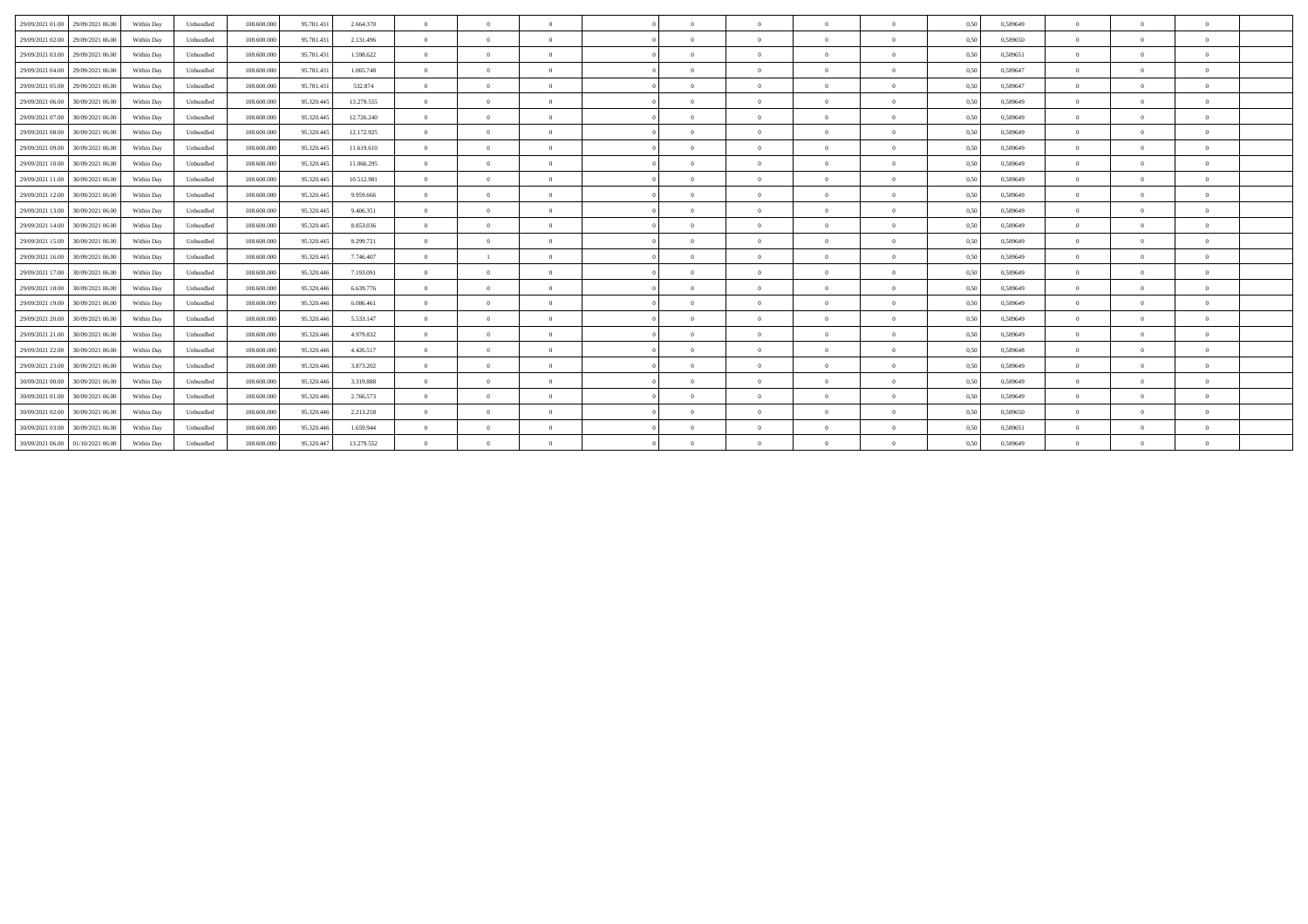## **SNAM RETE GAS**

**Transportation capacity at Entry Point interconnected with foreign pipelines**

**Update to 29/09/2021 of offered and assigned capacity in auction day-ahead and within-day**

**Thermal Year 2020/2021**

(Values in Ncm/day (0° C; 1,01325 bar) - 1 Scm=0,94794378 Ncm; Prices in c/Ncm)

**Entry Point**

**TARVISIO**

|                  | Timeframe        |                     |                                 |                             |                                             | <b>Offered capacity</b> |                |                | <b>Assigned capacity</b> |                           | <b>Total Prices</b><br>Day-Ahead<br>Interrupted |                                  |                                  |                                           |                     | <b>SRG Prices</b>       |                                  |                                  |                                       |      |
|------------------|------------------|---------------------|---------------------------------|-----------------------------|---------------------------------------------|-------------------------|----------------|----------------|--------------------------|---------------------------|-------------------------------------------------|----------------------------------|----------------------------------|-------------------------------------------|---------------------|-------------------------|----------------------------------|----------------------------------|---------------------------------------|------|
| From             | То               | <b>Auction type</b> | <b>Offered</b><br>capacity type | Transportati<br>on capacity | Assigned<br>capacity<br>(before<br>auction) | Firm                    | Interruptible  | Firm           | Interruptible            | Capacity<br>Interruptible | Reserve price -<br>Firm                         | <b>Auction premium</b><br>- Firm | Reserve price -<br>Interruptible | <b>Auction premium</b><br>- Interruptible | <b>Split factor</b> | Reserve price -<br>Firm | <b>Auction</b><br>premium - Firm | Reserve price -<br>Interruptible | Auction<br>premium -<br>Interruptible | Note |
| 01/09/2021 06:00 | 02/09/2021 06:00 | Day Ahead           | Unbundled                       | 114.563.75                  | 82.735.324                                  | $\bf{0}$                | $\theta$       | $\theta$       | $\overline{0}$           |                           | $\overline{0}$                                  | $\Omega$                         | $\Omega$                         | $\theta$                                  | 0.50                | 0.005590                | $\overline{0}$                   | 0.005590                         | $\Omega$                              |      |
| 01/09/2021 06.00 | 02/09/2021 06.00 | Day Ahead           | Bundled                         | 114.563.75                  | 82.735.324                                  | $\bf{0}$                | 20.011.626     | $\overline{0}$ | $\overline{0}$           |                           | $\theta$                                        | $\Omega$                         | $\overline{0}$                   | $\theta$                                  | 0,50                | 0,005590                | $\overline{0}$                   | 0,005590                         | $\bf{0}$                              |      |
| 02/09/2021 06:00 | 03/09/2021 06:00 | Day Ahead           | Unbundled                       | 114,563,756                 | 82.735.324                                  | $\Omega$                | $\theta$       | $\Omega$       | $\Omega$                 |                           | $\Omega$                                        | $\Omega$                         | $\Omega$                         | $\Omega$                                  | 0.50                | 0.005590                | $\overline{0}$                   | 0.005590                         | $\Omega$                              |      |
| 02/09/2021 06:00 | 03/09/2021 06:00 | Day Ahead           | Bundled                         | 114.563.75                  | 82.735.324                                  | $\theta$                | 17.183.841     | $\theta$       | $\overline{0}$           |                           | $\Omega$                                        | $\Omega$                         | $\Omega$                         | $\theta$                                  | 0,50                | 0,005590                | $\overline{0}$                   | 0.005590                         | $\theta$                              |      |
| 03/09/2021 06:00 | 04/09/2021 06.00 | Day Ahead           | Unbundled                       | 114.563.756                 | 82.735.324                                  | $\bf{0}$                | $\overline{0}$ | $\overline{0}$ | $\overline{0}$           |                           | $\overline{0}$                                  | $\overline{0}$                   | $\overline{0}$                   | $\overline{0}$                            | 0,50                | 0.005590                | $\overline{0}$                   | 0.005590                         | $\bf{0}$                              |      |
| 3/09/2021 06.00  | 04/09/2021 06.00 | Day Ahead           | <b>Bundled</b>                  | 114.563.75                  | 82.735.324                                  | $\overline{0}$          | 18.337.174     | $\overline{0}$ | $\overline{0}$           |                           | $\overline{0}$                                  | $\theta$                         | $\overline{0}$                   | $\overline{0}$                            | 0.50                | 0.005590                | $\overline{0}$                   | 0.005590                         | $\bf{0}$                              |      |
| 04/09/2021 06.00 | 05/09/2021 06.00 | Day Ahead           | Unbundled                       | 114.563.75                  | 82.735.324                                  | $\bf{0}$                | $\theta$       | $\overline{0}$ | $\overline{0}$           |                           | $\theta$                                        | $\Omega$                         | $\overline{0}$                   | $\overline{0}$                            | 0,50                | 0,005590                | $\overline{0}$                   | 0,005590                         | $\Omega$                              |      |
| 04/09/2021 06.00 | 05/09/2021 06.00 | Day Ahead           | Bundled                         | 114.563.75                  | 82.735.324                                  | $\bf{0}$                | 19.220.881     | $\overline{0}$ | $\Omega$                 |                           | $\Omega$                                        | $\theta$                         | $\overline{0}$                   | $\Omega$                                  | 0,50                | 0,005590                | $\overline{0}$                   | 0,005590                         | $\Omega$                              |      |
| 05/09/2021 06:00 | 06/09/2021 06:00 | Day Ahead           | Unbundled                       | 114.563.75                  | 82.735.324                                  | 31.828.432              | $\Omega$       | 10.061.364     | $\theta$                 |                           | $\Omega$                                        | $\Omega$                         | $\Omega$                         | $\theta$                                  | 0.50                | 0.005590                | $\overline{0}$                   | 0.005590                         | $\theta$                              |      |
| 05/09/2021 06:00 | 06/09/2021 06:00 | Day Ahead           | Bundled                         | 114.563.75                  | 82.735.324                                  | $\Omega$                | 29.426.555     | $\Omega$       | $\theta$                 |                           | $\Omega$                                        |                                  | $\Omega$                         | $\theta$                                  | 0,50                | 0,005590                | $\theta$                         | 0,005590                         | $\Omega$                              |      |
| 06/09/2021 06:00 | 07/09/2021 06:00 | Day Ahead           | Unbundled                       | 114,563,756                 | 82.735.324                                  | $\overline{0}$          | $\overline{0}$ | $\overline{0}$ | $\overline{0}$           |                           | $\overline{0}$                                  | $\theta$                         | $\theta$                         | $\overline{0}$                            | 0,50                | 0.005590                | $\overline{0}$                   | 0.005590                         | $\bf{0}$                              |      |
| 06/09/2021 06:00 | 07/09/2021 06.00 | Day Ahead           | Bundled                         | 114.563.75                  | 82.735.324                                  | $\bf{0}$                | 6.897.411      | $\overline{0}$ | $\overline{0}$           |                           | $\overline{0}$                                  | $\Omega$                         | $\overline{0}$                   | $\overline{0}$                            | 0,50                | 0,005590                | $\overline{0}$                   | 0,005590                         | $\overline{0}$                        |      |
| 07/09/2021 06:00 | 08/09/2021 06.00 | Day Ahead           | Unbundled                       | 114.563.75                  | 82.735.324                                  | 31.828.432              | $\theta$       | 17.819.632     | $\overline{0}$           |                           | $\theta$                                        |                                  | $\overline{0}$                   | $\mathbf{0}$                              | 0,50                | 0,005590                | $\overline{0}$                   | 0,005590                         | $\theta$                              |      |
| 07/09/2021 06.00 | 08/09/2021 06:00 | Day Ahead           | Bundled                         | 114.563.75                  | 82.735.324                                  | $\overline{0}$          | 28.616.674     | $\overline{0}$ | $\overline{0}$           |                           | $\overline{0}$                                  | $\theta$                         | $\theta$                         | $\overline{0}$                            | 0,50                | 0,005590                | $\overline{0}$                   | 0.005590                         | $\theta$                              |      |
| 08/09/2021 06:00 | 09/09/2021 06.00 | Day Ahead           | Unbundled                       | 114.563.75                  | 82.735.324                                  | 31.828.432              | $\theta$       | 17.819.632     | $\overline{0}$           |                           | $\overline{0}$                                  | $\Omega$                         | $\overline{0}$                   | $\Omega$                                  | 0,50                | 0,005590                | $\overline{0}$                   | 0,005590                         | $\bf{0}$                              |      |
| 08/09/2021 06:00 | 09/09/2021 06:00 | Day Ahead           | <b>Bundled</b>                  | 114,563,75                  | 82.735.324                                  | $\theta$                | 20.981.414     | $\theta$       | $\overline{0}$           |                           | $\theta$                                        | $\Omega$                         | $\Omega$                         | $\theta$                                  | 0.50                | 0.005590                | $\theta$                         | 0.005590                         | $\Omega$                              |      |
| 09/09/2021 06:00 | 10/09/2021 06:00 | Day Ahead           | Unbundled                       | 114,563,75                  | 82.735.324                                  | 31.828.432              | $\theta$       | 17.819.632     | $\overline{0}$           |                           | $\overline{0}$                                  | $\theta$                         | $\theta$                         | $\overline{0}$                            | 0.50                | 0.005590                | $\overline{0}$                   | 0.005590                         | $\Omega$                              |      |
| 09/09/2021 06.00 | 10/09/2021 06.00 | Day Ahead           | Bundled                         | 114.563.75                  | 82.735.324                                  | $\bf{0}$                | 20.065.055     | $\overline{0}$ | $\overline{0}$           |                           | $\overline{0}$                                  | $\Omega$                         | $\overline{0}$                   | $\overline{0}$                            | 0,50                | 0,005590                | $\overline{0}$                   | 0,005590                         | $\bf{0}$                              |      |
| 0/09/2021 06:00  | 11/09/2021 06:00 | Day Ahead           | <b>Bundled</b>                  | 114.563.75                  | 82.735.324                                  | $\theta$                | 20.065.055     | $\sqrt{0}$     | $\overline{0}$           |                           | $\overline{0}$                                  | $\Omega$                         | $\Omega$                         | $\Omega$                                  | 0.50                | 0.005590                | $\overline{0}$                   | 0.005590                         | $\Omega$                              |      |
| 10/09/2021 06.00 | 11/09/2021 06.00 | Day Ahead           | Unbundled                       | 114.563.75                  | 82.735.324                                  | 31.828.432              | $\theta$       | 17.819.632     | $\overline{0}$           |                           | $\overline{0}$                                  | $\Omega$                         | $\theta$                         | $\overline{0}$                            | 0,50                | 0,005590                | $\overline{0}$                   | 0,005590                         | $\Omega$                              |      |
| 11/09/2021 06:00 | 12/09/2021 06:00 | Day Ahead           | Unbundled                       | 114.563.75                  | 82.735.324                                  | 31.828.432              | $\overline{0}$ | 17.819.632     | $\theta$                 |                           | $\Omega$                                        | $\theta$                         | $\Omega$                         | $\theta$                                  | 0,50                | 0,005590                | $\overline{0}$                   | 0,005590                         | $\Omega$                              |      |
| 11/09/2021 06:00 | 12/09/2021 06:00 | Day Ahead           | Bundled                         | 114.563.75                  | 82.735.324                                  | $\theta$                | 24.913.129     | $\theta$       | $\overline{0}$           |                           | $\Omega$                                        | $\Omega$                         | $\Omega$                         | $\Omega$                                  | 0.50                | 0.005590                | $\overline{0}$                   | 0.005590                         | $\theta$                              |      |
| 12/09/2021 06.00 | 13/09/2021 06.00 | Day Ahead           | Unbundled                       | 114.563.75                  | 82.735.324                                  | 31.828.432              | $\overline{0}$ | 17.819.632     | $\overline{0}$           |                           | $\overline{0}$                                  | $\Omega$                         | $\overline{0}$                   | $\overline{0}$                            | 0,50                | 0,005590                | $\overline{0}$                   | 0,005590                         | $\bf{0}$                              |      |
| 12/09/2021 06:00 | 13/09/2021 06:00 | Day Ahead           | Bundled                         | 114.563.756                 | 82.735.324                                  | $\overline{0}$          | 24.287.727     | $\overline{0}$ | $\overline{0}$           |                           | $\overline{0}$                                  | $\Omega$                         | $\overline{0}$                   | $\overline{0}$                            | 0,50                | 0,005590                | $\overline{0}$                   | 0,005590                         | $\Omega$                              |      |
| 13/09/2021 06:00 | 14/09/2021 06.00 | Day Ahead           | Unbundled                       | 114.563.75                  | 82.735.324                                  | 31.828.432              | $\overline{0}$ | 17.819.632     | $\overline{0}$           |                           | $\overline{0}$                                  | $\Omega$                         | $\theta$                         | $\overline{0}$                            | 0,50                | 0,005590                | $\overline{0}$                   | 0,005590                         | $\bf{0}$                              |      |
| 13/09/2021 06:00 | 14/09/2021 06.0  | Day Ahead           | Bundled                         | 114.563.75                  | 82.735.324                                  | $\overline{0}$          | 12.940.335     | $\overline{0}$ | $\overline{0}$           |                           | $\overline{0}$                                  | $\Omega$                         | $\overline{0}$                   | $\overline{0}$                            | 0,50                | 0,005590                | $\overline{0}$                   | 0,005590                         | $\bf{0}$                              |      |
| 14/09/2021 06:00 | 15/09/2021 06:00 | Day Ahead           | Unbundled                       | 114,563,75                  | 82.735.324                                  | 31.828.432              | $\overline{0}$ | 17.937.415     | $\overline{0}$           |                           | $\Omega$                                        | $\theta$                         | $\Omega$                         | $\theta$                                  | 0,50                | 0.005590                | $\overline{0}$                   | 0.005590                         | $\theta$                              |      |
| 14/09/2021 06:00 | 15/09/2021 06:00 | Day Ahead           | Bundled                         | 114.563.75                  | 82.735.324                                  | $\theta$                | 17.318.334     | $\theta$       | $\theta$                 |                           | $\theta$                                        | $\theta$                         | $\Omega$                         | $\theta$                                  | 0,50                | 0,005590                | $\overline{0}$                   | 0,005590                         | $\Omega$                              |      |
| 15/09/2021 06:00 | 16/09/2021 06.00 | Day Ahead           | Unbundled                       | 114.563.75                  | 82.735.324                                  | 31.828.432              | $\overline{0}$ | 18.933.132     | $\overline{0}$           |                           | $\overline{0}$                                  |                                  | $\overline{0}$                   | $\overline{0}$                            | 0,50                | 0,005590                | $\overline{0}$                   | 0,005590                         | $\bf{0}$                              |      |
| 15/09/2021 06:00 | 16/09/2021 06:00 | Day Ahead           | Bundled                         | 114.563.75                  | 82.735.324                                  | $\overline{0}$          | 16.013.026     | $\overline{0}$ | $\overline{0}$           |                           | $\overline{0}$                                  | $\Omega$                         | $\theta$                         | $\,$ 0                                    | 0,50                | 0,005590                | $\overline{0}$                   | 0,005590                         | $\bf{0}$                              |      |
| 16/09/2021 06:00 | 17/09/2021 06.00 | Day Ahead           | Unbundled                       | 114.563.75                  | 82.735.324                                  | 31.828.432              | $\overline{0}$ | 20.000.255     | $\overline{0}$           |                           | $\overline{0}$                                  | $\Omega$                         | $\theta$                         | $\overline{0}$                            | 0,50                | 0,005590                | $\overline{0}$                   | 0,005590                         | $\bf{0}$                              |      |
| 6/09/2021 06:00  | 17/09/2021 06.00 | Day Ahead           | Bundled                         | 114.563.75                  | 82.735.324                                  | $\Omega$                | 15.673.808     | $\Omega$       | 235.568                  |                           | $\Omega$                                        |                                  | 1,317843                         | $\theta$                                  | 0,50                | 0,005590                | $\overline{0}$                   | 0,005590                         | $\Omega$                              |      |
| 17/09/2021 06.00 | 18/09/2021 06.00 | Day Ahead           | Unbundled                       | 114.563.75                  | 82.735.324                                  | 31.828.432              | $\Omega$       | 17.819.632     | $\overline{0}$           |                           | $\Omega$                                        | $\Omega$                         | $\Omega$                         | $\theta$                                  | 0.50                | 0.005590                | $\overline{0}$                   | 0.005590                         | $\theta$                              |      |
| 17/09/2021 06:00 | 18/09/2021 06:00 | Day Ahead           | <b>Bundled</b>                  | 114.563.75                  | 82.735.324                                  | $\theta$                | 21.633.675     | $\Omega$       | $\theta$                 |                           | $\Omega$                                        | $\theta$                         | $\Omega$                         | $\theta$                                  | 0,50                | 0.005590                | $\theta$                         | 0.005590                         | $\Omega$                              |      |
| 8/09/2021 06:00  | 19/09/2021 06:00 | Day Ahead           | Unbundled                       | 114.563.756                 | 82.735.324                                  | 31.828.432              | $\overline{0}$ | 17.819.632     | $\overline{0}$           |                           | $\theta$                                        | $\Omega$                         | $\overline{0}$                   | $\mathbf{0}$                              | 0,50                | 0,005590                | $\overline{0}$                   | 0,005590                         | $\Omega$                              |      |
| 18/09/2021 06.00 | 19/09/2021 06.0  | Day Ahead           | Bundled                         | 114.563.75                  | 82.735.324                                  | $\overline{0}$          | 23.346.339     | $\overline{0}$ | $\overline{0}$           |                           | $\overline{0}$                                  | $\Omega$                         | $\overline{0}$                   | $\overline{0}$                            | 0,50                | 0,005590                | $\overline{0}$                   | 0,005590                         | $\bf{0}$                              |      |
| 19/09/2021 06:00 | 20/09/2021 06:00 | Day Ahead           | Unbundled                       | 114.563.756                 | 82.735.324                                  | 31.828.432              | $\theta$       | 17.819.632     | $\Omega$                 |                           | $\Omega$                                        |                                  | $\Omega$                         | $\theta$                                  | 0,50                | 0,005590                | $\theta$                         | 0,005590                         | $\Omega$                              |      |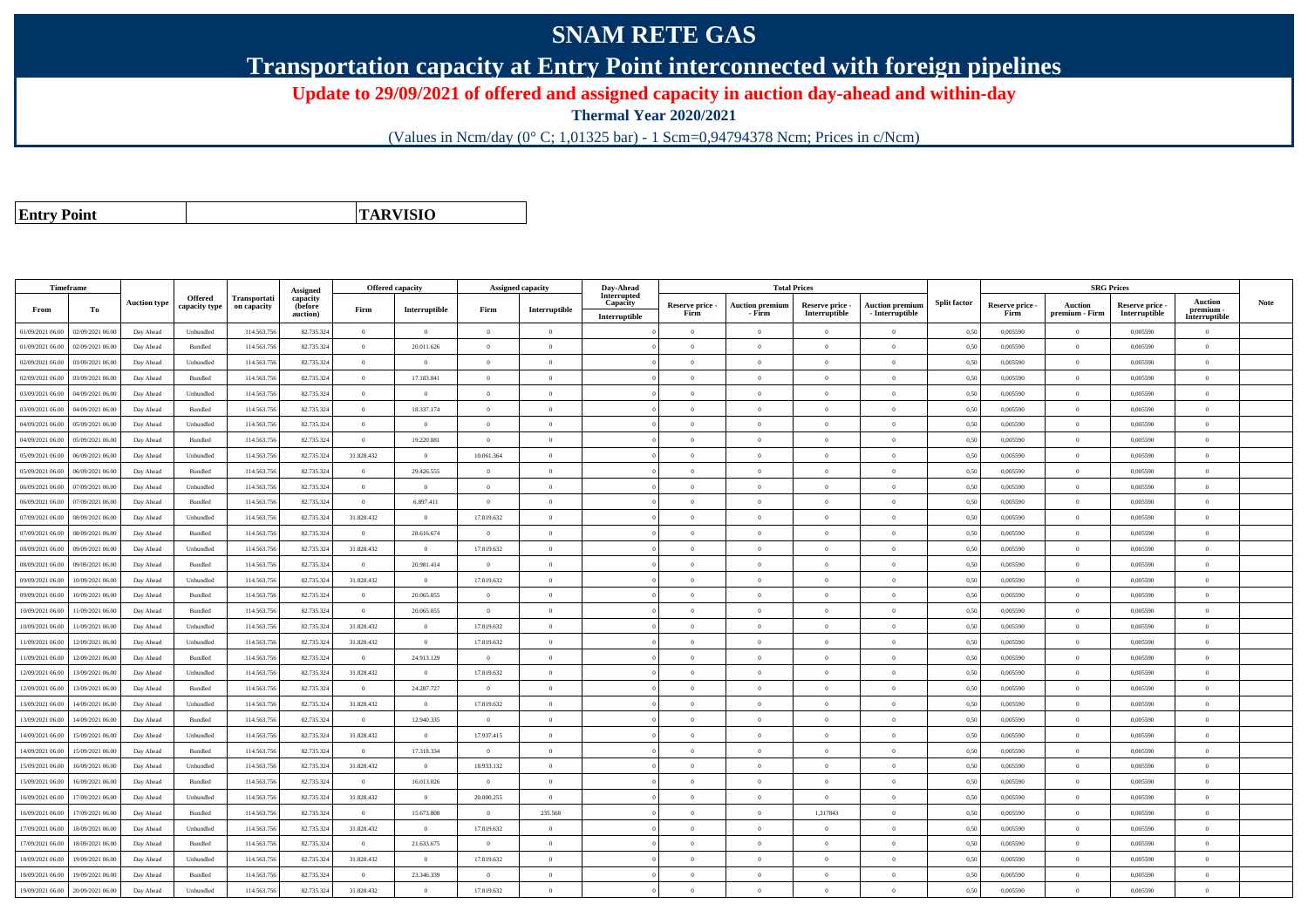| 19/09/2021 06:00<br>20/09/2021 06:00 | Day Ahead  | Bundled   | 114.563.756 | 82.735.324  | $\overline{0}$ | 24.296.888     |                |                |                | $\sqrt{a}$     |                |                | 0,50 | 0,005590 | $\overline{0}$ | 0,005590       |                |  |
|--------------------------------------|------------|-----------|-------------|-------------|----------------|----------------|----------------|----------------|----------------|----------------|----------------|----------------|------|----------|----------------|----------------|----------------|--|
|                                      |            |           |             |             |                |                |                |                |                |                |                |                |      |          |                |                |                |  |
| 20/09/2021 06:00<br>21/09/2021 06.00 | Day Ahead  | Bundled   | 114.563.75  | 82.735.324  | $\bf{0}$       | 22.160.200     | $\overline{0}$ | $\overline{0}$ | $\Omega$       | $\overline{0}$ | $\overline{0}$ | $\overline{0}$ | 0,50 | 0,005590 | $\bf{0}$       | 0,005590       |                |  |
| 20/09/2021 06.00<br>21/09/2021 06:00 | Day Ahead  | Unbundled | 114,563,756 | 82.735.324  | 31.828.432     | $\overline{0}$ | 17.819.632     | $\overline{0}$ | $\overline{0}$ | $\bf{0}$       | $\overline{0}$ | $\overline{0}$ | 0,50 | 0.005590 | $\overline{0}$ | 0.005590       | $\Omega$       |  |
| 21/09/2021 06.00<br>22/09/2021 06:00 | Day Ahead  | Unbundled | 114.563.756 | 82.735.324  | 31.828.432     | $\overline{0}$ | 17.819.632     | $\overline{0}$ | $\overline{0}$ | $\overline{0}$ | $\overline{0}$ | $\overline{0}$ | 0,50 | 0,005590 | $\overline{0}$ | 0,005590       | $\overline{0}$ |  |
| 21/09/2021 06.00<br>22/09/2021 06.0  | Day Ahead  | Bundled   | 114.563.75  | 82.735.324  | $\bf{0}$       | 25.527.613     | $\overline{0}$ | $\overline{0}$ |                | $\overline{0}$ | $\overline{0}$ | $\bf{0}$       | 0,50 | 0,005590 | $\bf{0}$       | 0,005590       |                |  |
|                                      |            |           |             |             |                |                |                |                |                |                |                |                |      |          |                |                |                |  |
| 22/09/2021 06.00<br>23/09/2021 06:00 | Day Ahead  | Unbundled | 114,563,756 | 82.735.324  | 31.828.432     | $\overline{0}$ | 17.819.632     | $\Omega$       | $\Omega$       | $\overline{0}$ | $\overline{0}$ | $\overline{0}$ | 0.50 | 0.005590 | $\overline{0}$ | 0.005590       | $\Omega$       |  |
| 22/09/2021 06:00<br>23/09/2021 06:00 | Day Ahead  | Bundled   | 114.563.756 | 82.735.324  | $\overline{0}$ | 23.561.905     | $\overline{0}$ | $\overline{0}$ | $\overline{0}$ | $\overline{0}$ | $\overline{0}$ | $\overline{0}$ | 0,50 | 0,005590 | $\overline{0}$ | 0,005590       | $\overline{0}$ |  |
| 23/09/2021 06.00<br>24/09/2021 06.0  | Day Ahead  | Unbundled | 114.563.75  | 82.735.324  | 31.828.432     | $\bf{0}$       | 17.819.632     | $\overline{0}$ |                | $\overline{0}$ | $\overline{0}$ | $\overline{0}$ | 0,50 | 0,005590 | $\bf{0}$       | 0,005590       |                |  |
| 23/09/2021 06.00<br>24/09/2021 06:00 | Day Ahead  | Bundled   | 114,563,756 | 82.735.324  | $\overline{0}$ | 25.498.301     | $\overline{0}$ | $\overline{0}$ | $\overline{0}$ | $\bf{0}$       | $\overline{0}$ | $\overline{0}$ | 0.50 | 0.005590 | $\overline{0}$ | 0.005590       | $\overline{0}$ |  |
| 24/09/2021 06.00<br>25/09/2021 06:00 | Day Ahead  | Unbundled | 114.563.756 | 82.735.324  | 31.828.432     | $\overline{0}$ | 17.819.632     | $\overline{0}$ | $\overline{0}$ | $\overline{0}$ | $\overline{0}$ | $\overline{0}$ | 0,50 | 0,005590 | $\overline{0}$ | 0,005590       | $\overline{0}$ |  |
|                                      |            |           |             |             |                |                | $\overline{0}$ |                |                |                |                |                |      |          |                |                |                |  |
| 24/09/2021 06.00<br>25/09/2021 06.0  | Day Ahead  | Bundled   | 114.563.75  | 82.735.324  | $\bf{0}$       | 23.522.739     |                | $\overline{0}$ |                | $\overline{0}$ | $\overline{0}$ | $\bf{0}$       | 0,50 | 0,005590 | $\bf{0}$       | 0,005590       |                |  |
| 25/09/2021 06.00<br>26/09/2021 06:00 | Day Ahead  | Unbundled | 114,563,756 | 82.735.324  | 31.828.432     | $\overline{0}$ | 17.819.632     | $\overline{0}$ | $\Omega$       | $\overline{0}$ | $\overline{0}$ | $\overline{0}$ | 0.50 | 0.005590 | $\overline{0}$ | 0.005590       | $\Omega$       |  |
| 25/09/2021 06:00<br>26/09/2021 06:00 | Day Ahead  | Bundled   | 114.563.756 | 82.735.324  | $\overline{0}$ | 25.280.266     | $\overline{0}$ | $\overline{0}$ | $\overline{0}$ | $\overline{0}$ | $\overline{0}$ | $\overline{0}$ | 0,50 | 0,005590 | $\overline{0}$ | 0,005590       | $\overline{0}$ |  |
| 26/09/2021 06.00<br>27/09/2021 06.0  | Day Ahead  | Unbundled | 114.563.756 | 82.735.324  | 31.828.432     | 33.546.374     | 17.826.699     | $\overline{0}$ |                | $\overline{0}$ | $\overline{0}$ | $\overline{0}$ | 0,50 | 0,005590 | $\bf{0}$       | 0,005590       |                |  |
| 26/09/2021 06.00<br>27/09/2021 06:00 | Day Ahead  | Bundled   | 114,563,756 | 82.735.32   | $\overline{0}$ | 49.188.949     | $\mathbf{0}$   | $\overline{0}$ | $\overline{0}$ | $\overline{0}$ | $\overline{0}$ | $\overline{0}$ | 0.50 | 0.005590 | $\overline{0}$ | 0.005590       | $\Omega$       |  |
| 27/09/2021 06.00<br>28/09/2021 06:00 | Day Ahead  | Unbundled | 114.563.756 | 82.735.324  | 31.828.432     | $\overline{0}$ | 17.944.483     | $\overline{0}$ | $\overline{0}$ | $\overline{0}$ | $\overline{0}$ | $\overline{0}$ | 0,50 | 0,005590 | $\overline{0}$ | 0,005590       | $\overline{0}$ |  |
|                                      |            |           |             |             |                |                |                |                |                |                |                |                |      |          |                |                |                |  |
| 27/09/2021 06.00<br>28/09/2021 06.0  | Day Ahead  | Bundled   | 114.563.75  | 82.735.324  | $\bf{0}$       | 77.413.189     | $\bf{0}$       | $\overline{0}$ |                | $\overline{0}$ | $\overline{0}$ | $\bf{0}$       | 0,50 | 0,005590 | $\overline{0}$ | 0,005590       |                |  |
| 28/09/2021 06.00<br>29/09/2021 06:00 | Day Ahead  | Unbundled | 114,563,756 | 82.735.324  | 31.828.432     | $\overline{0}$ | 18.212.295     | $\overline{0}$ | $\overline{0}$ | $\bf{0}$       | $\overline{0}$ | $\overline{0}$ | 0.50 | 0.005590 | $\overline{0}$ | 0.005590       | $\overline{0}$ |  |
| 28/09/2021 06:00<br>29/09/2021 06.00 | Day Ahead  | Bundled   | 114.563.756 | 82.735.324  | $\overline{0}$ | 14.565.075     | $\overline{0}$ | $\overline{0}$ | $\overline{0}$ | $\overline{0}$ | $\overline{0}$ | $\overline{0}$ | 0,50 | 0,005590 | $\overline{0}$ | 0,005590       | $\overline{0}$ |  |
| 29/09/2021 06.00<br>30/09/2021 06.00 | Day Ahead  | Unbundled | 114.563.75  | 82.735.32   | 31.828.432     | $\overline{0}$ | 17.819.632     | $\overline{0}$ |                | $\overline{0}$ | $\overline{0}$ | $\bf{0}$       | 0,50 | 0,005590 | $\overline{0}$ | 0,005590       |                |  |
| 29/09/2021 06.00<br>30/09/2021 06:00 | Day Ahead  | Bundled   | 114,563,756 | 82.735.32   | $\overline{0}$ | 23,980,193     | $\overline{0}$ | $\overline{0}$ | $\Omega$       | $\overline{0}$ | $\overline{0}$ | $\overline{0}$ | 0.50 | 0.005590 | $\overline{0}$ | 0.005590       | $\Omega$       |  |
| 30/09/2021 06.00<br>01/10/2021 06:00 | Day Ahead  | Bundled   | 114.563.756 | 82.735.324  | $\overline{0}$ | 24.114.205     | $\overline{0}$ | $\overline{0}$ | $\overline{0}$ | $\overline{0}$ | $\overline{0}$ | $\overline{0}$ | 0,50 | 0,005590 | $\overline{0}$ | 0,005590       | $\overline{0}$ |  |
|                                      |            |           |             |             |                |                |                |                |                |                |                |                |      |          |                |                |                |  |
| 30/09/2021 06.00<br>01/10/2021 06.00 | Day Ahead  | Unbundled | 114.563.75  | 82.735.324  | 31.828.432     | $\bf{0}$       | 17.819.634     | $\overline{0}$ |                | $\overline{0}$ | $\overline{0}$ | $\bf{0}$       | 0,50 | 0,005590 | $\overline{0}$ | 0,005590       |                |  |
| 05/09/2021 06.00<br>06/09/2021 06:00 | Within Day | Unbundled | 114,563,756 | 92.796.688  | 21.767.068     | $\overline{0}$ | $\overline{0}$ | $\overline{0}$ | $\overline{0}$ | $\bf{0}$       | $\overline{0}$ | $\overline{0}$ | 0.50 | 0.558954 | $\overline{0}$ | $\overline{0}$ | $\overline{0}$ |  |
| 05/09/2021 07:00<br>06/09/2021 06:00 | Within Day | Unbundled | 114.563.756 | 92.796.688  | 20.860.106     | $\overline{0}$ | $\overline{0}$ | $\overline{0}$ | $\overline{0}$ | $\overline{0}$ | $\overline{0}$ | $\overline{0}$ | 0,50 | 0,558954 | $\overline{0}$ | $\theta$       | $\overline{0}$ |  |
| 05/09/2021 08.00<br>06/09/2021 06.0  | Within Day | Unbundled | 114.563.75  | 92.796.688  | 19.953.145     | $\bf{0}$       | $\theta$       | $\overline{0}$ |                | $\overline{0}$ | $\overline{0}$ | $\bf{0}$       | 0,50 | 0,558954 | $\overline{0}$ | $\bf{0}$       |                |  |
| 05/09/2021 09:00<br>06/09/2021 06:00 | Within Day | Unbundled | 114,563,756 | 92,796,688  | 19,046.184     | $\overline{0}$ | $\overline{0}$ | $\overline{0}$ | $\Omega$       | $\overline{0}$ | $\overline{0}$ | $\overline{0}$ | 0.50 | 0.558954 | $\overline{0}$ | $\Omega$       | $\Omega$       |  |
| 05/09/2021 10:00<br>06/09/2021 06:00 | Within Day | Unbundled | 114.563.756 | 92.796.688  | 18.139.223     | $\overline{0}$ | $\overline{0}$ | $\overline{0}$ | $\overline{0}$ | $\overline{0}$ | $\overline{0}$ | $\overline{0}$ | 0,50 | 0,558954 | $\overline{0}$ | $\theta$       | $\overline{0}$ |  |
|                                      |            |           |             |             |                |                |                |                |                |                |                |                |      |          |                |                |                |  |
| 05/09/2021 11:00<br>06/09/2021 06.0  | Within Day | Unbundled | 114.563.75  | 92.796.688  | 17.232.262     | $\overline{0}$ | $\theta$       | $\overline{0}$ |                | $\overline{0}$ | $\overline{0}$ | $\overline{0}$ | 0,50 | 0,558954 | $\bf{0}$       | $\bf{0}$       |                |  |
| 05/09/2021 12:00<br>06/09/2021 06:00 | Within Day | Unbundled | 114,563,756 | 92,796,688  | 16.325.300     | $\overline{0}$ | $\overline{0}$ | $\overline{0}$ | $\overline{0}$ | $\bf{0}$       | $\overline{0}$ | $\overline{0}$ | 0.50 | 0.558954 | $\overline{0}$ | $\overline{0}$ | $\overline{0}$ |  |
| 05/09/2021 13:00<br>06/09/2021 06:00 | Within Day | Unbundled | 114.563.756 | 92.796.688  | 15.418.339     | $\overline{0}$ | $\overline{0}$ | $\overline{0}$ | $\Omega$       | $\overline{0}$ | $\overline{0}$ | $\overline{0}$ | 0,50 | 0,558954 | $\overline{0}$ | $\theta$       | $\Omega$       |  |
| 05/09/2021 14:00<br>06/09/2021 06.0  | Within Day | Unbundled | 114.563.75  | 92.796.688  | 14.511.379     | $\bf{0}$       | $\overline{0}$ | $\overline{0}$ |                | $\overline{0}$ | $\overline{0}$ | $\bf{0}$       | 0,50 | 0,558954 | $\overline{0}$ | $\bf{0}$       | $\Omega$       |  |
| 05/09/2021 15:00<br>06/09/2021 06:00 | Within Day | Unbundled | 114,563,756 | 92.796.688  | 13,604.418     | $\overline{0}$ | $\overline{0}$ | $\overline{0}$ | $\overline{0}$ | $\bf{0}$       | $\overline{0}$ | $\overline{0}$ | 0.50 | 0.558954 | $\overline{0}$ | $\overline{0}$ | $\Omega$       |  |
| 05/09/2021 16:00<br>06/09/2021 06:00 | Within Dav | Unbundled | 114.563.756 | 92.796.688  | 12.697.456     | $\overline{0}$ | $\overline{0}$ | $\theta$       | $\Omega$       | $\overline{0}$ | $\overline{0}$ | $\theta$       | 0.50 | 0,558954 | $\overline{0}$ | $\overline{0}$ | $\Omega$       |  |
| 05/09/2021 17.00<br>06/09/2021 06.0  | Within Day | Unbundled | 114.563.75  | 92.796.688  | 11.790.495     | $\overline{0}$ | $\theta$       | $\overline{0}$ |                | $\overline{0}$ | $\overline{0}$ | $\bf{0}$       | 0,50 | 0,558954 | $\bf{0}$       | $\bf{0}$       |                |  |
|                                      |            |           |             |             |                |                |                |                |                |                |                |                |      |          |                |                |                |  |
| 05/09/2021 18:00<br>06/09/2021 06:00 | Within Day | Unbundled | 114,563,756 | 92,796,688  | 10.883.534     | $\overline{0}$ | $\overline{0}$ | $\overline{0}$ | $\Omega$       | $\overline{0}$ | $\overline{0}$ | $\overline{0}$ | 0.50 | 0.558954 | $\overline{0}$ | $\Omega$       | $\Omega$       |  |
| 05/09/2021 19:00<br>06/09/2021 06:00 | Within Dav | Unbundled | 114.563.756 | 92.796.688  | 9.976.573      | $\overline{0}$ | $\overline{0}$ | $\theta$       | $\Omega$       | $\overline{0}$ | $\overline{0}$ | $\theta$       | 0,50 | 0,558954 | $\overline{0}$ | $\theta$       | $\Omega$       |  |
| 05/09/2021 20:00<br>06/09/2021 06.0  | Within Day | Unbundled | 114.563.75  | 92.796.688  | 9.069.612      | $\bf{0}$       | $\overline{0}$ | $\overline{0}$ |                | $\overline{0}$ | $\overline{0}$ | $\bf{0}$       | 0,50 | 0,558954 | $\overline{0}$ | $\bf{0}$       |                |  |
| 05/09/2021 21:00<br>06/09/2021 06:00 | Within Day | Unbundled | 114,563,756 | 92.796.688  | 8.162.650      | $\overline{0}$ | $\overline{0}$ | $\overline{0}$ | $\overline{0}$ | $\bf{0}$       | $\overline{0}$ | $\overline{0}$ | 0.50 | 0.558955 | $\overline{0}$ | $\overline{0}$ | $\overline{0}$ |  |
| 05/09/2021 22:00<br>06/09/2021 06:00 | Within Dav | Unbundled | 114.563.756 | 92.796.688  | 7.255.689      | $\overline{0}$ | $\overline{0}$ | $\theta$       | $\Omega$       | $\overline{0}$ | $\overline{0}$ | $\theta$       | 0.50 | 0,558954 | $\overline{0}$ | $\overline{0}$ | $\Omega$       |  |
| 05/09/2021 23.00<br>06/09/2021 06.0  | Within Day | Unbundled | 114.563.75  | 92.796.688  | 6.348.728      | $\bf{0}$       | $\overline{0}$ | $\overline{0}$ | $\overline{0}$ | $\overline{0}$ | $\overline{0}$ | $\bf{0}$       | 0,50 | 0,558954 | $\overline{0}$ | $\bf{0}$       | $\Omega$       |  |
|                                      |            |           |             |             |                |                |                |                |                |                |                |                |      |          |                |                |                |  |
| 06/09/2021 00:00<br>06/09/2021 06:00 | Within Day | Unbundled | 114,563,756 | 92,796,688  | 5.441.767      | $\overline{0}$ | $\overline{0}$ | $\overline{0}$ | $\Omega$       | $\overline{0}$ | $\overline{0}$ | $\overline{0}$ | 0.50 | 0.558954 | $\overline{0}$ | $\Omega$       | $\Omega$       |  |
| 06/09/2021 01:00<br>06/09/2021 06:00 | Within Day | Unbundled | 114.563.756 | 92.796.688  | 4.534.806      | $\overline{0}$ | $\Omega$       | $\theta$       | $\Omega$       | $\overline{0}$ | $\Omega$       | $\theta$       | 0.50 | 0,558954 | $\overline{0}$ | $\Omega$       |                |  |
| 06/09/2021 02:00<br>06/09/2021 06.00 | Within Day | Unbundled | 114.563.756 | 92.796.688  | 3.627.844      | $\overline{0}$ | $\,$ 0 $\,$    | $\overline{0}$ |                | $\overline{0}$ | $\overline{0}$ | $\overline{0}$ | 0,50 | 0,558955 | $\overline{0}$ | $\bf{0}$       | $\overline{0}$ |  |
|                                      | Within Day | Unbundled | 114.563.756 | 92.796.688  | 2.720.883      | $\bf{0}$       | $\theta$       |                |                |                |                |                | 0,50 | 0.558956 | $\bf{0}$       |                |                |  |
|                                      | Within Day | Unbundled | 114.563.756 | 92.796.688  | 1.813.922      | $\overline{0}$ | $\overline{0}$ | $\Omega$       | $\Omega$       | $\overline{0}$ | $\overline{0}$ | $\theta$       | 0,50 | 0,558952 | $\overline{0}$ | $\overline{0}$ | $\theta$       |  |
| 06/09/2021 05:00<br>06/09/2021 06.00 | Within Day | Unbundled | 114.563.756 | 92.796.688  | 906.961        | $\overline{0}$ | $\overline{0}$ | $\overline{0}$ | $\overline{0}$ | $\bf{0}$       | $\overline{0}$ | $\overline{0}$ | 0,50 | 0,558952 | $\overline{0}$ | $\overline{0}$ | $\overline{0}$ |  |
| 07/09/2021 06:00<br>08/09/2021 06:00 | Within Day | Unbundled | 114,563,756 | 100.554.956 | 14,008,800     | $\overline{0}$ | $\overline{0}$ | $\overline{0}$ | $\overline{0}$ | $\bf{0}$       | $\overline{0}$ | $\overline{0}$ | 0.50 | 0.558954 | $\overline{0}$ | $\overline{0}$ | $\overline{0}$ |  |
|                                      |            |           |             |             |                |                |                |                |                |                |                |                |      |          |                |                |                |  |
| 07/09/2021 07:00<br>08/09/2021 06:00 | Within Day | Unbundled | 114.563.756 | 100.554.956 | 13.425.100     | $\overline{0}$ | $\overline{0}$ | $\overline{0}$ | $\Omega$       | $\overline{0}$ | $\overline{0}$ | $\mathbf{0}$   | 0,50 | 0,558954 | $\overline{0}$ | $\overline{0}$ | $\overline{0}$ |  |
| 07/09/2021 08:00<br>08/09/2021 06:00 | Within Day | Unbundled | 114.563.756 | 100.554.956 | 12.841.400     | $\overline{0}$ | $\overline{0}$ | $\overline{0}$ | $\overline{0}$ | $\bf{0}$       | $\overline{0}$ | $\overline{0}$ | 0,50 | 0,558954 | $\overline{0}$ | $\bf{0}$       | $\overline{0}$ |  |
| 07/09/2021 09:00<br>08/09/2021 06:00 | Within Day | Unbundled | 114,563,756 | 100.554.956 | 12.257.700     | $\overline{0}$ | $\overline{0}$ | $\overline{0}$ | $\overline{0}$ | $\overline{0}$ | $\overline{0}$ | $\overline{0}$ | 0.50 | 0.558954 | $\overline{0}$ | $\overline{0}$ | $\overline{0}$ |  |
| 07/09/2021 10:00<br>08/09/2021 06:00 | Within Day | Unbundled | 114.563.756 | 100.554.956 | 11.673.999     | $\overline{0}$ | $\overline{0}$ | $\overline{0}$ | $\overline{0}$ | $\overline{0}$ | $\overline{0}$ | $\mathbf{0}$   | 0,50 | 0,558954 | $\overline{0}$ | $\overline{0}$ | $\overline{0}$ |  |
| 07/09/2021 11:00<br>08/09/2021 06:00 | Within Day | Unbundled | 114.563.75  | 100.554.95  | 11.090.300     | $\overline{0}$ | $\overline{0}$ | $\overline{0}$ | $\overline{0}$ | $\bf{0}$       | $\overline{0}$ | $\overline{0}$ | 0,50 | 0,558954 | $\mathbf{0}$   | $\overline{0}$ | $\overline{0}$ |  |
| 07/09/2021 12:00<br>08/09/2021 06:00 | Within Day | Unbundled | 114,563,756 | 100.554.956 | 10,506,600     | $\overline{0}$ | $\overline{0}$ | $\overline{0}$ | $\overline{0}$ | $\bf{0}$       | $\overline{0}$ | $\overline{0}$ | 0.50 | 0.558954 | $\overline{0}$ | $\overline{0}$ | $\overline{0}$ |  |
|                                      |            |           |             |             |                |                |                |                |                |                |                |                |      |          |                |                |                |  |
| 07/09/2021 13:00<br>08/09/2021 06:00 | Within Day | Unbundled | 114.563.756 | 100.554.956 | 9.922.900      | $\overline{0}$ | $\overline{0}$ | $\overline{0}$ | $\Omega$       | $\overline{0}$ | $\overline{0}$ | $\overline{0}$ | 0,50 | 0,558954 | $\overline{0}$ | $\overline{0}$ | $\theta$       |  |
| 07/09/2021 14:00<br>08/09/2021 06:00 | Within Day | Unbundled | 114.563.756 | 100.554.95  | 9.339.199      | $\overline{0}$ | $\overline{0}$ | $\overline{0}$ | $\overline{0}$ | $\overline{0}$ | $\overline{0}$ | $\mathbf{0}$   | 0,50 | 0,558954 | $\overline{0}$ | $\bf{0}$       | $\overline{0}$ |  |
| 07/09/2021 15:00 08/09/2021 06:00    | Within Day | Unbundled | 114.563.756 | 100.554.956 | 8.755.499      | $\overline{0}$ | $\bf{0}$       | $\overline{0}$ | $\overline{0}$ | $\,$ 0         | $\overline{0}$ | $\overline{0}$ | 0,50 | 0,558954 | $\overline{0}$ | $\overline{0}$ | $\overline{0}$ |  |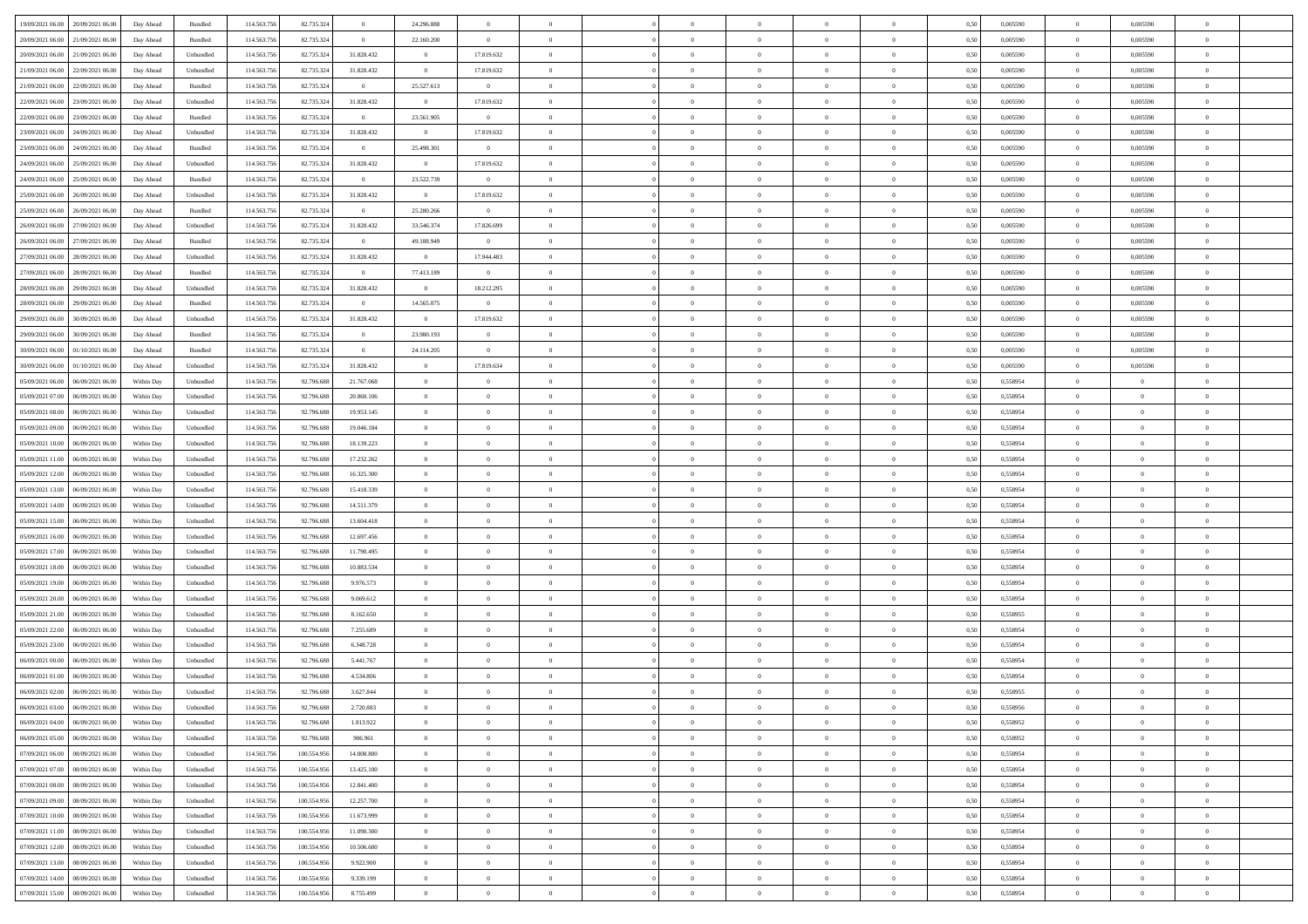| 07/09/2021 16:00<br>08/09/2021 06:00 | Within Day | Unbundled | 114.563.756 | 100.554.956 | 8.171.800  | $\overline{0}$ | $\overline{0}$ | $\overline{0}$ | $\theta$       | $\theta$       |                | $\overline{0}$ | 0,50 | 0,558954 | $\theta$       | $\theta$       | $\overline{0}$ |  |
|--------------------------------------|------------|-----------|-------------|-------------|------------|----------------|----------------|----------------|----------------|----------------|----------------|----------------|------|----------|----------------|----------------|----------------|--|
|                                      |            |           |             |             |            |                | $\overline{0}$ |                | $\,$ 0 $\,$    | $\bf{0}$       | $\overline{0}$ |                |      |          | $\,$ 0 $\,$    | $\bf{0}$       | $\overline{0}$ |  |
| 07/09/2021 17:00<br>08/09/2021 06.00 | Within Day | Unbundled | 114.563.75  | 100.554.956 | 7.588.100  | $\overline{0}$ |                | $\overline{0}$ |                |                |                | $\mathbf{0}$   | 0,50 | 0,558954 |                |                |                |  |
| 07/09/2021 18:00<br>08/09/2021 06:00 | Within Day | Unbundled | 114,563,756 | 100.554.956 | 7 004 400  | $\overline{0}$ | $\overline{0}$ | $\overline{0}$ | $\bf{0}$       | $\bf{0}$       | $\overline{0}$ | $\,$ 0 $\,$    | 0.50 | 0.558954 | $\bf{0}$       | $\overline{0}$ | $\bf{0}$       |  |
| 07/09/2021 19:00<br>08/09/2021 06.00 | Within Day | Unbundled | 114.563.756 | 100.554.956 | 6.420.699  | $\overline{0}$ | $\overline{0}$ | $\overline{0}$ | $\overline{0}$ | $\overline{0}$ | $\overline{0}$ | $\,$ 0 $\,$    | 0,50 | 0,558954 | $\theta$       | $\overline{0}$ | $\overline{0}$ |  |
| 07/09/2021 20.00<br>08/09/2021 06.00 | Within Day | Unbundled | 114.563.75  | 100.554.956 | 5.836.999  | $\overline{0}$ | $\overline{0}$ | $\overline{0}$ | $\bf{0}$       | $\bf{0}$       | $\overline{0}$ | $\bf{0}$       | 0,50 | 0,558954 | $\,$ 0 $\,$    | $\bf{0}$       | $\overline{0}$ |  |
| 07/09/2021 21.00<br>08/09/2021 06:00 | Within Day | Unbundled | 114,563,75  | 100,554,956 | 5.253.300  | $\overline{0}$ | $\overline{0}$ | $\overline{0}$ | $\bf{0}$       | $\bf{0}$       | $\overline{0}$ | $\mathbf{0}$   | 0.50 | 0.558955 | $\,$ 0 $\,$    | $\overline{0}$ | $\overline{0}$ |  |
| 07/09/2021 22.00<br>08/09/2021 06.00 | Within Day | Unbundled | 114.563.756 | 100.554.956 | 4.669.600  | $\overline{0}$ | $\overline{0}$ | $\overline{0}$ | $\overline{0}$ | $\overline{0}$ | $\overline{0}$ | $\bf{0}$       | 0,50 | 0,558954 | $\theta$       | $\theta$       | $\overline{0}$ |  |
| 07/09/2021 23.00<br>08/09/2021 06.00 | Within Day | Unbundled | 114.563.75  | 100.554.956 | 4.085.899  | $\overline{0}$ | $\overline{0}$ | $\overline{0}$ | $\,$ 0 $\,$    | $\bf{0}$       | $\overline{0}$ | $\mathbf{0}$   | 0,50 | 0,558954 | $\,$ 0 $\,$    | $\bf{0}$       | $\overline{0}$ |  |
| 08/09/2021 00:00<br>08/09/2021 06:00 | Within Day | Unbundled | 114,563,756 | 100,554,956 | 3.502.199  | $\overline{0}$ | $\overline{0}$ | $\overline{0}$ | $\bf{0}$       | $\bf{0}$       | $\overline{0}$ | $\mathbf{0}$   | 0.50 | 0.558954 | $\bf{0}$       | $\overline{0}$ | $\bf{0}$       |  |
| 08/09/2021 01:00<br>08/09/2021 06:00 | Within Day | Unbundled | 114.563.756 | 100.554.956 | 2.918.499  | $\overline{0}$ | $\overline{0}$ | $\overline{0}$ | $\bf{0}$       | $\bf{0}$       | $\overline{0}$ | $\bf{0}$       | 0,50 | 0,558954 | $\,$ 0         | $\theta$       | $\overline{0}$ |  |
|                                      |            |           |             |             |            |                |                |                |                |                |                |                |      |          |                |                |                |  |
| 08/09/2021 02:00<br>08/09/2021 06.00 | Within Day | Unbundled | 114.563.75  | 100.554.956 | 2.334.800  | $\overline{0}$ | $\overline{0}$ | $\overline{0}$ | $\,$ 0 $\,$    | $\bf{0}$       | $\overline{0}$ | $\bf{0}$       | 0,50 | 0,558955 | $\,$ 0 $\,$    | $\bf{0}$       | $\overline{0}$ |  |
| 08/09/2021 03:00<br>08/09/2021 06:00 | Within Day | Unbundled | 114,563,756 | 100,554,956 | 1.751.100  | $\overline{0}$ | $\overline{0}$ | $\overline{0}$ | $\bf{0}$       | $\bf{0}$       | $\overline{0}$ | $\,$ 0 $\,$    | 0.50 | 0.558956 | $\bf{0}$       | $\overline{0}$ | $\,$ 0         |  |
| 08/09/2021 04:00<br>08/09/2021 06:00 | Within Day | Unbundled | 114.563.756 | 100.554.956 | 1.167.399  | $\overline{0}$ | $\overline{0}$ | $\overline{0}$ | $\overline{0}$ | $\overline{0}$ | $\overline{0}$ | $\,$ 0 $\,$    | 0,50 | 0,558952 | $\theta$       | $\theta$       | $\overline{0}$ |  |
| 08/09/2021 05:00<br>08/09/2021 06.00 | Within Day | Unbundled | 114.563.75  | 100.554.956 | 583.699    | $\overline{0}$ | $\overline{0}$ | $\overline{0}$ | $\bf{0}$       | $\bf{0}$       | $\overline{0}$ | $\bf{0}$       | 0,50 | 0,558952 | $\,$ 0 $\,$    | $\bf{0}$       | $\overline{0}$ |  |
| 08/09/2021 06:00<br>09/09/2021 06:00 | Within Day | Unbundled | 114,563,756 | 100,554,956 | 14,008,800 | $\overline{0}$ | $\overline{0}$ | $\overline{0}$ | $\bf{0}$       | $\overline{0}$ | $\overline{0}$ | $\mathbf{0}$   | 0.50 | 0.558954 | $\,$ 0 $\,$    | $\theta$       | $\overline{0}$ |  |
| 08/09/2021 07:00<br>09/09/2021 06:00 | Within Day | Unbundled | 114.563.756 | 100.554.956 | 13.425.100 | $\overline{0}$ | $\overline{0}$ | $\overline{0}$ | $\bf{0}$       | $\overline{0}$ | $\overline{0}$ | $\bf{0}$       | 0,50 | 0,558954 | $\overline{0}$ | $\theta$       | $\overline{0}$ |  |
| 08/09/2021 08:00<br>09/09/2021 06.0  | Within Day | Unbundled | 114.563.75  | 100.554.956 | 12.841.400 | $\overline{0}$ | $\overline{0}$ | $\overline{0}$ | $\,$ 0 $\,$    | $\bf{0}$       | $\overline{0}$ | $\bf{0}$       | 0,50 | 0,558954 | $\,$ 0 $\,$    | $\bf{0}$       | $\overline{0}$ |  |
| 08/09/2021 09:00<br>09/09/2021 06:00 | Within Day | Unbundled | 114,563,75  | 100,554,956 | 12.257.700 | $\overline{0}$ | $\overline{0}$ | $\overline{0}$ | $\bf{0}$       | $\bf{0}$       | $\overline{0}$ | $\mathbf{0}$   | 0.50 | 0.558954 | $\bf{0}$       | $\overline{0}$ | $\bf{0}$       |  |
| 08/09/2021 10:00<br>09/09/2021 06:00 | Within Day | Unbundled | 114.563.756 | 100.554.956 | 11.673.999 | $\overline{0}$ | $\overline{0}$ | $\overline{0}$ | $\bf{0}$       | $\overline{0}$ | $\overline{0}$ | $\bf{0}$       | 0,50 | 0,558954 | $\,$ 0 $\,$    | $\,$ 0 $\,$    | $\overline{0}$ |  |
|                                      |            |           |             |             |            |                |                |                |                |                |                |                |      |          |                |                |                |  |
| 08/09/2021 11:00<br>09/09/2021 06.0  | Within Day | Unbundled | 114.563.75  | 100.554.956 | 11.090.300 | $\overline{0}$ | $\overline{0}$ | $\overline{0}$ | $\overline{0}$ | $\bf{0}$       | $\overline{0}$ | $\mathbf{0}$   | 0,50 | 0,558954 | $\,$ 0 $\,$    | $\bf{0}$       | $\overline{0}$ |  |
| 08/09/2021 12:00<br>09/09/2021 06:00 | Within Day | Unbundled | 114,563,756 | 100.554.956 | 10,506,600 | $\overline{0}$ | $\overline{0}$ | $\overline{0}$ | $\bf{0}$       | $\overline{0}$ | $\overline{0}$ | $\,$ 0 $\,$    | 0.50 | 0.558954 | $\bf{0}$       | $\overline{0}$ | $\,$ 0         |  |
| 08/09/2021 13:00<br>09/09/2021 06:00 | Within Day | Unbundled | 114.563.756 | 100.554.956 | 9.922.900  | $\overline{0}$ | $\overline{0}$ | $\overline{0}$ | $\overline{0}$ | $\overline{0}$ | $\overline{0}$ | $\,$ 0 $\,$    | 0.5( | 0,558954 | $\theta$       | $\overline{0}$ | $\overline{0}$ |  |
| 08/09/2021 14:00<br>09/09/2021 06.0  | Within Day | Unbundled | 114.563.75  | 100.554.956 | 9.339.199  | $\overline{0}$ | $\overline{0}$ | $\overline{0}$ | $\overline{0}$ | $\bf{0}$       | $\overline{0}$ | $\bf{0}$       | 0,50 | 0,558954 | $\,$ 0 $\,$    | $\bf{0}$       | $\overline{0}$ |  |
| 08/09/2021 15:00<br>09/09/2021 06:00 | Within Day | Unbundled | 114,563,75  | 100,554,956 | 8,755,499  | $\overline{0}$ | 68.738         | $\overline{0}$ | $\bf{0}$       | $\bf{0}$       | $\overline{0}$ | $\mathbf{0}$   | 0.50 | 0.558954 | $\,$ 0 $\,$    | $\overline{0}$ | $\overline{0}$ |  |
| 08/09/2021 16:00<br>09/09/2021 06:00 | Within Day | Unbundled | 114.563.756 | 100.623.694 | 8.107.643  | $\overline{0}$ | $\overline{0}$ | $\overline{0}$ | $\bf{0}$       | $\overline{0}$ | $\overline{0}$ | $\bf{0}$       | 0,50 | 0,558954 | $\theta$       | $\theta$       | $\overline{0}$ |  |
| 08/09/2021 17:00<br>09/09/2021 06.0  | Within Day | Unbundled | 114.563.75  | 100.623.694 | 7.528.526  | $\overline{0}$ | $\overline{0}$ | $\overline{0}$ | $\,$ 0 $\,$    | $\bf{0}$       | $\overline{0}$ | $\bf{0}$       | 0,50 | 0,558954 | $\,$ 0 $\,$    | $\bf{0}$       | $\overline{0}$ |  |
| 08/09/2021 18:00<br>09/09/2021 06:00 | Within Day | Unbundled | 114,563,756 | 100.623.694 | 6.949.409  | $\overline{0}$ | $\overline{0}$ | $\overline{0}$ | $\bf{0}$       | $\bf{0}$       | $\overline{0}$ | $\mathbf{0}$   | 0.50 | 0.558954 | $\bf{0}$       | $\overline{0}$ | $\bf{0}$       |  |
| 08/09/2021 19:00<br>09/09/2021 06:00 | Within Day | Unbundled | 114.563.756 | 100.623.694 | 6.370.291  | $\overline{0}$ | $\overline{0}$ | $\overline{0}$ | $\bf{0}$       | $\overline{0}$ | $\overline{0}$ | $\bf{0}$       | 0,50 | 0,558954 | $\overline{0}$ | $\overline{0}$ | $\overline{0}$ |  |
|                                      |            |           |             |             |            |                | $\overline{0}$ |                | $\overline{0}$ | $\bf{0}$       | $\overline{0}$ |                |      |          | $\overline{0}$ | $\bf{0}$       | $\overline{0}$ |  |
| 08/09/2021 20:00<br>09/09/2021 06.0  | Within Day | Unbundled | 114.563.75  | 100.623.694 | 5.791.174  | $\overline{0}$ |                | $\overline{0}$ |                |                |                | $\mathbf{0}$   | 0,50 | 0,558954 |                |                |                |  |
| 08/09/2021 21:00<br>09/09/2021 06:00 | Within Day | Unbundled | 114,563,756 | 100.623.694 | 5.212.056  | $\overline{0}$ | $\overline{0}$ | $\overline{0}$ | $\bf{0}$       | $\bf{0}$       | $\overline{0}$ | $\,$ 0 $\,$    | 0.50 | 0.558955 | $\bf{0}$       | $\overline{0}$ | $\,$ 0         |  |
| 08/09/2021 22:00<br>09/09/2021 06:00 | Within Day | Unbundled | 114.563.756 | 100.623.694 | 4.632.939  | $\overline{0}$ | $\overline{0}$ | $\overline{0}$ | $\overline{0}$ | $\overline{0}$ | $\overline{0}$ | $\overline{0}$ | 0.50 | 0,558954 | $\theta$       | $\overline{0}$ | $\overline{0}$ |  |
| 08/09/2021 23.00<br>09/09/2021 06.0  | Within Day | Unbundled | 114.563.75  | 100.623.694 | 4.053.822  | $\overline{0}$ | $\overline{0}$ | $\overline{0}$ | $\,$ 0 $\,$    | $\bf{0}$       | $\overline{0}$ | $\bf{0}$       | 0,50 | 0,558954 | $\,$ 0 $\,$    | $\bf{0}$       | $\overline{0}$ |  |
| 09/09/2021 00:00<br>09/09/2021 06:00 | Within Day | Unbundled | 114,563,756 | 100.623.694 | 3.474.704  | $\overline{0}$ | $\overline{0}$ | $\overline{0}$ | $\bf{0}$       | $\bf{0}$       | $\overline{0}$ | $\mathbf{0}$   | 0.50 | 0.558954 | $\,$ 0 $\,$    | $\theta$       | $\overline{0}$ |  |
| 09/09/2021 01:00<br>09/09/2021 06:00 | Within Day | Unbundled | 114.563.756 | 100.623.694 | 2.895.586  | $\overline{0}$ | $\overline{0}$ | $\overline{0}$ | $\overline{0}$ | $\overline{0}$ | $\overline{0}$ | $\overline{0}$ | 0.50 | 0,558954 | $\theta$       | $\theta$       | $\overline{0}$ |  |
| 09/09/2021 02:00<br>09/09/2021 06.0  | Within Day | Unbundled | 114.563.75  | 100.623.694 | 2.316.470  | $\overline{0}$ | $\overline{0}$ | $\overline{0}$ | $\overline{0}$ | $\bf{0}$       | $\overline{0}$ | $\bf{0}$       | 0,50 | 0,558955 | $\,$ 0 $\,$    | $\bf{0}$       | $\overline{0}$ |  |
| 09/09/2021 03:00<br>09/09/2021 06:00 | Within Day | Unbundled | 114,563,75  | 100.623.694 | 1.737.352  | $\overline{0}$ | $\overline{0}$ | $\overline{0}$ | $\bf{0}$       | $\bf{0}$       | $\overline{0}$ | $\mathbf{0}$   | 0.50 | 0.558956 | $\bf{0}$       | $\overline{0}$ | $\bf{0}$       |  |
| 09/09/2021 04:00<br>09/09/2021 06:00 | Within Day | Unbundled | 114.563.756 | 100.623.694 | 1.158.234  | $\overline{0}$ | $\overline{0}$ | $\overline{0}$ | $\overline{0}$ | $\overline{0}$ | $\overline{0}$ | $\overline{0}$ | 0.50 | 0,558952 | $\overline{0}$ | $\overline{0}$ | $\overline{0}$ |  |
| 09/09/2021 05:00<br>09/09/2021 06.0  | Within Day | Unbundled | 114.563.75  | 100.623.694 | 579.117    | $\overline{0}$ | $\overline{0}$ | $\overline{0}$ | $\overline{0}$ | $\bf{0}$       | $\overline{0}$ | $\mathbf{0}$   | 0,50 | 0,558952 | $\overline{0}$ | $\bf{0}$       | $\overline{0}$ |  |
| 09/09/2021 06.00<br>10/09/2021 06:00 | Within Day | Unbundled | 114,563,756 | 100.554.956 | 14,008,800 | $\overline{0}$ | $\overline{0}$ | $\overline{0}$ | $\bf{0}$       | $\bf{0}$       | $\overline{0}$ | $\,$ 0 $\,$    | 0.50 | 0.558954 | $\bf{0}$       | $\overline{0}$ | $\,$ 0         |  |
|                                      |            |           |             |             |            |                |                |                |                |                |                |                |      |          |                |                |                |  |
| 09/09/2021 07:00<br>10/09/2021 06:00 | Within Day | Unbundled | 114.563.756 | 100.554.956 | 13.425.100 | $\overline{0}$ | $\overline{0}$ | $\overline{0}$ | $\overline{0}$ | $\overline{0}$ | $\overline{0}$ | $\overline{0}$ | 0.50 | 0,558954 | $\theta$       | $\theta$       | $\overline{0}$ |  |
| 09/09/2021 08:00<br>10/09/2021 06.00 | Within Day | Unbundled | 114.563.75  | 100.554.956 | 12.841.400 | $\overline{0}$ | $\overline{0}$ | $\overline{0}$ | $\overline{0}$ | $\bf{0}$       | $\overline{0}$ | $\bf{0}$       | 0,50 | 0,558954 | $\,$ 0 $\,$    | $\bf{0}$       | $\overline{0}$ |  |
| 09/09/2021 09:00<br>10/09/2021 06:00 | Within Day | Unbundled | 114,563,75  | 100,554,956 | 12.257.700 | $\overline{0}$ | $\overline{0}$ | $\overline{0}$ | $\bf{0}$       | $\overline{0}$ | $\overline{0}$ | $\mathbf{0}$   | 0.50 | 0.558954 | $\,$ 0 $\,$    | $\theta$       | $\overline{0}$ |  |
| 09/09/2021 10:00<br>10/09/2021 06:00 | Within Day | Unbundled | 114.563.756 | 100.554.956 | 11.673.999 | $\overline{0}$ | $\overline{0}$ | $\overline{0}$ | $\overline{0}$ | $\overline{0}$ | $\Omega$       | $\overline{0}$ | 0.50 | 0,558954 | $\theta$       | $\theta$       | $\overline{0}$ |  |
| 09/09/2021 11:00<br>10/09/2021 06:00 | Within Day | Unbundled | 114.563.756 | 100.554.956 | 11.090.300 | $\overline{0}$ | $\overline{0}$ | $\overline{0}$ | $\overline{0}$ | $\bf{0}$       | $\overline{0}$ | $\bf{0}$       | 0,50 | 0,558954 | $\overline{0}$ | $\overline{0}$ | $\overline{0}$ |  |
| 09/09/2021 12:00 10/09/2021 06:00    | Within Day | Unbundled | 114.563.756 | 100.554.956 | 10.506.600 | $\bf{0}$       | $\,$ 0 $\,$    |                | $\bf{0}$       |                |                |                | 0,50 | 0.558954 | $\theta$       | $\overline{0}$ |                |  |
| 09/09/2021 13:00<br>10/09/2021 06:00 | Within Day | Unbundled | 114.563.756 | 100.554.956 | 9.922.900  | $\overline{0}$ | $\overline{0}$ | $\overline{0}$ | $\overline{0}$ | $\overline{0}$ | $\overline{0}$ | $\overline{0}$ | 0,50 | 0,558954 | $\theta$       | $\overline{0}$ | $\overline{0}$ |  |
| 09/09/2021 14:00<br>10/09/2021 06:00 | Within Day | Unbundled | 114.563.756 | 100.554.956 | 9.339.199  | $\overline{0}$ | $\overline{0}$ | $\overline{0}$ | $\bf{0}$       | $\overline{0}$ | $\overline{0}$ | $\overline{0}$ | 0,50 | 0,558954 | $\overline{0}$ | $\overline{0}$ | $\bf{0}$       |  |
| 09/09/2021 15:00<br>10/09/2021 06:00 | Within Day | Unbundled | 114.563.756 | 100.554.956 | 8.755.499  | $\overline{0}$ | $\overline{0}$ | $\overline{0}$ | $\,$ 0 $\,$    | $\bf{0}$       | $\overline{0}$ | $\mathbf{0}$   | 0.50 | 0.558954 | $\overline{0}$ | $\bf{0}$       | $\bf{0}$       |  |
| 09/09/2021 16:00<br>10/09/2021 06:00 | Within Dav | Unbundled | 114.563.756 | 100.554.956 | 8.171.800  | $\overline{0}$ | $\overline{0}$ | $\overline{0}$ | $\overline{0}$ | $\overline{0}$ | $\overline{0}$ | $\mathbf{0}$   | 0,50 | 0,558954 | $\overline{0}$ | $\theta$       | $\overline{0}$ |  |
|                                      |            |           |             |             |            |                |                |                |                |                |                |                |      |          |                |                |                |  |
| 09/09/2021 17.00<br>10/09/2021 06:00 | Within Day | Unbundled | 114.563.756 | 100.554.956 | 7.588.100  | $\overline{0}$ | $\overline{0}$ | $\overline{0}$ | $\bf{0}$       | $\bf{0}$       | $\overline{0}$ | $\mathbf{0}$   | 0,50 | 0,558954 | $\overline{0}$ | $\bf{0}$       | $\overline{0}$ |  |
| 09/09/2021 18:00<br>10/09/2021 06:00 | Within Day | Unbundled | 114.563.756 | 100.554.956 | 7.004.400  | $\overline{0}$ | $\overline{0}$ | $\overline{0}$ | $\bf{0}$       | $\overline{0}$ | $\overline{0}$ | $\mathbf{0}$   | 0.50 | 0.558954 | $\,$ 0 $\,$    | $\theta$       | $\overline{0}$ |  |
| 09/09/2021 19:00<br>10/09/2021 06:00 | Within Day | Unbundled | 114.563.756 | 100.554.956 | 6.420.699  | $\overline{0}$ | $\overline{0}$ | $\overline{0}$ | $\overline{0}$ | $\overline{0}$ | $\overline{0}$ | $\mathbf{0}$   | 0,50 | 0,558954 | $\overline{0}$ | $\theta$       | $\overline{0}$ |  |
| 09/09/2021 20:00<br>10/09/2021 06:00 | Within Day | Unbundled | 114.563.75  | 100.554.956 | 5.836.999  | $\overline{0}$ | $\overline{0}$ | $\overline{0}$ | $\bf{0}$       | $\overline{0}$ | $\overline{0}$ | $\,$ 0 $\,$    | 0,50 | 0,558954 | $\bf{0}$       | $\overline{0}$ | $\,$ 0         |  |
| 09/09/2021 21.00<br>10/09/2021 06:00 | Within Day | Unbundled | 114.563.756 | 100.554.956 | 5.253.300  | $\overline{0}$ | $\overline{0}$ | $\overline{0}$ | $\bf{0}$       | $\overline{0}$ | $\overline{0}$ | $\,$ 0 $\,$    | 0.50 | 0.558955 | $\overline{0}$ | $\overline{0}$ | $\,$ 0         |  |
| 09/09/2021 22.00<br>10/09/2021 06:00 | Within Dav | Unbundled | 114.563.756 | 100.554.956 | 4.669.600  | $\overline{0}$ | $\overline{0}$ | $\overline{0}$ | $\overline{0}$ | $\overline{0}$ | $\overline{0}$ | $\mathbf{0}$   | 0,50 | 0,558954 | $\overline{0}$ | $\theta$       | $\overline{0}$ |  |
| 09/09/2021 23.00<br>10/09/2021 06:00 | Within Day | Unbundled | 114.563.756 | 100.554.956 | 4.085.899  | $\overline{0}$ | $\overline{0}$ | $\overline{0}$ | $\bf{0}$       | $\bf{0}$       | $\overline{0}$ | $\mathbf{0}$   | 0,50 | 0,558954 | $\bf{0}$       | $\bf{0}$       | $\bf{0}$       |  |
| 10/09/2021 00:00 10/09/2021 06:00    | Within Day | Unbundled | 114.563.756 | 100.554.956 | 3.502.199  | $\,$ 0 $\,$    | $\overline{0}$ | $\overline{0}$ | $\bf{0}$       | $\,$ 0         | $\overline{0}$ | $\,0\,$        | 0,50 | 0,558954 | $\overline{0}$ | $\,$ 0 $\,$    | $\,$ 0 $\,$    |  |
|                                      |            |           |             |             |            |                |                |                |                |                |                |                |      |          |                |                |                |  |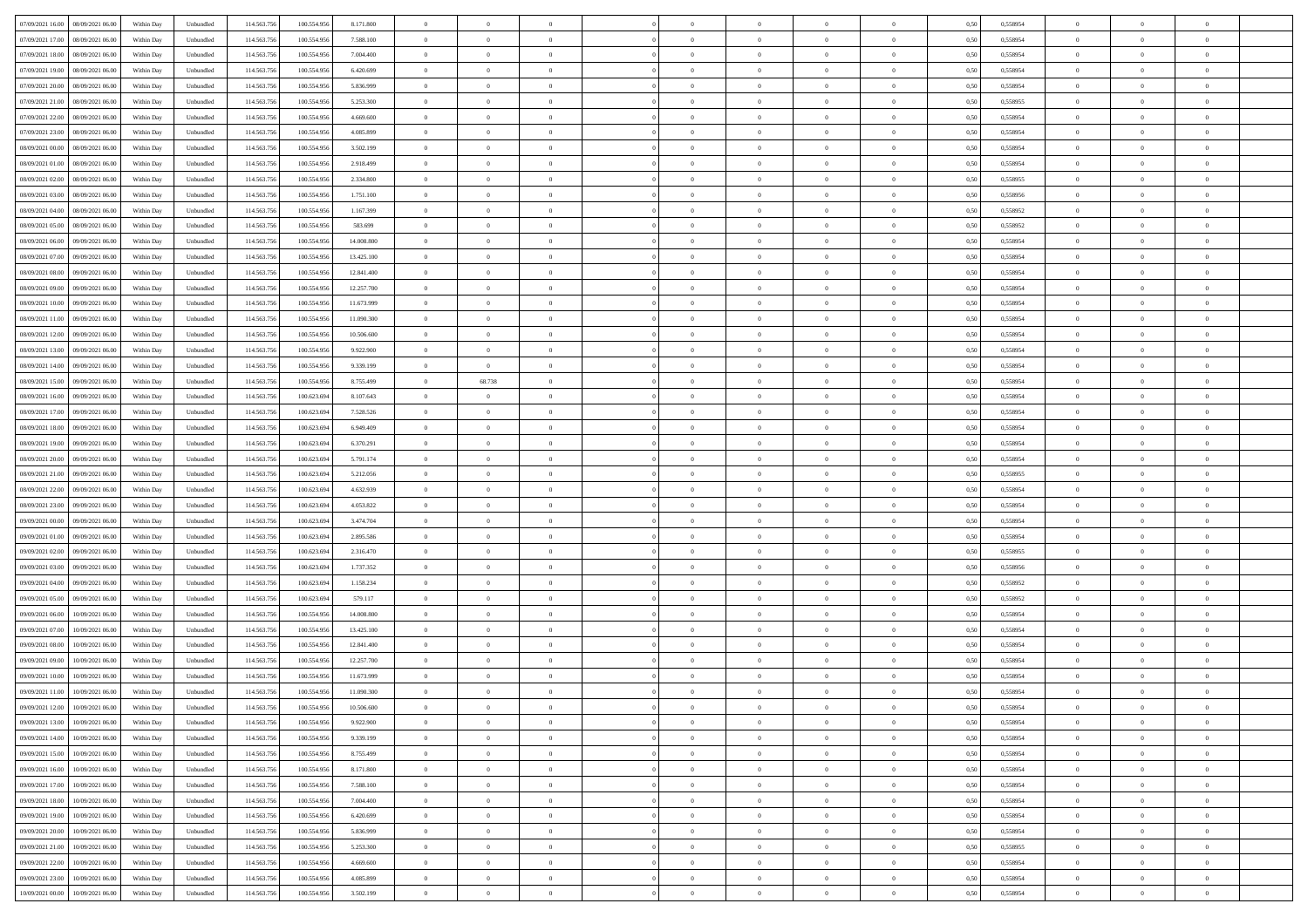| 10/09/2021 01:00<br>10/09/2021 06:00             | Within Day | Unbundled                   | 114.563.75  | 100.554.956 | 2.918.499  | $\overline{0}$ | $\overline{0}$ |                | $\overline{0}$ | $\theta$       |                | $\theta$       | 0,50 | 0,558954 | $\theta$       | $\theta$       | $\overline{0}$ |  |
|--------------------------------------------------|------------|-----------------------------|-------------|-------------|------------|----------------|----------------|----------------|----------------|----------------|----------------|----------------|------|----------|----------------|----------------|----------------|--|
| 10/09/2021 02:00<br>10/09/2021 06:00             | Within Day | Unbundled                   | 114.563.75  | 100.554.95  | 2.334.800  | $\bf{0}$       | $\bf{0}$       | $\bf{0}$       | $\bf{0}$       | $\overline{0}$ | $\overline{0}$ | $\bf{0}$       | 0,50 | 0,558955 | $\,$ 0 $\,$    | $\bf{0}$       | $\overline{0}$ |  |
| 10/09/2021 03:00<br>10/09/2021 06:00             | Within Day | Unbundled                   | 114,563,75  | 100.554.956 | 1.751.100  | $\overline{0}$ | $\bf{0}$       | $\overline{0}$ | $\bf{0}$       | $\bf{0}$       | $\overline{0}$ | $\bf{0}$       | 0.50 | 0.558956 | $\bf{0}$       | $\overline{0}$ | $\bf{0}$       |  |
| 10/09/2021 04:00<br>10/09/2021 06:00             |            |                             | 114.563.75  |             |            | $\overline{0}$ | $\overline{0}$ | $\overline{0}$ | $\theta$       | $\theta$       | $\overline{0}$ |                |      |          | $\theta$       | $\theta$       | $\overline{0}$ |  |
|                                                  | Within Day | Unbundled                   |             | 100.554.956 | 1.167.399  |                |                |                |                |                |                | $\bf{0}$       | 0,50 | 0,558952 |                |                |                |  |
| 10/09/2021 05:00<br>10/09/2021 06:00             | Within Day | Unbundled                   | 114.563.75  | 100.554.95  | 583.699    | $\bf{0}$       | $\overline{0}$ | $\bf{0}$       | $\overline{0}$ | $\theta$       | $\overline{0}$ | $\bf{0}$       | 0,50 | 0,558952 | $\,$ 0 $\,$    | $\bf{0}$       | $\overline{0}$ |  |
| 10/09/2021 06:00<br>11/09/2021 06:00             | Within Day | Unbundled                   | 114,563,75  | 100.554.95  | 14,008,800 | $\overline{0}$ | $\overline{0}$ | $\overline{0}$ | $\bf{0}$       | $\overline{0}$ | $\theta$       | $\bf{0}$       | 0.50 | 0.558954 | $\,$ 0 $\,$    | $\theta$       | $\overline{0}$ |  |
| 10/09/2021 07:00<br>11/09/2021 06:00             | Within Day | Unbundled                   | 114.563.75  | 100.554.956 | 13.425.100 | $\overline{0}$ | $\overline{0}$ | $\overline{0}$ | $\overline{0}$ | $\overline{0}$ | $\overline{0}$ | $\bf{0}$       | 0,50 | 0,558954 | $\theta$       | $\theta$       | $\overline{0}$ |  |
|                                                  |            |                             |             |             |            |                |                |                |                |                |                |                |      |          |                |                |                |  |
| 10/09/2021 08:00<br>11/09/2021 06:00             | Within Day | Unbundled                   | 114.563.75  | 100.554.95  | 12.841.400 | $\bf{0}$       | $\bf{0}$       | $\bf{0}$       | $\overline{0}$ | $\overline{0}$ | $\overline{0}$ | $\bf{0}$       | 0,50 | 0,558954 | $\,$ 0 $\,$    | $\bf{0}$       | $\overline{0}$ |  |
| 10/09/2021 09:00<br>11/09/2021 06:00             | Within Day | Unbundled                   | 114,563,75  | 100.554.95  | 12.257.700 | $\overline{0}$ | $\bf{0}$       | $\overline{0}$ | $\bf{0}$       | $\overline{0}$ | $\overline{0}$ | $\bf{0}$       | 0.50 | 0.558954 | $\bf{0}$       | $\overline{0}$ | $\overline{0}$ |  |
| 10/09/2021 10:00<br>11/09/2021 06:00             | Within Day | Unbundled                   | 114.563.75  | 100.554.956 | 11.673.999 | $\bf{0}$       | $\bf{0}$       | $\overline{0}$ | $\overline{0}$ | $\overline{0}$ | $\overline{0}$ | $\bf{0}$       | 0,50 | 0,558954 | $\,$ 0 $\,$    | $\bf{0}$       | $\overline{0}$ |  |
| 10/09/2021 11:00<br>11/09/2021 06:00             | Within Day | Unbundled                   | 114.563.75  | 100.554.95  | 11.090.300 | $\bf{0}$       | $\bf{0}$       | $\bf{0}$       | $\bf{0}$       | $\overline{0}$ | $\overline{0}$ | $\bf{0}$       | 0,50 | 0,558954 | $\,$ 0 $\,$    | $\bf{0}$       | $\overline{0}$ |  |
|                                                  |            |                             |             |             |            |                |                |                |                |                |                |                |      |          |                |                |                |  |
| 10/09/2021 12:00<br>11/09/2021 06:00             | Within Day | Unbundled                   | 114,563,75  | 100.554.956 | 10,506,600 | $\overline{0}$ | $\bf{0}$       | $\overline{0}$ | $\overline{0}$ | $\bf{0}$       | $\overline{0}$ | $\bf{0}$       | 0.50 | 0.558954 | $\bf{0}$       | $\overline{0}$ | $\,$ 0         |  |
| 10/09/2021 13:00<br>11/09/2021 06:00             | Within Day | Unbundled                   | 114.563.75  | 100.554.956 | 9.922.900  | $\overline{0}$ | $\overline{0}$ | $\overline{0}$ | $\theta$       | $\theta$       | $\overline{0}$ | $\bf{0}$       | 0,50 | 0,558954 | $\,$ 0 $\,$    | $\theta$       | $\overline{0}$ |  |
| 10/09/2021 14:00<br>11/09/2021 06:00             | Within Day | Unbundled                   | 114.563.75  | 100.554.95  | 9.339.199  | $\bf{0}$       | $\overline{0}$ | $\bf{0}$       | $\bf{0}$       | $\bf{0}$       | $\overline{0}$ | $\bf{0}$       | 0,50 | 0,558954 | $\,$ 0 $\,$    | $\bf{0}$       | $\overline{0}$ |  |
|                                                  |            |                             |             |             |            |                |                |                |                |                | $\theta$       |                |      |          |                |                |                |  |
| 10/09/2021 15:00<br>11/09/2021 06:00             | Within Day | Unbundled                   | 114,563,75  | 100.554.956 | 8,755,499  | $\overline{0}$ | $\bf{0}$       | $\overline{0}$ | $\bf{0}$       | $\overline{0}$ |                | $\bf{0}$       | 0.50 | 0.558954 | $\,$ 0 $\,$    | $\theta$       | $\overline{0}$ |  |
| 10/09/2021 16:00<br>11/09/2021 06:00             | Within Day | Unbundled                   | 114.563.75  | 100.554.956 | 8.171.800  | $\overline{0}$ | $\overline{0}$ | $\overline{0}$ | $\overline{0}$ | $\overline{0}$ | $\overline{0}$ | $\bf{0}$       | 0,50 | 0,558954 | $\theta$       | $\theta$       | $\overline{0}$ |  |
| 10/09/2021 17:00<br>11/09/2021 06:00             | Within Day | Unbundled                   | 114.563.75  | 100.554.95  | 7.588.100  | $\bf{0}$       | $\bf{0}$       | $\bf{0}$       | $\overline{0}$ | $\bf{0}$       | $\overline{0}$ | $\bf{0}$       | 0,50 | 0,558954 | $\,$ 0 $\,$    | $\bf{0}$       | $\overline{0}$ |  |
| 10/09/2021 18:00<br>11/09/2021 06:00             | Within Day | Unbundled                   | 114,563,75  | 100.554.95  | 7.004.400  | $\overline{0}$ | $\bf{0}$       | $\overline{0}$ | $\bf{0}$       | $\overline{0}$ | $\overline{0}$ | $\bf{0}$       | 0.50 | 0.558954 | $\bf{0}$       | $\overline{0}$ | $\bf{0}$       |  |
| 10/09/2021 19:00<br>11/09/2021 06:00             | Within Day | Unbundled                   | 114.563.75  | 100.554.956 | 6.420.699  | $\overline{0}$ | $\bf{0}$       | $\overline{0}$ | $\overline{0}$ | $\overline{0}$ | $\overline{0}$ | $\bf{0}$       | 0,50 | 0,558954 | $\,$ 0 $\,$    | $\bf{0}$       | $\overline{0}$ |  |
|                                                  |            |                             |             |             |            |                |                |                |                |                |                |                |      |          |                |                |                |  |
| 10/09/2021 20:00<br>11/09/2021 06:00             | Within Day | Unbundled                   | 114.563.75  | 100.554.95  | 5.836.999  | $\bf{0}$       | $\bf{0}$       | $\bf{0}$       | $\bf{0}$       | $\overline{0}$ | $\overline{0}$ | $\bf{0}$       | 0,50 | 0,558954 | $\,$ 0 $\,$    | $\bf{0}$       | $\overline{0}$ |  |
| 10/09/2021 21:00<br>11/09/2021 06:00             | Within Day | Unbundled                   | 114,563,75  | 100.554.956 | 5.253.300  | $\overline{0}$ | $\bf{0}$       | $\overline{0}$ | $\overline{0}$ | $\bf{0}$       | $\overline{0}$ | $\bf{0}$       | 0.50 | 0.558955 | $\bf{0}$       | $\overline{0}$ | $\,$ 0         |  |
| 10/09/2021 22:00<br>11/09/2021 06:00             | Within Day | Unbundled                   | 114.563.75  | 100.554.956 | 4.669.600  | $\overline{0}$ | $\overline{0}$ | $\overline{0}$ | $\theta$       | $\theta$       | $\overline{0}$ | $\bf{0}$       | 0,50 | 0,558954 | $\theta$       | $\theta$       | $\overline{0}$ |  |
|                                                  |            |                             |             |             |            |                | $\bf{0}$       |                |                | $\overline{0}$ | $\overline{0}$ |                |      |          | $\,$ 0 $\,$    | $\bf{0}$       | $\overline{0}$ |  |
| 10/09/2021 23:00<br>11/09/2021 06:00             | Within Day | Unbundled                   | 114.563.75  | 100.554.95  | 4.085.899  | $\bf{0}$       |                | $\bf{0}$       | $\bf{0}$       |                |                | $\bf{0}$       | 0,50 | 0,558954 |                |                |                |  |
| 11/09/2021 00:00<br>11/09/2021 06:00             | Within Day | Unbundled                   | 114,563,75  | 100.554.95  | 3.502.199  | $\overline{0}$ | $\bf{0}$       | $\overline{0}$ | $\bf{0}$       | $\overline{0}$ | $\theta$       | $\bf{0}$       | 0.50 | 0.558954 | $\,$ 0 $\,$    | $\theta$       | $\overline{0}$ |  |
| 11/09/2021 01:00<br>11/09/2021 06:00             | Within Day | Unbundled                   | 114.563.75  | 100.554.956 | 2.918.499  | $\overline{0}$ | $\overline{0}$ | $\overline{0}$ | $\overline{0}$ | $\overline{0}$ | $\overline{0}$ | $\bf{0}$       | 0,50 | 0,558954 | $\,$ 0 $\,$    | $\theta$       | $\overline{0}$ |  |
| 11/09/2021 02:00<br>11/09/2021 06:00             | Within Day | Unbundled                   | 114.563.75  | 100.554.95  | 2.334.800  | $\bf{0}$       | $\overline{0}$ | $\bf{0}$       | $\overline{0}$ | $\bf{0}$       | $\overline{0}$ | $\bf{0}$       | 0,50 | 0,558955 | $\,$ 0 $\,$    | $\bf{0}$       | $\overline{0}$ |  |
| 11/09/2021 03:00<br>11/09/2021 06:00             | Within Day | Unbundled                   | 114,563,75  | 100.554.956 | 1.751.100  | $\overline{0}$ | $\bf{0}$       | $\overline{0}$ | $\bf{0}$       | $\overline{0}$ | $\overline{0}$ | $\bf{0}$       | 0.50 | 0.558956 | $\bf{0}$       | $\overline{0}$ | $\overline{0}$ |  |
|                                                  |            |                             |             |             |            |                |                |                |                |                |                |                |      |          |                |                |                |  |
| 11/09/2021 04:00<br>11/09/2021 06:00             | Within Day | Unbundled                   | 114.563.75  | 100.554.956 | 1.167.399  | $\overline{0}$ | $\bf{0}$       | $\overline{0}$ | $\overline{0}$ | $\overline{0}$ | $\overline{0}$ | $\bf{0}$       | 0,50 | 0,558952 | $\theta$       | $\theta$       | $\overline{0}$ |  |
| 11/09/2021 05:00<br>11/09/2021 06:00             | Within Day | Unbundled                   | 114.563.75  | 100.554.956 | 583.699    | $\bf{0}$       | $\bf{0}$       | $\bf{0}$       | $\bf{0}$       | $\overline{0}$ | $\overline{0}$ | $\bf{0}$       | 0,50 | 0,558952 | $\,$ 0 $\,$    | $\bf{0}$       | $\overline{0}$ |  |
| 11/09/2021 06:00<br>12/09/2021 06:00             | Within Day | Unbundled                   | 114,563,75  | 100.554.956 | 14,008,800 | $\overline{0}$ | $\bf{0}$       | $\overline{0}$ | $\overline{0}$ | $\bf{0}$       | $\overline{0}$ | $\bf{0}$       | 0.50 | 0.558954 | $\bf{0}$       | $\overline{0}$ | $\,$ 0         |  |
| 11/09/2021 07:00<br>12/09/2021 06:00             | Within Day | Unbundled                   | 114.563.75  | 100,554,956 | 13.425.100 | $\overline{0}$ | $\overline{0}$ | $\overline{0}$ | $\overline{0}$ | $\overline{0}$ | $\overline{0}$ | $\bf{0}$       | 0.50 | 0.558954 | $\theta$       | $\theta$       | $\overline{0}$ |  |
|                                                  |            |                             |             |             |            |                |                |                |                |                |                |                |      |          |                |                |                |  |
| 11/09/2021 08:00<br>12/09/2021 06:00             | Within Day | Unbundled                   | 114.563.75  | 100.554.95  | 12.841.400 | $\bf{0}$       | $\overline{0}$ | $\bf{0}$       | $\bf{0}$       | $\overline{0}$ | $\overline{0}$ | $\bf{0}$       | 0,50 | 0,558954 | $\,$ 0 $\,$    | $\bf{0}$       | $\overline{0}$ |  |
| 11/09/2021 09:00<br>12/09/2021 06:00             | Within Day | Unbundled                   | 114,563,75  | 100.554.95  | 12.257.700 | $\overline{0}$ | $\bf{0}$       | $\overline{0}$ | $\bf{0}$       | $\overline{0}$ | $\overline{0}$ | $\bf{0}$       | 0.50 | 0.558954 | $\,$ 0 $\,$    | $\bf{0}$       | $\overline{0}$ |  |
| 11/09/2021 10:00<br>12/09/2021 06:00             | Within Dav | Unbundled                   | 114.563.75  | 100.554.956 | 11.673.999 | $\overline{0}$ | $\overline{0}$ | $\overline{0}$ | $\overline{0}$ | $\overline{0}$ | $\overline{0}$ | $\bf{0}$       | 0.5( | 0,558954 | $\theta$       | $\theta$       | $\overline{0}$ |  |
| 11/09/2021 11:00<br>12/09/2021 06:00             | Within Day | Unbundled                   | 114.563.75  | 100.554.95  | 11.090.300 | $\bf{0}$       | $\bf{0}$       | $\bf{0}$       | $\bf{0}$       | $\overline{0}$ | $\overline{0}$ | $\bf{0}$       | 0,50 | 0,558954 | $\,$ 0 $\,$    | $\bf{0}$       | $\overline{0}$ |  |
| 12/09/2021 06:00                                 |            | Unbundled                   | 114,563,75  | 100.554.95  | 10,506,600 |                | $\bf{0}$       | $\overline{0}$ |                | $\overline{0}$ | $\overline{0}$ |                | 0.50 | 0.558954 | $\bf{0}$       | $\overline{0}$ | $\overline{0}$ |  |
| 11/09/2021 12:00                                 | Within Day |                             |             |             |            | $\overline{0}$ |                |                | $\bf{0}$       |                |                | $\bf{0}$       |      |          |                |                |                |  |
| 11/09/2021 13:00<br>12/09/2021 06:00             | Within Dav | Unbundled                   | 114.563.75  | 100,554,956 | 9.922.900  | $\overline{0}$ | $\overline{0}$ | $\overline{0}$ | $\overline{0}$ | $\overline{0}$ | $\overline{0}$ | $\bf{0}$       | 0.50 | 0,558954 | $\theta$       | $\theta$       | $\overline{0}$ |  |
| 11/09/2021 14:00<br>12/09/2021 06:00             | Within Day | Unbundled                   | 114.563.75  | 100.554.95  | 9.339.199  | $\bf{0}$       | $\bf{0}$       | $\bf{0}$       | $\bf{0}$       | $\overline{0}$ | $\overline{0}$ | $\bf{0}$       | 0,50 | 0,558954 | $\,$ 0 $\,$    | $\bf{0}$       | $\overline{0}$ |  |
| 11/09/2021 15:00<br>12/09/2021 06:00             | Within Day | Unbundled                   | 114,563,75  | 100.554.956 | 8,755,499  | $\overline{0}$ | $\bf{0}$       | $\overline{0}$ | $\overline{0}$ | $\bf{0}$       | $\overline{0}$ | $\bf{0}$       | 0.50 | 0.558954 | $\bf{0}$       | $\overline{0}$ | $\,$ 0         |  |
| 11/09/2021 16:00<br>12/09/2021 06:00             | Within Dav | Unbundled                   | 114.563.75  | 100.554.956 | 8.171.800  | $\overline{0}$ | $\overline{0}$ | $\overline{0}$ | $\overline{0}$ | $\overline{0}$ | $\overline{0}$ | $\bf{0}$       | 0.50 | 0,558954 | $\theta$       | $\theta$       | $\overline{0}$ |  |
|                                                  |            |                             |             |             |            |                |                |                |                |                |                |                |      |          |                |                |                |  |
| 11/09/2021 17:00<br>12/09/2021 06:00             | Within Day | Unbundled                   | 114.563.75  | 100.554.95  | 7.588.100  | $\bf{0}$       | $\bf{0}$       | $\bf{0}$       | $\bf{0}$       | $\overline{0}$ | $\overline{0}$ | $\bf{0}$       | 0,50 | 0,558954 | $\,$ 0 $\,$    | $\bf{0}$       | $\overline{0}$ |  |
| 11/09/2021 18:00<br>12/09/2021 06:00             | Within Day | Unbundled                   | 114,563,75  | 100.554.95  | 7.004.400  | $\overline{0}$ | $\overline{0}$ | $\overline{0}$ | $\bf{0}$       | $\overline{0}$ | $\Omega$       | $\bf{0}$       | 0.50 | 0.558954 | $\bf{0}$       | $\theta$       | $\overline{0}$ |  |
| 11/09/2021 19:00<br>12/09/2021 06:00             | Within Dav | Unbundled                   | 114.563.75  | 100,554,956 | 6.420.699  | $\overline{0}$ | $\overline{0}$ | $\Omega$       | $\overline{0}$ | $\theta$       | $\overline{0}$ | $\overline{0}$ | 0.5( | 0,558954 | $\theta$       | $\theta$       | $\overline{0}$ |  |
| 11/09/2021 20:00<br>12/09/2021 06:00             | Within Day | Unbundled                   | 114.563.75  | 100.554.95  | 5.836.999  | $\bf{0}$       | $\bf{0}$       | $\bf{0}$       | $\bf{0}$       | $\bf{0}$       | $\overline{0}$ | $\bf{0}$       | 0,50 | 0,558954 | $\overline{0}$ | $\bf{0}$       | $\overline{0}$ |  |
|                                                  |            |                             |             |             |            |                |                |                |                |                |                |                |      |          |                |                |                |  |
| $11/09/2021\; 21.00 \quad \  12/09/2021\; 06.00$ | Within Day | $\ensuremath{\mathsf{Unb}}$ | 114.563.756 | 100.554.956 | 5.253.300  | $\bf{0}$       | $\theta$       |                | $\overline{0}$ |                |                |                | 0,50 | 0.558955 | $\bf{0}$       | $\overline{0}$ |                |  |
| 11/09/2021 22:00 12/09/2021 06:00                | Within Day | Unbundled                   | 114.563.756 | 100.554.956 | 4.669.600  | $\overline{0}$ | $\overline{0}$ | $\Omega$       | $\theta$       | $\overline{0}$ | $\overline{0}$ | $\bf{0}$       | 0,50 | 0,558954 | $\theta$       | $\theta$       | $\overline{0}$ |  |
| 11/09/2021 23:00<br>12/09/2021 06:00             | Within Day | Unbundled                   | 114.563.75  | 100.554.95  | 4.085.899  | $\overline{0}$ | $\bf{0}$       | $\overline{0}$ | $\overline{0}$ | $\bf{0}$       | $\overline{0}$ | $\bf{0}$       | 0,50 | 0,558954 | $\bf{0}$       | $\overline{0}$ | $\bf{0}$       |  |
| 12/09/2021 00:00 12/09/2021 06:00                | Within Day | Unbundled                   | 114,563,756 | 100.554.956 | 3.502.199  | $\overline{0}$ | $\bf{0}$       | $\overline{0}$ | $\overline{0}$ | $\mathbf{0}$   | $\overline{0}$ | $\,$ 0 $\,$    | 0.50 | 0.558954 | $\overline{0}$ | $\bf{0}$       | $\,$ 0 $\,$    |  |
|                                                  |            |                             |             |             |            |                |                |                |                |                |                |                |      |          |                |                |                |  |
| 12/09/2021 01:00 12/09/2021 06:00                | Within Day | Unbundled                   | 114.563.756 | 100.554.956 | 2.918.499  | $\overline{0}$ | $\overline{0}$ | $\overline{0}$ | $\overline{0}$ | $\overline{0}$ | $\overline{0}$ | $\bf{0}$       | 0,50 | 0,558954 | $\overline{0}$ | $\theta$       | $\overline{0}$ |  |
| 12/09/2021 02:00<br>12/09/2021 06:00             | Within Day | Unbundled                   | 114.563.75  | 100.554.956 | 2.334.800  | $\overline{0}$ | $\bf{0}$       | $\overline{0}$ | $\overline{0}$ | $\overline{0}$ | $\overline{0}$ | $\bf{0}$       | 0,50 | 0,558955 | $\bf{0}$       | $\overline{0}$ | $\overline{0}$ |  |
| 12/09/2021 03:00<br>12/09/2021 06:00             | Within Day | Unbundled                   | 114.563.756 | 100.554.956 | 1.751.100  | $\overline{0}$ | $\bf{0}$       | $\overline{0}$ | $\overline{0}$ | $\overline{0}$ | $\overline{0}$ | $\bf{0}$       | 0.50 | 0.558956 | $\,$ 0 $\,$    | $\overline{0}$ | $\overline{0}$ |  |
| 12/09/2021 04:00<br>12/09/2021 06:00             | Within Dav | Unbundled                   | 114.563.756 | 100.554.956 | 1.167.399  | $\overline{0}$ | $\overline{0}$ | $\overline{0}$ | $\overline{0}$ | $\overline{0}$ | $\overline{0}$ | $\bf{0}$       | 0.50 | 0,558952 | $\overline{0}$ | $\theta$       | $\overline{0}$ |  |
|                                                  |            |                             |             |             |            |                |                |                |                |                |                |                |      |          |                |                |                |  |
| 12/09/2021 05:00<br>12/09/2021 06:00             | Within Day | Unbundled                   | 114.563.75  | 100.554.956 | 583.699    | $\overline{0}$ | $\overline{0}$ | $\overline{0}$ | $\overline{0}$ | $\overline{0}$ | $\overline{0}$ | $\bf{0}$       | 0,50 | 0,558952 | $\bf{0}$       | $\overline{0}$ | $\,$ 0         |  |
| 13/09/2021 06:00<br>12/09/2021 06:00             | Within Day | Unbundled                   | 114.563.75  | 100.554.956 | 14,008,800 | $\overline{0}$ | $\overline{0}$ | $\overline{0}$ | $\overline{0}$ | $\bf{0}$       | $\overline{0}$ | $\bf{0}$       | 0.50 | 0.558954 | $\mathbf{0}$   | $\bf{0}$       | $\,$ 0         |  |
| 12/09/2021 07:00 13/09/2021 06:00                | Within Dav | Unbundled                   | 114.563.756 | 100.554.956 | 13.425.100 | $\overline{0}$ | $\overline{0}$ | $\overline{0}$ | $\overline{0}$ | $\overline{0}$ | $\overline{0}$ | $\bf{0}$       | 0,50 | 0,558954 | $\overline{0}$ | $\theta$       | $\overline{0}$ |  |
| 12/09/2021 08:00<br>13/09/2021 06:00             | Within Day | Unbundled                   | 114.563.75  | 100.554.95  | 12.841.400 | $\overline{0}$ | $\bf{0}$       | $\overline{0}$ | $\bf{0}$       | $\overline{0}$ | $\bf{0}$       | $\bf{0}$       | 0,50 | 0,558954 | $\bf{0}$       | $\,$ 0 $\,$    | $\bf{0}$       |  |
|                                                  |            |                             |             |             |            |                |                |                |                |                |                |                |      |          |                |                |                |  |
| 12/09/2021 09:00 13/09/2021 06:00                | Within Day | Unbundled                   | 114.563.756 | 100.554.956 | 12.257.700 | $\overline{0}$ | $\bf{0}$       | $\overline{0}$ | $\overline{0}$ | $\,$ 0 $\,$    | $\overline{0}$ | $\bf{0}$       | 0,50 | 0,558954 | $\overline{0}$ | $\,$ 0 $\,$    | $\,$ 0 $\,$    |  |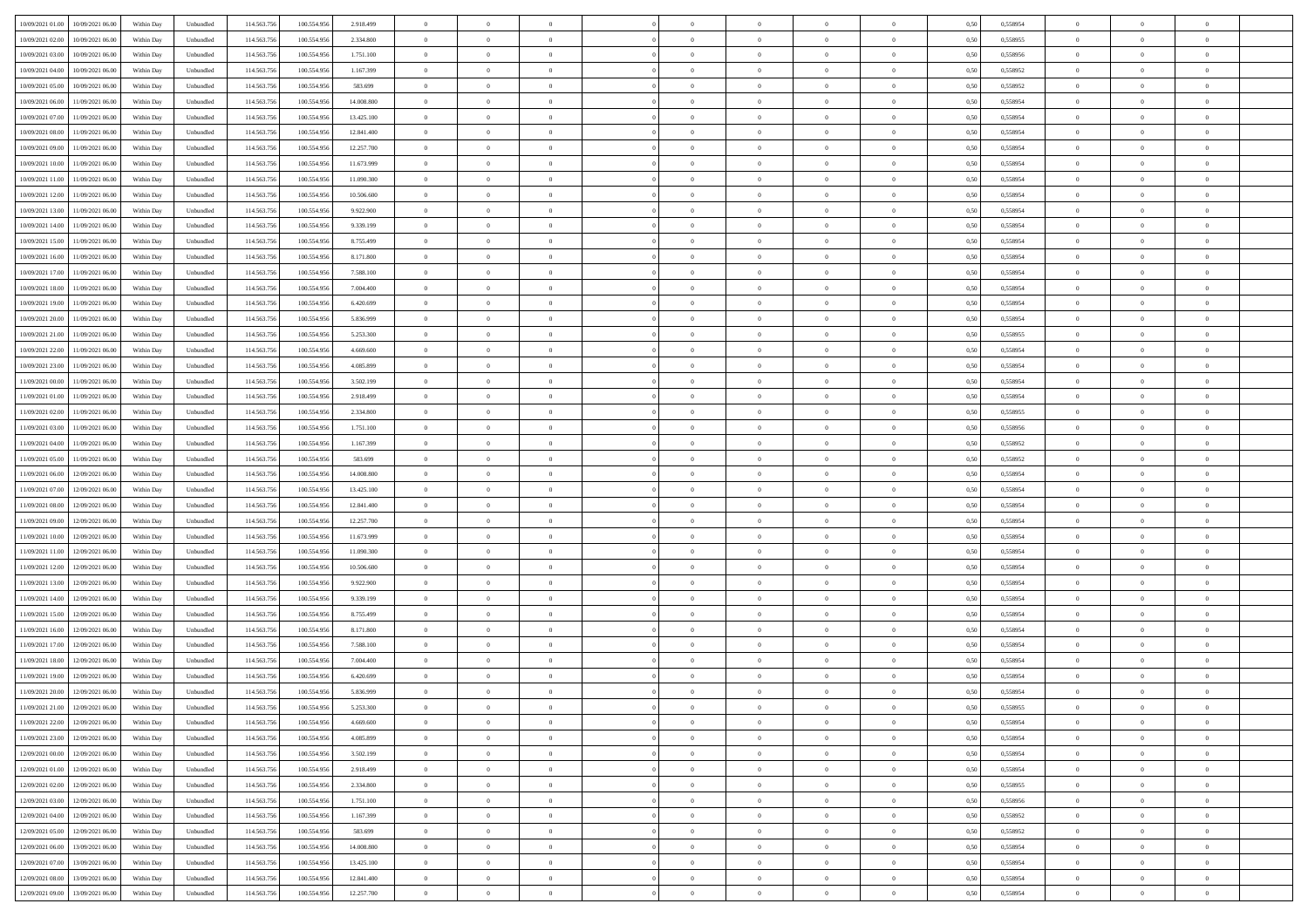| 12/09/2021 10:00<br>13/09/2021 06:00           | Within Day | Unbundled | 114.563.756 | 100.554.956 | 11.673.999 | $\overline{0}$ | $\overline{0}$ | $\overline{0}$ | $\theta$       | $\theta$       |                | $\overline{0}$ | 0,50 | 0,558954 | $\theta$       | $\theta$       | $\theta$       |  |
|------------------------------------------------|------------|-----------|-------------|-------------|------------|----------------|----------------|----------------|----------------|----------------|----------------|----------------|------|----------|----------------|----------------|----------------|--|
|                                                |            |           |             |             |            |                |                |                |                |                |                |                |      |          |                |                |                |  |
| 12/09/2021 11:00<br>13/09/2021 06.00           | Within Day | Unbundled | 114.563.75  | 100.554.956 | 11.090.300 | $\overline{0}$ | $\overline{0}$ | $\overline{0}$ | $\,$ 0 $\,$    | $\bf{0}$       | $\overline{0}$ | $\mathbf{0}$   | 0,50 | 0,558954 | $\,$ 0 $\,$    | $\bf{0}$       | $\overline{0}$ |  |
| 12/09/2021 12:00<br>13/09/2021 06:00           | Within Day | Unbundled | 114,563,756 | 100.554.956 | 10,506,600 | $\overline{0}$ | $\overline{0}$ | $\overline{0}$ | $\bf{0}$       | $\bf{0}$       | $\overline{0}$ | $\mathbf{0}$   | 0.50 | 0.558954 | $\bf{0}$       | $\overline{0}$ | $\bf{0}$       |  |
| 12/09/2021 13:00<br>13/09/2021 06:00           | Within Day | Unbundled | 114.563.756 | 100.554.956 | 9.922.900  | $\overline{0}$ | $\overline{0}$ | $\overline{0}$ | $\overline{0}$ | $\overline{0}$ | $\overline{0}$ | $\,$ 0 $\,$    | 0,50 | 0,558954 | $\theta$       | $\overline{0}$ | $\overline{0}$ |  |
| 12/09/2021 14:00<br>13/09/2021 06.00           | Within Day | Unbundled | 114.563.75  | 100.554.956 | 9.339.199  | $\overline{0}$ | $\overline{0}$ | $\overline{0}$ | $\bf{0}$       | $\overline{0}$ | $\overline{0}$ | $\bf{0}$       | 0,50 | 0,558954 | $\,$ 0 $\,$    | $\bf{0}$       | $\overline{0}$ |  |
| 12/09/2021 15:00<br>13/09/2021 06:00           | Within Day | Unbundled | 114,563,75  | 100,554,956 | 8,755,499  | $\overline{0}$ | $\overline{0}$ | $\overline{0}$ | $\bf{0}$       | $\bf{0}$       | $\overline{0}$ | $\mathbf{0}$   | 0.50 | 0.558954 | $\,$ 0 $\,$    | $\overline{0}$ | $\overline{0}$ |  |
| 12/09/2021 16:00<br>13/09/2021 06:00           | Within Day | Unbundled | 114.563.756 | 100.554.956 | 8.171.800  | $\overline{0}$ | $\overline{0}$ | $\overline{0}$ | $\overline{0}$ | $\overline{0}$ | $\overline{0}$ | $\bf{0}$       | 0,50 | 0,558954 | $\theta$       | $\theta$       | $\overline{0}$ |  |
| 12/09/2021 17:00<br>13/09/2021 06.00           | Within Day | Unbundled | 114.563.75  | 100.554.956 | 7.588.100  | $\overline{0}$ | $\overline{0}$ | $\overline{0}$ | $\,0\,$        | $\bf{0}$       | $\overline{0}$ | $\mathbf{0}$   | 0,50 | 0,558954 | $\,$ 0 $\,$    | $\bf{0}$       | $\overline{0}$ |  |
|                                                |            |           |             |             |            |                |                |                |                |                |                |                |      |          |                |                |                |  |
| 12/09/2021 18:00<br>13/09/2021 06:00           | Within Day | Unbundled | 114,563,756 | 100,554,956 | 7 004 400  | $\overline{0}$ | $\overline{0}$ | $\overline{0}$ | $\bf{0}$       | $\bf{0}$       | $\overline{0}$ | $\mathbf{0}$   | 0.50 | 0.558954 | $\bf{0}$       | $\overline{0}$ | $\bf{0}$       |  |
| 12/09/2021 19:00<br>13/09/2021 06:00           | Within Day | Unbundled | 114.563.756 | 100.554.956 | 6.420.699  | $\overline{0}$ | $\overline{0}$ | $\overline{0}$ | $\bf{0}$       | $\bf{0}$       | $\overline{0}$ | $\bf{0}$       | 0,50 | 0,558954 | $\,$ 0         | $\overline{0}$ | $\overline{0}$ |  |
| 12/09/2021 20.00<br>13/09/2021 06.00           | Within Day | Unbundled | 114.563.75  | 100.554.956 | 5.836.999  | $\overline{0}$ | $\overline{0}$ | $\overline{0}$ | $\,0\,$        | $\bf{0}$       | $\overline{0}$ | $\bf{0}$       | 0,50 | 0,558954 | $\,$ 0 $\,$    | $\bf{0}$       | $\overline{0}$ |  |
| 12/09/2021 21:00<br>13/09/2021 06:00           | Within Day | Unbundled | 114,563,756 | 100.554.956 | 5.253.300  | $\overline{0}$ | $\overline{0}$ | $\overline{0}$ | $\bf{0}$       | $\bf{0}$       | $\overline{0}$ | $\,$ 0 $\,$    | 0.50 | 0.558955 | $\bf{0}$       | $\overline{0}$ | $\,$ 0         |  |
| 12/09/2021 22.00<br>13/09/2021 06:00           | Within Day | Unbundled | 114.563.756 | 100.554.956 | 4.669.600  | $\overline{0}$ | $\overline{0}$ | $\overline{0}$ | $\overline{0}$ | $\overline{0}$ | $\overline{0}$ | $\,$ 0 $\,$    | 0,50 | 0,558954 | $\,$ 0 $\,$    | $\overline{0}$ | $\overline{0}$ |  |
| 12/09/2021 23.00<br>13/09/2021 06.00           | Within Day | Unbundled | 114.563.75  | 100.554.956 | 4.085.899  | $\overline{0}$ | $\overline{0}$ | $\overline{0}$ | $\bf{0}$       | $\bf{0}$       | $\overline{0}$ | $\bf{0}$       | 0,50 | 0,558954 | $\,$ 0 $\,$    | $\bf{0}$       | $\overline{0}$ |  |
| 13/09/2021 00:00<br>13/09/2021 06:00           | Within Day | Unbundled | 114,563,756 | 100,554,956 | 3.502.199  | $\overline{0}$ | $\overline{0}$ | $\overline{0}$ | $\bf{0}$       | $\bf{0}$       | $\overline{0}$ | $\mathbf{0}$   | 0.50 | 0.558954 | $\,$ 0 $\,$    | $\overline{0}$ | $\overline{0}$ |  |
|                                                |            |           |             |             |            |                |                |                |                |                |                |                |      |          |                |                |                |  |
| 13/09/2021 01:00<br>13/09/2021 06:00           | Within Day | Unbundled | 114.563.756 | 100.554.956 | 2.918.499  | $\overline{0}$ | $\overline{0}$ | $\overline{0}$ | $\bf{0}$       | $\overline{0}$ | $\overline{0}$ | $\bf{0}$       | 0,50 | 0,558954 | $\overline{0}$ | $\theta$       | $\overline{0}$ |  |
| 13/09/2021 02.00<br>13/09/2021 06.00           | Within Day | Unbundled | 114.563.75  | 100.554.956 | 2.334.800  | $\overline{0}$ | $\overline{0}$ | $\overline{0}$ | $\,0\,$        | $\bf{0}$       | $\overline{0}$ | $\bf{0}$       | 0,50 | 0,558955 | $\,$ 0 $\,$    | $\bf{0}$       | $\overline{0}$ |  |
| 13/09/2021 03:00<br>13/09/2021 06:00           | Within Day | Unbundled | 114,563,75  | 100,554,956 | 1.751.100  | $\overline{0}$ | $\overline{0}$ | $\overline{0}$ | $\bf{0}$       | $\bf{0}$       | $\overline{0}$ | $\mathbf{0}$   | 0.50 | 0.558956 | $\bf{0}$       | $\overline{0}$ | $\,$ 0         |  |
| 13/09/2021 04:00<br>13/09/2021 06:00           | Within Day | Unbundled | 114.563.756 | 100.554.956 | 1.167.399  | $\overline{0}$ | $\overline{0}$ | $\overline{0}$ | $\bf{0}$       | $\overline{0}$ | $\overline{0}$ | $\bf{0}$       | 0,50 | 0,558952 | $\,$ 0 $\,$    | $\overline{0}$ | $\overline{0}$ |  |
| 13/09/2021 05:00<br>13/09/2021 06.00           | Within Day | Unbundled | 114.563.75  | 100.554.956 | 583.699    | $\overline{0}$ | $\overline{0}$ | $\overline{0}$ | $\overline{0}$ | $\bf{0}$       | $\overline{0}$ | $\mathbf{0}$   | 0,50 | 0,558952 | $\,$ 0 $\,$    | $\bf{0}$       | $\overline{0}$ |  |
| 13/09/2021 06:00<br>14/09/2021 06:00           | Within Day | Unbundled | 114,563,756 | 100.554.956 | 14,008,800 | $\overline{0}$ | $\overline{0}$ | $\overline{0}$ | $\bf{0}$       | $\overline{0}$ | $\overline{0}$ | $\,$ 0 $\,$    | 0.50 | 0.558954 | $\bf{0}$       | $\overline{0}$ | $\,$ 0         |  |
| 13/09/2021 07.00<br>14/09/2021 06:00           | Within Day | Unbundled | 114.563.756 | 100.554.956 | 13.425.100 | $\overline{0}$ | $\overline{0}$ | $\overline{0}$ | $\overline{0}$ | $\overline{0}$ | $\overline{0}$ | $\,$ 0 $\,$    | 0,50 | 0,558954 | $\theta$       | $\overline{0}$ | $\overline{0}$ |  |
|                                                |            |           |             |             |            |                |                |                |                |                |                |                |      |          |                |                |                |  |
| 13/09/2021 08:00<br>14/09/2021 06.00           | Within Day | Unbundled | 114.563.75  | 100.554.956 | 12.841.400 | $\overline{0}$ | $\overline{0}$ | $\overline{0}$ | $\overline{0}$ | $\bf{0}$       | $\overline{0}$ | $\bf{0}$       | 0,50 | 0,558954 | $\,$ 0 $\,$    | $\bf{0}$       | $\overline{0}$ |  |
| 13/09/2021 09:00<br>14/09/2021 06:00           | Within Day | Unbundled | 114,563,75  | 100,554,956 | 12.257.700 | $\overline{0}$ | $\overline{0}$ | $\overline{0}$ | $\bf{0}$       | $\bf{0}$       | $\overline{0}$ | $\mathbf{0}$   | 0.50 | 0.558954 | $\,$ 0 $\,$    | $\overline{0}$ | $\overline{0}$ |  |
| 13/09/2021 10:00<br>14/09/2021 06.00           | Within Day | Unbundled | 114.563.756 | 100.554.956 | 11.673.999 | $\overline{0}$ | $\overline{0}$ | $\overline{0}$ | $\bf{0}$       | $\overline{0}$ | $\overline{0}$ | $\bf{0}$       | 0,50 | 0,558954 | $\,$ 0 $\,$    | $\theta$       | $\overline{0}$ |  |
| 13/09/2021 11:00<br>14/09/2021 06.00           | Within Day | Unbundled | 114.563.75  | 100.554.956 | 11.090.300 | $\overline{0}$ | $\overline{0}$ | $\overline{0}$ | $\,0\,$        | $\bf{0}$       | $\overline{0}$ | $\bf{0}$       | 0,50 | 0,558954 | $\,$ 0 $\,$    | $\bf{0}$       | $\overline{0}$ |  |
| 13/09/2021 12:00<br>14/09/2021 06:00           | Within Day | Unbundled | 114,563,756 | 100,554,956 | 10.506.600 | $\overline{0}$ | $\overline{0}$ | $\overline{0}$ | $\bf{0}$       | $\bf{0}$       | $\overline{0}$ | $\mathbf{0}$   | 0.50 | 0.558954 | $\bf{0}$       | $\overline{0}$ | $\bf{0}$       |  |
| 13/09/2021 13:00<br>14/09/2021 06:00           | Within Day | Unbundled | 114.563.756 | 100.554.956 | 9.922.900  | $\overline{0}$ | $\overline{0}$ | $\overline{0}$ | $\bf{0}$       | $\overline{0}$ | $\overline{0}$ | $\bf{0}$       | 0,50 | 0,558954 | $\overline{0}$ | $\overline{0}$ | $\overline{0}$ |  |
|                                                |            |           |             |             |            |                |                |                | $\overline{0}$ | $\bf{0}$       | $\overline{0}$ |                |      |          | $\overline{0}$ | $\bf{0}$       | $\overline{0}$ |  |
| 13/09/2021 14:00<br>14/09/2021 06.00           | Within Day | Unbundled | 114.563.75  | 100.554.956 | 9.339.199  | $\overline{0}$ | $\overline{0}$ | $\overline{0}$ |                |                |                | $\mathbf{0}$   | 0,50 | 0,558954 |                |                |                |  |
| 13/09/2021 15:00<br>14/09/2021 06:00           | Within Day | Unbundled | 114,563,756 | 100,554,956 | 8,755,499  | $\overline{0}$ | 727.316        | $\overline{0}$ | $\bf{0}$       | $\overline{0}$ | $\overline{0}$ | $\,$ 0 $\,$    | 0.50 | 0.558954 | $\bf{0}$       | $\overline{0}$ | $\,$ 0         |  |
| 13/09/2021 16:00<br>14/09/2021 06:00           | Within Day | Unbundled | 114.563.756 | 101.282.271 | 7.492.972  | $\overline{0}$ | 64.156         | $\overline{0}$ | $\overline{0}$ | $\overline{0}$ | $\overline{0}$ | $\overline{0}$ | 0.50 | 0,558954 | $\theta$       | $\overline{0}$ | $\overline{0}$ |  |
| 13/09/2021 17:00<br>14/09/2021 06.00           | Within Day | Unbundled | 114.563.75  | 101.346.427 | 6.898.185  | $\overline{0}$ | $\overline{0}$ | $\overline{0}$ | $\,0\,$        | $\bf{0}$       | $\overline{0}$ | $\bf{0}$       | 0,50 | 0,558954 | $\,$ 0 $\,$    | $\bf{0}$       | $\overline{0}$ |  |
| 13/09/2021 18:00<br>14/09/2021 06:00           | Within Day | Unbundled | 114,563,756 | 101.346.427 | 6.367.556  | $\overline{0}$ | 61.247         | $\overline{0}$ | $\bf{0}$       | $\bf{0}$       | $\overline{0}$ | $\mathbf{0}$   | 0.50 | 0.558954 | $\,$ 0 $\,$    | $\bf{0}$       | $\overline{0}$ |  |
| 13/09/2021 19:00<br>14/09/2021 06:00           | Within Dav | Unbundled | 114.563.756 | 101.407.675 | 5.780.783  | $\overline{0}$ | $\overline{0}$ | $\overline{0}$ | $\overline{0}$ | $\overline{0}$ | $\overline{0}$ | $\overline{0}$ | 0.50 | 0,558954 | $\theta$       | $\theta$       | $\overline{0}$ |  |
| 13/09/2021 20.00<br>14/09/2021 06.00           | Within Day | Unbundled | 114.563.75  | 101.407.675 | 5.255.257  | $\overline{0}$ | $\overline{0}$ | $\overline{0}$ | $\overline{0}$ | $\bf{0}$       | $\overline{0}$ | $\bf{0}$       | 0,50 | 0,558954 | $\,$ 0 $\,$    | $\bf{0}$       | $\overline{0}$ |  |
| 13/09/2021 21:00<br>14/09/2021 06:00           | Within Day | Unbundled | 114,563,75  | 101.407.675 | 4.729.731  | $\overline{0}$ | $\overline{0}$ | $\overline{0}$ | $\bf{0}$       | $\bf{0}$       | $\overline{0}$ | $\mathbf{0}$   | 0.50 | 0.558955 | $\bf{0}$       | $\overline{0}$ | $\bf{0}$       |  |
| 13/09/2021 22:00<br>14/09/2021 06:00           | Within Day | Unbundled | 114.563.756 | 101.407.675 | 4.204.205  | $\overline{0}$ | $\overline{0}$ | $\overline{0}$ | $\overline{0}$ | $\overline{0}$ | $\overline{0}$ | $\mathbf{0}$   | 0.50 | 0,558954 | $\overline{0}$ | $\overline{0}$ | $\overline{0}$ |  |
|                                                |            |           |             |             |            |                |                |                |                |                |                |                |      |          |                |                |                |  |
| 13/09/2021 23.00<br>14/09/2021 06.00           | Within Day | Unbundled | 114.563.75  | 101.407.675 | 3.678.679  | $\overline{0}$ | $\overline{0}$ | $\overline{0}$ | $\overline{0}$ | $\bf{0}$       | $\overline{0}$ | $\mathbf{0}$   | 0,50 | 0,558954 | $\overline{0}$ | $\bf{0}$       | $\overline{0}$ |  |
| 14/09/2021 00:00<br>14/09/2021 06:00           | Within Day | Unbundled | 114,563,756 | 101.407.675 | 3.153.154  | $\overline{0}$ | $\overline{0}$ | $\overline{0}$ | $\bf{0}$       | $\overline{0}$ | $\overline{0}$ | $\mathbf{0}$   | 0.50 | 0.558954 | $\bf{0}$       | $\overline{0}$ | $\,$ 0         |  |
| 14/09/2021 01:00<br>14/09/2021 06:00           | Within Day | Unbundled | 114.563.756 | 101.407.675 | 2.627.628  | $\overline{0}$ | $\overline{0}$ | $\overline{0}$ | $\overline{0}$ | $\overline{0}$ | $\overline{0}$ | $\overline{0}$ | 0.50 | 0,558954 | $\theta$       | $\theta$       | $\overline{0}$ |  |
| 14/09/2021 02.00<br>14/09/2021 06.00           | Within Day | Unbundled | 114.563.75  | 101.407.675 | 2.102.103  | $\overline{0}$ | $\overline{0}$ | $\overline{0}$ | $\overline{0}$ | $\bf{0}$       | $\overline{0}$ | $\bf{0}$       | 0,50 | 0,558955 | $\,$ 0 $\,$    | $\bf{0}$       | $\overline{0}$ |  |
| 14/09/2021 03:00<br>14/09/2021 06:00           | Within Day | Unbundled | 114,563,75  | 101.407.675 | 1.576.577  | $\overline{0}$ | $\overline{0}$ | $\overline{0}$ | $\bf{0}$       | $\bf{0}$       | $\overline{0}$ | $\mathbf{0}$   | 0.50 | 0.558956 | $\,$ 0 $\,$    | $\theta$       | $\overline{0}$ |  |
| 14/09/2021 04:00<br>14/09/2021 06:00           | Within Day | Unbundled | 114.563.756 | 101.407.675 | 1.051.051  | $\overline{0}$ | $\overline{0}$ | $\overline{0}$ | $\overline{0}$ | $\overline{0}$ | $\Omega$       | $\overline{0}$ | 0.50 | 0,558952 | $\theta$       | $\theta$       | $\overline{0}$ |  |
| 14/09/2021 05:00<br>14/09/2021 06.00           | Within Day | Unbundled | 114.563.756 | 101.407.675 | 525.525    | $\overline{0}$ | $\overline{0}$ | $\overline{0}$ | $\overline{0}$ | $\bf{0}$       | $\overline{0}$ | $\mathbf{0}$   | 0,50 | 0,558952 | $\overline{0}$ | $\overline{0}$ | $\overline{0}$ |  |
|                                                |            |           |             |             | 13.891.016 |                |                |                |                |                |                |                |      | 0.558954 |                |                |                |  |
| $14/09/2021\; 06.00 \qquad 15/09/2021\; 06.00$ | Within Day | Unbundled | 114.563.756 | 100.672.739 |            | $\bf{0}$       | 552.849        |                | $\bf{0}$       |                |                |                | 0,50 |          | $\theta$       | $\overline{0}$ |                |  |
| 14/09/2021 07:00 15/09/2021 06:00              | Within Day | Unbundled | 114.563.756 | 101.225.589 | 12.782.409 | $\overline{0}$ | $\overline{0}$ | $\overline{0}$ | $\overline{0}$ | $\overline{0}$ | $\overline{0}$ | $\overline{0}$ | 0,50 | 0,558954 | $\theta$       | $\theta$       | $\overline{0}$ |  |
| 14/09/2021 08:00<br>15/09/2021 06:00           | Within Day | Unbundled | 114.563.756 | 101.225.589 | 12.226.652 | $\overline{0}$ | $\overline{0}$ | $\overline{0}$ | $\bf{0}$       | $\overline{0}$ | $\overline{0}$ | $\mathbf{0}$   | 0,50 | 0,558954 | $\overline{0}$ | $\overline{0}$ | $\bf{0}$       |  |
| 15/09/2021 06:00<br>14/09/2021 09:00           | Within Day | Unbundled | 114.563.756 | 101.225.589 | 11.670.896 | $\overline{0}$ | $\overline{0}$ | $\overline{0}$ | $\,$ 0 $\,$    | $\bf{0}$       | $\overline{0}$ | $\mathbf{0}$   | 0.50 | 0.558954 | $\overline{0}$ | $\bf{0}$       | $\bf{0}$       |  |
| 14/09/2021 10:00<br>15/09/2021 06:00           | Within Dav | Unbundled | 114.563.756 | 101.225.589 | 11.115.138 | $\overline{0}$ | $\overline{0}$ | $\overline{0}$ | $\overline{0}$ | $\overline{0}$ | $\overline{0}$ | $\mathbf{0}$   | 0,50 | 0,558954 | $\overline{0}$ | $\theta$       | $\overline{0}$ |  |
| 14/09/2021 11:00<br>15/09/2021 06.00           | Within Day | Unbundled | 114.563.756 | 101.225.589 | 10.559.381 | $\overline{0}$ | $\overline{0}$ | $\overline{0}$ | $\bf{0}$       | $\bf{0}$       | $\overline{0}$ | $\mathbf{0}$   | 0,50 | 0,558954 | $\overline{0}$ | $\bf{0}$       | $\overline{0}$ |  |
| 14/09/2021 12:00<br>15/09/2021 06:00           | Within Day | Unbundled | 114.563.756 | 101.225.589 | 10.003.625 | $\overline{0}$ | $\overline{0}$ | $\overline{0}$ | $\bf{0}$       | $\overline{0}$ | $\overline{0}$ | $\mathbf{0}$   | 0.50 | 0.558954 | $\,$ 0 $\,$    | $\theta$       | $\overline{0}$ |  |
|                                                |            |           |             |             |            |                |                |                |                |                |                |                |      |          |                |                |                |  |
| 14/09/2021 13:00<br>15/09/2021 06:00           | Within Day | Unbundled | 114.563.756 | 101.225.589 | 9.447.867  | $\overline{0}$ | $\overline{0}$ | $\overline{0}$ | $\overline{0}$ | $\overline{0}$ | $\overline{0}$ | $\mathbf{0}$   | 0,50 | 0,558954 | $\overline{0}$ | $\theta$       | $\overline{0}$ |  |
| 14/09/2021 14:00<br>15/09/2021 06:00           | Within Day | Unbundled | 114.563.75  | 101.225.589 | 8.892.111  | $\overline{0}$ | $\overline{0}$ | $\overline{0}$ | $\bf{0}$       | $\overline{0}$ | $\overline{0}$ | $\,$ 0 $\,$    | 0,50 | 0,558954 | $\bf{0}$       | $\bf{0}$       | $\overline{0}$ |  |
| 14/09/2021 15:00<br>15/09/2021 06:00           | Within Day | Unbundled | 114.563.756 | 101.225.589 | 8.336.354  | $\overline{0}$ | $\overline{0}$ | $\overline{0}$ | $\bf{0}$       | $\bf{0}$       | $\overline{0}$ | $\,$ 0 $\,$    | 0.50 | 0.558954 | $\overline{0}$ | $\bf{0}$       | $\,$ 0         |  |
| 14/09/2021 16:00<br>15/09/2021 06:00           | Within Dav | Unbundled | 114.563.756 | 101.225.589 | 7.780.596  | $\overline{0}$ | $\overline{0}$ | $\overline{0}$ | $\overline{0}$ | $\overline{0}$ | $\overline{0}$ | $\mathbf{0}$   | 0,50 | 0,558954 | $\overline{0}$ | $\theta$       | $\overline{0}$ |  |
| 14/09/2021 17.00<br>15/09/2021 06.00           | Within Day | Unbundled | 114.563.756 | 101.225.589 | 7.224.840  | $\overline{0}$ | $\overline{0}$ | $\overline{0}$ | $\bf{0}$       | $\bf{0}$       | $\overline{0}$ | $\mathbf{0}$   | 0,50 | 0,558954 | $\bf{0}$       | $\bf{0}$       | $\bf{0}$       |  |
| 14/09/2021 18:00 15/09/2021 06:00              | Within Day | Unbundled | 114.563.756 | 101.225.589 | 6.669.083  | $\overline{0}$ | $\overline{0}$ | $\overline{0}$ | $\bf{0}$       | $\,$ 0         | $\overline{0}$ | $\,0\,$        | 0,50 | 0,558954 | $\overline{0}$ | $\,$ 0 $\,$    | $\,$ 0 $\,$    |  |
|                                                |            |           |             |             |            |                |                |                |                |                |                |                |      |          |                |                |                |  |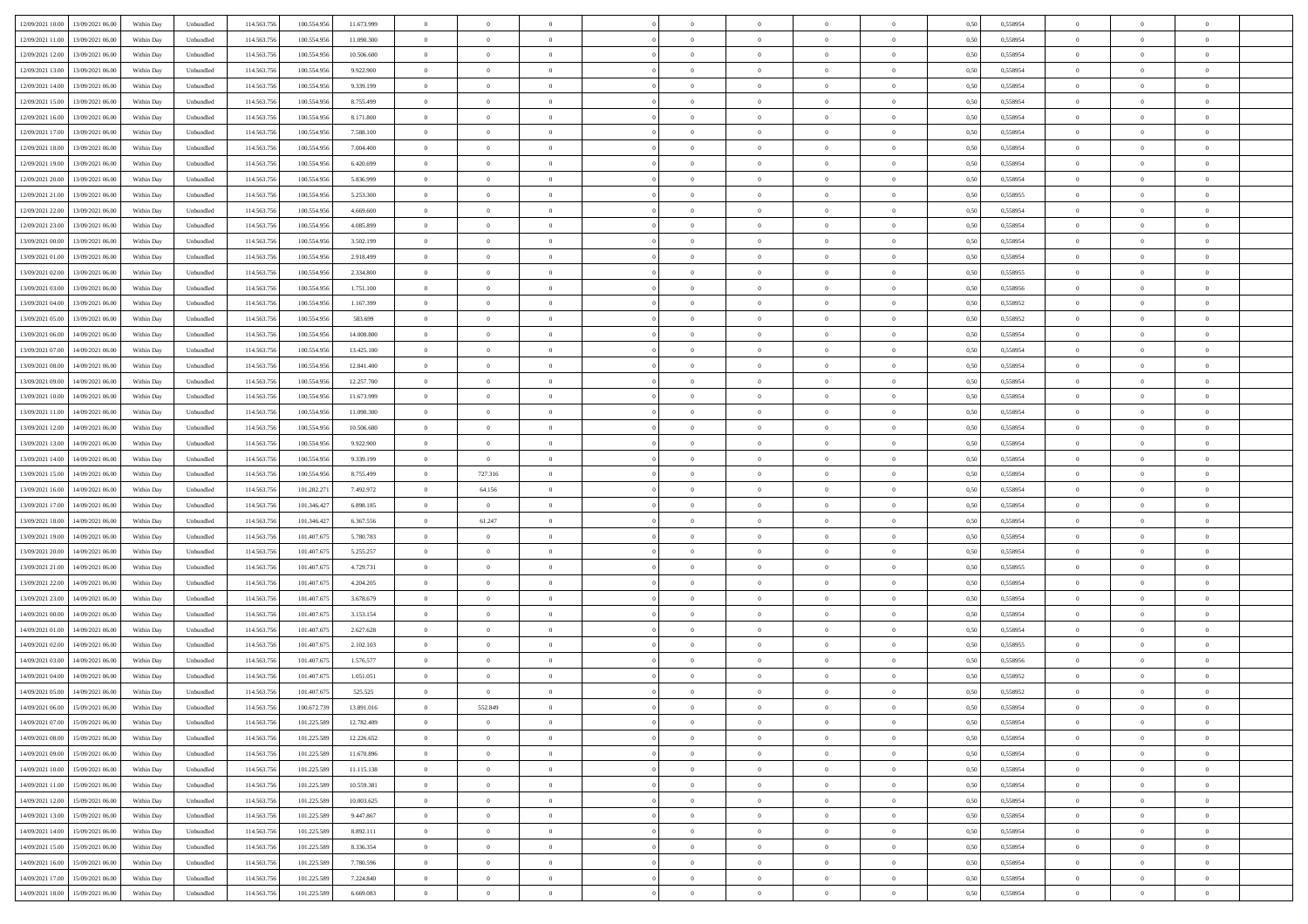| 14/09/2021 19:00 15/09/2021 06:00         |            |           | 114.563.75  |             |            | $\overline{0}$ | $\overline{0}$ |                | $\overline{0}$ | $\theta$       |                | $\bf{0}$       |      | 0,558954 | $\theta$       | $\theta$       | $\theta$       |  |
|-------------------------------------------|------------|-----------|-------------|-------------|------------|----------------|----------------|----------------|----------------|----------------|----------------|----------------|------|----------|----------------|----------------|----------------|--|
|                                           | Within Day | Unbundled |             | 101.225.589 | 6.113.326  |                |                |                |                |                |                |                | 0,50 |          |                |                |                |  |
| 14/09/2021 20:00<br>15/09/2021 06:00      | Within Day | Unbundled | 114.563.75  | 101.225.589 | 5.557.569  | $\bf{0}$       | $\bf{0}$       | $\bf{0}$       | $\bf{0}$       | $\overline{0}$ | $\overline{0}$ | $\bf{0}$       | 0,50 | 0,558954 | $\,$ 0 $\,$    | $\bf{0}$       | $\overline{0}$ |  |
| 14/09/2021 21:00<br>15/09/2021 06:00      | Within Day | Unbundled | 114,563,75  | 101.225.589 | 5.001.812  | $\overline{0}$ | 88.338         | $\overline{0}$ | $\bf{0}$       | $\bf{0}$       | $\overline{0}$ | $\bf{0}$       | 0.50 | 0.558955 | $\bf{0}$       | $\overline{0}$ | $\overline{0}$ |  |
| 14/09/2021 22:00<br>15/09/2021 06:00      | Within Day | Unbundled | 114.563.75  | 101.313.926 | 4.367.532  | $\overline{0}$ | $\overline{0}$ | $\overline{0}$ | $\theta$       | $\theta$       | $\overline{0}$ | $\bf{0}$       | 0,50 | 0,558954 | $\theta$       | $\theta$       | $\overline{0}$ |  |
| 14/09/2021 23:00<br>15/09/2021 06:00      | Within Day | Unbundled | 114.563.75  | 101.313.926 | 3.821.591  | $\bf{0}$       | $\overline{0}$ | $\bf{0}$       | $\overline{0}$ | $\theta$       | $\overline{0}$ | $\bf{0}$       | 0,50 | 0,558954 | $\,$ 0 $\,$    | $\bf{0}$       | $\overline{0}$ |  |
| 15/09/2021 00:00<br>15/09/2021 06:00      |            | Unbundled | 114,563,75  | 101.313.92  | 3.275.649  | $\overline{0}$ | $\overline{0}$ | $\overline{0}$ | $\bf{0}$       | $\overline{0}$ | $\theta$       | $\bf{0}$       | 0.50 | 0.558954 | $\,$ 0 $\,$    | $\theta$       | $\overline{0}$ |  |
|                                           | Within Day |           |             |             |            |                |                |                |                |                |                |                |      |          |                |                |                |  |
| 15/09/2021 01:00<br>15/09/2021 06:00      | Within Day | Unbundled | 114.563.75  | 101.313.926 | 2.729.707  | $\overline{0}$ | $\overline{0}$ | $\overline{0}$ | $\overline{0}$ | $\overline{0}$ | $\overline{0}$ | $\bf{0}$       | 0,50 | 0,558954 | $\theta$       | $\theta$       | $\overline{0}$ |  |
| 15/09/2021 02:00<br>15/09/2021 06:00      | Within Day | Unbundled | 114.563.75  | 101.313.92  | 2.183.766  | $\bf{0}$       | $\bf{0}$       | $\bf{0}$       | $\overline{0}$ | $\overline{0}$ | $\overline{0}$ | $\bf{0}$       | 0,50 | 0,558955 | $\,$ 0 $\,$    | $\bf{0}$       | $\overline{0}$ |  |
| 15/09/2021 03:00<br>15/09/2021 06:00      | Within Day | Unbundled | 114,563,75  | 101.313.92  | 1.637.824  | $\overline{0}$ | $\bf{0}$       | $\overline{0}$ | $\bf{0}$       | $\overline{0}$ | $\overline{0}$ | $\bf{0}$       | 0.50 | 0.558956 | $\bf{0}$       | $\overline{0}$ | $\overline{0}$ |  |
| 15/09/2021 04:00<br>15/09/2021 06:00      | Within Day | Unbundled | 114.563.75  | 101.313.926 | 1.091.882  | $\bf{0}$       | $\bf{0}$       | $\overline{0}$ | $\overline{0}$ | $\overline{0}$ | $\overline{0}$ | $\bf{0}$       | 0,50 | 0,558952 | $\,$ 0 $\,$    | $\bf{0}$       | $\overline{0}$ |  |
| 15/09/2021 05:00<br>15/09/2021 06:00      | Within Day | Unbundled | 114.563.75  | 101.313.926 | 545.941    | $\bf{0}$       | $\bf{0}$       | $\bf{0}$       | $\bf{0}$       | $\bf{0}$       | $\overline{0}$ | $\bf{0}$       | 0,50 | 0,558952 | $\,$ 0 $\,$    | $\bf{0}$       | $\overline{0}$ |  |
| 15/09/2021 06:00<br>16/09/2021 06:00      | Within Day | Unbundled | 114,563,75  | 101.668.457 | 12.895.298 | $\overline{0}$ | 442.868        | $\overline{0}$ | $\overline{0}$ | $\bf{0}$       | $\overline{0}$ | $\bf{0}$       | 0.50 | 0.558954 | $\bf{0}$       | $\overline{0}$ | $\bf{0}$       |  |
| 15/09/2021 07:00<br>16/09/2021 06:00      | Within Day | Unbundled | 114.563.75  | 102.111.324 | 11.933.580 | $\overline{0}$ | $\overline{0}$ | $\overline{0}$ | $\theta$       | $\theta$       | $\overline{0}$ | $\bf{0}$       | 0,50 | 0,558954 | $\,$ 0 $\,$    | $\theta$       | $\overline{0}$ |  |
|                                           |            |           |             |             |            |                |                |                |                |                |                |                |      |          |                |                |                |  |
| 15/09/2021 08:00<br>16/09/2021 06:00      | Within Day | Unbundled | 114.563.75  | 102.111.32  | 11.414.729 | $\bf{0}$       | $\theta$       | $\bf{0}$       | $\overline{0}$ | $\theta$       | $\overline{0}$ | $\bf{0}$       | 0,50 | 0,558954 | $\bf{0}$       | $\bf{0}$       | $\overline{0}$ |  |
| 15/09/2021 09:00<br>16/09/2021 06:00      | Within Day | Unbundled | 114,563,75  | 102.111.32  | 10.895.877 | $\overline{0}$ | $\overline{0}$ | $\overline{0}$ | $\bf{0}$       | $\overline{0}$ | $\theta$       | $\bf{0}$       | 0.50 | 0.558954 | $\,$ 0 $\,$    | $\theta$       | $\overline{0}$ |  |
| 15/09/2021 10:00<br>16/09/2021 06:00      | Within Day | Unbundled | 114.563.75  | 102.111.324 | 10.377.026 | $\overline{0}$ | $\overline{0}$ | $\overline{0}$ | $\overline{0}$ | $\overline{0}$ | $\overline{0}$ | $\bf{0}$       | 0,50 | 0,558954 | $\theta$       | $\theta$       | $\overline{0}$ |  |
| 15/09/2021 11:00<br>16/09/2021 06:00      | Within Day | Unbundled | 114.563.75  | 102.111.324 | 9.858.174  | $\bf{0}$       | $\overline{0}$ | $\bf{0}$       | $\overline{0}$ | $\bf{0}$       | $\overline{0}$ | $\bf{0}$       | 0,50 | 0,558954 | $\,$ 0 $\,$    | $\bf{0}$       | $\overline{0}$ |  |
| 15/09/2021 12:00<br>16/09/2021 06:00      | Within Day | Unbundled | 114,563,75  | 102.111.32  | 9.339.323  | $\overline{0}$ | $\bf{0}$       | $\overline{0}$ | $\bf{0}$       | $\overline{0}$ | $\overline{0}$ | $\bf{0}$       | 0.50 | 0.558954 | $\bf{0}$       | $\overline{0}$ | $\overline{0}$ |  |
| 15/09/2021 13:00<br>16/09/2021 06:00      | Within Day | Unbundled | 114.563.75  | 102.111.324 | 8.820.471  | $\overline{0}$ | $\bf{0}$       | $\overline{0}$ | $\overline{0}$ | $\overline{0}$ | $\overline{0}$ | $\bf{0}$       | 0,50 | 0,558954 | $\,$ 0 $\,$    | $\bf{0}$       | $\overline{0}$ |  |
| 15/09/2021 14:00<br>16/09/2021 06:00      | Within Day | Unbundled | 114.563.75  | 102.111.324 | 8.301.621  | $\bf{0}$       | $\bf{0}$       | $\bf{0}$       | $\bf{0}$       | $\overline{0}$ | $\overline{0}$ | $\bf{0}$       | 0,50 | 0,558954 | $\,$ 0 $\,$    | $\bf{0}$       | $\overline{0}$ |  |
| 15/09/2021 15:00<br>16/09/2021 06:00      | Within Day | Unbundled | 114,563,75  | 102.111.324 | 7.782.770  | $\overline{0}$ | $\bf{0}$       | $\overline{0}$ | $\overline{0}$ | $\bf{0}$       | $\overline{0}$ | $\bf{0}$       | 0.50 | 0.558954 | $\bf{0}$       | $\overline{0}$ | $\overline{0}$ |  |
| 15/09/2021 16:00<br>16/09/2021 06:00      | Within Day | Unbundled | 114.563.75  | 102.111.324 | 7.263.918  | $\overline{0}$ | $\overline{0}$ | $\overline{0}$ | $\theta$       | $\theta$       | $\overline{0}$ | $\bf{0}$       | 0,50 | 0,558954 | $\theta$       | $\theta$       | $\overline{0}$ |  |
|                                           |            |           |             |             |            |                |                |                |                |                |                |                |      |          |                |                |                |  |
| 15/09/2021 17:00<br>16/09/2021 06:00      | Within Day | Unbundled | 114.563.75  | 102.111.324 | 6.745.067  | $\bf{0}$       | $\overline{0}$ | $\bf{0}$       | $\bf{0}$       | $\,$ 0 $\,$    | $\overline{0}$ | $\bf{0}$       | 0,50 | 0,558954 | $\,$ 0 $\,$    | $\bf{0}$       | $\overline{0}$ |  |
| 15/09/2021 18:00<br>16/09/2021 06:00      | Within Day | Unbundled | 114,563,75  | 102.111.32  | 6.226.215  | $\overline{0}$ | $\overline{0}$ | $\overline{0}$ | $\bf{0}$       | $\overline{0}$ | $\theta$       | $\bf{0}$       | 0.50 | 0.558954 | $\,$ 0 $\,$    | $\theta$       | $\overline{0}$ |  |
| 15/09/2021 19:00<br>16/09/2021 06:00      | Within Day | Unbundled | 114.563.75  | 102.111.324 | 5.707.364  | $\overline{0}$ | 57.224         | $\overline{0}$ | $\overline{0}$ | $\overline{0}$ | $\overline{0}$ | $\bf{0}$       | 0,50 | 0,558954 | $\theta$       | $\theta$       | $\overline{0}$ |  |
| 15/09/2021 20:00<br>16/09/2021 06:00      | Within Day | Unbundled | 114.563.75  | 102.168.54  | 5.136.491  | $\bf{0}$       | $\theta$       | $\bf{0}$       | $\overline{0}$ | $\bf{0}$       | $\overline{0}$ | $\bf{0}$       | 0,50 | 0,558954 | $\,$ 0 $\,$    | $\bf{0}$       | $\overline{0}$ |  |
| 15/09/2021 21:00<br>16/09/2021 06:00      | Within Day | Unbundled | 114,563,75  | 102.168.54  | 4.622.843  | $\overline{0}$ | $\bf{0}$       | $\overline{0}$ | $\bf{0}$       | $\overline{0}$ | $\overline{0}$ | $\bf{0}$       | 0.50 | 0.558955 | $\bf{0}$       | $\overline{0}$ | $\overline{0}$ |  |
| 15/09/2021 22:00<br>16/09/2021 06:00      | Within Day | Unbundled | 114.563.75  | 102.168.547 | 4.109.193  | $\overline{0}$ | $\bf{0}$       | $\overline{0}$ | $\overline{0}$ | $\overline{0}$ | $\overline{0}$ | $\bf{0}$       | 0,50 | 0,558954 | $\theta$       | $\theta$       | $\overline{0}$ |  |
| 15/09/2021 23:00<br>16/09/2021 06:00      | Within Day | Unbundled | 114.563.75  | 102.168.54  | 3.595.543  | $\bf{0}$       | $\bf{0}$       | $\bf{0}$       | $\bf{0}$       | $\overline{0}$ | $\overline{0}$ | $\bf{0}$       | 0,50 | 0,558954 | $\,$ 0 $\,$    | $\bf{0}$       | $\overline{0}$ |  |
| 16/09/2021 00:00<br>16/09/2021 06:00      | Within Day | Unbundled | 114,563,75  | 102.168.54  | 3.081.895  | $\overline{0}$ | $\bf{0}$       | $\overline{0}$ | $\bf{0}$       | $\bf{0}$       | $\overline{0}$ | $\bf{0}$       | 0.50 | 0.558954 | $\bf{0}$       | $\overline{0}$ | $\bf{0}$       |  |
|                                           |            |           |             |             |            |                | $\overline{0}$ |                |                | $\overline{0}$ |                |                |      |          | $\theta$       | $\theta$       | $\overline{0}$ |  |
| 16/09/2021 01:00<br>16/09/2021 06:00      | Within Day | Unbundled | 114.563.75  | 102.168.547 | 2.568.245  | $\overline{0}$ |                | $\overline{0}$ | $\overline{0}$ |                | $\overline{0}$ | $\bf{0}$       | 0.50 | 0.558954 |                |                |                |  |
| 16/09/2021 02:00<br>16/09/2021 06:00      | Within Day | Unbundled | 114.563.75  | 102.168.54  | 2.054.597  | $\bf{0}$       | $\overline{0}$ | $\bf{0}$       | $\bf{0}$       | $\,$ 0 $\,$    | $\overline{0}$ | $\bf{0}$       | 0,50 | 0,558955 | $\,$ 0 $\,$    | $\bf{0}$       | $\overline{0}$ |  |
| 16/09/2021 03:00<br>16/09/2021 06:00      | Within Day | Unbundled | 114,563,75  | 102.168.54  | 1.540.947  | $\overline{0}$ | $\bf{0}$       | $\overline{0}$ | $\bf{0}$       | $\overline{0}$ | $\Omega$       | $\bf{0}$       | 0.50 | 0.558956 | $\,$ 0 $\,$    | $\theta$       | $\overline{0}$ |  |
| 16/09/2021 04:00<br>16/09/2021 06:00      | Within Dav | Unbundled | 114.563.75  | 102.168.547 | 1.027.298  | $\overline{0}$ | $\overline{0}$ | $\overline{0}$ | $\overline{0}$ | $\theta$       | $\overline{0}$ | $\bf{0}$       | 0.5( | 0,558952 | $\theta$       | $\theta$       | $\overline{0}$ |  |
| 16/09/2021 05:00<br>16/09/2021 06:00      | Within Day | Unbundled | 114.563.75  | 102.168.547 | 513.649    | $\bf{0}$       | $\bf{0}$       | $\bf{0}$       | $\bf{0}$       | $\overline{0}$ | $\overline{0}$ | $\bf{0}$       | 0,50 | 0,558952 | $\,$ 0 $\,$    | $\bf{0}$       | $\overline{0}$ |  |
| 16/09/2021 06:00<br>17/09/2021 06:00      | Within Day | Unbundled | 114,563,75  | 102.971.14  | 11.828.176 | $\overline{0}$ | $\bf{0}$       | $\overline{0}$ | $\bf{0}$       | $\overline{0}$ | $\overline{0}$ | $\bf{0}$       | 0.50 | 0.558954 | $\bf{0}$       | $\overline{0}$ | $\overline{0}$ |  |
| 16/09/2021 07:00<br>17/09/2021 06:00      | Within Dav | Unbundled | 114.563.75  | 102.971.147 | 11.335.336 | $\overline{0}$ | $\overline{0}$ | $\overline{0}$ | $\overline{0}$ | $\overline{0}$ | $\overline{0}$ | $\bf{0}$       | 0.50 | 0,558954 | $\theta$       | $\theta$       | $\overline{0}$ |  |
| 16/09/2021 08:00<br>17/09/2021 06:00      | Within Day | Unbundled | 114.563.75  | 102.971.14  | 10.842.494 | $\bf{0}$       | $\bf{0}$       | $\bf{0}$       | $\bf{0}$       | $\overline{0}$ | $\overline{0}$ | $\bf{0}$       | 0,50 | 0,558954 | $\,$ 0 $\,$    | $\bf{0}$       | $\overline{0}$ |  |
| 16/09/2021 09:00<br>17/09/2021 06:00      | Within Day | Unbundled | 114,563,75  | 102.971.147 | 10.349.654 | $\overline{0}$ | $\bf{0}$       | $\overline{0}$ | $\overline{0}$ | $\bf{0}$       | $\overline{0}$ | $\bf{0}$       | 0.50 | 0.558954 | $\bf{0}$       | $\overline{0}$ | $\overline{0}$ |  |
|                                           |            |           |             |             |            |                |                |                |                |                |                |                |      |          |                |                |                |  |
| 16/09/2021 10:00<br>17/09/2021 06:00      | Within Dav | Unbundled | 114.563.75  | 102.971.147 | 9.856.813  | $\overline{0}$ | $\overline{0}$ | $\overline{0}$ | $\overline{0}$ | $\overline{0}$ | $\overline{0}$ | $\bf{0}$       | 0.50 | 0.558954 | $\theta$       | $\theta$       | $\overline{0}$ |  |
| 16/09/2021 11:00<br>17/09/2021 06:00      | Within Day | Unbundled | 114.563.75  | 102.971.147 | 9.363.973  | $\bf{0}$       | $\bf{0}$       | $\bf{0}$       | $\bf{0}$       | $\overline{0}$ | $\overline{0}$ | $\bf{0}$       | 0,50 | 0,558954 | $\,$ 0 $\,$    | $\bf{0}$       | $\overline{0}$ |  |
| 16/09/2021 12:00<br>17/09/2021 06:00      | Within Day | Unbundled | 114,563,75  | 102.971.14  | 8.871.132  | $\overline{0}$ | $\overline{0}$ | $\overline{0}$ | $\bf{0}$       | $\theta$       | $\Omega$       | $\bf{0}$       | 0.50 | 0.558954 | $\bf{0}$       | $\theta$       | $\overline{0}$ |  |
| 16/09/2021 13:00<br>17/09/2021 06:00      | Within Dav | Unbundled | 114.563.75  | 102.971.147 | 8.378.291  | $\overline{0}$ | $\overline{0}$ | $\Omega$       | $\overline{0}$ | $\theta$       | $\Omega$       | $\overline{0}$ | 0.5( | 0,558954 | $\theta$       | $\theta$       | $\overline{0}$ |  |
| 16/09/2021 14:00<br>17/09/2021 06:00      | Within Day | Unbundled | 114.563.75  | 102.971.147 | 7.885.451  | $\bf{0}$       | $\bf{0}$       | $\overline{0}$ | $\bf{0}$       | $\bf{0}$       | $\overline{0}$ | $\bf{0}$       | 0,50 | 0,558954 | $\overline{0}$ | $\bf{0}$       | $\overline{0}$ |  |
| $1609/2021\;15.00\qquad17/09/2021\;06.00$ | Within Day | Unbundled | 114.563.756 | 102.971.147 | 7.392.610  | $\bf{0}$       | $\Omega$       |                | $\Omega$       |                |                |                | 0,50 | 0.558954 | $\theta$       | $\overline{0}$ |                |  |
| 16/09/2021 16:00 17/09/2021 06:00         | Within Day | Unbundled | 114.563.756 | 102.971.147 | 6.899.769  | $\overline{0}$ | $\overline{0}$ | $\Omega$       | $\theta$       | $\overline{0}$ | $\overline{0}$ | $\bf{0}$       | 0,50 | 0,558954 | $\theta$       | $\overline{0}$ | $\overline{0}$ |  |
| 16/09/2021 17:00<br>17/09/2021 06:00      | Within Day | Unbundled | 114.563.75  | 102.971.147 | 6.406.928  | $\overline{0}$ | $\bf{0}$       | $\overline{0}$ | $\overline{0}$ | $\bf{0}$       | $\overline{0}$ | $\bf{0}$       | 0,50 | 0,558954 | $\bf{0}$       | $\overline{0}$ | $\bf{0}$       |  |
|                                           |            |           |             |             |            |                |                |                |                |                |                |                |      |          |                |                |                |  |
| 16/09/2021 18:00 17/09/2021 06:00         | Within Day | Unbundled | 114,563,756 | 102.971.147 | 5.914.088  | $\overline{0}$ | $\bf{0}$       | $\overline{0}$ | $\overline{0}$ | $\mathbf{0}$   | $\overline{0}$ | $\,$ 0 $\,$    | 0.50 | 0.558954 | $\overline{0}$ | $\bf{0}$       | $\,$ 0 $\,$    |  |
| 16/09/2021 19:00 17/09/2021 06:00         | Within Day | Unbundled | 114.563.756 | 102.971.147 | 5.421.247  | $\overline{0}$ | $\overline{0}$ | $\overline{0}$ | $\overline{0}$ | $\overline{0}$ | $\overline{0}$ | $\bf{0}$       | 0,50 | 0,558954 | $\overline{0}$ | $\theta$       | $\overline{0}$ |  |
| 16/09/2021 20:00<br>17/09/2021 06:00      | Within Day | Unbundled | 114.563.75  | 102.971.147 | 4.928.406  | $\overline{0}$ | $\bf{0}$       | $\overline{0}$ | $\overline{0}$ | $\bf{0}$       | $\overline{0}$ | $\bf{0}$       | 0,50 | 0,558954 | $\bf{0}$       | $\overline{0}$ | $\overline{0}$ |  |
| 17/09/2021 06:00<br>16/09/2021 21:00      | Within Day | Unbundled | 114.563.756 | 102.971.147 | 4.435.566  | $\overline{0}$ | $\bf{0}$       | $\overline{0}$ | $\overline{0}$ | $\bf{0}$       | $\overline{0}$ | $\bf{0}$       | 0.50 | 0.558955 | $\,$ 0 $\,$    | $\overline{0}$ | $\overline{0}$ |  |
| 16/09/2021 22:00<br>17/09/2021 06:00      | Within Dav | Unbundled | 114.563.756 | 102.971.147 | 3.942.725  | $\overline{0}$ | $\overline{0}$ | $\overline{0}$ | $\overline{0}$ | $\overline{0}$ | $\overline{0}$ | $\bf{0}$       | 0.50 | 0,558954 | $\overline{0}$ | $\theta$       | $\overline{0}$ |  |
| 16/09/2021 23:00<br>17/09/2021 06:00      | Within Day | Unbundled | 114.563.75  | 102.971.147 | 3.449.884  | $\overline{0}$ | $\overline{0}$ | $\overline{0}$ | $\overline{0}$ | $\overline{0}$ | $\overline{0}$ | $\bf{0}$       | 0,50 | 0,558954 | $\bf{0}$       | $\overline{0}$ | $\overline{0}$ |  |
| 17/09/2021 06:00<br>17/09/2021 00:00      | Within Day | Unbundled | 114.563.75  | 102.971.147 | 2.957.044  | $\overline{0}$ | $\overline{0}$ | $\overline{0}$ | $\overline{0}$ | $\overline{0}$ | $\overline{0}$ | $\bf{0}$       | 0.50 | 0.558954 | $\mathbf{0}$   | $\bf{0}$       | $\,$ 0         |  |
| 17/09/2021 01:00<br>17/09/2021 06:00      | Within Dav | Unbundled | 114.563.756 | 102.971.147 | 2.464.203  | $\overline{0}$ | $\overline{0}$ | $\overline{0}$ | $\overline{0}$ | $\overline{0}$ | $\overline{0}$ | $\bf{0}$       | 0,50 | 0,558954 | $\overline{0}$ | $\theta$       | $\overline{0}$ |  |
|                                           |            |           |             |             |            |                |                |                |                |                |                |                |      |          |                |                |                |  |
| 17/09/2021 02:00<br>17/09/2021 06:00      | Within Day | Unbundled | 114.563.75  | 102.971.147 | 1.971.363  | $\overline{0}$ | $\bf{0}$       | $\overline{0}$ | $\bf{0}$       | $\overline{0}$ | $\bf{0}$       | $\bf{0}$       | 0,50 | 0,558955 | $\bf{0}$       | $\,$ 0 $\,$    | $\bf{0}$       |  |
| 17/09/2021 03:00 17/09/2021 06:00         | Within Day | Unbundled | 114.563.756 | 102.971.147 | 1.478.521  | $\overline{0}$ | $\bf{0}$       | $\overline{0}$ | $\overline{0}$ | $\,$ 0 $\,$    | $\overline{0}$ | $\bf{0}$       | 0,50 | 0,558956 | $\overline{0}$ | $\,$ 0 $\,$    | $\,$ 0 $\,$    |  |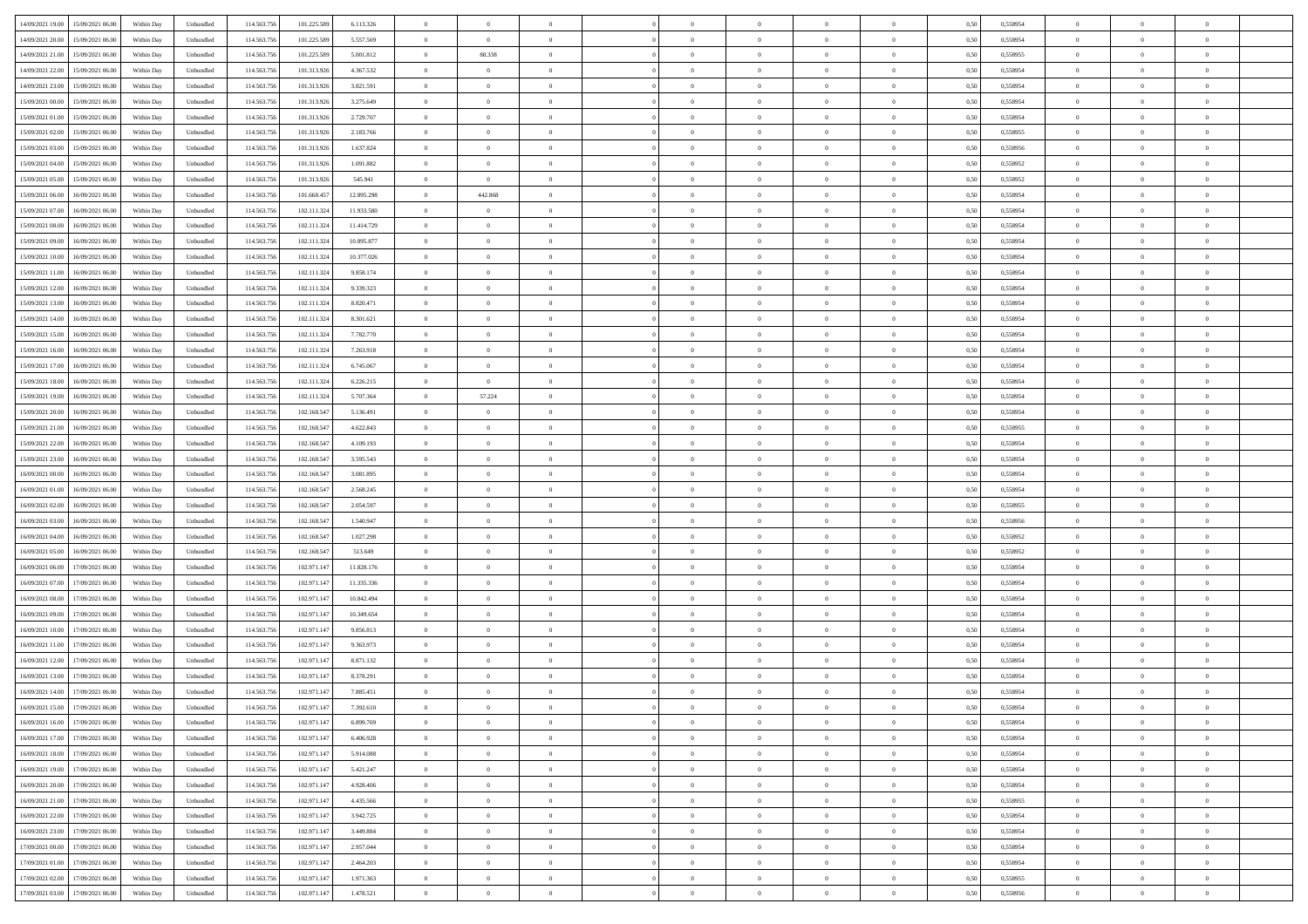| 17/09/2021 04:00<br>17/09/2021 06:00 | Within Day | Unbundled | 114.563.756 | 102.971.147 | 985.681    | $\overline{0}$ | $\overline{0}$ | $\overline{0}$ | $\theta$       | $\theta$       |                | $\overline{0}$ | 0,50 | 0,558952 | $\theta$       | $\theta$       | $\theta$       |  |
|--------------------------------------|------------|-----------|-------------|-------------|------------|----------------|----------------|----------------|----------------|----------------|----------------|----------------|------|----------|----------------|----------------|----------------|--|
|                                      |            |           |             |             |            |                |                |                |                |                |                |                |      |          |                |                |                |  |
| 17/09/2021 05:00<br>17/09/2021 06.00 | Within Day | Unbundled | 114.563.75  | 102.971.147 | 492.840    | $\overline{0}$ | $\overline{0}$ | $\overline{0}$ | $\,$ 0 $\,$    | $\bf{0}$       | $\overline{0}$ | $\mathbf{0}$   | 0,50 | 0,558952 | $\,$ 0 $\,$    | $\bf{0}$       | $\overline{0}$ |  |
| 17/09/2021 06:00<br>18/09/2021 06:00 | Within Day | Unbundled | 114,563,756 | 100.554.956 | 14,008,800 | $\overline{0}$ | $\overline{0}$ | $\overline{0}$ | $\bf{0}$       | $\bf{0}$       | $\overline{0}$ | $\,$ 0 $\,$    | 0.50 | 0.558954 | $\bf{0}$       | $\overline{0}$ | $\bf{0}$       |  |
| 17/09/2021 07:00<br>18/09/2021 06:00 | Within Day | Unbundled | 114.563.756 | 100.554.956 | 13.425.100 | $\overline{0}$ | $\overline{0}$ | $\overline{0}$ | $\overline{0}$ | $\overline{0}$ | $\overline{0}$ | $\,$ 0 $\,$    | 0,50 | 0,558954 | $\theta$       | $\overline{0}$ | $\overline{0}$ |  |
| 17/09/2021 08:00<br>18/09/2021 06.00 | Within Day | Unbundled | 114.563.75  | 100.554.956 | 12.841.400 | $\overline{0}$ | $\overline{0}$ | $\overline{0}$ | $\bf{0}$       | $\bf{0}$       | $\overline{0}$ | $\bf{0}$       | 0,50 | 0,558954 | $\,$ 0 $\,$    | $\bf{0}$       | $\overline{0}$ |  |
| 17/09/2021 09:00<br>18/09/2021 06:00 | Within Day | Unbundled | 114,563,75  | 100,554,956 | 12.257.700 | $\overline{0}$ | $\overline{0}$ | $\overline{0}$ | $\bf{0}$       | $\bf{0}$       | $\overline{0}$ | $\mathbf{0}$   | 0.50 | 0.558954 | $\,$ 0 $\,$    | $\overline{0}$ | $\overline{0}$ |  |
| 17/09/2021 10:00<br>18/09/2021 06:00 | Within Day | Unbundled | 114.563.756 | 100.554.956 | 11.673.999 | $\overline{0}$ | $\overline{0}$ | $\overline{0}$ | $\overline{0}$ | $\overline{0}$ | $\overline{0}$ | $\bf{0}$       | 0,50 | 0,558954 | $\theta$       | $\theta$       | $\overline{0}$ |  |
|                                      |            |           |             |             |            |                |                |                |                |                |                |                |      |          |                |                |                |  |
| 17/09/2021 11:00<br>18/09/2021 06.00 | Within Day | Unbundled | 114.563.75  | 100.554.956 | 11.090.300 | $\overline{0}$ | $\overline{0}$ | $\overline{0}$ | $\,$ 0 $\,$    | $\bf{0}$       | $\overline{0}$ | $\mathbf{0}$   | 0,50 | 0,558954 | $\,$ 0 $\,$    | $\bf{0}$       | $\overline{0}$ |  |
| 17/09/2021 12:00<br>18/09/2021 06:00 | Within Day | Unbundled | 114,563,756 | 100,554,956 | 10.506.600 | $\overline{0}$ | $\overline{0}$ | $\overline{0}$ | $\bf{0}$       | $\bf{0}$       | $\overline{0}$ | $\mathbf{0}$   | 0.50 | 0.558954 | $\bf{0}$       | $\overline{0}$ | $\bf{0}$       |  |
| 17/09/2021 13:00<br>18/09/2021 06:00 | Within Day | Unbundled | 114.563.756 | 100.554.956 | 9.922.900  | $\overline{0}$ | $\overline{0}$ | $\overline{0}$ | $\bf{0}$       | $\bf{0}$       | $\overline{0}$ | $\bf{0}$       | 0,50 | 0,558954 | $\,$ 0         | $\theta$       | $\overline{0}$ |  |
| 17/09/2021 14:00<br>18/09/2021 06.00 | Within Day | Unbundled | 114.563.75  | 100.554.956 | 9.339.199  | $\overline{0}$ | $\overline{0}$ | $\overline{0}$ | $\,$ 0 $\,$    | $\bf{0}$       | $\overline{0}$ | $\bf{0}$       | 0,50 | 0,558954 | $\,$ 0 $\,$    | $\bf{0}$       | $\overline{0}$ |  |
| 17/09/2021 15:00<br>18/09/2021 06:00 | Within Day | Unbundled | 114,563,756 | 100,554,956 | 8,755,499  | $\overline{0}$ | $\overline{0}$ | $\overline{0}$ | $\bf{0}$       | $\bf{0}$       | $\overline{0}$ | $\,$ 0 $\,$    | 0.50 | 0.558954 | $\bf{0}$       | $\overline{0}$ | $\,$ 0         |  |
|                                      |            |           |             |             |            |                | $\overline{0}$ | $\overline{0}$ | $\overline{0}$ | $\overline{0}$ | $\overline{0}$ | $\,$ 0 $\,$    |      |          | $\theta$       | $\theta$       |                |  |
| 17/09/2021 16:00<br>18/09/2021 06:00 | Within Day | Unbundled | 114.563.756 | 100.554.956 | 8.171.800  | $\overline{0}$ |                |                |                |                |                |                | 0,50 | 0,558954 |                |                | $\overline{0}$ |  |
| 17/09/2021 17.00<br>18/09/2021 06.00 | Within Day | Unbundled | 114.563.75  | 100.554.956 | 7.588.100  | $\overline{0}$ | $\overline{0}$ | $\overline{0}$ | $\bf{0}$       | $\bf{0}$       | $\overline{0}$ | $\bf{0}$       | 0,50 | 0,558954 | $\,$ 0 $\,$    | $\bf{0}$       | $\overline{0}$ |  |
| 17/09/2021 18:00<br>18/09/2021 06:00 | Within Day | Unbundled | 114,563,756 | 100,554,956 | 7 004 400  | $\overline{0}$ | $\overline{0}$ | $\overline{0}$ | $\bf{0}$       | $\overline{0}$ | $\overline{0}$ | $\mathbf{0}$   | 0.50 | 0.558954 | $\,$ 0 $\,$    | $\theta$       | $\overline{0}$ |  |
| 17/09/2021 19:00<br>18/09/2021 06:00 | Within Day | Unbundled | 114.563.756 | 100.554.956 | 6.420.699  | $\overline{0}$ | $\overline{0}$ | $\overline{0}$ | $\bf{0}$       | $\overline{0}$ | $\overline{0}$ | $\bf{0}$       | 0,50 | 0,558954 | $\theta$       | $\theta$       | $\overline{0}$ |  |
| 17/09/2021 20.00<br>18/09/2021 06.00 | Within Day | Unbundled | 114.563.75  | 100.554.956 | 5.836.999  | $\overline{0}$ | $\overline{0}$ | $\overline{0}$ | $\,$ 0 $\,$    | $\bf{0}$       | $\overline{0}$ | $\bf{0}$       | 0,50 | 0,558954 | $\,$ 0 $\,$    | $\bf{0}$       | $\overline{0}$ |  |
| 17/09/2021 21.00<br>18/09/2021 06:00 | Within Day | Unbundled | 114,563,75  | 100,554,956 | 5.253.300  | $\overline{0}$ | $\overline{0}$ | $\overline{0}$ | $\bf{0}$       | $\bf{0}$       | $\overline{0}$ | $\mathbf{0}$   | 0.50 | 0.558955 | $\bf{0}$       | $\overline{0}$ | $\bf{0}$       |  |
|                                      |            |           |             |             |            |                |                |                |                | $\overline{0}$ | $\overline{0}$ |                |      |          | $\,$ 0 $\,$    | $\,$ 0 $\,$    |                |  |
| 17/09/2021 22.00<br>18/09/2021 06:00 | Within Day | Unbundled | 114.563.756 | 100.554.956 | 4.669.600  | $\overline{0}$ | $\overline{0}$ | $\overline{0}$ | $\bf{0}$       |                |                | $\bf{0}$       | 0,50 | 0,558954 |                |                | $\overline{0}$ |  |
| 17/09/2021 23.00<br>18/09/2021 06.00 | Within Day | Unbundled | 114.563.75  | 100.554.956 | 4.085.899  | $\overline{0}$ | $\overline{0}$ | $\overline{0}$ | $\overline{0}$ | $\bf{0}$       | $\overline{0}$ | $\mathbf{0}$   | 0,50 | 0,558954 | $\,$ 0 $\,$    | $\bf{0}$       | $\overline{0}$ |  |
| 18/09/2021 00:00<br>18/09/2021 06:00 | Within Day | Unbundled | 114,563,756 | 100.554.956 | 3.502.199  | $\overline{0}$ | $\overline{0}$ | $\overline{0}$ | $\bf{0}$       | $\overline{0}$ | $\overline{0}$ | $\,$ 0 $\,$    | 0.50 | 0.558954 | $\bf{0}$       | $\overline{0}$ | $\,$ 0         |  |
| 18/09/2021 01:00<br>18/09/2021 06:00 | Within Day | Unbundled | 114.563.756 | 100.554.956 | 2.918.499  | $\overline{0}$ | $\overline{0}$ | $\overline{0}$ | $\overline{0}$ | $\overline{0}$ | $\overline{0}$ | $\,$ 0 $\,$    | 0,50 | 0,558954 | $\theta$       | $\overline{0}$ | $\overline{0}$ |  |
| 18/09/2021 02:00<br>18/09/2021 06.00 | Within Day | Unbundled | 114.563.75  | 100.554.956 | 2.334.800  | $\overline{0}$ | $\overline{0}$ | $\overline{0}$ | $\overline{0}$ | $\bf{0}$       | $\overline{0}$ | $\bf{0}$       | 0,50 | 0,558955 | $\,$ 0 $\,$    | $\bf{0}$       | $\overline{0}$ |  |
| 18/09/2021 03:00<br>18/09/2021 06:00 | Within Day | Unbundled | 114,563,75  | 100,554,956 | 1.751.100  | $\overline{0}$ | $\overline{0}$ | $\overline{0}$ | $\bf{0}$       | $\bf{0}$       | $\overline{0}$ | $\mathbf{0}$   | 0.50 | 0.558956 | $\,$ 0 $\,$    | $\overline{0}$ | $\overline{0}$ |  |
| 18/09/2021 04:00<br>18/09/2021 06:00 | Within Day | Unbundled | 114.563.756 | 100.554.956 | 1.167.399  | $\overline{0}$ | $\overline{0}$ | $\overline{0}$ | $\bf{0}$       | $\overline{0}$ | $\overline{0}$ | $\bf{0}$       | 0,50 | 0,558952 | $\theta$       | $\theta$       | $\overline{0}$ |  |
|                                      |            |           |             |             |            |                |                |                |                |                |                |                |      |          |                |                |                |  |
| 18/09/2021 05:00<br>18/09/2021 06.00 | Within Day | Unbundled | 114.563.75  | 100.554.956 | 583.699    | $\overline{0}$ | $\overline{0}$ | $\overline{0}$ | $\,$ 0 $\,$    | $\bf{0}$       | $\overline{0}$ | $\bf{0}$       | 0,50 | 0,558952 | $\,$ 0 $\,$    | $\bf{0}$       | $\overline{0}$ |  |
| 18/09/2021 06:00<br>19/09/2021 06:00 | Within Day | Unbundled | 114,563,756 | 100,554,956 | 14,008,800 | $\overline{0}$ | $\overline{0}$ | $\overline{0}$ | $\bf{0}$       | $\bf{0}$       | $\overline{0}$ | $\mathbf{0}$   | 0.50 | 0.558954 | $\bf{0}$       | $\overline{0}$ | $\bf{0}$       |  |
| 18/09/2021 07:00<br>19/09/2021 06:00 | Within Day | Unbundled | 114.563.756 | 100.554.956 | 13.425.100 | $\overline{0}$ | $\overline{0}$ | $\overline{0}$ | $\bf{0}$       | $\overline{0}$ | $\overline{0}$ | $\bf{0}$       | 0,50 | 0,558954 | $\overline{0}$ | $\overline{0}$ | $\overline{0}$ |  |
| 18/09/2021 08:00<br>19/09/2021 06.00 | Within Day | Unbundled | 114.563.75  | 100.554.956 | 12.841.400 | $\overline{0}$ | $\overline{0}$ | $\overline{0}$ | $\overline{0}$ | $\bf{0}$       | $\overline{0}$ | $\mathbf{0}$   | 0,50 | 0,558954 | $\overline{0}$ | $\bf{0}$       | $\overline{0}$ |  |
| 18/09/2021 09:00<br>19/09/2021 06:00 | Within Day | Unbundled | 114,563,756 | 100.554.956 | 12.257.700 | $\overline{0}$ | $\overline{0}$ | $\overline{0}$ | $\bf{0}$       | $\bf{0}$       | $\overline{0}$ | $\,$ 0 $\,$    | 0.50 | 0.558954 | $\bf{0}$       | $\overline{0}$ | $\,$ 0         |  |
| 18/09/2021 10:00<br>19/09/2021 06:00 | Within Day | Unbundled | 114.563.756 | 100.554.956 | 11.673.999 | $\overline{0}$ | $\overline{0}$ | $\overline{0}$ | $\overline{0}$ | $\overline{0}$ | $\overline{0}$ | $\overline{0}$ | 0.50 | 0,558954 | $\theta$       | $\overline{0}$ | $\overline{0}$ |  |
|                                      |            |           |             |             |            |                |                |                |                |                | $\overline{0}$ |                |      |          |                |                |                |  |
| 18/09/2021 11:00<br>19/09/2021 06.00 | Within Day | Unbundled | 114.563.75  | 100.554.956 | 11.090.300 | $\overline{0}$ | $\overline{0}$ | $\overline{0}$ | $\,$ 0 $\,$    | $\bf{0}$       |                | $\bf{0}$       | 0,50 | 0,558954 | $\,$ 0 $\,$    | $\bf{0}$       | $\overline{0}$ |  |
| 18/09/2021 12:00<br>19/09/2021 06:00 | Within Day | Unbundled | 114,563,756 | 100,554,956 | 10.506.600 | $\overline{0}$ | $\overline{0}$ | $\overline{0}$ | $\bf{0}$       | $\bf{0}$       | $\overline{0}$ | $\mathbf{0}$   | 0.50 | 0.558954 | $\,$ 0 $\,$    | $\theta$       | $\overline{0}$ |  |
| 18/09/2021 13:00<br>19/09/2021 06:00 | Within Day | Unbundled | 114.563.756 | 100.554.956 | 9.922.900  | $\overline{0}$ | $\overline{0}$ | $\overline{0}$ | $\overline{0}$ | $\overline{0}$ | $\overline{0}$ | $\overline{0}$ | 0.50 | 0,558954 | $\theta$       | $\theta$       | $\overline{0}$ |  |
| 18/09/2021 14:00<br>19/09/2021 06.00 | Within Day | Unbundled | 114.563.75  | 100.554.956 | 9.339.199  | $\overline{0}$ | $\overline{0}$ | $\overline{0}$ | $\overline{0}$ | $\bf{0}$       | $\overline{0}$ | $\bf{0}$       | 0,50 | 0,558954 | $\,$ 0 $\,$    | $\bf{0}$       | $\overline{0}$ |  |
| 18/09/2021 15:00<br>19/09/2021 06:00 | Within Day | Unbundled | 114,563,75  | 100,554,956 | 8,755,499  | $\overline{0}$ | $\overline{0}$ | $\overline{0}$ | $\bf{0}$       | $\bf{0}$       | $\overline{0}$ | $\mathbf{0}$   | 0.50 | 0.558954 | $\bf{0}$       | $\overline{0}$ | $\bf{0}$       |  |
| 18/09/2021 16:00<br>19/09/2021 06:00 | Within Day | Unbundled | 114.563.756 | 100.554.956 | 8.171.800  | $\overline{0}$ | $\overline{0}$ | $\overline{0}$ | $\overline{0}$ | $\overline{0}$ | $\overline{0}$ | $\mathbf{0}$   | 0.50 | 0,558954 | $\overline{0}$ | $\overline{0}$ | $\overline{0}$ |  |
| 18/09/2021 17:00<br>19/09/2021 06.00 | Within Day | Unbundled | 114.563.75  | 100.554.956 | 7.588.100  | $\overline{0}$ | $\overline{0}$ | $\overline{0}$ | $\overline{0}$ | $\bf{0}$       | $\overline{0}$ | $\mathbf{0}$   | 0,50 | 0,558954 | $\overline{0}$ | $\bf{0}$       | $\overline{0}$ |  |
| 18/09/2021 18:00<br>19/09/2021 06:00 |            | Unbundled | 114,563,756 | 100.554.956 | 7 004 400  |                |                |                |                | $\bf{0}$       | $\overline{0}$ | $\,$ 0 $\,$    | 0.50 | 0.558954 | $\bf{0}$       | $\overline{0}$ | $\,$ 0         |  |
|                                      | Within Day |           |             |             |            | $\overline{0}$ | $\overline{0}$ | $\overline{0}$ | $\bf{0}$       |                |                |                |      |          |                |                |                |  |
| 18/09/2021 19:00<br>19/09/2021 06:00 | Within Day | Unbundled | 114.563.756 | 100.554.956 | 6.420.699  | $\overline{0}$ | $\overline{0}$ | $\overline{0}$ | $\overline{0}$ | $\overline{0}$ | $\overline{0}$ | $\overline{0}$ | 0.50 | 0,558954 | $\theta$       | $\theta$       | $\overline{0}$ |  |
| 18/09/2021 20:00<br>19/09/2021 06.0  | Within Day | Unbundled | 114.563.75  | 100.554.956 | 5.836.999  | $\overline{0}$ | $\overline{0}$ | $\overline{0}$ | $\overline{0}$ | $\bf{0}$       | $\overline{0}$ | $\bf{0}$       | 0,50 | 0,558954 | $\,$ 0 $\,$    | $\bf{0}$       | $\overline{0}$ |  |
| 18/09/2021 21:00<br>19/09/2021 06:00 | Within Day | Unbundled | 114,563,75  | 100,554,956 | 5.253.300  | $\overline{0}$ | $\overline{0}$ | $\overline{0}$ | $\overline{0}$ | $\overline{0}$ | $\overline{0}$ | $\mathbf{0}$   | 0.50 | 0.558955 | $\,$ 0 $\,$    | $\theta$       | $\overline{0}$ |  |
| 18/09/2021 22:00<br>19/09/2021 06:00 | Within Day | Unbundled | 114.563.756 | 100.554.956 | 4.669.600  | $\overline{0}$ | $\overline{0}$ | $\overline{0}$ | $\overline{0}$ | $\overline{0}$ | $\Omega$       | $\overline{0}$ | 0.50 | 0,558954 | $\theta$       | $\theta$       | $\overline{0}$ |  |
| 18/09/2021 23:00<br>19/09/2021 06.00 | Within Day | Unbundled | 114.563.756 | 100.554.956 | 4.085.899  | $\overline{0}$ | $\overline{0}$ | $\overline{0}$ | $\overline{0}$ | $\bf{0}$       | $\overline{0}$ | $\mathbf{0}$   | 0,50 | 0,558954 | $\overline{0}$ | $\overline{0}$ | $\overline{0}$ |  |
| 19/09/2021 00:00 19/09/2021 06:00    | Within Day | Unbundled | 114.563.756 | 100.554.956 | 3.502.199  | $\bf{0}$       | $\,$ 0 $\,$    |                | $\bf{0}$       |                |                |                | 0,50 | 0.558954 | $\theta$       | $\overline{0}$ |                |  |
|                                      |            |           |             |             |            |                | $\overline{0}$ |                |                | $\overline{0}$ |                | $\overline{0}$ |      |          | $\theta$       | $\theta$       | $\overline{0}$ |  |
| 19/09/2021 01:00<br>19/09/2021 06:00 | Within Day | Unbundled | 114.563.756 | 100.554.956 | 2.918.499  | $\overline{0}$ |                | $\overline{0}$ | $\overline{0}$ |                | $\overline{0}$ |                | 0,50 | 0,558954 |                |                |                |  |
| 19/09/2021 02:00<br>19/09/2021 06.00 | Within Day | Unbundled | 114.563.756 | 100.554.956 | 2.334.800  | $\overline{0}$ | $\overline{0}$ | $\overline{0}$ | $\bf{0}$       | $\overline{0}$ | $\overline{0}$ | $\overline{0}$ | 0,50 | 0,558955 | $\overline{0}$ | $\overline{0}$ | $\bf{0}$       |  |
| 19/09/2021 03:00<br>19/09/2021 06:00 | Within Day | Unbundled | 114.563.756 | 100.554.956 | 1.751.100  | $\overline{0}$ | $\overline{0}$ | $\overline{0}$ | $\,$ 0 $\,$    | $\bf{0}$       | $\overline{0}$ | $\mathbf{0}$   | 0.50 | 0.558956 | $\overline{0}$ | $\bf{0}$       | $\overline{0}$ |  |
| 19/09/2021 04:00<br>19/09/2021 06:00 | Within Dav | Unbundled | 114.563.756 | 100.554.956 | 1.167.399  | $\overline{0}$ | $\overline{0}$ | $\overline{0}$ | $\overline{0}$ | $\overline{0}$ | $\overline{0}$ | $\mathbf{0}$   | 0,50 | 0,558952 | $\overline{0}$ | $\theta$       | $\overline{0}$ |  |
| 19/09/2021 05:00<br>19/09/2021 06.00 | Within Day | Unbundled | 114.563.756 | 100.554.956 | 583.699    | $\overline{0}$ | $\overline{0}$ | $\overline{0}$ | $\bf{0}$       | $\bf{0}$       | $\overline{0}$ | $\mathbf{0}$   | 0,50 | 0,558952 | $\overline{0}$ | $\bf{0}$       | $\overline{0}$ |  |
| 19/09/2021 06:00<br>20/09/2021 06:00 | Within Day | Unbundled | 114.563.756 | 100.554.956 | 14,008,800 | $\overline{0}$ | $\overline{0}$ | $\overline{0}$ | $\bf{0}$       | $\overline{0}$ | $\overline{0}$ | $\mathbf{0}$   | 0.50 | 0.558954 | $\,$ 0 $\,$    | $\theta$       | $\overline{0}$ |  |
|                                      |            |           |             |             |            |                |                |                |                |                |                |                |      |          |                |                |                |  |
| 19/09/2021 07:00<br>20/09/2021 06:00 | Within Dav | Unbundled | 114.563.756 | 100.554.956 | 13.425.100 | $\overline{0}$ | $\overline{0}$ | $\overline{0}$ | $\overline{0}$ | $\overline{0}$ | $\overline{0}$ | $\mathbf{0}$   | 0,50 | 0,558954 | $\overline{0}$ | $\theta$       | $\overline{0}$ |  |
| 19/09/2021 08:00<br>20/09/2021 06.00 | Within Day | Unbundled | 114.563.75  | 100.554.956 | 12.841.400 | $\overline{0}$ | $\overline{0}$ | $\overline{0}$ | $\bf{0}$       | $\overline{0}$ | $\overline{0}$ | $\,$ 0 $\,$    | 0,50 | 0,558954 | $\bf{0}$       | $\overline{0}$ | $\,$ 0         |  |
| 19/09/2021 09:00<br>20/09/2021 06:00 | Within Day | Unbundled | 114.563.756 | 100.554.956 | 12.257.700 | $\overline{0}$ | $\overline{0}$ | $\overline{0}$ | $\bf{0}$       | $\overline{0}$ | $\overline{0}$ | $\,$ 0 $\,$    | 0.50 | 0.558954 | $\overline{0}$ | $\bf{0}$       | $\,$ 0         |  |
| 19/09/2021 10:00<br>20/09/2021 06:00 | Within Dav | Unbundled | 114.563.756 | 100.554.956 | 11.673.999 | $\overline{0}$ | $\overline{0}$ | $\overline{0}$ | $\overline{0}$ | $\overline{0}$ | $\overline{0}$ | $\mathbf{0}$   | 0,50 | 0,558954 | $\overline{0}$ | $\theta$       | $\overline{0}$ |  |
| 19/09/2021 11:00<br>20/09/2021 06.0  | Within Day | Unbundled | 114.563.756 | 100.554.956 | 11.090.300 | $\overline{0}$ | $\overline{0}$ | $\overline{0}$ | $\bf{0}$       | $\bf{0}$       | $\overline{0}$ | $\mathbf{0}$   | 0,50 | 0,558954 | $\bf{0}$       | $\bf{0}$       | $\bf{0}$       |  |
| 19/09/2021 12:00 20/09/2021 06:00    | Within Day | Unbundled | 114.563.756 | 100.554.956 | 10.506.600 | $\overline{0}$ | $\overline{0}$ | $\overline{0}$ | $\bf{0}$       | $\,$ 0         | $\overline{0}$ | $\,0\,$        | 0,50 | 0,558954 | $\overline{0}$ | $\,$ 0 $\,$    | $\,$ 0 $\,$    |  |
|                                      |            |           |             |             |            |                |                |                |                |                |                |                |      |          |                |                |                |  |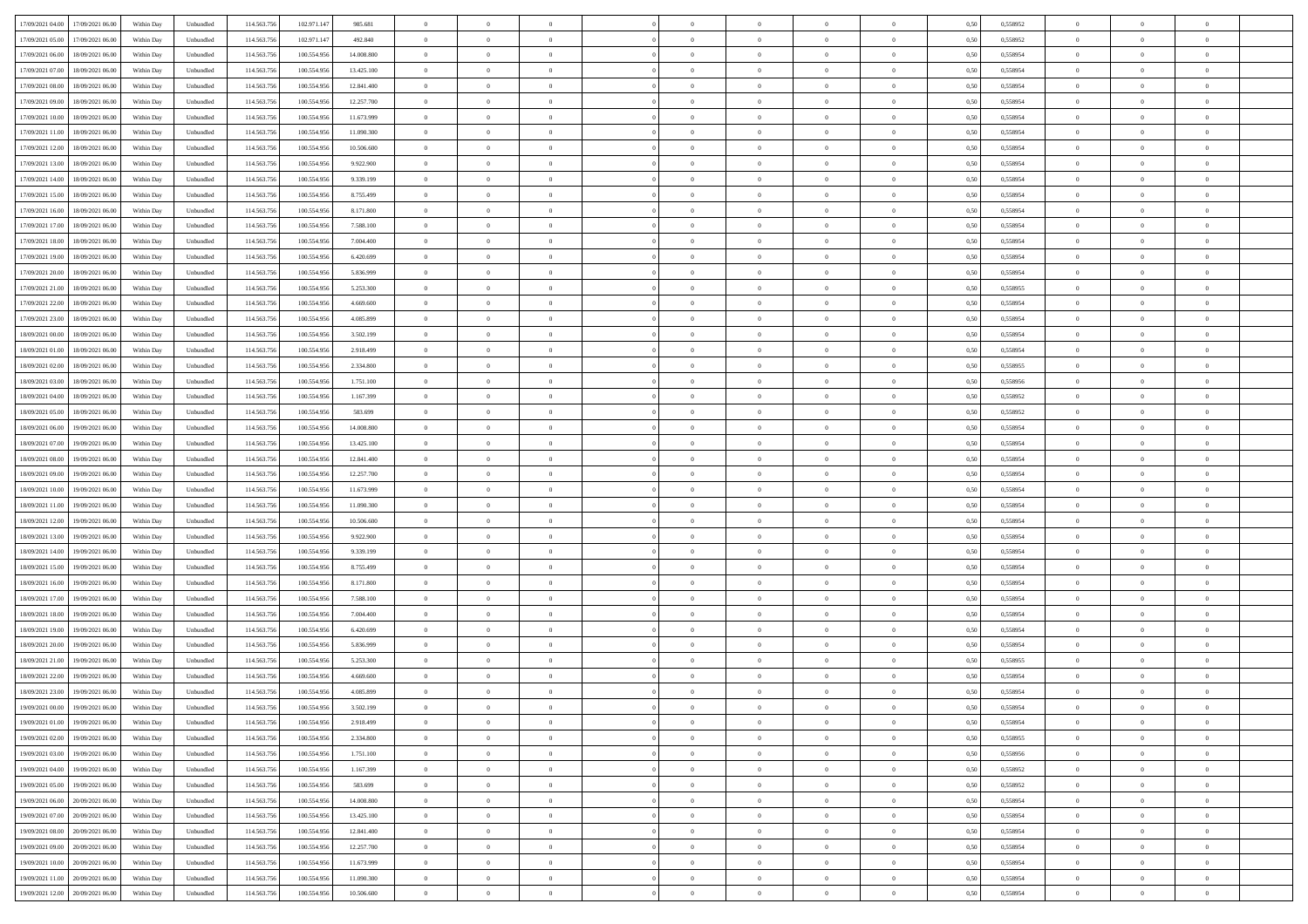| 19/09/2021 13:00<br>20/09/2021 06:00 | Within Day | Unbundled | 114.563.756 | 100.554.956 | 9.922.900  | $\overline{0}$ | $\overline{0}$   |                | $\theta$       | $\theta$       |                | $\overline{0}$ | 0,50 | 0,558954 | $\theta$       | $\theta$       | $\overline{0}$ |  |
|--------------------------------------|------------|-----------|-------------|-------------|------------|----------------|------------------|----------------|----------------|----------------|----------------|----------------|------|----------|----------------|----------------|----------------|--|
|                                      |            |           |             |             |            |                | $\overline{0}$   |                |                |                |                |                |      |          |                | $\theta$       | $\overline{0}$ |  |
| 19/09/2021 14:00<br>20/09/2021 06.0  | Within Day | Unbundled | 114.563.75  | 100.554.956 | 9.339.199  | $\bf{0}$       |                  | $\overline{0}$ | $\bf{0}$       | $\bf{0}$       | $\overline{0}$ | $\bf{0}$       | 0,50 | 0,558954 | $\,$ 0 $\,$    |                |                |  |
| 19/09/2021 15:00<br>20/09/2021 06:00 | Within Day | Unbundled | 114.563.756 | 100.554.956 | 8,755,499  | $\overline{0}$ | $\overline{0}$   | $\overline{0}$ | $\bf{0}$       | $\bf{0}$       | $\overline{0}$ | $\mathbf{0}$   | 0.50 | 0.558954 | $\bf{0}$       | $\overline{0}$ | $\overline{0}$ |  |
| 19/09/2021 16:00<br>20/09/2021 06:00 | Within Day | Unbundled | 114.563.756 | 100.554.956 | 8.171.800  | $\overline{0}$ | $\overline{0}$   | $\overline{0}$ | $\overline{0}$ | $\overline{0}$ | $\overline{0}$ | $\bf{0}$       | 0,50 | 0,558954 | $\theta$       | $\theta$       | $\overline{0}$ |  |
| 19/09/2021 17:00<br>20/09/2021 06.0  | Within Day | Unbundled | 114.563.75  | 100.554.956 | 7.588.100  | $\overline{0}$ | $\overline{0}$   | $\bf{0}$       | $\overline{0}$ | $\overline{0}$ | $\overline{0}$ | $\bf{0}$       | 0,50 | 0,558954 | $\,$ 0 $\,$    | $\theta$       | $\overline{0}$ |  |
| 19/09/2021 18:00<br>20/09/2021 06:00 | Within Day | Unbundled | 114.563.75  | 100,554,956 | 7 004 400  | $\overline{0}$ | $\overline{0}$   | $\overline{0}$ | $\overline{0}$ | $\overline{0}$ | $\overline{0}$ | $\mathbf{0}$   | 0.50 | 0.558954 | $\theta$       | $\theta$       | $\overline{0}$ |  |
| 19/09/2021 19:00<br>20/09/2021 06:00 | Within Day | Unbundled | 114.563.756 | 100.554.956 | 6.420.699  | $\overline{0}$ | $\overline{0}$   | $\overline{0}$ | $\overline{0}$ | $\overline{0}$ | $\overline{0}$ | $\bf{0}$       | 0,50 | 0,558954 | $\theta$       | $\theta$       | $\overline{0}$ |  |
| 19/09/2021 20.00<br>20/09/2021 06.0  | Within Day | Unbundled | 114.563.75  | 100.554.956 | 5.836.999  | $\overline{0}$ | $\overline{0}$   | $\overline{0}$ | $\overline{0}$ | $\bf{0}$       | $\overline{0}$ | $\bf{0}$       | 0,50 | 0,558954 | $\,$ 0 $\,$    | $\bf{0}$       | $\overline{0}$ |  |
|                                      |            |           |             |             |            |                |                  |                |                |                |                |                |      |          |                |                |                |  |
| 19/09/2021 21:00<br>20/09/2021 06:00 | Within Day | Unbundled | 114,563,756 | 100,554,956 | 5.253.300  | $\overline{0}$ | $\overline{0}$   | $\overline{0}$ | $\overline{0}$ | $\overline{0}$ | $\overline{0}$ | $\mathbf{0}$   | 0.50 | 0.558955 | $\,$ 0 $\,$    | $\overline{0}$ | $\overline{0}$ |  |
| 19/09/2021 22.00<br>20/09/2021 06:00 | Within Day | Unbundled | 114.563.756 | 100.554.956 | 4.669.600  | $\overline{0}$ | $\overline{0}$   | $\overline{0}$ | $\bf{0}$       | $\overline{0}$ | $\overline{0}$ | $\bf{0}$       | 0,50 | 0,558954 | $\,$ 0 $\,$    | $\theta$       | $\overline{0}$ |  |
| 19/09/2021 23.00<br>20/09/2021 06.0  | Within Day | Unbundled | 114.563.75  | 100.554.956 | 4.085.899  | $\overline{0}$ | $\overline{0}$   | $\bf{0}$       | $\bf{0}$       | $\bf{0}$       | $\overline{0}$ | $\bf{0}$       | 0,50 | 0,558954 | $\,$ 0 $\,$    | $\bf{0}$       | $\overline{0}$ |  |
| 20/09/2021 00:00<br>20/09/2021 06:00 | Within Day | Unbundled | 114,563,756 | 100,554,956 | 3.502.199  | $\overline{0}$ | $\overline{0}$   | $\overline{0}$ | $\bf{0}$       | $\bf{0}$       | $\overline{0}$ | $\mathbf{0}$   | 0.50 | 0.558954 | $\bf{0}$       | $\overline{0}$ | $\bf{0}$       |  |
| 20/09/2021 01:00<br>20/09/2021 06:00 | Within Day | Unbundled | 114.563.756 | 100.554.956 | 2.918.499  | $\overline{0}$ | $\overline{0}$   | $\overline{0}$ | $\overline{0}$ | $\overline{0}$ | $\overline{0}$ | $\overline{0}$ | 0,50 | 0,558954 | $\theta$       | $\theta$       | $\overline{0}$ |  |
| 20/09/2021 02:00<br>20/09/2021 06.0  | Within Day | Unbundled | 114.563.75  | 100.554.956 | 2.334.800  | $\overline{0}$ | $\overline{0}$   | $\bf{0}$       | $\bf{0}$       | $\overline{0}$ | $\overline{0}$ | $\bf{0}$       | 0,50 | 0,558955 | $\,$ 0 $\,$    | $\bf{0}$       | $\overline{0}$ |  |
| 20/09/2021 03:00<br>20/09/2021 06:00 | Within Day | Unbundled | 114.563.756 | 100,554,956 | 1.751.100  | $\overline{0}$ | $\overline{0}$   | $\overline{0}$ | $\overline{0}$ | $\overline{0}$ | $\overline{0}$ | $\overline{0}$ | 0.50 | 0.558956 | $\,$ 0 $\,$    | $\theta$       | $\overline{0}$ |  |
|                                      |            |           |             |             |            |                | $\overline{0}$   | $\overline{0}$ | $\overline{0}$ | $\overline{0}$ | $\overline{0}$ |                |      |          | $\theta$       | $\theta$       | $\overline{0}$ |  |
| 20/09/2021 04:00<br>20/09/2021 06:00 | Within Day | Unbundled | 114.563.756 | 100.554.956 | 1.167.399  | $\overline{0}$ |                  |                |                |                |                | $\bf{0}$       | 0,50 | 0,558952 |                |                |                |  |
| 20/09/2021 05:00<br>20/09/2021 06.0  | Within Day | Unbundled | 114.563.75  | 100.554.956 | 583.699    | $\overline{0}$ | $\overline{0}$   | $\overline{0}$ | $\overline{0}$ | $\overline{0}$ | $\overline{0}$ | $\bf{0}$       | 0,50 | 0,558952 | $\,$ 0 $\,$    | $\theta$       | $\overline{0}$ |  |
| 20/09/2021 06:00<br>21/09/2021 06:00 | Within Day | Unbundled | 114,563,75  | 100,554,956 | 14,008,800 | $\overline{0}$ | $\overline{0}$   | $\overline{0}$ | $\overline{0}$ | $\bf{0}$       | $\overline{0}$ | $\mathbf{0}$   | 0.50 | 0.558954 | $\,$ 0 $\,$    | $\overline{0}$ | $\bf{0}$       |  |
| 20/09/2021 07:00<br>21/09/2021 06:00 | Within Day | Unbundled | 114.563.756 | 100.554.956 | 13.425.100 | $\overline{0}$ | $\overline{0}$   | $\overline{0}$ | $\overline{0}$ | $\overline{0}$ | $\overline{0}$ | $\bf{0}$       | 0,50 | 0,558954 | $\theta$       | $\theta$       | $\overline{0}$ |  |
| 20/09/2021 08:00<br>21/09/2021 06.00 | Within Day | Unbundled | 114.563.75  | 100.554.956 | 12.841.400 | $\overline{0}$ | $\overline{0}$   | $\overline{0}$ | $\bf{0}$       | $\bf{0}$       | $\overline{0}$ | $\bf{0}$       | 0,50 | 0,558954 | $\,$ 0 $\,$    | $\bf{0}$       | $\overline{0}$ |  |
| 20/09/2021 09:00<br>21/09/2021 06:00 | Within Day | Unbundled | 114,563,756 | 100.554.956 | 12.257.700 | $\overline{0}$ | $\overline{0}$   | $\overline{0}$ | $\bf{0}$       | $\bf{0}$       | $\overline{0}$ | $\mathbf{0}$   | 0.50 | 0.558954 | $\bf{0}$       | $\overline{0}$ | $\bf{0}$       |  |
| 20/09/2021 10:00<br>21/09/2021 06:00 | Within Day | Unbundled | 114.563.756 | 100.554.956 | 11.673.999 | $\overline{0}$ | $\overline{0}$   | $\overline{0}$ | $\overline{0}$ | $\overline{0}$ | $\overline{0}$ | $\,$ 0 $\,$    | 0.5( | 0,558954 | $\theta$       | $\theta$       | $\overline{0}$ |  |
|                                      |            |           |             |             |            |                | $\overline{0}$   |                |                |                |                |                |      |          |                |                |                |  |
| 20/09/2021 11:00<br>21/09/2021 06.00 | Within Day | Unbundled | 114.563.75  | 100.554.956 | 11.090.300 | $\overline{0}$ |                  | $\overline{0}$ | $\bf{0}$       | $\bf{0}$       | $\overline{0}$ | $\bf{0}$       | 0,50 | 0,558954 | $\,$ 0 $\,$    | $\bf{0}$       | $\overline{0}$ |  |
| 20/09/2021 12:00<br>21/09/2021 06:00 | Within Day | Unbundled | 114.563.75  | 100,554,956 | 10.506.600 | $\overline{0}$ | $\overline{0}$   | $\overline{0}$ | $\overline{0}$ | $\overline{0}$ | $\overline{0}$ | $\mathbf{0}$   | 0.50 | 0.558954 | $\theta$       | $\theta$       | $\overline{0}$ |  |
| 20/09/2021 13:00<br>21/09/2021 06:00 | Within Day | Unbundled | 114.563.756 | 100.554.956 | 9.922.900  | $\overline{0}$ | $\overline{0}$   | $\overline{0}$ | $\overline{0}$ | $\overline{0}$ | $\overline{0}$ | $\bf{0}$       | 0,50 | 0,558954 | $\theta$       | $\theta$       | $\overline{0}$ |  |
| 20/09/2021 14:00<br>21/09/2021 06.00 | Within Day | Unbundled | 114.563.75  | 100.554.956 | 9.339.199  | $\overline{0}$ | $\overline{0}$   | $\overline{0}$ | $\overline{0}$ | $\overline{0}$ | $\overline{0}$ | $\bf{0}$       | 0,50 | 0,558954 | $\,$ 0 $\,$    | $\theta$       | $\overline{0}$ |  |
| 20/09/2021 15:00<br>21/09/2021 06:00 | Within Day | Unbundled | 114,563,756 | 100,554,956 | 8,755,499  | $\overline{0}$ | $\overline{0}$   | $\overline{0}$ | $\overline{0}$ | $\overline{0}$ | $\overline{0}$ | $\mathbf{0}$   | 0.50 | 0.558954 | $\,$ 0 $\,$    | $\overline{0}$ | $\overline{0}$ |  |
| 20/09/2021 16:00<br>21/09/2021 06:00 | Within Day | Unbundled | 114.563.756 | 100.554.956 | 8.171.800  | $\overline{0}$ | $\overline{0}$   | $\overline{0}$ | $\overline{0}$ | $\overline{0}$ | $\overline{0}$ | $\bf{0}$       | 0,50 | 0,558954 | $\theta$       | $\theta$       | $\overline{0}$ |  |
| 20/09/2021 17:00<br>21/09/2021 06.00 | Within Day | Unbundled | 114.563.75  | 100.554.956 | 7.588.100  | $\overline{0}$ | $\overline{0}$   | $\overline{0}$ | $\bf{0}$       | $\bf{0}$       | $\overline{0}$ | $\bf{0}$       | 0,50 | 0,558954 | $\,$ 0 $\,$    | $\bf{0}$       | $\overline{0}$ |  |
| 21/09/2021 06:00                     |            | Unbundled | 114,563,756 | 100,554,956 | 7 004 400  |                |                  |                |                |                | $\overline{0}$ |                |      | 0.558954 |                | $\overline{0}$ |                |  |
| 20/09/2021 18:00                     | Within Day |           |             |             |            | $\overline{0}$ | $\overline{0}$   | $\overline{0}$ | $\bf{0}$       | $\bf{0}$       |                | $\mathbf{0}$   | 0.50 |          | $\bf{0}$       |                | $\bf{0}$       |  |
| 20/09/2021 19:00<br>21/09/2021 06:00 | Within Day | Unbundled | 114.563.756 | 100.554.956 | 6.420.699  | $\overline{0}$ | $\overline{0}$   | $\overline{0}$ | $\overline{0}$ | $\overline{0}$ | $\overline{0}$ | $\overline{0}$ | 0.50 | 0.558954 | $\theta$       | $\theta$       | $\overline{0}$ |  |
| 20/09/2021 20:00<br>21/09/2021 06.00 | Within Day | Unbundled | 114.563.75  | 100.554.956 | 5.836.999  | $\overline{0}$ | $\overline{0}$   | $\overline{0}$ | $\bf{0}$       | $\overline{0}$ | $\overline{0}$ | $\bf{0}$       | 0,50 | 0,558954 | $\,$ 0 $\,$    | $\bf{0}$       | $\overline{0}$ |  |
| 20/09/2021 21:00<br>21/09/2021 06:00 | Within Day | Unbundled | 114.563.756 | 100,554,956 | 5.253.300  | $\overline{0}$ | $\overline{0}$   | $\overline{0}$ | $\overline{0}$ | $\overline{0}$ | $\overline{0}$ | $\mathbf{0}$   | 0.50 | 0.558955 | $\,$ 0 $\,$    | $\theta$       | $\overline{0}$ |  |
| 20/09/2021 22:00<br>21/09/2021 06:00 | Within Day | Unbundled | 114.563.756 | 100.554.956 | 4.669.600  | $\overline{0}$ | $\overline{0}$   | $\overline{0}$ | $\overline{0}$ | $\overline{0}$ | $\Omega$       | $\overline{0}$ | 0.50 | 0,558954 | $\theta$       | $\theta$       | $\overline{0}$ |  |
| 20/09/2021 23:00<br>21/09/2021 06.00 | Within Day | Unbundled | 114.563.75  | 100.554.956 | 4.085.899  | $\overline{0}$ | 32.078           | $\overline{0}$ | $\bf{0}$       | $\overline{0}$ | $\overline{0}$ | $\bf{0}$       | 0,50 | 0,558954 | $\,$ 0 $\,$    | $\bf{0}$       | $\overline{0}$ |  |
| 21/09/2021 00:00<br>21/09/2021 06:00 | Within Day | Unbundled | 114,563,75  | 100,587,034 | 3.474.704  | $\overline{0}$ | $\overline{0}$   | $\overline{0}$ | $\overline{0}$ | $\bf{0}$       | $\overline{0}$ | $\mathbf{0}$   | 0.50 | 0.558954 | $\,$ 0 $\,$    | $\overline{0}$ | $\overline{0}$ |  |
| 21/09/2021 01:00<br>21/09/2021 06:00 | Within Day | Unbundled | 114.563.756 | 100.587.034 | 2.895.586  | $\overline{0}$ | $\overline{0}$   | $\overline{0}$ | $\overline{0}$ | $\overline{0}$ | $\overline{0}$ | $\overline{0}$ | 0.50 | 0,558954 | $\theta$       | $\theta$       | $\overline{0}$ |  |
| 21/09/2021 06.00                     | Within Day | Unbundled | 114.563.75  | 100.587.034 | 2.316.470  | $\overline{0}$ | $\overline{0}$   | $\overline{0}$ | $\overline{0}$ | $\bf{0}$       | $\overline{0}$ | $\bf{0}$       | 0,50 | 0,558955 | $\,$ 0 $\,$    | $\bf{0}$       | $\overline{0}$ |  |
| 21/09/2021 02:00                     |            |           |             |             |            |                |                  |                |                |                |                |                |      |          |                |                |                |  |
| 21/09/2021 03:00<br>21/09/2021 06:00 | Within Day | Unbundled | 114,563,756 | 100.587.034 | 1.737.352  | $\overline{0}$ | $\overline{0}$   | $\overline{0}$ | $\bf{0}$       | $\bf{0}$       | $\overline{0}$ | $\mathbf{0}$   | 0.50 | 0.558956 | $\bf{0}$       | $\overline{0}$ | $\bf{0}$       |  |
| 21/09/2021 04:00<br>21/09/2021 06:00 | Within Day | Unbundled | 114.563.756 | 100.587.034 | 1.158.234  | $\overline{0}$ | $\overline{0}$   | $\overline{0}$ | $\overline{0}$ | $\overline{0}$ | $\overline{0}$ | $\overline{0}$ | 0.50 | 0,558952 | $\theta$       | $\theta$       | $\overline{0}$ |  |
| 21/09/2021 05:00<br>21/09/2021 06.00 | Within Day | Unbundled | 114.563.75  | 100.587.034 | 579.117    | $\overline{0}$ | $\overline{0}$   | $\overline{0}$ | $\,$ 0 $\,$    | $\bf{0}$       | $\overline{0}$ | $\bf{0}$       | 0,50 | 0,558952 | $\,$ 0 $\,$    | $\bf{0}$       | $\overline{0}$ |  |
| 21/09/2021 06:00<br>22/09/2021 06:00 | Within Day | Unbundled | 114.563.756 | 100,554,956 | 14,008,800 | $\overline{0}$ | $\overline{0}$   | $\overline{0}$ | $\overline{0}$ | $\overline{0}$ | $\overline{0}$ | $\mathbf{0}$   | 0.50 | 0.558954 | $\,$ 0 $\,$    | $\theta$       | $\overline{0}$ |  |
| 21/09/2021 07:00<br>22/09/2021 06:00 | Within Day | Unbundled | 114.563.756 | 100.554.956 | 13.425.100 | $\overline{0}$ | $\overline{0}$   | $\overline{0}$ | $\overline{0}$ | $\overline{0}$ | $\Omega$       | $\overline{0}$ | 0.50 | 0,558954 | $\theta$       | $\theta$       | $\overline{0}$ |  |
| 21/09/2021 08:00<br>22/09/2021 06.00 | Within Day | Unbundled | 114.563.756 | 100.554.956 | 12.841.400 | $\overline{0}$ | $\overline{0}$   | $\bf{0}$       | $\,$ 0 $\,$    | $\bf{0}$       | $\overline{0}$ | $\bf{0}$       | 0,50 | 0,558954 | $\overline{0}$ | $\bf{0}$       | $\overline{0}$ |  |
| 21/09/2021 09:00 22/09/2021 06:00    | Within Day | Unbundled | 114.563.756 | 100.554.956 | 12.257.700 | $\bf{0}$       | $\boldsymbol{0}$ |                | $\overline{0}$ |                |                |                | 0,50 | 0.558954 | $\theta$       | $\overline{0}$ |                |  |
| 21/09/2021 10:00 22/09/2021 06:00    | Within Day | Unbundled | 114.563.756 | 100.554.956 | 11.673.999 | $\overline{0}$ | $\overline{0}$   | $\overline{0}$ | $\overline{0}$ | $\overline{0}$ | $\overline{0}$ | $\overline{0}$ | 0,50 | 0,558954 | $\theta$       | $\theta$       | $\overline{0}$ |  |
|                                      |            |           |             |             |            |                |                  |                |                |                |                |                |      |          |                |                |                |  |
| 21/09/2021 11:00<br>22/09/2021 06.00 | Within Day | Unbundled | 114.563.756 | 100.554.956 | 11.090.300 | $\overline{0}$ | $\overline{0}$   | $\overline{0}$ | $\bf{0}$       | $\overline{0}$ | $\overline{0}$ | $\bf{0}$       | 0,50 | 0,558954 | $\overline{0}$ | $\overline{0}$ | $\bf{0}$       |  |
| 21/09/2021 12:00 22/09/2021 06:00    | Within Day | Unbundled | 114.563.756 | 100.554.956 | 10.506.600 | $\overline{0}$ | $\overline{0}$   | $\overline{0}$ | $\,$ 0 $\,$    | $\bf{0}$       | $\overline{0}$ | $\mathbf{0}$   | 0.50 | 0.558954 | $\overline{0}$ | $\bf{0}$       | $\bf{0}$       |  |
| 21/09/2021 13:00 22/09/2021 06:00    | Within Dav | Unbundled | 114.563.756 | 100.554.956 | 9.922.900  | $\overline{0}$ | $\overline{0}$   | $\overline{0}$ | $\overline{0}$ | $\overline{0}$ | $\overline{0}$ | $\mathbf{0}$   | 0,50 | 0,558954 | $\overline{0}$ | $\theta$       | $\overline{0}$ |  |
| 21/09/2021 14:00<br>22/09/2021 06:00 | Within Day | Unbundled | 114.563.756 | 100.554.956 | 9.339.199  | $\overline{0}$ | $\overline{0}$   | $\overline{0}$ | $\bf{0}$       | $\bf{0}$       | $\overline{0}$ | $\mathbf{0}$   | 0,50 | 0,558954 | $\overline{0}$ | $\overline{0}$ | $\overline{0}$ |  |
| 21/09/2021 15.00<br>22/09/2021 06:00 | Within Day | Unbundled | 114.563.756 | 100.554.956 | 8.755.499  | $\overline{0}$ | $\overline{0}$   | $\overline{0}$ | $\bf{0}$       | $\overline{0}$ | $\overline{0}$ | $\mathbf{0}$   | 0.50 | 0.558954 | $\,$ 0 $\,$    | $\theta$       | $\,$ 0         |  |
| 21/09/2021 16:00<br>22/09/2021 06:00 | Within Dav | Unbundled | 114.563.756 | 100.554.956 | 8.171.800  | $\overline{0}$ | $\overline{0}$   | $\overline{0}$ | $\overline{0}$ | $\overline{0}$ | $\overline{0}$ | $\mathbf{0}$   | 0,50 | 0,558954 | $\overline{0}$ | $\theta$       | $\overline{0}$ |  |
| 21/09/2021 17:00<br>22/09/2021 06:00 | Within Day | Unbundled | 114.563.75  | 100.554.956 | 7.588.100  | $\overline{0}$ | $\overline{0}$   | $\overline{0}$ | $\bf{0}$       | $\bf{0}$       | $\overline{0}$ | $\,$ 0 $\,$    | 0,50 | 0,558954 | $\bf{0}$       | $\overline{0}$ | $\,$ 0         |  |
|                                      |            |           |             |             |            |                |                  |                |                |                |                |                |      |          |                |                |                |  |
| 22/09/2021 06:00<br>21/09/2021 18:00 | Within Day | Unbundled | 114.563.756 | 100.554.956 | 7.004.400  | $\overline{0}$ | $\overline{0}$   | $\overline{0}$ | $\bf{0}$       | $\overline{0}$ | $\overline{0}$ | $\,$ 0 $\,$    | 0.50 | 0.558954 | $\overline{0}$ | $\bf{0}$       | $\,$ 0         |  |
| 21/09/2021 19:00<br>22/09/2021 06:00 | Within Dav | Unbundled | 114.563.756 | 100.554.956 | 6.420.699  | $\overline{0}$ | 330.384          | $\overline{0}$ | $\overline{0}$ | $\overline{0}$ | $\overline{0}$ | $\mathbf{0}$   | 0,50 | 0,558954 | $\overline{0}$ | $\theta$       | $\overline{0}$ |  |
| 21/09/2021 20:00<br>22/09/2021 06.00 | Within Day | Unbundled | 114.563.75  | 100.885.339 | 5.536.650  | $\overline{0}$ | $\overline{0}$   | $\overline{0}$ | $\bf{0}$       | $\bf{0}$       | $\overline{0}$ | $\mathbf{0}$   | 0,50 | 0,558954 | $\bf{0}$       | $\bf{0}$       | $\bf{0}$       |  |
| 21/09/2021 21.00 22/09/2021 06.00    | Within Day | Unbundled | 114.563.756 | 100.885.339 | 4.982.985  | $\overline{0}$ | $\overline{0}$   | $\overline{0}$ | $\bf{0}$       | $\,$ 0         | $\overline{0}$ | $\,0\,$        | 0,50 | 0,558955 | $\overline{0}$ | $\,$ 0 $\,$    | $\,$ 0 $\,$    |  |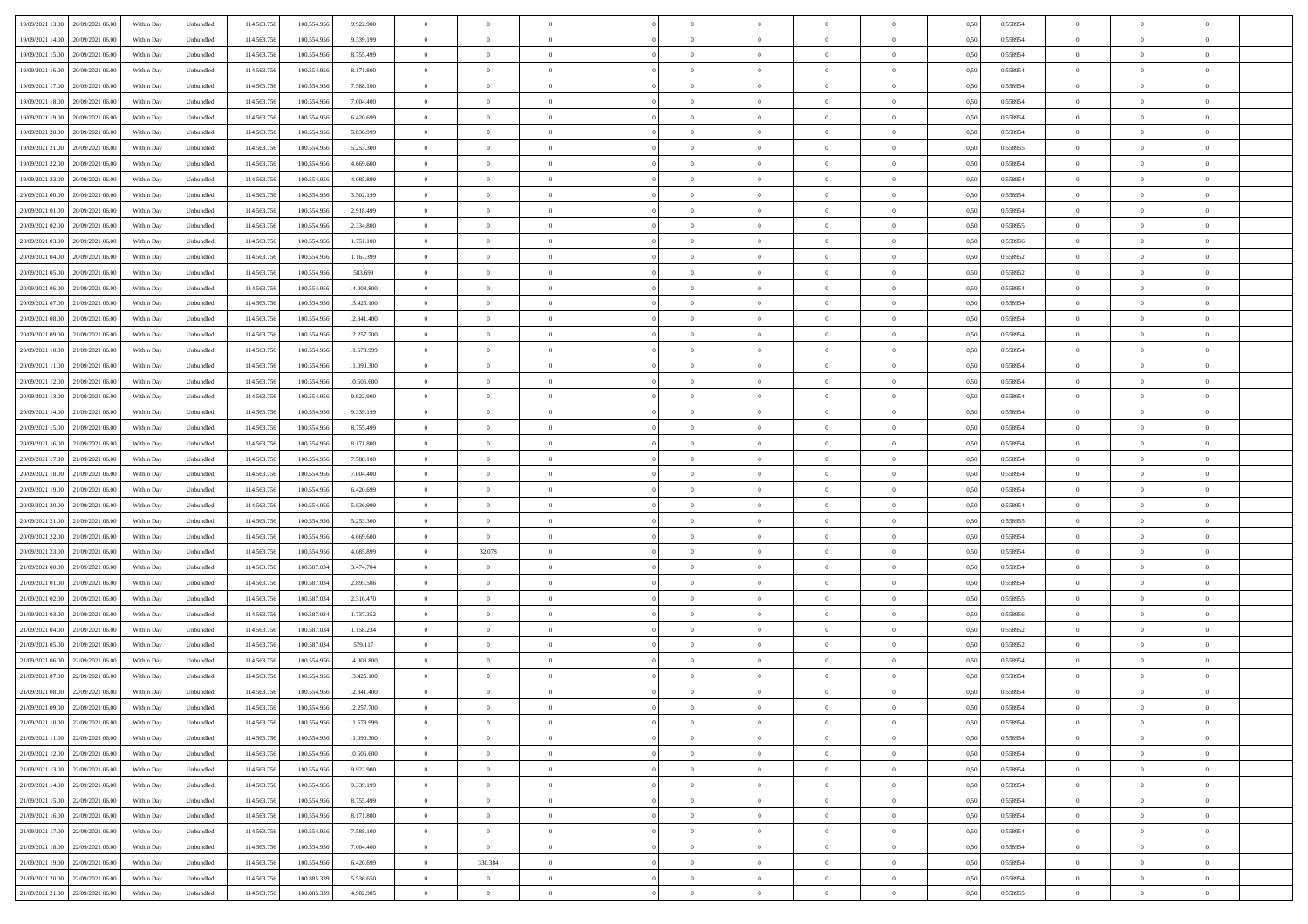| 21/09/2021 22:00<br>22/09/2021 06:00 | Within Day | Unbundled | 114.563.756 | 100.885.339 | 4.429.321  | $\overline{0}$ | $\overline{0}$ | $\overline{0}$ | $\theta$       | $\theta$       |                | $\overline{0}$ | 0,50 | 0,558954 | $\theta$       | $\theta$       | $\theta$       |  |
|--------------------------------------|------------|-----------|-------------|-------------|------------|----------------|----------------|----------------|----------------|----------------|----------------|----------------|------|----------|----------------|----------------|----------------|--|
|                                      |            |           |             |             |            |                |                |                |                |                |                |                |      |          |                |                |                |  |
| 21/09/2021 23.00<br>22/09/2021 06.00 | Within Day | Unbundled | 114.563.75  | 100.885.339 | 3.875.655  | $\overline{0}$ | $\overline{0}$ | $\overline{0}$ | $\,$ 0 $\,$    | $\bf{0}$       | $\overline{0}$ | $\mathbf{0}$   | 0,50 | 0,558954 | $\,$ 0 $\,$    | $\bf{0}$       | $\overline{0}$ |  |
| 22/09/2021 00:00<br>22/09/2021 06:00 | Within Day | Unbundled | 114,563,756 | 100,885,339 | 3.321.990  | $\overline{0}$ | $\overline{0}$ | $\overline{0}$ | $\bf{0}$       | $\bf{0}$       | $\overline{0}$ | $\mathbf{0}$   | 0.50 | 0.558954 | $\bf{0}$       | $\overline{0}$ | $\bf{0}$       |  |
| 22/09/2021 01:00<br>22/09/2021 06:00 | Within Day | Unbundled | 114.563.756 | 100.885.339 | 2.768.325  | $\overline{0}$ | $\overline{0}$ | $\overline{0}$ | $\overline{0}$ | $\overline{0}$ | $\overline{0}$ | $\,$ 0 $\,$    | 0,50 | 0,558954 | $\theta$       | $\overline{0}$ | $\overline{0}$ |  |
| 22/09/2021 02:00<br>22/09/2021 06.00 | Within Day | Unbundled | 114.563.75  | 100.885.339 | 2.214.660  | $\overline{0}$ | $\overline{0}$ | $\overline{0}$ | $\bf{0}$       | $\bf{0}$       | $\overline{0}$ | $\bf{0}$       | 0,50 | 0,558955 | $\,$ 0 $\,$    | $\bf{0}$       | $\overline{0}$ |  |
|                                      |            |           |             |             |            |                |                |                |                |                |                |                |      |          |                |                |                |  |
| 22/09/2021 03:00<br>22/09/2021 06:00 | Within Day | Unbundled | 114,563,75  | 100,885,339 | 1.660.995  | $\overline{0}$ | $\overline{0}$ | $\overline{0}$ | $\bf{0}$       | $\bf{0}$       | $\overline{0}$ | $\mathbf{0}$   | 0.50 | 0.558956 | $\,$ 0 $\,$    | $\overline{0}$ | $\overline{0}$ |  |
| 22/09/2021 04:00<br>22/09/2021 06:00 | Within Day | Unbundled | 114.563.756 | 100.885.339 | 1.107.329  | $\overline{0}$ | $\overline{0}$ | $\overline{0}$ | $\overline{0}$ | $\overline{0}$ | $\overline{0}$ | $\bf{0}$       | 0,50 | 0,558952 | $\theta$       | $\theta$       | $\overline{0}$ |  |
| 22/09/2021 05:00<br>22/09/2021 06.0  | Within Day | Unbundled | 114.563.75  | 100.885.339 | 553.665    | $\overline{0}$ | $\overline{0}$ | $\overline{0}$ | $\,$ 0 $\,$    | $\bf{0}$       | $\overline{0}$ | $\mathbf{0}$   | 0,50 | 0,558952 | $\,$ 0 $\,$    | $\bf{0}$       | $\overline{0}$ |  |
| 22/09/2021 06:00<br>23/09/2021 06:00 | Within Day | Unbundled | 114,563,756 | 100,554,956 | 14,008,800 | $\overline{0}$ | $\overline{0}$ | $\overline{0}$ | $\bf{0}$       | $\bf{0}$       | $\overline{0}$ | $\mathbf{0}$   | 0.50 | 0.558954 | $\bf{0}$       | $\overline{0}$ | $\bf{0}$       |  |
| 22/09/2021 07:00<br>23/09/2021 06:00 | Within Day | Unbundled | 114.563.756 | 100.554.956 | 13.425.100 | $\overline{0}$ | $\overline{0}$ | $\overline{0}$ | $\bf{0}$       | $\bf{0}$       | $\overline{0}$ | $\bf{0}$       | 0,50 | 0,558954 | $\,$ 0         | $\theta$       | $\overline{0}$ |  |
|                                      |            |           |             |             |            |                |                |                |                |                |                |                |      |          |                |                |                |  |
| 22/09/2021 08:00<br>23/09/2021 06.0  | Within Day | Unbundled | 114.563.75  | 100.554.956 | 12.841.400 | $\overline{0}$ | $\overline{0}$ | $\overline{0}$ | $\,$ 0 $\,$    | $\bf{0}$       | $\overline{0}$ | $\bf{0}$       | 0,50 | 0,558954 | $\,$ 0 $\,$    | $\bf{0}$       | $\overline{0}$ |  |
| 22/09/2021 09:00<br>23/09/2021 06:00 | Within Day | Unbundled | 114,563,756 | 100.554.956 | 12.257.700 | $\overline{0}$ | $\overline{0}$ | $\overline{0}$ | $\bf{0}$       | $\bf{0}$       | $\overline{0}$ | $\,$ 0 $\,$    | 0.50 | 0.558954 | $\bf{0}$       | $\overline{0}$ | $\,$ 0         |  |
| 22/09/2021 10:00<br>23/09/2021 06:00 | Within Day | Unbundled | 114.563.756 | 100.554.956 | 11.673.999 | $\overline{0}$ | $\overline{0}$ | $\overline{0}$ | $\overline{0}$ | $\overline{0}$ | $\overline{0}$ | $\,$ 0 $\,$    | 0,50 | 0,558954 | $\theta$       | $\theta$       | $\overline{0}$ |  |
| 22/09/2021 11:00<br>23/09/2021 06.0  | Within Day | Unbundled | 114.563.75  | 100.554.956 | 11.090.300 | $\overline{0}$ | $\overline{0}$ | $\overline{0}$ | $\bf{0}$       | $\bf{0}$       | $\overline{0}$ | $\bf{0}$       | 0,50 | 0,558954 | $\,$ 0 $\,$    | $\bf{0}$       | $\overline{0}$ |  |
| 22/09/2021 12:00<br>23/09/2021 06:00 | Within Day | Unbundled | 114,563,756 | 100,554,956 | 10.506.600 | $\overline{0}$ | $\overline{0}$ | $\overline{0}$ | $\bf{0}$       | $\overline{0}$ | $\overline{0}$ | $\mathbf{0}$   | 0.50 | 0.558954 | $\,$ 0 $\,$    | $\theta$       | $\overline{0}$ |  |
|                                      |            |           |             |             |            |                |                |                |                |                |                |                |      |          |                |                |                |  |
| 22/09/2021 13:00<br>23/09/2021 06:00 | Within Day | Unbundled | 114.563.756 | 100.554.956 | 9.922.900  | $\overline{0}$ | $\overline{0}$ | $\overline{0}$ | $\bf{0}$       | $\overline{0}$ | $\overline{0}$ | $\bf{0}$       | 0,50 | 0,558954 | $\overline{0}$ | $\theta$       | $\overline{0}$ |  |
| 22/09/2021 14:00<br>23/09/2021 06.0  | Within Day | Unbundled | 114.563.75  | 100.554.956 | 9.339.199  | $\overline{0}$ | $\overline{0}$ | $\overline{0}$ | $\,$ 0 $\,$    | $\bf{0}$       | $\overline{0}$ | $\bf{0}$       | 0,50 | 0,558954 | $\,$ 0 $\,$    | $\bf{0}$       | $\overline{0}$ |  |
| 22/09/2021 15:00<br>23/09/2021 06:00 | Within Day | Unbundled | 114,563,756 | 100,554,956 | 8,755,499  | $\overline{0}$ | $\overline{0}$ | $\overline{0}$ | $\bf{0}$       | $\bf{0}$       | $\overline{0}$ | $\mathbf{0}$   | 0.50 | 0.558954 | $\bf{0}$       | $\overline{0}$ | $\,$ 0         |  |
| 22/09/2021 16:00<br>23/09/2021 06:00 | Within Day | Unbundled | 114.563.756 | 100.554.956 | 8.171.800  | $\overline{0}$ | $\overline{0}$ | $\overline{0}$ | $\bf{0}$       | $\overline{0}$ | $\overline{0}$ | $\bf{0}$       | 0,50 | 0,558954 | $\,$ 0 $\,$    | $\,$ 0 $\,$    | $\overline{0}$ |  |
| 22/09/2021 17:00<br>23/09/2021 06.0  | Within Day | Unbundled | 114.563.75  | 100.554.956 | 7.588.100  | $\overline{0}$ | $\overline{0}$ | $\overline{0}$ | $\overline{0}$ | $\bf{0}$       | $\overline{0}$ | $\mathbf{0}$   | 0,50 | 0,558954 | $\,$ 0 $\,$    | $\bf{0}$       | $\overline{0}$ |  |
|                                      |            |           |             |             |            |                |                |                |                |                |                |                |      |          |                |                |                |  |
| 22/09/2021 18:00<br>23/09/2021 06:00 | Within Day | Unbundled | 114,563,756 | 100.554.956 | 7 004 400  | $\overline{0}$ | $\overline{0}$ | $\overline{0}$ | $\bf{0}$       | $\overline{0}$ | $\overline{0}$ | $\,$ 0 $\,$    | 0.50 | 0.558954 | $\bf{0}$       | $\overline{0}$ | $\,$ 0         |  |
| 22/09/2021 19:00<br>23/09/2021 06:00 | Within Day | Unbundled | 114.563.756 | 100.554.956 | 6.420.699  | $\overline{0}$ | $\overline{0}$ | $\overline{0}$ | $\overline{0}$ | $\overline{0}$ | $\overline{0}$ | $\,$ 0 $\,$    | 0.5( | 0,558954 | $\theta$       | $\overline{0}$ | $\overline{0}$ |  |
| 22/09/2021 20.00<br>23/09/2021 06.0  | Within Day | Unbundled | 114.563.75  | 100.554.956 | 5.836.999  | $\overline{0}$ | $\overline{0}$ | $\overline{0}$ | $\overline{0}$ | $\bf{0}$       | $\overline{0}$ | $\bf{0}$       | 0,50 | 0,558954 | $\,$ 0 $\,$    | $\bf{0}$       | $\overline{0}$ |  |
| 22/09/2021 21:00<br>23/09/2021 06:00 | Within Day | Unbundled | 114,563,75  | 100,554,956 | 5.253.300  | $\overline{0}$ | $\overline{0}$ | $\overline{0}$ | $\bf{0}$       | $\bf{0}$       | $\overline{0}$ | $\mathbf{0}$   | 0.50 | 0.558955 | $\,$ 0 $\,$    | $\overline{0}$ | $\overline{0}$ |  |
| 22/09/2021 22:00<br>23/09/2021 06:00 | Within Day | Unbundled | 114.563.756 | 100.554.956 | 4.669.600  | $\overline{0}$ | $\overline{0}$ | $\overline{0}$ | $\bf{0}$       | $\overline{0}$ | $\overline{0}$ | $\bf{0}$       | 0,50 | 0,558954 | $\theta$       | $\theta$       | $\overline{0}$ |  |
| 22/09/2021 23.00<br>23/09/2021 06.0  | Within Day | Unbundled | 114.563.75  | 100.554.956 | 4.085.899  | $\overline{0}$ | $\overline{0}$ | $\overline{0}$ | $\,$ 0 $\,$    | $\bf{0}$       | $\overline{0}$ | $\bf{0}$       | 0,50 | 0,558954 | $\,$ 0 $\,$    | $\bf{0}$       | $\overline{0}$ |  |
| 23/09/2021 00:00<br>23/09/2021 06:00 |            |           | 114,563,756 | 100,554,956 | 3.502.199  |                |                | $\overline{0}$ |                |                | $\overline{0}$ |                | 0.50 | 0.558954 |                |                |                |  |
|                                      | Within Day | Unbundled |             |             |            | $\overline{0}$ | $\overline{0}$ |                | $\bf{0}$       | $\bf{0}$       |                | $\mathbf{0}$   |      |          | $\bf{0}$       | $\overline{0}$ | $\bf{0}$       |  |
| 23/09/2021 01:00<br>23/09/2021 06:00 | Within Day | Unbundled | 114.563.756 | 100.554.956 | 2.918.499  | $\overline{0}$ | $\overline{0}$ | $\overline{0}$ | $\bf{0}$       | $\overline{0}$ | $\overline{0}$ | $\bf{0}$       | 0,50 | 0,558954 | $\overline{0}$ | $\overline{0}$ | $\overline{0}$ |  |
| 23/09/2021 02:00<br>23/09/2021 06.0  | Within Day | Unbundled | 114.563.75  | 100.554.956 | 2.334.800  | $\overline{0}$ | $\overline{0}$ | $\overline{0}$ | $\overline{0}$ | $\bf{0}$       | $\overline{0}$ | $\mathbf{0}$   | 0,50 | 0,558955 | $\overline{0}$ | $\bf{0}$       | $\overline{0}$ |  |
| 23/09/2021 03:00<br>23/09/2021 06:00 | Within Day | Unbundled | 114,563,756 | 100,554,956 | 1.751.100  | $\overline{0}$ | $\overline{0}$ | $\overline{0}$ | $\bf{0}$       | $\overline{0}$ | $\overline{0}$ | $\,$ 0 $\,$    | 0.50 | 0.558956 | $\bf{0}$       | $\overline{0}$ | $\,$ 0         |  |
| 23/09/2021 04:00<br>23/09/2021 06:00 | Within Day | Unbundled | 114.563.756 | 100,554,956 | 1.167.399  | $\overline{0}$ | $\overline{0}$ | $\overline{0}$ | $\overline{0}$ | $\overline{0}$ | $\overline{0}$ | $\overline{0}$ | 0.50 | 0,558952 | $\theta$       | $\overline{0}$ | $\overline{0}$ |  |
| 23/09/2021 05:00<br>23/09/2021 06.0  | Within Day | Unbundled | 114.563.75  | 100.554.956 | 583.699    | $\overline{0}$ | $\overline{0}$ | $\overline{0}$ | $\,$ 0 $\,$    | $\bf{0}$       | $\overline{0}$ | $\bf{0}$       | 0,50 | 0,558952 | $\,$ 0 $\,$    | $\bf{0}$       | $\overline{0}$ |  |
| 23/09/2021 06.00<br>24/09/2021 06:00 | Within Day | Unbundled | 114.563.756 | 100,554,956 | 14,008,800 | $\overline{0}$ | $\overline{0}$ | $\overline{0}$ | $\bf{0}$       | $\bf{0}$       | $\overline{0}$ | $\mathbf{0}$   | 0.50 | 0.558954 | $\,$ 0 $\,$    | $\bf{0}$       | $\overline{0}$ |  |
|                                      |            |           |             |             |            |                |                |                |                |                |                |                |      |          |                |                |                |  |
| 23/09/2021 07:00<br>24/09/2021 06:00 | Within Day | Unbundled | 114.563.756 | 100.554.956 | 13.425.100 | $\overline{0}$ | $\overline{0}$ | $\overline{0}$ | $\overline{0}$ | $\overline{0}$ | $\overline{0}$ | $\overline{0}$ | 0.50 | 0,558954 | $\theta$       | $\theta$       | $\overline{0}$ |  |
| 23/09/2021 08:00<br>24/09/2021 06.0  | Within Day | Unbundled | 114.563.75  | 100.554.956 | 12.841.400 | $\overline{0}$ | $\overline{0}$ | $\overline{0}$ | $\overline{0}$ | $\bf{0}$       | $\overline{0}$ | $\bf{0}$       | 0,50 | 0,558954 | $\,$ 0 $\,$    | $\bf{0}$       | $\overline{0}$ |  |
| 23/09/2021 09:00<br>24/09/2021 06:00 | Within Day | Unbundled | 114,563,75  | 100,554,956 | 12.257.700 | $\overline{0}$ | $\overline{0}$ | $\overline{0}$ | $\bf{0}$       | $\bf{0}$       | $\overline{0}$ | $\mathbf{0}$   | 0.50 | 0.558954 | $\bf{0}$       | $\overline{0}$ | $\bf{0}$       |  |
| 23/09/2021 10:00<br>24/09/2021 06:00 | Within Day | Unbundled | 114.563.756 | 100.554.956 | 11.673.999 | $\overline{0}$ | $\overline{0}$ | $\overline{0}$ | $\overline{0}$ | $\overline{0}$ | $\overline{0}$ | $\mathbf{0}$   | 0.50 | 0,558954 | $\overline{0}$ | $\overline{0}$ | $\overline{0}$ |  |
| 23/09/2021 11:00<br>24/09/2021 06.0  | Within Day | Unbundled | 114.563.75  | 100.554.956 | 11.090.300 | $\overline{0}$ | $\overline{0}$ | $\overline{0}$ | $\overline{0}$ | $\bf{0}$       | $\overline{0}$ | $\mathbf{0}$   | 0,50 | 0,558954 | $\overline{0}$ | $\bf{0}$       | $\overline{0}$ |  |
| 23/09/2021 12:00<br>24/09/2021 06:00 | Within Day | Unbundled | 114,563,756 | 100.554.956 | 10,506,600 | $\overline{0}$ | $\overline{0}$ | $\overline{0}$ | $\bf{0}$       | $\overline{0}$ | $\overline{0}$ | $\,$ 0 $\,$    | 0.50 | 0.558954 | $\bf{0}$       | $\overline{0}$ | $\,$ 0         |  |
|                                      |            |           |             |             |            |                |                |                |                |                |                |                |      |          |                |                |                |  |
| 23/09/2021 13:00<br>24/09/2021 06:00 | Within Day | Unbundled | 114.563.756 | 100.554.956 | 9.922.900  | $\overline{0}$ | 77.903         | $\overline{0}$ | $\overline{0}$ | $\overline{0}$ | $\overline{0}$ | $\overline{0}$ | 0.50 | 0,558954 | $\theta$       | $\theta$       | $\overline{0}$ |  |
| 23/09/2021 14:00<br>24/09/2021 06.0  | Within Day | Unbundled | 114.563.75  | 100.632.859 | 9.265.879  | $\overline{0}$ | $\overline{0}$ | $\overline{0}$ | $\overline{0}$ | $\bf{0}$       | $\overline{0}$ | $\bf{0}$       | 0,50 | 0,558954 | $\,$ 0 $\,$    | $\bf{0}$       | $\overline{0}$ |  |
| 23/09/2021 15:00<br>24/09/2021 06:00 | Within Day | Unbundled | 114,563,75  | 100.632.859 | 8.686.761  | $\overline{0}$ | $\overline{0}$ | $\overline{0}$ | $\overline{0}$ | $\bf{0}$       | $\overline{0}$ | $\mathbf{0}$   | 0.50 | 0.558954 | $\,$ 0 $\,$    | $\theta$       | $\overline{0}$ |  |
| 23/09/2021 16:00<br>24/09/2021 06:00 | Within Day | Unbundled | 114.563.756 | 100.632.859 | 8.107.643  | $\overline{0}$ | $\overline{0}$ | $\overline{0}$ | $\overline{0}$ | $\overline{0}$ | $\Omega$       | $\overline{0}$ | 0.50 | 0,558954 | $\theta$       | $\theta$       | $\overline{0}$ |  |
| 23/09/2021 17:00<br>24/09/2021 06:00 | Within Day | Unbundled | 114.563.756 | 100.632.859 | 7.528.526  | $\overline{0}$ | $\overline{0}$ | $\overline{0}$ | $\overline{0}$ | $\bf{0}$       | $\overline{0}$ | $\bf{0}$       | 0,50 | 0,558954 | $\overline{0}$ | $\overline{0}$ | $\overline{0}$ |  |
| 23/09/2021 18:00 24/09/2021 06:00    | Within Day | Unbundled | 114.563.756 | 100.632.859 | 6.949.409  | $\bf{0}$       | $\,$ 0 $\,$    |                | $\bf{0}$       |                |                |                | 0,50 | 0.558954 | $\theta$       | $\overline{0}$ |                |  |
|                                      |            |           |             |             |            |                |                |                |                |                |                |                |      |          |                |                |                |  |
| 23/09/2021 19:00 24/09/2021 06:00    | Within Day | Unbundled | 114.563.756 | 100.632.859 | 6.370.291  | $\overline{0}$ | $\overline{0}$ | $\overline{0}$ | $\overline{0}$ | $\overline{0}$ | $\overline{0}$ | $\overline{0}$ | 0,50 | 0,558954 | $\theta$       | $\theta$       | $\overline{0}$ |  |
| 23/09/2021 20:00<br>24/09/2021 06.00 | Within Day | Unbundled | 114.563.756 | 100.632.859 | 5.791.174  | $\overline{0}$ | 352.370        | $\overline{0}$ | $\bf{0}$       | $\overline{0}$ | $\overline{0}$ | $\overline{0}$ | 0,50 | 0,558954 | $\overline{0}$ | $\overline{0}$ | $\bf{0}$       |  |
| 23/09/2021 21:00<br>24/09/2021 06:00 | Within Day | Unbundled | 114.563.756 | 100.985.229 | 4.894.923  | $\overline{0}$ | $\overline{0}$ | $\overline{0}$ | $\,$ 0 $\,$    | $\bf{0}$       | $\overline{0}$ | $\mathbf{0}$   | 0.50 | 0.558955 | $\overline{0}$ | $\bf{0}$       | $\bf{0}$       |  |
| 23/09/2021 22.00 24/09/2021 06:00    | Within Dav | Unbundled | 114.563.756 | 100.985.229 | 4.351.043  | $\overline{0}$ | $\overline{0}$ | $\overline{0}$ | $\overline{0}$ | $\overline{0}$ | $\overline{0}$ | $\mathbf{0}$   | 0,50 | 0,558954 | $\overline{0}$ | $\theta$       | $\overline{0}$ |  |
| 23/09/2021 23:00<br>24/09/2021 06:00 | Within Day | Unbundled | 114.563.756 | 100.985.229 | 3.807.162  | $\overline{0}$ | $\overline{0}$ | $\overline{0}$ | $\bf{0}$       | $\bf{0}$       | $\overline{0}$ | $\mathbf{0}$   | 0,50 | 0,558954 | $\overline{0}$ | $\bf{0}$       | $\overline{0}$ |  |
| 24/09/2021 06:00                     |            | Unbundled |             |             | 3.263.282  |                |                | $\overline{0}$ |                | $\bf{0}$       | $\overline{0}$ |                | 0.50 | 0.558954 | $\,$ 0 $\,$    | $\theta$       | $\,$ 0         |  |
| 24/09/2021 00.00                     | Within Day |           | 114.563.756 | 100.985.229 |            | $\overline{0}$ | $\overline{0}$ |                | $\bf{0}$       |                |                | $\mathbf{0}$   |      |          |                |                |                |  |
| 24/09/2021 01:00<br>24/09/2021 06:00 | Within Dav | Unbundled | 114.563.756 | 100.985.229 | 2.719.402  | $\overline{0}$ | $\overline{0}$ | $\overline{0}$ | $\overline{0}$ | $\overline{0}$ | $\overline{0}$ | $\mathbf{0}$   | 0,50 | 0,558954 | $\overline{0}$ | $\theta$       | $\overline{0}$ |  |
| 24/09/2021 02.00<br>24/09/2021 06:00 | Within Day | Unbundled | 114.563.75  | 100.985.229 | 2.175.521  | $\overline{0}$ | $\overline{0}$ | $\overline{0}$ | $\bf{0}$       | $\bf{0}$       | $\overline{0}$ | $\,$ 0 $\,$    | 0,50 | 0,558955 | $\bf{0}$       | $\overline{0}$ | $\,$ 0         |  |
| 24/09/2021 06:00<br>24/09/2021 03:00 | Within Day | Unbundled | 114.563.756 | 100.985.229 | 1.631.641  | $\overline{0}$ | $\overline{0}$ | $\overline{0}$ | $\bf{0}$       | $\overline{0}$ | $\overline{0}$ | $\,$ 0 $\,$    | 0.50 | 0.558956 | $\overline{0}$ | $\bf{0}$       | $\,$ 0         |  |
| 24/09/2021 04:00<br>24/09/2021 06:00 | Within Dav | Unbundled | 114.563.756 | 100.985.229 | 1.087.761  | $\overline{0}$ | $\overline{0}$ | $\overline{0}$ | $\overline{0}$ | $\overline{0}$ | $\overline{0}$ | $\mathbf{0}$   | 0,50 | 0,558952 | $\overline{0}$ | $\theta$       | $\overline{0}$ |  |
| 24/09/2021 05:00<br>24/09/2021 06.0  | Within Day | Unbundled | 114.563.756 | 100.985.229 | 543.880    | $\overline{0}$ | $\overline{0}$ | $\overline{0}$ | $\bf{0}$       | $\bf{0}$       | $\overline{0}$ | $\mathbf{0}$   | 0,50 | 0,558952 | $\bf{0}$       | $\bf{0}$       | $\bf{0}$       |  |
| 24/09/2021 06:00 25/09/2021 06:00    |            | Unbundled | 114.563.756 | 100.554.956 | 14.008.800 | $\,$ 0 $\,$    | $\overline{0}$ | $\overline{0}$ | $\bf{0}$       | $\,$ 0         | $\overline{0}$ | $\,0\,$        | 0,50 | 0,558954 | $\overline{0}$ | $\,$ 0 $\,$    | $\,$ 0 $\,$    |  |
|                                      | Within Day |           |             |             |            |                |                |                |                |                |                |                |      |          |                |                |                |  |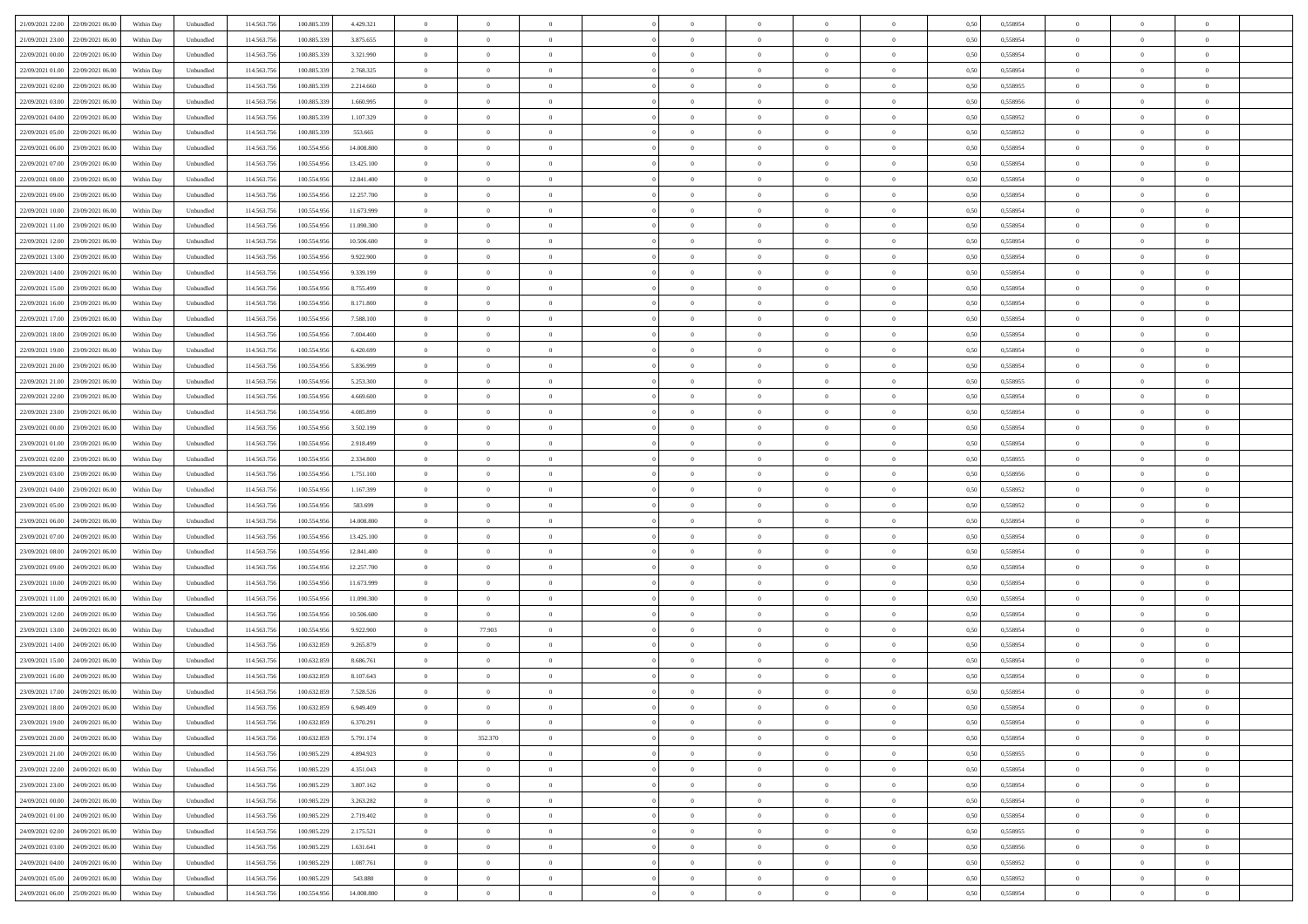| 24/09/2021 07:00<br>25/09/2021 06:00 | Within Day | Unbundled | 114.563.756 | 100.554.956 | 13.425.100 | $\overline{0}$ | $\overline{0}$ | $\overline{0}$ | $\theta$       | $\theta$       |                | $\overline{0}$ | 0,50 | 0,558954 | $\theta$       | $\theta$       | $\theta$       |  |
|--------------------------------------|------------|-----------|-------------|-------------|------------|----------------|----------------|----------------|----------------|----------------|----------------|----------------|------|----------|----------------|----------------|----------------|--|
|                                      |            |           |             |             |            |                |                |                |                |                |                |                |      |          |                |                |                |  |
| 24/09/2021 08:00<br>25/09/2021 06.00 | Within Day | Unbundled | 114.563.75  | 100.554.956 | 12.841.400 | $\overline{0}$ | $\overline{0}$ | $\overline{0}$ | $\,$ 0 $\,$    | $\bf{0}$       | $\overline{0}$ | $\mathbf{0}$   | 0,50 | 0,558954 | $\,$ 0 $\,$    | $\bf{0}$       | $\overline{0}$ |  |
| 24/09/2021 09:00<br>25/09/2021 06:00 | Within Day | Unbundled | 114,563,756 | 100.554.956 | 12.257.700 | $\overline{0}$ | $\overline{0}$ | $\overline{0}$ | $\bf{0}$       | $\bf{0}$       | $\overline{0}$ | $\,$ 0 $\,$    | 0.50 | 0.558954 | $\bf{0}$       | $\overline{0}$ | $\bf{0}$       |  |
| 24/09/2021 10:00<br>25/09/2021 06:00 | Within Day | Unbundled | 114.563.756 | 100.554.956 | 11.673.999 | $\overline{0}$ | $\overline{0}$ | $\overline{0}$ | $\overline{0}$ | $\overline{0}$ | $\overline{0}$ | $\,$ 0 $\,$    | 0,50 | 0,558954 | $\theta$       | $\overline{0}$ | $\overline{0}$ |  |
| 24/09/2021 11:00<br>25/09/2021 06.00 | Within Day | Unbundled | 114.563.75  | 100.554.956 | 11.090.300 | $\overline{0}$ | $\overline{0}$ | $\overline{0}$ | $\bf{0}$       | $\bf{0}$       | $\overline{0}$ | $\bf{0}$       | 0,50 | 0,558954 | $\,$ 0 $\,$    | $\bf{0}$       | $\overline{0}$ |  |
| 24/09/2021 12:00<br>25/09/2021 06:00 | Within Day | Unbundled | 114,563,75  | 100,554,956 | 10.506.600 | $\overline{0}$ | $\overline{0}$ | $\overline{0}$ | $\bf{0}$       | $\bf{0}$       | $\overline{0}$ | $\mathbf{0}$   | 0.50 | 0.558954 | $\,$ 0 $\,$    | $\overline{0}$ | $\overline{0}$ |  |
| 24/09/2021 13:00<br>25/09/2021 06:00 | Within Day | Unbundled | 114.563.756 | 100.554.956 | 9.922.900  | $\overline{0}$ | $\overline{0}$ | $\overline{0}$ | $\overline{0}$ | $\overline{0}$ | $\overline{0}$ | $\bf{0}$       | 0,50 | 0,558954 | $\theta$       | $\theta$       | $\overline{0}$ |  |
| 24/09/2021 14:00<br>25/09/2021 06.00 | Within Day | Unbundled | 114.563.75  | 100.554.956 | 9.339.199  | $\overline{0}$ | $\overline{0}$ | $\overline{0}$ | $\,$ 0 $\,$    | $\bf{0}$       | $\overline{0}$ | $\mathbf{0}$   | 0,50 | 0,558954 | $\,$ 0 $\,$    | $\bf{0}$       | $\overline{0}$ |  |
| 24/09/2021 15:00<br>25/09/2021 06:00 | Within Day | Unbundled | 114,563,756 | 100,554,956 | 8,755,499  | $\overline{0}$ | $\overline{0}$ | $\overline{0}$ | $\bf{0}$       | $\bf{0}$       | $\overline{0}$ | $\mathbf{0}$   | 0.50 | 0.558954 | $\bf{0}$       | $\overline{0}$ | $\bf{0}$       |  |
| 24/09/2021 16:00<br>25/09/2021 06:00 | Within Day | Unbundled | 114.563.756 | 100.554.956 | 8.171.800  | $\overline{0}$ | $\overline{0}$ | $\overline{0}$ | $\bf{0}$       | $\bf{0}$       | $\overline{0}$ | $\bf{0}$       | 0,50 | 0,558954 | $\,$ 0         | $\theta$       | $\overline{0}$ |  |
|                                      |            |           |             |             |            |                |                |                |                |                |                |                |      |          |                |                |                |  |
| 24/09/2021 17.00<br>25/09/2021 06.00 | Within Day | Unbundled | 114.563.75  | 100.554.956 | 7.588.100  | $\overline{0}$ | $\overline{0}$ | $\overline{0}$ | $\,$ 0 $\,$    | $\bf{0}$       | $\overline{0}$ | $\bf{0}$       | 0,50 | 0,558954 | $\,$ 0 $\,$    | $\bf{0}$       | $\overline{0}$ |  |
| 24/09/2021 18:00<br>25/09/2021 06:00 | Within Day | Unbundled | 114,563,756 | 100,554,956 | 7 004 400  | $\overline{0}$ | $\overline{0}$ | $\overline{0}$ | $\bf{0}$       | $\bf{0}$       | $\overline{0}$ | $\,$ 0 $\,$    | 0.50 | 0.558954 | $\bf{0}$       | $\overline{0}$ | $\,$ 0         |  |
| 24/09/2021 19:00<br>25/09/2021 06:00 | Within Day | Unbundled | 114.563.756 | 100.554.956 | 6.420.699  | $\overline{0}$ | $\overline{0}$ | $\overline{0}$ | $\overline{0}$ | $\overline{0}$ | $\overline{0}$ | $\,$ 0 $\,$    | 0,50 | 0,558954 | $\theta$       | $\overline{0}$ | $\overline{0}$ |  |
| 24/09/2021 20.00<br>25/09/2021 06.00 | Within Day | Unbundled | 114.563.75  | 100.554.956 | 5.836.999  | $\overline{0}$ | $\overline{0}$ | $\overline{0}$ | $\bf{0}$       | $\bf{0}$       | $\overline{0}$ | $\bf{0}$       | 0,50 | 0,558954 | $\,$ 0 $\,$    | $\bf{0}$       | $\overline{0}$ |  |
| 24/09/2021 21.00<br>25/09/2021 06:00 | Within Day | Unbundled | 114,563,756 | 100,554,956 | 5.253.300  | $\overline{0}$ | $\overline{0}$ | $\overline{0}$ | $\bf{0}$       | $\overline{0}$ | $\overline{0}$ | $\mathbf{0}$   | 0.50 | 0.558955 | $\,$ 0 $\,$    | $\theta$       | $\overline{0}$ |  |
| 24/09/2021 22.00<br>25/09/2021 06:00 | Within Day | Unbundled | 114.563.756 | 100.554.956 | 4.669.600  | $\overline{0}$ | $\overline{0}$ | $\overline{0}$ | $\bf{0}$       | $\overline{0}$ | $\overline{0}$ | $\bf{0}$       | 0,50 | 0,558954 | $\overline{0}$ | $\theta$       | $\overline{0}$ |  |
| 24/09/2021 23.00<br>25/09/2021 06.00 | Within Day | Unbundled | 114.563.75  | 100.554.956 | 4.085.899  | $\overline{0}$ | $\overline{0}$ | $\overline{0}$ | $\,$ 0 $\,$    | $\bf{0}$       | $\overline{0}$ | $\bf{0}$       | 0,50 | 0,558954 | $\,$ 0 $\,$    | $\bf{0}$       | $\overline{0}$ |  |
| 25/09/2021 00:00<br>25/09/2021 06:00 | Within Day | Unbundled | 114,563,75  | 100,554,956 | 3.502.199  | $\overline{0}$ | $\overline{0}$ | $\overline{0}$ | $\bf{0}$       | $\bf{0}$       | $\overline{0}$ | $\mathbf{0}$   | 0.50 | 0.558954 | $\bf{0}$       | $\overline{0}$ | $\,$ 0         |  |
| 25/09/2021 01:00<br>25/09/2021 06:00 | Within Day | Unbundled | 114.563.756 | 100.554.956 | 2.918.499  | $\overline{0}$ | $\overline{0}$ | $\overline{0}$ | $\bf{0}$       | $\overline{0}$ | $\overline{0}$ | $\bf{0}$       | 0,50 | 0,558954 | $\,$ 0 $\,$    | $\,$ 0 $\,$    | $\overline{0}$ |  |
|                                      |            |           |             |             |            |                |                |                |                |                |                |                |      |          |                |                |                |  |
| 25/09/2021 02.00<br>25/09/2021 06.00 | Within Day | Unbundled | 114.563.75  | 100.554.956 | 2.334.800  | $\overline{0}$ | $\overline{0}$ | $\overline{0}$ | $\overline{0}$ | $\bf{0}$       | $\overline{0}$ | $\mathbf{0}$   | 0,50 | 0,558955 | $\,$ 0 $\,$    | $\bf{0}$       | $\overline{0}$ |  |
| 25/09/2021 03.00<br>25/09/2021 06:00 | Within Day | Unbundled | 114,563,756 | 100.554.956 | 1.751.100  | $\overline{0}$ | $\overline{0}$ | $\overline{0}$ | $\bf{0}$       | $\overline{0}$ | $\overline{0}$ | $\,$ 0 $\,$    | 0.50 | 0.558956 | $\bf{0}$       | $\overline{0}$ | $\,$ 0         |  |
| 25/09/2021 04:00<br>25/09/2021 06:00 | Within Day | Unbundled | 114.563.756 | 100.554.956 | 1.167.399  | $\overline{0}$ | $\overline{0}$ | $\overline{0}$ | $\overline{0}$ | $\overline{0}$ | $\overline{0}$ | $\,$ 0 $\,$    | 0.5( | 0,558952 | $\theta$       | $\overline{0}$ | $\overline{0}$ |  |
| 25/09/2021 05:00<br>25/09/2021 06.00 | Within Day | Unbundled | 114.563.75  | 100.554.956 | 583.699    | $\overline{0}$ | $\overline{0}$ | $\overline{0}$ | $\overline{0}$ | $\bf{0}$       | $\overline{0}$ | $\bf{0}$       | 0,50 | 0,558952 | $\,$ 0 $\,$    | $\bf{0}$       | $\overline{0}$ |  |
| 25/09/2021 06:00<br>26/09/2021 06:00 | Within Day | Unbundled | 114,563,75  | 100,554,956 | 14,008,800 | $\overline{0}$ | $\overline{0}$ | $\overline{0}$ | $\bf{0}$       | $\bf{0}$       | $\overline{0}$ | $\mathbf{0}$   | 0.50 | 0.558954 | $\,$ 0 $\,$    | $\overline{0}$ | $\overline{0}$ |  |
| 25/09/2021 07:00<br>26/09/2021 06:00 | Within Day | Unbundled | 114.563.756 | 100.554.956 | 13.425.100 | $\overline{0}$ | $\overline{0}$ | $\overline{0}$ | $\bf{0}$       | $\overline{0}$ | $\overline{0}$ | $\bf{0}$       | 0,50 | 0,558954 | $\theta$       | $\theta$       | $\overline{0}$ |  |
| 25/09/2021 08:00<br>26/09/2021 06.0  | Within Day | Unbundled | 114.563.75  | 100.554.956 | 12.841.400 | $\overline{0}$ | $\overline{0}$ | $\overline{0}$ | $\,$ 0 $\,$    | $\bf{0}$       | $\overline{0}$ | $\bf{0}$       | 0,50 | 0,558954 | $\,$ 0 $\,$    | $\bf{0}$       | $\overline{0}$ |  |
| 25/09/2021 09:00<br>26/09/2021 06:00 | Within Day | Unbundled | 114,563,756 | 100,554,956 | 12.257.700 | $\overline{0}$ | $\overline{0}$ | $\overline{0}$ | $\bf{0}$       | $\bf{0}$       | $\overline{0}$ | $\mathbf{0}$   | 0.50 | 0.558954 | $\bf{0}$       | $\overline{0}$ | $\bf{0}$       |  |
| 25/09/2021 10:00<br>26/09/2021 06:00 | Within Day | Unbundled | 114.563.756 | 100.554.956 | 11.673.999 | $\overline{0}$ | $\overline{0}$ | $\overline{0}$ | $\bf{0}$       | $\overline{0}$ | $\overline{0}$ | $\bf{0}$       | 0,50 | 0,558954 | $\overline{0}$ | $\overline{0}$ | $\overline{0}$ |  |
|                                      |            |           |             |             |            |                | $\overline{0}$ |                | $\overline{0}$ | $\bf{0}$       | $\overline{0}$ |                |      |          | $\overline{0}$ | $\bf{0}$       | $\overline{0}$ |  |
| 25/09/2021 11:00<br>26/09/2021 06.0  | Within Day | Unbundled | 114.563.75  | 100.554.956 | 11.090.300 | $\overline{0}$ |                | $\overline{0}$ |                |                |                | $\mathbf{0}$   | 0,50 | 0,558954 |                |                |                |  |
| 25/09/2021 12:00<br>26/09/2021 06:00 | Within Day | Unbundled | 114,563,756 | 100.554.956 | 10,506,600 | $\overline{0}$ | $\overline{0}$ | $\overline{0}$ | $\bf{0}$       | $\overline{0}$ | $\overline{0}$ | $\,$ 0 $\,$    | 0.50 | 0.558954 | $\bf{0}$       | $\overline{0}$ | $\,$ 0         |  |
| 25/09/2021 13:00<br>26/09/2021 06:00 | Within Day | Unbundled | 114.563.756 | 100.554.956 | 9.922.900  | $\overline{0}$ | $\overline{0}$ | $\overline{0}$ | $\overline{0}$ | $\overline{0}$ | $\overline{0}$ | $\overline{0}$ | 0.50 | 0,558954 | $\theta$       | $\overline{0}$ | $\overline{0}$ |  |
| 25/09/2021 14:00<br>26/09/2021 06.0  | Within Day | Unbundled | 114.563.75  | 100.554.956 | 9.339.199  | $\overline{0}$ | $\overline{0}$ | $\overline{0}$ | $\,$ 0 $\,$    | $\bf{0}$       | $\overline{0}$ | $\bf{0}$       | 0,50 | 0,558954 | $\,$ 0 $\,$    | $\bf{0}$       | $\overline{0}$ |  |
| 25/09/2021 15:00<br>26/09/2021 06:00 | Within Day | Unbundled | 114,563,756 | 100,554,956 | 8,755,499  | $\overline{0}$ | $\overline{0}$ | $\bf{0}$       | $\bf{0}$       | $\bf{0}$       | $\overline{0}$ | $\mathbf{0}$   | 0.50 | 0.558954 | $\,$ 0 $\,$    | $\theta$       | $\overline{0}$ |  |
| 25/09/2021 16:00<br>26/09/2021 06:00 | Within Day | Unbundled | 114.563.756 | 100.554.956 | 8.171.800  | $\overline{0}$ | 72.829         | $\overline{0}$ | $\overline{0}$ | $\overline{0}$ | $\overline{0}$ | $\overline{0}$ | 0.50 | 0,558954 | $\theta$       | $\theta$       | $\overline{0}$ |  |
| 25/09/2021 17:00<br>26/09/2021 06.0  | Within Day | Unbundled | 114.563.75  | 100.627.785 | 7.520.472  | $\overline{0}$ | $\overline{0}$ | $\overline{0}$ | $\overline{0}$ | $\bf{0}$       | $\overline{0}$ | $\bf{0}$       | 0,50 | 0,558954 | $\,$ 0 $\,$    | $\bf{0}$       | $\overline{0}$ |  |
| 25/09/2021 18:00<br>26/09/2021 06:00 | Within Day | Unbundled | 114,563,75  | 100.627.785 | 6.941.974  | $\overline{0}$ | $\overline{0}$ | $\overline{0}$ | $\bf{0}$       | $\bf{0}$       | $\overline{0}$ | $\mathbf{0}$   | 0.50 | 0.558954 | $\bf{0}$       | $\overline{0}$ | $\bf{0}$       |  |
| 25/09/2021 19:00<br>26/09/2021 06:00 | Within Day | Unbundled | 114.563.756 | 100.627.785 | 6.363.477  | $\overline{0}$ | $\overline{0}$ | $\overline{0}$ | $\overline{0}$ | $\overline{0}$ | $\overline{0}$ | $\overline{0}$ | 0.50 | 0,558954 | $\overline{0}$ | $\overline{0}$ | $\overline{0}$ |  |
| 25/09/2021 20.00<br>26/09/2021 06.0  | Within Day | Unbundled | 114.563.75  | 100.627.785 | 5.784.978  | $\overline{0}$ | $\overline{0}$ | $\overline{0}$ | $\overline{0}$ | $\bf{0}$       | $\overline{0}$ | $\mathbf{0}$   | 0,50 | 0,558954 | $\overline{0}$ | $\bf{0}$       | $\overline{0}$ |  |
| 25/09/2021 21:00<br>26/09/2021 06:00 | Within Day | Unbundled | 114,563,756 | 100.627.785 | 5.206.481  | $\overline{0}$ | $\overline{0}$ | $\overline{0}$ | $\bf{0}$       | $\overline{0}$ | $\overline{0}$ | $\,$ 0 $\,$    | 0.50 | 0.558955 | $\bf{0}$       | $\overline{0}$ | $\,$ 0         |  |
|                                      |            |           |             |             |            |                |                |                |                |                |                |                |      |          |                |                |                |  |
| 25/09/2021 22:00<br>26/09/2021 06:00 | Within Day | Unbundled | 114.563.756 | 100.627.785 | 4.627.982  | $\overline{0}$ | $\overline{0}$ | $\overline{0}$ | $\overline{0}$ | $\overline{0}$ | $\overline{0}$ | $\overline{0}$ | 0.50 | 0,558954 | $\overline{0}$ | $\theta$       | $\overline{0}$ |  |
| 25/09/2021 23.00<br>26/09/2021 06.0  | Within Day | Unbundled | 114.563.75  | 100.627.785 | 4.049.485  | $\overline{0}$ | $\overline{0}$ | $\overline{0}$ | $\overline{0}$ | $\bf{0}$       | $\overline{0}$ | $\bf{0}$       | 0,50 | 0,558954 | $\,$ 0 $\,$    | $\bf{0}$       | $\overline{0}$ |  |
| 26/09/2021 00:00<br>26/09/2021 06:00 | Within Day | Unbundled | 114,563,75  | 100.627.785 | 3.470.986  | $\overline{0}$ | $\overline{0}$ | $\overline{0}$ | $\overline{0}$ | $\overline{0}$ | $\overline{0}$ | $\mathbf{0}$   | 0.50 | 0.558954 | $\,$ 0 $\,$    | $\theta$       | $\overline{0}$ |  |
| 26/09/2021 01:00<br>26/09/2021 06:00 | Within Day | Unbundled | 114.563.756 | 100.627.785 | 2.892.489  | $\overline{0}$ | $\overline{0}$ | $\overline{0}$ | $\overline{0}$ | $\overline{0}$ | $\Omega$       | $\overline{0}$ | 0.50 | 0,558954 | $\overline{0}$ | $\theta$       | $\overline{0}$ |  |
| 26/09/2021 02:00<br>26/09/2021 06.00 | Within Day | Unbundled | 114.563.756 | 100.627.785 | 2.313.991  | $\overline{0}$ | $\overline{0}$ | $\overline{0}$ | $\overline{0}$ | $\bf{0}$       | $\overline{0}$ | $\bf{0}$       | 0,50 | 0,558955 | $\overline{0}$ | $\overline{0}$ | $\overline{0}$ |  |
| 26/09/2021 03:00 26/09/2021 06:00    | Within Day | Unbundled | 114.563.756 | 100.627.785 | 1.735.493  | $\bf{0}$       | $\,$ 0 $\,$    |                | $\bf{0}$       |                |                |                | 0,50 | 0,558956 | $\theta$       | $\overline{0}$ |                |  |
| 26/09/2021 04:00 26/09/2021 06:00    | Within Day | Unbundled | 114.563.756 | 100.627.785 | 1.156.995  | $\overline{0}$ | $\overline{0}$ | $\overline{0}$ | $\overline{0}$ | $\overline{0}$ | $\overline{0}$ | $\overline{0}$ | 0,50 | 0,558952 | $\theta$       | $\theta$       | $\overline{0}$ |  |
| 26/09/2021 05:00<br>26/09/2021 06.00 | Within Day | Unbundled | 114.563.756 | 100.627.785 | 578.497    | $\overline{0}$ | $\overline{0}$ | $\overline{0}$ | $\bf{0}$       | $\overline{0}$ | $\overline{0}$ | $\overline{0}$ | 0,50 | 0,558952 | $\overline{0}$ | $\overline{0}$ | $\bf{0}$       |  |
| 26/09/2021 06:00 27/09/2021 06:00    | Within Day | Unbundled | 114.563.756 | 100.562.023 | 14.001.732 | $\overline{0}$ | $\overline{0}$ | $\overline{0}$ | $\,$ 0 $\,$    | $\bf{0}$       | $\overline{0}$ | $\mathbf{0}$   | 0.50 | 0.558954 | $\overline{0}$ | $\bf{0}$       | $\bf{0}$       |  |
| 26/09/2021 07:00<br>27/09/2021 06:00 | Within Dav | Unbundled | 114.563.756 | 100.562.023 | 13.418.327 | $\overline{0}$ | $\overline{0}$ | $\overline{0}$ | $\overline{0}$ | $\overline{0}$ | $\overline{0}$ | $\mathbf{0}$   | 0,50 | 0,558954 | $\overline{0}$ | $\theta$       | $\overline{0}$ |  |
|                                      |            |           |             |             |            |                |                |                |                |                |                |                |      |          |                |                |                |  |
| 26/09/2021 08:00<br>27/09/2021 06.00 | Within Day | Unbundled | 114.563.756 | 100.562.023 | 12.834.921 | $\overline{0}$ | $\overline{0}$ | $\overline{0}$ | $\bf{0}$       | $\bf{0}$       | $\overline{0}$ | $\mathbf{0}$   | 0,50 | 0,558954 | $\overline{0}$ | $\bf{0}$       | $\overline{0}$ |  |
| 27/09/2021 06:00<br>26/09/2021 09:00 | Within Day | Unbundled | 114.563.756 | 100.562.023 | 12.251.516 | $\overline{0}$ | $\overline{0}$ | $\overline{0}$ | $\bf{0}$       | $\overline{0}$ | $\overline{0}$ | $\mathbf{0}$   | 0.50 | 0.558954 | $\,$ 0 $\,$    | $\theta$       | $\overline{0}$ |  |
| 26/09/2021 10:00<br>27/09/2021 06:00 | Within Dav | Unbundled | 114.563.756 | 100.562.023 | 11.668.111 | $\overline{0}$ | $\overline{0}$ | $\overline{0}$ | $\overline{0}$ | $\overline{0}$ | $\overline{0}$ | $\mathbf{0}$   | 0,50 | 0,558954 | $\overline{0}$ | $\theta$       | $\overline{0}$ |  |
| 26/09/2021 11:00<br>27/09/2021 06:00 | Within Day | Unbundled | 114.563.75  | 100.562.023 | 11.084.705 | $\overline{0}$ | $\overline{0}$ | $\overline{0}$ | $\bf{0}$       | $\overline{0}$ | $\overline{0}$ | $\,$ 0 $\,$    | 0,50 | 0,558954 | $\bf{0}$       | $\overline{0}$ | $\overline{0}$ |  |
| 27/09/2021 06:00<br>26/09/2021 12.00 | Within Day | Unbundled | 114.563.756 | 100.562.023 | 10.501.299 | $\overline{0}$ | $\overline{0}$ | $\overline{0}$ | $\bf{0}$       | $\overline{0}$ | $\overline{0}$ | $\,$ 0 $\,$    | 0.50 | 0.558954 | $\overline{0}$ | $\bf{0}$       | $\,$ 0         |  |
| 26/09/2021 13:00<br>27/09/2021 06:00 | Within Dav | Unbundled | 114.563.756 | 100.562.023 | 9.917.894  | $\overline{0}$ | 83.430         | $\overline{0}$ | $\overline{0}$ | $\overline{0}$ | $\overline{0}$ | $\mathbf{0}$   | 0,50 | 0,558954 | $\overline{0}$ | $\theta$       | $\overline{0}$ |  |
| 26/09/2021 14:00<br>27/09/2021 06.0  | Within Day | Unbundled | 114.563.756 | 100.645.453 | 9.255.966  | $\overline{0}$ | $\overline{0}$ | $\overline{0}$ | $\bf{0}$       | $\bf{0}$       | $\overline{0}$ | $\mathbf{0}$   | 0,50 | 0,558954 | $\bf{0}$       | $\bf{0}$       | $\bf{0}$       |  |
| 26/09/2021 15:00 27/09/2021 06:00    | Within Day | Unbundled | 114.563.756 | 100.645.453 | 8.677.468  | $\overline{0}$ | $\overline{0}$ | $\overline{0}$ | $\bf{0}$       | $\,$ 0         | $\overline{0}$ | $\,0\,$        | 0,50 | 0,558954 | $\overline{0}$ | $\,$ 0 $\,$    | $\,$ 0 $\,$    |  |
|                                      |            |           |             |             |            |                |                |                |                |                |                |                |      |          |                |                |                |  |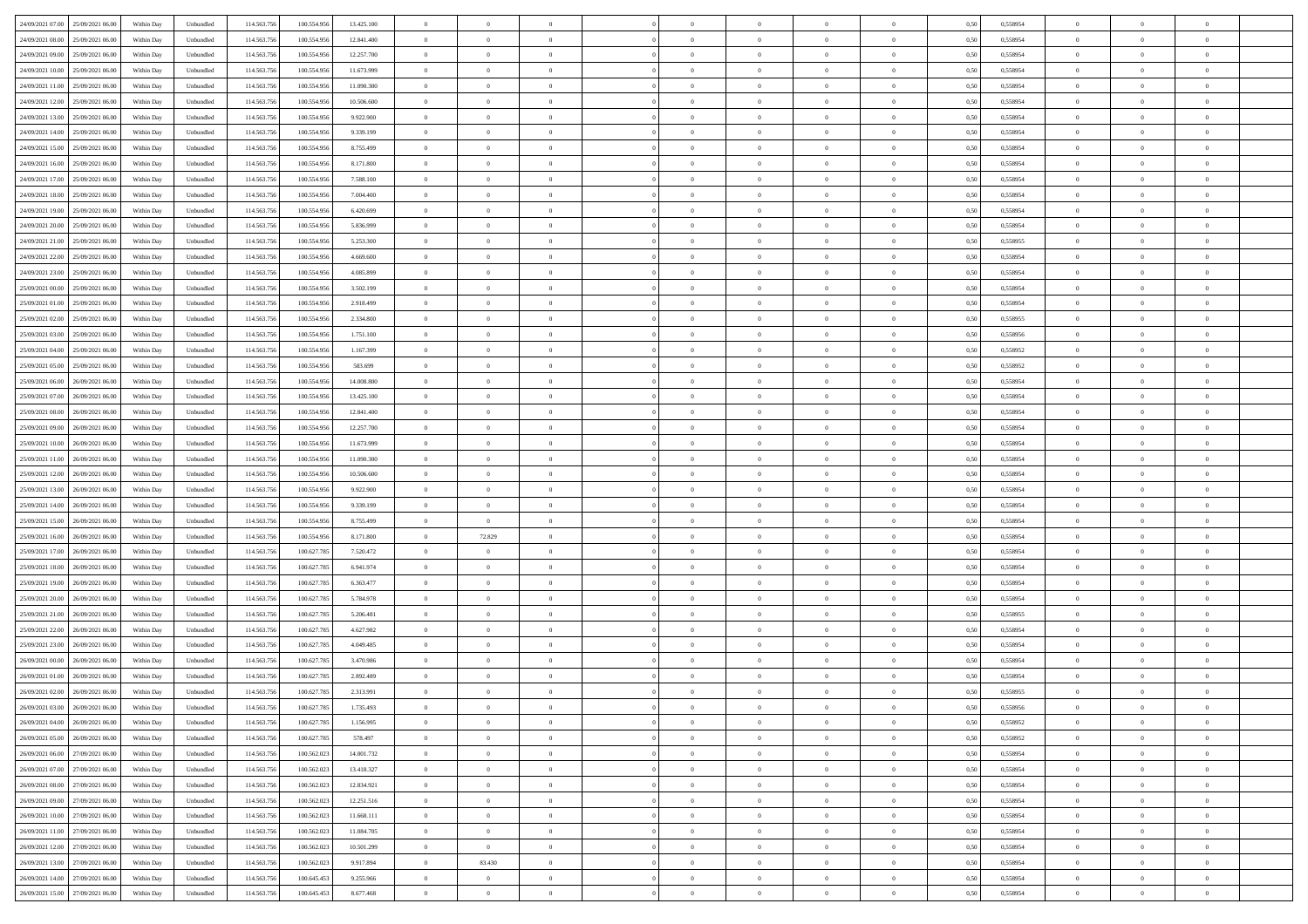| 26/09/2021 16:00 27/09/2021 06:00    | Within Day | Unbundled                   | 114.563.756 | 100.645.453 | 8.098.970  | $\overline{0}$ | $\theta$       |                | $\overline{0}$ | $\bf{0}$       | $\overline{0}$ | $\theta$       | 0,50 | 0,558954 | $\,0\,$        | $\overline{0}$ | $\bf{0}$       |  |
|--------------------------------------|------------|-----------------------------|-------------|-------------|------------|----------------|----------------|----------------|----------------|----------------|----------------|----------------|------|----------|----------------|----------------|----------------|--|
|                                      |            |                             |             |             |            |                |                |                |                |                |                |                |      |          |                |                |                |  |
| 26/09/2021 17:00<br>27/09/2021 06:00 | Within Day | Unbundled                   | 114.563.75  | 100.645.453 | 7.520.472  | $\overline{0}$ | $\overline{0}$ | $\overline{0}$ | $\overline{0}$ | $\bf{0}$       | $\overline{0}$ | $\bf{0}$       | 0,50 | 0,558954 | $\bf{0}$       | $\overline{0}$ | $\bf{0}$       |  |
| 26/09/2021 18:00<br>27/09/2021 06:00 | Within Day | Unbundled                   | 114.563.75  | 100.645.453 | 6.941.974  | $\overline{0}$ | $\bf{0}$       | $\overline{0}$ | $\overline{0}$ | $\,$ 0 $\,$    | $\overline{0}$ | $\overline{0}$ | 0.50 | 0.558954 | $\overline{0}$ | $\overline{0}$ | $\bf{0}$       |  |
| 26/09/2021 19:00<br>27/09/2021 06:00 | Within Day | Unbundled                   | 114.563.75  | 100.645.453 | 6.363.477  | $\overline{0}$ | $\overline{0}$ | $\overline{0}$ | $\overline{0}$ | $\,0\,$        | $\overline{0}$ | $\overline{0}$ | 0,50 | 0,558954 | $\,$ 0 $\,$    | $\overline{0}$ | $\,$ 0 $\,$    |  |
| 26/09/2021 20:00<br>27/09/2021 06.00 | Within Day | Unbundled                   | 114.563.75  | 100.645.453 | 5.784.978  | $\overline{0}$ | $\theta$       | $\overline{0}$ | $\overline{0}$ | $\,$ 0         | $\overline{0}$ | $\bf{0}$       | 0,50 | 0,558954 | $\bf{0}$       | $\overline{0}$ | $\bf{0}$       |  |
| 26/09/2021 21:00<br>27/09/2021 06:00 | Within Day | Unbundled                   | 114.563.75  | 100.645.45  | 5.206.481  | $\overline{0}$ | $\overline{0}$ | $\overline{0}$ | $\overline{0}$ | $\bf{0}$       | $\overline{0}$ | $\overline{0}$ | 0.50 | 0.558955 | $\bf{0}$       | $\overline{0}$ | $\bf{0}$       |  |
|                                      |            |                             |             |             |            |                |                |                |                |                |                |                |      |          |                |                |                |  |
| 26/09/2021 22:00<br>27/09/2021 06:00 | Within Day | Unbundled                   | 114.563.75  | 100.645.453 | 4.627.982  | $\overline{0}$ | $\overline{0}$ | $\overline{0}$ | $\overline{0}$ | $\bf{0}$       | $\overline{0}$ | $\overline{0}$ | 0,50 | 0,558954 | $\,$ 0 $\,$    | $\overline{0}$ | $\bf{0}$       |  |
| 26/09/2021 23:00<br>27/09/2021 06.00 | Within Day | Unbundled                   | 114.563.75  | 100.645.453 | 4.049.485  | $\overline{0}$ | $\overline{0}$ | $\overline{0}$ | $\overline{0}$ | $\,$ 0         | $\overline{0}$ | $\bf{0}$       | 0,50 | 0,558954 | $\bf{0}$       | $\overline{0}$ | $\bf{0}$       |  |
| 27/09/2021 00:00<br>27/09/2021 06:00 | Within Day | Unbundled                   | 114.563.75  | 100.645.453 | 3.470.986  | $\overline{0}$ | $\overline{0}$ | $\overline{0}$ | $\overline{0}$ | $\bf{0}$       | $\overline{0}$ | $\overline{0}$ | 0.50 | 0.558954 | $\overline{0}$ | $\overline{0}$ | $\bf{0}$       |  |
| 27/09/2021 01:00<br>27/09/2021 06:00 | Within Day | Unbundled                   | 114.563.75  | 100.645.453 | 2.892.489  | $\overline{0}$ | $\overline{0}$ | $\overline{0}$ | $\overline{0}$ | $\bf{0}$       | $\overline{0}$ | $\bf{0}$       | 0,50 | 0,558954 | $\,$ 0 $\,$    | $\overline{0}$ | $\bf{0}$       |  |
| 27/09/2021 02:00<br>27/09/2021 06.00 | Within Day | Unbundled                   | 114.563.75  | 100.645.453 | 2.313.991  | $\bf{0}$       | $\overline{0}$ | $\overline{0}$ | $\overline{0}$ | $\,$ 0         | $\overline{0}$ | $\bf{0}$       | 0,50 | 0,558955 | $\bf{0}$       | $\overline{0}$ | $\bf{0}$       |  |
| 27/09/2021 03:00<br>27/09/2021 06:00 | Within Day | Unbundled                   | 114.563.75  | 100.645.453 | 1.735.493  | $\overline{0}$ | $\bf{0}$       | $\overline{0}$ | $\overline{0}$ | $\,$ 0 $\,$    | $\overline{0}$ | $\overline{0}$ | 0.50 | 0.558956 | $\,$ 0 $\,$    | $\overline{0}$ | $\bf{0}$       |  |
| 27/09/2021 04:00<br>27/09/2021 06:00 | Within Day | Unbundled                   | 114.563.75  | 100.645.453 | 1.156.995  | $\overline{0}$ | $\overline{0}$ | $\overline{0}$ | $\overline{0}$ | $\,$ 0         | $\overline{0}$ | $\overline{0}$ | 0,50 | 0,558952 | $\,$ 0 $\,$    | $\overline{0}$ | $\,$ 0 $\,$    |  |
|                                      |            |                             |             |             |            |                |                |                |                |                |                |                |      |          |                |                |                |  |
| 27/09/2021 05:00<br>27/09/2021 06.00 | Within Day | Unbundled                   | 114.563.75  | 100.645.453 | 578.497    | $\overline{0}$ | $\theta$       | $\overline{0}$ | $\overline{0}$ | $\,$ 0         | $\overline{0}$ | $\bf{0}$       | 0,50 | 0,558952 | $\bf{0}$       | $\overline{0}$ | $\bf{0}$       |  |
| 27/09/2021 06:00<br>28/09/2021 06:00 | Within Day | Unbundled                   | 114,563,75  | 100.679.807 | 13,883,949 | $\overline{0}$ | $\overline{0}$ | $\overline{0}$ | $\overline{0}$ | $\bf{0}$       | $\overline{0}$ | $\overline{0}$ | 0.50 | 0.558954 | $\bf{0}$       | $\overline{0}$ | $\bf{0}$       |  |
| 27/09/2021 07:00<br>28/09/2021 06:00 | Within Day | Unbundled                   | 114.563.75  | 100.679.807 | 13.305.450 | $\overline{0}$ | $\overline{0}$ | $\overline{0}$ | $\overline{0}$ | $\bf{0}$       | $\overline{0}$ | $\overline{0}$ | 0,50 | 0,558954 | $\,$ 0 $\,$    | $\overline{0}$ | $\bf{0}$       |  |
| 27/09/2021 08:00<br>28/09/2021 06:00 | Within Day | Unbundled                   | 114.563.75  | 100.679.807 | 12.726.953 | $\overline{0}$ | $\overline{0}$ | $\overline{0}$ | $\overline{0}$ | $\,$ 0         | $\overline{0}$ | $\bf{0}$       | 0,50 | 0,558954 | $\bf{0}$       | $\overline{0}$ | $\bf{0}$       |  |
| 27/09/2021 09:00<br>28/09/2021 06:00 | Within Day | Unbundled                   | 114.563.75  | 100,679,807 | 12.148.456 | $\overline{0}$ | $\overline{0}$ | $\overline{0}$ | $\overline{0}$ | $\bf{0}$       | $\overline{0}$ | $\overline{0}$ | 0.50 | 0.558954 | $\bf{0}$       | $\overline{0}$ | $\bf{0}$       |  |
| 27/09/2021 10:00<br>28/09/2021 06:00 | Within Day | Unbundled                   | 114.563.75  | 100.679.807 | 11.569.957 | $\overline{0}$ | $\overline{0}$ | $\overline{0}$ | $\overline{0}$ | $\bf{0}$       | $\overline{0}$ | $\bf{0}$       | 0,50 | 0,558954 | $\,$ 0 $\,$    | $\overline{0}$ | $\bf{0}$       |  |
|                                      |            |                             |             |             |            |                |                |                |                |                |                |                |      |          |                |                |                |  |
| 27/09/2021 11:00<br>28/09/2021 06:00 | Within Day | Unbundled                   | 114.563.75  | 100.679.807 | 10.991.460 | $\bf{0}$       | $\overline{0}$ | $\overline{0}$ | $\overline{0}$ | $\bf{0}$       | $\overline{0}$ | $\bf{0}$       | 0,50 | 0,558954 | $\bf{0}$       | $\overline{0}$ | $\bf{0}$       |  |
| 27/09/2021 12:00<br>28/09/2021 06:00 | Within Day | Unbundled                   | 114.563.75  | 100.679.807 | 10.412.961 | $\overline{0}$ | $\overline{0}$ | $\overline{0}$ | $\overline{0}$ | $\,$ 0 $\,$    | $\overline{0}$ | $\overline{0}$ | 0.50 | 0.558954 | $\overline{0}$ | $\overline{0}$ | $\bf{0}$       |  |
| 27/09/2021 13:00<br>28/09/2021 06:00 | Within Day | Unbundled                   | 114.563.75  | 100.679.807 | 9.834.464  | $\overline{0}$ | $\overline{0}$ | $\overline{0}$ | $\overline{0}$ | $\,$ 0 $\,$    | $\overline{0}$ | $\overline{0}$ | 0,50 | 0,558954 | $\,$ 0 $\,$    | $\overline{0}$ | $\,$ 0 $\,$    |  |
| 27/09/2021 14:00<br>28/09/2021 06:00 | Within Day | Unbundled                   | 114.563.75  | 100.679.807 | 9.255.966  | $\overline{0}$ | $\overline{0}$ | $\overline{0}$ | $\overline{0}$ | $\,$ 0         | $\overline{0}$ | $\bf{0}$       | 0,50 | 0,558954 | $\bf{0}$       | $\overline{0}$ | $\bf{0}$       |  |
| 27/09/2021 15:00<br>28/09/2021 06:00 | Within Day | Unbundled                   | 114.563.75  | 100,679,807 | 8.677.468  | $\overline{0}$ | $\overline{0}$ | $\overline{0}$ | $\overline{0}$ | $\bf{0}$       | $\overline{0}$ | $\overline{0}$ | 0.50 | 0.558954 | $\bf{0}$       | $\overline{0}$ | $\bf{0}$       |  |
| 27/09/2021 16:00<br>28/09/2021 06:00 | Within Day | Unbundled                   | 114.563.75  | 100.679.807 | 8.098.970  | $\overline{0}$ | $\overline{0}$ | $\overline{0}$ | $\overline{0}$ | $\bf{0}$       | $\overline{0}$ | $\overline{0}$ | 0,50 | 0,558954 | $\,0\,$        | $\overline{0}$ | $\bf{0}$       |  |
| 27/09/2021 17:00<br>28/09/2021 06:00 | Within Day | Unbundled                   | 114.563.75  | 100.679.807 | 7.520.472  | $\overline{0}$ | $\theta$       | $\overline{0}$ |                | $\,$ 0         | $\overline{0}$ | $\bf{0}$       | 0,50 | 0,558954 | $\bf{0}$       | $\overline{0}$ | $\bf{0}$       |  |
|                                      |            |                             |             |             |            |                |                |                |                |                |                |                |      |          |                |                |                |  |
| 27/09/2021 18:00<br>28/09/2021 06:00 | Within Day | Unbundled                   | 114,563,75  | 100.679.807 | 6.941.974  | $\overline{0}$ | $\overline{0}$ | $\overline{0}$ | $\overline{0}$ | $\bf{0}$       | $\overline{0}$ | $\overline{0}$ | 0.50 | 0.558954 | $\overline{0}$ | $\overline{0}$ | $\bf{0}$       |  |
| 27/09/2021 19:00<br>28/09/2021 06:00 | Within Day | Unbundled                   | 114.563.75  | 100.679.807 | 6.363.477  | $\overline{0}$ | $\overline{0}$ | $\overline{0}$ | $\overline{0}$ | $\bf{0}$       | $\overline{0}$ | $\overline{0}$ | 0,50 | 0,558954 | $\,0\,$        | $\overline{0}$ | $\bf{0}$       |  |
| 27/09/2021 20:00<br>28/09/2021 06:00 | Within Day | Unbundled                   | 114.563.75  | 100.679.807 | 5.784.978  | $\overline{0}$ | $\overline{0}$ | $\overline{0}$ | $\overline{0}$ | $\bf{0}$       | $\overline{0}$ | $\bf{0}$       | 0,50 | 0,558954 | $\bf{0}$       | $\overline{0}$ | $\bf{0}$       |  |
| 27/09/2021 21:00<br>28/09/2021 06:00 | Within Day | Unbundled                   | 114.563.75  | 100.679.807 | 5.206.481  | $\overline{0}$ | $\bf{0}$       | $\overline{0}$ | $\overline{0}$ | $\,$ 0 $\,$    | $\overline{0}$ | $\mathbf{0}$   | 0.50 | 0.558955 | $\,$ 0 $\,$    | $\bf{0}$       | $\bf{0}$       |  |
| 27/09/2021 22:00<br>28/09/2021 06:00 | Within Day | Unbundled                   | 114.563.75  | 100.679.807 | 4.627.982  | $\overline{0}$ | $\overline{0}$ | $\overline{0}$ | $\overline{0}$ | $\overline{0}$ | $\overline{0}$ | $\overline{0}$ | 0.50 | 0,558954 | $\mathbf{0}$   | $\overline{0}$ | $\overline{0}$ |  |
| 27/09/2021 23:00<br>28/09/2021 06:00 | Within Day | Unbundled                   | 114.563.75  | 100.679.807 | 4.049.485  | $\bf{0}$       | $\overline{0}$ | $\overline{0}$ | $\overline{0}$ | $\,$ 0         | $\overline{0}$ | $\bf{0}$       | 0,50 | 0,558954 | $\bf{0}$       | $\overline{0}$ | $\bf{0}$       |  |
| 28/09/2021 00:00<br>28/09/2021 06:00 | Within Day | Unbundled                   | 114.563.75  | 100.679.807 | 3.470.986  | $\overline{0}$ | $\overline{0}$ | $\overline{0}$ | $\overline{0}$ | $\bf{0}$       | $\overline{0}$ | $\overline{0}$ | 0.50 | 0.558954 | $\bf{0}$       | $\overline{0}$ | $\bf{0}$       |  |
|                                      |            |                             |             |             |            |                | $\overline{0}$ | $\Omega$       | $\Omega$       | $\overline{0}$ |                |                |      |          | $\mathbf{0}$   | $\overline{0}$ | $\overline{0}$ |  |
| 28/09/2021 01:00<br>28/09/2021 06:00 | Within Day | Unbundled                   | 114.563.75  | 100.679.807 | 2.892.489  | $\overline{0}$ |                |                |                |                | $\overline{0}$ | $\overline{0}$ | 0.50 | 0,558954 |                |                |                |  |
| 28/09/2021 02:00<br>28/09/2021 06:00 | Within Day | Unbundled                   | 114.563.75  | 100.679.807 | 2.313.991  | $\bf{0}$       | $\overline{0}$ | $\overline{0}$ | $\overline{0}$ | $\bf{0}$       | $\overline{0}$ | $\bf{0}$       | 0,50 | 0,558955 | $\bf{0}$       | $\overline{0}$ | $\bf{0}$       |  |
| 28/09/2021 03:00<br>28/09/2021 06:00 | Within Day | Unbundled                   | 114.563.75  | 100,679,807 | 1.735.493  | $\overline{0}$ | $\overline{0}$ | $\overline{0}$ | $\overline{0}$ | $\bf{0}$       | $\overline{0}$ | $\overline{0}$ | 0.50 | 0.558956 | $\overline{0}$ | $\bf{0}$       | $\bf{0}$       |  |
| 28/09/2021 04:00<br>28/09/2021 06:00 | Within Day | Unbundled                   | 114.563.75  | 100.679.807 | 1.156.995  | $\overline{0}$ | $\overline{0}$ | $\overline{0}$ | $\overline{0}$ | $\overline{0}$ | $\overline{0}$ | $\overline{0}$ | 0.50 | 0,558952 | $\mathbf{0}$   | $\overline{0}$ | $\overline{0}$ |  |
| 28/09/2021 05:00<br>28/09/2021 06:00 | Within Day | Unbundled                   | 114.563.75  | 100.679.807 | 578.497    | $\overline{0}$ | $\overline{0}$ | $\overline{0}$ | $\bf{0}$       | $\bf{0}$       | $\overline{0}$ | $\bf{0}$       | 0,50 | 0,558952 | $\bf{0}$       | $\overline{0}$ | $\bf{0}$       |  |
| 28/09/2021 06:00<br>29/09/2021 06:00 | Within Day | Unbundled                   | 114.563.75  | 100.947.619 | 13.616.137 | $\overline{0}$ | $\overline{0}$ | $\overline{0}$ | $\overline{0}$ | $\,$ 0 $\,$    | $\overline{0}$ | $\overline{0}$ | 0.50 | 0.558954 | $\overline{0}$ | $\bf{0}$       | $\bf{0}$       |  |
| 28/09/2021 07:00<br>29/09/2021 06:00 | Within Day | Unbundled                   | 114.563.75  | 100.947.619 | 13.048.797 | $\overline{0}$ | $\overline{0}$ | $\Omega$       | $\overline{0}$ | $\overline{0}$ | $\overline{0}$ | $\overline{0}$ | 0.50 | 0,558954 | $\mathbf{0}$   | $\overline{0}$ | $\overline{0}$ |  |
| 28/09/2021 08:00<br>29/09/2021 06.00 | Within Day | Unbundled                   | 114.563.75  | 100.947.619 | 12.481.459 | $\bf{0}$       | $\overline{0}$ | $\overline{0}$ | $\overline{0}$ | $\bf{0}$       | $\overline{0}$ | $\bf{0}$       | 0,50 | 0,558954 | $\bf{0}$       | $\overline{0}$ | $\bf{0}$       |  |
|                                      |            |                             |             |             |            |                |                |                |                |                |                |                |      |          |                |                |                |  |
| 28/09/2021 09:00<br>29/09/2021 06:00 | Within Day | Unbundled                   | 114.563.756 | 100,947.619 | 11.914.119 | $\overline{0}$ | $\overline{0}$ | $\overline{0}$ | $\overline{0}$ | $\bf{0}$       | $\overline{0}$ | $\overline{0}$ | 0.50 | 0.558954 | $\bf{0}$       | $\overline{0}$ | $\bf{0}$       |  |
| 28/09/2021 10:00<br>29/09/2021 06:00 | Within Day | Unbundled                   | 114.563.75  | 100.947.619 | 11.346.781 | $\overline{0}$ | $\theta$       | $\Omega$       | $\Omega$       | $\mathbf{0}$   | $\overline{0}$ | $\theta$       | 0.50 | 0,558954 | $\mathbf{0}$   | $\overline{0}$ | $\overline{0}$ |  |
| 28/09/2021 11:00<br>29/09/2021 06:00 | Within Day | Unbundled                   | 114.563.75  | 100.947.619 | 10.779.441 | $\overline{0}$ | $\overline{0}$ | $\overline{0}$ | $\bf{0}$       | $\,$ 0         | $\overline{0}$ | $\bf{0}$       | 0,50 | 0,558954 | $\bf{0}$       | $\overline{0}$ | $\bf{0}$       |  |
| 28/09/2021 12:00 29/09/2021 06:00    | Within Day | $\ensuremath{\mathsf{Unb}}$ | 114.563.756 | 100.947.619 | 10.212.102 | $\bf{0}$       | 93.638         |                |                | $\bf{0}$       |                |                | 0,50 | 0.558954 | $\bf{0}$       | $\Omega$       |                |  |
| 28/09/2021 13:00 29/09/2021 06:00    | Within Day | Unbundled                   | 114.563.756 | 101.041.257 | 9.556.327  | $\theta$       | $\overline{0}$ | $\theta$       | $\Omega$       | $\overline{0}$ | $\overline{0}$ | $\mathbf{0}$   | 0,50 | 0,558954 | $\theta$       | $\overline{0}$ | $\bf{0}$       |  |
| 28/09/2021 14:00<br>29/09/2021 06.00 | Within Day | Unbundled                   | 114.563.75  | 101.041.257 | 8.994.191  | $\overline{0}$ | $\bf{0}$       | $\overline{0}$ | $\bf{0}$       | $\overline{0}$ | $\overline{0}$ | $\mathbf{0}$   | 0,50 | 0,558954 | $\overline{0}$ | $\bf{0}$       | $\bf{0}$       |  |
| 28/09/2021 15:00 29/09/2021 06:00    | Within Day | Unbundled                   | 114,563,756 | 101.041.257 | 8.432.053  | $\overline{0}$ | $\overline{0}$ | $\overline{0}$ | $\overline{0}$ | $\overline{0}$ | $\overline{0}$ | $\mathbf{0}$   | 0.50 | 0.558954 | $\overline{0}$ | $\,$ 0 $\,$    | $\,$ 0 $\,$    |  |
|                                      |            |                             |             |             |            |                |                |                |                |                |                |                |      |          |                |                |                |  |
| 28/09/2021 16:00 29/09/2021 06:00    | Within Day | Unbundled                   | 114.563.756 | 101.041.257 | 7.869.916  | $\overline{0}$ | $\overline{0}$ | $\overline{0}$ | $\overline{0}$ | $\overline{0}$ | $\overline{0}$ | $\overline{0}$ | 0,50 | 0,558954 | $\theta$       | $\overline{0}$ | $\bf{0}$       |  |
| 28/09/2021 17:00<br>29/09/2021 06:00 | Within Day | Unbundled                   | 114.563.75  | 101.041.257 | 7.307.779  | $\overline{0}$ | $\overline{0}$ | $\overline{0}$ | $\overline{0}$ | $\bf{0}$       | $\overline{0}$ | $\bf{0}$       | 0,50 | 0,558954 | $\overline{0}$ | $\bf{0}$       | $\bf{0}$       |  |
| 28/09/2021 18:00 29/09/2021 06:00    | Within Day | Unbundled                   | 114.563.756 | 101.041.257 | 6.745.643  | $\overline{0}$ | $\overline{0}$ | $\overline{0}$ | $\overline{0}$ | $\,$ 0 $\,$    | $\overline{0}$ | $\overline{0}$ | 0.50 | 0.558954 | $\overline{0}$ | $\overline{0}$ | $\bf{0}$       |  |
| 28/09/2021 19:00 29/09/2021 06:00    | Within Dav | Unbundled                   | 114.563.756 | 101.041.257 | 6.183.506  | $\overline{0}$ | $\overline{0}$ | $\overline{0}$ | $\overline{0}$ | $\mathbf{0}$   | $\overline{0}$ | $\overline{0}$ | 0,50 | 0,558954 | $\overline{0}$ | $\overline{0}$ | $\bf{0}$       |  |
| 28/09/2021 20:00<br>29/09/2021 06:00 | Within Day | Unbundled                   | 114.563.75  | 101.041.257 | 5.621.368  | $\overline{0}$ | $\,$ 0         | $\overline{0}$ | $\bf{0}$       | $\,$ 0 $\,$    | $\overline{0}$ | $\mathbf{0}$   | 0,50 | 0,558954 | $\overline{0}$ | $\,$ 0 $\,$    | $\bf{0}$       |  |
| 28/09/2021 21:00 29/09/2021 06:00    | Within Day | Unbundled                   | 114.563.75  | 101.041.257 | 5.059.231  | $\overline{0}$ | $\overline{0}$ | $\overline{0}$ | $\overline{0}$ | $\,$ 0 $\,$    | $\overline{0}$ | $\mathbf{0}$   | 0.50 | 0.558955 | $\overline{0}$ | $\,$ 0 $\,$    | $\bf{0}$       |  |
| 28/09/2021 22:00 29/09/2021 06:00    | Within Dav | Unbundled                   | 114.563.75  | 101.041.257 | 4.497.095  | $\overline{0}$ | $\overline{0}$ | $\overline{0}$ | $\overline{0}$ | $\overline{0}$ | $\overline{0}$ | $\overline{0}$ | 0,50 | 0,558954 | $\overline{0}$ | $\overline{0}$ | $\bf{0}$       |  |
|                                      |            |                             |             |             |            |                |                |                |                |                |                |                |      |          |                |                |                |  |
| 28/09/2021 23:00<br>29/09/2021 06.00 | Within Day | Unbundled                   | 114.563.75  | 101.041.257 | 3.934.958  | $\overline{0}$ | $\overline{0}$ | $\overline{0}$ | $\bf{0}$       | $\bf{0}$       | $\overline{0}$ | $\bf{0}$       | 0,50 | 0,558954 | $\overline{0}$ | $\bf{0}$       | $\bf{0}$       |  |
| 29/09/2021 00:00 29/09/2021 06:00    | Within Day | Unbundled                   | 114.563.756 | 101.041.257 | 3.372.821  | $\overline{0}$ | $\overline{0}$ | $\overline{0}$ | $\overline{0}$ | $\,$ 0 $\,$    | $\overline{0}$ | $\overline{0}$ | 0,50 | 0,558954 | $\,$ 0 $\,$    | $\,$ 0 $\,$    | $\bf{0}$       |  |